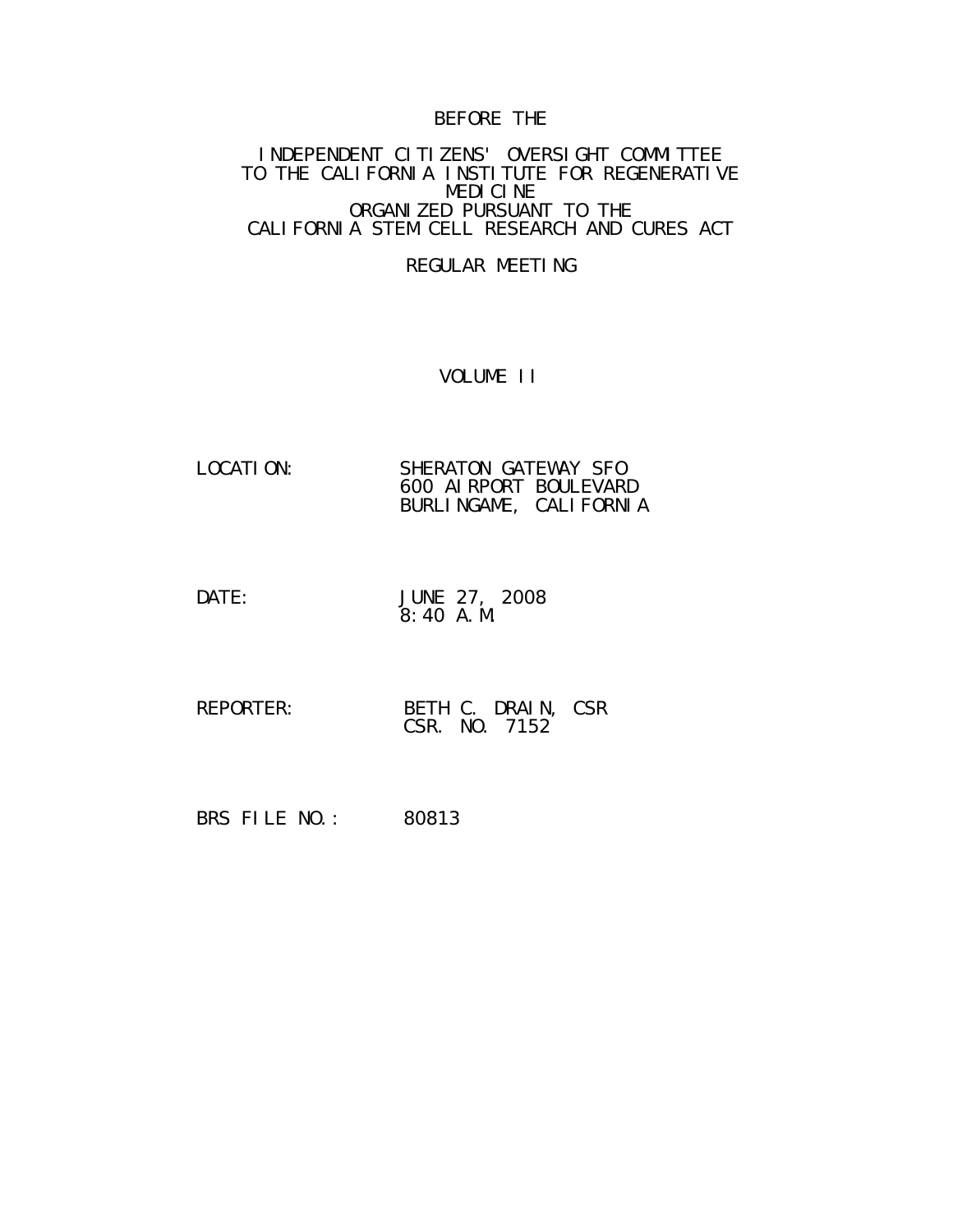| INDEX                                                                                                                                               |             |  |
|-----------------------------------------------------------------------------------------------------------------------------------------------------|-------------|--|
| <b>DESCRIPTION</b><br>NO.                                                                                                                           | <b>PAGE</b> |  |
| CALL TO ORDER                                                                                                                                       | 167         |  |
| ROLL CALL                                                                                                                                           | 170         |  |
| PRESIDENT'S REPORT                                                                                                                                  | 172         |  |
| PRESENTATION REGARDING POTENTIAL COLLABORATIVE<br>ARRANGEMENTS WITH NATIONAL AND INTERNATIONAL<br><b>FUNDING AGENCIES</b>                           | 178         |  |
| PRESENTATION ON ISSUES FOR CONSIDERATION<br>REGARDING CLINICAL TRIALS FOR HUMAN PLURIPOTENT<br>STEM CELL DERIVATIVES                                | 191         |  |
| CONSIDERATION OF RECOMMENDATION FROM GRANTS<br>WORKING GROUP ON DISEASE TEAM APPLICATIONS                                                           | 215         |  |
| PUBLIC REPORT FROM CLOSED SESSION                                                                                                                   | 233         |  |
| CONTINUATION OF CONSIDERATION OF RECOMMEN-<br>DATIONS FROM GRANTS WORKING GROUP FOR DISEASE<br>TEAM PLANNING APPLICATIONS                           | 245         |  |
| CONSIDERATION OF CIRM 2008-2009 BUDGET                                                                                                              | 266         |  |
| CONSIDERATION OF CREATION OF INTERNATIONAL<br>SUBCOMMITTEE AND APPOINTMENTS                                                                         | 320         |  |
| CONSIDERATION OF INTERM REGULATION ON THE 230, 329<br>DEFINITION OF CALIFORNIA SUPPLIER                                                             |             |  |
| CONSIDERATION OF PROPOSAL TO INITIATE<br>REGULATORY PROCESS FOR AMENDING GRANTS<br>ADMINISTRATION POLICY FOR ACADEMIC AND<br>NONPROFIT INSTITUTIONS | 328         |  |
| LEGI SLATI VE SUBCOMMI TTEE REPORT                                                                                                                  | 291         |  |
| CONSIDERATIN OF AMENDMENTS TO BYLAWS FOR<br><b>GRANTS WORKING GROUP</b>                                                                             | 321         |  |
| REPORT ON GLFTS TO CLRM                                                                                                                             | 335         |  |
| ADJOURNMENT                                                                                                                                         | 218         |  |
|                                                                                                                                                     |             |  |

166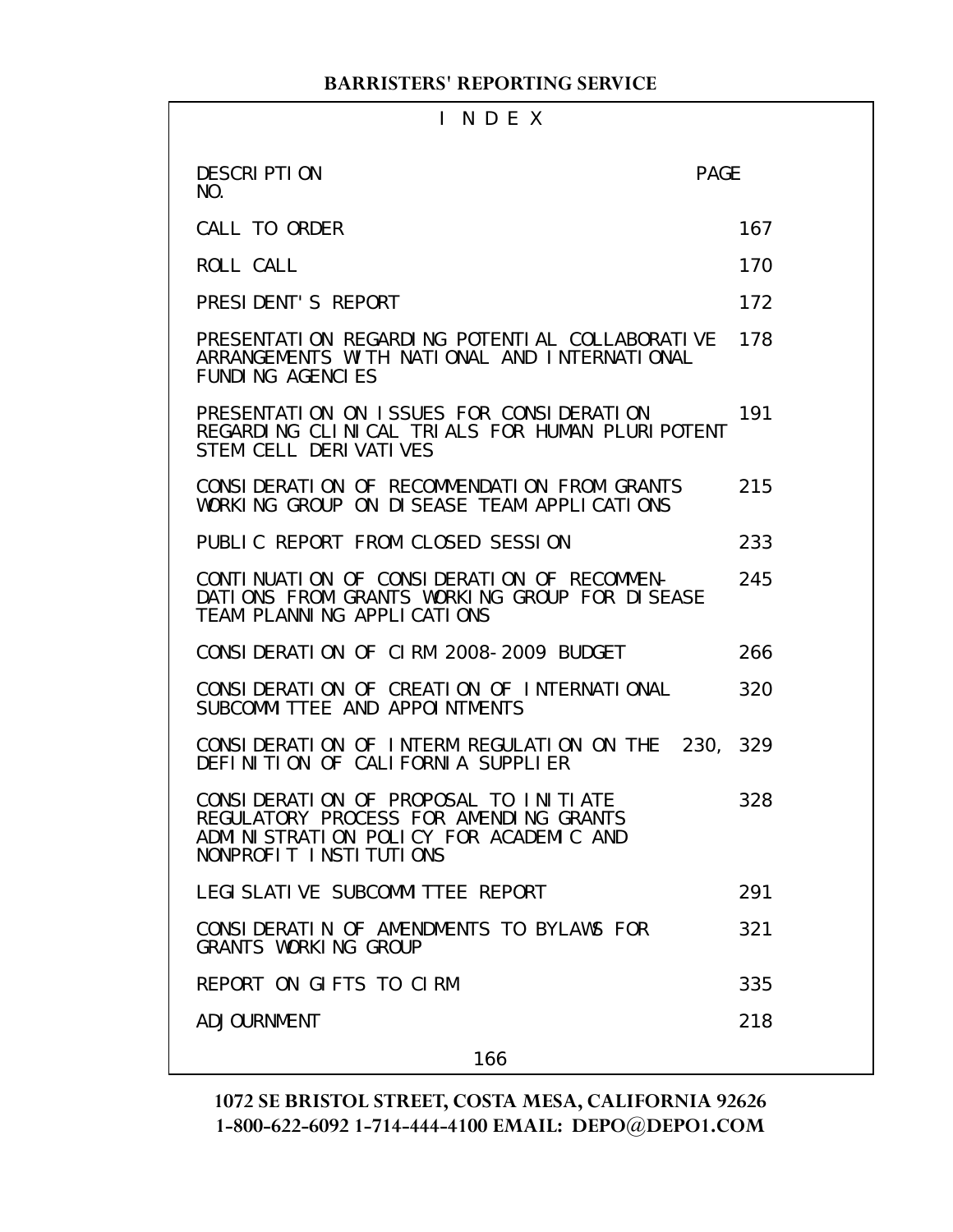|                | <b>BARRISTERS' REPORTING SERVICE</b>                  |
|----------------|-------------------------------------------------------|
| 1              | SAN FRANCISCO, CALIFORNIA; FRIDAY, JUNE 27, 2008      |
| 2              | 8:40A. M.                                             |
| 3              |                                                       |
| 4              | CHAIRMAN KLEIN: ALL RIGHT. WELCOME. AND               |
| 5              | I WOULD ASK IN OPENING THE MEETING IF MELISSA KING    |
| 6              | COULD LEAD US IN THE FLAG SALUTE PLEASE, PLEDGE OF    |
| $\overline{7}$ | ALLEGI ANCE.                                          |
| 8              | (THE PLEDGE OF ALLEGIANCE.)                           |
| 9              | CHAIRMAN KLEIN: SO AS WE CONVENE THIS                 |
| 10             | MORNING, I WOULD LIKE TO PROVIDE AN UPDATE FOR THE    |
| 11             | PUBLIC AS WE DID LAST NIGHT ON OUR MAJOR FACILITIES   |
| 12             | PROGRAM. AND I HAVE THE OPPORTUNITY THIS MORNING,     |
| 13             | WHICH I DIDN'T HAVE LAST NIGHT, TO AGAIN THANK RICK   |
| 14             | FOR HIS LEADERSHIP IN THAT PROCESS. BUT \$195         |
| 15             | MILLION IN CHECKS WENT OUT AND WERE RECEIVED AS FAR   |
| 16             | AS WE UNDERSTAND. THE UC DAVIS CONTINGENT GAVE ME     |
| 17             | THE OPPORTUNITIES OF VIEWING THEIR CHECK ONLINE. AS   |
| 18             | A \$20 MILLION, THE BASIC QUESTION IS SO WHAT DO I DO |
| 19             | WITH IT? I'M SURE THAT THEY KNOW EXACTLY WHAT         |
| 20             | THEY' RE GOING TO DO WITH IT, BUT THE KEY HERE WAS A  |
| 21             | TREMENDOUS PARTNERSHIP BETWEEN OUR STAFF AND THE      |
| 22             | CONTROLLER'S OFFICE IN MOVING EXPEDITIOUSLY TO MOVE   |
| 23             | THESE CRITICAL RESEARCH FACILITIES FORWARD.<br>LAST   |
| 24             | NIGHT WE THANKED OUR STAFF AND WE PUBLICLY THANKED    |
| 25             | THE CONTROLLER'S OFFICE FOR THEIR TREMENDOUS          |
|                |                                                       |

167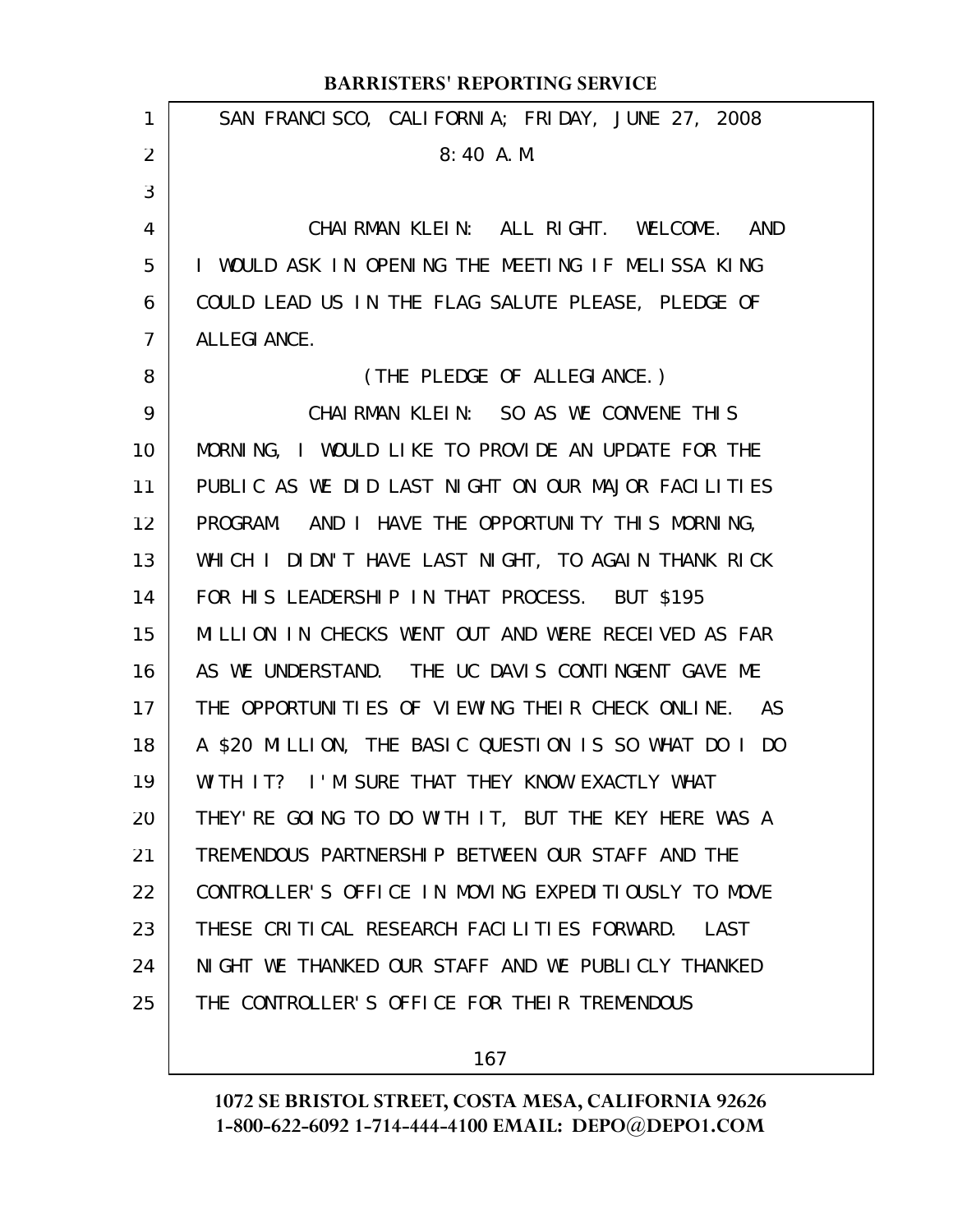ASSISTANCE.

1

WE ARE WAITING FOR THE APPOINTMENT OF TWO NEW BOARD MEMBERS TO REPLACE JANET WRIGHT AND BRIAN HENDERSON, BOTH WHO HAVE MOVED ON TO OTHER POSITIONS AND NEED TO BE REPLACED. WE THANK THEM BOTH FOR THEIR TREMENDOUS SERVICE, AND WE LOOK FORWARD AN APPOINTMENT BY THE TREASURER AND THE GOVERNOR. 2 3 4 5 6 7

IN THE REVIEWS TODAY FOR THE DISEASE TEAM PLANNING GRANTS, I WOULD WANT TO FOCUS US ON THE FACT THAT, AS I WAS DISCUSSING WITH DR. POMEROY THIS MORNING, BY HAVING THIS PLANNING GRANT REVIEW, I THINK WE'VE DONE A GREAT SERVICE TO THOSE WHO ARE FOCUSED ON PUTTING TOGETHER TEAMS FOR THESE MAJOR GRANTS BECAUSE EFFECTIVELY BY THEM PROPOSING THEIR TEAM STRUCTURE, THEIR APPROACH TO THE DISEASE, THE PROCESS THEY INTEND TO GO THROUGH, THEY'VE HAD THE ADVANTAGE OF A SUBMISSION WITH A DETAILED CRITIQUE INCLUDING REVIEW NOTES COMING BACK TO THEM. AND SO ESSENTIALLY THEY'RE GOING TO BE GOING THROUGH A SECOND REVIEW WHEN THEY SUBMIT. 8 9 10 11 12 13 14 15 16 17 18 19 20

SO THIS BENEFITS BOTH THOSE WHO ARE GOING TO BE SUCCESSFUL TODAY AND THOSE WHO WERE NOT SUCCESSFUL. THEY HAVE A TREMENDOUS AMOUNT OF INSIGHT INTO HOW THEY CAN STRENGTHEN THEIR GRANT, WHAT THE REVIEWERS ARE LOOKING FOR, THE FORMAT OF 21 22 23 24 25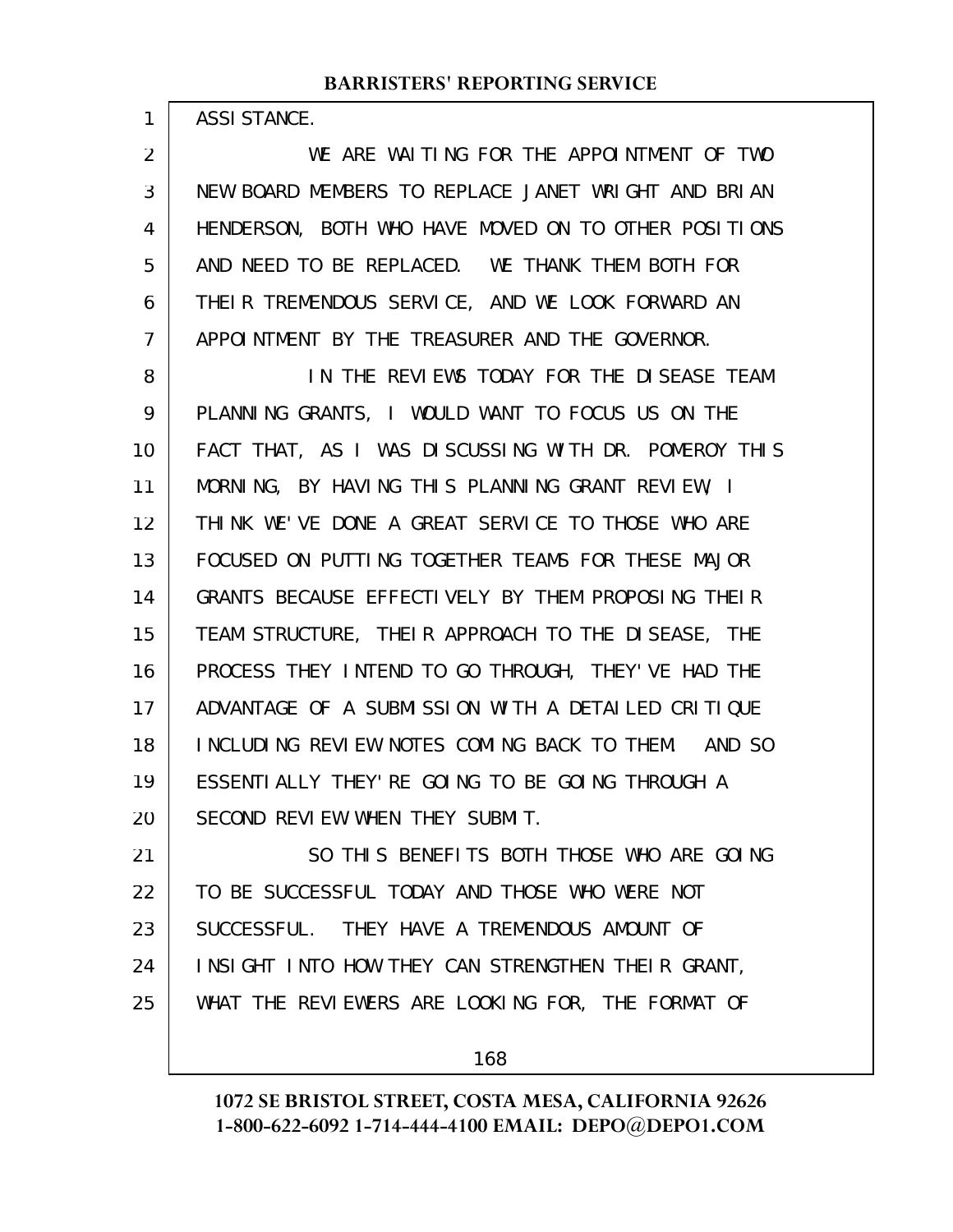| $\mathbf{1}$   | THE SUBMISSION, AND I THINK THAT WAS A VERY HELPFUL  |
|----------------|------------------------------------------------------|
| $\overline{2}$ | PROCESS.                                             |
| 3              | IN TERMS OF THE PRIVATE SECTOR                       |
| $\overline{4}$ | PARTICIPATION, WHICH, OF COURSE, IS INVITED AND IS   |
| 5              | SIGNIFICANT IN THE TOOLS GRANT, WHICH WE -- CONCEPT  |
| 6              | GRANT WE REVIEWED YESTERDAY, THERE WAS A SUGGESTION  |
| $\overline{7}$ | AT THE PEER REVIEW THAT WE HAVE BEFORE THE DISEASE   |
| 8              | TEAM GRANTS ARE SUBMITTED OR OTHER MAJOR GRANTS ARE  |
| 9              | SUBMITTED THE POTENTIAL THAT WE HAVE A WORKING       |
| 10             | SESSION FOR MEMBERS OF THE PRIVATE SECTOR WHO WANT   |
| 11             | TO UNDERSTAND THE EXPECTED FORM OF THE GRANT AND THE |
| 12             | METHOD OF PRESENTATION TO OPTIMIZE THEIR APPROACH    |
| 13             | FOR THEIR NARRATIVES TO APPEAL TO BOTH THE ACADEMIC  |
| 14             | REVIEWERS AND COMMERCIAL REVIEWERS WHO MAY BE ON THE |
| 15             | PEER REVIEW PANELS. SO THAT IS SOMETHING THAT IS ON  |
| 16             | THE TABLE. WE HAVE SOME TIME TO DEAL WITH THAT       |
| 17             | I SSUE.                                              |
| 18             | AGAIN, TODAY ALL OF THE MEMBERS HAVE                 |
| 19             | CONFLICTS LIST IN FRONT OF THEM; AND BEFORE THE      |
| 20             | VOTES, JAMES HARRISON WILL REVIEW THE INSTRUCTIONS   |

ON VOTING, BUT REMEMBER THAT IN TERMS OF 21

PARTICIPATING IN THE DISCUSSION, IF YOU HAVE 22

DECLARED A CONFLICT AND CONFIRMED IT WITH STAFF, 23

THAT YOU WOULD NOT PARTICIPATE IN THE DISCUSSION ON AN ITEM. 24 25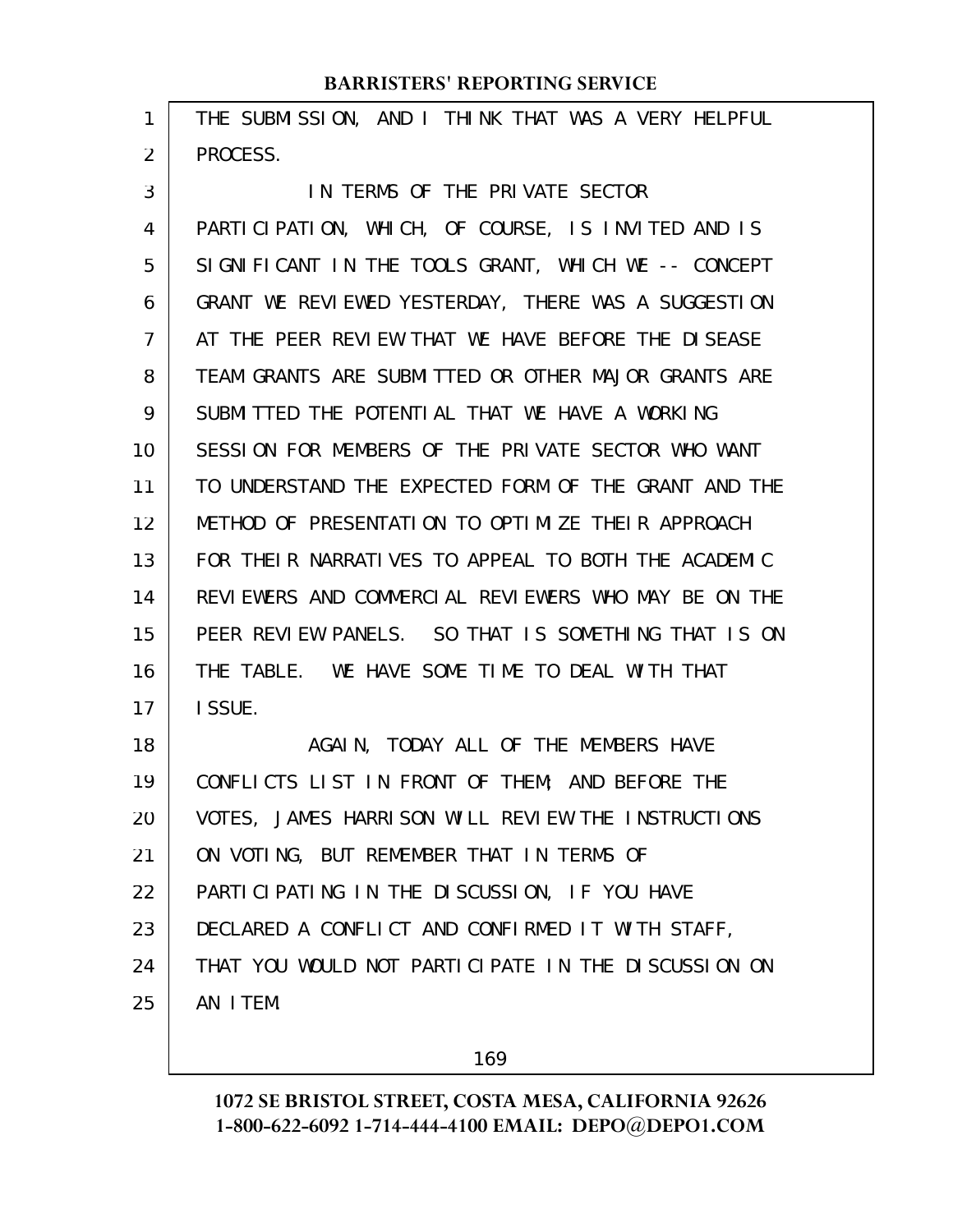| 1              | I WOULD LIKE TO ASK THE PRESIDENT, WHO DID           |
|----------------|------------------------------------------------------|
| $\overline{2}$ | A TREMENDOUS PRESENTATION YESTERDAY, IF HE'D LIKE TO |
| 3              | HIT A FEW OF THOSE HIGHLIGHTS FOR SUCH MATERIALS HE  |
| 4              | FEELS HE'D LIKE TO COVER THIS MORNING. AND THEN      |
| 5              | FOLLOWING THAT WE HAVE AN ITEM ON INTERNATIONAL      |
| 6              | COLLABORATIONS THAT I BELIEVE IS GOING TO BE         |
| 7              | PRESENTED, BUT WE WILL FIRST GO THROUGH A ROLL CALL, |
| 8              | AND MELISSA KING WILL LEAD US THROUGH THAT PROCESS.  |
| 9              | MS. KING: DONALD DAFOE.                              |
| 10             | DR. DAFOE: HERE.                                     |
| 11             | MS. KING: ROBERT PRICE.                              |
| 12             | DR. PRICE: HERE.                                     |
| 13             | MS. KING: FLOYD BLOOM. DAVID BRENNER.                |
| 14             | DR. BRENNER: HERE.                                   |
| 15             | MS. KING: SUSAN BRYANT.                              |
| 16             | DR. BRYANT: HERE.                                    |
| 17             | MS. KING: MARSHA CHANDLER. MARCY FEIT.               |
| 18             | MS. FEIT: HERE.                                      |
| 19             | MS. KING: MICHAEL FRIEDMAN. LEEZA                    |
| 20             | GI BBONS.                                            |
| 21             | MS. GIBBONS: HERE.                                   |
| 22             | MS. KING: MICHAEL GOLDBERG.                          |
| 23             | GOLDBERG:<br>MR.<br>HERE.                            |
| 24             | MS. KING: SAM HAWGOOD.                               |
| 25             | DR. HAWGOOD:<br>HERE.                                |
|                | 170                                                  |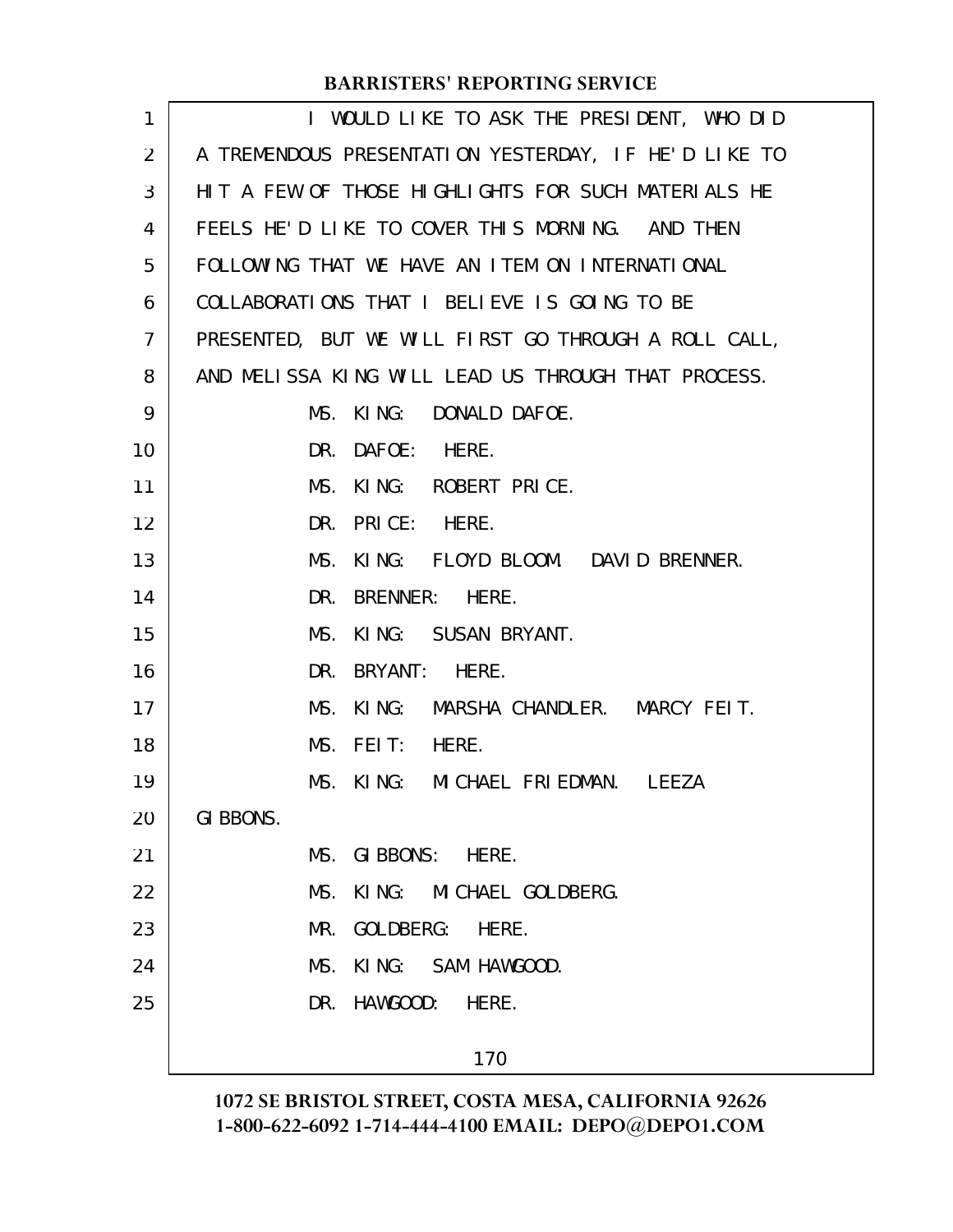| 1              | MS. KING: BOB KLEIN.                             |
|----------------|--------------------------------------------------|
| 2              | CHAIRMAN KLEIN: HERE.                            |
| 3              | MS. KING: SHERRY LANSING. LEONARD ROME.          |
| 4              | DR. ROME: HERE.                                  |
| 5              | MS. KING: TED LOVE.                              |
| 6              | DR. LOVE: HERE.                                  |
| $\overline{7}$ | MS. KING: TINA NOVA. ED PENHOET.                 |
| 8              | DR. PENHOET: HERE.                               |
| 9              | MS. KING: PHIL PIZZO. CLAIRE POMEROY.            |
| 10             | DR. POMEROY: HERE.                               |
| 11             | MS. KING: FRANCISCO PRIETO.                      |
| 12             | DR. PRIETO: HERE.                                |
| 13             | MS. KING: JOHN REED. DUANE ROTH.                 |
| 14             | MR. ROTH: HERE.                                  |
| 15             | MS. KING: JOAN SAMUELSON. DAVID                  |
| 16             | SERRANO-SEWELL. JEFF SHEEHY.                     |
| 17             | MR. SHEEHY: HERE.                                |
| 18             | MS. KING: JON SHESTACK. OSWALD STEWARD.          |
| 19             | DR. STEWARD: HERE.                               |
| 20             | CHAIRMAN KLEIN: THANK YOU VERY MUCH. SO          |
| 21             | WE HAVE A QUORUM AT THIS POINT? WE'RE MISSING -- |
| 22             | MR. HARRISON: WE'RE ONE SHY OF A QUORUM.         |
| 23             | CHAIRMAN KLEIN: ALL RIGHT. SO, DR.               |
| 24             | TROUNSON, IF YOU WOULD LEAD US OFF THIS MORNING, |
| 25             | PLEASE.                                          |
|                |                                                  |
|                | 171                                              |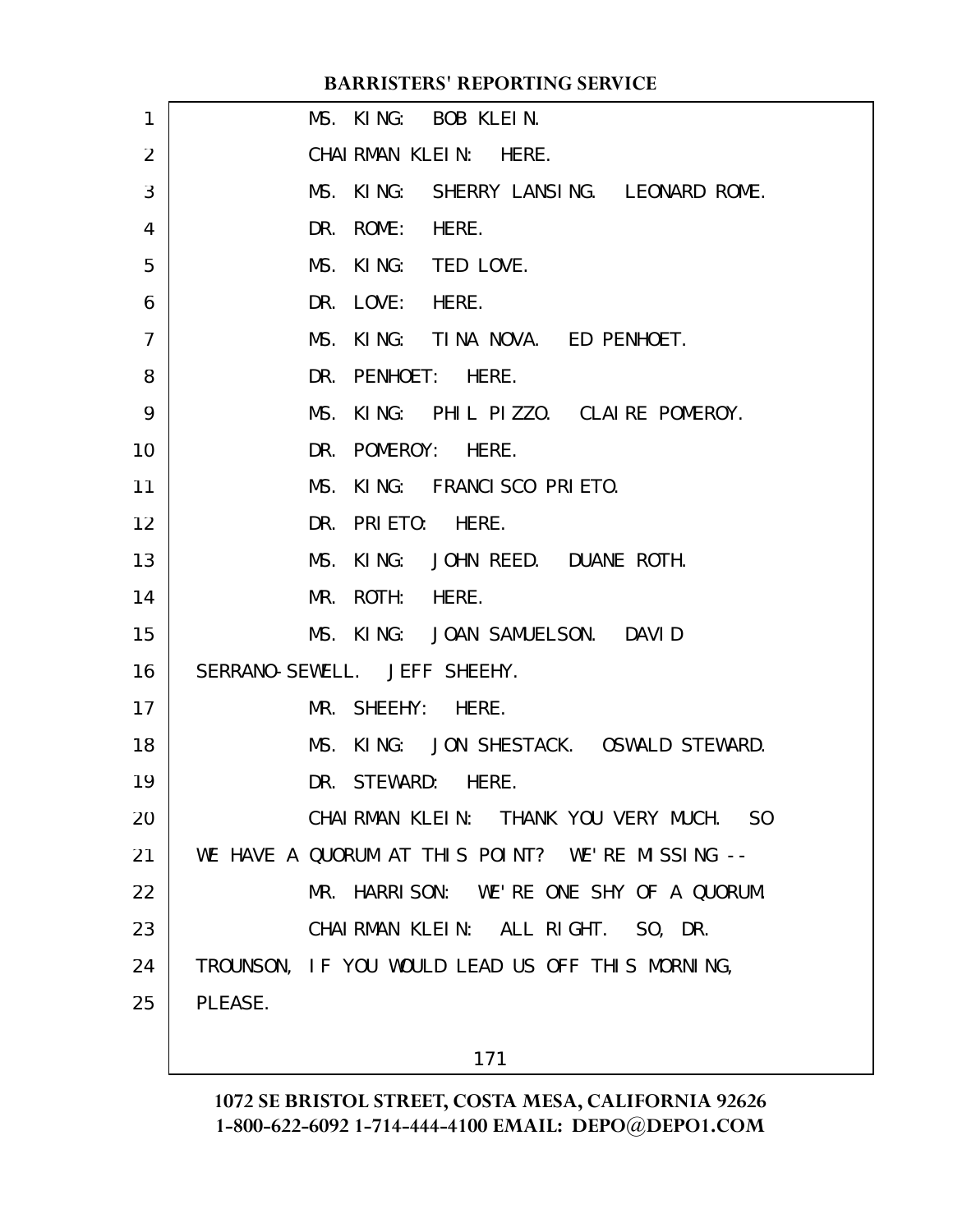| 1              | DR. TROUNSON: THANK YOU, MR. CHAIRMAN.              |
|----------------|-----------------------------------------------------|
| 2              | AND I WON'T REPEAT EVERYTHING THAT I PRESENTED      |
| 3              | YESTERDAY, I THINK, IN THE INTEREST OF GETTING      |
| 4              | EVERYBODY OFF IN TIME. I DID WANT TO PARTICULARLY   |
| 5              | REITERATE MY THANKS TO INDIVIDUALS WHO WEREN'T HERE |
| 6              | YESTERDAY. MICHAEL GOLDBERG FOR WORKING WITH ME     |
| $\overline{7}$ | WITH THE BUDGET. I REALLY APPRECIATE, MICHAEL, THE  |
| 8              | HELP IN THAT PROCESS. WE DIDN'T HAVE A SENIOR       |
| 9              | FINANCE OFFICER. NOW WE'VE GOT A FINANCE OFFICER ON |
| 10             | THE TEAM, BUT WE REALLY APPRECIATE YOUR INPUTS INTO |
| 11             | THAT. HELPED US A LOT AND MADE A DIFFERENCE. AND    |
| 12             | ED PENHOET, WHO'S ALWAYS HELPING ME AND THE STAFF   |
| 13             | OUT IN NUMEROUS -- ON NUMEROUS OCCASIONS. AND, ED,  |
| 14             | I WANTED TO -- I THANKED YOU YESTERDAY, BUT YOU     |
| 15             | WEREN'T HERE, AND I'LL BUY YOU A BEER AGAIN.        |
| 16             | DR. PENHOET: THANK YOU.                             |
| 17             | DR. TROUNSON: SORT OF WONDERFUL HELP                |
| 18             | REALLY IN ACTUALLY GETTING THROUGH A LOT OF         |
| 19             | IMPORTANT MATERIAL. SO THAT WAS GREAT.              |
| 20             | SO WHAT I WILL DO IS PUT THIS TALK ON THE           |
| 21             | WEB SO THAT IF PEOPLE WANTED TO LOOK INTO IT, PICK  |
| 22             | UP SOME OF THOSE PUBLICATIONS THAT I TALKED ABOUT   |
| 23             | YESTERDAY, THEY'LL BE THERE.                        |
| 24             | SO IF WE MOVE THROUGH THEM TO THE                   |
| 25             | PRESIDENT'S PRIORITIES, THEN I'LL JUST QUICKLY      |
|                | 172                                                 |
|                |                                                     |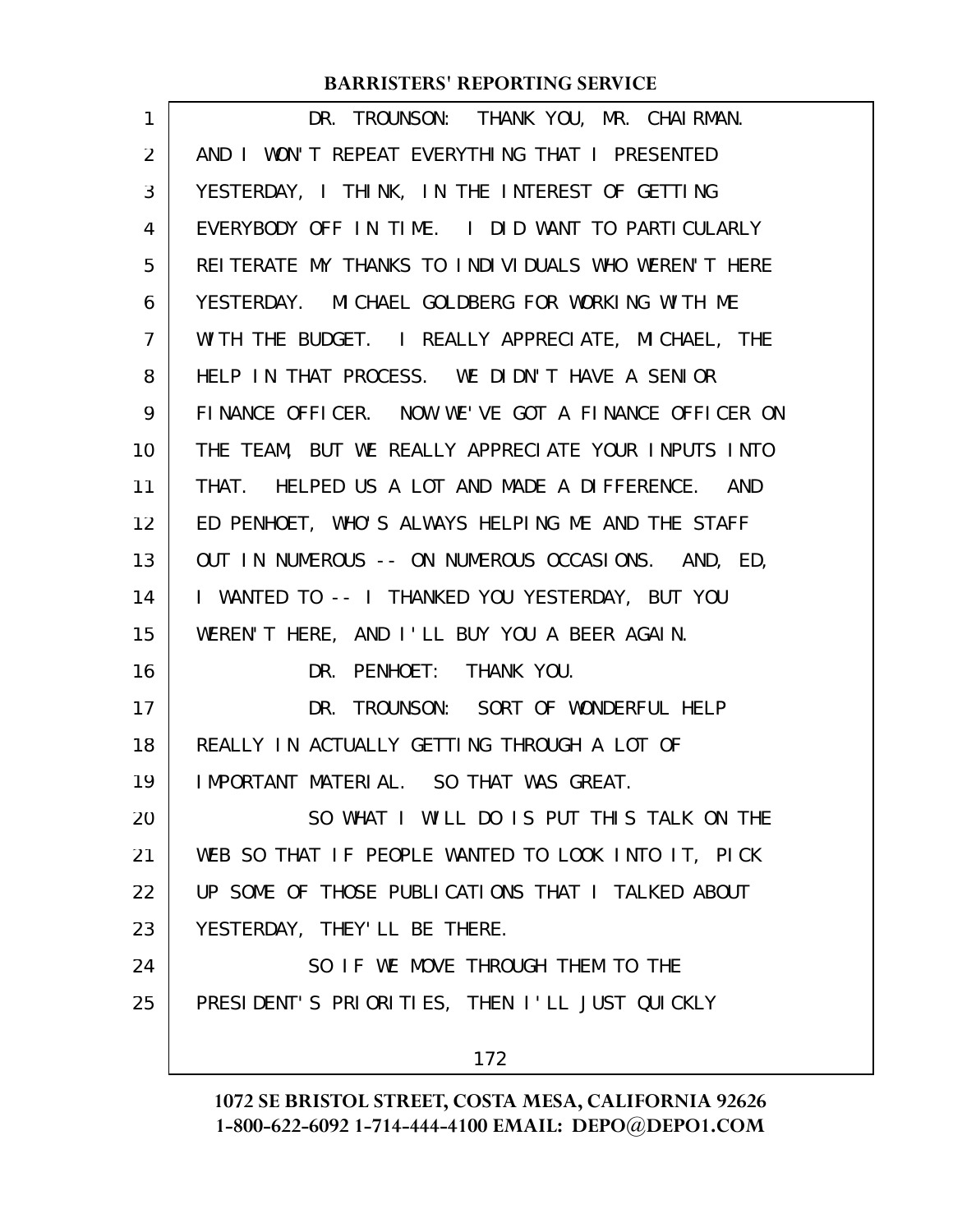| 1  | REITERATE SOME OF THE PRIORITIES THAT HAVE BEEN MINE  |
|----|-------------------------------------------------------|
| 2  | OVER THE LAST TWO MONTHS. AND NO. 1 IS WORKING WITH   |
| 3  | THE STAFF TO REALLY GET THE TOP LEVEL MORALE AND      |
| 4  | DEDICATION TO THE MISSION. AND WE'VE BEEN WORKING     |
| 5  | THROUGH STRUCTURES IN THE SENSE OF GETTING GUIDANCE   |
| 6  | FROM EVERYBODY, INPUTS FROM EVERYBODY INTO THE STAFF  |
| 7  | COMPOSITION AND STRUCTURE AND THE WAY WE WORK         |
| 8  | TOGETHER. AND I REITERATE I THINK THE MORALE IN THE   |
| 9  | INSTITUTION IS REALLY TOP OF THE LEVEL, AND IT'S THE  |
| 10 | BEST GROUP OF PEOPLE I'VE ESSENTIALLY EVER WORKED     |
| 11 | WITH. THEY WORK REALLY HARD, BUT THEY'RE ALL VERY     |
| 12 | DEDICATED AT WHAT THEY DO.                            |
| 13 | THE BUDGET WE'LL BRING FORWARD TO YOU. WE             |
| 14 | ARE REVISING THE CIRM STRATEGIC PLAN, AND STAFF ARE   |
| 15 | INVOLVED IN DIFFERENT SILOS OF THAT PLAN. THEY WILL   |
| 16 | BE TALKING TO STAKEHOLDERS IN THOSE PARTICULAR        |
| 17 | AREAS, AND THEN WE'LL BE BRINGING BACK FOR            |
| 18 | DI SCUSSION WITH THE ICOC.                            |
| 19 | WE'VE COMPLETED, PRETTY NEAR COMPLETED ALL            |
| 20 | THE STAFF POSITION DESCRIPTIONS TO MATCH IT UP WITH   |
| 21 | AN APPRAISAL PROCESS. I THINK THAT'S BEEN A GOOD      |
| 22 | PROCESS, AND I THINK IT WILL HELP STAFF FOCUS ON      |
| 23 | WHAT THEY' RE REALLY GOOD AT AND, YOU KNOW, WHAT      |
| 24 | THEY' RE ACTUALLY DELIVERING TO US RATHER THAN HAVING |
| 25 | SOME CONFUSIONS AT THE INTERSECTION WITH OTHERS.      |
|    |                                                       |

173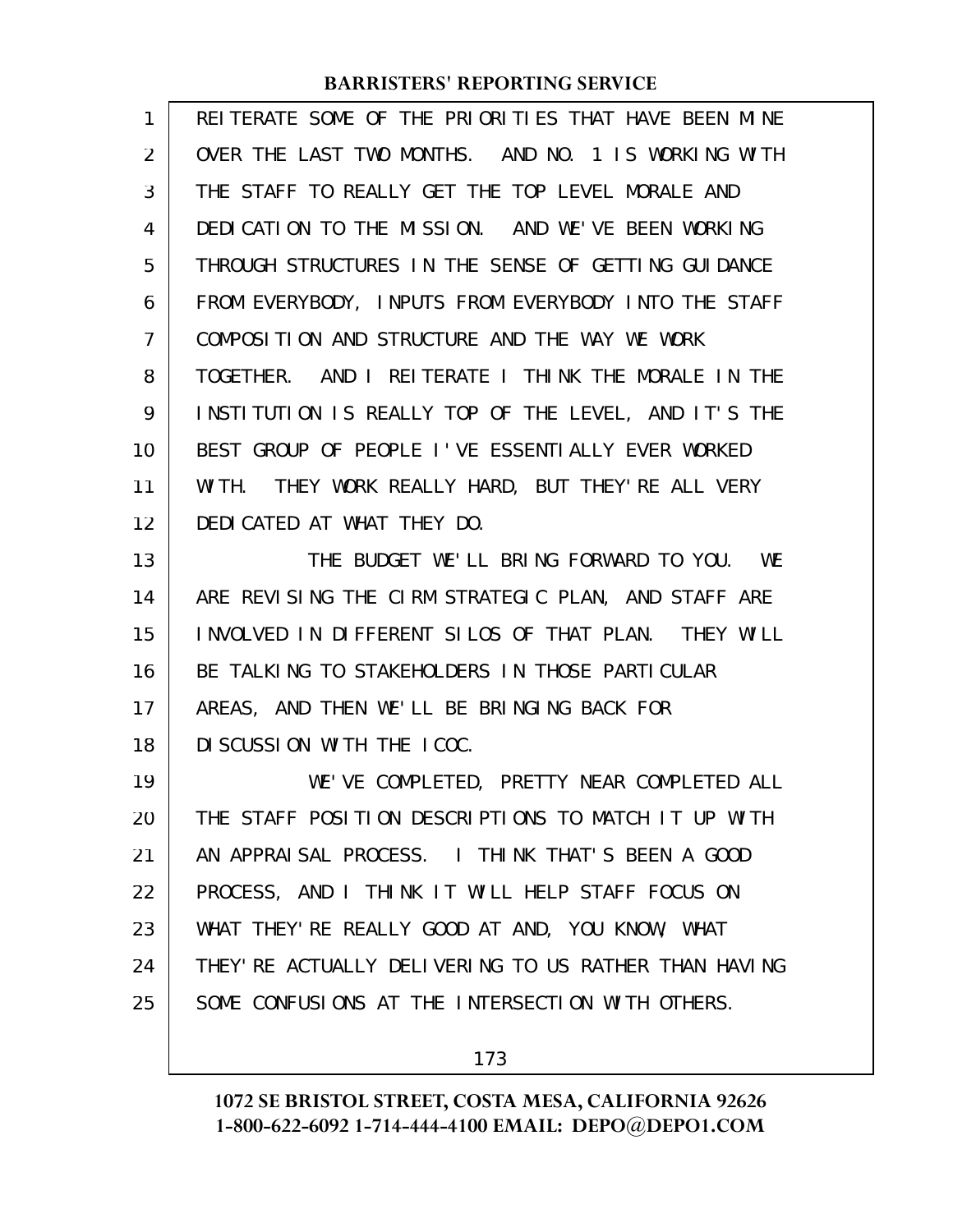| 1              | WE'VE INTRODUCED A PROGRAM OF COMPLIANCE             |
|----------------|------------------------------------------------------|
| $\overline{2}$ | INTERNALLY AND WITH GRANTEE ORGANIZATIONS, AND WE    |
| 3              | WILL BE REPORTING ON THAT AS WE COME THROUGH. IT'S   |
| 4              | BEEN A GOOD PROCESS, AND I THINK THE ICOC WOULD      |
| 5              | EXPECT US TO DO THAT.                                |
| 6              | WE'RE GOING TO TALK TO YOU ABOUT THE                 |
| $\overline{7}$ | INTERNATIONAL AND NATIONAL LINKAGES, A VERY          |
| 8              | IMPORTANT PROGRAM THAT I THINK IS REALLY GOING TO    |
| 9              | LIFT AGAIN OTHER LEADERSHIP IN THIS WHOLE AREA, BUT  |
| 10             | WILL ENABLE US TO DELIVER ON SOME OPPORTUNITIES THAT |
| 11             | CURRENTLY WE CAN'T NECESSARILY DO TO THE MAXIMUM     |
| 12             | BECAUSE WE DON'T ESSENTIALLY HAVE ALL OF THAT        |
| 13             | EXPERTISE IN CALIFORNIA. AND SO IF WE'RE ABLE TO     |
| 14             | LINK TOGETHER WITH OTHERS, LEVERAGE OUR FUNDING IN A |
| 15             | WAY WHERE WE CAN ACHIEVE OUTCOMES FOR OUR MISSION,   |
| 16             | THEN I THINK THAT'S THE KIND OF THING WE SHOULD BE   |
| 17             | DOI NG.                                              |
| 18             | THE CIRM GRANTEE PRODUCTIVITY IS REALLY              |
| 19             | IMPRESSIVE OVER THE SHORT TIME. AND DON GIBBONS IS   |
| 20             | PUTTING THAT TOGETHER. IF YOU GO TO THE WEBSITE,     |
| 21             | YOU WILL PICK THAT UP, AND WE'RE ADDING TO THAT ALL  |
| 22             | THE TIME. THERE ARE SOME PHENOMENAL PUBLICATIONS IN  |
| 23             | A VERY SHORT TIME AND HAVING A VERY MAJOR INFLUENCE  |
| 24             | IN THE WHOLE SECTOR OF THE STEM CELL RESEARCH        |
| 25             | WORLDWIDE. AND IN PARTICULAR WE ARE GETTING TO BE A  |
|                |                                                      |

174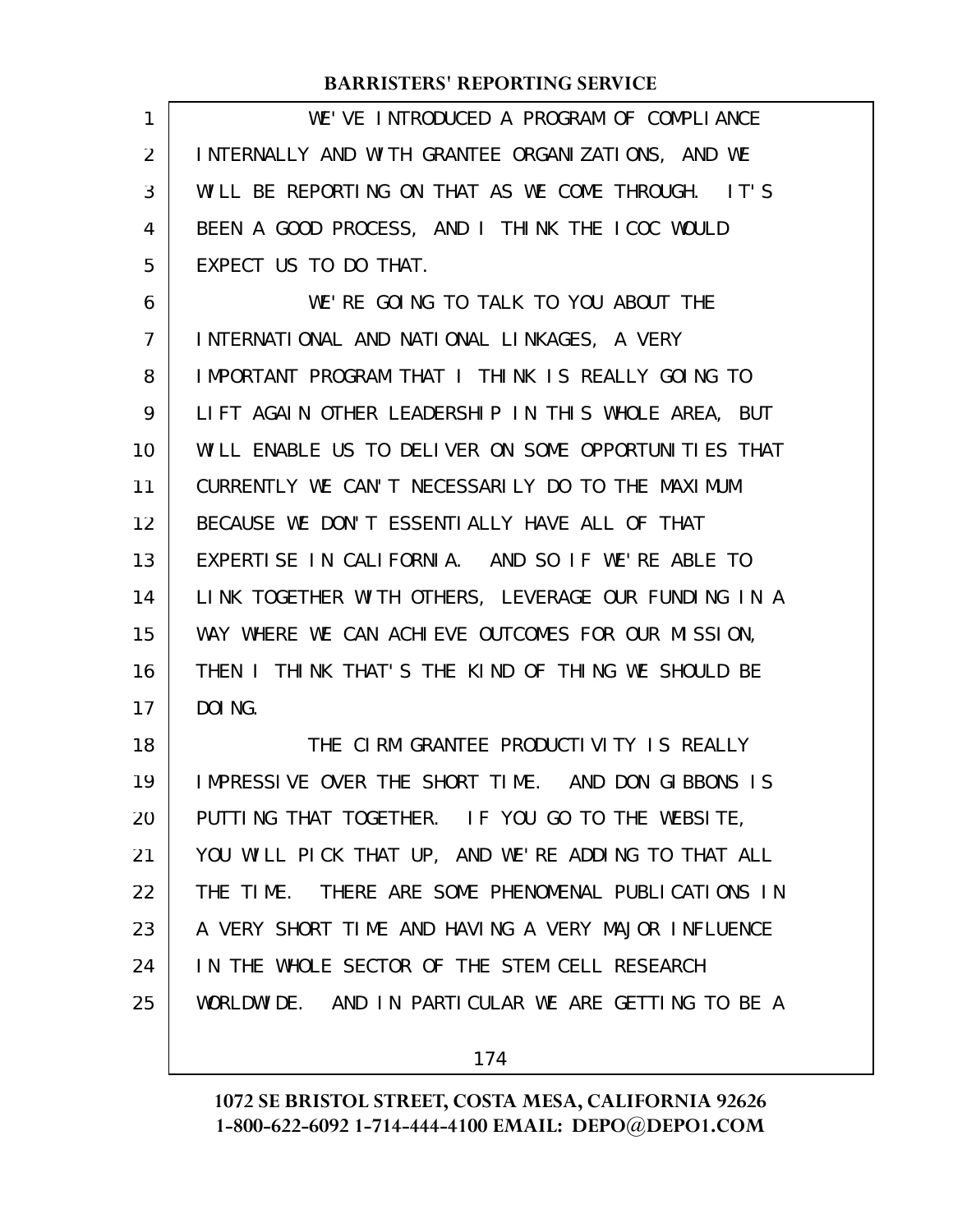| 1  | DOMINANT COMPONENT OF THE INTERNATIONAL SOCIETY OF   |
|----|------------------------------------------------------|
| 2  | STEM CELL RESEARCH.                                  |
| 3  | LINKING WITH BIOTECH AND PHRMA, I THINK              |
| 4  | THESE ARE IMPORTANT PROCESSES, AND THE LINKAGE THERE |
| 5  | WITH THE BIOTECHNOLOGY COMPANIES IS REALLY IMPORTANT |
| 6  | FOR US TO DELIVER OUR MISSION BECAUSE WITHOUT THEM I |
| 7  | THINK IT'S VERY UNLIKELY THAT WE CAN GET THROUGH TO  |
| 8  | THE CLINIC IN A REASONABLE TIMEFRAME. AND THE PHRMA  |
| 9  | INDUSTRY IS ACTUALLY MOVING UP ALONGSIDE US.<br>A    |
| 10 | NUMBER OF THE PHRMA HAVE GOT INTERNAL GROUPS OF      |
| 11 | REGENERATIVE MEDICINE, AND THEIR INTEREST IN MOVING  |
| 12 | FORWARD AS PARTNERS WITH US IS MOST ENCOURAGING.     |
| 13 | THE EDUCATION AND THE STEM CELL LEADERSHIP           |
| 14 | IS REALLY SOMETHING THAT WE'VE GOT HIGH ON THE       |
| 15 | PRIORITIES WITH DON AND HIS GROUP, DON GIBBONS AND   |
| 16 | HIS GROUP, AND THAT, I THINK, IS WELCOME BECAUSE WE  |
| 17 | NEED TO BE ABLE TO INFORM THE WHOLE COMMUNITY OF     |
| 18 | WHERE WE'RE GOING AND WHAT'S HAPPENING IN OUR SPACE. |
| 19 | AND YOU WILL SEE THINGS STARTING TO APPEAR ON OUR    |
| 20 | WEBSITE AND IN OTHER PLACES THAT REFLECT THE         |
| 21 | CAPACITY TO DO THAT.                                 |
| 22 | WE ARE RESPONDING TO THE NEEDS EXPRESSED             |
| 23 | BY STAKEHOLDERS. WE'RE MEETING WITH A LOT OF THE     |
| 24 | STAKEHOLDERS. FOR EXAMPLE, THE BIOTECHNOLOGY         |
| 25 | COMPANIES HAVE EXPRESSED SOME DIFFICULTIES WITH OUR  |
|    |                                                      |

175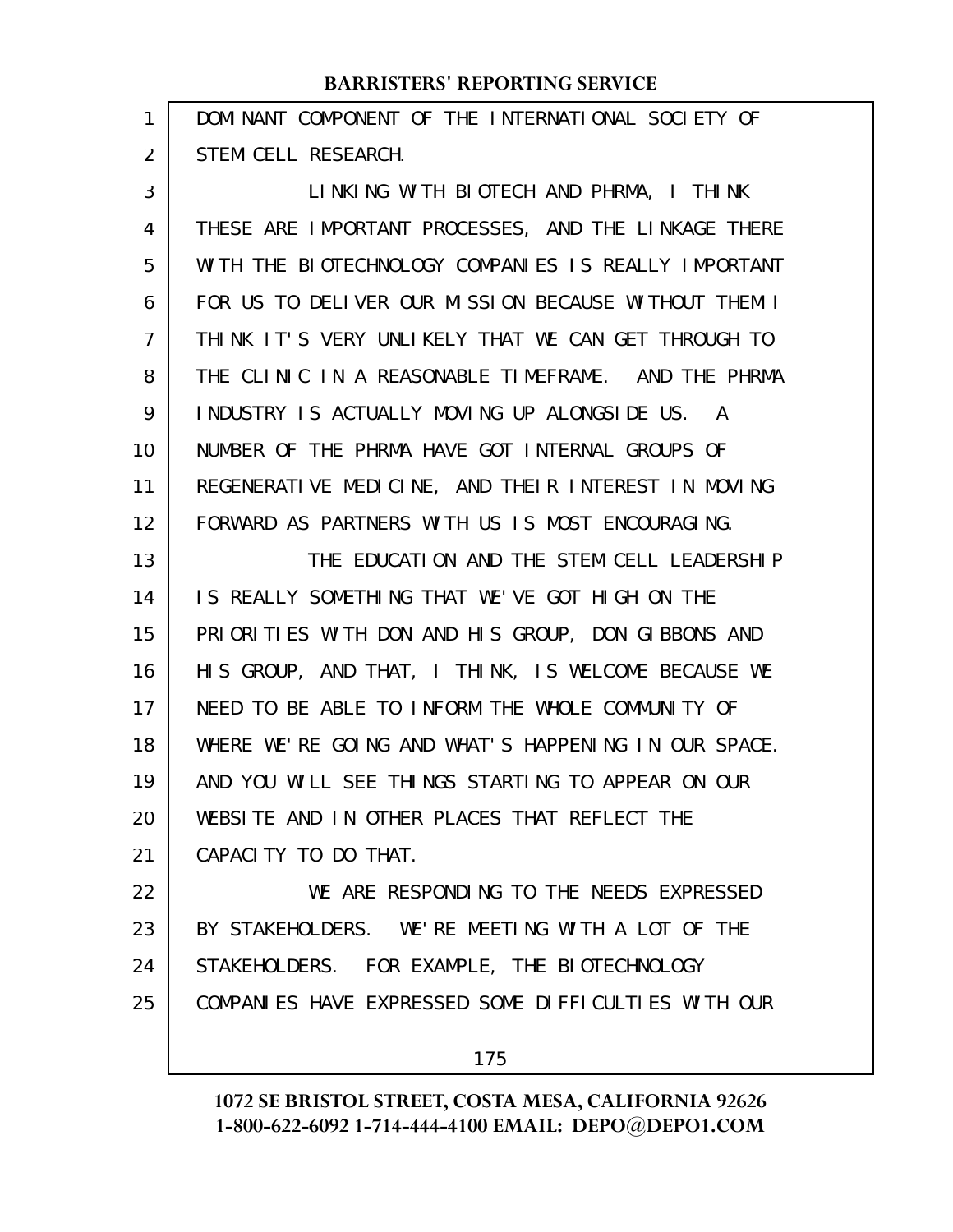| 1              | WE'VE BEEN WORKING WITH THEM. I THINK THROUGH<br>IP. |
|----------------|------------------------------------------------------|
| 2              | FURTHER DISCUSSIONS THEY'VE FOUND THAT THEY'RE NOT   |
| 3              | AS ONEROUS AS THEY FIRST THOUGHT. THERE'S NOTHING    |
| 4              | LIKE READING THE DETAIL AND HAVING IT EXPLAINED THAT |
| 5              | HELPS IN THAT REGARD.                                |
| 6              | BUT ALSO WE'VE GOT PEOPLE OUT IN ALL THE             |
| $\overline{7}$ | INSTITUTIONS. I'VE BEEN VISITING MANY OF THE         |
| 8              | RESEARCH INSTITUTIONS AND SOME OF THE BIOTECH        |
| 9              | COMPANIES, AND WE'RE TAKING ON BOARD SOME OF THE     |
| 10             | CONCERNS THAT HAVE BEEN RAISED BY OUR STAKEHOLDERS.  |
| 11             | WE'RE REFLECTIVE OF THE ISSUES ALSO RAISED BY THE    |
| 12             | LEGISLATORS, AND WE'RE TRYING TO HELP THAT TO COME   |
| 13             | TO A REASONABLE OUTCOME. AND, OF COURSE, THE         |
| 14             | CHAIRMAN IS VERY IMPORTANT AND HIS COLLEAGUES VERY   |
| 15             | IMPORTANT IN THAT PROCESS.                           |
| 16             | WE'RE INTRODUCING THE GRANTIUM                       |
| 17             | IMPLEMENTATION OF GRANTS MANAGEMENT SYSTEM. IT'S A   |
| 18             | MILLION-DOLLAR PROGRAM. IT'S VERY BIG. IT'S VERY     |
| 19             | USEFUL. IT'S GOING TO MAKE LIFE A LOT EASIER FOR     |
| 20             | US, AND THAT'S A REALLY MAJOR ACTIVITY FOR THE       |
| 21             | STAFF.                                               |
| 22             | STEM CELL AWARENESS DAY, SEPTEMBER THE               |
| 23             | 15TH. WE'RE HOPING TO LINK WITH STATE OF VICTORIA.   |
| 24             | VICTORIA, LIKE CALIFORNIA, HAS THE MAJORITY OF       |
| 25             | MEDICAL RESEARCH AND BIOTECHNOLOGY IN AUSTRALIA, AND |
|                | 176                                                  |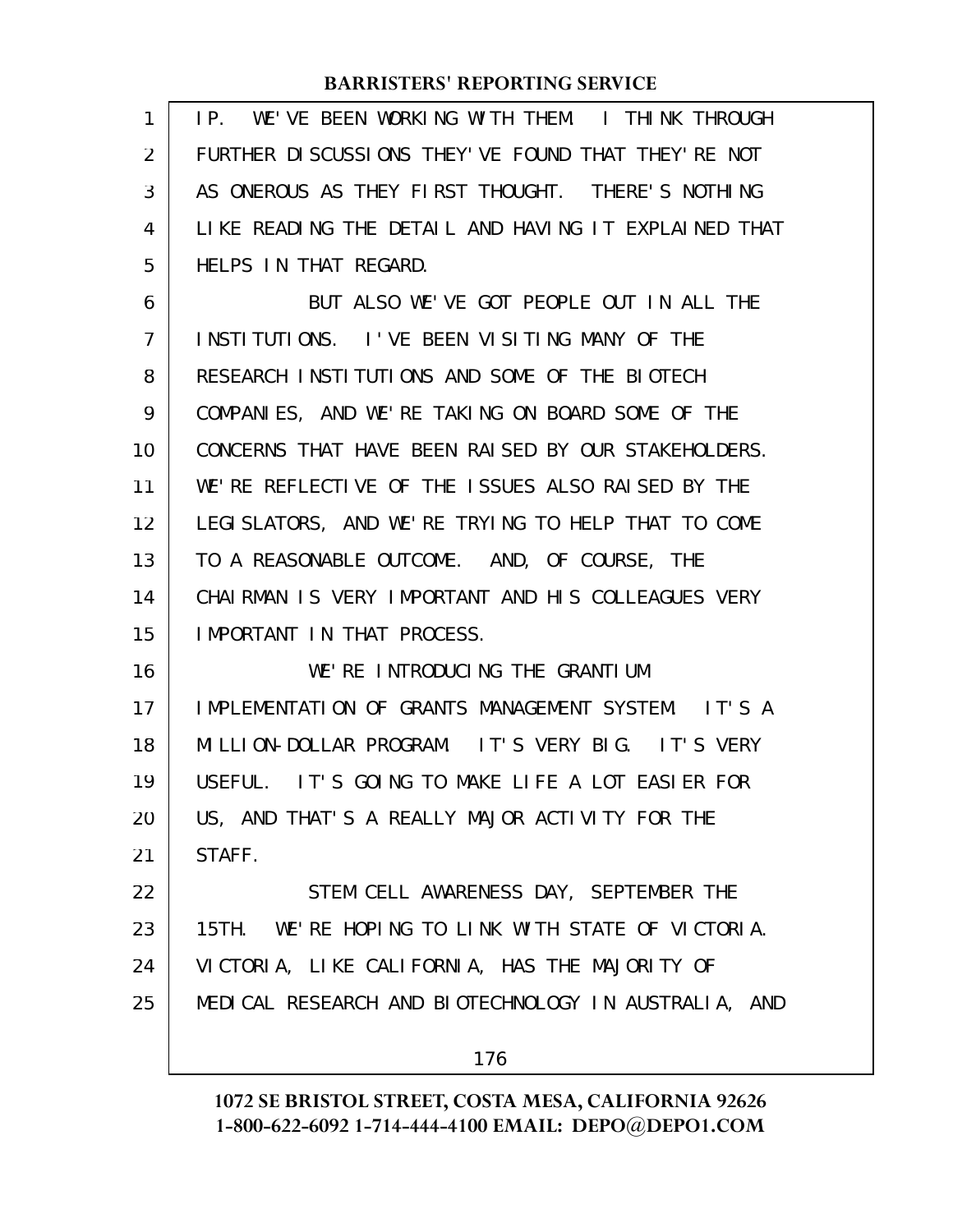| 1              | IT'S AN INTERESTING OPPORTUNITY TO LINK IN AN         |
|----------------|-------------------------------------------------------|
| $\overline{2}$ | AWARENESS DAY, AND WE WOULD HOPE THAT ALL OUR         |
| 3              | PATIENT ADVOCATES WOULD BECOME ACTIVE IN THAT.        |
| 4              | AGAIN, THAT'S ONE OF THE JOBS DON GIBBONS HAS TO DO.  |
| 5              | NEW PERSONNEL, MARGARET FERGUSON, WHO'S               |
| 6              | GOING TO PRESENT THE BUDGET TO YOU, IS THE FINANCIAL  |
| $\overline{7}$ | OFFICER. SHE'S FROM THE STATE CONTROLLER'S OFFICE,    |
| 8              | SO THAT'S REALLY HANDY TO HAVE SOMEBODY FROM THAT     |
| 9              | AGENCY WORKING WITH US. SHE ALWAYS HAS WORKED         |
| 10             | CLOSELY WITH US, BUT NOW SHE'S ON OUR STAFF. AND      |
| 11             | AMY ADAMS, WHO'S A COMMUNICATION MANAGER WHO'S AT     |
| 12             | STANFORD.                                             |
| 13             | THIS MIGHT BE IMPORTANT JUST TO HAVE UP,              |
| 14             | THAT OUR ANTICIPATED PROGRAM FOR THE NEXT 12 MONTHS   |
| 15             | IS AROUND ABOUT 340 MILLION, AND IT'S MADE UP OF THE  |
| 16             | FIRST FOUR ITEMS THAT HAVE ALREADY BEEN APPROVED BY   |
| 17             | THE ICOC, AND THEN THE TWO FURTHER ITEMS, THE         |
| 18             | TRANSLATIONAL PROGRAM, WHICH WE'VE STARRED HERE       |
| 19             | BECAUSE THEY' RE SIMPLY ESTIMATES AT THIS STAGE UNTIL |
| 20             | THE ICOC'S APPROVED, AND THE DISEASE TEAMS PLUS SOME  |
| 21             | OTHER CONSIDERATIONS AROUND 150 MILLION. SO WE        |
| 22             | EXPECT THE SCIENCE BUDGET TO BE AROUND 340 MILLION    |
| 23             | FOR THE UPCOMING YEAR.                                |
| 24             | I THINK I WOULD ESSENTIALLY LEAVE IT AT               |
| 25             | THAT, AND I WILL PUT THE REST OF THE SLIDES UP ON     |
|                | 177                                                   |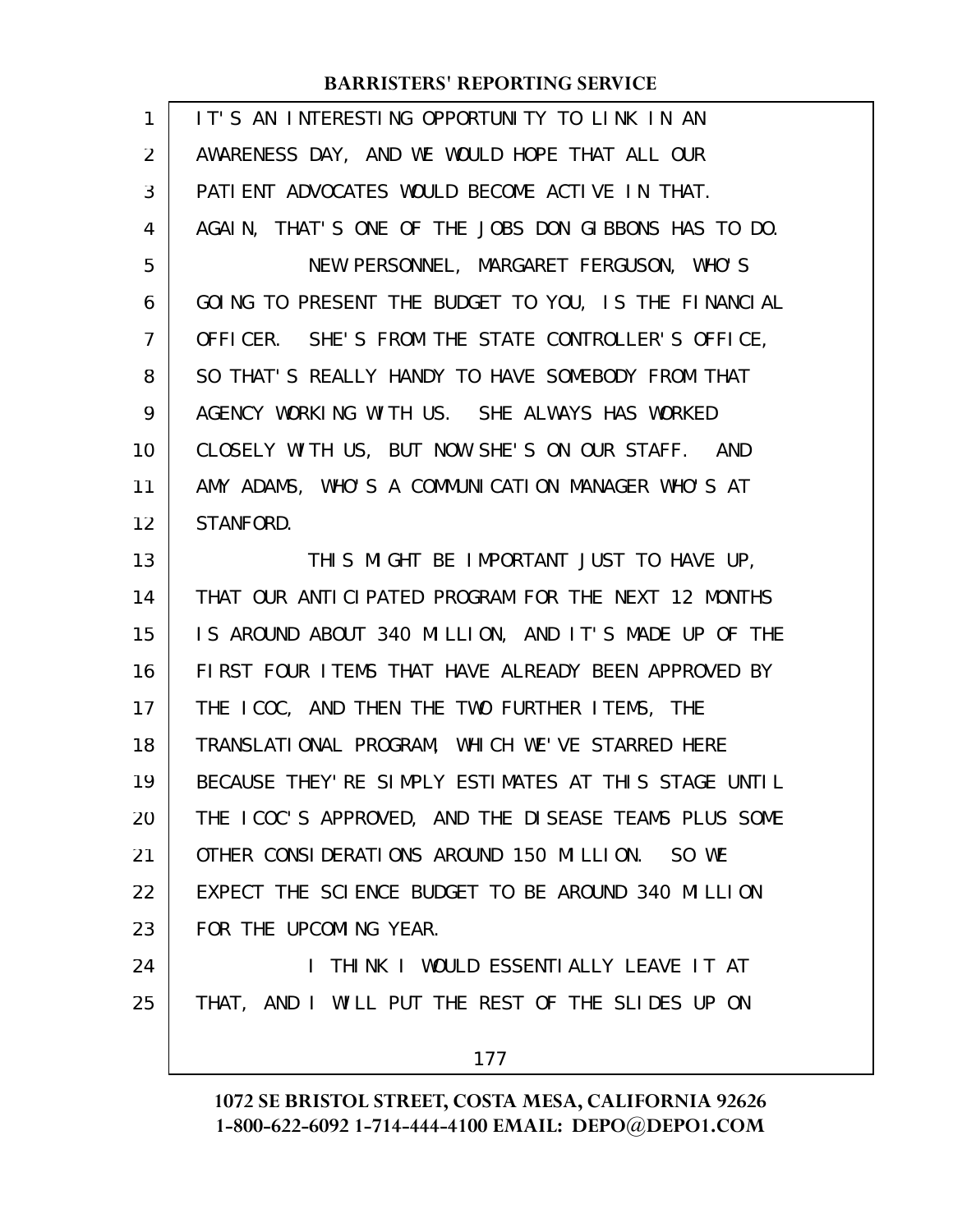| 1  | THE WEBSITE SO THAT IF ANYONE NEEDS TO SEE THEM TO   |
|----|------------------------------------------------------|
| 2  | REFRESH THEMSELVES ABOUT, YOU KNOW, THE POINTS THAT  |
| 3  | I WAS MAKING, THEY CAN DO THAT.                      |
| 4  | AND I'LL -- IF I MAY INTRODUCE, CHAIRMAN,            |
| 5  | INTRODUCE NANCY KOCH TO TAKE US INTO THE PROGRAM OF  |
| 6  | THE INTERNATIONAL AND NATIONAL MOU'S, THE MEMORANDUM |
| 7  | OF UNDERSTANDINGS THAT WE'VE BEEN DEVELOPING.        |
| 8  | CHAI RMAN KLEIN: ABSOLUTELY.                         |
| 9  | DR. TROUNSON: WOULD THAT BE SUITABLE?                |
| 10 | NANCY.                                               |
| 11 | MS. KOCH: GOOD MORNING, EVERYBODY. HAPPY             |
| 12 | TO MEET YOU. I'VE BEEN ASKED TO SAY A FEW WORDS TO   |
| 13 | YOU TODAY ABOUT THE COLLABORATIONS THAT WE'VE        |
| 14 | BEEN -- HAVE FORMED AND HAVE BEEN EXPLORING FOR THE  |
| 15 | ORGANIZATION. YOU MAY HAVE READ THAT WE FORMED TWO   |
| 16 | COLLABORATIONS THAT WERE ANNOUNCED AT BIO LAST WEEK, |
| 17 | ONE WITH THE STATE OF VICTORIA IN AUSTRALIA AND THE  |
| 18 | OTHER WITH THE CANADIAN STEM CELL CONSORTIUM. IT'S   |
| 19 | CLEAR TO US THAT THERE ARE OPPORTUNITIES TO FORM     |
| 20 | ADDITIONAL FUNDING COLLABORATIONS, AND WE WOULD LIKE |
| 21 | TO PRESENT TO YOU THE NATURE OF THE COLLABORATIONS   |
| 22 | THAT WE'VE FORMED SO FAR AND GET SOME DISCUSSION     |
| 23 | GOING OR GET SOME FEEDBACK OR THOUGHTS THAT YOU MAY  |
| 24 | HAVE ON PURSUING THIS OPPORTUNITY FURTHER.           |
| 25 | AS YOU HEARD ALAN SAY EARLIER, PURSUING              |
|    | 178                                                  |
|    |                                                      |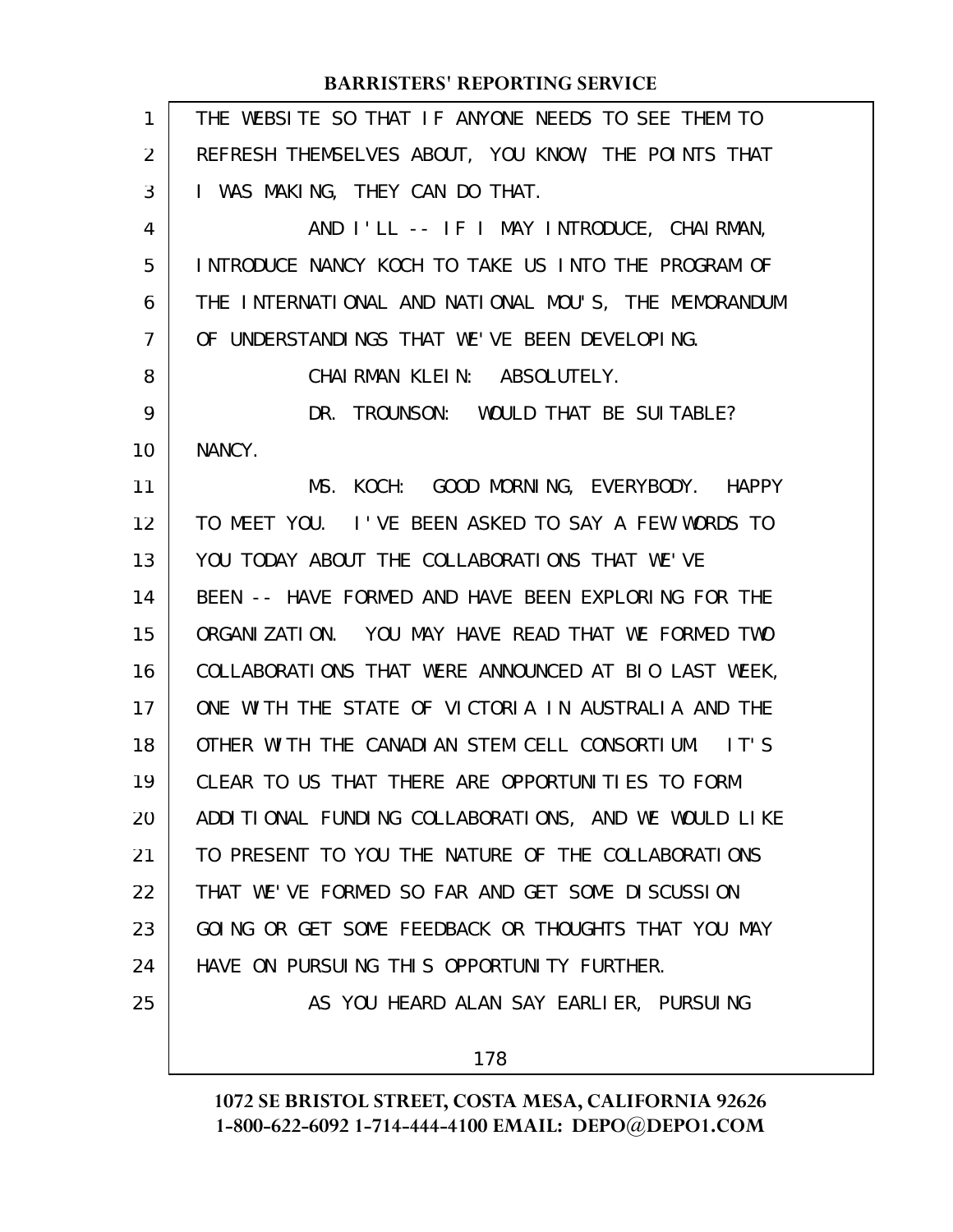| 1  | COLLABORATIVE FUNDING SEEMS TO BE SOMETHING THAT IS        |
|----|------------------------------------------------------------|
| 2  | WORTH CONSIDERING AS A WAY OF LEVERAGING OF FUNDS,         |
| 3  | AS A WAY OF LEVERAGING PROGRAMS, AS A WAY OF SHARING       |
| 4  | EXPERTISE, AS A WAY OF AVOIDING DUPLICATION, AND A         |
| 5  | WAY OF ENHANCING OUR CAPACITY. TO QUOTE FROM MY            |
| 6  | SORT OF BUSINESS LEXICON, IT'S A WAY OF ACHIEVING          |
| 7  | SYNERGIES WITH OTHERS WHO ARE DEDICATED TO MISSIONS        |
| 8  | THAT ARE SIMILAR TO OURS.                                  |
| 9  | AND I THINK TO THINK ABOUT COLLABORATIVE                   |
| 10 | FUNDING, WE NEED TO LOOK AT THE OPPORTUNITY IN THE         |
| 11 | CONTEXT OF OUR MISSION. TWO GOOD SOURCES FOR               |
| 12 | FUNDING OUR MISSION ARE FOUND IN PROPOSITION 71 AND        |
| 13 | IN THE SCIENTIFIC STRATEGIC PLAN. PROPOSITION 71,          |
| 14 | WITH WHICH YOU'RE ALL FAMILIAR, TALKS ABOUT                |
| 15 | REALIZING THERAPIES THAT WOULD RESULT IN AS SPEEDILY       |
| 16 | AS POSSIBLE CURES AND SUBSTANTIAL MITIGATION OF            |
| 17 | DISEASES AND INJURY. AND THE NOTION OF LINKING UP          |
| 18 | WITH SCIENTISTS BEYOND THE STATE OF CALIFORNIA AND         |
| 19 | WITH OTHER ORGANIZATIONS OFFERS THE PROSPECT OF            |
| 20 | SPEEDING ALONG A PROCESS THAT WE ARE ALL EXTREMELY         |
| 21 | DEDICATED TO.                                              |
| 22 | PROPOSITION 71 ALSO TALKS ABOUT ADVANCING                  |
| 23 | THE FIELD IN CALIFORNIA TO WORLD LEADERSHIP.<br><b>AND</b> |
| 24 | OBVIOUSLY TO BECOME A WORLD LEADER, YOU NEED TO BE         |
| 25 | IN CONTACT WITH OTHERS IN THE WORLD WHO ARE WORKING        |
|    |                                                            |

179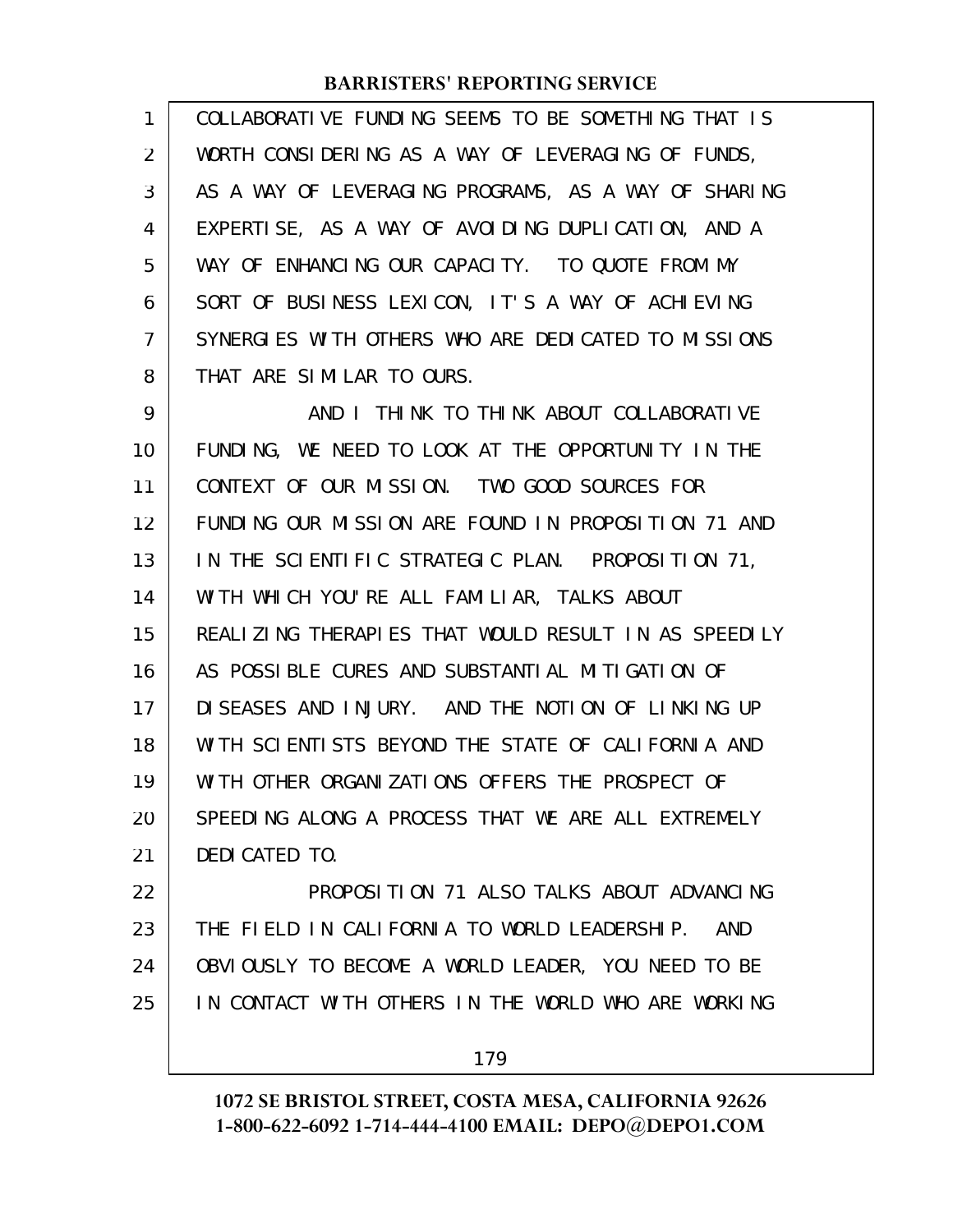ON WHAT YOU ARE WORKING ON. THE SCIENTIFIC STRATEGIC PLAN WITH WHICH YOU'RE ALL FAMILIAR SPECIFICALLY TALKS ABOUT FOSTERING JOINT INTELLECTUAL EFFORTS AND SEEKING PARTNERSHIPS WITH OTHER ORGANIZATIONS. AND SO FOR THESE REASONS, THIS FORMS THE BACKBONE OF THE REASON WHY EXPLORING COLLABORATIVE FUNDING MAKES SOME SENSE. THERE WAS A LOT OF INTEREST OUT THERE, AS NEAR AS WE CAN TELL, FOR FORMING COLLABORATIVE FUNDING ARRANGEMENTS WITH CIRM. WE HAVE BEEN APPROACHED BY AND BEEN IN COMMUNICATION WITH A FAIRLY LARGE NUMBER OF ORGANIZATIONS, SOME OF WHICH ARE REFERENCED HERE. AND WHAT'S INTERESTING TO ME ABOUT THIS LIST IS HOW DIVERSE THE ORGANIZATIONS ARE. THEY'RE INTERNATIONAL, THEY'RE NATIONAL, THEY'RE GOVERNMENT AGENCIES, THEY'RE PRIVATE FOUNDATIONS. I THINK THERE IS A VERY BROAD SPECTRUM OF INTEREST HERE IN JOINING FORCES WITH US IN ONE WAY OR ANOTHER TO ACHIEVE THE KIND OF LEVERAGE THAT WE'RE TALKING ABOUT. THE DISCUSSIONS HAVE BEEN VERY ENTHUSIASTIC. MANY OF THESE ORGANIZATIONS HAVE HAD SUCCESS ALREADY IN COLLABORATIVE FUNDING WITH OTHER ORGANIZATIONS. IT'S CLEAR TO US THAT EACH 1 2 3 4 5 6 7 8 9 10 11 12 13 14 15 16 17 18 19 20 21 22 23 24 25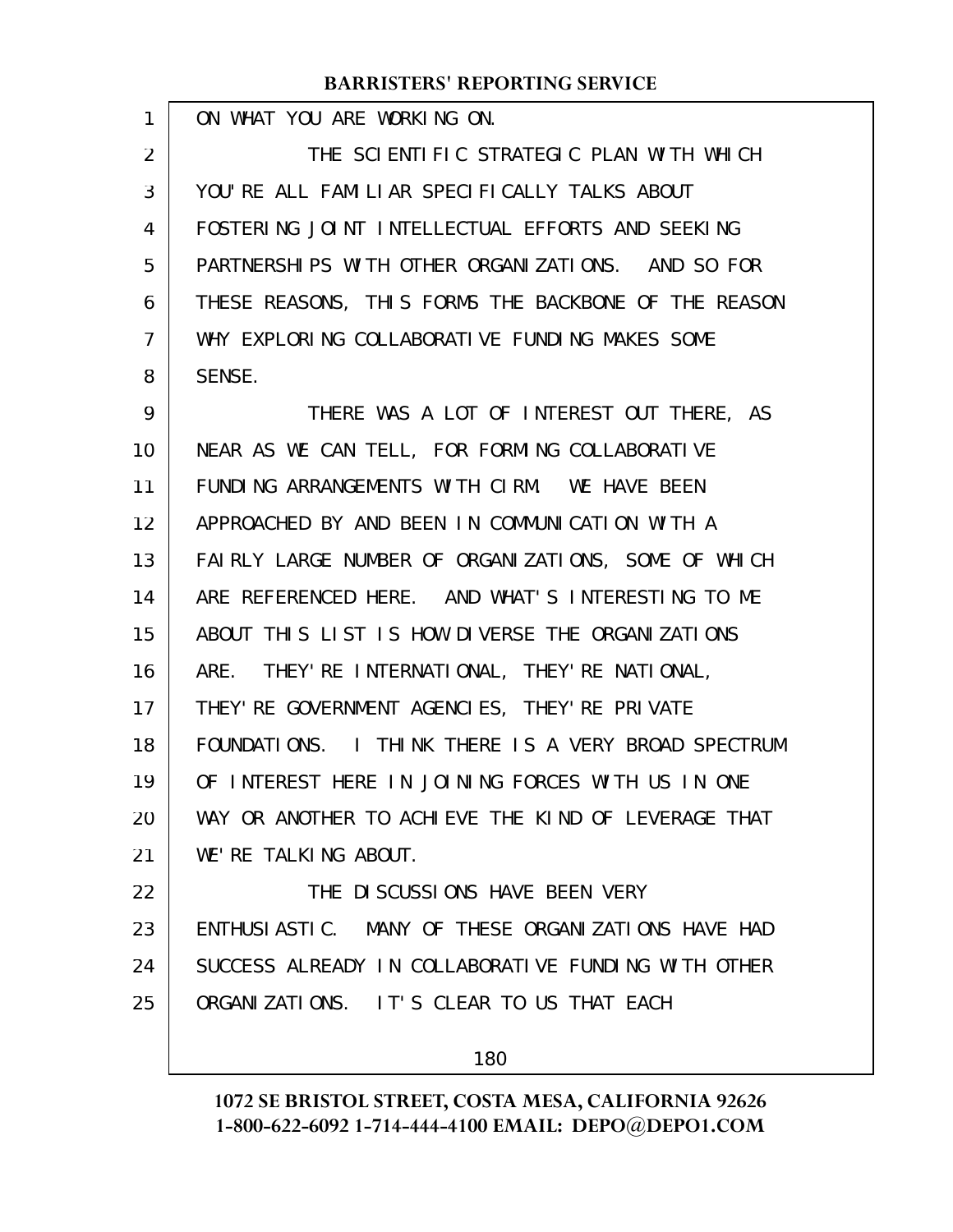| 1  | ORGANIZATION HAS THEIR OWN IDIOSYNCRATIC WAY OF     |
|----|-----------------------------------------------------|
| 2  | DOING FUNDING AND MONITORING FUNDING AND MEASURING  |
| 3  | SUCCESS, BUT THAT WE'RE ALL DRIVING TOWARD THE SAME |
| 4  | THING. AND THE QUESTION IS CAN WE, WHILE HOLDING    |
| 5  | TRUE TO OUR PROCESSES AND OUR MISSION, WORK         |
| 6  | EFFECTIVELY WITH THESE OTHER ORGANIZATIONS? THAT'S  |
| 7  | THE DISCUSSION THAT WE'VE BEGUN WITH IN THE FIRST   |
| 8  | INSTANCES THE CANADIAN CONSORTIUM AND THE STATE OF  |
| 9  | VICTORIA WITH WHICH WE'VE ENTERED, AS I SAID        |
| 10 | EARLIER, TWO MEMORANDA OF UNDERSTANDING.            |
| 11 | I WOULD DESCRIBE THESE MEMORANDA OF                 |
| 12 | UNDERSTANDING AS VERY HIGH LEVEL, TOP LEVEL         |
| 13 | EXPRESSIONS OF INTEREST. THEY ARE NOT BINDING. WE   |
| 14 | DID NOT COMMIT ANY FUNDS. WE DID NOT COMMIT TO      |
| 15 | SUPPORT ANY PARTICULAR PROJECT OR APPLICATION. WE   |
| 16 | DID NOT WAIVER IN ANY WAY FROM ANY OF OUR EXISTING  |
| 17 | PROCESSES. AND OBVIOUSLY WE SAID FIRST AND FOREMOST |
| 18 | WE HAVE TO REMAIN TRUE AND CONSISTENT WITH OUR      |
| 19 | GOVERNING REGULATIONS. NONETHELESS, WITHIN THE      |
| 20 | CONFINES OF THAT BOX, WE EXPRESSED, AS DID OUR      |
| 21 | COUNTERPARTS, A DESIRE TO SEE IF WE COULD EXPLORE   |
| 22 | AND WORK TOGETHER TO COME UP WITH A COLLABORATIVE   |
| 23 | FUNDING MECHANISM.                                  |
| 24 | ESSENTIALLY WE'VE USED THESE MEMORANDA OF           |
| 25 | UNDERSTANDING AS A SPRINGBOARD TO HAVE A SERIES OF  |
|    | 181                                                 |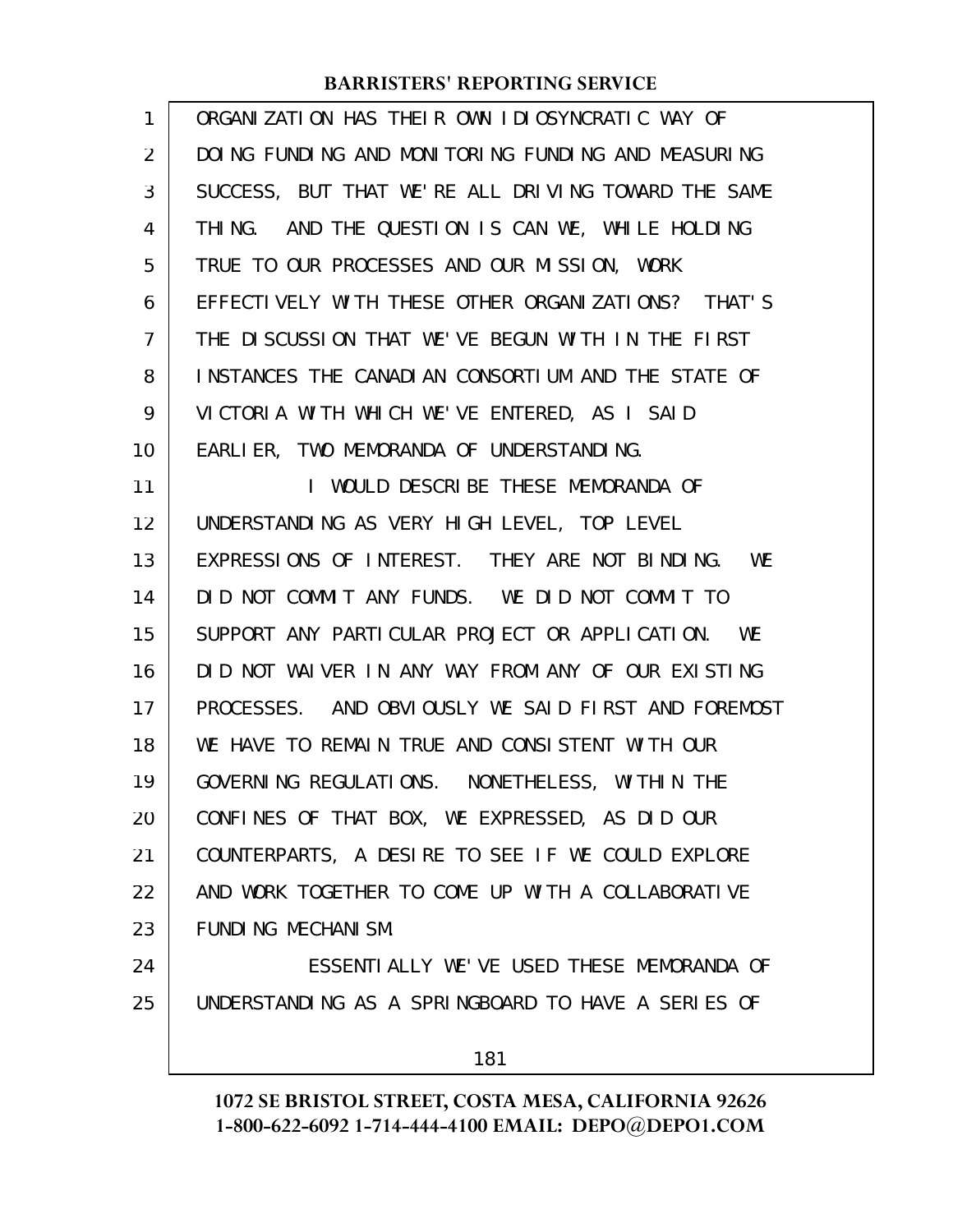| 1  | DISCUSSIONS TO THINK ABOUT COULD WE GO DEEPER WITH     |
|----|--------------------------------------------------------|
| 2  | THESE OTHER ORGANIZATIONS. AND I HAVE TO SAY THAT      |
| 3  | OUR PRELIMINARY DISCUSSIONS, AND THESE WERE HELD BY    |
| 4  | ALAN, MARIE, PAT, AND ME, SUGGEST THAT MORE IS         |
| 5  | POSSIBLE, THAT WE CAN INDEED TAKE THE NEXT STEP.       |
| 6  | AND IN THE CASE OF CANADA, THE IDEA IS THAT WE WOULD   |
| 7  | SEE IF WE COULD FOLD THE CANADIAN CONSORTIUM INTO      |
| 8  | OUR DISEASE TEAM AWARDS THAT ARE UPCOMING.             |
| 9  | THERE ARE OBVIOUSLY DIFFERENT APPROACHES               |
| 10 | TO COLLABORATIVE FUNDING. YOU MAY HAVE HAD             |
| 11 | EXPERIENCES IN YOUR OTHER ENDEAVORS WITH DIFFERENT     |
| 12 | WAYS OF COLLABORATING, BUT WE THINK OF THIS IN TWO     |
| 13 | BASIC APPROACHES. THE FIRST IS TO FOLD SOME OF THE     |
| 14 | ORGANIZATIONS INTO OR LET THEM PARTICIPATE IN OUR      |
| 15 | EXISTING CIRM PROCESSES WITH WHICH YOU'RE ALL          |
| 16 | FAMILIAR. THAT IS A CAUTIOUS APPROACH. IT PROTECTS     |
| 17 | OUR SYSTEMS. IT ALLOWS US TO GET A LEVEL OF COMFORT    |
| 18 | WITH THE COLLABORATIVE PARTNERS WITHOUT BENDING TOO    |
| 19 | FAR OR STRETCHING TOO FAR FROM WHERE WE ARE AND WHAT   |
| 20 | AND IT ALSO ALLOWS US TO INCREMENTALLY<br>WE KNOW.     |
| 21 | EVALUATE THE EFFECTIVENESS OF THE PROGRAMS.            |
| 22 | A SECOND AND SORT OF MORE AGGRESSIVE WAY               |
| 23 | OR MORE FAR REACHING WAY OF APPROACHING IT WOULD BE    |
| 24 | TO ACTUALLY DESIGN SOME NEW PROCESSES OR PURSUE NEW    |
| 25 | INITIATIVES WITH THESE FUNDING PARTNERS.<br><b>THE</b> |
|    |                                                        |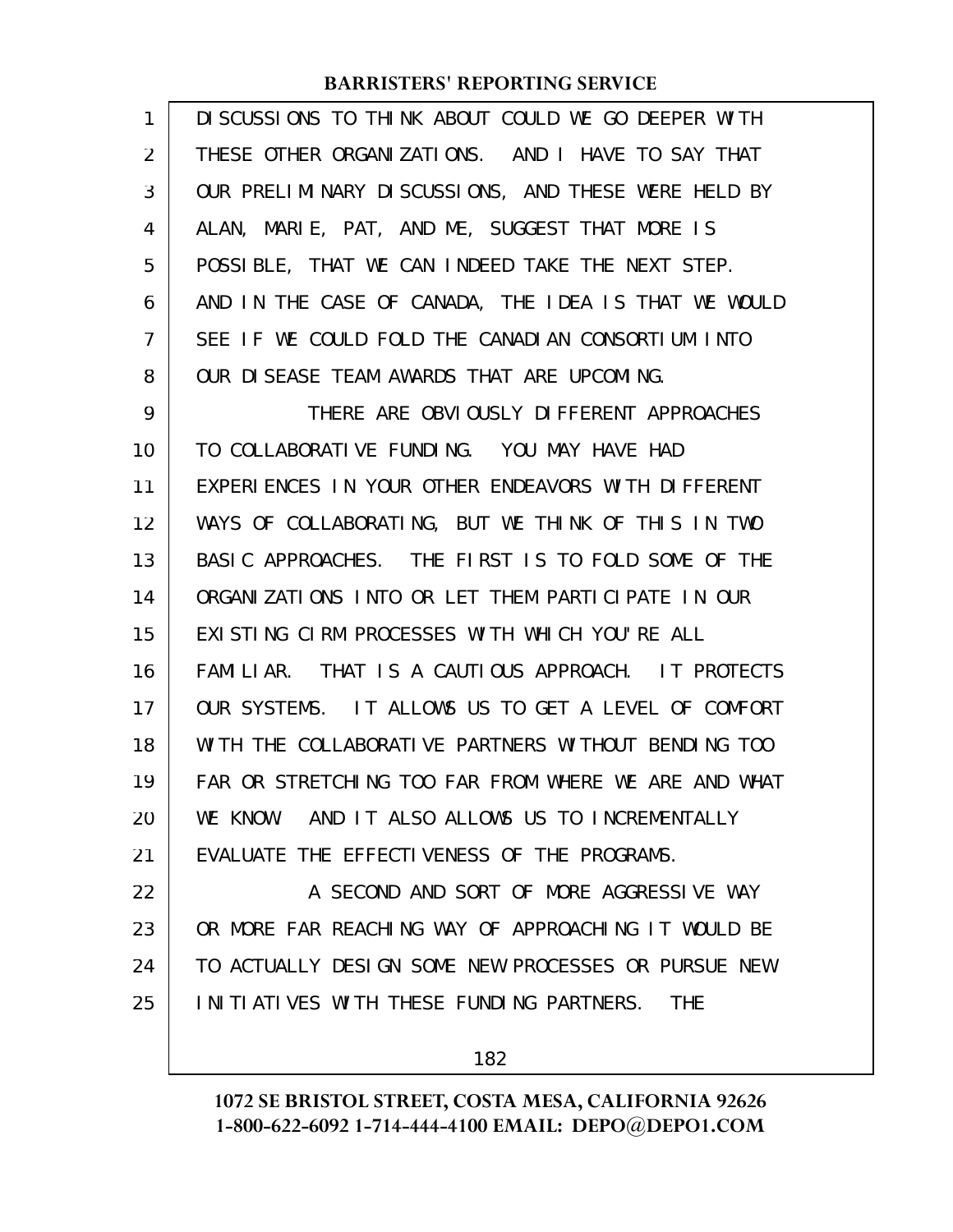| 1              | RECOMMENDATION OF HOW WE SHOULD DO THIS, AND I DON'T |
|----------------|------------------------------------------------------|
| 2              | THINK THIS WILL COME AS MUCH OF A SURPRISE, WOULD BE |
| 3              | TO TAKE THE SLOWER TACT, THE MORE CAUTIOUS TACT      |
| 4              | FIRST FOR THE REASONS I SAID.                        |
| 5              | AND SO THE FIRST EFFORT THAT WE PLAN TO              |
| 6              | MAKE HERE IS INVOLVING THE CANADIAN CONSORTIUM IN    |
| $\overline{7}$ | THE DISEASE TEAM GRANTS MODEL. THE NOTION IS THAT    |
| 8              | THEY WOULD REVIEW OUR RFA. THEY WOULD TALK UP        |
| 9              | PARTICIPATION IN THE RFA WITH SCIENTISTS IN CANADA.  |
| 10             | THEY WOULD PROMOTE ITS EXISTENCE. THEY WOULD         |
| 11             | PARTICIPATE AS OBSERVERS IN OUR GRANTS WORKING       |
| 12             | GROUP. AND SHOULD THEY DECIDE THAT THERE IS A        |
| 13             | PARTICULAR APPLICATION THAT IS OF INTEREST TO THEM,  |
| 14             | THEY WOULD GET INTERNAL CONSENSUS FROM THEIR MEMBERS |
| 15             | AND THEIR BOARD; AND IF THAT WERE THE CASE, AND CIRM |
| 16             | WAS ALSO INTERESTED, THEN WE WOULD BRING THAT AS ONE |
| 17             | OF THE PROPOSALS TO THIS BOARD FOR FINAL APPROVAL.   |
| 18             | SO WE'VE RETAINED FINAL APPROVAL FOR THIS BODY.      |
| 19             | SO THAT IS SORT OF AN INCREMENTAL WAY OF             |
| 20             | APPROACHING CANADA'S INVOLVEMENT IN OUR DISEASE TEAM |
| 21             | AWARDS. IF THAT GOES WELL WITH CANADA, WITH          |
| 22             | VICTORIA, WITH SOME OTHER COLLABORATORS, THEN WE CAN |
| 23             | ENVISION A MORE EXPANSIVE PROGRAM. BUT I THINK THE   |
| 24             | THINKING, AT LEAST AT FIRST INSTANCE, IS TO MOVE     |
| 25             | SLOWLY AND INCREMENTALLY.                            |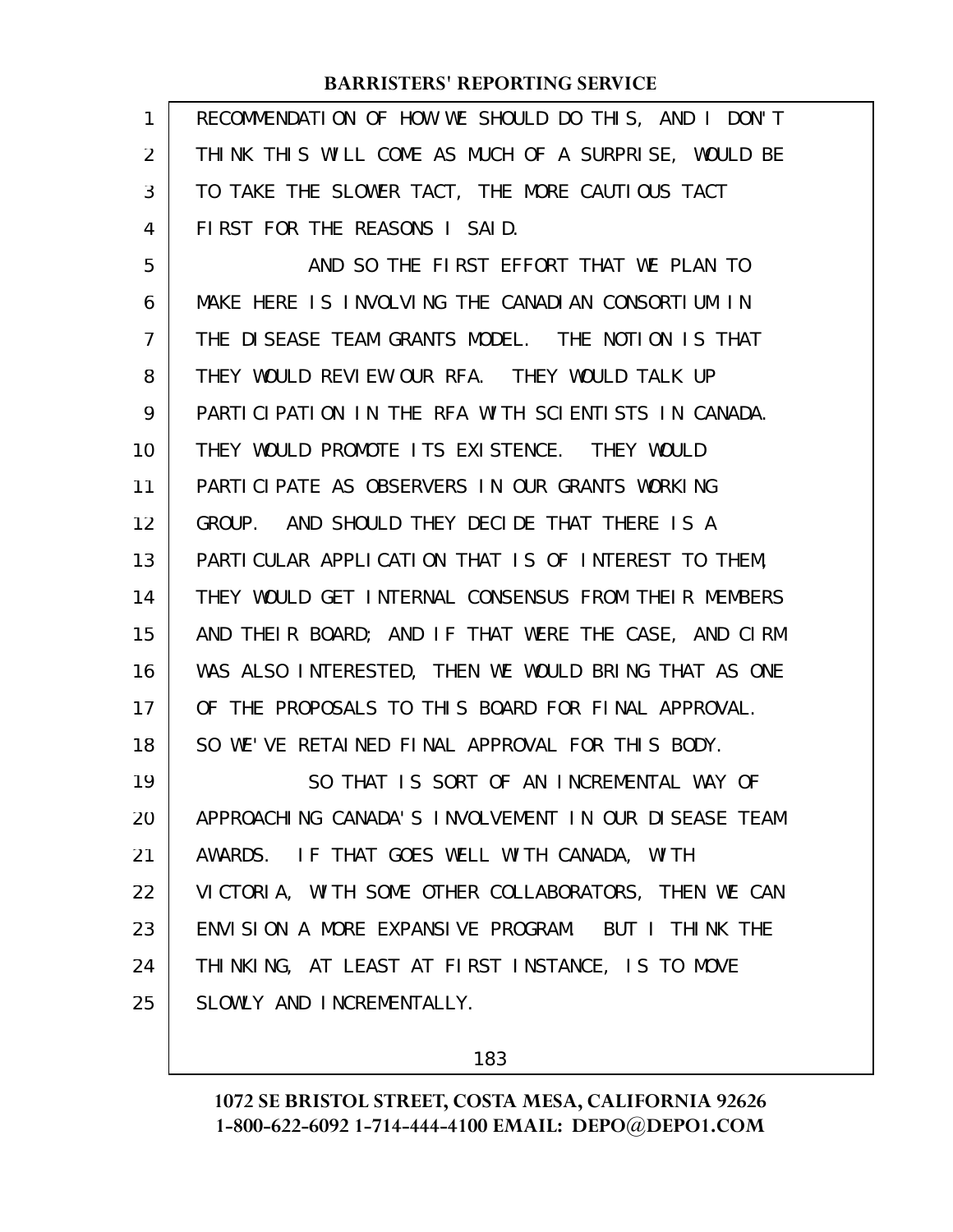| $\mathbf{1}$ | SO THAT'S WHERE WE'VE GOTTEN TO SO FAR.               |
|--------------|-------------------------------------------------------|
| 2            | I'D BE HAPPY TO TAKE ANY QUESTIONS AS WOULD MARIE     |
| 3            | AND ALAN ABOUT THIS OR TO HEAR ANY FEEDBACK THAT THE  |
| 4            | BOARD MIGHT HAVE.                                     |
| 5            | CHAIRMAN KLEIN: NANCY, THANK YOU VERY                 |
| 6            | MUCH. AND THANK YOU FOR YOUR LEADERSHIP ON THIS.      |
| 7            | I'D LIKE TO TOUCH ON A POINT OF PERHAPS WITH MORE     |
| 8            | EMPHASIS, WHICH IS WITH THE DISEASE TEAM GRANTS OR    |
| 9            | ANY OF OUR GRANTS, THE PATIENT ADVOCACY               |
| 10           | ORGANIZATIONS, LIKE THE MICHAEL J. FOX ORGANIZATION   |
| 11           | OR THE JUVENILE DIABETES RESEARCH FOUNDATION, THOSE   |
| 12           | ORGANIZATIONS POTENTIALLY COULD PUT UP FUNDS TO       |
| 13           | COVER PARTS OF TEAMS THAT WERE OUTSIDE OF             |
| 14           | CALIFORNIA, BUT WITHIN THE UNITED STATES SO THAT IF   |
| 15           | CALIFORNIA RESEARCHERS WANT TO LEVERAGE THEIR         |
| 16           | INTELLECTUAL ASSETS BY CHOOSING SOME STELLAR TALENT   |
| 17           | FROM OUTSIDE THE STATE TO BE PART OF THEIR DISEASE    |
| 18           | TEAMS, POTENTI ALLY THAT MIGHT BE A SOURCE OF FUNDING |
| 19           | FOR THEM. I WOULD ALSO -- IS THAT A CORRECT           |
| 20           | SUMMARY?                                              |
| 21           | MS. KOCH: IT IS. OUR FUNDS HAVE TO                    |
| 22           | REMAIN IN CALIFORNIA. THE FUNDS OF THESE OTHER        |
| 23           | ORGANIZATIONS DO NOT. AND IN THE INITIAL TALKS, THE   |
| 24           | CONCEPT IS WE WOULD FUND THE CALIFORNIA SIDE OF A     |
| 25           | PARTI CULAR RESEARCH PROJECT; THEY WOULD FUND         |
|              |                                                       |

184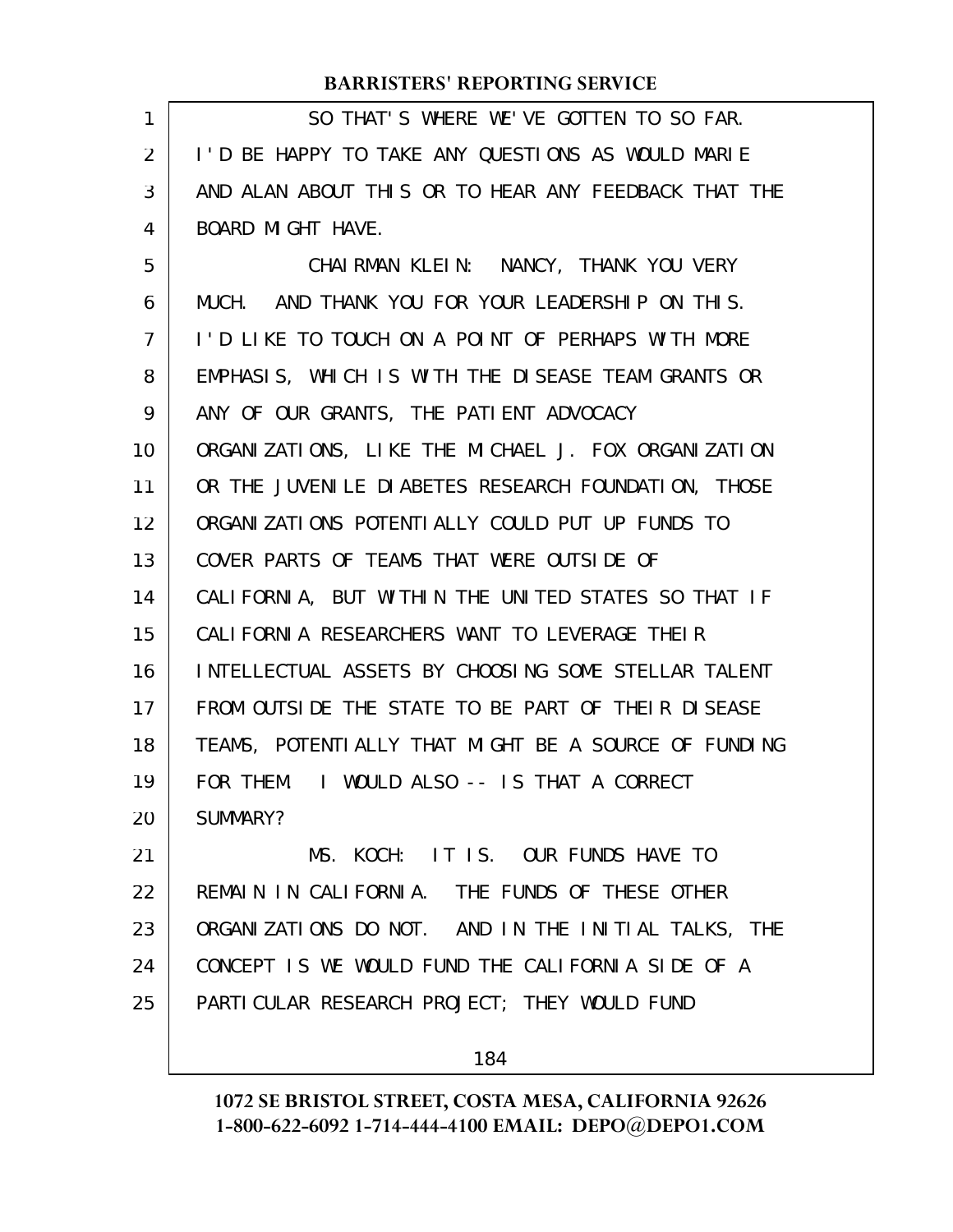EXTERNAL.

1

CHAIRMAN KLEIN: I'D ALSO LIKE TO EMPHASIZE THAT THAT HELPS SHOW GOOD FAITH FROM OUR PART WITH OUR REVIEWERS WHO ARE SO UNDER SUCH TREMENDOUS PRESSURE TO PARTICIPATE IN OUR REVIEWS BECAUSE THEY KNOW WE'RE TRYING TO ADDRESS THE NEEDS, THE DESPERATE NEEDS FOR FUNDING FOR PEOPLE OUT-OF-STATE AND REALLY WORK COLLABORATIVELY, NOT HAVE CALIFORNIA AGAINST THE REST OF THE COUNTRY. SO THAT'S AN IMPORTANT CONCEPT. I WOULD STATE THAT I'M A MEMBER OF THE INTERNATIONAL JUVENILE DIABETES RESEARCH FOUNDATION BOARD, SO I AM NOT PARTICIPATING IN THAT MOU. IN THE CANADIAN CASE, AS THE BOARD, I THINK, KNOWS, ABOUT A YEAR AND A HALF AGO I JOINED THE GENOME CANADA BOARD TO LEARN FROM THEIR BEST PRACTICES, AN ORGANIZATION THAT HAS FUNDED \$1.8 BILLION IN A PUBLIC CORPORATION FUNDED BY THE CANADIAN GOVERNMENT, THE PROVINCES, THE WELLCOME TRUST, AND A COUPLE OF OTHER INTERNATIONAL FUNDING AGENCIES. AND I RESIGNED FROM THAT BOARD BECAUSE, SINCE WE HAVE SPECIFIC NEGOTIATION GOING WITH THAT COUNTRY, I WANTED TO AVOID ANY APPEARANCE, EVEN THOUGH THEY'RE BOTH GOVERNMENT ENTITIES, OF CONFLICTS, PARTICULARLY BECAUSE WE HAD -- WHILE I 2 3 4 5 6 7 8 9 10 11 12 13 14 15 16 17 18 19 20 21 22 23 24 25

185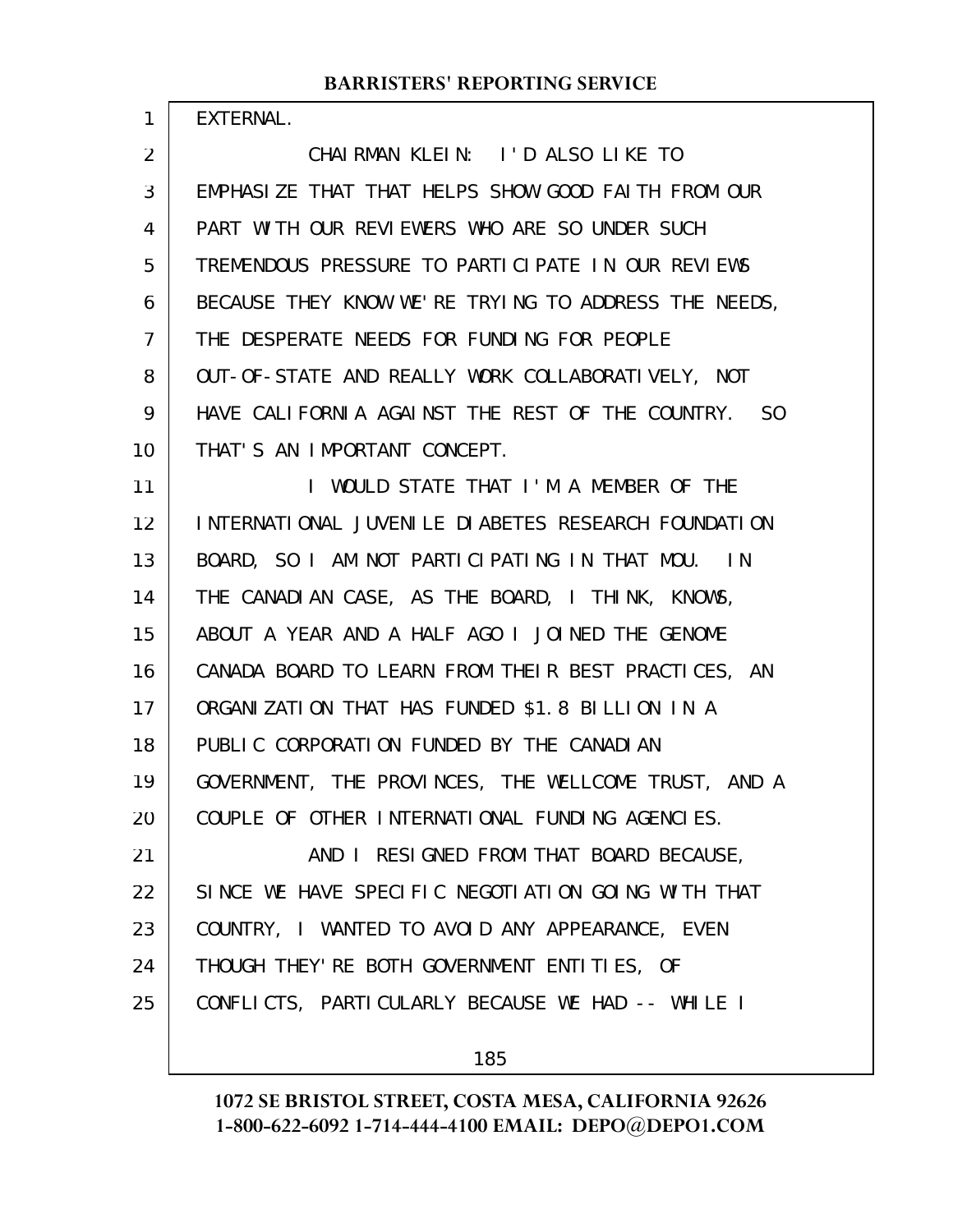| $\mathbf{1}$   | WAS ON THAT BOARD, WE VOTED \$30 MILLION FOR THIS --  |
|----------------|-------------------------------------------------------|
| 2              | FOR INTERNATIONAL COLLABORATION WITH CALIFORNIA.      |
| 3              | AND TOM HUDSON, WHO'S THE VICE CHAIR OF THAT BOARD,   |
| 4              | IS THE HEAD OF THE ONTARIO PROVINCE FUNDING PROGRAM   |
| 5              | FOR STEM CELL RESEARCH, WHO ALSO PUT UP \$30 MILLION. |
| 6              | SO WHILE THEY' RE 60 MILLION OF THE HUNDRED           |
| $\overline{7}$ | MILLION THAT CANADA PUT UP, I WANTED TO MAKE IT       |
| 8              | CLEAR THAT THERE WERE NO CONFLICTS, SO I RESIGNED     |
| 9              | FROM THAT BEFORE PARTICIPATING WITH DR. TROUNSON IN   |
| 10             | ANY OF THE CEREMONIES DEALING WITH THOSE              |
| 11             | INTERNATIONAL AGREEMENTS.                             |
| 12             | BUT IT IS A FUNDAMENTAL EFFORT BEYOND                 |
| 13             | WORLD LEADERSHIP TO ALLOW CALIFORNIA SCIENTISTS TO    |
| 14             | LEVERAGE THEIR INTELLECTUAL ASSETS TO BRING THE BEST  |
| 15             | AND THE BRIGHTEST OF THIS COUNTRY AND THE WORLD       |
| 16             | TOGETHER TO COMPLEMENT OUR TEAMS, TO MAKE SURE THAT   |
| 17             | IF THERE'S ANYONE THAT CAN PROVIDE ANOTHER LEVEL OF   |
| 18             | EXPERTISE OR WHO IS ABSOLUTELY ON THE LEADING EDGE    |
| 19             | INTERNATIONALLY, THAT WE CAN PULL THEM IN AND HAVE    |
| 20             | FUNDING FOR THEM WITHOUT SLOWING OUR PROCESS,         |
| 21             | WITHOUT CHANGING OUR STANDARDS, AND WHILE SPEEDILY,   |
| 22             | SAFELY GETTING TO OUR MISSION. SO WE GREATLY          |
| 23             | APPRECIATE IT.                                        |
| 24             | ARE THERE ANY ADDITIONAL QUESTIONS FROM               |
| 25             | THE BOARD? OR, DR. TROUNSON, WOULD YOU LIKE TO MAKE   |
|                | 186                                                   |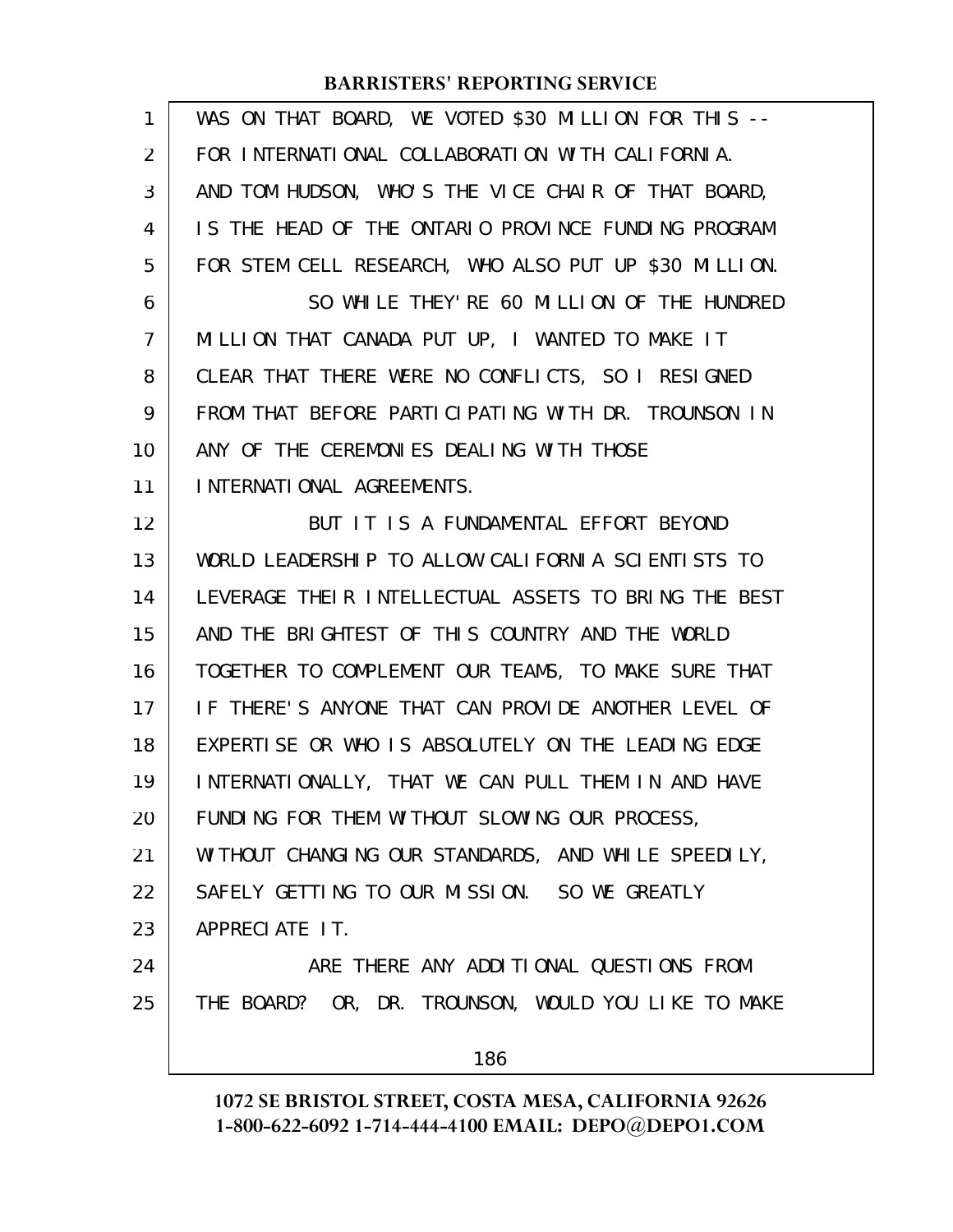| 1              | ANY ADDITIONAL COMMENTS?                               |
|----------------|--------------------------------------------------------|
| $\overline{2}$ | DR. TROUNSON: NOT PARTICULARLY, CHAIRMAN,              |
| 3              | BUT WE ENVISAGE THAT THIS PROCESS WILL BE ABLE TO BE   |
| 4              | ADOPTED WITHOUT REALLY PERTURBING OUR CURRENT          |
| 5              | PROGRAM. AND I THINK MAKING JUDGMENTS, YOU KNOW,       |
| 6              | EFFECTIVE THESE COLLABORATIONS WILL BE WILL BE AN      |
| $\overline{7}$ | ONGOING PROCESS. WE'RE NOT REALLY INTERESTED IN        |
| 8              | DOING COLLABORATIONS UNLESS THEY ARE OF BENEFIT OVER   |
| 9              | SIMPLY FUNDING IT OURSELVES. SO WE WOULD LIKE TO       |
| 10             | AVOID SOME DUPLICATION PARTICULARLY OF MAJOR           |
| 11             | EQUIPMENTS AND MAJOR CAPACITY.                         |
| 12             | WE ALSO SEE IT AS A WAY OF MAINTAINING                 |
| 13             | GOOD RELATIONSHIPS WITH SCIENTISTS GLOBALLY, AND       |
| 14             | THAT'S IMPORTANT BECAUSE, AS YOU KNOW, IN THE CASE     |
| 15             | OF AUSTRALIA, A LOT OF THE TOP SCIENTISTS HAVE COME    |
| 16             | TO CALIFORNIA AND OTHER STATES. AND SO THERE'S A       |
| 17             | BIT OF A REACTION TO THAT; AND SO IN THE SENSE THAT    |
| 18             | WE'RE ABLE TO DO SOME ACTIVITIES WHICH ARE             |
| 19             | HARMONIOUS WITH OUR MISSION, THAT IS LIKELY TO         |
| 20             | IMPROVE OUR CAPACITY TO ACHIEVE OUR MISSION.<br>AND IT |
| 21             | ALSO IS A GLOBAL LEADERSHIP ACTIVITY THEN I THINK      |
| 22             | THAT'S VERY MUCH IN OUR FAVOR TO BE INVOLVED.          |
| 23             | CHAIRMAN KLEIN: THANK YOU VERY MUCH.                   |
| 24             | DUANE ROTH.                                            |
| 25             | MR. ROTH: I VERY MUCH FAVOR                            |
|                | 187                                                    |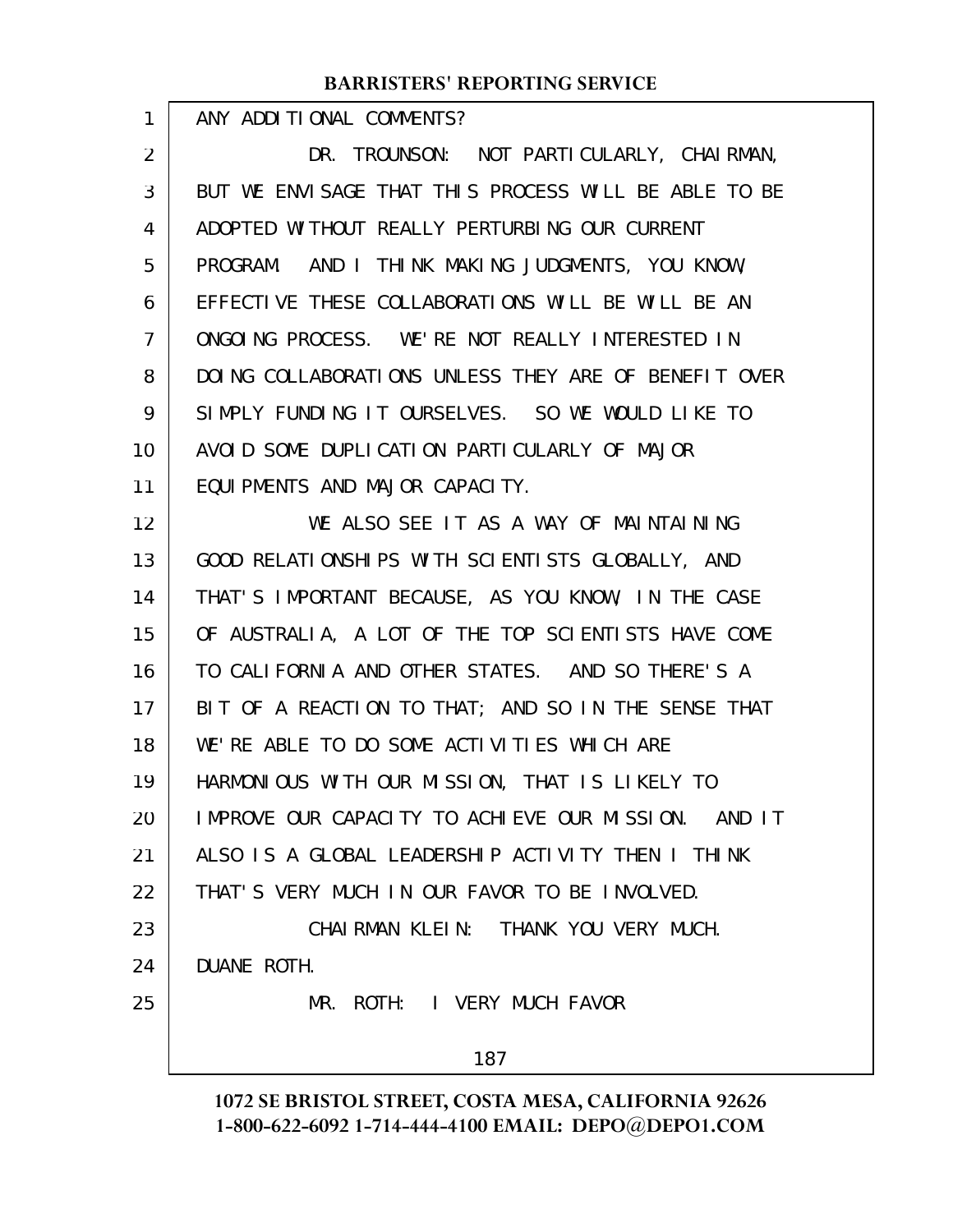| 1  | COLLABORATIONS. I THINK THEY'RE VITALLY IMPORTANT               |
|----|-----------------------------------------------------------------|
| 2  | TO THE MISSION, COLLABORATIONS OUTSIDE THE COUNTRY,             |
| 3  | INSIDE THE COUNTRY AND PARTICULARLY INSIDE THE                  |
| 4  | BUT I THINK ONE THING WE REALLY NEED TO<br>STATE.               |
| 5  | ESTABLISH IS WHAT OUR POLICY WILL BE IN GRANT                   |
| 6  | REVIEWS WITH THESE TYPES OF COLLABORATIONS VERSUS               |
| 7  | THOSE THAT DON'T. AND WHAT I WOULD WORRY A LITTLE               |
| 8  | ABOUT IS THAT HAVING SOME INFLUENCE ON WHETHER A                |
| 9  | GRANT GETS FUNDED BECAUSE THEY, QUOTE, LEVERAGE                 |
| 10 | CANADIAN OR AUSTRALIAN DOLLARS. AND HAVING A LEVEL              |
| 11 | PLAYING FIELD. SO I THINK THINKING ABOUT THAT UP                |
| 12 | FRONT BEFORE WE FIND OUT THAT EVERYBODY HAS GOT TO              |
| 13 | RUN AND GET A CANADIAN OR AUSTRALIAN PARTNER IN                 |
| 14 | ORDER TO GET THEIR GRANT FUNDED.                                |
| 15 | CHAIRMAN KLEIN: YEAH. I THINK THE FOCUS                         |
| 16 | IS TO HAVE THE BEST SCIENCE. I MEAN OUR MISSION IS              |
| 17 | SERVED BY FUNDING THE VERY BEST SCIENCE, WHETHER                |
| 18 | THAT'S A GROUP WITH A COLLABORATION OR WITHOUT A                |
| 19 | COLLABORATION. IT'S GOT TO BE THE BEST SCIENCE.<br>$\mathbf{I}$ |
| 20 | THINK THAT'S THE STANDARD. IS THAT TRUE, DR.                    |
| 21 | TROUNSON?                                                       |
| 22 | DR. TROUNSON: YEAH. THAT'S CLEARLY TRUE.                        |
| 23 | IF YOU TAKE -- FOR EXAMPLE, IN THE AREA OF                      |
| 24 | PANCREATIC BETA CELLS, THERE'S A SMALL -- IT'S A                |
| 25 | SMALL COMMUNITY WORLDWIDE TO BE HONEST, AND THEY'RE             |
|    |                                                                 |

188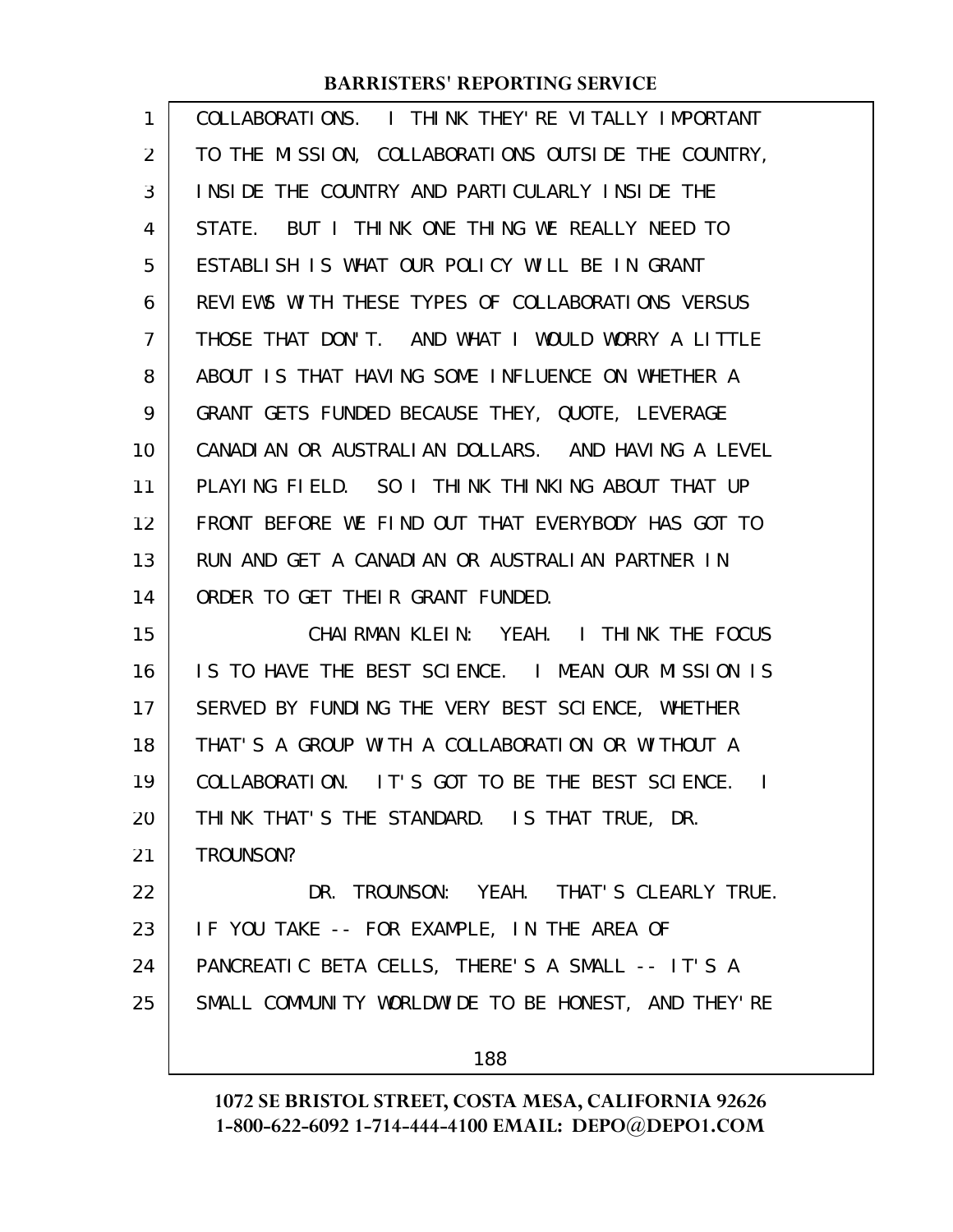| 1              | NOT ALL RESIDENT IN CALIFORNIA AT THE MOMENT. SO IN |
|----------------|-----------------------------------------------------|
| $\overline{2}$ | COMPOSING A DISEASE TEAM IN THAT AREA, IT MIGHT BE  |
| 3              | ENHANCED IF YOU'RE ABLE TO CREATE A LINKAGE WITH A  |
| 4              | GROUP THAT HAS SPECIAL EXPERTISE THAT WE CURRENTLY  |
| 5              | DON'T HAVE. SO, YOU KNOW, THAT'S THE KIND OF THING  |
| 6              | THAT WE'RE LOOKING FOR, DUANE. ENHANCEMENT OF WHAT  |
| $\overline{7}$ | WE'RE DOING SCIENTIFICALLY AND LEVERAGE FOR OUR     |
| 8              | MONEY IS VERY MUCH A SECONDARY THOUGHT, BUT IT'S    |
| 9              | IMPORTANT. IT'S IMPORTANT TO THE STATE TO KNOW      |
| 10             | THAT, YOU KNOW, THAT WE'RE LEVERAGING THEIR         |
| 11             | INFLUENCE THROUGH THE FINANCES MADE AVAILABLE.      |
| 12             | BUT NO. 1 IN THE SCIENTIFIC REVIEW IS               |
| 13             | ABOUT HOW WELL THE SCIENCE FITS TOGETHER. AND       |
| 14             | FREQUENTLY YOU ASK IS THERE A HISTORY OF SOME FORM  |
| 15             | OF COLLABORATION THAT WOULD GIVE YOU, YOU KNOW,     |
| 16             | STRONG FEELING THAT THAT WOULD BE CONTINUED AND     |
| 17             | ENHANCED.                                           |
| 18             | MR. ROTH: AND I APPRECIATE THAT, ALAN.              |
| 19             | AND I THINK THAT IS THE SPIRIT WE'VE OPERATED ON.   |
| 20             | MY CONCERN WOULD BE IN ORDER TO FULFILL OUR PART OF |
| 21             | THE MOU, WE LOOK MORE FAVORABLY ON THOSE            |
| 22             | COLLABORATIONS THAN WE DO COLLABORATIONS WITHIN THE |
| 23             | U.S. OR EVEN WITHIN CALIFORNIA.                     |
| 24             | DR. CSETE: CAN I ADDRESS THAT?                      |
| 25             | CHAIRMAN KLEIN: YES. HI, MARIE. YES.                |
|                | 189                                                 |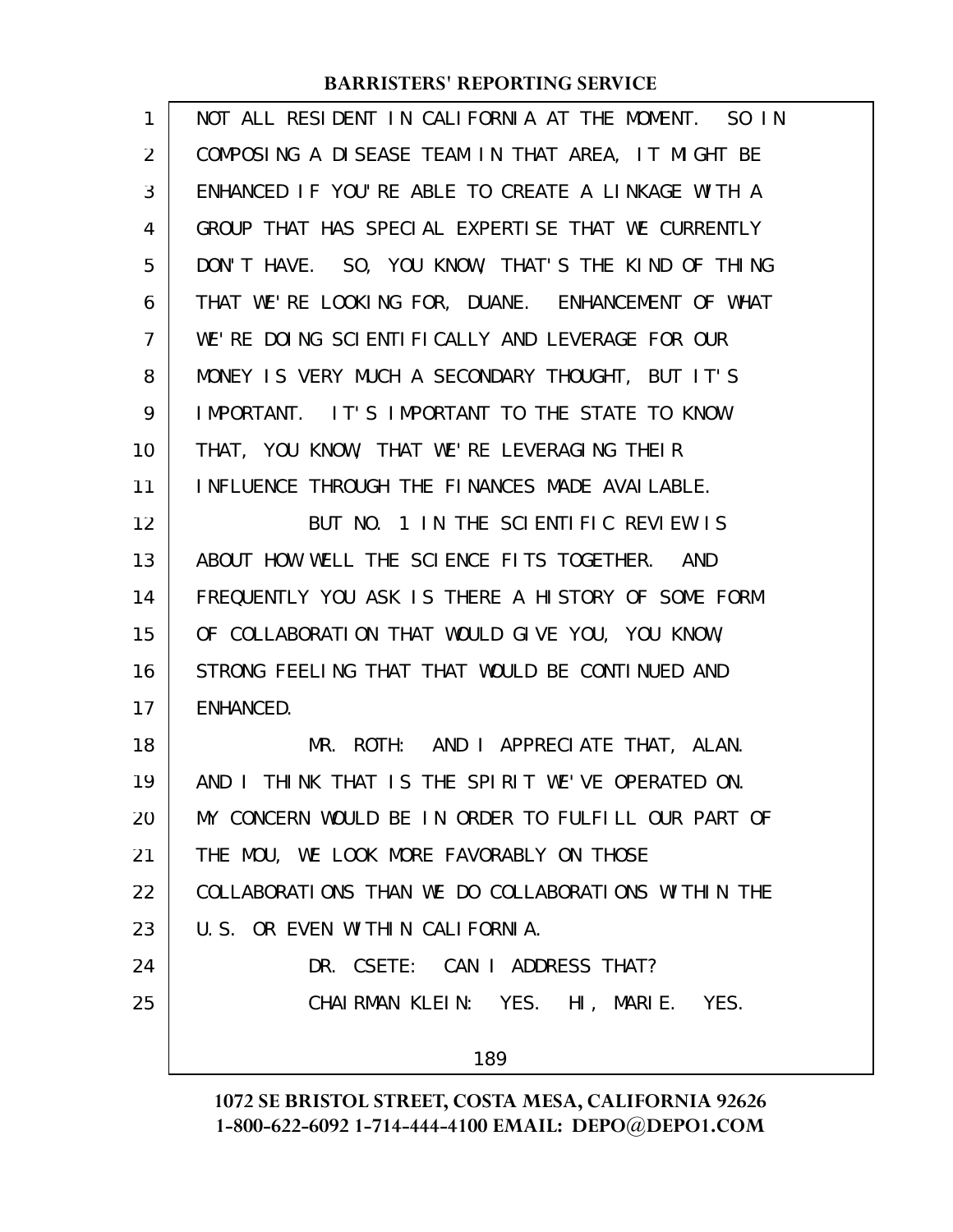| 1  | DR. CSETE: WELL, THERE WILL BE                       |
|----|------------------------------------------------------|
| 2  | INSTRUCTIONS TO THE REVIEWERS. AND I WANT TO         |
| 3  | ADDRESS THIS SPECIFICALLY BECAUSE WHEN WE TALKED     |
| 4  | ABOUT THE DETAILS OF PARTICIPATION IN DISEASE TEAMS, |
| 5  | WE SAID THE WORDS. WE WRITE THE RFA; WE SUPERVISE    |
| 6  | THE REVIEW PROCESS. AND, IN FACT, THESE              |
| 7  | COLLABORATING AGENCIES CEDE, AND THAT'S THE WORD I   |
| 8  | USED, THE REVIEW PROCESS TO OUR NORMAL GRANTS        |
| 9  | WORKING GROUP. AND IF JOINT COLLABORATIONS HAPPEN    |
| 10 | TO BE HIGH SCORED, THEN THE CO-FUNDING MECHANISM     |
| 11 | WILL KICK IN. THERE'S GOING TO BE ABSOLUTELY NO      |
| 12 | ADVANTAGE TO BEING CO-FUNDED ACROSS STATE LINES.     |
| 13 | BUT THERE'S ANOTHER PART OF THE                      |
| 14 | INVOLVEMENT IN THE SCIENCE OFFICE THAT I THINK WE    |
| 15 | DIDN'T TALK ABOUT HERE THAT REALLY IS IMPORTANT FOR  |
| 16 | US IN THESE COLLABORATIONS SPECIFICALLY FOR DISEASE  |
| 17 | TEAMS.                                               |
| 18 | THESE WILL BE MILESTONE DRIVEN, AND THEY             |
| 19 | WILL REQUIRE MONITORING BY OUR SCIENCE OFFICE AND    |
| 20 | OUR COLLABORATOR SCIENCE OFFICE IN A WAY THAT'S MORE |
| 21 | LABOR INTENSIVE AND HANDS-ON THAN ANY OTHER KIND OF  |
| 22 | GRANTS THAT WE WOULD GIVE. AND WE JUST RIGHT NOW     |
| 23 | DON'T EVEN HAVE THE MANPOWER, I THINK, TO ATTACH     |
| 24 | OURSELVES TO THESE KINDS OF MONITORING PROCESSES.    |
| 25 | AND ALL OF THE PARTNERS THAT WE'VE TALKED TO HAVE    |
|    |                                                      |

190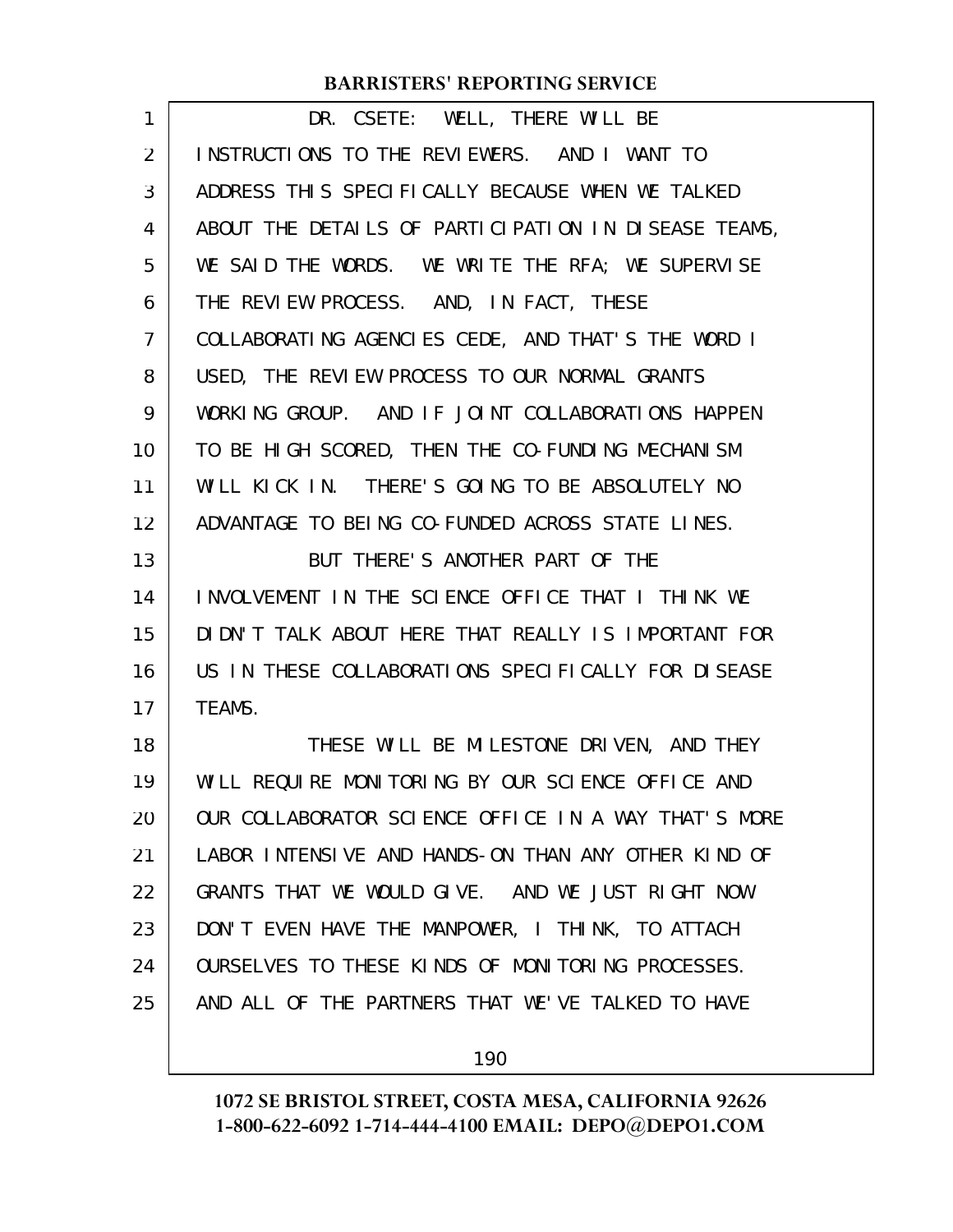| $\mathbf{1}$   | BEEN VERY ENTHUSIASTIC ABOUT CO-MONITORING AND BEING |
|----------------|------------------------------------------------------|
| $\overline{2}$ | PART OF THAT PROCESS. SO I THINK THAT'S A REAL       |
| 3              | ADDED BENEFIT TO THESE COLLABORATIONS.               |
| 4              | CHAIRMAN KLEIN: THANK YOU VERY MUCH,                 |
| 5              | MARIE. I THINK THAT AT THIS POINT WE'LL THANK YOU,   |
| 6              | NANCY, FOR YOUR LEADERSHIP AND EXPERT DIRECTION      |
| 7              | HERE. AND WE'D -- IF IT'S APPROPRIATE, DR.           |
| 8              | TROUNSON, ARE YOU PREPARED TO MOVE TO DR. CSETE'S    |
| 9              | PRESENTATION?                                        |
| 10             | DR. TROUNSON: YES, CHAIRMAN. YOU                     |
| 11             | REMEMBER AT OUR LAST BOARD MEETING, WE PROPOSED TO   |
| 12             | BRING FORWARD A DISCUSSION, INFORMATION DISCUSSION,  |
| 13             | OF PROGRAMS THROUGH THE CHIEF SCIENTIFIC OFFICER     |
| 14             | REALLY ABOUT THE APPLICATION FOR CLINICAL TRIALS,    |
| 15             | PARTICULARLY AT THE FDA, AND OUR OWN VIEWS           |
| 16             | CONCERNING, YOU KNOW, THE HEIGHT OF THE BAR AND THE  |
| 17             | IMPORTANCE OF THE ISSUES. THE CHIEF SCIENTIFIC       |
| 18             | OFFICER IS ALSO DEVELOPING A WHITE PAPER BASED ON    |
| 19             | THE INFORMATION THAT SHE'S GIVING IN HER TALK, AND   |
| 20             | THAT WILL BE MADE AVAILABLE FOR ICOC MEMBERS AFTER   |
| 21             | WE'VE HAD A CHANCE TO EXPLORE THAT INTERNALLY.       |
| 22             | CHAIRMAN KLEIN: OKAY. THANK YOU.<br>DR.              |
| 23             | CSETE.                                               |
| 24             | DR. CSETE: MR. CHAIRMAN, MEMBERS OF BOTH             |
| 25             | OUR BOARDS AND THE PUBLIC, THIS ACTUALLY PICKS UP    |
|                | 191                                                  |
|                |                                                      |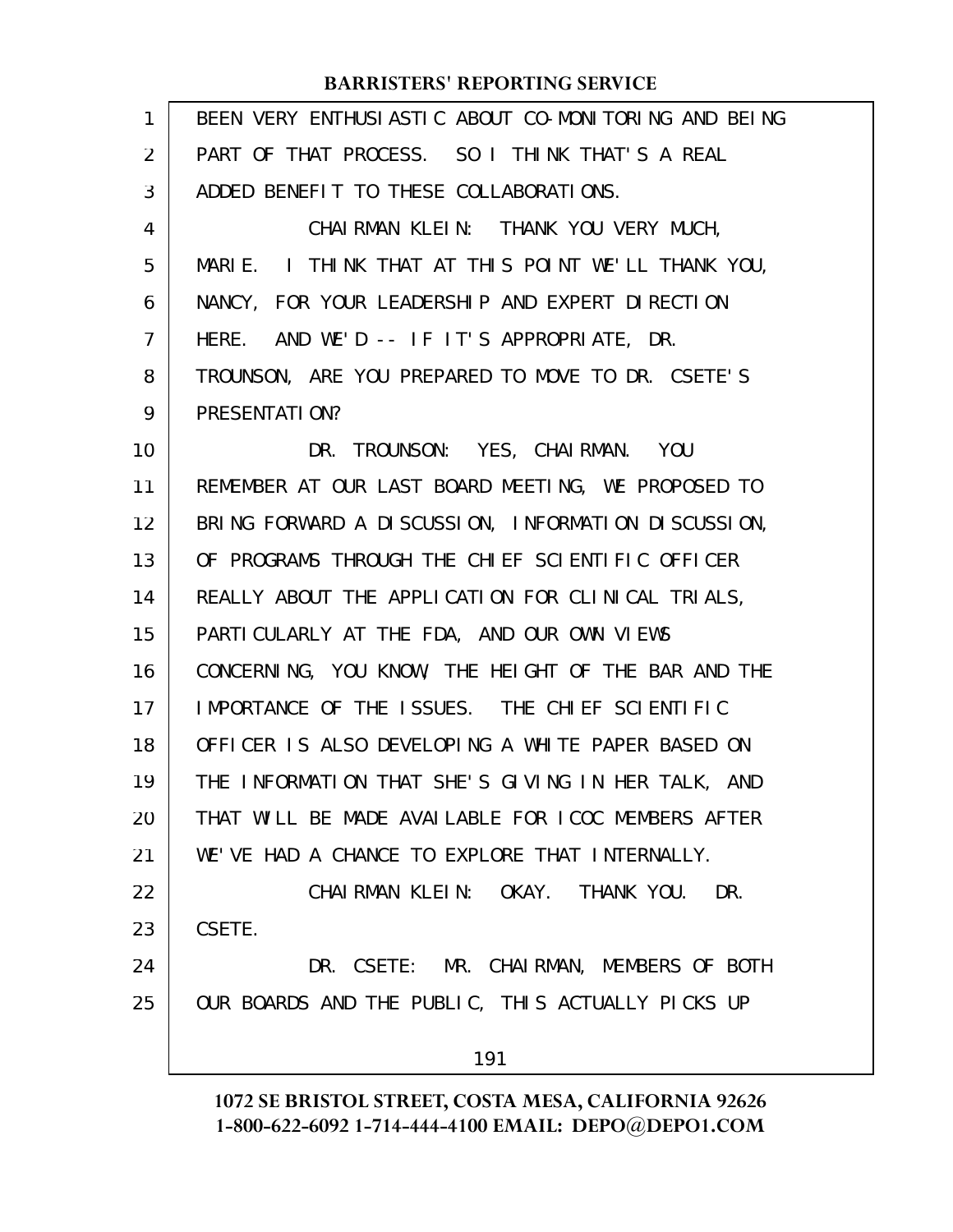| $\mathbf{1}$   | THE THREAD OF A CONVERSATION THAT WAS INITIATED AT   |
|----------------|------------------------------------------------------|
| 2              | THE LAST BOARD MEETING WHEN DON REED STOOD UP AND    |
| 3              | WAS DISTRESSED ABOUT THE FDA HEARING THAT HAPPENED   |
| 4              | IN APRIL REGARDING THE SAFETY CONVERSATIONS FOR      |
| 5              | HUMAN EMBRYONIC STEM CELL DERIVED THERAPIES. AND     |
| 6              | THIS IS WHERE I'M GOING TO START WITH WHAT WAS GOING |
| $\overline{7}$ | ON AT THAT FDA MEETING.                              |
| 8              | SO I SHOULD TELL YOU THAT ON APRIL 10TH,             |
| 9              | THERE WERE THREE PRESENTATIONS FROM COMPANIES, TWO   |
| 10             | OF WHICH ARE BASED IN CALIFORNIA, ONE WHICH HAS      |
| 11             | CALIFORNIA PRESENCE, SHOWING THEIR CONSIDERABLE      |
| 12             | PRECLINICAL DATA THAT IS MOVING US CLOSER AND CLOSER |
| 13             | TO APPLICATION OF THESE CELLS INTO THERAPIES.        |
| 14             | AS WE FOUND OUT SUBSEQUENTLY, GERON HAD              |
| 15             | PLACED AN IND WITH THE FDA, AND THAT IND RESULTED IN |
| 16             | THE FDA PUTTING GERON ON A PERMANENT CLINICAL HOLD.  |
| 17             | WE DON'T KNOW WHAT THE GUIDELINES WILL BE            |
| 18             | SURROUNDING THAT DECISION, BUT I THINK THAT          |
| 19             | NONETHELESS THIS WAS A VERY IMPORTANT DATE IN THE    |
| 20             | HISTORY OF STEM CELL BIOLOGY. AND THIS MEETING MADE  |
| 21             | ME BOTH AWARE OF THE DETAILS AND CAUTIOUS ABOUT HOW  |
| 22             | WE SHOULD PROCEED, BUT ALSO OPTIMISTIC BECAUSE OF    |
| 23             | ALL THE CONSIDERABLE DATA THAT WE SAW AND THE        |
| 24             | CONSIDERABLE PROGRESS THAT WAS PRESENTED AT THAT     |
| 25             | <b>MEETING.</b>                                      |

192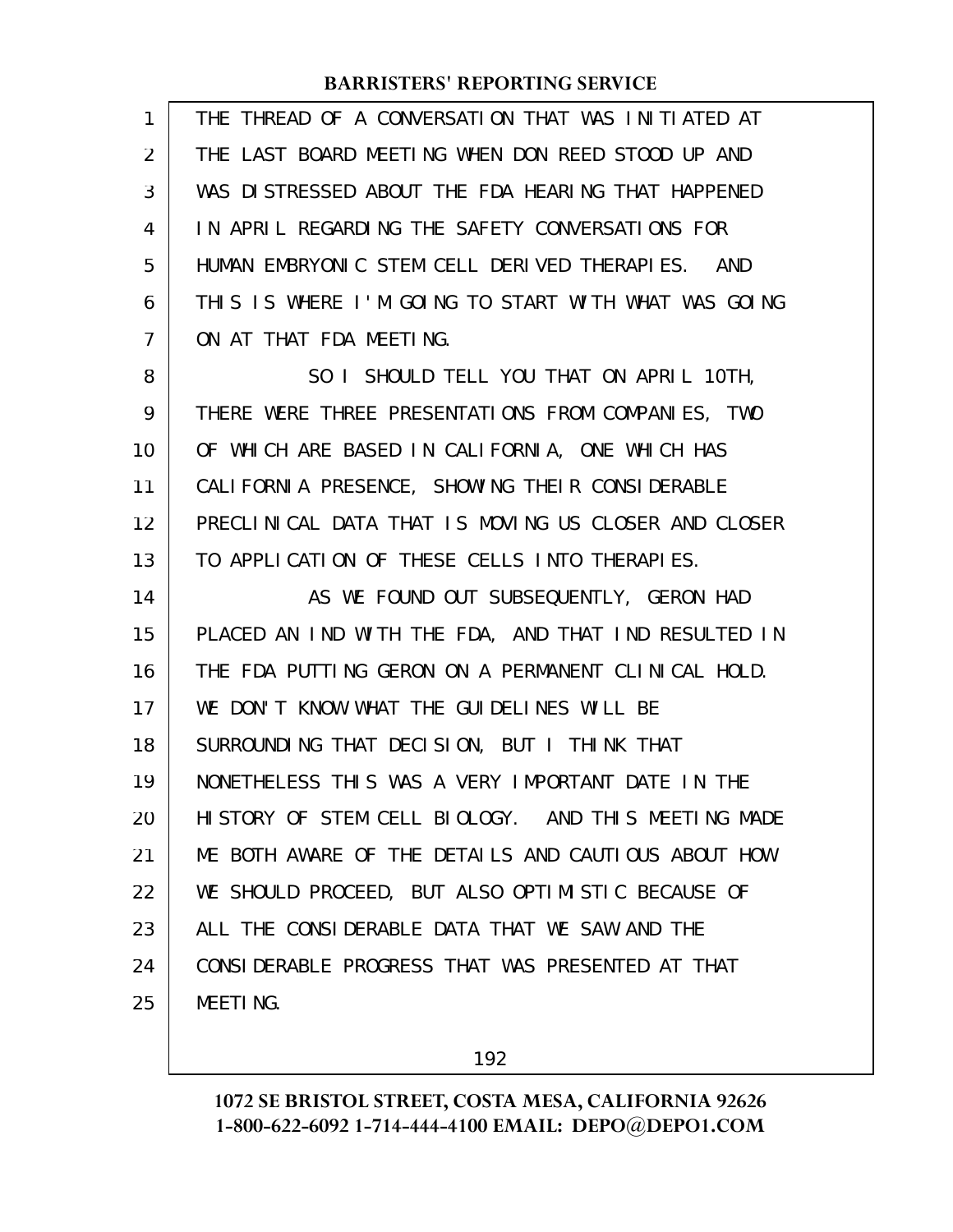| 1  | SO I'M GOING TO JUMP TO THE MAJOR SAFETY             |
|----|------------------------------------------------------|
| 2  | CONCERNS THAT WERE RAISED OVER TIME, BUT MOSTLY IN   |
| 3  | THIS MEETING, AND TALK TO YOU A LITTLE BIT ABOUT     |
| 4  | WHAT THAT MEANS FOR WHAT THE FIRST APPLICATIONS      |
| 5  | SHOULD LOOK LIKE OF HUMAN EMBRYONIC STEM CELL        |
| 6  | DERIVED CELL THERAPIES. SO THESE ARE THE BIG         |
| 7  | ISSUES. I HAVE IN BOLD THE THINGS THAT ARE MORE      |
| 8  | PROBLEMATIC, AND I HAVE IN NOT BOLD THE THINGS THAT  |
| 9  | ARE REALLY QUITE DOABLE AT THIS POINT. AND I'LL GO   |
| 10 | INTO A LITTLE BIT MORE DETAIL ABOUT EACH OF THESE    |
| 11 | AREAS.                                               |
| 12 | SO, OF COURSE, THE TRANSMISSION OF                   |
| 13 | INFECTION HAS TO BE A MAJOR CONCERN WHENEVER YOU'RE  |
| 14 | TAKING CELLS OR TISSUES FROM ONE PERSON TO ANOTHER.  |
| 15 | BUT HERE THE FDA HAS ENORMOUS PRECEDENT ON WHICH THE |
| 16 | INVESTIGATORS CAN BUILD THEIR PROGRAMS BECAUSE WE    |
| 17 | HAVE LARGE BLOOD BANKING REGULATIONS THAT ARE HIGHLY |
| 18 | EVOLVED AND, OF COURSE, SOLID ORGAN TRANSPLANTATION  |
| 19 | HAS MADE AVAILABLE MANY STANDARDIZED, QUICK ASSAYS.  |
| 20 | THE ASSAYS FOR VIRUSES FROM OTHER SPECIES ARE ALSO   |
| 21 | VERY WELL ESTABLISHED IN PREVIOUS GUIDELINES.        |
| 22 | WHETHER THERE WILL BE INITIALLY ANY ADDITIONAL TESTS |
| 23 | REQUIRED LIKE GENETIC TESTS, I THINK, IS UP FOR      |
| 24 | GRABS.                                               |
| 25 | PROBABLY APPROPRIATE, BUT HERE WE HAVE THE           |
|    | 193                                                  |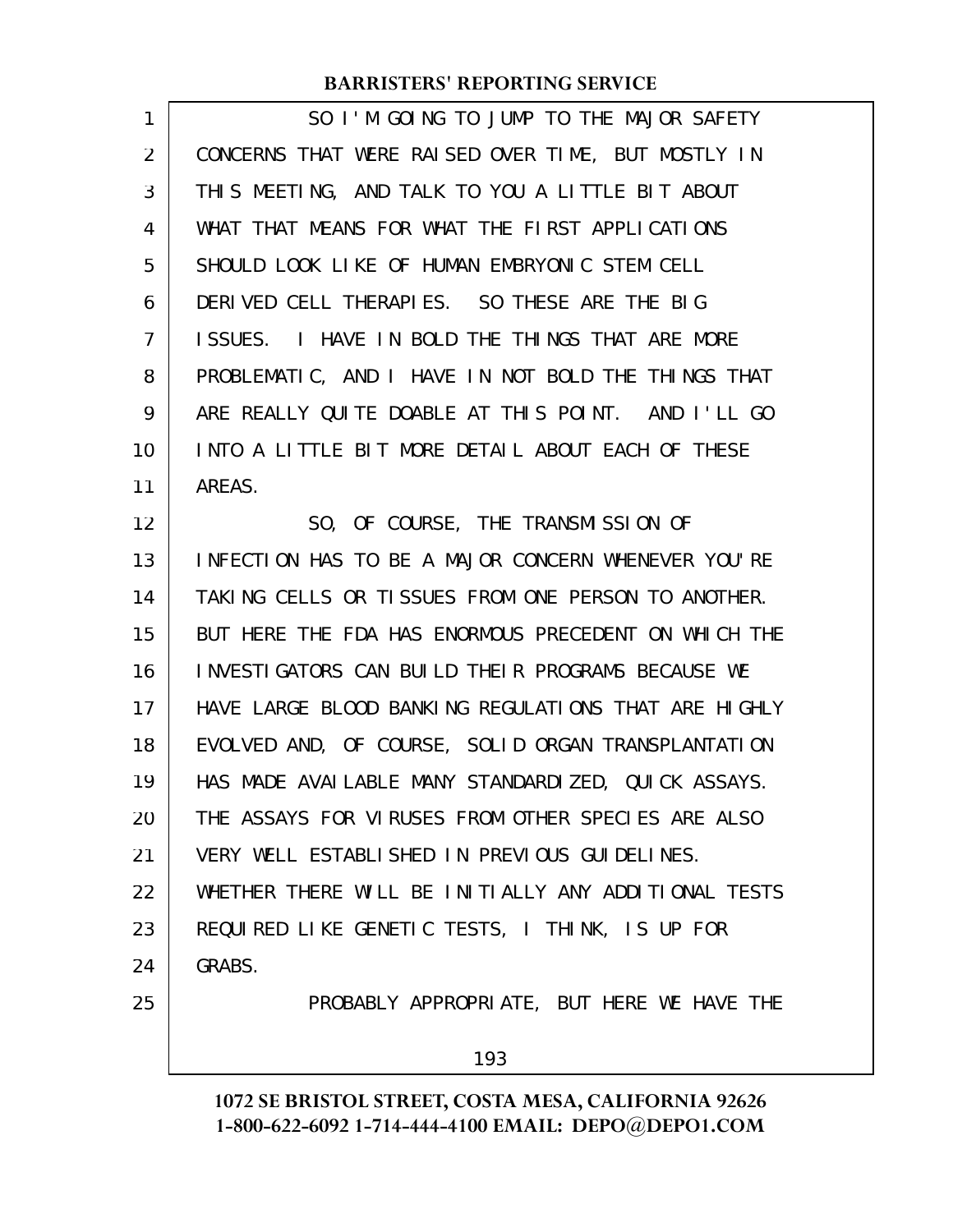| 1  | ADVANTAGE THAT THE SOLID ORGAN TRANSPLANT COMMUNITY  |
|----|------------------------------------------------------|
| 2  | DOES NOT HAVE. WE HAVE THE ADVANTAGE OF TIME. THE    |
| 3  | CELLS CAN BE TESTED AND TESTED AND TESTED FOR        |
| 4  | INFECTION AND BE GUARANTEED TO BE QUITE SAFE;        |
| 5  | WHEREAS, SOMETIMES THERE'S NOT TIME TO DO ALL THE    |
| 6  | TESTS YOU'D LIKE TO DO IN THE ACUTE CLINICAL         |
| 7  | SI TUATI ON.                                         |
| 8  | A COUPLE OF YEARS AGO THIS ISSUE OF                  |
| 9  | CONTAMINATION OF PRODUCTS FROM OTHER SPECIES WHICH   |
| 10 | ARE USED WIDELY IN THE EXPANSION OF HUMAN EMBRYONIC  |
| 11 | STEM CELLS IN THE LAB WAS THE BIG BUGABOO. AND I     |
| 12 | SHOULD SAY THAT ALL THREE COMPANIES PRESENTED        |
| 13 | PROTOCOLS THAT SHOWED THAT THEY HAVE EXPOSED THEIR   |
| 14 | CELLS THAT WILL ULTIMATELY GO INTO PATIENTS TO       |
| 15 | ANIMAL PRODUCTS, MURINE, BOVINE, OTHERS, MATRIGEL,   |
| 16 | WHICH IS A TUMOR PRODUCT OF MICE. AND THERE WAS      |
| 17 | NOTHING THAT CAME UP IN THE MEETING SHOWING CONCERN  |
| 18 | ABOUT THIS.                                          |
| 19 | NOW, THERE'S TWO WAYS AROUND THIS PROCESS.           |
| 20 | ONE IS THAT THERE ARE NOW LEGITIMATE HUMAN           |
| 21 | SUBSTITUTES FOR ALL THE PRODUCTS THAT ARE USED FROM  |
| 22 | ANIMALS IN THE EXPANSION OF HUMAN EMBRYONIC STEM     |
| 23 | CELLS, BUT THESE WOULD CONSIDERABLY INCREASE THE     |
| 24 | EXPENSE OF MANUFACTURING A CELL PRODUCT. SO I THINK  |
| 25 | PROBABLY WE'RE GOING TO BE LEFT WITH SOME EXCIPIENTS |
|    |                                                      |

194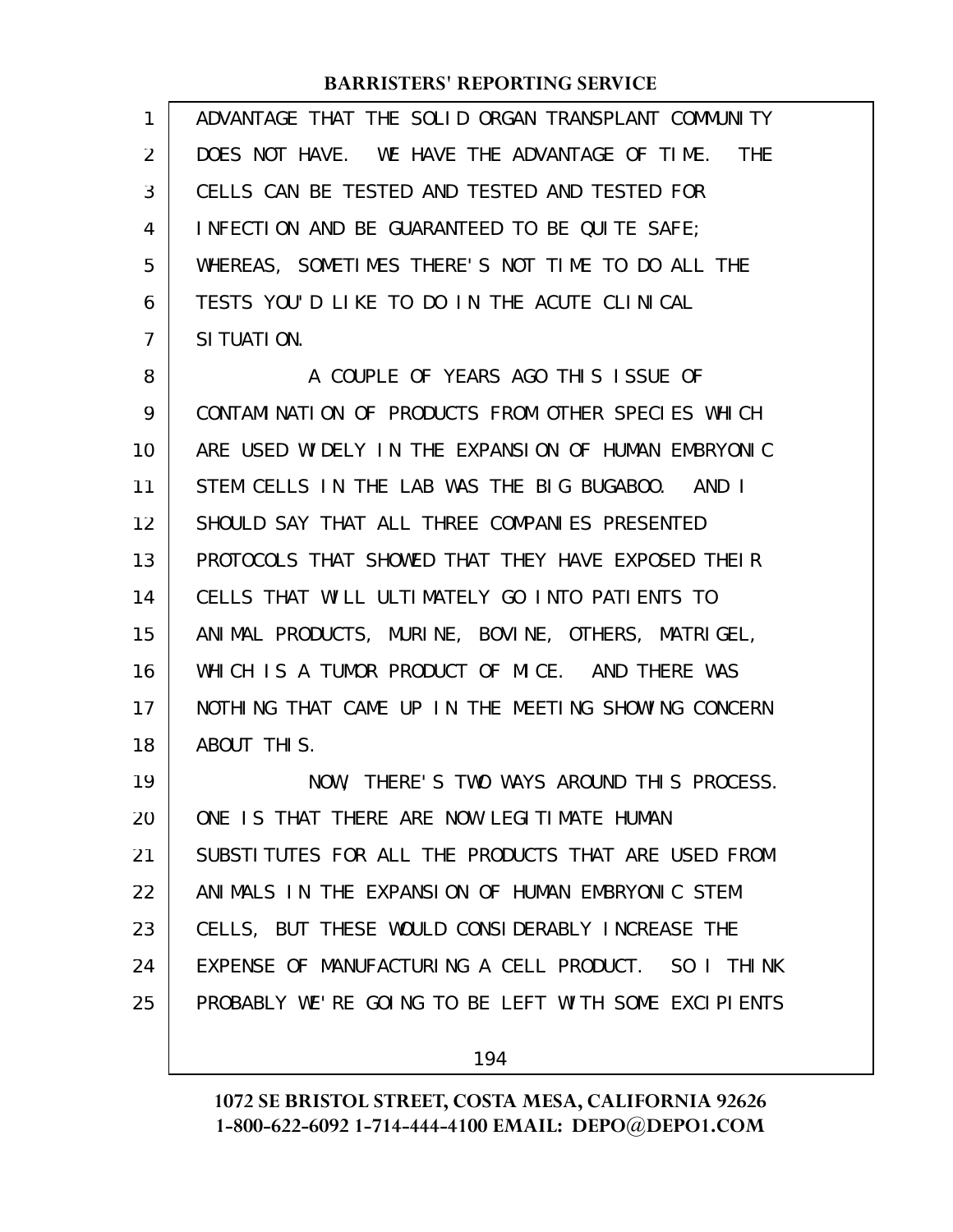| 1              | USED FROM ANIMALS IN THE COURSE OF MANUFACTURING THE |
|----------------|------------------------------------------------------|
| 2              | INITIAL CELLS THAT GO INTO PATIENTS, BUT THESE       |
| 3              | SAFETY ISSUES CAN BE ADDRESSED BY DEFINING ASSAYS    |
| 4              | WHERE YOU USE THE PATIENT'S OWN WHITE CELLS AND THE  |
| 5              | PATIENT'S OWN SERUM AGAINST THE CELL PRODUCT TO      |
| 6              | DETERMINE WHAT KIND OF A RESPONSE THESE PROTEINS     |
| $\overline{7}$ | I NI TI ATE.                                         |
| 8              | SO IT'S AN OVERCOMABLE PROBLEM. ON THE               |
| 9              | ONE HAND, YOU COULD ALSO SAY THAT THE IMMUNE         |
| 10             | RESPONSE IS OVERCOMABLE BECAUSE THERE'S SO MANY      |
| 11             | DRUGS THAT ARE USED FOR SOLID ORGAN TRANSPLANTATION, |
| 12             | AND CERTAINLY FOR MOST OF THESE CELLULAR             |
| 13             | APPLICATIONS, WE SHOULD BE ABLE TO TAKE ONE OF THOSE |
| 14             | PROTOCOLS AND ADAPT IT SUCCESSFULLY TO THE PATIENTS. |
| 15             | BUT I THINK THIS IS AN EXTREMELY COMPLICATED PROBLEM |
| 16             | FOR WHICH THE BASIC SCIENCE RESEARCH IS STILL IN ITS |
| 17             | SO EVERY CELL TYPE THAT WILL BE<br>I NFANCY.         |
| 18             | ADMINISTERED WILL BE ELICITING A DIFFERENT IMMUNE    |
| 19             | RESPONSE. IT'S VERY COMPLEX. AND NOT ONLY THAT,      |
| 20             | WE'RE GOING TO BE IMPLANTING CELLS PRESUMABLY INTO   |
| 21             | PATI ENTS THAT COVER ALL STAGES OF DIFFERENTI ATION, |
| 22             | THAT WHEN THEY' RE IMPLANTED ARE STILL PROLIFERATING |
| 23             | AND MAYBE LATER UNDERGO DIFFERENTIATION TO DO THEIR  |
| 24             | BUSINESS FOR THE DISEASE.                            |
| 25             | AND WE HAVE THE FURTHER PROBLEM THAT IN              |
|                |                                                      |

195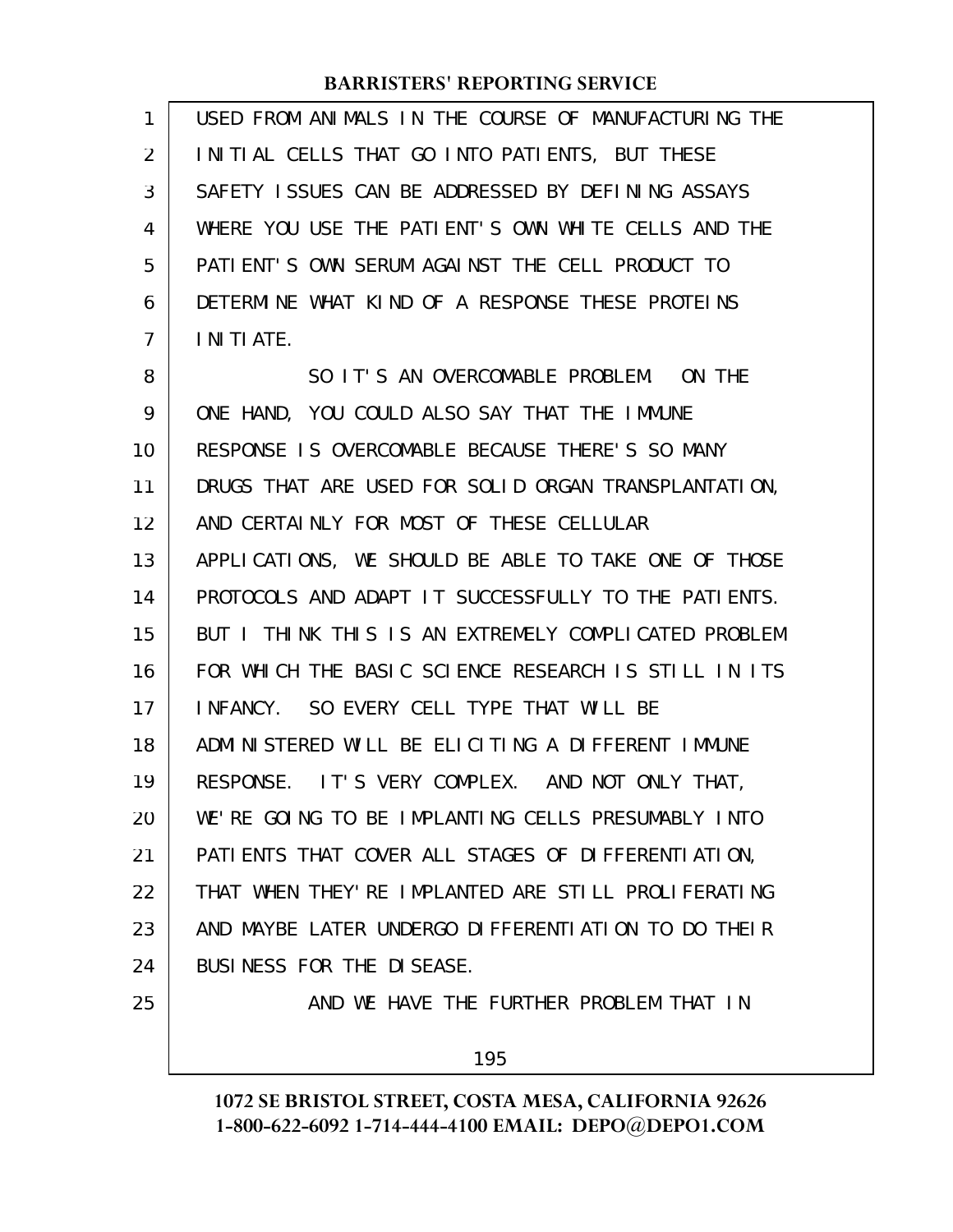| 1  | TERMS OF IMMUNOLOGY, THE ANIMAL MODELS ARE REALLY      |
|----|--------------------------------------------------------|
| 2  | NOT PREDICTIVE OF THE HUMAN REACTION. AND WE ARE       |
| 3  | ALSO KNOWING FROM VERY NICE STEM CELL WORK THAT        |
| 4  | IMMUNE PRIVILEGE IN PLACES LIKE THE BRAIN IS           |
| 5  | RELATIVE, THAT OVER THE LONG TERM, IF YOU'RE           |
| 6  | PERFECTLY IMMUNOLOGICALLY MATCHED, YOU WILL HAVE       |
| 7  | BETTER SURVIVAL OF TRANSPLANT CELLS IN THE BRAIN AND   |
| 8  | BETTER FUNCTION. AND WE ALSO HAVE THE PROBLEM THAT     |
| 9  | WE CAN'T GO IN AND BIOPSY FOR REJECTION LIKE WE DO     |
| 10 | WITH SOLID ORGAN TRANSPLANTATION BECAUSE MANY OF THE   |
| 11 | APPLICATIONS WILL BE CELLS PLACED IN PLACES WHERE      |
| 12 | YOU JUST CAN'T BIOPSY, FOR EXAMPLE, THE SPINAL CORD.   |
| 13 | SO UNDER THOSE CIRCUMSTANCES, WHEN THERE'S             |
| 14 | SO MANY UNKNOWNS, WHAT CONSTITUTES A REASONABLE        |
| 15 | IMMUNOSUPPRESSION PLAN IN A PHASE I PROTOCOL? WELL,    |
| 16 | I THINK IT WOULD BE VERY IMPORTANT AT THE VERY LEAST   |
| 17 | FOR SOMEONE TO TAKE THE CELLS THAT THEY' RE GOING TO   |
| 18 | PUT INTO A HUMAN AND EXPOSE THEM TO THE SAME DRUGS     |
| 19 | THAT THE PATIENT IS GOING TO SEE. AND UNFORTUNATELY    |
| 20 | IN THE PRESENTATIONS THAT I HEARD AT THE FDA, THAT     |
| 21 | WASN'T DONE. IF YOU ARE GOING TO WITHDRAW              |
| 22 | IMMUNOSUPPRESSION, IT SHOULD BE DONE INCREDIBLY        |
| 23 | CONSERVATI VELY WITH THE REAL PROFESSI ONAL TRANSPLANT |
| 24 | IMMUNOLOGISTS INVOLVED. AND I THINK IN THE             |
| 25 | BEGINNING ESPECIALLY THERE HAS TO BE INCREDIBLY        |
|    |                                                        |

196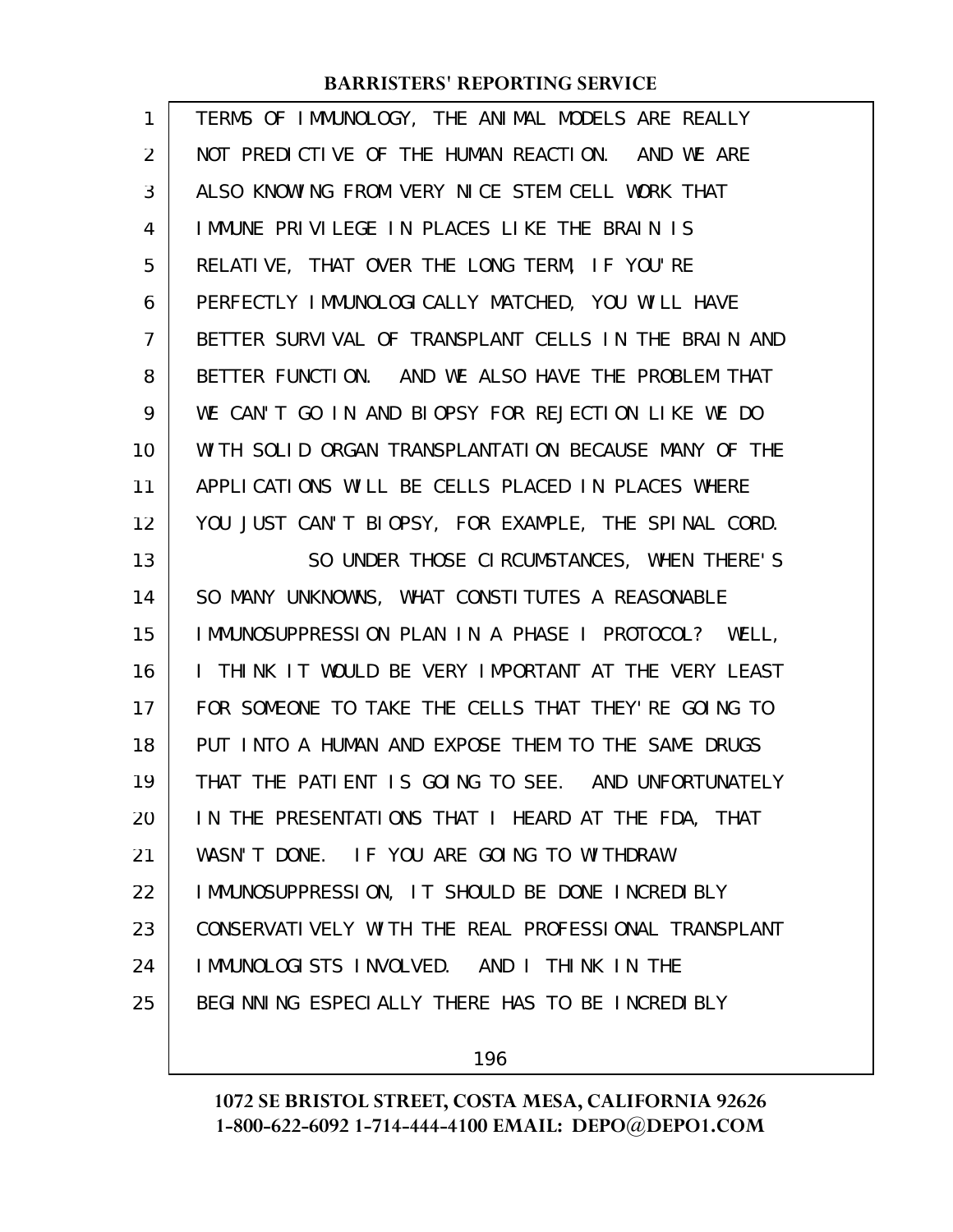DETAILED DATA COLLECTION ABOUT BOTH THE DONOR AND RECIPIENTS' HISTOCOMPATIBILITY SO THAT EVERYONE IN THE COMMUNITY CAN LEARN WHAT THE OPERANT ARMS OF THE IMMUNE SYSTEM ARE. 1 2 3 4

FURTHER, I THINK THAT OUR COLLEAGUES IN STEM CELL BIOLOGY NEED TO LOOK TO THE SOLID ORGAN TRANSPLANT COMMUNITY TO SEE WHAT KIND OF NONINVASIVE REJECTION ASSAYS THEY'RE DEVELOPING. SOME OF THEM ARE IMPERFECT, BUT IT'S A HIGHLY ACTIVE COMMERCIAL FIELD. 5 6 7 8 9 10

SO THIS GIVES US THE OPPORTUNITY TO TAKE A PROBLEM AND TURN IT INTO TARGETED RESEARCH. AND I THINK IT'S FAIR GAME FOR US TO BE THINKING ABOUT IMMUNOSUPPRESSION AS A CENTRAL ROADBLOCK IN EMBRYONIC STEM CELL DERIVED THERAPIES TO LOOK AT FUNDING PROPOSALS THAT IDENTIFY THE OPTIMUM WAY TO SUPPRESS THE IMMUNE SYSTEM, TO IDENTIFY THE OPTIMUM WAY TO PRESENT CELLS TO TURN DOWN THE ALLOGENEIC RESPONSE, ESPECIALLY TO DEVELOP TOLOROGENIC STRATEGIES THAT DON'T REQUIRE DRUGS AND TO DEVELOP ASSAYS SO THAT WE CAN MONITOR THE PATIENTS WITHOUT HARM TO THEM. SO I WOULD SAY THAT THREE-FOURTHS OF THE 11 12 13 14 15 16 17 18 19 20 21 22 23

MEETING TIME AT THE FDA WAS DEVOTED TO THE CONCERN OVER THE DEVELOPMENT OF TERATOMAS IN PATIENTS WHO 24 25

197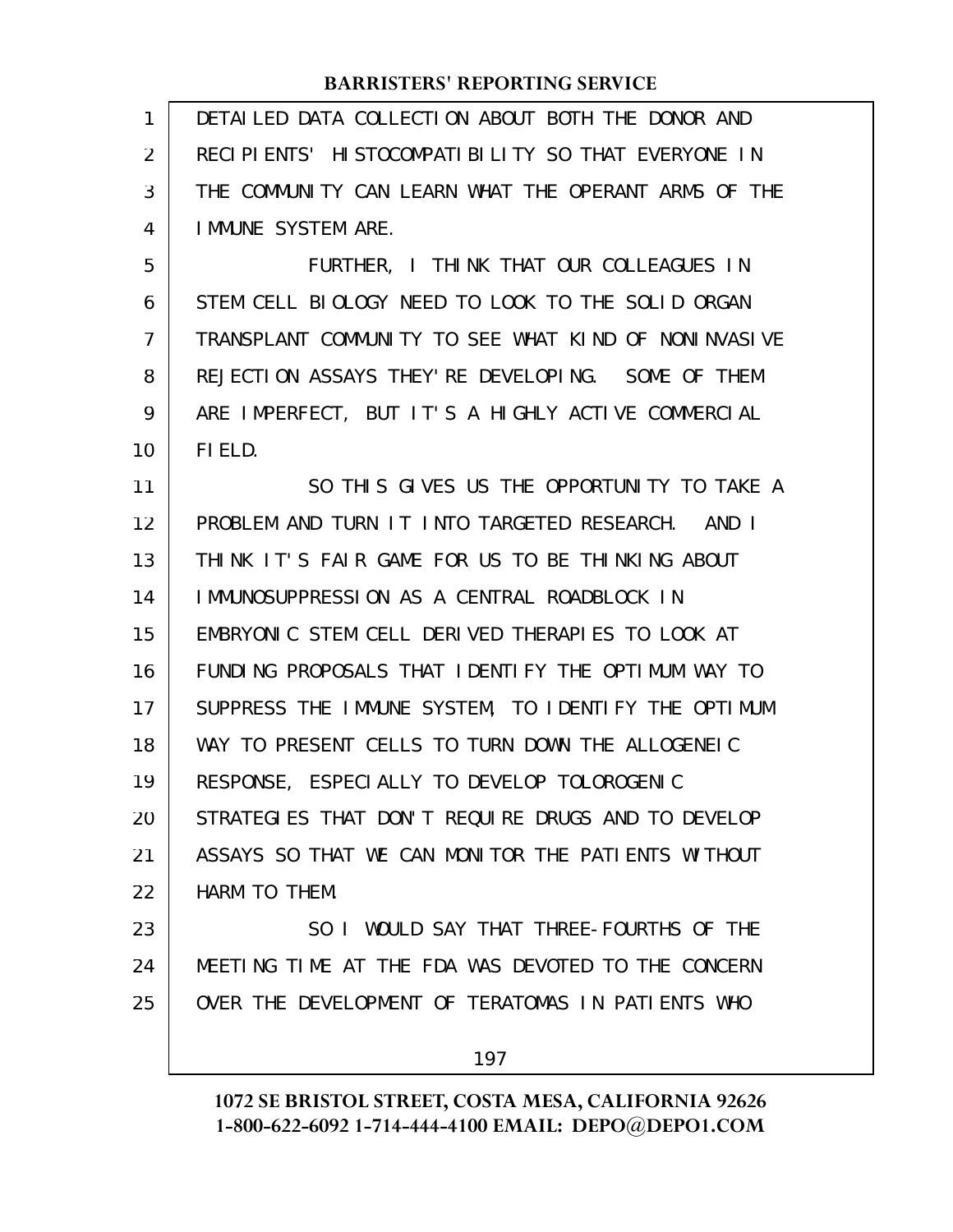| 1  | WILL RECEIVE HUMAN EMBRYONIC STEM CELL DERIVED       |
|----|------------------------------------------------------|
| 2  | PRODUCTS. AND IT'S PRETTY CLEAR FROM THE DATA, BOTH  |
| 3  | PRESENTED AT THE MEETING AND IN THE LITERATURE, THAT |
| 4  | THE NUMBER OF UNDIFFERENTIATED EMBRYONIC STEM CELLS  |
| 5  | IN A FINAL TRANSPLANTED PRODUCT OR PERHAPS OR A      |
| 6  | PERCENTAGE OF THESE CELLS IN THE FINAL PRODUCT ARE   |
| 7  | THE CULPRITS THAT LEAD TO TERATOMA FORMATION. SO IN  |
| 8  | OTHER WORDS, THE MORE UNDIFFERENTIATED EMBRYONIC     |
| 9  | STEM CELLS YOU IMPLANT, THE GREATER THE LIKELIHOOD   |
| 10 | OF A TERATOMA FORMING.                               |
| 11 | AND AGAIN, ALL THREE COMPANIES PROVIDED              |
| 12 | DATA ON THEIR DIFFERENTIATION PROTOCOLS THAT SHOWED  |
| 13 | THAT THEY' RE NOT ABLE TO SORT OUT THE               |
| 14 | UNDIFFERENTIATED HUMAN EMBRYONIC STEM CELLS. THEY    |
| 15 | RELYING ON THEIR DIFFERENTIATION PROTOCOLS TO WEED   |
| 16 | THOSE CELLS OUT WHEN THEY FINALLY GET A MONTH DOWN   |
| 17 | THE ROAD TO THE DIFFERENTIATED PRODUCT. AND ALL OF   |
| 18 | THEM ACKNOWLEDGE THE POTENTIAL FOR SOME OF THOSE     |
| 19 | CELLS TO BE THERE IN VERY SMALL NUMBERS.             |
| 20 | SO, AGAIN, I THINK THIS IS AN OPPORTUNITY            |
| 21 | FOR US. THE SCALE-UP ISSUES, WHICH I'LL ADDRESS AS   |
| 22 | A ROADBLOCK, REALLY PRECLUDE SORTING THOSE CELLS OUT |
| 23 | RIGHT NOW. THERE ARE TECHNICAL ISSUES THAT NEED TO   |
| 24 | BE WORKED ON.                                        |
| 25 | THE TERATOMAS MAY ONLY BE THE TIP OF THE             |
|    | 198                                                  |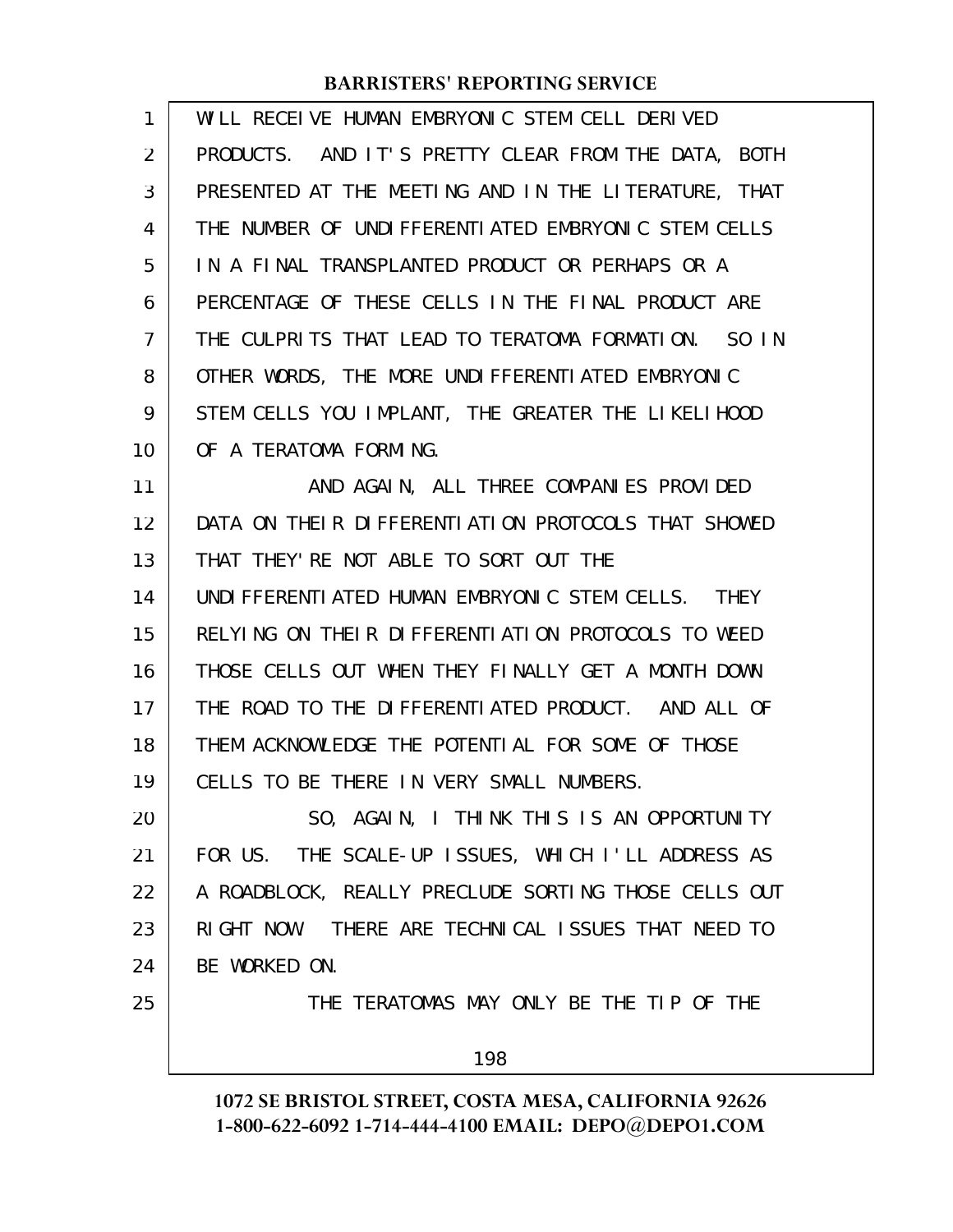ICEBERG EVEN THOUGH THAT'S WHAT THEY WERE TALKED ABOUT. THEY'RE CERTAINLY, AS ALAN POINTS OUT, POTENTIAL CHROMOSOME OR ABNORMALITIES THAT DEVELOP IN THE COURSE OF CULTURE THAT ARE NOT DETECTABLE BY GROSS KARYOTYPING THAT MAY BE A SOURCE OF OTHER TUMORS AND OTHER PROLIFERATING CELLS BESIDES THE UNDIFFERENTIATED EMBRYONIC STEM CELL MAY ALSO BE A TUMOR SOURCE. SO IN PRACTICAL TERMS, THIS COMES DOWN TO A QUESTION OF HOW LONG THE ANIMALS SHOULD BE MONITORED FOR TUMOR FORMATION BEFORE PEOPLE FEEL SAFE ABOUT PUTTING THEM INTO HUMAN PATIENTS. AND THERE'S NO RIGHT ANSWER TO THIS. I THINK ON THE ONE HAND PEOPLE WOULD AGREE THAT WE SHOULDN'T SPEND THE LIFETIME OF A PRIMATE MONITORING, OTHERWISE WE'LL NEVER GET TO THESE THERAPIES; BUT ON THE OTHER END, WE HAVE TO HAVE SOME REASONABLE IDEA OF HOW LONG IT TAKES TUMORS TO FORM IN AN ALLOGENEIC ENVIRONMENT, AND THE ANIMALS SHOULD BE MONITORED FOR AT LEAST MONTHS AND MAYBE SOME YEARS. SO RIGHT NOW, BECAUSE OF THESE TECHNICAL 1 2 3 4 5 6 7 8 9 10 11 12 13 14 15 16 17 18 19 20 21

ISSUES WITH TUMORS AND THE INABILITY TO PRECISELY SORT UNDIFFERENTIATED CELLS OUT, WE HAVE NO GUARANTEES ABOUT THIS. AND IT'S GOING TO BE AN ONGOING ISSUE UNTIL MORE RESEARCH IS THROWN AT THIS. 22 23 24 25

199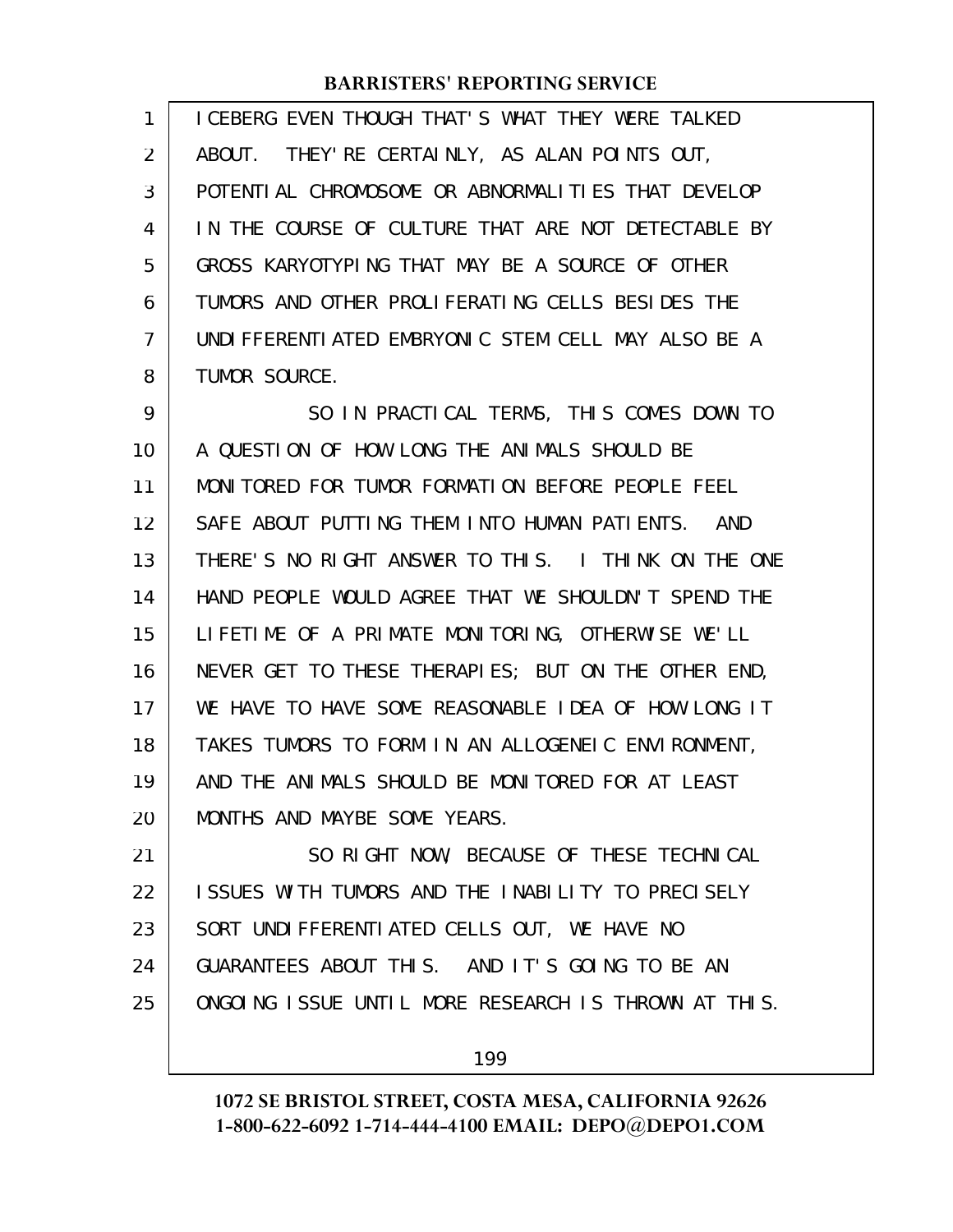| 1              | SO I THINK IN ANOTHER CONTEXT THIS IS A GOOD REASON  |
|----------------|------------------------------------------------------|
| 2              | FOR US TO HAVE A COLLABORATION BETWEEN THE STEM CELL |
| 3              | COMMUNITY AND THE CANCER BIOLOGY COMMUNITY BECAUSE,  |
| 4              | AS WE UNDERSTAND SOME OF THE BASIC SCIENCE ISSUES    |
| 5              | COMMON TO STEM CELLS AND CANCER PROMOTION, THESE     |
| 6              | WILL ALSO TARGET THESE VERY PRACTICAL CLINICAL       |
| $\overline{7}$ | PROBLEMS.                                            |
| 8              | SO I WANTED TO JUST MENTION THAT THERE ARE           |
| 9              | OTHER TECHNICAL HURDLES THAT GO ACROSS ALL POTENTIAL |
| 10             | APPLICATIONS OF EMBRYONIC STEM CELLS.                |
| 11             | CHAIRMAN KLEIN: MARIE, IF I COULD, BEFORE            |
| 12             | YOU GO ON TO THIS POINT, GIVEN THAT OUR TRANSCRIPTS  |
| 13             | ARE PROBABLY GOING TO END UP QUOTED IN FDA HEARINGS  |
| 14             | AND CONGRESSIONAL HEARINGS, ONE OF THE ISSUES OR THE |
| 15             | CENTRAL -- ONE OF THE CENTRAL ISSUES YOU JUST        |
| 16             | COVERED WAS PURITY. AND HANS KIERSTEAD APPEARED      |
| 17             | BEFORE THIS GROUP, THIS BOARD ACTUALLY, IN A         |
| 18             | SPOTLIGHT ABOUT TWO YEARS AGO IN IRVINE, AND AT THAT |
| 19             | TIME WORKING WITH ANIMAL MODELS, HE WAS INDICATING   |
| 20             | THAT HE COULD WITH OLIGODENDROCYTES GET TO A 99      |
| 21             | PERCENT -- 99.9 PERCENT ACTUAL PURITY.               |
| 22             | IS IT THE ISSUE IS THAT THE TECHNOLOGY HE            |
| 23             | WAS USING COULD DEAL WITH THE SCALE OF DOSAGE FOR    |
| 24             | THOSE ANIMAL MODELS, BUT IT CAN'T FEASIBLY DEAL WITH |
| 25             | THE SCALE FOR THE HUMAN TRIALS? OR WHAT'S THE        |
|                |                                                      |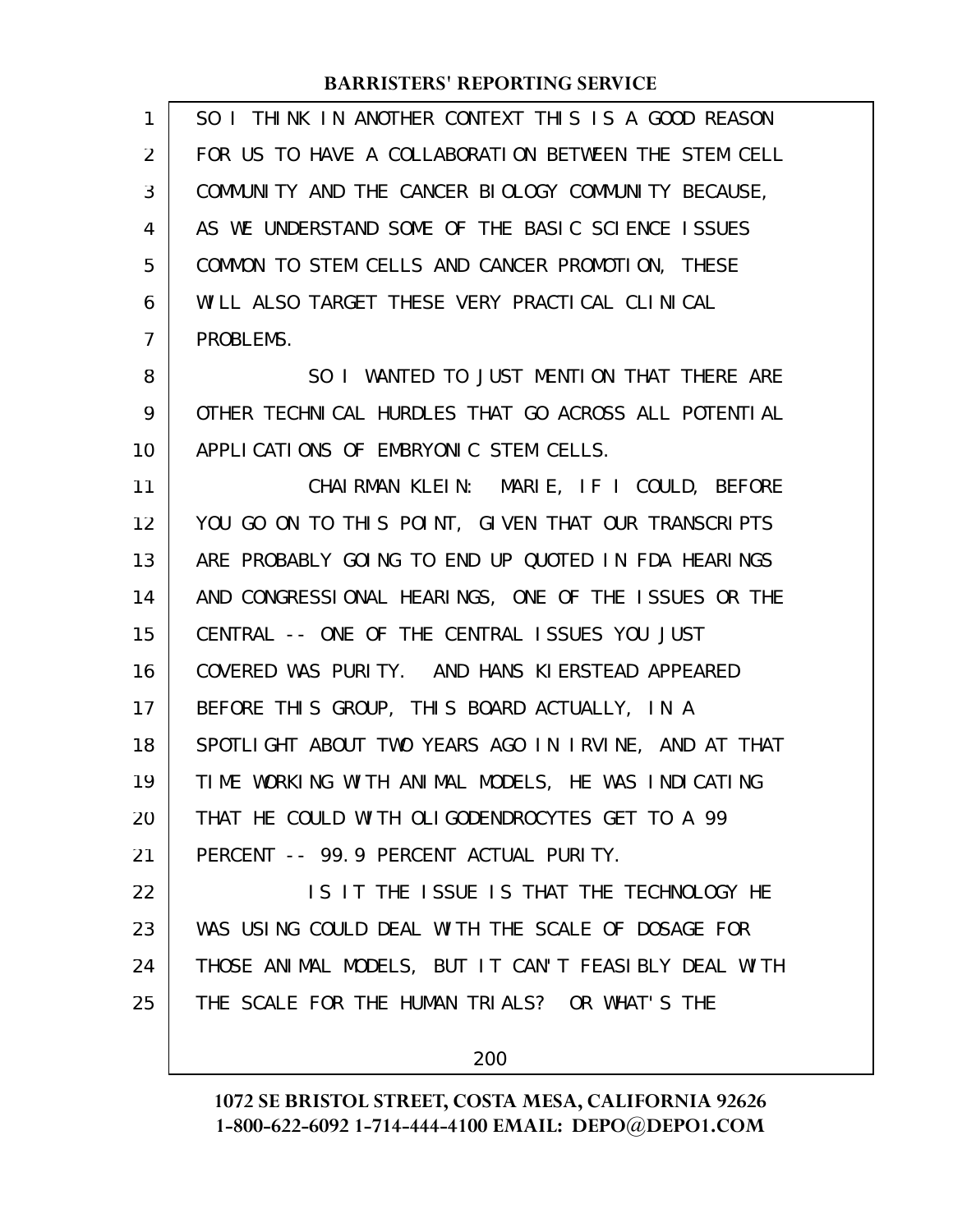| $\mathbf{1}$ | DI SCONTI NUI TY BETWEEN THAT PRESENTATI ON AND THE |
|--------------|-----------------------------------------------------|
| 2            | PURITY ISSUES, SORTING ISSUES WITH THESE TRIALS?    |
| 3            | DR. CSETE: WELL, IT'S TWO SORT OF                   |
| 4            | SEPARATE ISSUES. SO FIRST OF ALL, SOMEONE IS GOING  |
| 5            | TO HAVE TO MAKE A DECISION ABOUT WHAT CONSTITUTES   |
| 6            | SUFFICIENT NUMBERS OF UNDIFFERENTIATED CELLS TO BE  |
| 7            | WORRIED ABOUT TERATOMA FORMATION. AND I THINK THAT  |
| 8            | THERE MAY WELL BE PEOPLE IN THE COMMUNITY WHO SAY   |
| 9            | THAT 1 PERCENT IS TOO MUCH, FOR EXAMPLE. AND THERE  |
| 10           | WILL BE HAVE TO BE DIRECTED STUDIES TO DETERMINE    |
| 11           | WHAT THAT NUMBER IS.                                |
| 12           | CHAIRMAN KLEIN: AND I THINK DR. BRYANT              |
| 13           | HAS A COMMENT ON THAT.                              |
| 14           | DR. BRYANT: JUST LIKE TO SAY THE NUMBER             |
| 15           | THAT I'VE HEARD HIM MENTION IS 97, NOT 99.9.        |
| 16           | CHAIRMAN KLEIN: OKAY. THANK YOU.                    |
| 17           | DR. BRYANT: JUST SO WE DON'T, YOU KNOW,             |
| 18           | MAKE IT WORSE.                                      |
| 19           | CHAIRMAN KLEIN: ALL RIGHT.                          |
| 20           | DR. CSETE: RIGHT. BUT THE ISSUE FOR                 |
| 21           | SCALE-UP, WHICH WE'RE RIGHT UP TO ANYWAY, IS THAT   |
| 22           | THE WAY THAT WE EXPAND OUR EMBRYONIC STEM CELL      |
| 23           | DERIVED CULTURES AND DIFFERENTIATE THEM NOW IS ALL  |
| 24           | DEPENDENT ON THE CELLS BEING ADHERENT IN A FLAT     |
| 25           | LAYER. AND THE MASSIVE PRODUCTION OF THESE CELLS    |
|              |                                                     |

201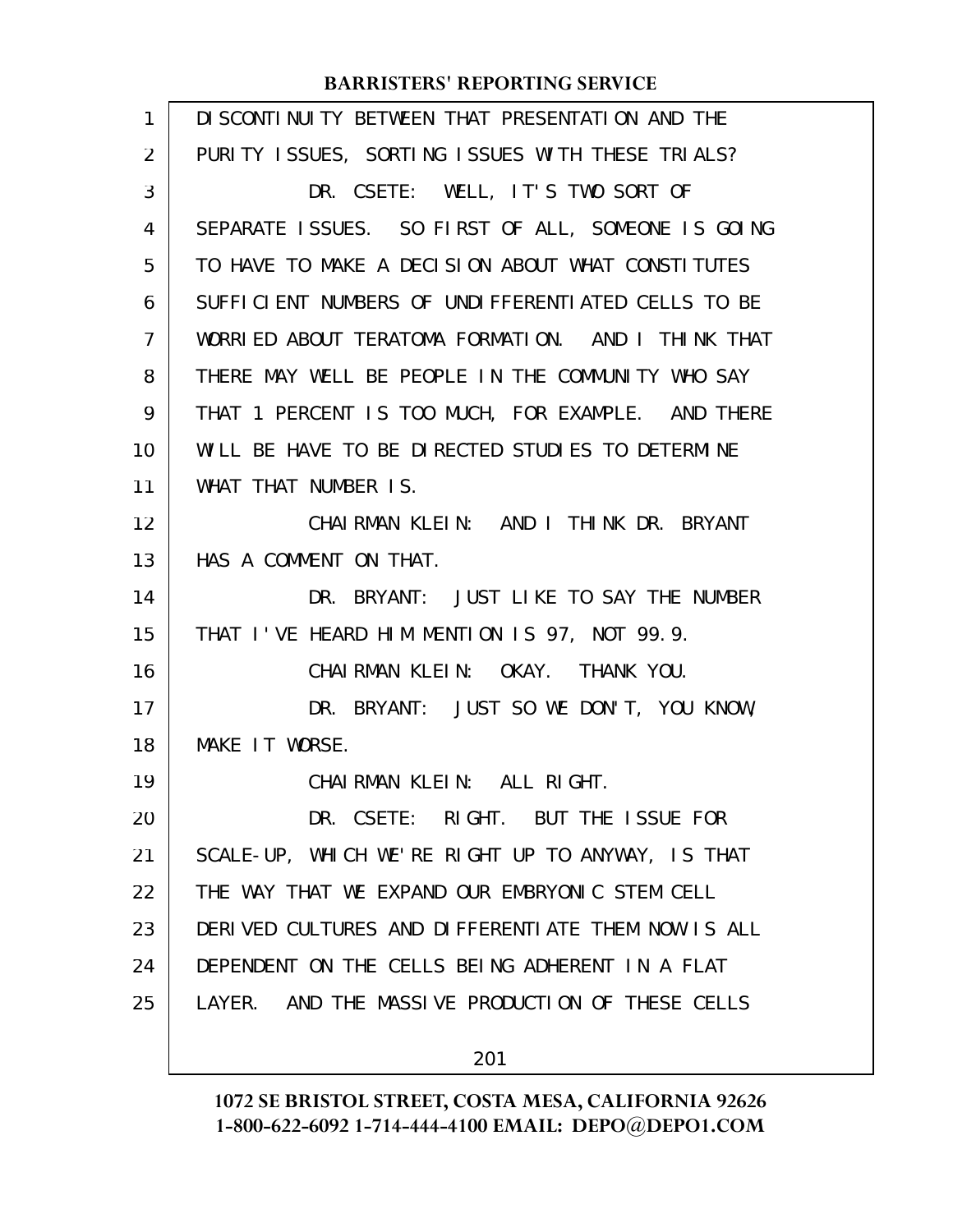| $\mathbf{1}$   | THAT PEOPLE THINK ABOUT -- OF OTHER CELLS THAT       |
|----------------|------------------------------------------------------|
| $\overline{2}$ | PEOPLE THINK ABOUT HAS TO DO ABOUT GROWING THEM IN A |
| 3              | LIQUID CULTURE. AND SO GOING FROM THAT KIND OF EASY  |
| 4              | EXPANDABILITY FROM THE KIND OF EXPANSION PROTOCOLS   |
| 5              | THAT WE DO NOW IS A REAL TECHNICAL HURDLE. DOES      |
| 6              | THAT ANSWER THE QUESTION MORE OR LESS? OKAY.         |
| $\overline{7}$ | SO SCALE-UP IS GOING TO HAUNT US DEPENDING           |
| 8              | ON THE NUMBERS OF CELLS THAT ARE NEEDED FOR SOME     |
| 9              | APPLICATIONS. AND I THINK THE OTHER THING FOR        |
| 10             | EVERYBODY TO KEEP IN MIND, I FEEL VERY STRONGLY      |
| 11             | ABOUT THIS AS A CLINICIAN, IS THAT OUR ANIMAL        |
| 12             | MODELS, NO MATTER HOW WELL WE THINK THEY REFLECT THE |
| 13             | PATTERN OF DISEASE IN HUMANS, COMPLETELY             |
| 14             | UNDERESTIMATE THE PATHOLOGIC ENVIRONMENT IN HUMAN    |
| 15             | DI SEASES BECAUSE OF THE ENORMOUS HETEROGENELTY OF   |
| 16             | HUMAN DISEASES COMPARED TO ANIMAL MODELS. SO WE      |
| 17             | WON'T HAVE DIRECT PREDICTION FROM WHAT HAPPENS IN AN |
| 18             | ANIMAL TO WHAT HAPPENS IN A HUMAN.                   |
| 19             | AND ANOTHER THING THAT I THINK IS                    |
| 20             | INCREDIBLY IMPORTANT THAT I DIDN'T HEAR AT THE FDA   |
| 21             | IS THAT ALL OF THE PATIENTS WHO WE ANTICIPATE        |
| 22             | TREATING ARE GOING TO HAVE UNDERLYING DISEASES FOR   |
| 23             | WHICH THEY STILL HAVE TO CONTINUE THEIR OTHER DRUG   |
| 24             | THERAPIES. AND IT'S GOING TO BE CRITICAL TO MAKE     |
| 25             | SURE THAT THE DRUGS THAT THEY' RE TAKING ARE NOT     |
|                |                                                      |

202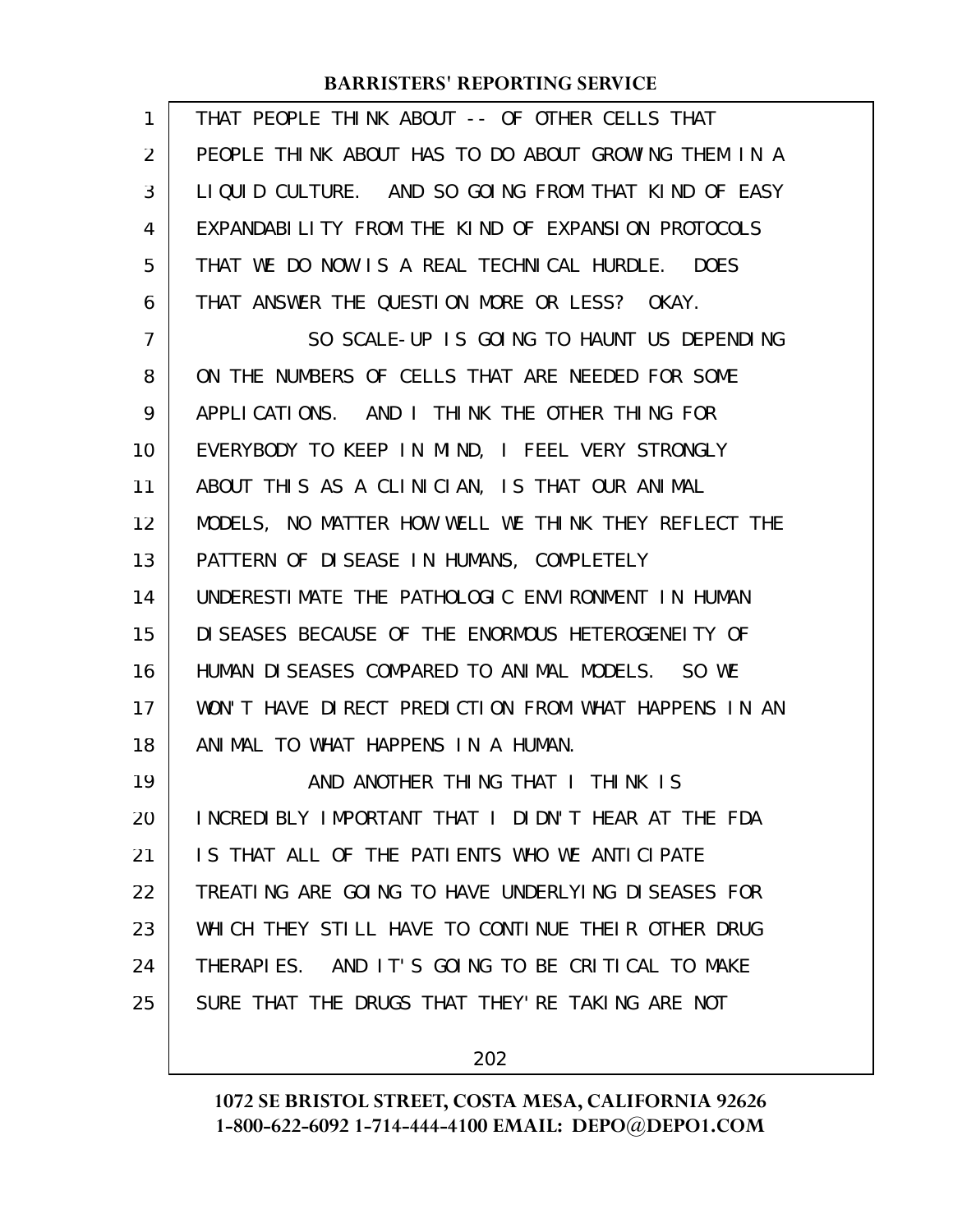| 1              | TOXIC FOR THE CELLS THAT ARE BEING IMPLANTED INTO   |
|----------------|-----------------------------------------------------|
| 2              | THEM, VERY SIMPLE PRECLINICAL STUDIES THAT PEOPLE   |
| 3              | JUST SEEM NOT TO BE TALKING ABOUT.                  |
| 4              | SO ONE OF THE LAST ISSUES THAT I THINK IS           |
| 5              | IMPORTANT THAT CAME UP AT THIS FDA MEETING IS THAT  |
| 6              | BECAUSE OF THE NOVELTY OF EMBRYONIC STEM CELL       |
| $\overline{7}$ | DERIVED THERAPIES, THE FDA PANEL REALLY EXPRESSED   |
| 8              | PREFERENCE, I THOUGHT, FOR HAVING THE PHASE I       |
| 9              | TRIALS, WHICH ARE SUPPOSED TO BE FOR SAFETY,        |
| 10             | DESIGNED IN A WAY THAT WOULD ALSO GIVE INFORMATION  |
| 11             | ABOUT EFFICACY. AND SO THE KIND OF PATIENTS THAT    |
| 12             | YOU WOULD PICK AND THE END POINTS OF ANALYSIS THAT  |
| 13             | YOU WOULD HAVE WILL BE VERY CRITICAL IN HOW THE FDA |
| 14             | VIEWS THE ABILITY OF SOMEONE TO GO FORWARD WITH A   |
| 15             | PHASE I TRIAL.                                      |
| 16             | IF YOU ARE DOING SOMETHING VERY                     |
| 17             | CONSERVATIVE JUST TO LOOK AT SAFETY AND NOT REALLY  |
| 18             | PUTTING ENOUGH CELLS IN TO SEE AN OUTCOME, FOR      |
| 19             | EXAMPLE, MY FEELING IS THAT THAT WOULD BE LOOKED ON |
| 20             | NOT FAVORABLY.                                      |
| 21             | AND ANOTHER PERSONAL BUGABOO AFTER 25               |
| 22             | YEARS IN ICU'S IS THAT VIRTUALLY ALL OF THE         |
| 23             | APPLICATIONS THAT ARE BEING TALKED ABOUT NOW AND    |
| 24             | THAT WE ANTICIPATE AND WANT TO HAPPEN ARE DISEASES  |
| 25             | THAT ALSO HAVE PAIN AS PART OF THE SYMPTOMS.<br>AND |
|                | 203                                                 |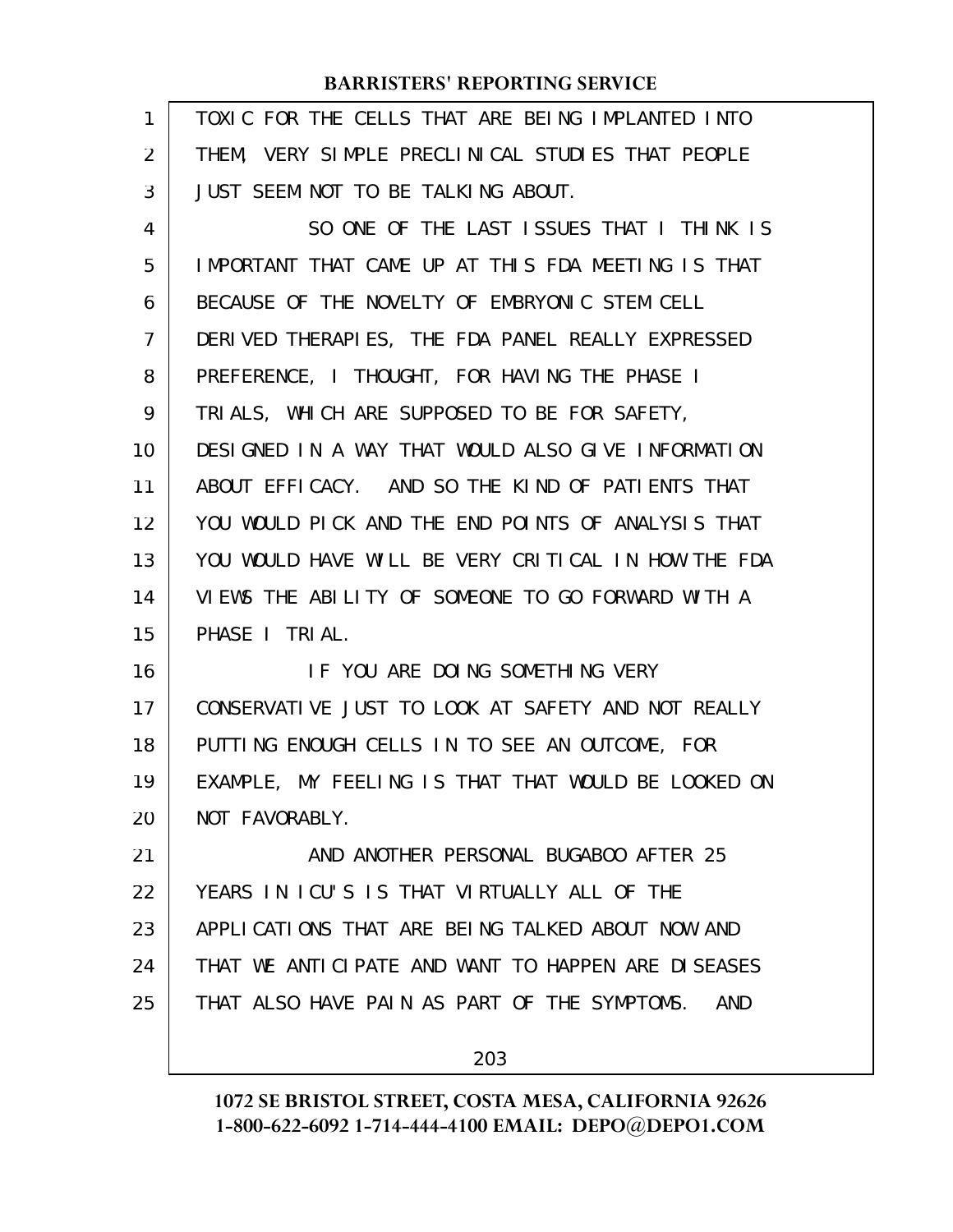| 1              | STEM CELL PRODUCTS CAN REALLY MODULATE PAIN, AND I   |
|----------------|------------------------------------------------------|
| 2              | THINK THAT PART OF THE END POINTS OF MONITORING HAVE |
| 3              | TO INCLUDE QUANTITATIVE PAIN MONITORING BY REAL      |
| 4              | DOMAIN EXPERTS.                                      |
| 5              | SO IF YOU THINK ABOUT ALL OF THESE ISSUES            |
| 6              | THAT SOUND LIKE ROADBLOCKS AND YOU WANT TO PICK      |
| $\overline{7}$ | WHAT'S THE APPLICATION THAT WILL ADVANCE THE FIELD   |
| 8              | FORWARD INDEPENDENT OF DISEASE PROCESS FOR A MINUTE, |
| 9              | THERE'S A LOT OF OPINION ABOUT WHO SHOULD BE THE     |
| 10             | FIRST PATIENT. SHOULD IT BE SOMEONE WHO'S            |
| 11             | DREADFULLY ILL, IS GOING TO DIE IN A DAY, AND THIS   |
| 12             | IS A LIFESAVING MEASURE FOR THEM? WELL, REGARDLESS   |
| 13             | OF DISEASE AGAIN, IF YOU HAVE THAT KIND OF A         |
| 14             | PATIENT, RISK AND SAFETY WILL SORT OF BE BALANCED IN |
| 15             | THE WAY THAT I PUT THERE, RELATIVELY EQUALLY.        |
| 16             | BUT IF YOU'RE HAVING -- IF YOU'RE TREATING           |
| 17             | A CHRONIC DISEASE PATIENT OR SOMEONE WHOSE PROBLEMS  |
| 18             | REALLY ARE NOT GOING TO HAPPEN UNTIL WELL DOWN THE   |
| 19             | ROAD, THEN SAFETY ISSUES ARE GOING TO BE MUCH MORE   |
| 20             | PARAMOUNT, AND THE RISK WILL HAVE TO BE VERY, VERY   |
| 21             | LOW. AND THIS FEELING ALSO CAME OUT AT THAT          |
| 22             | <b>MEETING.</b>                                      |
| 23             | SO JUST, AGAIN, I HESITATE TO GIVE                   |
| 24             | SPECIFIC EXAMPLES, BUT I THINK THERE ARE GOOD        |
| 25             | REASONS FOR THINKING ABOUT THIS PROCESS AS PART OF   |
|                | 204                                                  |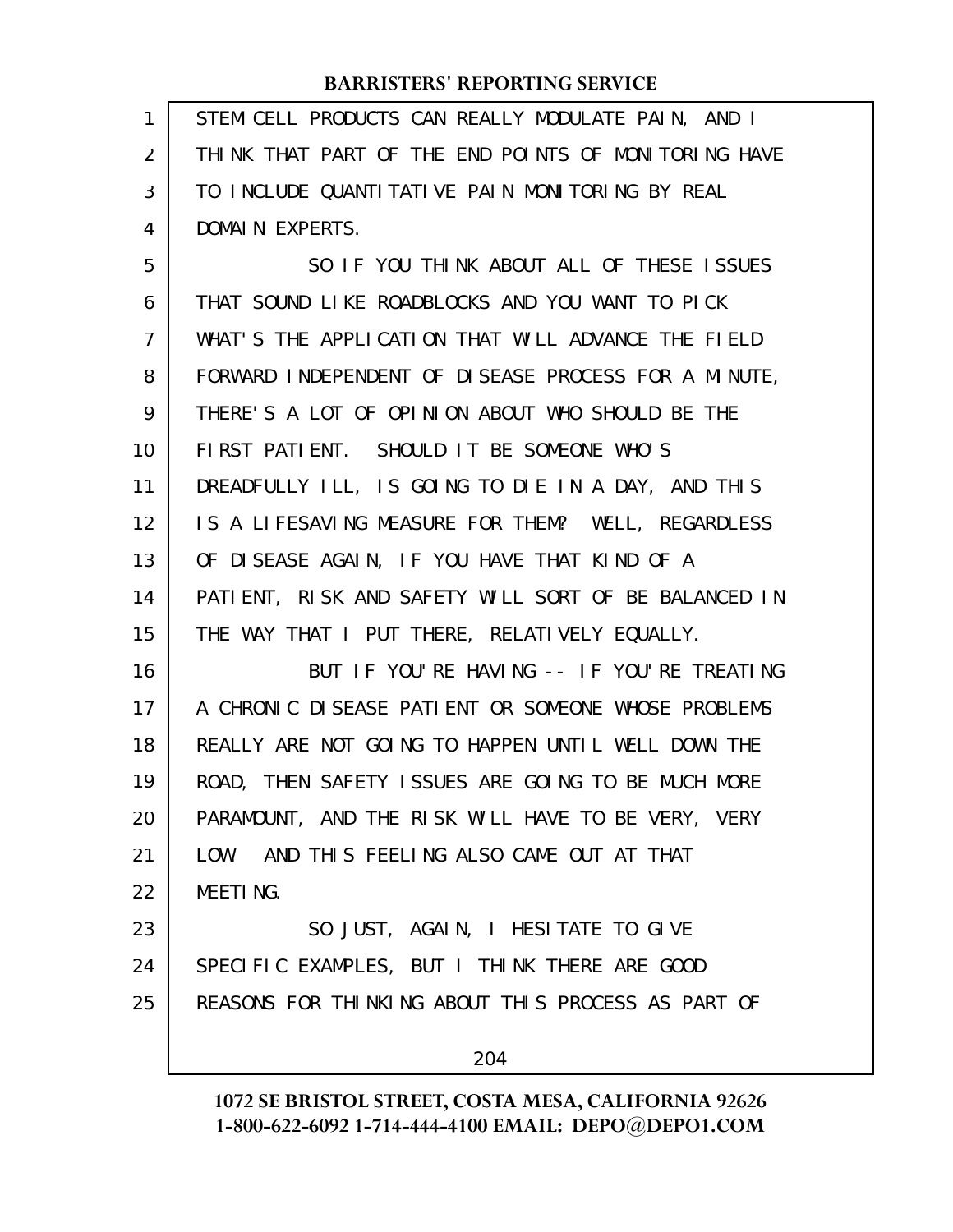| $\mathbf{1}$ | HOW WE PROCEED AS A FIELD. SO THE CLASSIC            |
|--------------|------------------------------------------------------|
| 2            | HYPERACUTE DISEASE OR THE PATIENTS THAT I TOOK CARE  |
| 3            | OF FOR MANY DECADES NOW, ACUTE LIVER FAILURE, THESE  |
| 4            | PATIENTS ARE EXPECTED TO DIE WITHIN A DAY UNLESS     |
| 5            | THEY GET A LIVER TRANSPLANT. WELL, UNLESS SOMETHING  |
| 6            | CHANGES, THE AMOUNT OF TIME THAT IT WOULD TAKE FOR A |
| 7            | CELL THERAPY TO WORK TO REVERSE THAT PROCESS IS      |
| 8            | LONGER THAN THEIR ANTICIPATED LIFE SPAN. WE'RE NOT   |
| 9            | GOING TO LEARN FROM THOSE PATIENTS. IT DOESN'T MAKE  |
| 10           | SENSE TO HAVE THEM BE THE FIRST PATIENTS.            |
| 11           | FOR PATIENTS WHO HAVE A SHORTENED LIFE               |
| 12           | SPAN, SIGNIFICANTLY SHORTENED LIFE SPAN, FOR         |
| 13           | EXAMPLE, THOSE WITH ALS, THESE PATIENTS, I THINK,    |
| 14           | UNLIKE CHRONIC SPINAL CORD INJURY PATIENTS, WOULD BE |
| 15           | AMENABLE TO A MORE BALANCED RISK BETWEEN SAFETY AND  |
| 16           | RISK BECAUSE THEIR LIFE SPAN IS SHORT, BUT THERE IS  |
| 17           | SUFFICIENT TIME TO SEE THE OUTCOME OF A CLINICAL     |
| 18           | TRIAL WITH CELLS VERSUS, FOR EXAMPLE, PATIENTS WITH  |
| 19           | DIABETES. THE SAFETY STANDARD WILL HAVE TO BE        |
| 20           | EXTREMELY HIGH.                                      |
| 21           | SO THIS SOUNDS QUITE DAUNTING, BUT I THINK           |
| 22           | TO ME THIS IS EXCITING FOR CIRM BECAUSE THIS IS      |
| 23           | EXACTLY WHY WE'RE HERE. WE HAVE TO REALLY HONE IN    |
| 24           | ON THESE REAL PROBLEMS THAT GO ACROSS ALL OF THE     |
| 25           | APPLICATIONS, AND WE HAVE TO IDENTIFY THE            |
|              |                                                      |

205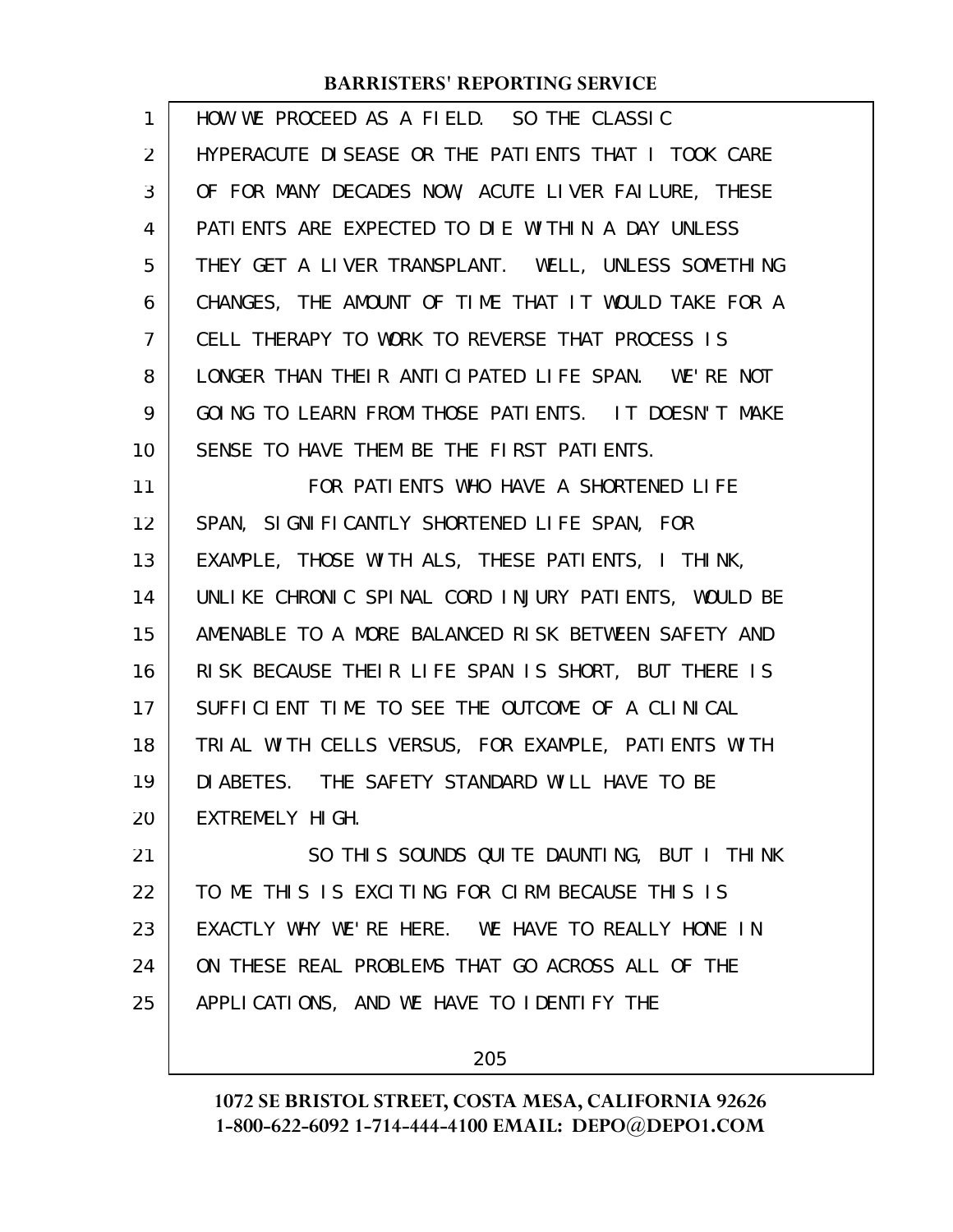| 1  | NONPROBLEMS SO THAT PEOPLE DON'T FOCUS ON THEM. FOR         |
|----|-------------------------------------------------------------|
| 2  | EXAMPLE, I THINK THE XENOGENEIC CONTAMINATION IS            |
| 3  | SOMETHING THAT WE'RE WORKING OUR WAY PAST. AND              |
| 4  | FURTHERMORE, WE'RE JUST IN THE PERFECT POSITION TO          |
| 5  | TARGET THESE PROBLEMS BECAUSE THE KIND OF DISEASE           |
| 6  | TEAM GRANTS THAT WE WILL SEE AND THE KIND OF GRANTS         |
| 7  | THAT WE'RE FUNDING GIVE US A VANTAGE POINT THAT             |
| 8  | NOBODY ELSE HAS.                                            |
| 9  | SO I THINK IF WE HAD STARTED FROM SCRATCH                   |
| 10 | AFTER THAT FDA MEETING AND WANTED TO DESIGN A WAY TO        |
| 11 | GET PAST THE CURRENT HURDLES, THESE ARE EXACTLY THE         |
| 12 | KIND OF THINGS THAT WE WOULD DO. AND GUESS WHAT,            |
| 13 | THEY'RE ALREADY ON OUR PIPELINE. SO I WOULD LIKE TO         |
| 14 | ENCOURAGE YOU TO FIRST THINK ABOUT ALL OF THE               |
| 15 | PROBLEMS THAT I JUST TALKED ABOUT AND TUCK AWAY THE         |
| 16 | FACT THAT WE'VE ALREADY FUNDED CONSIDERABLE                 |
| 17 | PRECLINICAL RESEARCH IN EXACTLY THESE AREAS AND THAT        |
| 18 | OUR NEXT RFA'S WILL BE BUILDING ON THIS VERY                |
| 19 | STRONGLY. AND ALSO TO ASK THAT WHEN WE THINK ABOUT          |
| 20 | PROGRAMMATIC ISSUES, THAT THERE'S TWO LEVELS AT             |
| 21 | WHICH WE CAN THINK ABOUT PROGRAMMATIC ISSUES.<br><b>ONE</b> |
| 22 | IS BY ORGAN-SPECIFIC OR DISEASE-SPECIFIC                    |
| 23 | PROGRAMMATIC PORTFOLIO, BUT THE OTHER IS A                  |
| 24 | PROGRAMMATIC ISSUE WHICH IS REALLY TARGETED TO THESE        |
| 25 | ROADBLOCKS THAT GO ACROSS ALL OF THE APPLICATIONS           |
|    |                                                             |

206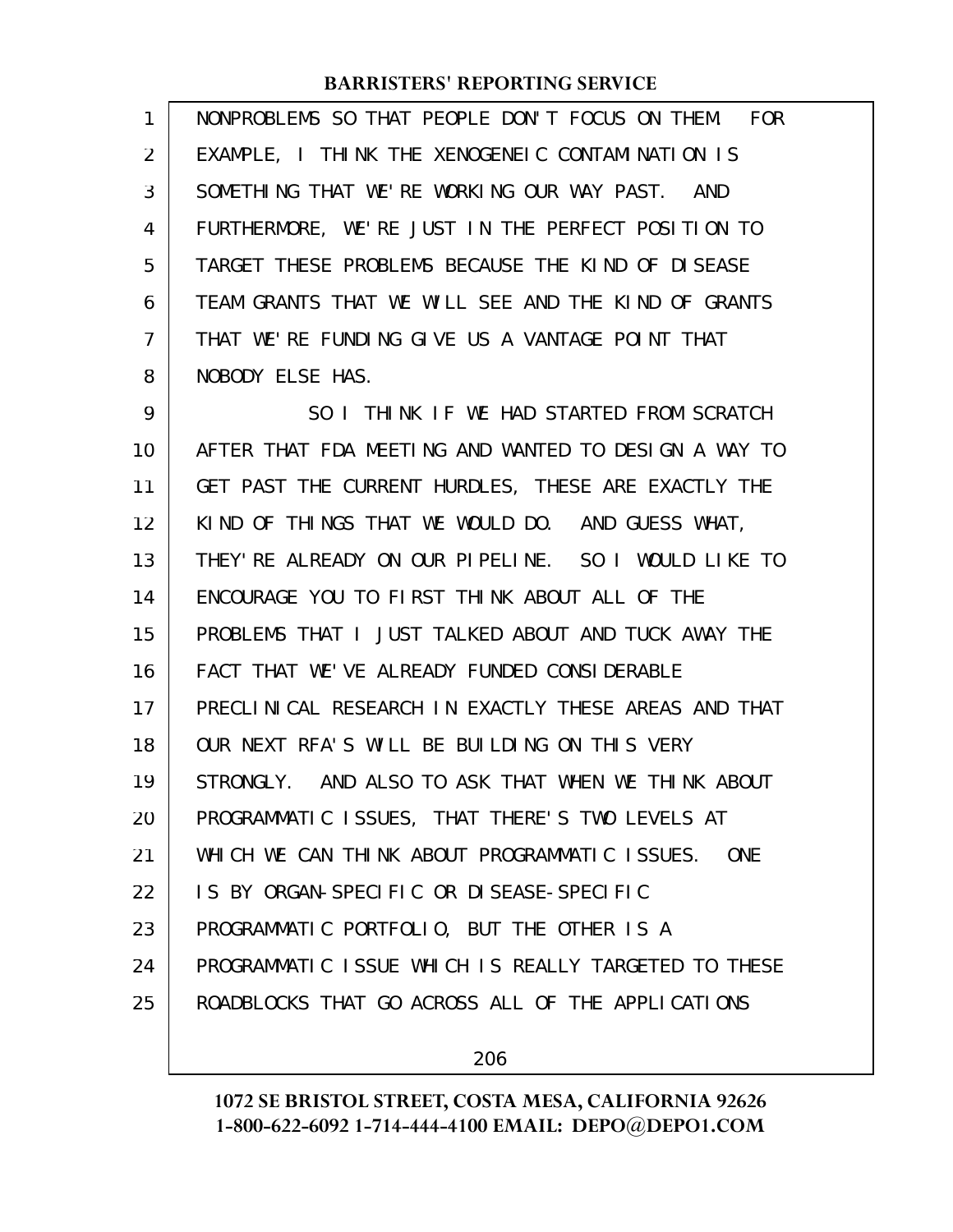| 1              | THAT WE REALLY WANT TO SEE HAPPEN. AND WITH OUR         |
|----------------|---------------------------------------------------------|
| 2              | PIPELINE, WE HAVE THE TREMENDOUS FOUNDATION TO          |
| 3              | TACKLE THOSE PROVIDED THAT WE ALSO TARGET SOME          |
| 4              | SPECIFIC AREAS WHERE THE PRECLINICAL RESEARCH IS        |
| 5              | BASICALLY LACKING. SO I'M GOING TO STOP THERE FOR       |
| 6              | QUESTIONS.                                              |
| $\overline{7}$ | CHAIRMAN KLEIN: QUESTIONS. DR. PRIETO.                  |
| 8              | DR. PRIETO: YES. AND THANK YOU FOR THAT                 |
| 9              | PRESENTATION. I THINK IT'S VERY HELPFUL. YOU MADE       |
| 10             | A COMMENT THAT STEM CELL THERAPY CAN MODULATE PAIN,     |
| 11             | AND I WONDERED IF YOU COULD EXPAND ON THAT A LITTLE     |
| 12             | BIT FOR US.                                             |
| 13             | DR. CSETE: WELL, ACTUALLY THAT'S                        |
| 14             | SOMETHING THAT I WORKED ON, AND WE WEREN'T THE ONLY     |
| 15             | SO WE PUBLISHED SOME WORK COUPLE YEARS AGO<br>ONES.     |
| 16             | NOW USING A CLASSIC ANIMAL MODEL OF PAIN, WHICH IS A    |
| 17             | CONSTRICTION INJURY OF THE SCIATIC NERVE, AND WE        |
| 18             | USED MIXED POPULATIONS OF MARROW STEM CELLS TO NOT      |
| 19             | TURN THAT PAIN DOWN, BUT TO REVERSE IT.                 |
| 20             | WHEN WE STARTED THE EXPERIMENTS, I HAD                  |
| 21             | IDEAS ABOUT HOW STEM CELLS COULD MAKE PAIN WORSE OR     |
| 22             | MAKE PAIN BETTER IN MY MIND. AND I WASN'T SURE HOW      |
| 23             | THOSE EXPERIMENTS WERE GOING TO COME OUT.<br><b>THE</b> |
| 24             | REASON IS THAT STEM CELLS SECRETE A LOT OF GROWTH       |
| 25             | FACTORS, AND MANY OF THESE GROWTH FACTORS ARE NOW       |
|                |                                                         |

207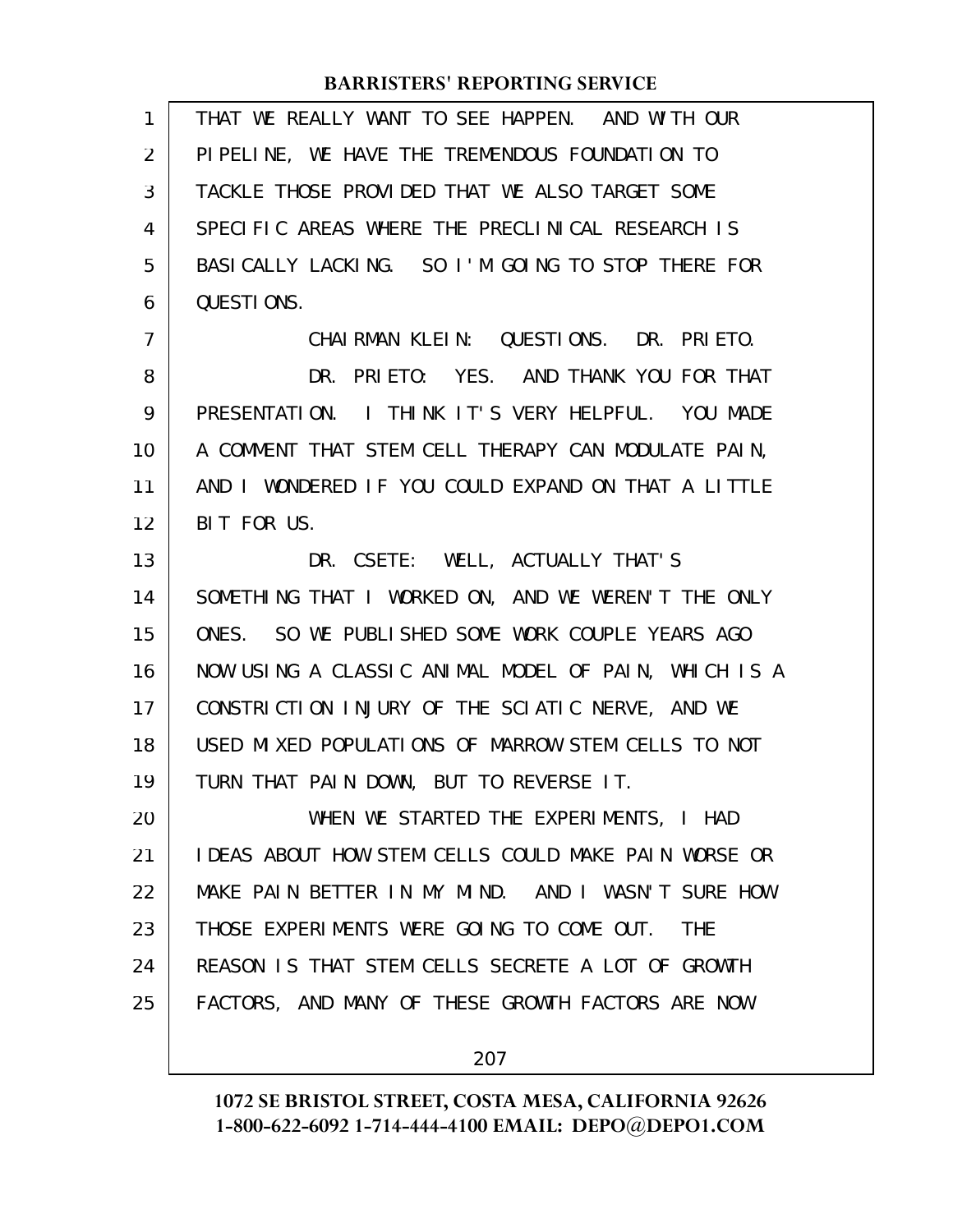| $\mathbf{1}$ | KNOWN TO BE IMPORTANT IN MODULATING PAIN, AND        |
|--------------|------------------------------------------------------|
| 2            | THEY' RE PRETTY MUCH THE SAME GROWTH FACTORS AS      |
| 3            | NEUROPROTECTIVE AGENTS. SO, FOR EXAMPLE, GDNF, IF    |
| 4            | GIVEN IN VERY, VERY HIGH DOSES CAN CAUSE SPROUTING   |
| 5            | OF PERIPHERAL NERVES, AND THAT IN ITSELF CAN LEAD TO |
| 6            | PAIN. IF GIVEN IN LOW DOSES, IT'S NEUROPROTECTIVE    |
| 7            | AND ANALGESIC.                                       |
| 8            | SO IT'S TRICKY, BUT THERE ARE A LOT OF               |
| 9            | THESE OTHER EXAMPLES OF SECRETED PRODUCTS OF STEM    |
| 10           | CELLS THAT ABSOLUTELY CAN MODIFY PAIN PATHWAYS.      |
| 11           | CHAIRMAN KLEIN: JEFF SHEEHY.                         |
| 12           | MR. SHEEHY: SO WE JUST APPROVED THE                  |
| 13           | TRANSLATIONAL RESEARCH GRANT YESTERDAY. AND SO YOU   |
| 14           | REALLY IDENTIFIED VERY SPECIFIC PROBLEMS, AND IT     |
| 15           | SEEMS LIKE THE GRANT IS KIND OF MORE INVESTIGATOR    |
| 16           | INITIATED, YOU KNOW, TRANSLATIONAL FITS IN THIS      |
| 17           | FIELD. SHOULD IT NOT INCLUDE SPECIFICALLY, YOU       |
| 18           | KNOW, TO ANSWER SOME OF THOSE QUESTIONS? AND YOU     |
| 19           | DID A GREAT JOB OF DOING IT, SO I WON'T TRY TO       |
| 20           | REITERATE THAT. BUT SHOULD WE BE VERY SPECIFIC AND   |
| 21           | ASK FOR THAT AS OPPOSED TO TAKING WHAT COMES ACROSS  |
| 22           | THE TRANSOM?                                         |
| 23           | DR. CSETE: I THINK THAT IT IS ABSOLUTELY             |
| 24           | OUR GOAL IN THESE MORE TRANSLATIONAL GRANTS TO       |
| 25           | I DENTIFY ROADBLOCKS THAT WE THINK, AGAIN, CROSS ALL |
|              | 208                                                  |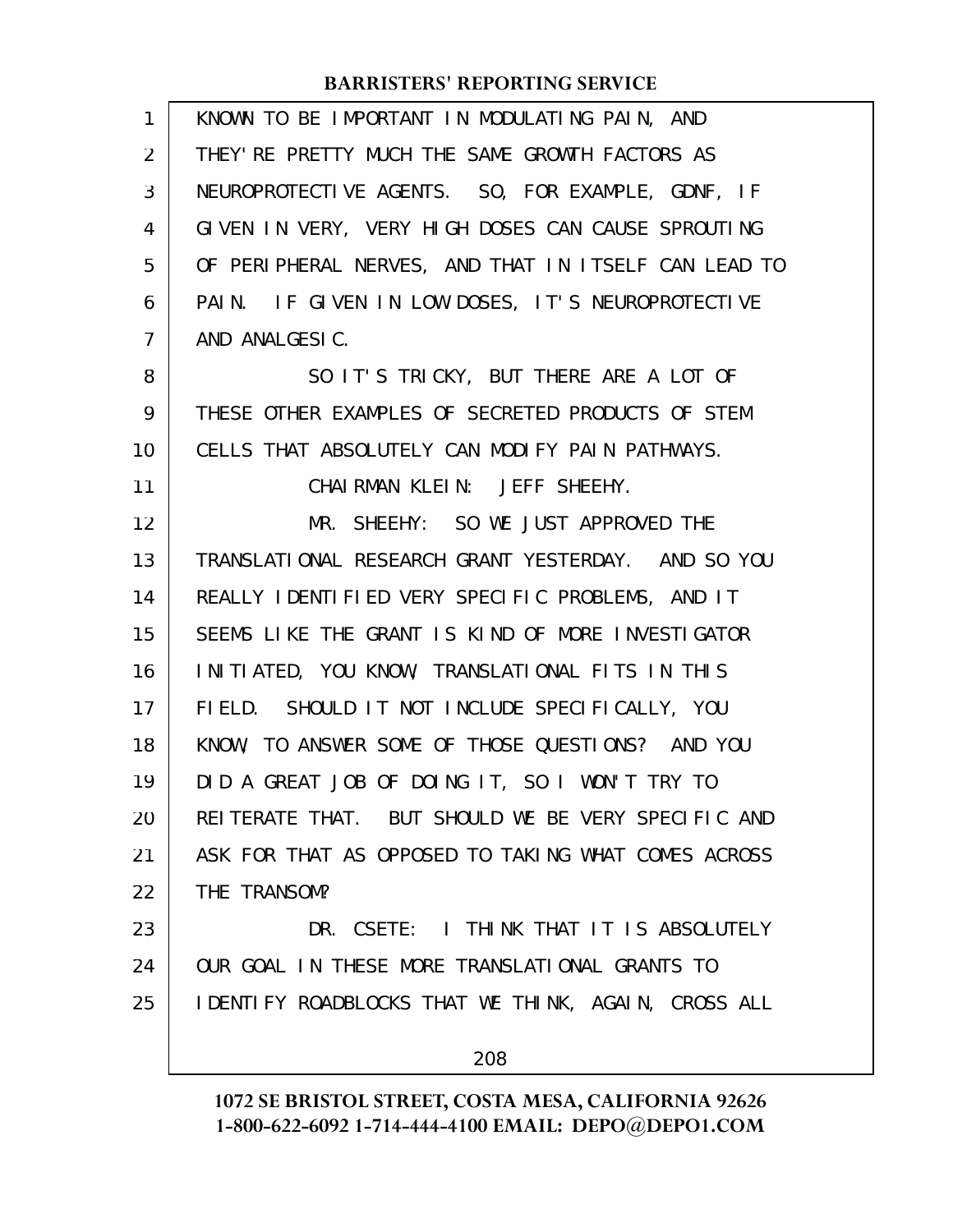| 1  | AREAS OF TRANSLATION. AND SO THAT WILL BE PART OF    |
|----|------------------------------------------------------|
| 2  | THE PROCESS, ABSOLUTELY.                             |
| 3  | CHAIRMAN KLEIN: SO, DR. CSETE, ON THIS               |
| 4  | ISSUE OF WITH CHRONIC DISEASE OF BALANCING SAFETY    |
| 5  | VERSUS RISK, AS YOU KNOW, THERE'S SOME HEATED        |
| 6  | DI SAGREEMENT WITH THE POINT OF BALANCE. I THINK ONE |
| 7  | OF THE FUNDAMENTAL PROBLEMS IS THAT PEOPLE LOOK AT   |
| 8  | DISEASES LIKE DIABETES AND CONSIDER IT AS A          |
| 9  | MONOLITHIC STEADY CONDITION. AS YOU KNOW, THERE'S    |
| 10 | BRITTLE DIABETES WHERE SOMEONE HAS LOST THE          |
| 11 | CONSCIOUSNESS OF WHEN THEY' RE LOW, AND SO THEY MAY  |
| 12 | DIE AT ANY POINT BECAUSE THEY GO INTO A COMA BECAUSE |
| 13 | THEY HAVE NO GLUCOSE AWARENESS. THEY CAN'T DRIVE,    |
| 14 | ALL OF THEIR FUNCTIONS ARE INTERRUPTED, SO THEY'RE   |
| 15 | LIVING ON A PRECIPICE DAY AND NIGHT.                 |
| 16 | THEY WOULD ARGUE AND HAVE ARGUED                     |
| 17 | SUCCESSFULLY FOR TRANSPLANTS OF ISLETS FROM CADAVERS |
| 18 | WHICH CARRY THE RISK OF VERY EXTREME                 |
| 19 | IMMUNOSUPPRESSANTS THAT HAVE, IN FACT, LED TO SOME   |
| 20 | SERIOUS COMPLICATIONS, WHICH IS WHY THAT TRANSPLANT  |
| 21 | PROTOCOL CANNOT HAPPEN WITH CHILDREN.                |
| 22 | SO I THINK AS YOU LOOK AT CHRONIC DISEASE,           |
| 23 | EACH OF THE CHRONIC DISEASES HAS LEVELS OF SEVERITY  |
| 24 | THAT PUT PEOPLE AT IMMENSE RISK OR GROSSLY           |
| 25 | COMPROMISE THEIR QUALITY OF LIFE. AND THAT NEEDS TO  |
|    |                                                      |

209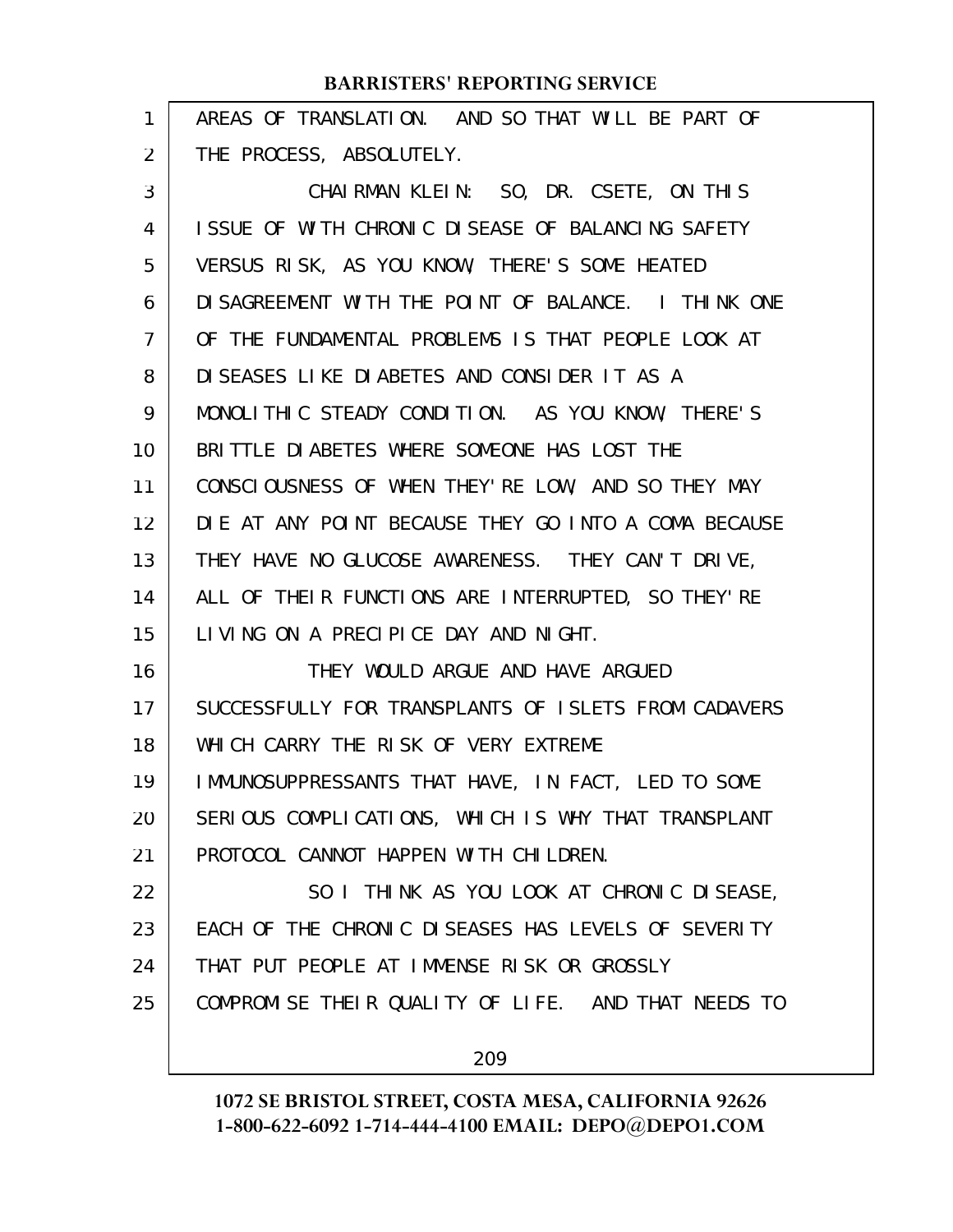| 1  | BE TAKEN INTO CONSIDERATION, AND ALSO RECOGNIZING    |
|----|------------------------------------------------------|
| 2  | THE INTEGRITY AND SOVEREIGNTY OF THE DECISION OF THE |
| 3  | INDIVIDUAL AS TO WHETHER THEY FEEL WITH FULL         |
| 4  | INFORMATION WHETHER LIFE -- THEIR LIFE IS            |
| 5  | APPROPRIATE TO BE PUT AT RISK.                       |
| 6  | DR. CSETE: ABSOLUTELY. AND I THINK, YOU              |
| 7  | KNOW, THE INTERESTING THING THAT I CAME AWAY WITH    |
| 8  | FROM THAT MEETING WAS OBVIOUSLY NOVOCELL WAS ONE OF  |
| 9  | THE OTHER PRESENTERS AT THE MEETING. AND THEIR       |
| 10 | PLAN, LUCKILY FOR DIABETICS, DOES NOT INVOLVE        |
| 11 | IMPLANTING CELLS IN A WAY THAT THEY HAVE TO          |
| 12 | INTEGRATE INTO A TISSUE TO DO THEIR JOB. THEIR PLAN  |
| 13 | INVOLVES ENCAPSULATING CELLS SO THAT THE HORMONAL    |
| 14 | RESPONSES CAN GO IN AND OUT OF THE CELLS IN          |
| 15 | CAPSULES, BUT THEY DON'T HAVE TO INTEGRATE INTO THE  |
| 16 | PANCREAS, FOR EXAMPLE.                               |
| 17 | SO IN THIS CASE I KEPT SAYING, OH, IF THEY           |
| 18 | CAN ONLY GET THESE CELLS TO DIFFERENTIATE FURTHER    |
| 19 | AND REALLY BE GLUCOSE RESPONSIVE AND THEN SOLVE THE  |
| 20 | ENCAPSULATION ISSUES, IT'S SO CLOSE TO READINESS IN  |
| 21 | TERMS OF SAFETY JUST BECAUSE OF HOW THE CELLS ARE    |
| 22 | GOING TO BE DELIVERED BY COMPARISON TO THE OTHER     |
| 23 | DISEASES. SO ABSOLUTELY THERE IS ALWAYS GOING TO BE  |
| 24 | A TENSION BETWEEN THE PATIENTS WHO MAYBE ARE WILLING |
| 25 | TO TAKE MORE RISKS IN SOME WAYS AS THEY PROCEED      |
|    |                                                      |

210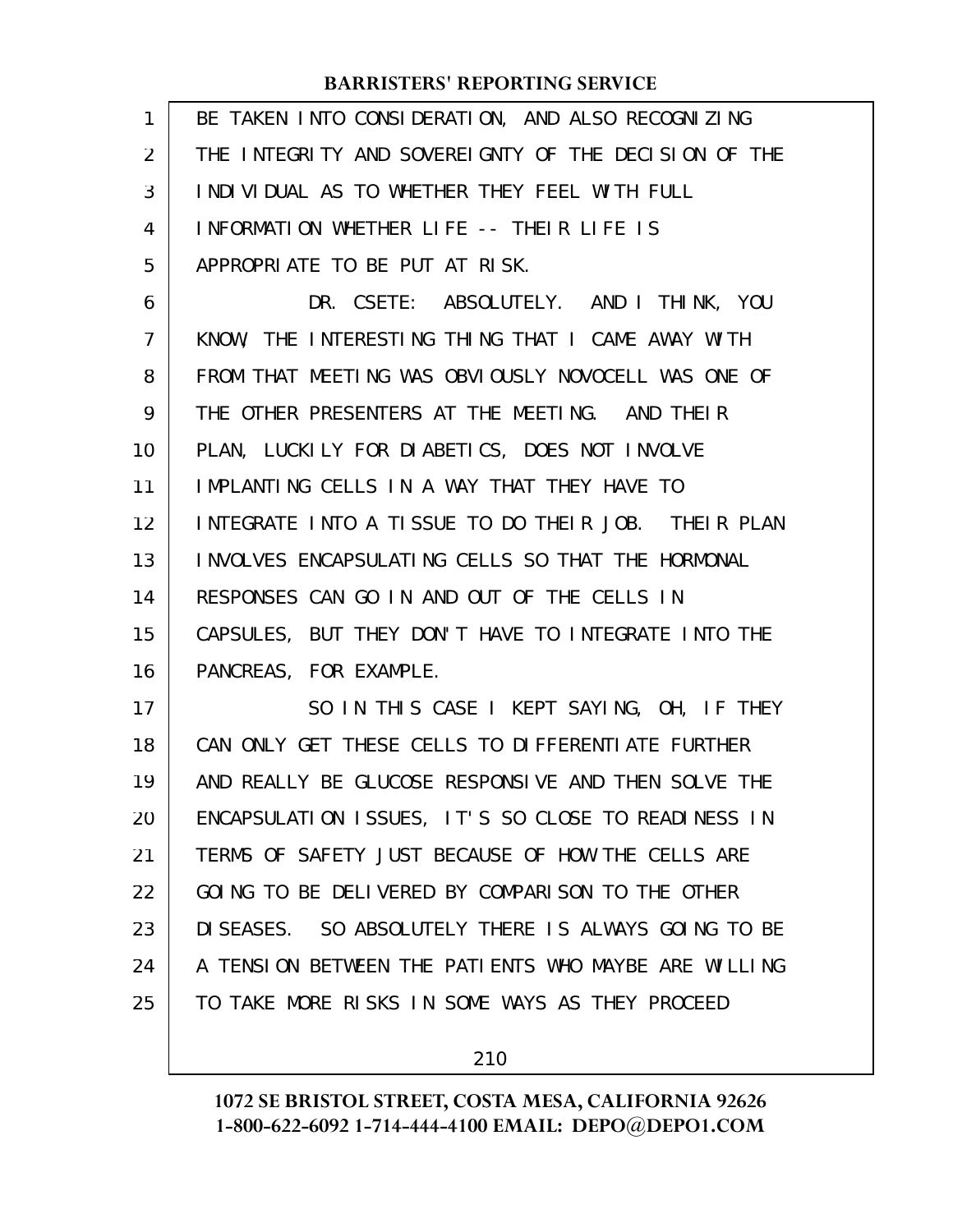| $\mathbf{1}$ | AHEAD VERSUS THE REGULATORY AGENCIES THAT WANT TO BE |
|--------------|------------------------------------------------------|
| 2            | MORE CAUTIOUS IN CHRONIC DISEASES. AND THAT'S GOING  |
| 3            | TO HAVE TO BE AN OPEN CONVERSATION.                  |
| 4            | CHAIRMAN KLEIN: DR. STEWARD.                         |
| 5            | DR. STEWARD: I JUST WANTED TO ACTUALLY               |
| 6            | AMPLIFY ON JEFF'S POINT BEFORE IT GOT LOST BECAUSE   |
| 7            | IT'S IMPORTANT. WHAT HE ACTUALLY, I THINK, WAS       |
| 8            | EMPHASIZING IS THAT SOME OF THESE QUESTIONS MAY BE   |
| 9            | SO IMPORTANT AND SO REALLY OBVIOUS IN TERMS OF THEIR |
| 10           | GOALS, THAT THEY MIGHT BE BETTER HANDLED THROUGH A   |
| 11           | CONTRACT MECHANISM. IT'S SOMETHING THAT WE HAVEN'T   |
| 12           | ACTUALLY HAD AT CIRM. BUT, YOU KNOW,                 |
| 13           | INVESTIGATOR-INITIATED GRANTS ARE GREAT FOR BASIC    |
| 14           | DI SCOVERY; BUT SOMETIMES WHEN IT COMES TO JUST      |
| 15           | REALLY GETTING FROM HERE TO THERE AND YOU CAN DEFINE |
| 16           | THERE VERY CLEARLY, A CONTRACT MECHANISM MAY         |
| 17           | ACTUALLY BE A BETTER WAY TO GO.                      |
| 18           | DR. CSETE: THANKS. AND I SHOULD SAY IN               |
| 19           | TERMS OF THE SCALE-UP ISSUES, WE ARE PUTTING         |
| 20           | TOGETHER WHAT WE HOPE WILL BE THE EXPERT PEOPLE TO   |
| 21           | HELP US WITH THE GMP ISSUES, WHICH ARE INSUFFICIENT  |
| 22           | AT THIS POINT.                                       |
| 23           | CHAIRMAN KLEIN: DR. OLSON.                           |
| 24           | DR. OLSON: I JUST WANTED TO MAKE ONE                 |
| 25           | COMMENT IN RESPONSE TO MR. SHEEHY'S COMMENT AND TO   |
|              | 211                                                  |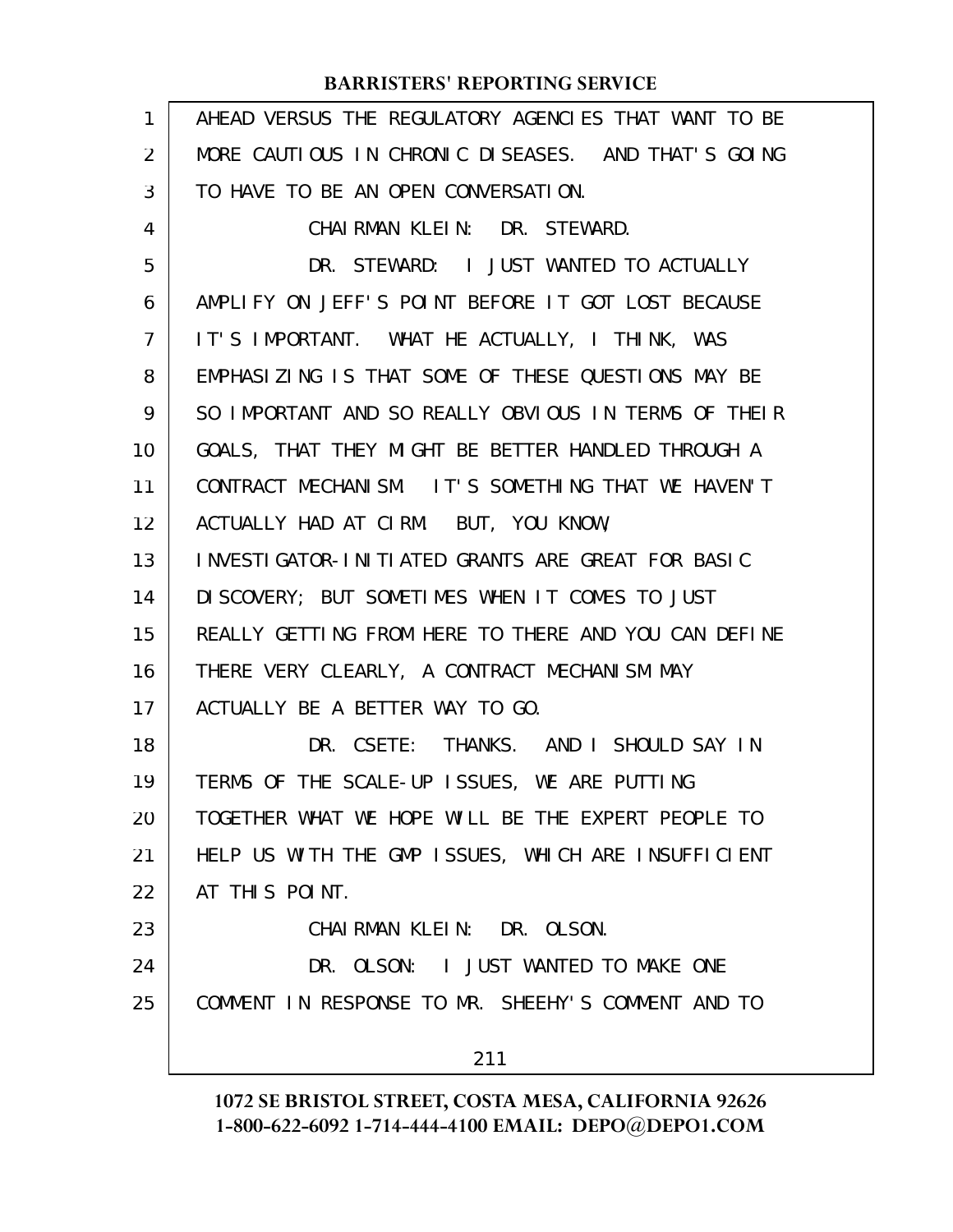| 1                 | DR. STEWARD'S COMMENT. IF YOU ACTUALLY LOOK AT THE   |
|-------------------|------------------------------------------------------|
| $\overline{2}$    | CONCEPT PROPOSAL FOR TRANSLATIONAL I, I THINK WE     |
| 3                 | HAVE IDENTIFIED THOSE SPECIFIC AREAS OF PRECLINICAL  |
| 4                 | WHAT WE CALL BOTTLENECKS THAT -- SOME OF WHICH MARIE |
| 5                 | VERY DEFINITELY HIGHLIGHTED IN HER PRESENTATION. I   |
| 6                 | THINK IT'S A MATTER OF, YOU KNOW, DECIDING HOW MUCH  |
| 7                 | INVESTIGATORS ARE GOING TO RESPOND TO WHAT WE HAVE,  |
| 8                 | IN FACT, IDENTIFIED AS WHAT WE HAVE HEARD WHEN WE GO |
| 9                 | OUT IN THE FIELD THAT PEOPLE ARE TELLING US ARE THE  |
| 10                | BOTTLENECKS.                                         |
| 11                | SO IT'S A MATTER OF, YOU KNOW, IS THAT               |
| $12 \overline{ }$ | GOING TO BE THROUGH A CONTRACT MECHANISM? IS THAT    |
| 13                | GOING TO BE THROUGH INSTRUCTING REVIEWERS            |
| 14                | THAT -- BECAUSE WE DO ASK THEM ABOUT SIGNIFICANCE.   |
| 15                | YOU KNOW, WHAT IS THIS -- HOW IS THIS GOING TO MOVE  |
| 16                | THE FIELD FORWARD? SO I THINK WE TRY AND CAPTURE     |
| 17                | THOSE SORTS OF THINGS IN THE CONTEXT OF THE RFA, AND |
| 18                | THEY ARE PART OF YOUR CONCEPT PROPOSAL. THANK YOU.   |
| 19                | CHAIRMAN KLEIN: THE OTHER POINT, I THINK,            |
| 20                | IS THAT CLEARLY ANIMAL MODELS HAVE A HISTORY OF      |
| 21                | DEFICIENCIES AND SHORTCOMING IN PREDICTING TOXICITY. |
| 22                | THAT IS, HOWEVER, COMMON TO THE WHOLE HISTORY OF THE |
| 23                | DEVELOPMENT OF MEDICAL THERAPIES. SO THOSE           |
| 24                | THERAPIES THAT RISK HAS BEEN BALANCED AND TRIALS     |
| 25                | HAVE GONE FORWARD, AND I THINK WE NEED TO            |
|                   |                                                      |

212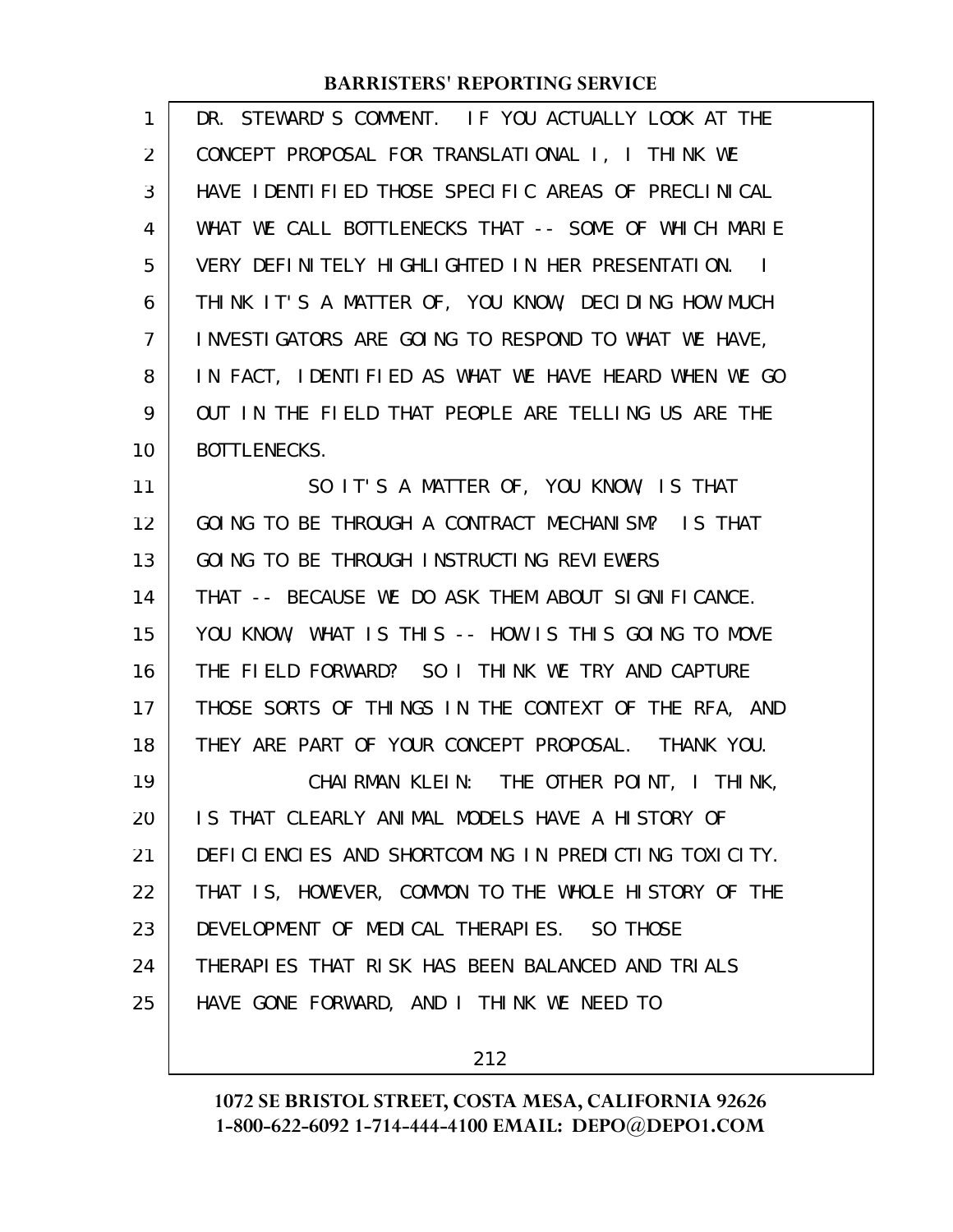| 1              | HI STORI CALLY LOOK AT THAT IN CONTEXT, NOT THAT YOU |
|----------------|------------------------------------------------------|
| 2              | WEREN'T SUGGESTING TO HISTORICALLY LOOK AT IT IN     |
| 3              | CONTEXT. I'M JUST, FOR THE PUBLIC, POINTING OUT      |
| 4              | THAT THIS IS NOT SOMETHING THAT ARISES AT THIS POINT |
| 5              | IN HISTORY THAT WAS NOT PREVIOUSLY A CONSTANT        |
| 6              | CONDITION. AND PERHAPS WITH HUMAN CELL LINES, BY     |
| $\overline{7}$ | THE TIME WE GET TO TRIALS, WE'LL HAVE HUMAN CELL     |
| 8              | LINES THAT ARE ACTIVELY IN USE, HEPATOCYTES, FOR     |
| 9              | EXAMPLE, FOR PREDICTING TOXICITY THAT ARE            |
| 10             | EFFECTIVELY ENHANCING OUR ANIMAL MODELS BY BRINGING  |
| 11             | IT TO A HUMAN SCALE AT LEAST AT THE CELLULAR LEVEL   |
| 12             | WHICH DOESN'T RECOGNIZE WHAT'S HAPPENING IN THE      |
| 13             | NICHE AND INTERACTIONS, BUT AT LEAST AT THE CELLULAR |
| 14             | LEVEL.                                               |
| 15             | DR. CSETE: YEAH. I DO THINK THAT ONE OF              |
| 16             | THE MAJOR CRUX DIFFERENCES, THOUGH, THAT WE JUST     |
| 17             | HAVE TO TARGET IS THERE'S PROBABLY GENERALLY MORE    |
| 18             | PREDICTABLITY IN LOOKING AT PHARMACOKINETICS AND     |
| 19             | PHARMACODYNAMICS AND DOSE RESPONSES IN ANIMALS       |
| 20             | VERSUS HUMANS THAN IMMUNOLOGIC RESPONSES. IN TERMS   |
| 21             | OF THE IMMUNOLOGIC READOUT, THE ANIMALS ARE NOT      |
| 22             | EXTREMELY USEFUL TO US AT ALL.                       |
| 23             | CHAIRMAN KLEIN: THANK YOU. AND, JEFF,                |
| 24             | DID YOU WANT TO SAY ANYTHING ABOUT THE CHALLENGES    |
| 25             | THAT HISTORICALLY WERE FACED WITH HIV IN GOING       |
|                | 213                                                  |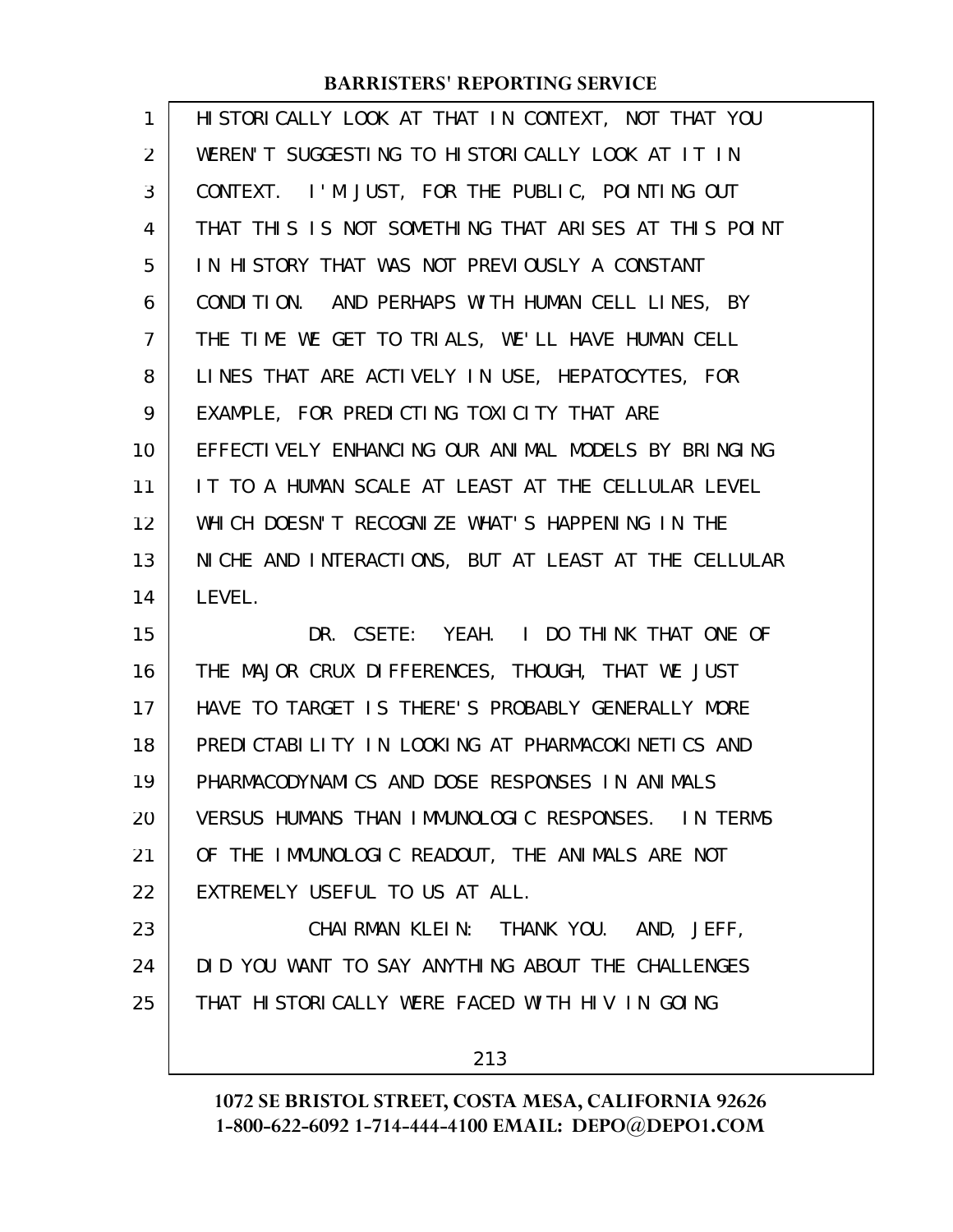| $\mathbf{1}$ | THROUGH THIS BALANCING PROCESS?                     |
|--------------|-----------------------------------------------------|
| 2            | MR. SHEEHY: I REALLY THINK IT'S KIND OF             |
| 3            | PREMATURE. I REALLY APPRECIATE DR. CSETE'S          |
| 4            | PRESENTATION. YOU KNOW, I THINK WHEN WE GET DOWN    |
| 5            | THE ROAD, BUT I FOUND THIS VERY INTERESTING. THANK  |
| 6            | YOU.                                                |
| 7            | CHAIRMAN KLEIN: YEAH. THERE IS A VERY               |
| 8            | INTERESTING HISTORY THAT HOPEFULLY WE'LL GO THROUGH |
| 9            | AT SOME POINT, BUT THIS IS GOING TO BE A CHALLENGE  |
| 10           | FOR ALL OF US. AND IT'S A TREMENDOUS PRESENTATION,  |
| 11           | DR. CSETE.                                          |
| 12           | DR. TROUNSON, WOULD YOU LIKE TO ADD                 |
| 13           | ANYTHI NG?                                          |
| 14           | DR. TROUNSON: NO. I THINK THE CHIEF                 |
| 15           | SCIENTIFIC OFFICER HAS DONE A GREAT JOB HERE TO     |
| 16           | BRING SOME OF THE ISSUES TO THE FORE. YOU KNOW, I   |
| 17           | THINK WE NEED TO BE, IF WE CAN, SUPPORTIVE OF THE   |
| 18           | CLINICAL TRIALS, BUT WE NEED TO BE, YOU KNOW, VERY  |
| 19           | CAREFUL ABOUT THE RISK ANALYSIS, AND THAT WOULD BE  |
| 20           | IN CONCERT WITH THE FDA.                            |
| 21           | I THINK THERE IS A GOOD REASON WHY WE               |
| 22           | OUGHT TO ESTABLISH A DIALOGUE WITH THE REGULATORY   |
| 23           | OFFICIALS, AND I'M GOING TO ENCOURAGE THE CHIEF     |
| 24           | SCIENTIFIC OFFICER TO HAVE THAT DIALOGUE AND TO     |
| 25           | MAINTAIN THAT DIALOGUE SO THAT WE HAVE WAYS OF      |
|              |                                                     |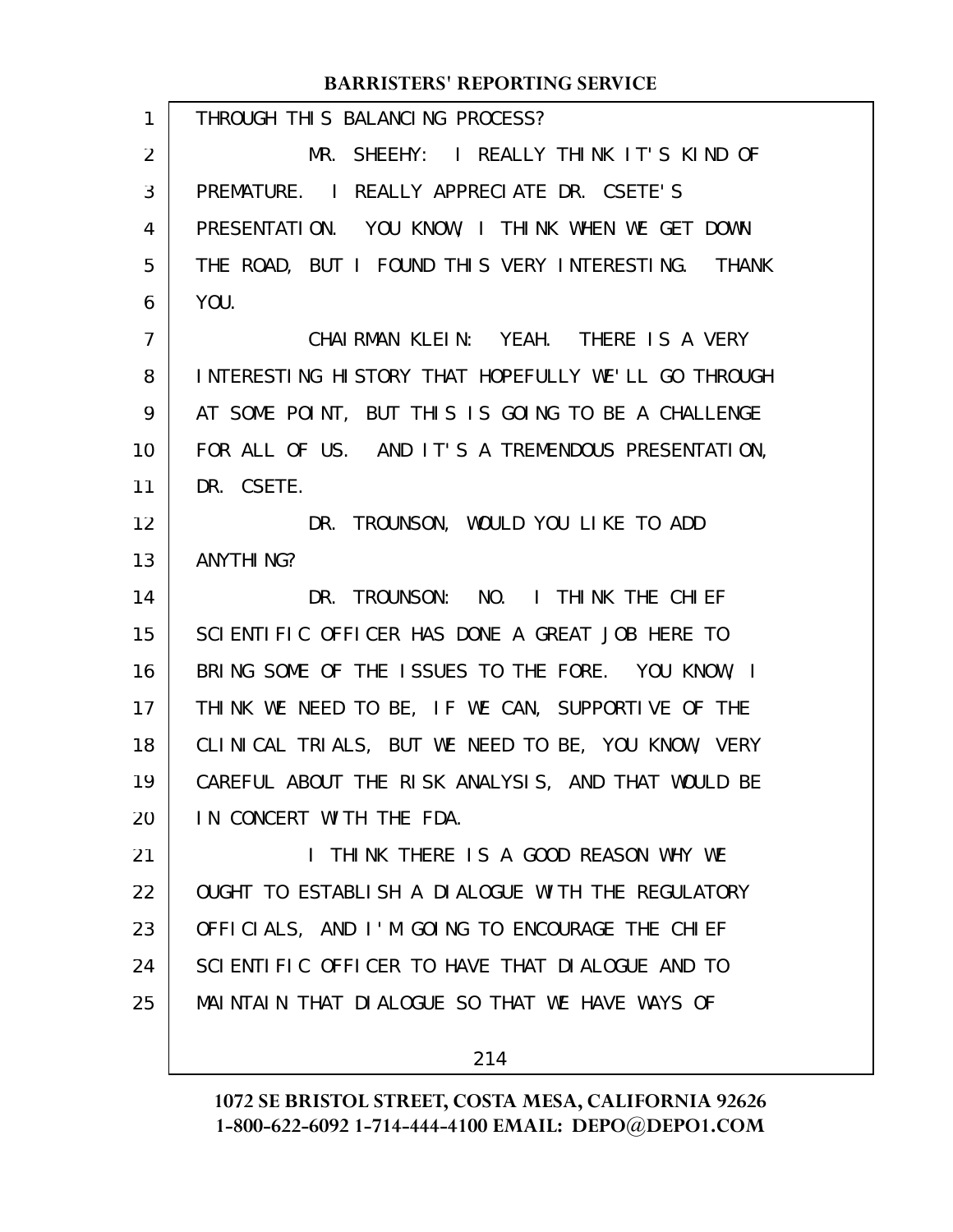| 1              | INSERTING OUR INTERESTS INTO THE PROCESS. AND I     |
|----------------|-----------------------------------------------------|
| $\overline{2}$ | HOPE THAT THE WHITE PAPER THAT WE BRING OUT FORWARD |
| 3              | TO YOU WILL BE HELPFUL IN YOU SORT OF HAVING A      |
| 4              | CLOSER LOOK AT SOME OF THE ISSUES THAT WE THINK ARE |
| 5              | I MPORTANT AND ARE CHALLENGING.                     |
| 6              | CHAIRMAN KLEIN: THANK YOU VERY MUCH. DR.            |
| $\overline{7}$ | TROUNSON, ARE YOU PREPARED TO MOVE FORWARD TO ITEM  |
| 8              | 11, CONSIDERATION OF THE GRANTS WORKING GROUP ON    |
| 9              | DI SEASE TEAM PLANNING APPLICATIONS?                |
| 10             | DR. TROUNSON: YES, CHAIRMAN. WE'LL                  |
| 11             | WELCOME THAT.                                       |
| 12             | CHAIRMAN KLEIN: OKAY. SO DR. BETTINA                |
| 13             | STEFFEN, WOULD YOU LEAD US THROUGH THIS ITEM? DR.   |
| 14             | STEFFEN.                                            |
| 15             | DR. STEFFEN: THANK YOU. MR. CHAIRMAN,               |
| 16             | BOARD MEMBERS, MEMBERS OF THE AUDIENCE, AND GUESTS, |
| 17             | I WOULD LIKE TO PRESENT THE RECOMMENDATIONS PUT     |
| 18             | FORTH BY THE GRANTS WORKING GROUP IN APRIL FOR THE  |
| 19             | DISEASE TEAM PLANNING AWARDS. THIS IS AGENDA ITEM   |
| 20             | NO. 11 IN YOUR BINDERS.                             |
| 21             | AND I WILL FIRST BRIEFLY REMIND YOU OF THE          |
| 22             | OBJECTIVES OF THE DISEASE TEAM INITIATIVE BEFORE    |
| 23             | PRESENTING THE GRANT WORKING GROUP RECOMMENDATIONS. |
| 24             | THE DISEASE TEAM INITIATIVE HAS THREE               |
| 25             | PARTS: A WORKSHOP WHICH WAS HELD LAST JULY; A       |
|                | 215                                                 |
|                |                                                     |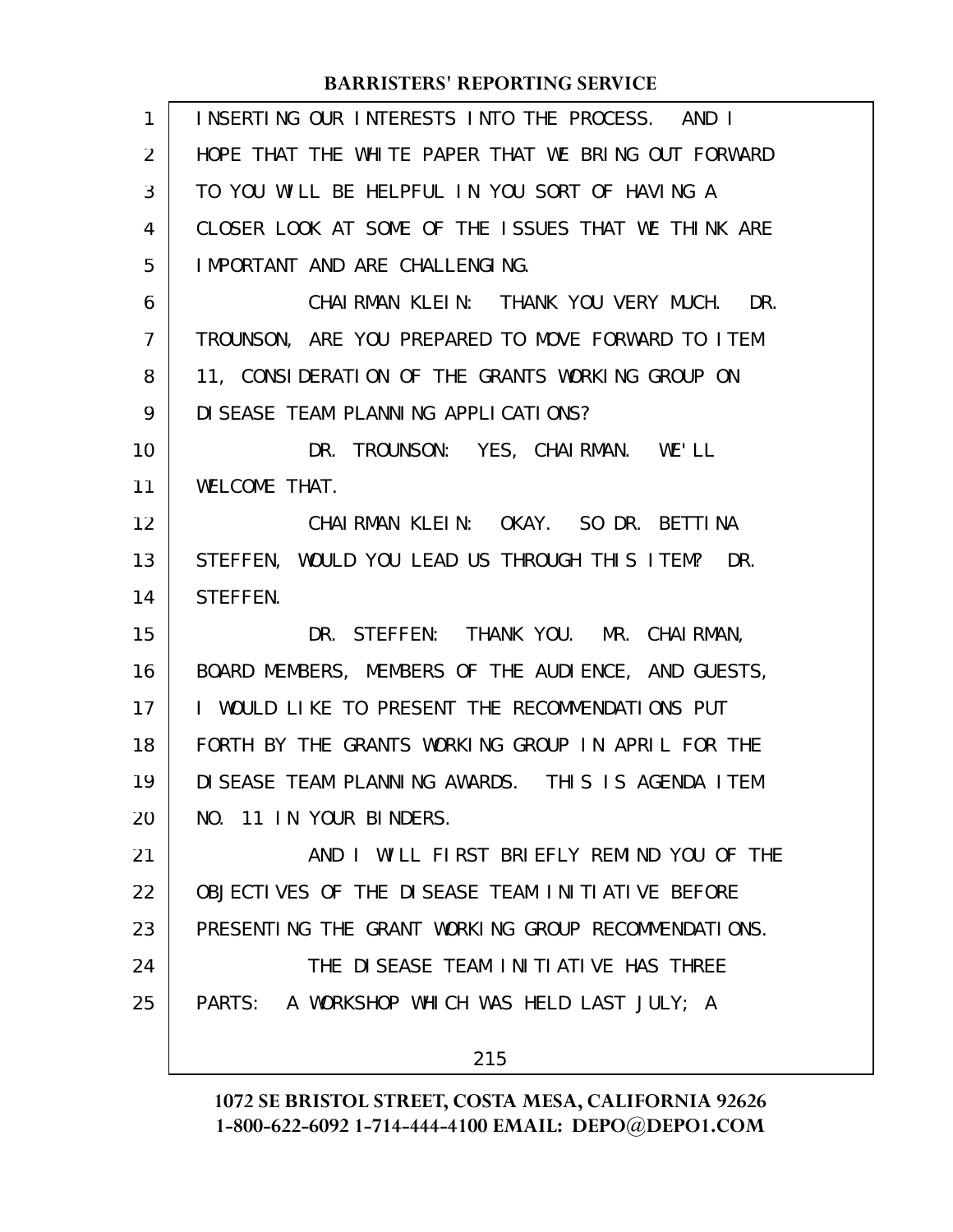| 1              | PLANNING AWARD, WHICH IS THE FOCUS OF OUR DISCUSSION |
|----------------|------------------------------------------------------|
| $\overline{2}$ | TODAY; AND THE SUBSEQUENT DISEASE TEAM RESEARCH      |
| 3              | AWARD. ONE OF THE FINDINGS FROM OUR WORKSHOP WAS     |
| 4              | THE NEED FOR A PLANNING AWARD, AND THE PURPOSE IS TO |
| 5              | ALLOW THE POTENTIAL TEAMS TO ASSEMBLE. WE EXPECT     |
| 6              | THE OUTPUT FROM THESE EFFORTS TO BE COMPREHENSIVE    |
| 7              | RESEARCH PROPOSALS FOR THE LARGER RESEARCH AWARDS.   |
| 8              | HOWEVER, RECEIPT OF A PLANNING AWARD WILL NOT BE A   |
| 9              | PREREQUISITE FOR THE RESEARCH AWARD.                 |
| 10             | AND FINALLY, WE ANTICIPATE PRESENTING THE            |
| 11             | CONCEPT FOR THE MULTIYEAR RESEARCH AWARDS IN THE     |
| 12             | FALL OF 2008 FOR YOUR CONSIDERATION WITH REVIEW IN   |
| 13             | APRIL OF 2009.                                       |
| 14             | WE'VE SEEN THIS SLIDE SEVERAL TIMES IN THE           |
| 15             | LAST 24 HOURS, AND I'D JUST LIKE TO USE IT AS A      |
| 16             | REMINDER OF HOW THE DISEASE TEAM INITIATIVE FITS     |
| 17             | INTO THE CIRM STRATEGIC PLAN.                        |
| 18             | THE DISEASE TEAM INITIATIVE WILL                     |
| 19             | COMPLEMENT THE TRANSLATIONAL AWARD FOR WHICH YOU     |
| 20             | HEARD THE CONCEPT PROPOSAL PRESENTED LAST NIGHT.     |
| 21             | THE TRANSLATIONAL AWARD IS DESIGNED TO ACCOMMODATE   |
| 22             | PROJECTS FOR WHICH THE SCIENCE IS AT AN EARLIER      |
| 23             | STAGE OF READINESS FOR THE CLINIC; WHEREAS, THE      |
| 24             | DI SEASE TEAM AWARDS ARE FOCUSED ON THOSE PROJECTS   |
| 25             |                                                      |
|                | WITH GREATER SCIENTIFIC MATURITY. I WILL DEFINE THE  |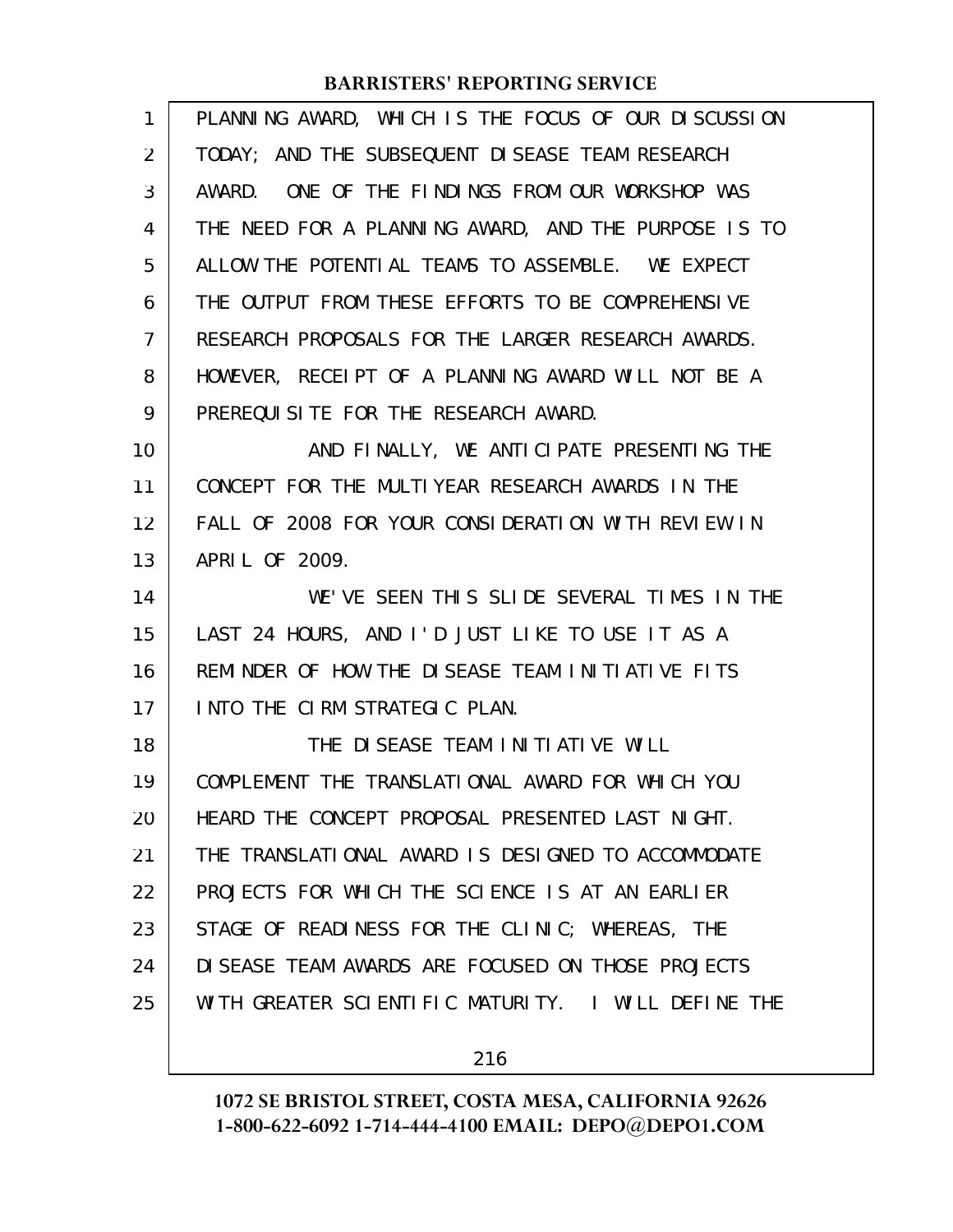| 1  | SCIENTIFIC MATURITY FOR YOU IN SUBSEQUENT SLIDES     |
|----|------------------------------------------------------|
| 2  | WHEN WE TALK ABOUT THE CRITERIA.                     |
| 3  | BUT AS YOU DISCUSS APPLICATIONS TODAY, I             |
| 4  | JUST WANT TO REMIND YOU THAT THOSE THAT ARE JUDGED   |
| 5  | OF GOOD SCIENTIFIC MERIT, BUT PERHAPS INSUFFICIENTLY |
| 6  | MATURE FOR A DISEASE TEAM AWARD MAY HAVE A PLACE IN  |
| 7  | THE TRANSLATIONAL AWARD. THESE TWO INITIATIVES       |
| 8  | THEN, THE TRANSLATIONAL AND THE DISEASE TEAM, ARE    |
| 9  | INTENDED TO TAKE PROMISING FINDINGS FROM THE BASIC   |
| 10 | RESEARCH, SUCH AS THE SEED AND COMPREHENSIVE AWARDS, |
| 11 | SEVERAL STEPS CLOSER TO THE CLINIC.                  |
| 12 | FOR THE DISEASE TEAM AWARDS, I'D LIKE TO             |
| 13 | START WITH THE END GAME IN MIND. THE DISEASE TEAM    |
| 14 | RESEARCH AWARDS, AGAIN, WILL BE SUBJECT OF THE       |
| 15 | FUTURE RFA, AND THE GOAL IS TO PRODUCE AN APPROVABLE |
| 16 | INVESTIGATIONAL NEW DRUG APPLICATION OR IND WITHIN   |
| 17 | FOUR YEARS OF THE PROJECT START. THE IND IS THE      |
| 18 | REGULATORY FILING WHICH MUST BE MADE PRIOR TO        |
| 19 | BEGINNING CLINICAL STUDIES IN PATIENTS. THE          |
| 20 | FIVE-YEAR TIMEFRAME THAT YOU WILL SEE IN MANY OF THE |
| 21 | REVIEW REPORTS OF THE PLANNING AWARD CLINICAL TRIALS |
| 22 | FOR THE ONE THAT SEPARATES THE PLANNING AND THE      |
| 23 | RESEARCH AWARDS.                                     |
| 24 | NOW, THE RATIONALE FOR THE DISEASE TEAMS             |
| 25 | IS THAT THE RESEARCH AND DEVELOPMENT CAN MOVE MORE   |
|    | 217                                                  |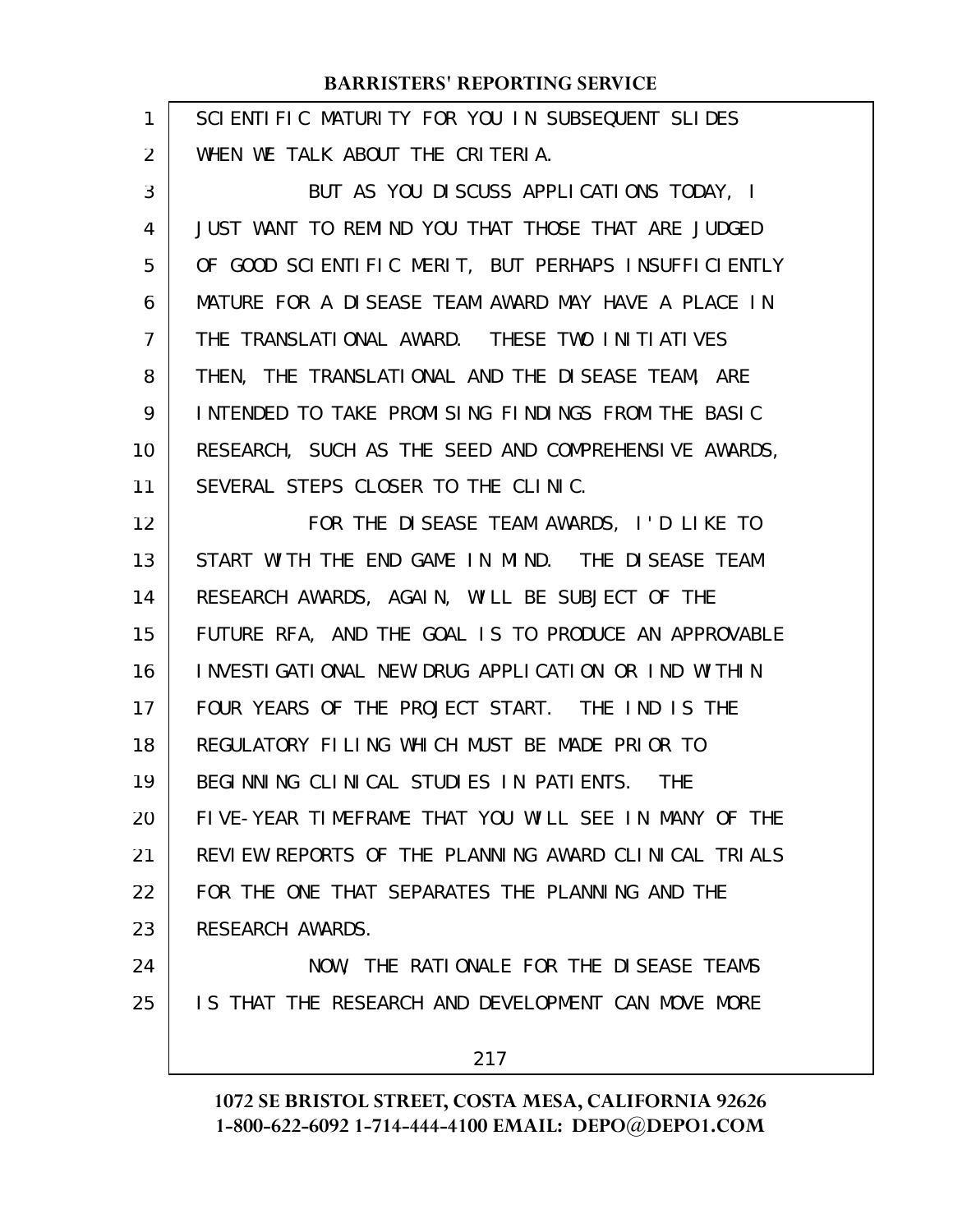| $\mathbf{1}$   | EFFICIENTLY AND EFFECTIVELY TO THE CLINIC IF THREE       |
|----------------|----------------------------------------------------------|
| $\overline{2}$ | FACTORS ARE PRESENT. ONE, THERE SHOULD BE                |
| 3              | MULTI DI SCI PLI NARY TEAMS, NOT ONLY ALONG THE SPECTRUM |
| 4              | OF BASIC TO TRANSLATIONAL TO CLINICAL RESEARCHERS,       |
| 5              | BUT ALSO INCLUDING SPECIALTIES SUCH AS                   |
| 6              | BIOENGINEERING, BIOSTATISTICIANS, AND REGULATORY AND     |
| 7              | ETHICAL PERSONNEL WHO HAVE IMPORTANT INPUT INTO          |
| 8              | BRINGING THERAPIES TO THE CLINIC.                        |
| 9              | SECOND, A COMPREHENSIVE RESEARCH PLAN                    |
| 10             | SHOULD BE PRESENT WITH DEFINED MILESTONES AND, MOST      |
| 11             | IMPORTANTLY, THE TEAM SHOULD EMPLOY ACTIVE               |
| 12             | MANAGEMENT AGAINST THAT PLAN.                            |
| 13             | THE MAIN PURPOSE OF THE PLANNING AWARD IS                |
| 14             | TO LAY THE FOUNDATION AND PREPARE THE TEAM TO WRITE      |
| 15             | THESE COMPLEX APPLICATIONS FOR THE SUBSEQUENT            |
| 16             | RESEARCH AWARDS. THESE PLANNING AWARDS WILL ALLOW A      |
| 17             | PRINCIPAL INVESTIGATOR TO RECRUIT A TEAM AND TO          |
| 18             | ENLIST THE TEAM TO PLAN THE CONTENT, MANAGEMENT, AND     |
| 19             | ADMINISTRATION OF THESE PROJECTS.                        |
| 20             | AND FINALLY, I DO WANT TO REPEAT THAT A                  |
| 21             | RECELPT OF THE PLANNING AWARD IS NOT PREREQUISITE        |
| 22             | FOR THE RESEARCH AWARD.                                  |
| 23             | DR. PRICE: POINT OF CLARIFICATION.<br><b>DOES</b>        |
| 24             | THAT MEAN -- THE PARAGRAPH TO SAY THAT IF ONE OF THE     |
| 25             | TEAMS THAT IS NOT AWARDED -- THAT IF ONE OF THE          |
|                | 218                                                      |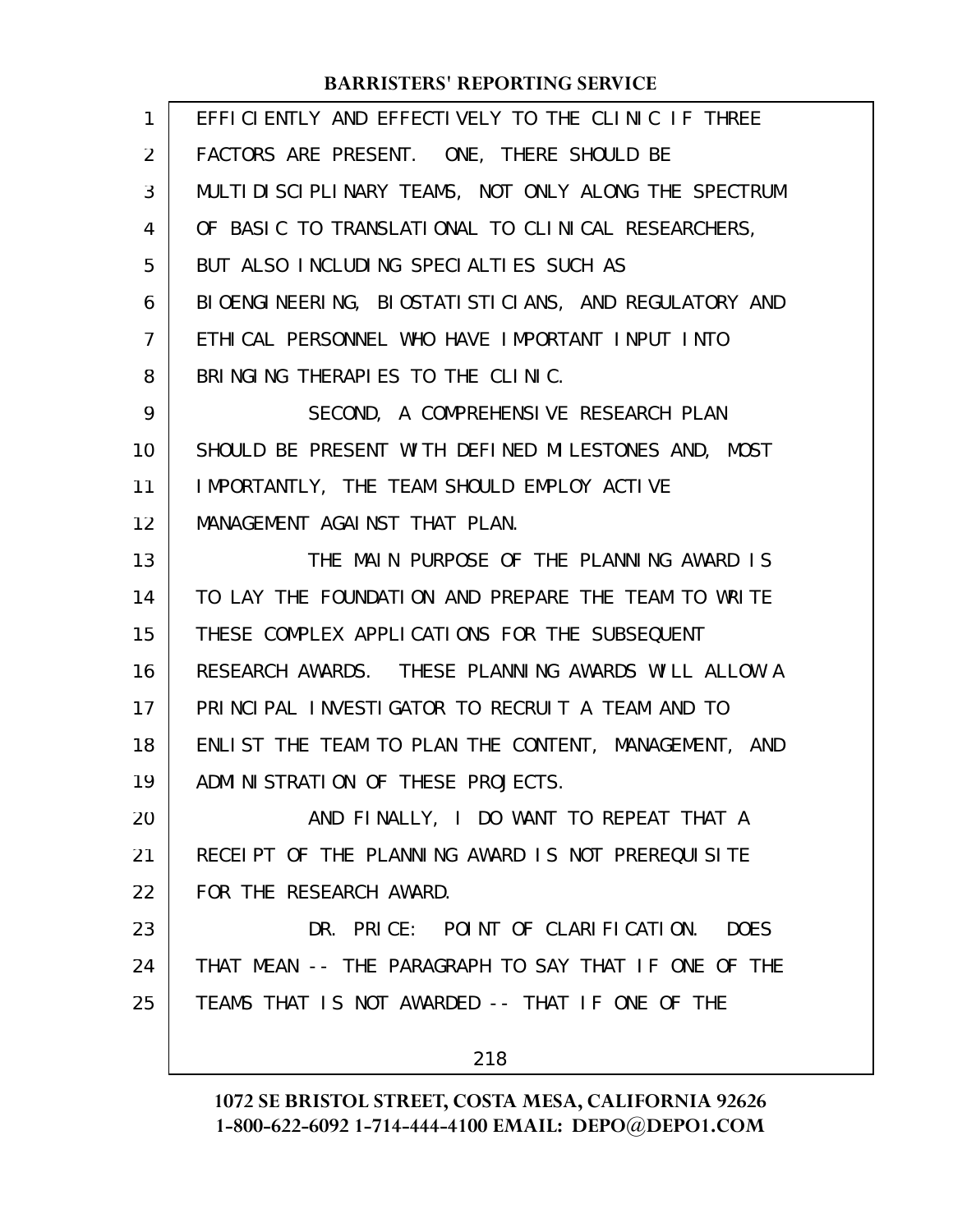| $\mathbf{1}$   | TEAMS THAT IS NOT AWARDED A PLANNING GRANT PLANS ON   |
|----------------|-------------------------------------------------------|
| 2              | ITS OWN WITH ITS OWN RESOURCES, THAT THEY CAN COME    |
| 3              | BACK AND APPLY FOR THE ACTUAL RESEARCH AWARD?         |
| 4              | DR. STEFFEN: THAT'S CORRECT.                          |
| 5              | DR. PRICE: OKAY. THANK YOU.                           |
| 6              | DR. STEFFEN: AT THE BOARD MEETING LAST                |
| $\overline{7}$ | OCTOBER, YOU APPROVED THE CONCEPT OF THE DISEASE      |
| 8              | TEAM PLANNING AWARD INCLUDING THE FUNDING TARGETS     |
| 9              | LISTED ON THIS SLIDE. YOU APPROVED UP TO 20 TOTAL     |
| 10             | GRANTS, REPRESENTING \$1.1 MILLION OF TOTAL FUNDS FOR |
| 11             | THIS RFA. ON A PER GRANT BASIS THAT BREAKS DOWN TO    |
| 12             | 55,000 OF TOTAL COST FOR UP TO SIX MONTHS OF          |
| 13             | PLANNING.                                             |
| 14             | I'D LIKE TO SPEND A MOMENT REMINDING YOU              |
|                |                                                       |
|                | OF THE EVALUATION CRITERIA USED FOR THIS AWARD, THE   |
| 16             | CONCEPT, THE PRINCIPAL INVESTIGATOR, AND THE          |
| 17             | PLANNING PROCESS. THE CONCEPT HAS THREE COMPONENTS:   |
| 18             | THE RATIONALE, MATURITY, AND SIGNIFICANCE.            |
| 19             | RATIONALE AND SIGNIFICANCE SHOULD BE FAMILIAR TO      |
| 20             | YOU. THAT IS WHERE REVIEWERS EVALUATED WHETHER THE    |
| 21             | PROPOSED PROJECT MAKES BIOLOGIC SENSE AND WHAT THE    |
| 22             | POTENTIAL IMPACT IS ON THE DISEASE. THE MATURITY IS   |
| 23             | A KEY PART OF THIS PROPOSAL, AND WE ASKED THE GRANTS  |
| 15<br>24       | WORKING GROUP WHETHER THERE IS REASONABLE             |
| 25             | EXPECTATION FOR CLINICAL STUDIES WITHIN FIVE YEARS.   |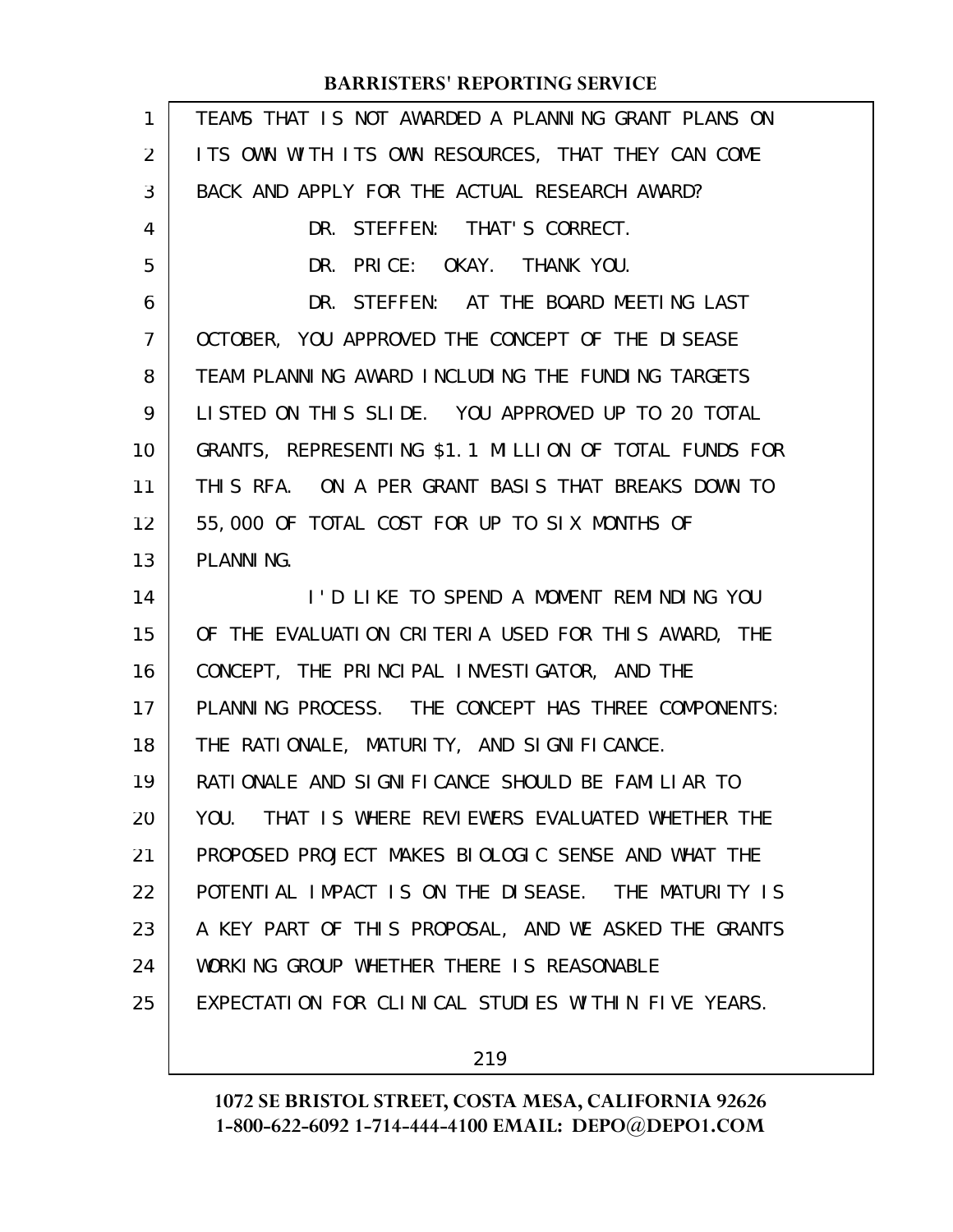| $\mathbf{1}$   | REVIEWERS WERE INSTRUCTED TO EMPHASIZE THE MATURITY |
|----------------|-----------------------------------------------------|
| $\overline{2}$ | IN THIS CATEGORY.                                   |
| 3              | FOR THE PI CRITERION, WE ASKED THE GRANTS           |
| 4              | WORKING GROUP TO EVALUATE THE PI'S TRACK RECORD FOR |
| 5              | TRANSLATING PRECLINICAL FINDINGS INTO CLINICAL      |
| 6              | STUDIES IN THE FIELD AND HOW WELL-SUITED THE PI IS  |
| 7              | TO CARRYING OUT THE COLLABORATIVE PLANNING AND      |
| 8              | RESEARCH PROCESS.                                   |
| 9              | FOR THE THIRD EVALUATION CRITERION, THE             |
| 10             | PLANNING PROCESS, WE ASKED THE GRANTS WORKING GROUP |
| 11             | WHETHER IT WAS THOUGHTFUL AND DETAILED AND ALSO     |
| 12             | WHETHER IT WOULD HELP PREPARE THE TEAM TO COMPETE   |
| 13             | FOR A SUBSEQUENT RESEARCH AWARD.                    |
| 14             | THE GRANTS WORKING GROUP OVERALL WERE               |
| 15             | INSTRUCTED TO EMPHASIZE THE CONCEPT, IN PARTICULAR  |
| 16             |                                                     |
|                | THE MATURITY, AND ALSO THE PRINCIPAL INVESTIGATOR'S |
| 17             | QUALIFICATIONS.                                     |
| 18             | FOR THE BENEFIT OF THOSE OF YOU WHO WERE            |
| 19             | NOT PRESENT LAST NIGHT, I'D LIKE TO WALK BACK       |
| 20             | THROUGH THE RECOMMENDATIONS THAT THE GRANTS WORKING |
| 21             | GROUP MADE AND TO NOTE THAT THE GRANTS WORKING      |
| 22             | GROUP'S MEMBERS REVIEWED THE NEW CELL LINES AND     |
| 23             | DISEASE TEAM AWARDS IN CONSECUTIVE SESSIONS. SO AS  |
| 24             | USUAL, THE GRANTS WORKING GROUP PLACED THE          |
| 25             | APPLICATIONS INTO THE THREE TIERS. AND TIER 1, AS   |

220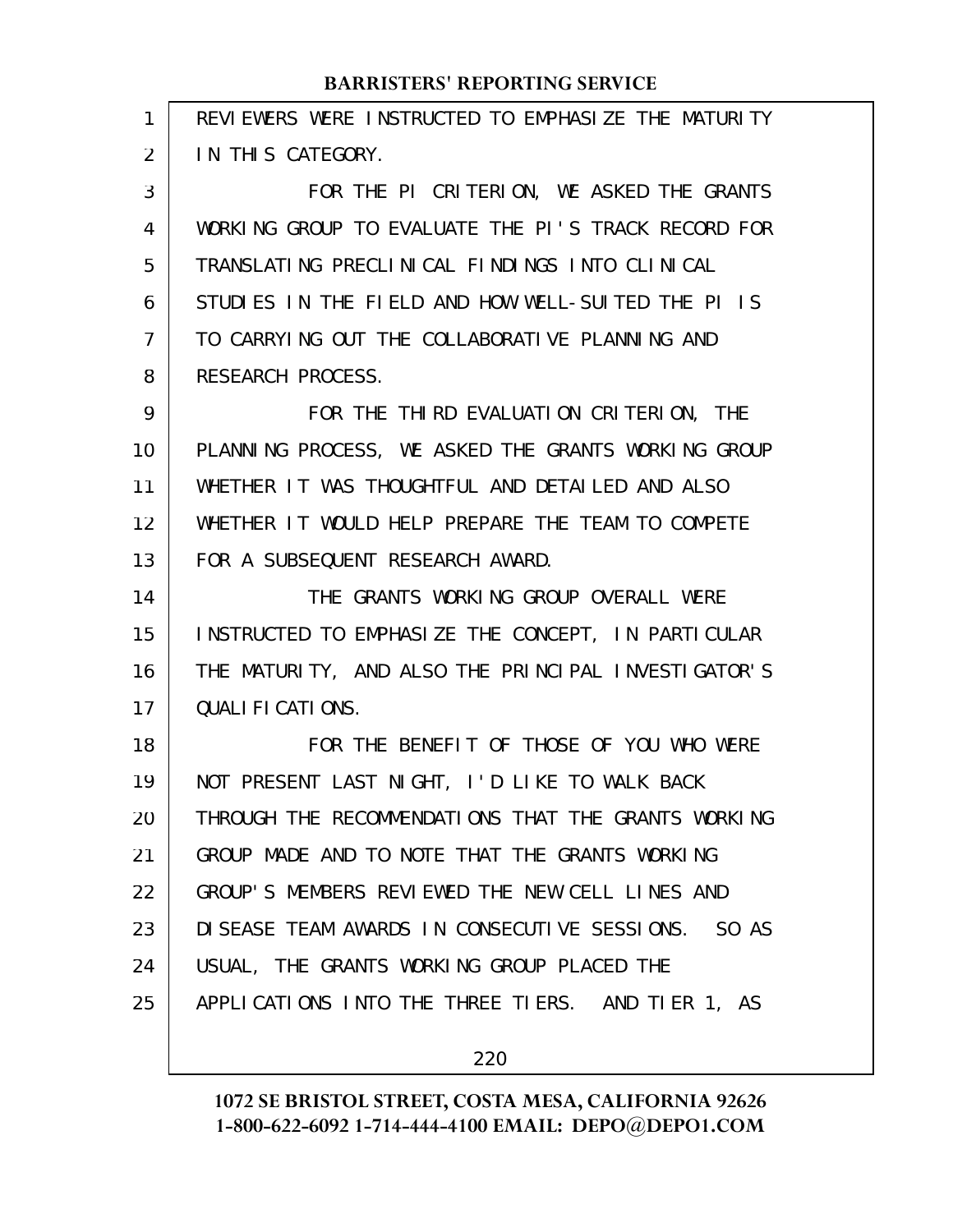| 1              | YOU ARE USED TO, CONTAINS THE APPLICATIONS           |
|----------------|------------------------------------------------------|
| $\overline{2}$ | RECOMMENDED FOR FUNDING BY THE GRANTS WORKING GROUP. |
| 3              | HOWEVER, THE GRANTS WORKING GROUP ADOPTED            |
| 4              | LANGUAGE DESCRIBING THEIR RECOMMENDATION FOR THE     |
| 5              | APPLICATIONS IN TIER 2 THAT IS DIFFERENT FROM        |
| 6              | PREVIOUS RFA'S. SO AGAIN, THEY RECOMMENDED THAT THE  |
| 7              | LANGUAGE BE THESE GRANTS ARE PROVISIONALLY NOT       |
| 8              | RECOMMENDED, BUT WOULD BE AVAILABLE FOR FUNDING IF   |
| 9              | THE ICOC MAKES A PROGRAMMATIC DETERMINATION TO FUND  |
| 10             | APPLICATIONS IN THIS TIER.                           |
| 11             | AND FINALLY, AS YOU ARE USED TO,                     |
| 12             | APPLICATIONS IN TIER 3 ARE NOT RECOMMENDED FOR       |
| 13             | <b>FUNDING.</b>                                      |
| 14             | SO THIS TABLE SHOWS THE SUMMARY OF THE               |
| 15             | GRANTS WORKING GROUP RECOMMENDATIONS IN TIER 1.      |
| 16             | TWENTY-ONE APPLICATIONS WERE RECOMMENDED, AND THE    |
| 17             | TOTAL FUNDS RECOMMENDED WERE A LITTLE OVER A MILLION |
| 18             | DOLLARS. IN TIER 2 THERE ARE NINE APPLICATIONS       |
| 19             | REPRESENTING APPROXIMATELY \$470,000 OF FUNDING.     |
| 20             | SO IF THERE ARE NO FURTHER QUESTIONS OR              |
| 21             | COMMENTS, I WILL BE READY TO VIEW THE LISTING OF THE |
| 22             | RESULTS, AND I'LL TURN THIS BACK OVER TO OUR         |
| 23             | <b>CHAI RMAN.</b>                                    |
| 24             | CHAIRMAN KLEIN: THANK YOU VERY MUCH,                 |
| 25             | BETTINA. I'D LIKE TO TURN THIS OVER FOR COMMENTS TO  |
|                | 221                                                  |
|                |                                                      |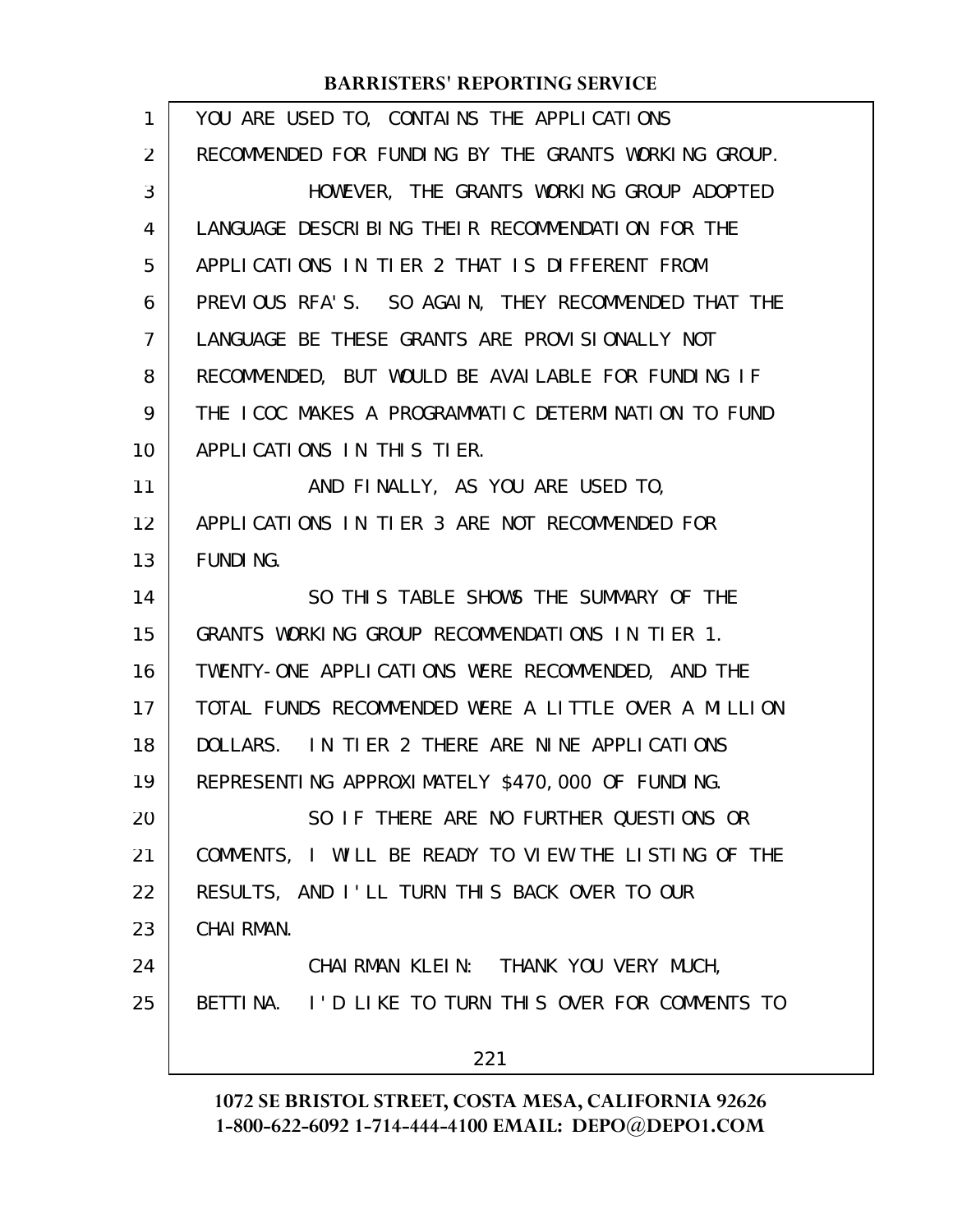| 1              | JEFF SHEEHY AS VICE CHAIR OF THE GRANTS WORKING      |
|----------------|------------------------------------------------------|
| 2              | GROUP.                                               |
| 3              | MR. SHEEHY: SURE. AND BEFORE I START --              |
| 4              | CHAIRMAN KLEIN: AND I'D LIKE TO, JEFF,               |
| 5              | NOW THAT JOAN SAMUELSON IS HERE, IS FOLLOWING YOUR   |
| 6              | COMMENTS, I'D LIKE TO ASK JOAN SAMUELSON WHO         |
| $\overline{7}$ | EFFECTIVELY AS CHAIR -- AS VICE CHAIR HAS DESIGNATED |
| 8              | YOU AS HER ALTERNATIVE VICE CHAIR, YOU PRESIDED OVER |
| 9              | THE SESSION, BUT I'LL ASK JOAN FOR COMMENTS AS WELL. |
| 10             | MR. SHEEHY: OKAY. AND IF I CAN JUST GO               |
| 11             | BACK TO AN EARLIER POINT, I APOLOGIZE, BUT I WAS     |
| 12             | LOOKING IN MY BOOK. I DON'T HAVE A COPY OF THE       |
| 13             | CONCEPT PLAN FOR THE TRANSLATION, SO I DON'T -- YOU  |
| 14             | KNOW, COULD I GET A COPY OF THAT BECAUSE MY -- YOU   |
| 15             | KNOW, IT'S NOT IN MY BOOK, AND SO I WAS REALLY       |
| 16             | WORKING OFF MEMORY, SO THIS KIND OF SENSE THAT WHAT  |
| 17             | DR. CSETE PRESENTED, INCLUDING THE CONCEPT PLAN,     |
| 18             | WASN'T SOMETHING I COULD VERIFY OR MAKE ANY          |
| 19             | CONNECTION TO BECAUSE I REALLY DON'T HAVE A COPY OF  |
| 20             | THAT IN MY BOOK.                                     |
| 21             | SO I WENT THROUGH EVERY PAGE IN MY BOOK.             |
| 22             | I DON'T NEED IT RIGHT NOW, BUT LATER. JUST BECAUSE   |
| 23             | THAT ISSUE WAS RAISED.                               |
| 24             | SO I THINK IT'S IMPORTANT TO KNOW THAT               |
| 25             | THIS SECOND TIER DESIGNATION REALLY CAME UP -- IF    |
|                | 222                                                  |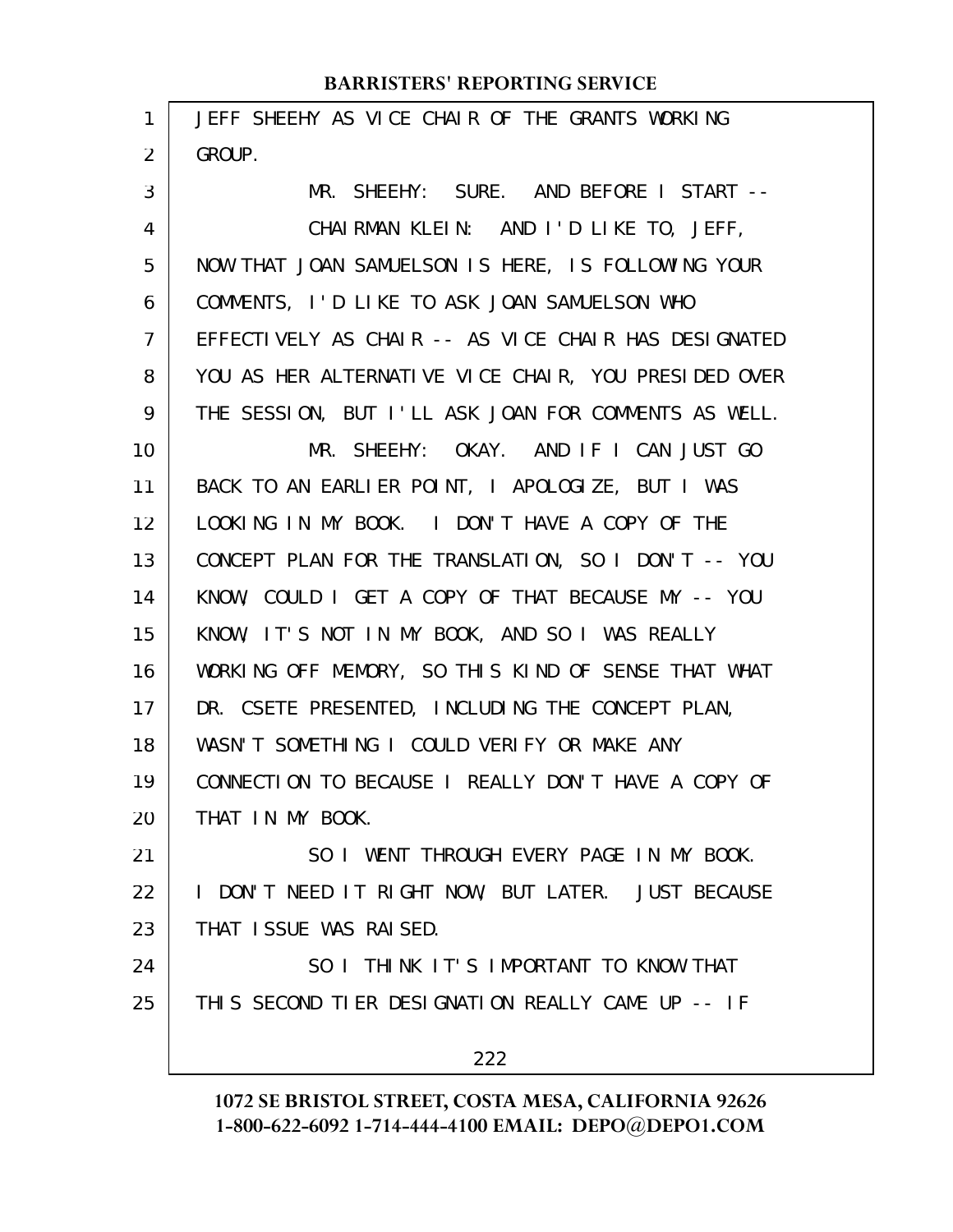| 1  | YOU LOOK AT THE ORDER IN WHICH THE GRANTS WERE       |
|----|------------------------------------------------------|
| 2  | REVIEWED, WE DID THE DISEASE TEAMS FIRST. AND SO     |
| 3  | THE NOTABLE LACK OF ENTHUSIASM THAT WE WERE REALLY   |
| 4  | REFLECTING ON LAST NIGHT ABOUT CELL LINES WAS        |
| 5  | EXTREMELY PRONOUNCED IN THIS GRANT REVIEW SESSION.   |
| 6  | IT'S ON THIS SET WHEN THEY CAME DOWN TO THAT MIDDLE  |
| 7  | LEVEL THAT THE TRADITIONAL WAY OF DOING THINGS, YOU  |
| 8  | KNOW, AVAILABLE FOR FUNDING IF FUNDS ARE AVAILABLE   |
| 9  | REALLY STARTED TO BREAK DOWN.                        |
| 10 | SO I THINK IN THIS INSTANCE WHEN WE LOOK             |
| 11 | AT THIS GRAY AREA, YOU KNOW, WE SHOULD REALLY LOOK   |
| 12 | WITH A HARD -- WITH A VERY HARD-EDGED LOOK. AND      |
| 13 | REMEMBER THAT PEOPLE CAN COME BACK EVEN IF THEY      |
| 14 | DON'T GET A GRANT.                                   |
| 15 | NO. 2, YOU KNOW, WE'RE GOING TO HAVE TO              |
| 16 | REALLY INTENSIVELY REVIEW THESE GRANTS. SO, YOU      |
| 17 | KNOW, THIS IS A POINT WHERE WE CAN SAY, YOU KNOW, IF |
| 18 | THE DISEASE THAT YOU'RE TARGETING, THE WAY THAT YOU  |
| 19 | WANT TO GO ABOUT IT ISN'T REALLY MATURE, COME BACK   |
| 20 | FOR TRANSLATIONAL, BUT, YOU KNOW, MAYBE IT'S NOT THE |
| 21 | BEST IDEA TO GO THROUGH ALL THIS WORK TO DO A        |
|    |                                                      |
| 22 | DI SEASE TEAM GRANT BECAUSE EITHER YOUR TARGET OR    |
| 23 | YOUR METHODOLOGY ISN'T REALLY THERE YET. SO THIS     |
| 24 | CAN BE KIND OF A PRESCREEN.                          |
| 25 | SO THAT'S MY ONE COMMENT.                            |

223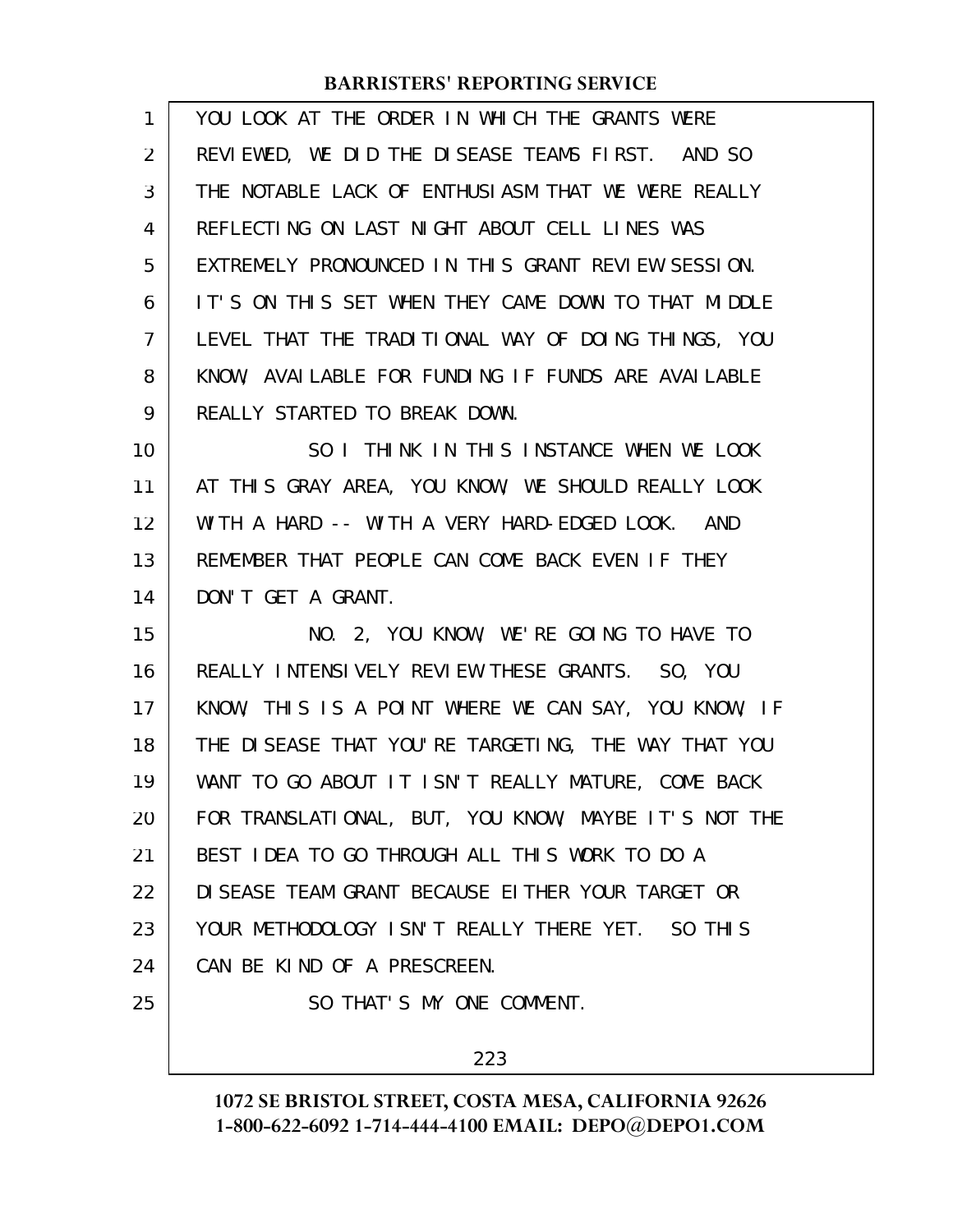| 1              | CHAIRMAN KLEIN: AND, JEFF, THE LACK OF              |
|----------------|-----------------------------------------------------|
| 2              | ENTHUSIASM YOU REFERRED TO LAST NIGHT RELATES TO    |
| 3              | THOSE IN THE GRAY AREA AS VERSUS THOSE THAT WERE    |
| 4              | RECOMMENDED FOR FUNDING. AS IN THIS CASE THE LACK   |
| 5              | OF ENTHUSIASM, YOU'RE TALKING ABOUT THE ONES IN THE |
| 6              | GRAY AREA?                                          |
| $\overline{7}$ | MR. SHEEHY: YEAH. IN THE GRAY AREA. I               |
| 8              | MEAN, YOU KNOW, USUALLY THE SECOND LEVEL IS         |
| 9              | RECOMMENDED FOR FUNDING IF FUNDING IS AVAILABLE.    |
| 10             | AND I DON'T -- WHAT WAS OUR TARGET? I THINK OUR     |
| 11             | TARGET -- WHAT WAS OUR TARGET FUNDING FOR THE RFA?  |
| 12             | COUPLE MILLION MAYBE. I THINK WE'RE BELOW -- I      |
| 13             | THINK $--$                                          |
| 14             | DR. PRIETO: 1.1.                                    |
| 15             | MR. SHEEHY: SO A LITTLE BIT BELOW. BUT              |
| 16             | THERE WAS NOT MUCH ENTHUSIASM FOR US LOOKING BELOW  |
| 17             | THE APPROVED FOR FUNDING LINE AT ALL.               |
| 18             | CHAIRMAN KLEIN: OKAY.                               |
| 19             | MR. SHEEHY: WE KIND OF HAD TO COME UP               |
| 20             | WITH THIS NEW DESIGNATION FOR THAT CATEGORY IN      |
| 21             | PROGRAMMATIC REVIEW OF THESE GRANTS BECAUSE THERE   |
| 22             | JUST WASN'T THAT COMFORT LEVEL. YOU KNOW, SO IT'S   |
| 23             | KIND OF NOT RECOMMENDED UNLESS YOU GUYS REALLY FEEL |
| 24             | LIKE THERE'S A PROGRAMMATIC REASON TO DO SO.        |
| 25             | CHAIRMAN KLEIN: ALL RIGHT. JOAN, DID YOU            |
|                | 224                                                 |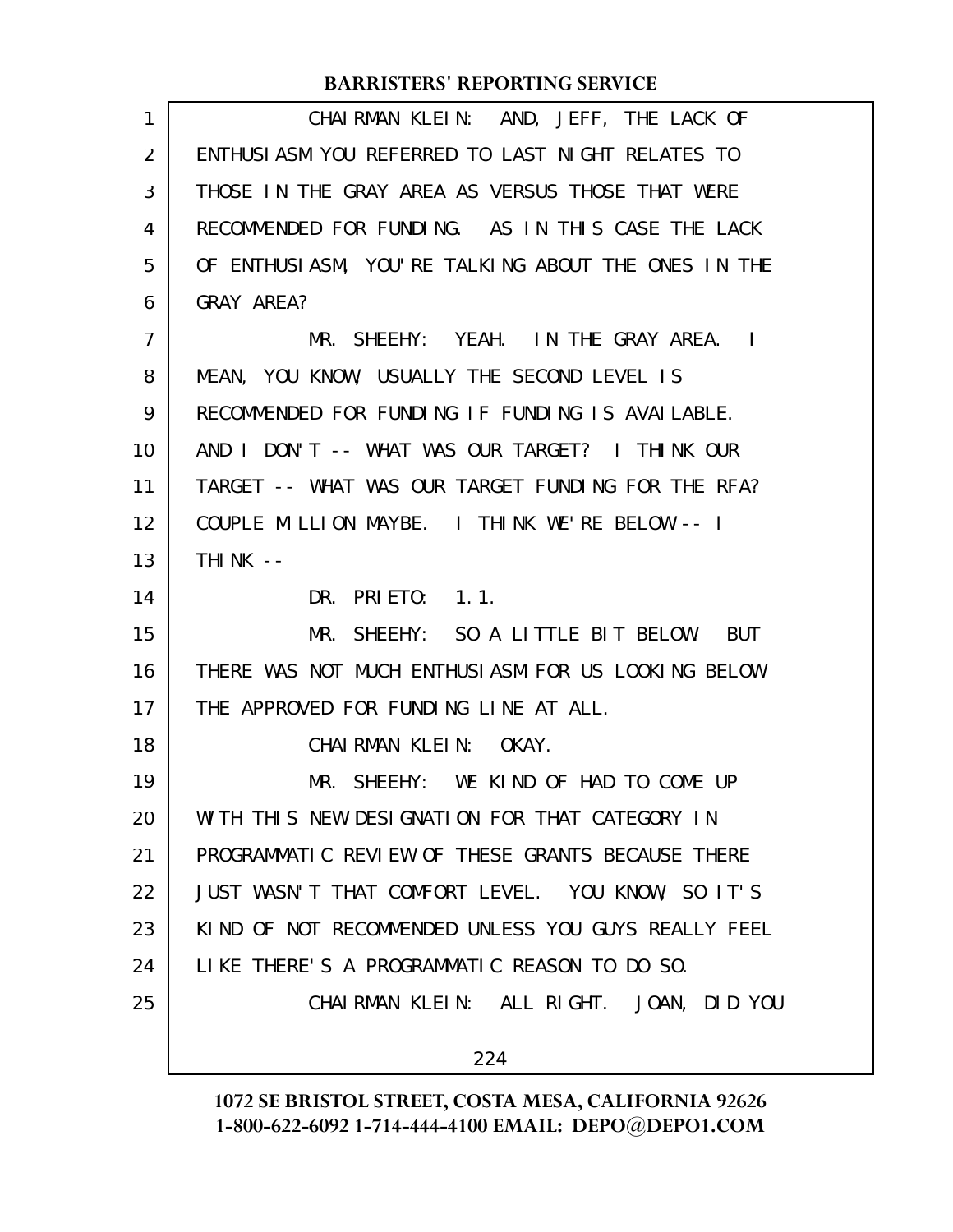| 1              | WANT TO MAKE ANY SUPPLEMENTAL COMMENTS OR ANY        |
|----------------|------------------------------------------------------|
| $\overline{2}$ | ALTERNATIVE COMMENTS?                                |
| 3              | MS. SAMUELSON: WELL, MAYBE JUST ONE QUICK            |
| 4              | ONE. I THINK THIS IS REFLECTIVE OF LARGER            |
| 5              | CHALLENGES WHICH MARIE AND STAFF'S OTHER INITIATIVES |
| 6              | ARE, IN PART, RESPONDING TO, AND THAT ALL OF THESE   |
| 7              | GRANT PROGRAMS, I'M SURE, WILL BE LOOKED AT TOGETHER |
| 8              | AS TOOLS TO TRY TO GET -- TO TRANSLATE INTEREST IN   |
| 9              | SOLVING ALL THESE PROBLEMS WITH THE MANY CHALLENGES  |
| 10             | OF FIGURING OUT HOW TO DO IT. AND THAT               |
| 11             | INVESTIGATOR-INITIATED GRANTS MAY JUST NOT BE        |
| 12             | ADEQUATE TO BE TEASING THAT OUT AND THAT SOMETHING   |
| 13             | MUCH MORE HANDS-ON IS NEEDED. AND THAT'S EXACTLY     |
| 14             | WHAT YOU'RE DOING, I THINK, IN THE TRANSLATIONAL     |
| 15             | I NI TI ATI VE AND OTHERS.                           |
| 16             | SO THAT'S GOOD TO SEE BECAUSE THIS ALONE             |
| 17             | WOULDN'T -- I WAS VERY CONCERNED. I'VE BEEN VERY     |
| 18             | CONCERNED WATCHING THIS GRANT GO THROUGH THE         |
| 19             | PROCESS. LOOKING AT PARKINSON'S IN PARTICULAR AS     |
| 20             | WELL AS OTHERS, IF THIS WERE THE MAIN VEHICLE TO BE  |
| 21             | MOVING OTHER GRANT PORTFOLIOS FOCUSED ON DISEASE     |
| 22             | SOLUTIONS, IT WOULD VERY WORRISOME, BUT OBVIOUSLY IT |
| 23             | ISN'T. SO THAT'S IT FOR NOW.                         |
| 24             | CHAIRMAN KLEIN: YES. DR. TROUNSON.                   |
| 25             | DR. TROUNSON: MR. CHAIRMAN, JUST FOR                 |
|                | 225                                                  |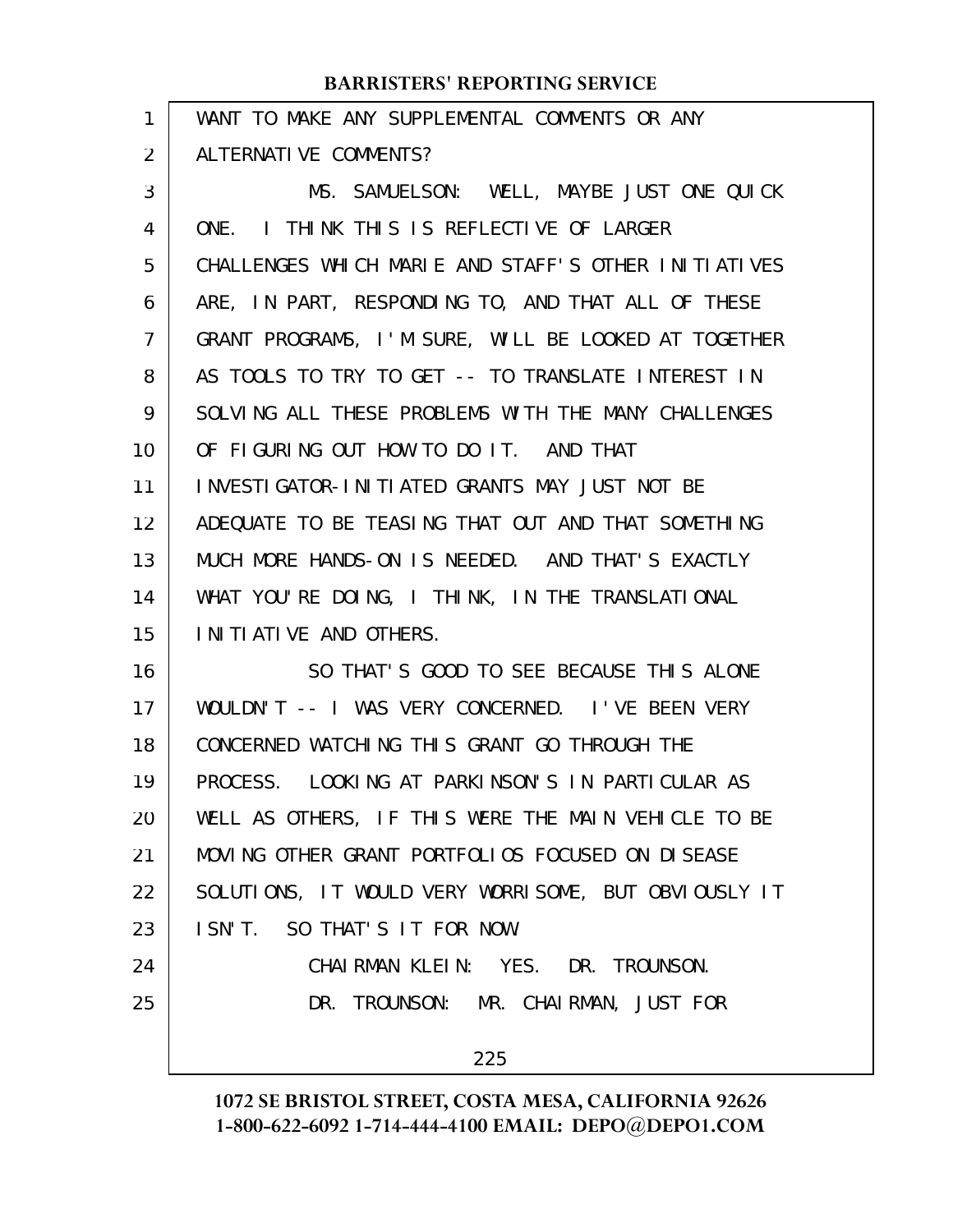| 1  | INFORMATION, BECAUSE I THINK THE BOARD WOULD BE      |
|----|------------------------------------------------------|
| 2  | INTERESTED, THAT THERE IS AT LEAST ONE INSTITUTION   |
| 3  | AND MAYBE MORE, BUT AT LEAST ONE WHO ACTUALLY DIDN'T |
| 4  | SUBMIT THEIR TOP THREE OR FOUR GRANTS. IN FACT,      |
| 5  | THEY DECIDED TO FUND THEM IN-HOUSE, AND THEY WILL BE |
| 6  | COMING BACK PRESUMABLY LARGER THAN LIFE IN THE NEXT  |
| 7  | PROCESS. SO I WAS INTERESTED IN THE INSTITUTION'S    |
| 8  | RESPONSE TO THE CALL HERE THAT THEY, IN FACT, PUT UP |
| 9  | THEIR SECOND TIER GROUP FOR FUNDING AND WENT AND     |
| 10 | FUNDED THEIR TOP GROUPS.                             |
| 11 | THE OTHER THING IS THAT IT'S ALSO CLEAR              |
| 12 | FROM SOME OF THE GROUPS IN THE BIOTECHNOLOGY         |
| 13 | INDUSTRY THAT THEY FELT THAT THE EFFORT TO PUT THIS  |
| 14 | FORWARD WASN'T WARRANTED FOR THE 50,000. THEY'RE     |
| 15 | MUCH BIGGER, THEY'RE MUCH MORE MATURE, AND THEY'RE   |
| 16 | GOING TO COME BACK, AND THEY'RE THE 500-POUND        |
| 17 | GORILLAS, IF I CAN PUT IT THAT WAY, WHO WILL BE IN   |
| 18 | THE NEXT ROUND.                                      |
| 19 | THINK WE WILL BE HAVING TO FUND A                    |
| 20 | RESTRICTED NUMBER, SO, YOU KNOW, I THINK IN THE      |
| 21 | SENSE OF PERSPECTIVE, I RAISE THOSE ISSUES FOR YOUR  |
| 22 | THOUGHTS, NOT TO TRY AND, YOU KNOW, CREATE ANY ISSUE |
| 23 | HERE, BUT JUST TO GIVE YOU A PERSPECTIVE THAT THERE  |
| 24 | ARE A NUMBER OF VERY FINE GRANTS THAT ARE GOING TO   |
| 25 | COME IN THAT HAVE NOT BEEN THROUGH THIS PROCESS.     |
|    |                                                      |

226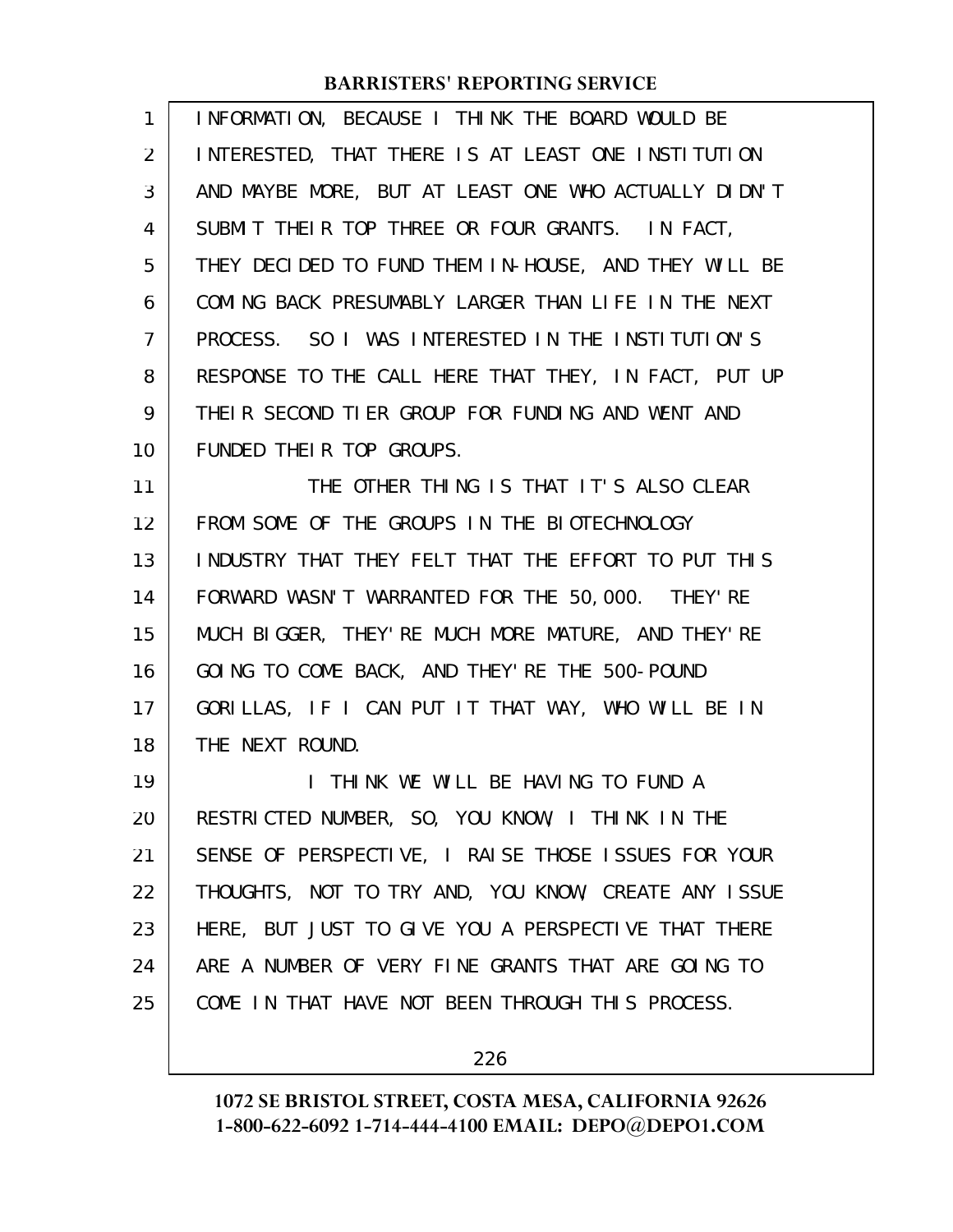| 1  | CHAIRMAN KLEIN: AND WE SHOULD ALSO                   |
|----|------------------------------------------------------|
| 2  | REALIZE THAT BELOW BOTH LINES IN THE LOWEST          |
| 3  | CATEGORY, THOSE INDIVIDUAL APPLICANTS THAT CHOSE TO  |
| 4  | GO THROUGH THE PROCESS, I THINK, TREMENDOUSLY        |
| 5  | BENEFITED FROM THE CRITICAL REVIEWS. ESSENTIALLY,    |
| 6  | AS I SAID EARLIER, THEY GOT THE PROCESS ESSENTIALLY  |
| 7  | OF SUBMITTING TO NIH AND GETTING A CHANCE TO         |
| 8  | RESUBMIT WITH VERY THOUGHTFUL REVIEWS FROM THE       |
| 9  | SCIENTIFIC STAFF AND THE PEER REVIEWERS GIVING THEM  |
| 10 | A SENSE OF HOW THEY SHOULD TARGET, HOW THEY SHOULD   |
| 11 | ORGANIZE, WHAT THE WEAKNESSES WERE, WHERE THEY NEED  |
| 12 | TO BUILD STRENGTH. SO I THINK THIS PROCESS WILL      |
| 13 | GIVE US A VERY STRONG GROUP OF GRANTS WHEN WE COME   |
| 14 | BACK TO DISEASE TEAM. THIS IS A VERY VALUABLE        |
| 15 | EXERCISE FOR EVERYONE, AND I WOULD EXPECT WE'LL FIND |
| 16 | A NUMBER OF COMPETITORS IN THE SECOND CATEGORY AND   |
| 17 | THE THIRD CATEGORY THAT END UP BEING -- HAVING A     |
| 18 | POWERFUL CASE BECAUSE THEY'VE HAD THE ADVANTAGE OF   |
| 19 | REALLY EXPERT ADVICE AND DIRECTION ON HOW TO SHARPEN |
| 20 | THEIR TARGET.                                        |
| 21 | SO WITH THAT, MARCY, DID YOU HAVE ANY                |
| 22 | COMMENTS? YOU WERE CENTRALLY INVOLVED IN THIS        |
| 23 | PROCESS.                                             |
| 24 | MS. FEIT: I WOULD JUST ECHO WHAT JEFF                |
| 25 | SAID ABOUT THE LEVEL OF ENTHUSIASM FALLING OFF.      |
|    | 227                                                  |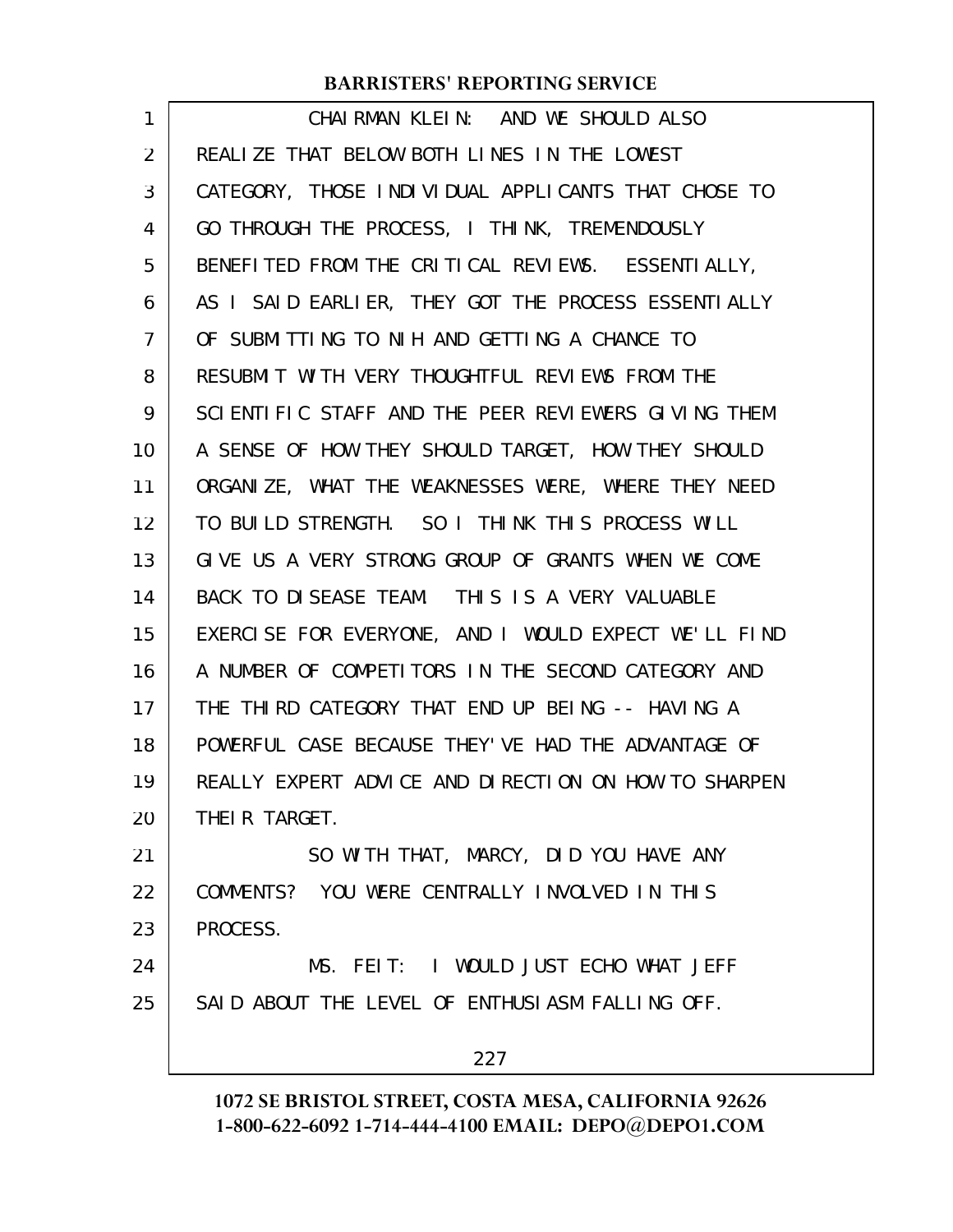| CHAIRMAN KLEIN: OKAY. SO THE                         |
|------------------------------------------------------|
| UNDERSTANDING HERE IS THAT ON A PROGRAMMATIC BASIS   |
| THERE MAY BE SOME REASON IN THE SECOND CATEGORY FOR  |
| ELEVATING GRANTS, BUT THE GENERAL DISCUSSION THAT    |
| HAS BEEN GIVEN ON THE SCIENTIFIC LEVEL OF DIRECTION  |
| IS INTERESTING. I WOULD, HOWEVER, POINT OUT, AS      |
| DR. PRICE DID YESTERDAY, THE CONTINUITY OF SCORES IS |
| AN INTERESTING CHALLENGE FOR US BECAUSE IT'S         |
| DIFFICULT TO FIND DISTINCTION BETWEEN A 75 AND A 74. |
| SO WE'RE GOING TO HAVE SOME VERY SIGNIFICANT         |
| CHALLENGES IN DISCRIMINATING HERE.                   |
| ARE THERE ANY GENERAL PUBLIC COMMENTS AT             |
| THIS POINT? SEEING NO PUBLIC COMMENTS, I THINK,      |
| MR. HARRISON, ARE WE IN A POSITION TO GO INTO        |
| EXECUTIVE SESSION?                                   |
| MR. HARRISON: YES.                                   |
| CHAIRMAN KLEIN: OKAY. AND SINCE WE HAVE              |
| A SINGULAR PERSONNEL ITEM, WOULD IT BE APPROPRIATE   |
| TO CONSOLIDATE THE EXECUTIVE SESSION FOR THAT        |
| PERSONNEL ITEM WITH THE EXECUTIVE SESSION FOR THE    |
| PROPRIETARY REVIEW OF MATERIALS?                     |
| MR. HARRISON: YES.                                   |
| CHAIRMAN KLEIN: ALL RIGHT. COULD YOU                 |
| RECITE THE STATUTORY BASIS?                          |
| MR. HARRISON: YES. SO THIS CLOSED                    |
| 228                                                  |
|                                                      |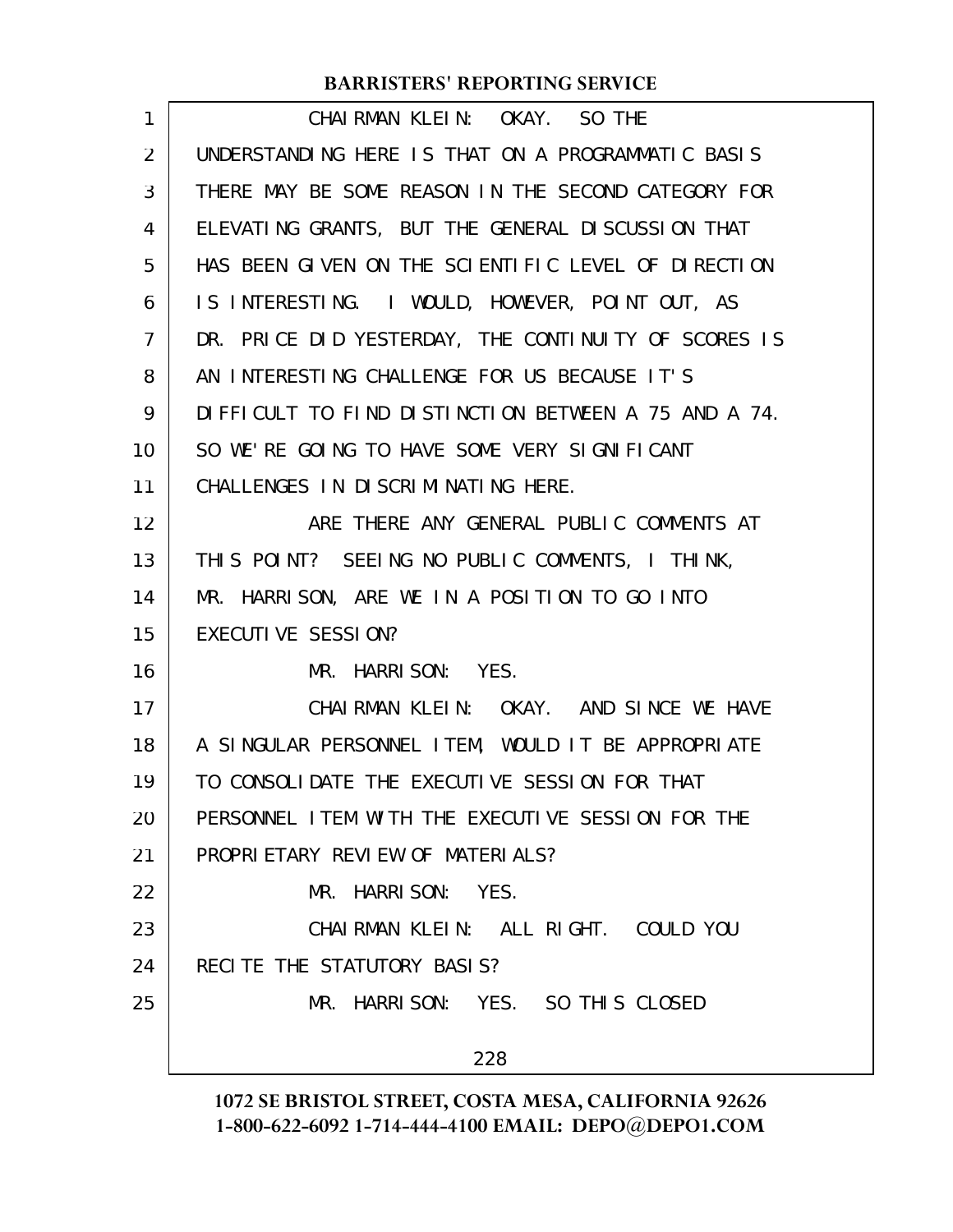| $\mathbf{1}$ | SESSION WILL BE CONDUCTED FOR TWO PURPOSES. FIRST           |
|--------------|-------------------------------------------------------------|
| 2            | FOR THE DISCUSSION OF CONFIDENTIAL AND INTELLECTUAL         |
| 3            | PROPERTY OR WORK PRODUCT AND PREPUBLICATION                 |
| 4            | CONFIDENTIAL SCIENTIFIC RESEARCH OR DATA RELATING TO        |
| 5            | THE DISEASE TEAM PLANNING GRANT APPLICATIONS                |
| 6            | PURSUANT TO HEALTH AND SAFETY CODE SECTION                  |
| 7            | 125290.30(D)(3), AND ALSO FOR DISCUSSION OF                 |
| 8            | PERSONNEL PURSUANT TO GOVERNMENT CODE SECTION 11126         |
| 9            | SUBDIVISION A, AND HEALTH AND SAFETY CODE SECTION           |
| 10           | 125290.30(D)(3)(D).                                         |
| 11           | CHAIRMAN KLEIN: THANK YOU VERY MUCH. I                      |
| 12           | WOULD EXPECT THIS IS AN HOUR AND 15 MINUTES. WE'LL          |
| 13           | TRY AND MAKE IT SHORTER, SO BE ALERT TO THE TIME            |
| 14           | BECAUSE WE WILL TRY AND MOVE IT MUCH MORE QUICKLY.          |
| 15           | IF, IN FACT, THERE ARE A LIMITED NUMBER OF QUESTIONS        |
| 16           | ON PROPRIETARY INFORMATION ON DISEASE TEAMS, WE             |
| 17           | COULD BE BACK IN 45 MINUTES. SO PLEASE, IF YOU'RE           |
| 18           | WANTING TO MAKE A PRESENTATION IN THE PUBLIC                |
| 19           | SESSION, BE ALERT TO THE TIME. AND FOR THE BOARD,           |
| 20           | WE'LL TAKE A FIVE-MINUTE BREAK BEFORE CONVENING             |
| 21           | ACROSS THE HALL.                                            |
| 22           | (THE BOARD THEN WENT INTO EXECUTIVE                         |
| 23           | SESSION, NOT REPORTED NOR HEREIN TRANSCRIBED.<br><b>THE</b> |
| 24           | BOARD THEN RECONVENED IN OPEN SESSION AND WAS HEARD         |
| 25           | AS FOLLOWS: )                                               |
|              |                                                             |

229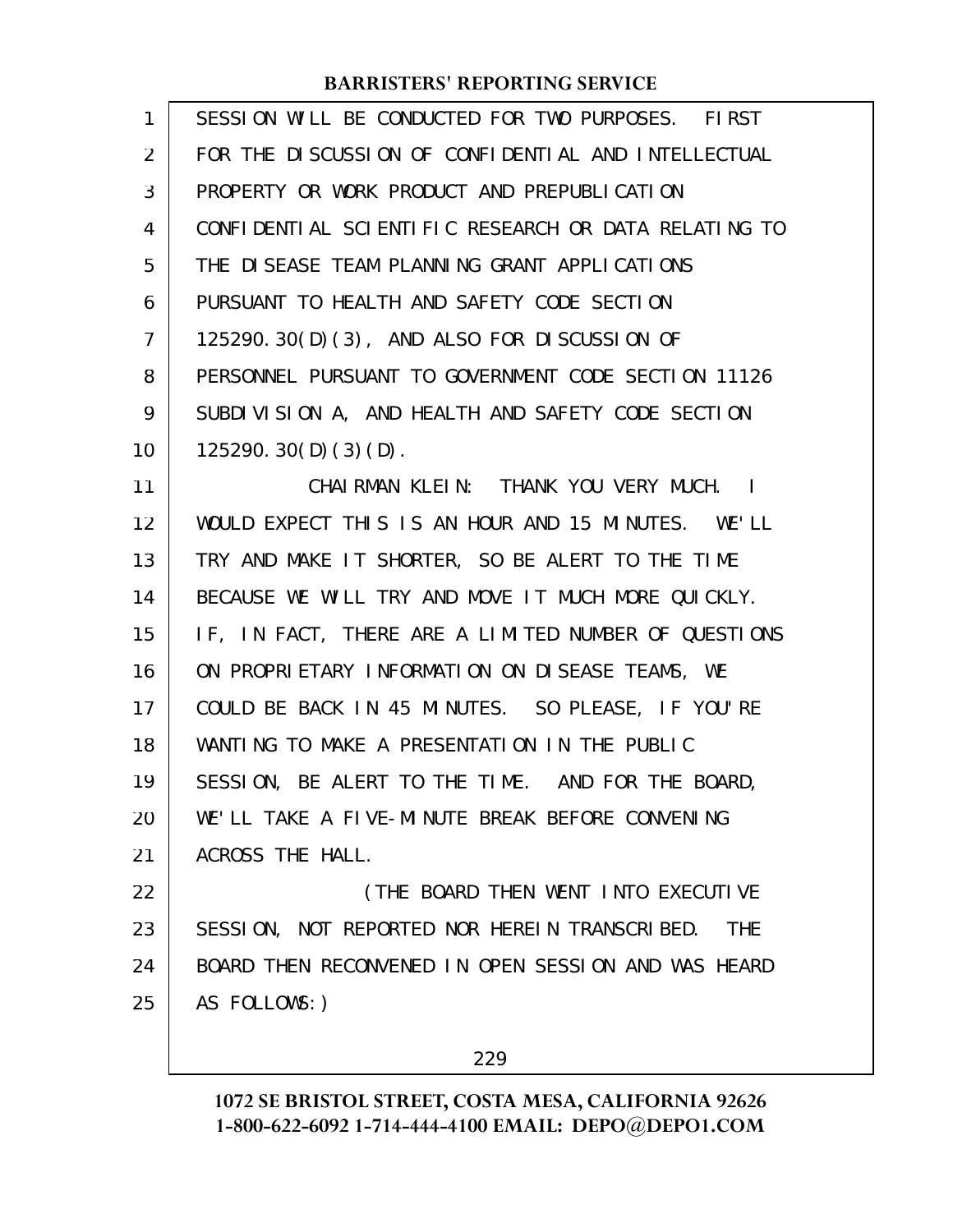| CHAIRMAN KLEIN: THE GOOD NEWS IS THAT AS             |
|------------------------------------------------------|
| I WAS -- ALL RIGHT. SO THIS IS ALWAYS AN EXPERIENCE  |
| IN REAL-TIME. AND AS I WALKED BACK INTO THE ROOM, I  |
| GOT A REQUEST, HANDWRITTEN REQUEST, THAT WE CONSIDER |
| DEFERRING ACTION ON THE CALIFORNIA SUPPLIER          |
| DEFINITION. BUT I WANT TO TURN THIS OVER TO DUANE    |
| ROTH AND ASK FOR DUANE, AND THEN WE HAVE A MEMBER OF |
| THE LEGISLATURE THAT WANTS TO ADDRESS THAT.          |
| HOWEVER, WHAT I'D LIKE TO DO, DUANE, IS HAVE YOU     |
| GIVE US THE STATUS. THE REPRESENTATIVE OF THE        |
| MEMBER OF THE LEGISLATURE, I BELIEVE DARCI IS HERE.  |
| GIVE US THE STATUS. WE WILL THEN GO INTO DISEASE     |
| TEAMS SO THAT -- BECAUSE WE'VE GOT TO MAINTAIN A     |
| QUORUM FOR THAT, AND THEN WE WILL, FOLLOWING DISEASE |
| TEAMS, WE WILL TAKE WHATEVER TESTIMONY THERE ARE OF  |
| PEOPLE PRESENTLY HERE ON THE CALIFORNIA SUPPLIER     |
| ISSUE, RECOGNIZING THE TIME THEY'VE SPENT IN MAKING  |
| SURE THAT THEY GET THE CHANCE TO PUT THE INFORMATION |
| ON THE TABLE AS WE TRY AND DETERMINE THE BEST        |
| <b>OUTCOME FOR THIS ITEM.</b>                        |
| DUANE.                                               |
| MR. ROTH: YES. SO I'M GOING TO BE VERY               |
| BRIEF IN MY COMMENTS. WE HAVE BEEN WORKING, TED      |
| LOVE AND MYSELF, TO TRY TO COME UP WITH A DEFINITION |
| TO DESCRIBE A CALIFORNIA SUPPLIER, WHICH IS OUR      |
|                                                      |
|                                                      |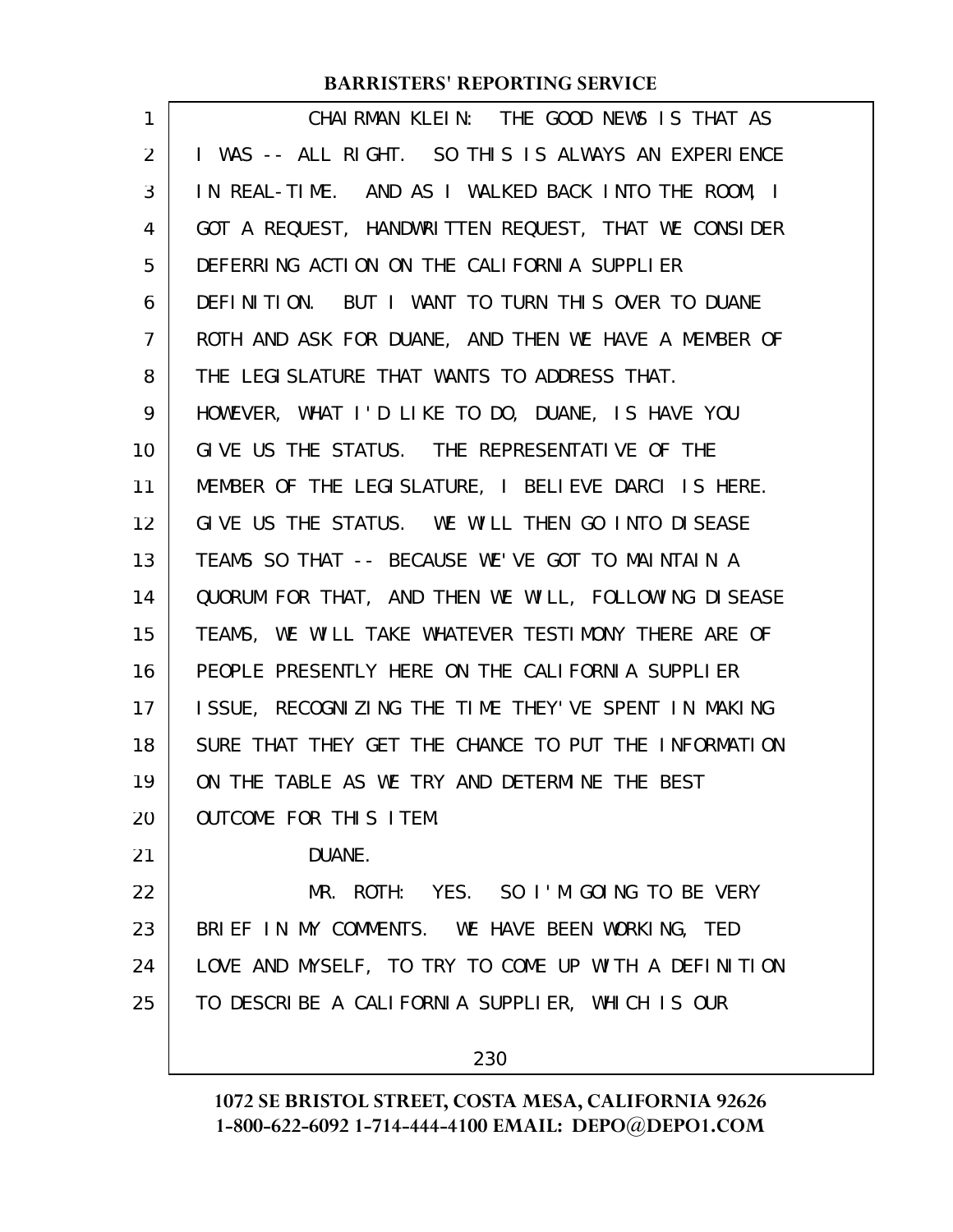| 1              | CHARTER, MANDATE. SO IN THAT PROCESS WE'VE TAKEN A   |
|----------------|------------------------------------------------------|
| $\overline{2}$ | LOT OF INPUT FROM MANY PEOPLE, AND IT REALLY COMES   |
| 3              | DOWN TO TRYING TO DEFINE WHAT CALIFORNIANESS REALLY  |
| 4              | MEANS. AND IT HAS BEEN AN EXPERIENCE.                |
| 5              | SO WE HAVE AN AGREEMENT ON A NUMBER OF               |
| 6              | DEFINITIONS OF CALIFORNIANESS, AND THERE IS, WITH    |
| 7              | ONE FINAL EXCEPTION, I THINK, A WORKING DEFINITION   |
| 8              | OF THAT. THE FINAL EXCEPTION IS THE ONE THAT WE      |
| 9              | NEED PROBABLY TO SPEND A LITTLE MORE TIME FLESHING   |
| 10             | OUT, AND IT HAS TO DEAL WITH A NONHEADQUARTERED      |
| 11             | COMPANY THAT HAS A SIGNIFICANT, AND I WON'T DEFINE   |
| 12             | SIGNIFICANT RIGHT NOW, BUT A LARGE, LARGE PRESENCE   |
| 13             | HERE IN THE SUPPLIER BUSINESS AND IS EMPLOYING MANY, |
| 14             | MANY PEOPLE AND WOULD, THEREFORE, BE CALIFORNIA.     |
| 15             | SO THAT'S WHAT WE'RE WORKING ON. AND I               |
| 16             | WOULD BE ANXIOUS TO HEAR SOME OF THE COMMENTS ON THE |
| 17             | EXISTING DEFINITION. AND WITH THAT CAVEAT SAY WE     |
| 18             | HAVE ONE MORE THAT IS THAT LAST PIECE I DESCRIBED.   |
| 19             | CHAIRMAN KLEIN: THANK YOU, DUANE. AND                |
| 20             | REPRESENTING ASSEMBLYMAN MULLIN.                     |
| 21             | MS. SEARS: I WOULD CONCUR BECAUSE I THINK            |
| 22             | $WE'VEHAD$ --                                        |
| 23             | CHAIRMAN KLEIN: DARCI, IF YOU COULD TELL             |
| 24             | US -- TELL THE BODY -- MANY OF US KNOW YOU, SOME     |
| 25             | DON'T.                                               |
|                | 231                                                  |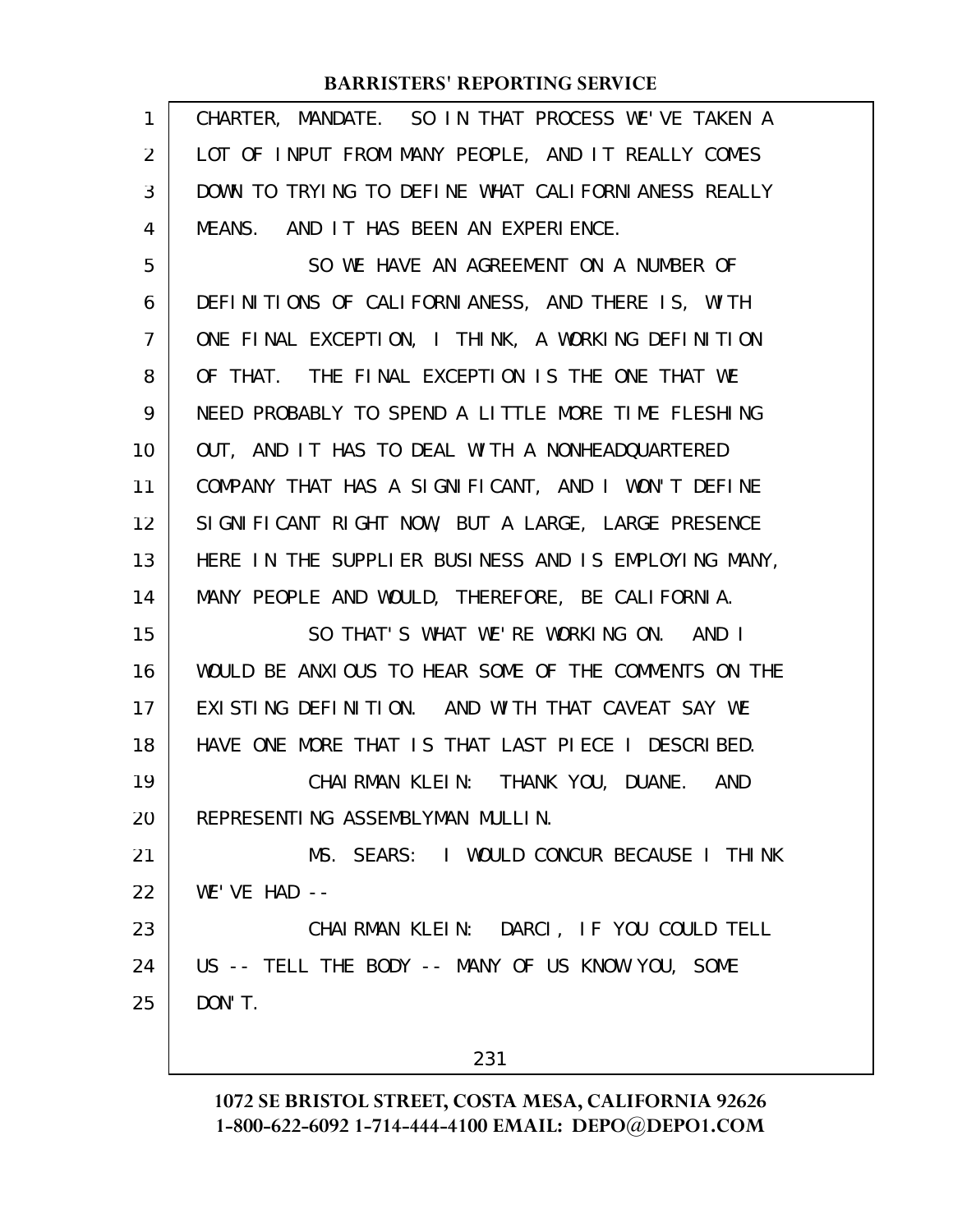| 1  | MS. SEARS: DARCI SEARS, LEGISLATIVE                  |
|----|------------------------------------------------------|
| 2  | DIRECTOR OF ASSEMBLY MEMBER GENE MULLIN. I'M         |
| 3  | ACTUALLY STAFFING HIM ON TWO OF THE BILLS THAT YOU   |
| 4  | ARE CONSIDERING TODAY. ONE IS AB 2381. THE OTHER     |
| 5  | ONE IS SB 2296 ON ANIMAL RESEARCHERS.                |
| 6  | I THINK I WOULD DEFINITELY CONCUR WITH               |
| 7  | YOUR COMMENTS. THAT IS WHERE WE TOO HAVE BEEN HELD   |
| 8  | UP. AND I THINK IF YOU'VE HAD AS MANY MEETINGS AS I  |
| 9  | HAD, YOU'RE PROBABLY READY TO WALK AWAY FROM THIS.   |
| 10 | I THINK THE ASSEMBLY MEMBER, THOUGH, RECOGNIZES THE  |
| 11 | VALUE AND THE COMMENTS THAT HAVE BEEN PROVIDED ABOUT |
| 12 | COMPANIES THAT ARE NOT BASED HERE IN CALIFORNIA, AND |
| 13 | THAT WE DO NEED ADDITIONAL TIME TO SEE IF WE CAN     |
| 14 | COME TO SOME AGREEMENT. WE MAY NOT BE ABLE TO GET    |
| 15 | EVERYONE TO AGREE ON -- EVERYONE IS GOING TO HAVE TO |
| 16 | GIVE, AND I THINK UNFORTUNATELY WE ONLY HAMSTRING IN |
| 17 | OUR OFFICE BY DEADLINES AT THE LEGISLATURE.          |
| 18 | WE HAVE -- THOSE DISCUSSIONS SORT OF FELL            |
| 19 | APART BECAUSE WE HAD TO MOVE FORWARD WITH THE BILL.  |
| 20 | AND SO WHAT WE'RE REQUESTING, OBVIOUSLY, AND I THINK |
| 21 | WOULD PROBABLY HELP YOUR PROCESS AS WELL, IS IF MORE |
| 22 | TIME WAS GIVEN SO THAT ALL OF THE OPTIONS IN TERMS   |
| 23 | OF WHAT CONSTITUTES A NONHEADQUARTERED COMPANY COULD |
| 24 | BE LOOKED AT, COULD BE EVALUATED BECAUSE I REALLY    |
| 25 | DON'T THINK THAT, AT LEAST FROM OUR END, WE HAVEN'T  |
|    |                                                      |

232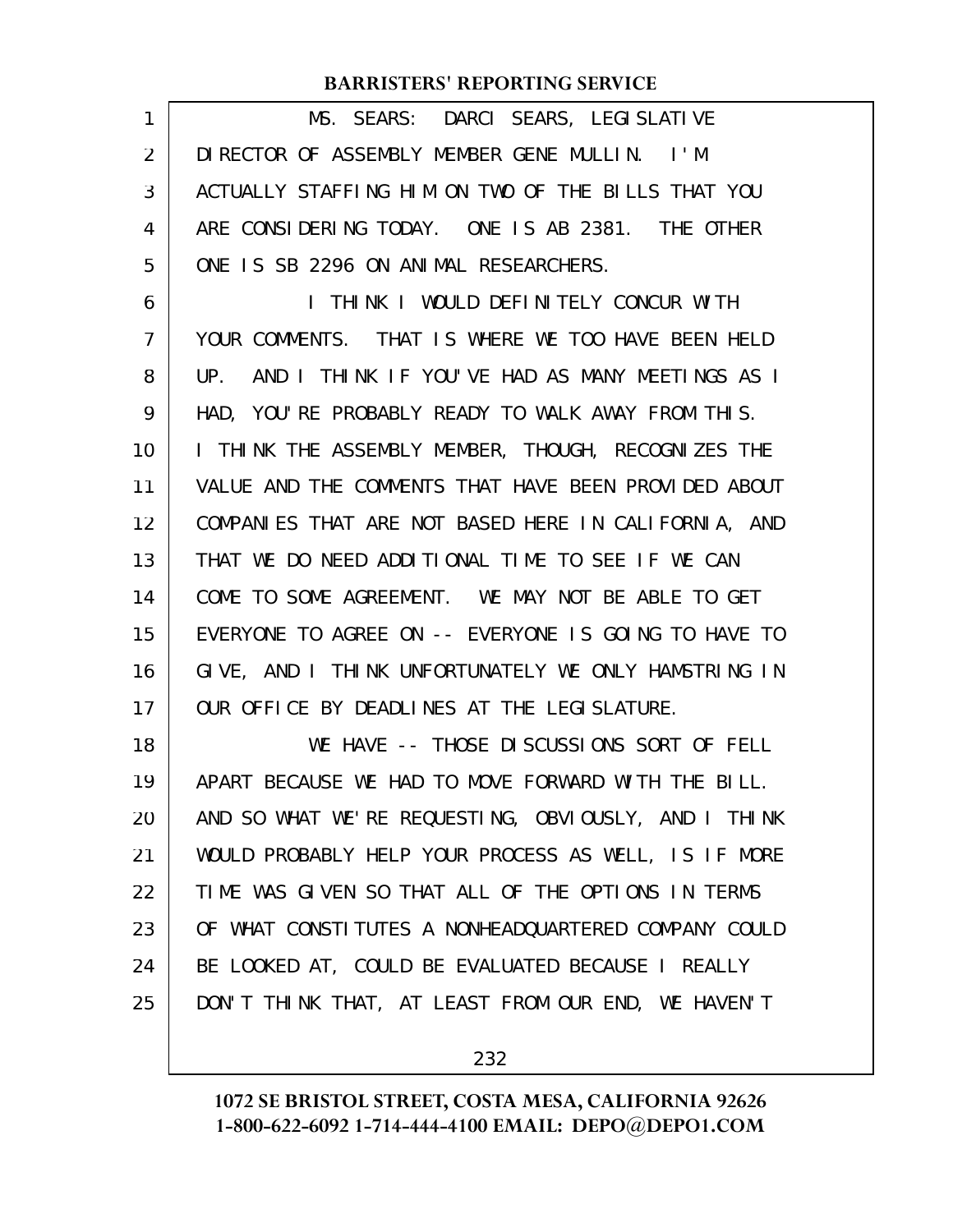| 1  | HAD A SUFFICIENT AMOUNT OF TIME, AND OBVIOUSLY WE'D  |
|----|------------------------------------------------------|
| 2  | LIKE TO WORK WITH YOU CLOSELY ON THAT. SO THAT WAS   |
| 3  | THE REQUEST OF THE ASSEMBLY MEMBER.                  |
| 4  | CHAIRMAN KLEIN: ALL RIGHT. THANK YOU                 |
| 5  | VERY MUCH. SO THAT'S WHAT'S GOING TO BE BEFORE US.   |
| 6  | WE'RE GOING TO GO -- FIRST ACTION HERE IS WE HAVE TO |
| 7  | REPORT COMING OUT OF OUR EXECUTIVE SESSION. THEN     |
| 8  | WE'RE GOING TO GO INTO DISEASE TEAMS. THEN WE WILL   |
| 9  | TAKE TESTIMONY, BUT I WANTED EVERYONE TO BE AWARE OF |
| 10 | THIS DEVELOPMENT BECAUSE THERE'S A NUMBER OF PEOPLE  |
| 11 | HERE THAT ARE FOCUSED ON THIS ISSUE.                 |
| 12 | SO, DR. TROUNSON, YOU HAVE THE FLOOR.                |
| 13 | WOULD YOU LIKE TO REPORT ON YOUR RECOMMENDATION AS   |
| 14 | TO PERSONNEL?                                        |
| 15 | DR. TROUNSON: THANK YOU, MR. CHAIRMAN.               |
| 16 | AS YOU AND THE ICOC KNOW THAT WE'VE BEEN IN A        |
| 17 | PROCESS TO LOOK AT A SENIOR SUPPORT PERSON TO ME AT  |
| 18 | THE INSTITUTE. THE ISSUE BEING THAT I REALLY SPEND   |
| 19 | MOST OF MY DAY IN AN OPERATIONS MODE. THAT IS,       |
| 20 | DOING THE KIND OF THINGS THAT'S NECESSARY TO KEEP    |
| 21 | THE AGENCY REALLY MOVING APPROPRIATELY AND BEING     |
| 22 | SURE THAT WE'RE FINANCIALLY, LEGALLY, AND WITHIN THE |
| 23 | RANGE OF PROPER OPERATIONS, SIGNING DOCUMENTS,       |
| 24 | HAVING READ THOSE DOCUMENTS, GET CLOSE ON 60         |
| 25 | SIGNATURES DONE A DAY. THIS IS A REALLY BIG          |
|    |                                                      |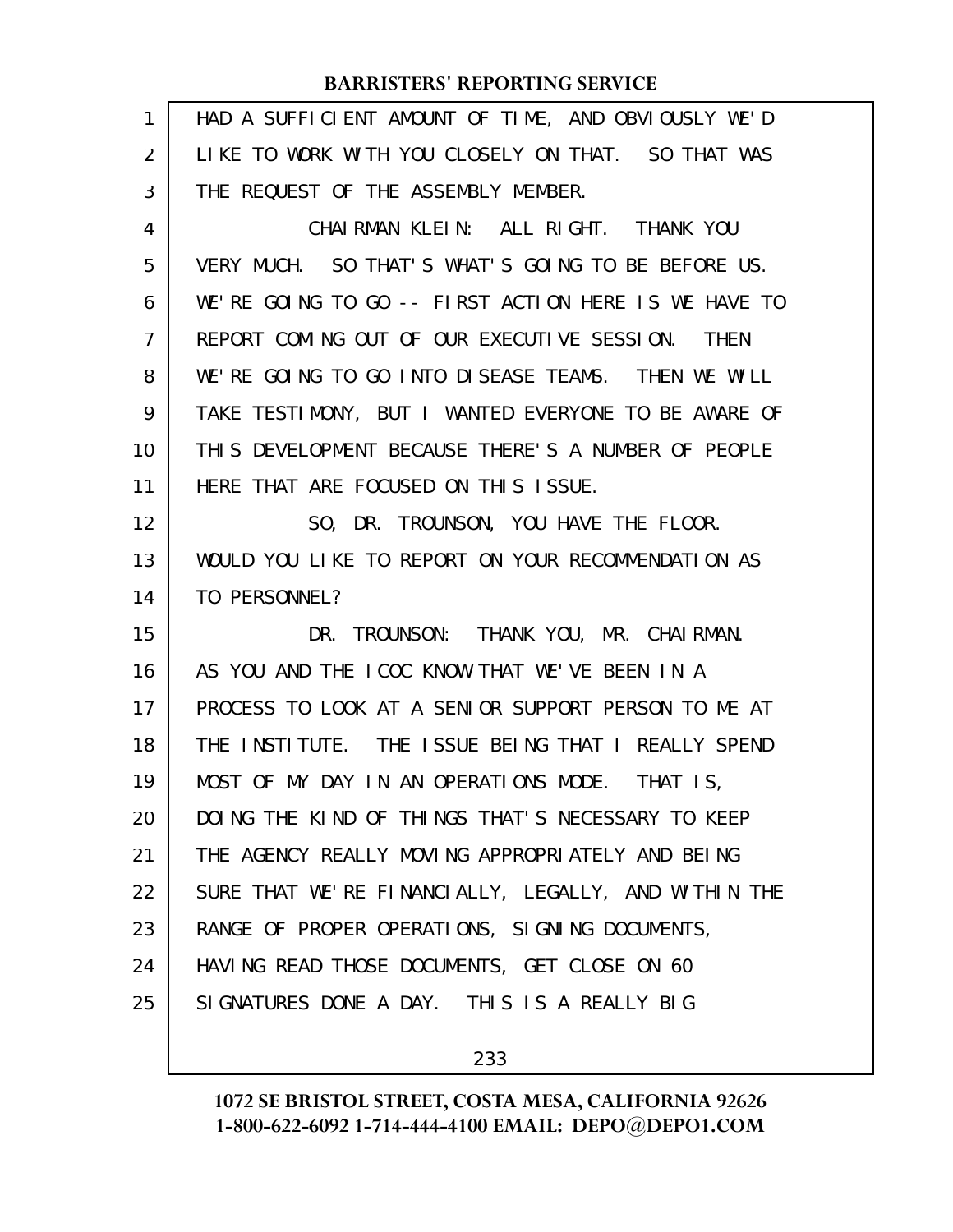| 1              | OPERATION IN THIS SENSE. THERE ARE THINGS MOVING      |
|----------------|-------------------------------------------------------|
| $\overline{2}$ | ALL THE TIME.                                         |
| 3              | WE'RE ACCELERATING OUR CAPACITY. AND I                |
| 4              | HAVE A SENSE OF ISSUE THAT THE MISSION OF THIS        |
| 5              | INSTITUTE REALLY REQUIRES US TO GET ME OUT MORE       |
| 6              | AMONGST THE KEY RESEARCHERS AND THE BIOTECH           |
| 7              | INDUSTRY, PHRMA INDUSTRY, ACTUALLY GET THE MISSION    |
| 8              | DELIVERED IN A REASONABLY SHORT PERIOD OF TIME.       |
| 9              | ANYONE WHO THINKS THAT THEY CAN DO THIS INSIDE EIGHT  |
| 10             | YEARS, I'VE BEEN TOLD, IS MAD. I THINK WE CAN DO      |
| 11             | IT, BUT NOT IF I'M OFFICEBOUND, AND WE CAN'T          |
| 12             | ACTUALLY GET US MOVING FORWARD IN THE OPPORTUNITIES   |
| 13             | THAT ARE THERE.                                       |
|                |                                                       |
| 14             | BE AWARE THAT THIS HAS BEEN GOING ON FOR              |
| 15             | NOW SIX MONTHS. I REPORTED TO YOU IN CLOSED SESSION   |
| 16             | WHERE THE STAFF HAD GOT TO IN THIS MATTER. WE'VE      |
| 17             | I DENTIFIED TWO INDIVIDUALS, ONE OF WHOM WE HAD TOTAL |
| 18             | CONSENSUS FROM MANAGEMENT, AND THAT INCLUDED THE      |
| 19             | CHAIR'S OFFICE, BUT ALL OF THE SENIOR MEMBERS OF      |
| 20             | MANAGEMENT THINK THIS IS AN ABSOLUTELY IDEAL PERSON   |
| 21             | FOR THE JOB.                                          |
| 22             | THIS PERSON WOULD ACT AS DEPUTY                       |
| 23             | CHAIR -- DEPUTY PRESIDENT, SORRY, WOULD BE            |
| 24             | RESPONSIBLE -- SORRY, ED. WOULD BE -- WE COULDN'T     |
| 25             | FIT HIM IN THAT CHAIR NOW. THIS WOULD BE THAT I       |

234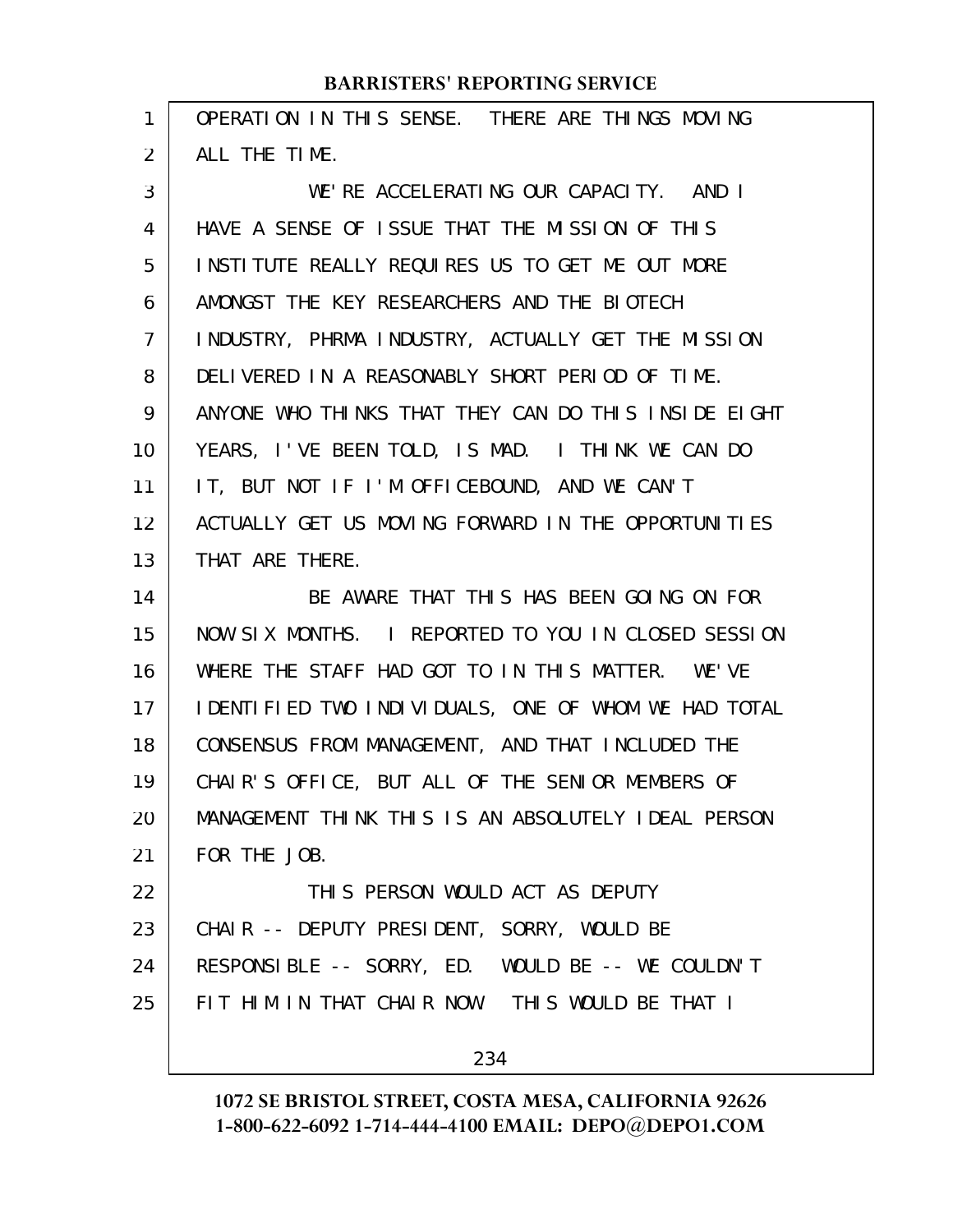| 1  | WOULD HAVE COMPLETE CONFIDENCE IN THIS INDIVIDUAL IN |
|----|------------------------------------------------------|
| 2  | ALL THOSE MATTERS OF OPERATION AND ANY DIRECTION     |
| 3  | WITH ALL OUR AGENCIES THAT WE'RE INTERACTIVE WITH,   |
| 4  | WITH THE ICOC, WITH THE CHAIR'S OFFICE, YOU KNOW,    |
| 5  | WITH ALL OF THE IMPORTANT COMPONENTS I COULD FEEL    |
| 6  | THAT THAT JOB WAS BEING TAKEN CARE OF IN A VERY      |
| 7  | WORTHWHILE WAY.                                      |
| 8  | WE HAVE INCREDIBLY STRONG SUPPORT FOR THIS           |
| 9  | PARTICULAR INDIVIDUAL FROM THEIR REFEREES, INCLUDING |
| 10 | DR. RICHARD MURPHY, WHO WAS A MEMBER OF THE BOARD    |
| 11 | AND INTERIM PRESIDENT. ALSO THE DIRECTOR OF THE      |
| 12 | INSTITUTE FROM WHERE THIS INDIVIDUAL RECENTLY MOVED  |
| 13 | TO A FACULTY APPOINTMENT AT MCGILL UNIVERSITY. I'VE  |
| 14 | MET THE CHAIRMAN OF THE BOARD OF THAT INSTITUTE. WE  |
| 15 | TALKED TO HIM IN DETAIL ON THE PHONE. HE WAS         |
| 16 | ABSOLUTELY SUPPORTIVE. SAID IT'S THE BEST POSSIBLE   |
| 17 | PERSON YOU COULD GET. AND I MET BY CHANCE A KEY      |
| 18 | INDIVIDUAL IN CANADA WHO'S RECOGNIZED AS ONE OF THE  |
| 19 | FATHERS OF MEDICAL RESEARCH IN CANADA, AND HE WAS    |
| 20 | ABSOLUTE IN HIS SUPPORT OF THIS INDIVIDUAL.          |
| 21 | NOW, I'M GIVING YOU THIS INFORMATION                 |
| 22 | BECAUSE I THINK YOU NEEDED TO -- IT NEEDS TO BE      |
| 23 | BROUGHT TO THE PUBLIC AND TO THE BOARD THAT, YOU     |
| 24 | KNOW, WE HAVE COMPLETED THE INTERNAL PROCESSES. WE   |
| 25 | ARE MAKING --                                        |

235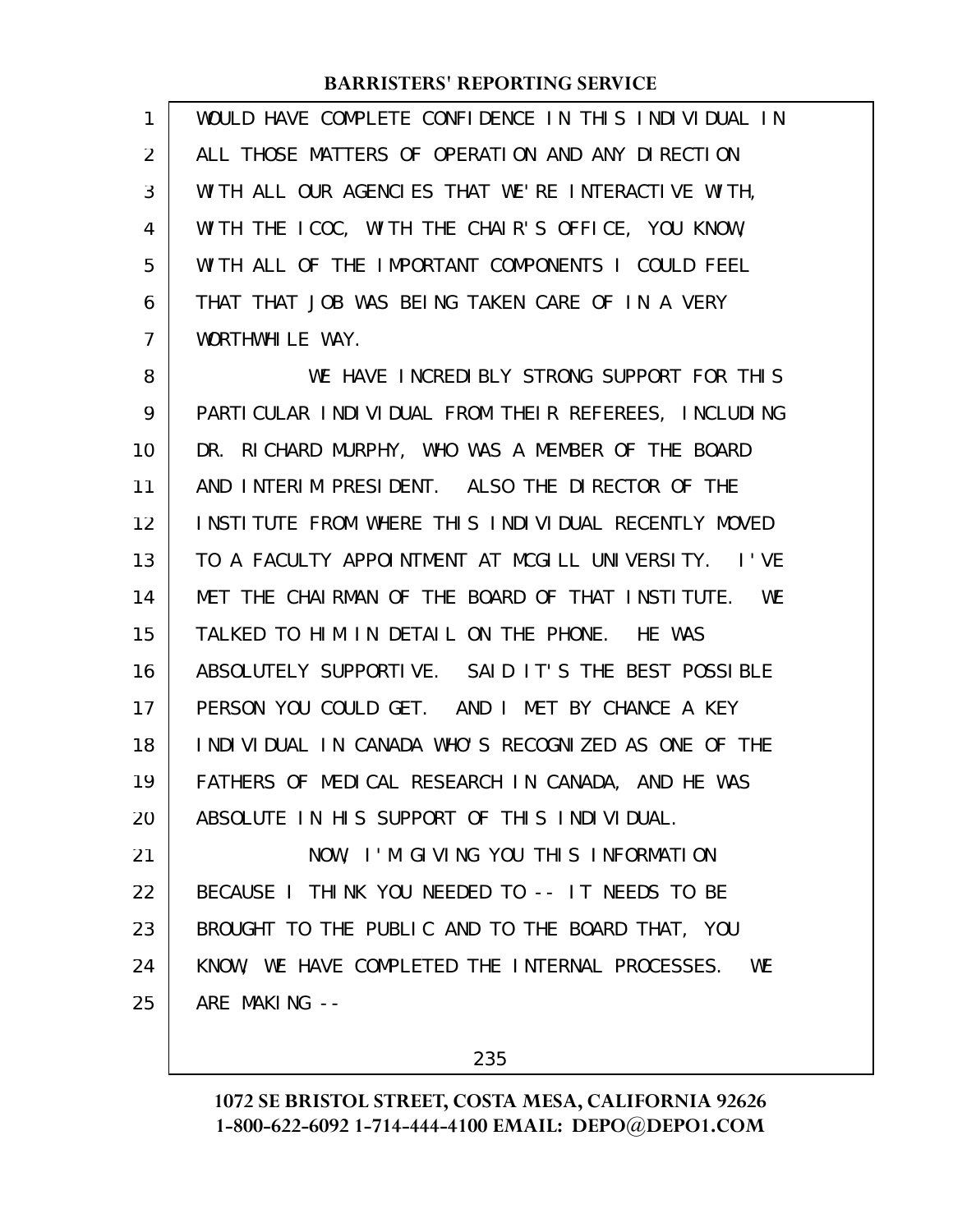| 1              | CHAIRMAN KLEIN: DR. TROUNSON, JUST SO THE            |
|----------------|------------------------------------------------------|
| $\overline{2}$ | PUBLIC UNDERSTANDS, IF MAYBE YOU COULD DESCRIBE THE  |
| 3              | INTERNAL PROCESS. MY UNDERSTANDING IS THIS WAS       |
| 4              | PUBLICLY ADVERTISED. THERE WERE 75 CANDIDATES.       |
| 5              | THERE WAS A SHORT LIST OF EIGHT CANDIDATES, SO THIS  |
| 6              | IS A VERY THOROUGH SEARCH GLOBALLY FOR THE RIGHT     |
| 7              | PERSON.                                              |
| 8              | DR. TROUNSON: THAT'S CORRECT. WE                     |
| 9              | INTERVIEWED AND HAD VISITS FROM EIGHT OF THOSE       |
| 10             | SHORTLI STED INDIVIDUALS THAT WERE SELECTED FROM THE |
| 11             | COMPLETE APPLICATION LIST, INCLUDED PEOPLE WHO WERE  |
| 12             | INTERNATIONAL, INCLUDING THIS PARTICULAR PERSON THAT |
| 13             | WE'RE TALKING ABOUT. WE DO HAVE ANOTHER CANDIDATE,   |
| 14             | HOWEVER, THAT IS A POSSIBLE APPOINTEE WHO IS A LOCAL |
| 15             | PERSON; THAT IS, DOESN'T HAVE TO MAKE A MAJOR MOVE.  |
| 16             | AND SO IN THE SENSE IT MIGHT BE A CHEAPER            |
| 17             | APPOINTMENT, BUT THEY DON'T HAVE THE SAME LEVEL OF   |
| 18             | CONSENSUS AMONGST MANAGEMENT THAT THEY ARE           |
| 19             | ABSOLUTELY IDEAL, BUT THEY' RE A GOOD PERSON THAT    |
| 20             | COULD DO THE JOB.                                    |
| 21             | SO CHAIR, I'M IN YOUR HANDS A LITTLE BIT             |
| 22             | BECAUSE --                                           |
| 23             | CHAIRMAN KLEIN: MR. PRESIDENT, ALAN, DO              |
| 24             | YOU WANT TO GO THROUGH THE SPECIFIC CREDENTIALS OF   |
| 25             | THE CANDIDATE? AND MY UNDERSTANDING IN TERMS OF --   |
|                | 236                                                  |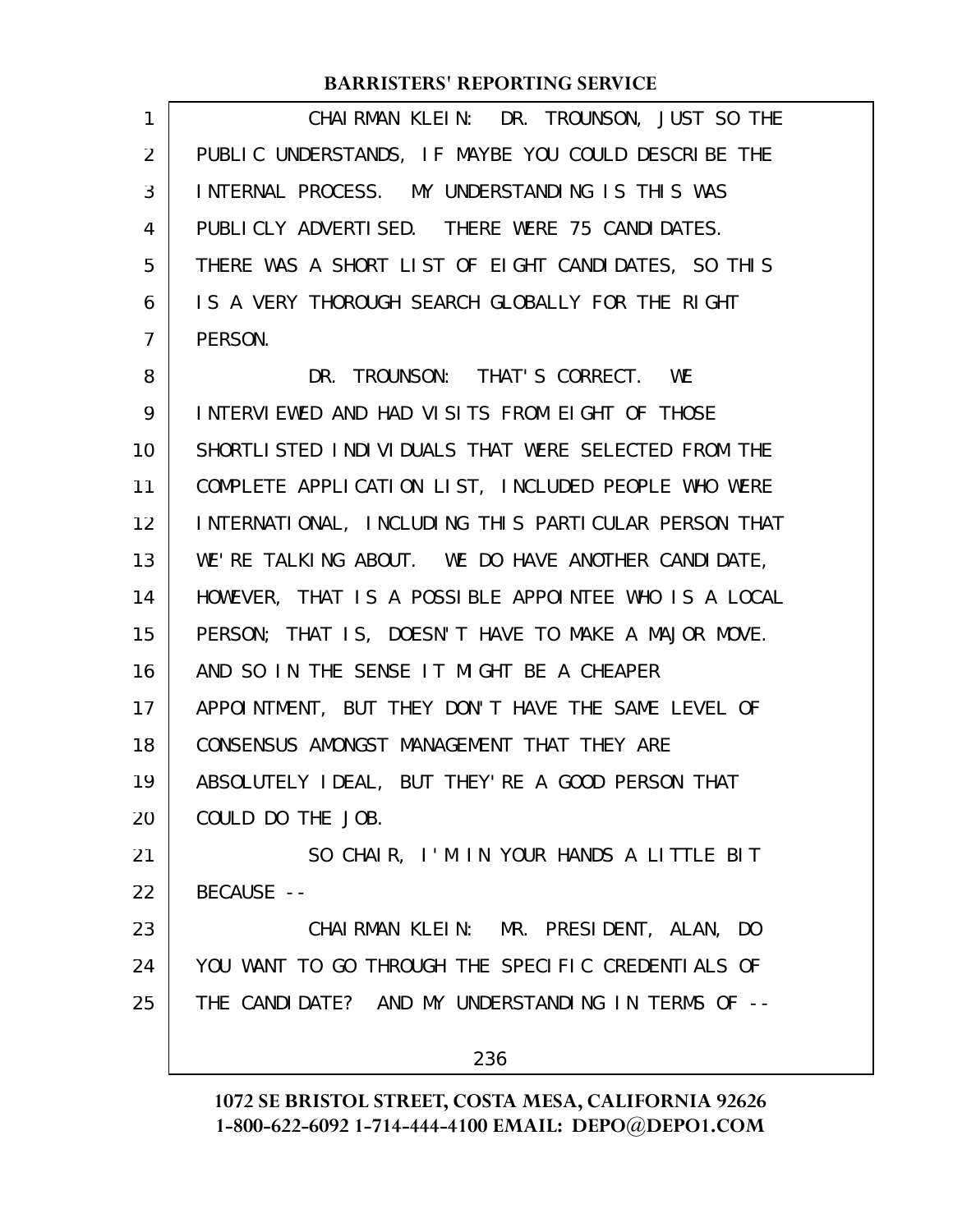| $\mathbf{1}$ | IN TERMS OF THIS ACTION IS THAT WHAT YOU'RE GOING TO |
|--------------|------------------------------------------------------|
| 2            | PROPOSE HERE IN TERMS OF TERMS IS WITHIN THE         |
| 3            | APPROVED RANGE, SALARY RANGE. IS THAT A CORRECT      |
| 4            | STATEMENT?                                           |
| 5            | DR. TROUNSON: WELL, THE SALARY RANGE FOR             |
| 6            | THIS APPOINTMENT, AS DETERMINED BY THE MERCER SURVEY |
| 7            | THAT WE HAD FOR THIS POSITION, WAS A RANGE -- IT'S A |
| 8            | BROAD RANGE, BUT IT'S A RANGE OF 180,000 TO 332,000. |
| 9            | AND SO I DO HAVE CAPACITY AS APPROVED BY THE BOARD   |
| 10           | TO MAKE AN APPOINTMENT AT 80 PERCENT OR LESS, WHICH  |
| 11           | WOULD BE AROUND 300,000. BUT I THINK THIS IS BELOW   |
| 12           | THE LEVEL THAT THE INDIVIDUAL THAT WE ARE SEEKING    |
| 13           | WOULD REQUIRE.                                       |
| 14           | CHAIRMAN KLEIN: OKAY. AND IT WOULD                   |
| 15           | NORMALLY BE APPROPRIATE TO TALK ABOUT THE            |
| 16           | INDIVIDUAL'S PERSONAL CREDENTIALS, BUT ALSO OUTLINE  |
| 17           | THE TERMS THAT YOU ARE PROPOSING?                    |
| 18           | DR. TROUNSON: RIGHT. SO THE                          |
| 19           | INDIVIDUAL'S -- THE INDIVIDUAL -- SHALL I PROVIDE    |
| 20           | HIS NAME? WOULD THAT BE APPROPRIATE AT THIS TIME?    |
| 21           | CHAIRMAN KLEIN: I THINK IT WOULD BE                  |
| 22           | APPROPRIATE.                                         |
| 23           | DR. TROUNSON: HIS NAME IS PROFESSOR JOHN             |
| 24           | ROBSON. IS HE CURRENTLY ASSOCIATE DEAN OF FACULTY    |
| 25           | AFFAIRS AT MCGILL UNIVERSITY. HE'S OVERSEEING ALL    |
|              | 237                                                  |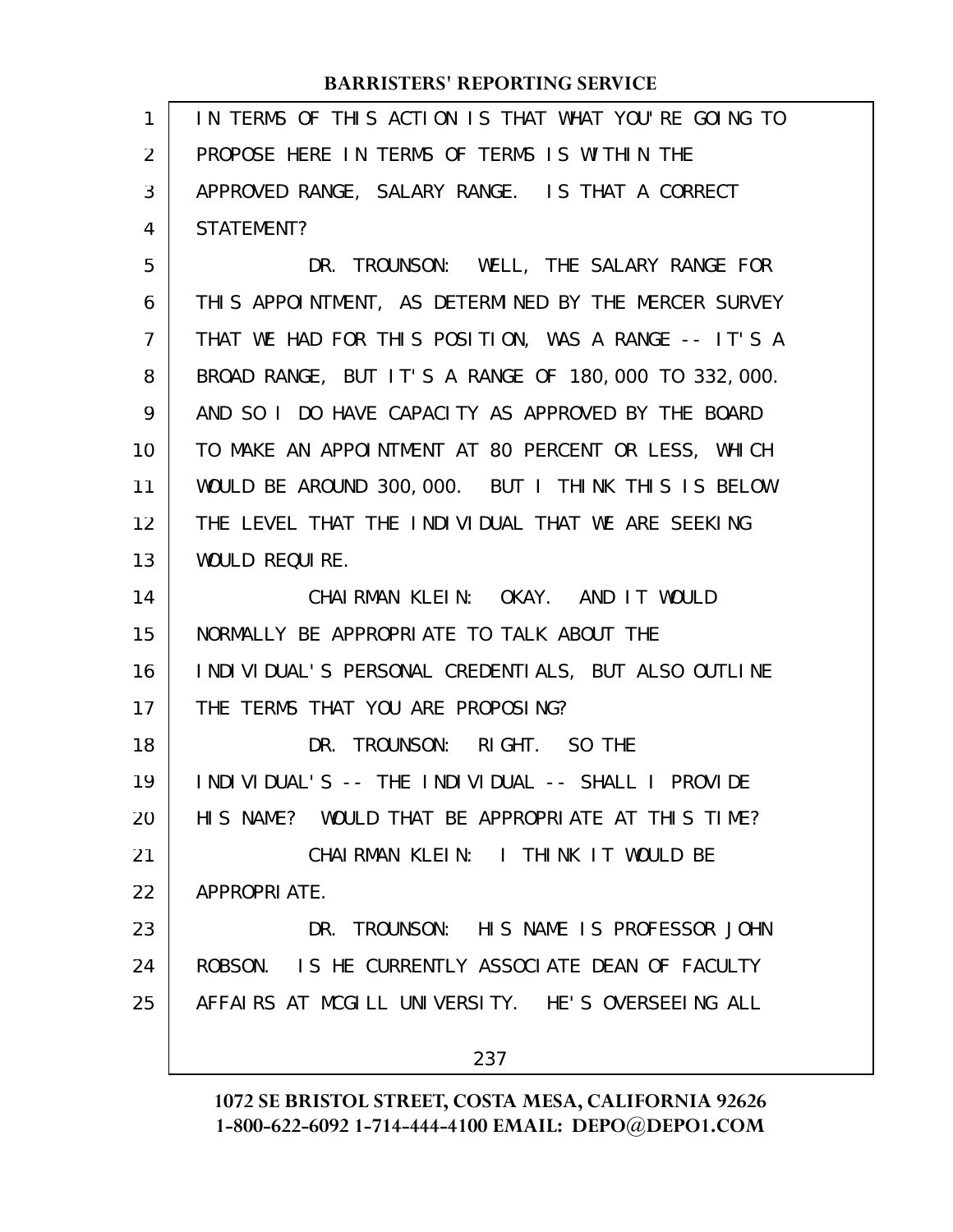| 1              | ACADEMIC ACTIVITIES RELATING TO THE FACULTY OF       |
|----------------|------------------------------------------------------|
| $\overline{2}$ | MEDICINE. HE TOOK THAT APPOINTMENT BY INVITATION     |
| 3              | 2007 AND HOLDS THAT POSITION AT THE MOMENT. HE WAS   |
| 4              | ASSOCIATE DIRECTOR OF SCIENTIFIC AFFAIRS OF MONTREAL |
| 5              | NEUROLOGICAL INSTITUTE AT MCGILL UNIVERSITY          |
| 6              | OVERSEEING ALL ACADEMIC AND RESEARCH PROGRAMS FROM   |
| 7              | 1997 TO 2007. HE WAS THE DIRECTOR OF NEUROSCIENCE    |
| 8              | PROGRAMS AT THE STATE UNIVERSITY OF NEW YORK,        |
| 9              | UPSTATE MEDICAL UNIVERSITY AT SYRACUSE FROM 1995 TO  |
| 10             | '97.                                                 |
| 11             | HE HAS AN EXTREMELY STRONG SET OF                    |
| 12             | REFERENCES, AS I SAID, FROM RICH MURPHY, DAVID       |
| 13             | COLMAN, WHO'S THE DIRECTOR OF THE INSTITUTE --       |
| 14             | MONTREAL NEUROLOGICAL INSTITUTE, WARREN CHIPPENDALE, |
| 15             | WHO IS THE CHAIR VOLUNTEER FOR THE MONTREAL          |
| 16             | NEUROLOGICAL INSTITUTE AND KEY MEMBER OF THEIR       |
| 17             | ADVISORY BOARD. HAS BEEN THERE FROM THE BEGINNING.   |
| 18             | AND I SAID I ALSO HAD BY CHANCE A MEETING            |
| 19             | WITH LOUIS SIMINOVITCH, WHO'S THE FOUNDER OF THE     |
| 20             | LUNENFELD INSTITUTE. HE'S AN ICON IN MEDICAL         |
| 21             | RESEARCH IN CANADA, WHO ALSO GAVE HIM AN OUTSTANDING |
| 22             | SUPPORT.                                             |
| 23             | SO THE TERMS OF CONDITION OF THIS                    |
| 24             | APPOINTMENT IS THAT IT WOULD BE AT A SALARY OF       |
| 25             | 310,000 WITH RELOCATION ALLOWANCES OF 60,000 WHICH   |
|                | 238                                                  |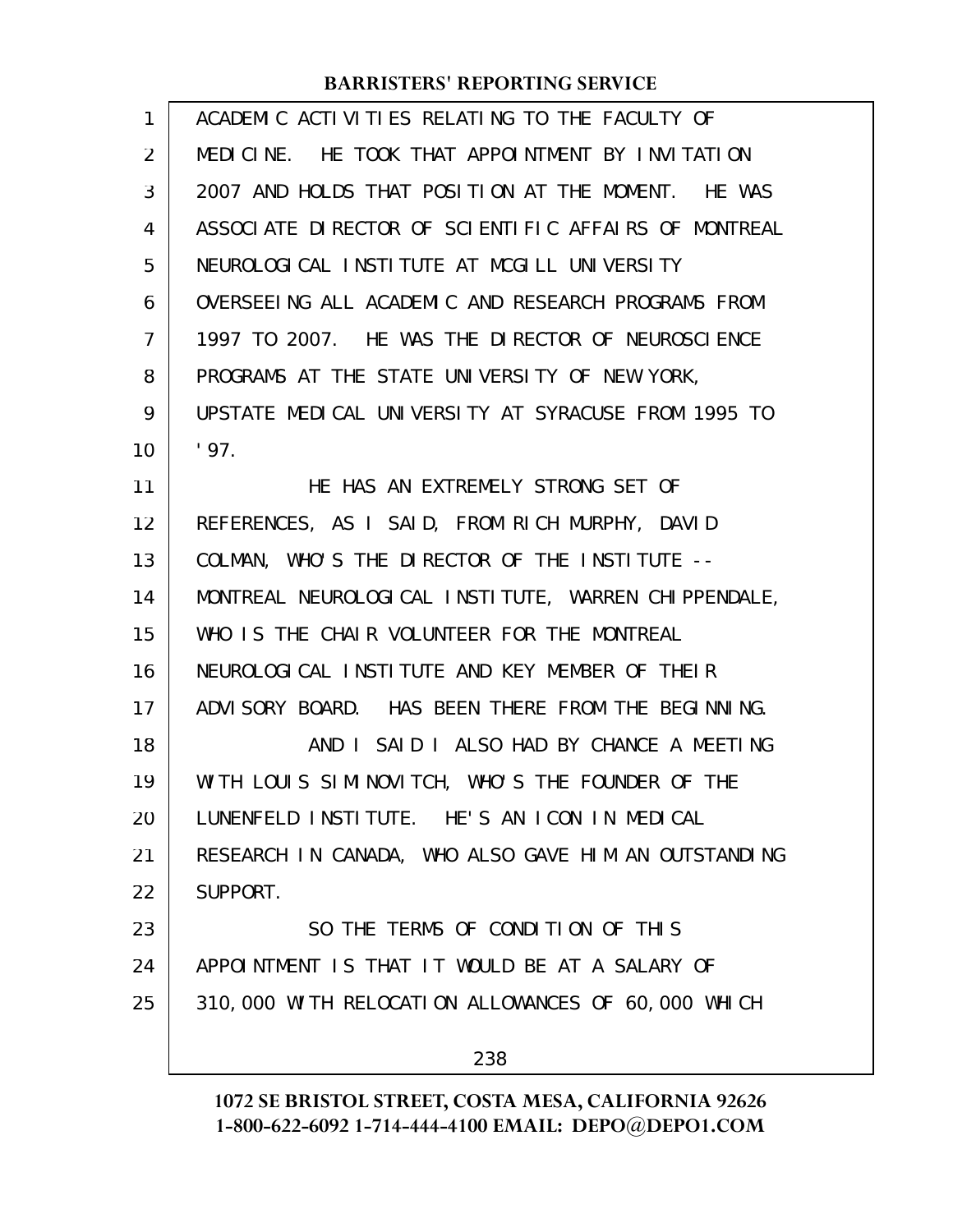| 1              | ARE PAYABLE OVER A FOUR-YEAR PERIOD, AND ACTUAL      |
|----------------|------------------------------------------------------|
| 2              | MOVING EXPENSES UP TO 23,000 POUNDS WEIGHT IF        |
| 3              | APPROVED BY THE DEPARTMENT OF FINANCE. AND THERE IS  |
| 4              | A SEVERANCE POSITION IN THERE IF CIRM TERMINATES HIS |
| 5              | POSITION WITHOUT CAUSE WITHIN 60 MONTHS OF THE START |
| 6              | DATE, CIRM WILL PAY 150,000 IN LIEU OF PENSION       |
| $\overline{7}$ | BENEFITS OTHERWISE ACCRUED.                          |
| 8              | CHAIRMAN KLEIN: ALL RIGHT. AND THAT'S                |
| 9              | ONLY IF TERMINATED WITHOUT CAUSE.                    |
| 10             | DR. TROUNSON: SURE.                                  |
| 11             | CHAIRMAN KLEIN: SO THE ISSUE HERE BEFORE             |
| 12             | THE BOARD, AND I WANT TO REEMPHASIZE THAT THIS IS    |
| 13             | WITHIN THE PUBLICLY APPROVED SALARY RANGE, BUT IT IS |
| 14             | SLIGHTLY ABOVE 80 PERCENT OF THAT RANGE; IS THAT     |
| 15             | CORRECT?                                             |
| 16             | DR. TROUNSON: CORRECT.                               |
| 17             | CHAIRMAN KLEIN: OKAY. AND MY                         |
| 18             | UNDERSTANDING IN AN OVERALL POSITION IS THAT THIS    |
| 19             | COMES AT A TIME WHEN WE'RE ALSO MAKING CERTAIN WE'RE |
| 20             | ECONOMIZING GENERALLY. I THINK WE HAVE A REPORT      |
| 21             | LATER THAT WE'RE FREEZING SALARIES FOR THE REST OF   |
| 22             | THE YEAR, INCLUDING VARIOUS CHANGES THAT WOULD HAVE  |
| 23             | OTHERWISE AUTOMATICALLY HAVE APPLIED; IS THAT RIGHT? |
| 24             | DR. TROUNSON: CORRECT.                               |
| 25             | CHAIRMAN KLEIN: OKAY. WE ARE OPEN FOR                |
|                | 239                                                  |
|                |                                                      |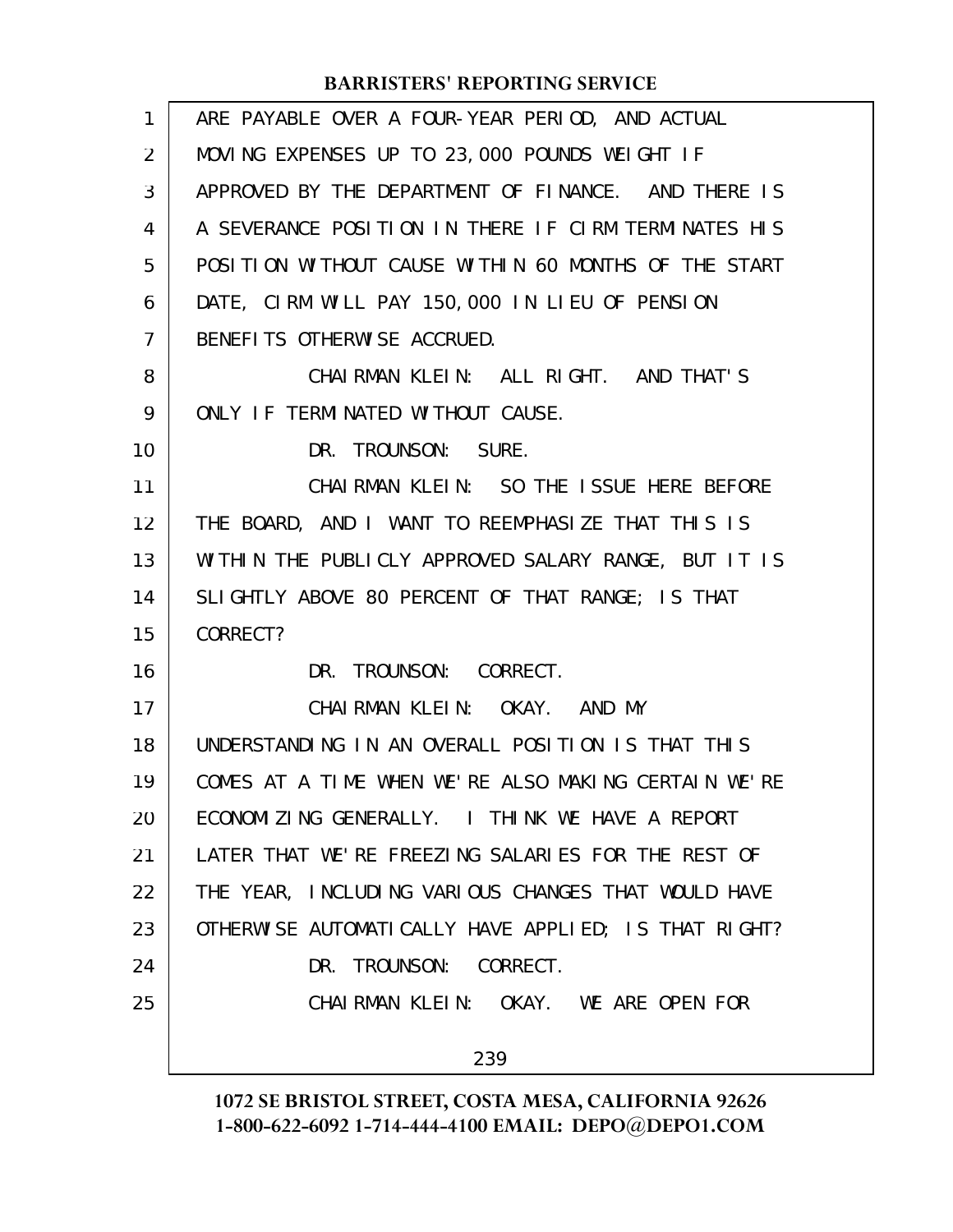| 1              | BOARD DISCUSSION. I WOULD LIKE TO SAY THAT THIS       |
|----------------|-------------------------------------------------------|
| 2              | IS AN EXTREMELY IMPRESSIVE INDIVIDUAL. THE RANGE      |
| 3              | THAT INCLUDES LEGAL SKILL -- ABILITY TO INTERFACE     |
| 4              | WITH LAWYERS, ALTHOUGH HE'S NOT A LAWYER, THE         |
| 5              | ABILITY TO INTERFACE IN THE FINANCIAL AREA ON A       |
| 6              | SOPHI STI CATED BASIS, ALTHOUGH HE'S NOT A PERSON WHO |
| $\overline{7}$ | HAS A FINANCE DEGREE, THE ABILITY TO WORK IN SCIENCE  |
| 8              | WITH A PH.D., AND THE ABILITY TO UNDERSTAND AND WORK  |
| 9              | WITH STANDARDS, ACCOUNTING, THE KIND OF GOVERNMENTAL  |
| 10             | DOCUMENTATION NEEDS IS AN EXTREMELY BROAD RANGE.      |
| 11             | IT'S BENEFICIAL THAT WE'RE WORKING AT 10 MILLION      |
| 12             | UNDER OUR SALARY CAP AT 5.9 PERCENT, WHICH IS HALF    |
| 13             | OF WHAT FOUNDATIONS ARE SPENDING.                     |
| 14             | AND IT IS, AS WAS POINTED OUT TO ME                   |
| 15             | EARLIER, THAT THE ECONOMISTS WITHIN OUR HIGHER        |
| 16             | EDUCATION SYSTEM MAYBE MAKING \$300,000, THEY DON'T   |
| 17             | HAVE TO HAVE A PH. D. THEY DON'T HAVE TO HAVE A       |
| 18             | PH. D. IN SCIENCE TO GO ALONG WITH IT, BUT THEY'RE    |
| 19             | WORKING IN THE SCIENCE AREA.                          |
| 20             | THIS PERSON WOULD BE WORKING IN THE                   |
| 21             | SCIENCE AREA AND IS EXPECTED TO HAVE THE ABILITY TO   |
| 22             | HAVE FINANCIAL SKILLS AS WELL AS SCIENTIFIC           |
| 23             | KNOWLEDGE.                                            |
| 24             | I'D LIKE TO CALL ON BOARD MEMBERS AND                 |
| 25             | START WITH SHERRY LANSING.                            |
|                | 240                                                   |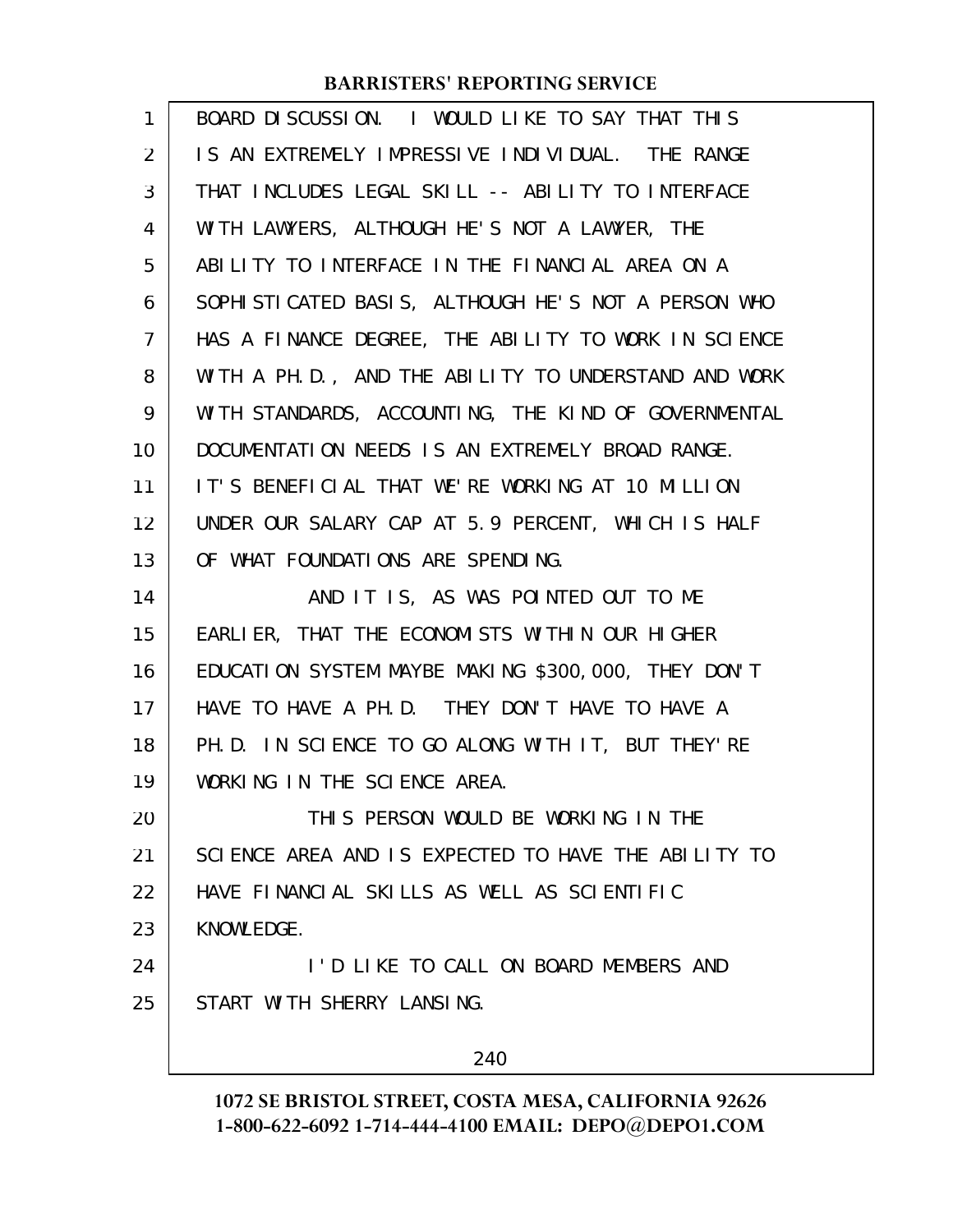| 1              | MS. LANSING: BOB, JUST TO PUT THIS IN                |
|----------------|------------------------------------------------------|
| 2              | CONTEXT, CHAIRMAN KLEIN, COULD YOU GO OVER ONE MORE  |
| 3              | TIME, MAYBE YOU SORT OF REFERRED TO IT OBLIQUELY,    |
| 4              | THE ALLOCATED OVERHEAD AND HOW WE'RE SO FAR BELOW    |
| 5              | THAT NUMBER?                                         |
| 6              | CHAIRMAN KLEIN: THAT'S RIGHT.                        |
| $\overline{7}$ | MS. LANSING: AND JUST EXPLAIN IT.                    |
| 8              | CHAIRMAN KLEIN: CERTAINLY. SO IN TRYING              |
| 9              | TO STEWARD SCARCE RESOURCES, IT'S VERY IMPORTANT TO  |
| 10             | NOTE THAT WE'VE ECONOMIZED GREATLY EVEN THOUGH OUR   |
| 11             | OVERHEAD AT 5.9 PERCENT IS HALF THE LEVEL THAT'S     |
| 12             | PUBLISHED, AND WE HAVE RELEASED FIGURES ON THIS      |
| 13             | BEFORE OF HIGHLY RESPONSIBLE FOUNDATIONS, SUCH AS    |
| 14             | THE GORDON AND BETTY MOORE FOUNDATION, WHICH WE KNOW |
| 15             | SOMETHING ABOUT, AND OTHER LEADING FOUNDATIONS THAT  |
| 16             | ARE NOT, IN FACT, STATE-OF-THE-ART ORGANIZATIONS.    |
| 17             | THEY' RE DEALING WITH STATE-OF-THE-ART MATERIAL, BUT |
| 18             | THEY' RE NOT DEALING IN THE PUBLIC -- WITH THE WHOLE |
| 19             | LEVEL OF PUBLIC INTERFACE THAT WE HAVE TO MAINTAIN,  |
| 20             | WHICH IS AND ADDED COST AND A RESPONSIBILITY WE      |
| 21             | GLADLY ACCEPT. SO WE'RE OPERATING AT HALF OF THAT    |
| 22             | LEVEL.                                               |
| 23             | MORE IMPORTANTLY, WE'RE AT BELOW HALF THE            |
| 24             | LEVEL. WHY? BECAUSE WE'VE DONE THINGS LIKE           |
| 25             | ECONOMIZE ON STAFF AS WE RAMPED UP, ONLY HIRED THE   |
|                | 241                                                  |
|                |                                                      |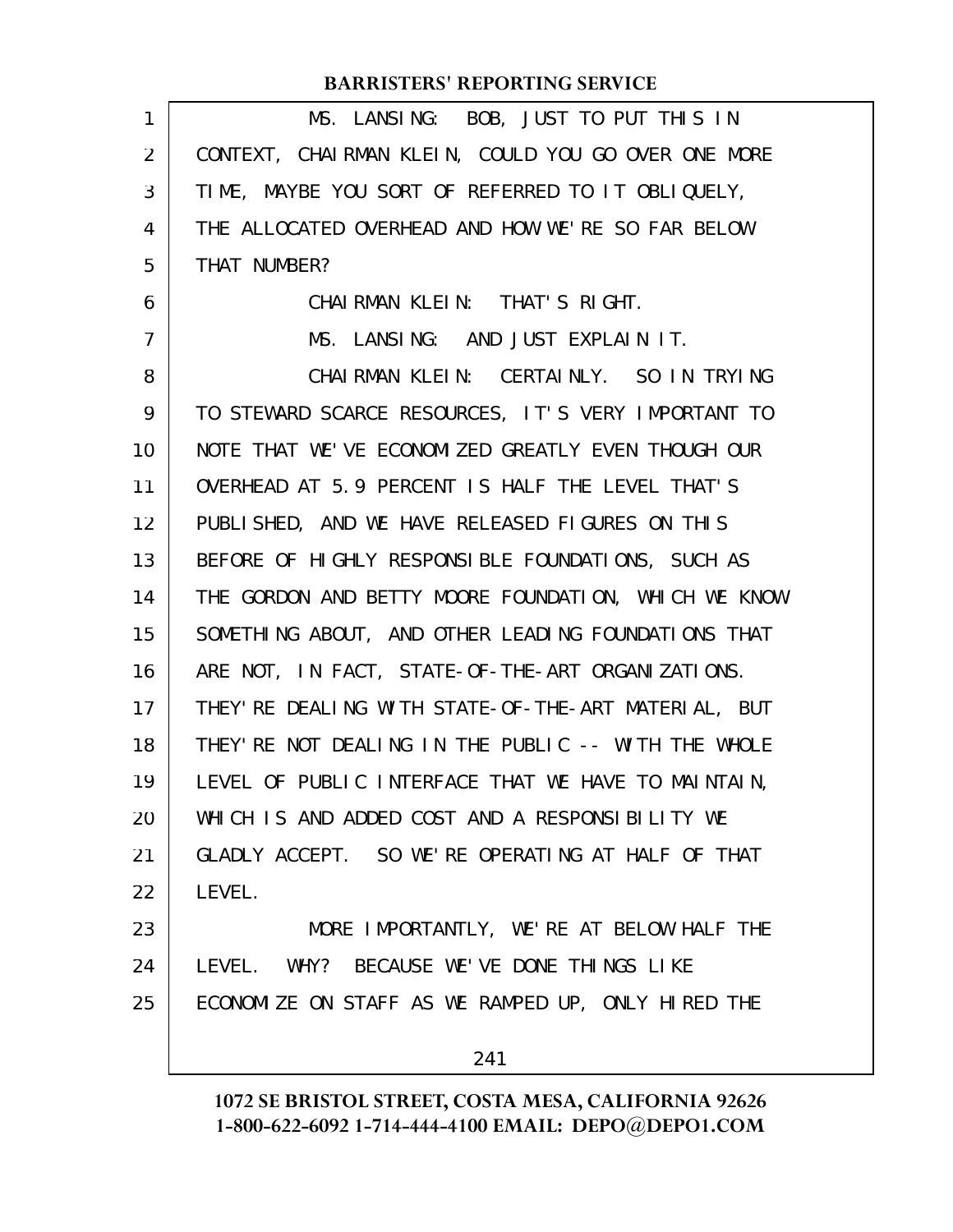| 1              | CRITICAL STAFF AS WE RAMPED UP. WE HAD A             |
|----------------|------------------------------------------------------|
| $\overline{2}$ | COMPETITION FOR OUR HEADQUARTERS. SO THERE'S         |
| 3              | MILLIONS OF DOLLARS THAT WE'VE SAVED IN THAT         |
| 4              | OPERATING AREA SO THAT WE COULD GET THE VERY BEST    |
| 5              | PEOPLE TO DRIVE THE MISSION. AS ALAN SAYS, IT'S      |
| 6              | CRITICAL THAT HE BE AVAILABLE TO DRIVE THE MISSION,  |
| $\overline{7}$ | AND WE'VE SAVED MONEY FOR TOP PERSONNEL TO HELP      |
| 8              | DRIVE THAT MISSION BECAUSE IT IS HISTORY MAKING IF   |
| 9              | WE CAN DRIVE THAT MISSION TO THE CLINIC AND TO       |
| 10             | CLINICAL TRIALS IN THE PERIOD THAT WE HAVE           |
| 11             | <b>AVAI LABLE.</b>                                   |
| 12             | BUT EFFECTIVELY THROUGH MILLIONS OF                  |
| 13             | DOLLARS OF DONATIONS THAT WE'VE RECEIVED, THROUGH    |
| 14             | MILLIONS OF DOLLARS OF CONCESSIONS, WE HAVE KEPT OUR |
| 15             | OPERATING COST \$10 MILLION BELOW OUR 5.9 PERCENT    |
| 16             | ALLOWANCE, WHICH IS A LOWER COST OF OPERATING THAN   |
| 17             | ANY COMPARABLE AGENCY OR NONPROFIT THAT WE KNOW OF   |
| 18             | IN THIS FIELD.                                       |
| 19             | MS. LANSING: THANK YOU. I JUST THINK                 |
| 20             | THAT'S AN EXTREMELY IMPORTANT POINT TO PUT THAT IN   |
| 21             | CONTEXT WHAT WE'RE DOING.                            |
| 22             | CHAIRMAN KLEIN: THANK YOU. OTHER BOARD               |
| 23             | MEMBERS' COMMENTS?                                   |
| 24             | MR. GOLDBERG: HAVING REVIEWED THE                    |
| 25             | CREDENTIALS AND THE REFERENCES FOR THIS CANDIDATE, I |
|                | 242                                                  |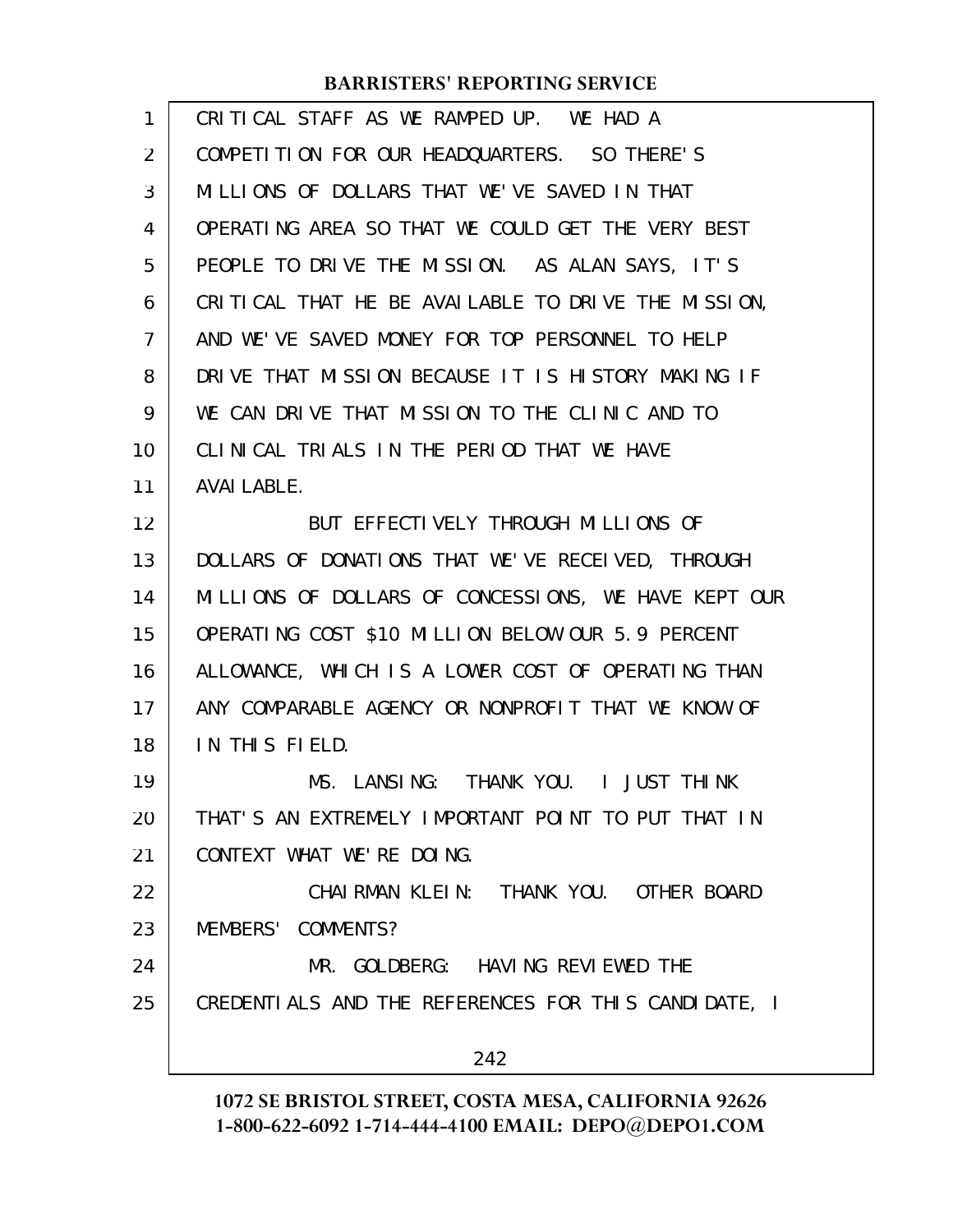| $\mathbf{1}$      | HAVE TO SAY I'M EXTREMELY IMPRESSED AND EXCITED      |
|-------------------|------------------------------------------------------|
| $\overline{2}$    | ABOUT THE PROSPECT OF HAVING HIM JOIN THE ALREADY    |
| 3                 | EXTRAORDINARY TEAM THAT HAS BEEN ASSEMBLED IN THE    |
| 4                 | SCIENTIFIC SIDE OF THE SHOP AND ON THE               |
| 5                 | ADMINISTRATIVE AND FINANCE SIDE OF THE SHOP ALREADY. |
| 6                 | AND THANK YOU FOR DOING THIS INDIVIDUAL'S JOB AS     |
| $\overline{7}$    | WELL AS THE LEADERSHIP JOB THAT YOU DO EVERY DAY,    |
| 8                 | AND I THINK THE SOONER WE GET YOU OUT BACK<br>ALAN.  |
| 9                 | INTO THE ACADEMIES, RESEARCH INSTITUTES, AND         |
| 10                | AIRPORTS OF THE WORLD, THE BETTER OFF WE'LL ALL BE.  |
| 11                | CHAIRMAN KLEIN: OKAY. ANY ADDITIONAL                 |
| $12 \overline{ }$ | BOARD COMMENT, OR WOULD SOMEONE LIKE TO MAKE A       |
| 13                | MOTION ON THIS ITEM?                                 |
| 14                | MR. GOLDBERG: MAKE A MOTION TO EXTEND AN             |
| 15                | OFFER OF HIRE SUBJECT TO THE TERMS ARTICULATED BY    |
| 16                | DR. TROUNSON AND RECORDED BY MR. HARRISON.           |
| 17                | CHAIRMAN KLEIN: OKAY.                                |
| 18                | MR. ROTH: SECOND.                                    |
| 19                | CHAIRMAN KLEIN: THANK YOU. SECOND BY                 |
| 20                | DUANE ROTH. ED PENHOET, DID YOU WANT TO BE           |
| 21                | RECOGNI ZED?                                         |
| 22                | DR. PENHOET: I WAS JUST GOING TO SECOND.             |
| 23                | HE BEAT ME.                                          |
| 24                | CHAIRMAN KLEIN: OKAY. GREAT. THANK YOU.              |
| 25                | ADDITIONAL BOARD COMMENT? ALL RIGHT. IS THERE        |
|                   | 243                                                  |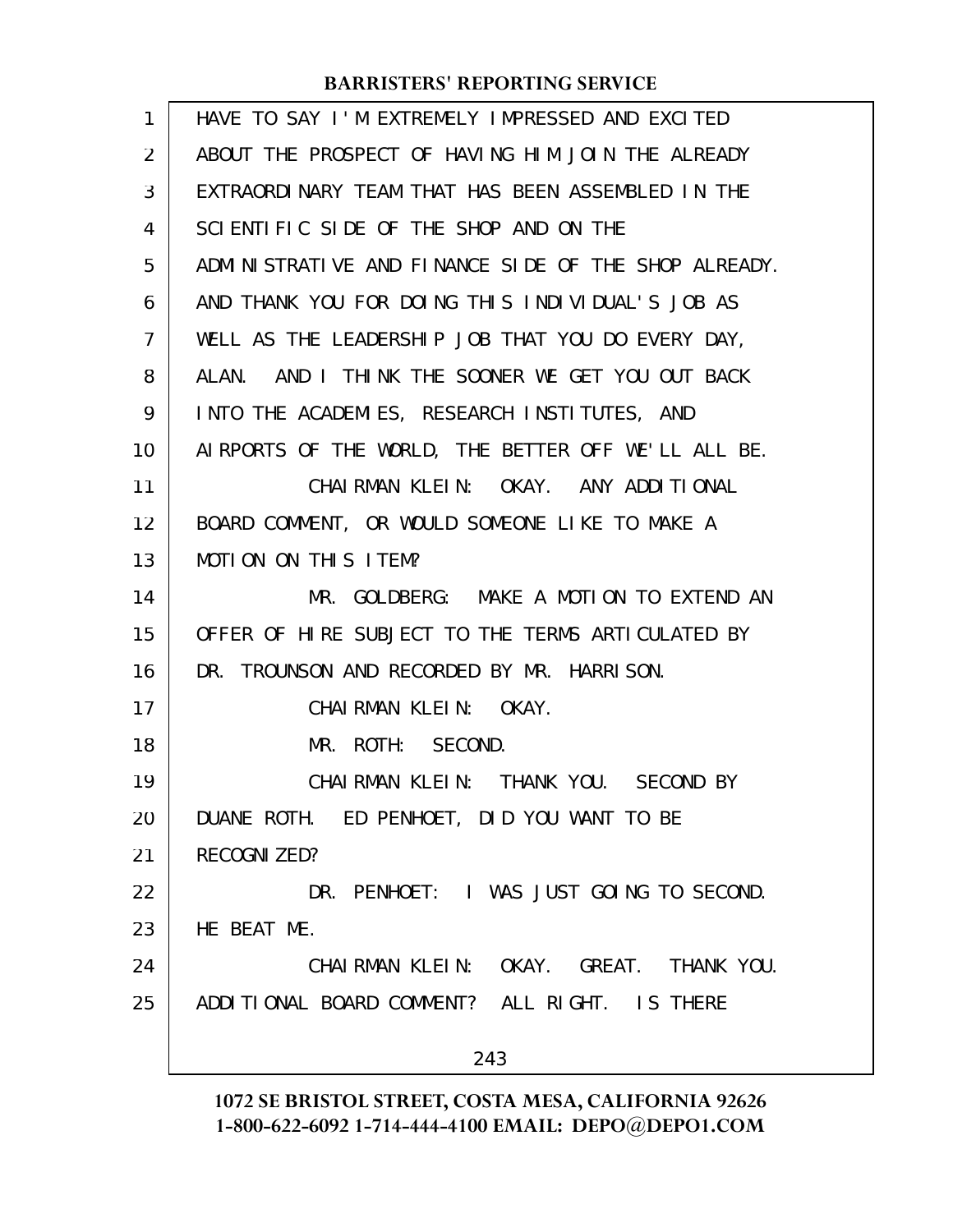#### PUBLIC COMMENT ON THIS? SEEING NO PUBLIC COMMENT, I'D LIKE TO HAVE A VOTE. ALL IN FAVOR? OPPOSED? MR. SHEEHY: NO. DR. POMEROY: NO. CHAIRMAN KLEIN: OKAY. LET IT BE SAID THAT THE MOTION PASSED. IS THERE ANY OTHER COMMENTS THAT WOULD LIKE TO BE MADE? SEEING NONE, YOU HAVE AN EXTRAORDINARY TASK, DR. TROUNSON. THIS IS AN EXTREMELY TALENTED INDIVIDUAL. IF WE CAN GET TO THE CLINIC IN THE TIME LEFT, IT WILL BE THE GREATEST BARGAIN THAT THE PLANET HAS EVER EXPERIENCED. SO YOU HAVE AN EXTRAORDINARY MISSION FOR ALL OF OUR FAMILIES, FOR ALL OF OUR INSTITUTIONS, AND WE WISH YOU THE VERY BEST, AND HOPEFULLY THIS VERY TALENTED CANDIDATE, AS HAS BEEN STATED, WILL PUT YOU INTO THAT INTERFACE WITH THE CLINIC AND THE SCIENTIFIC RESEARCHERS THAT WILL MAKE THIS HAPPEN. DR. TROUNSON: THANK YOU, CHAIR. AND THANKS TO THE BOARD. THANKS FROM PEOPLE LIKE JOAN SAMUELSON AND ALL THOSE PEOPLE WHO REALLY DO NEED THESE TREATMENTS TO GET TO THEM. I THINK THIS WILL HELP CONSIDERABLY, AND I THINK THE MISSION OF THIS INSTITUTE IS TO DELIVER. AND THAT'S THE WAY I SEE IT EVERY DAY. THE MISSION IS THE MOST IMPORTANT THING. GETTING THERE IS THE MOST IMPORTANT THING. **BARRISTERS' REPORTING SERVICE** 1 2 3 4 5 6 7 8 9 10 11 12 13 14 15 16 17 18 19 20 21 22 23 24 25

244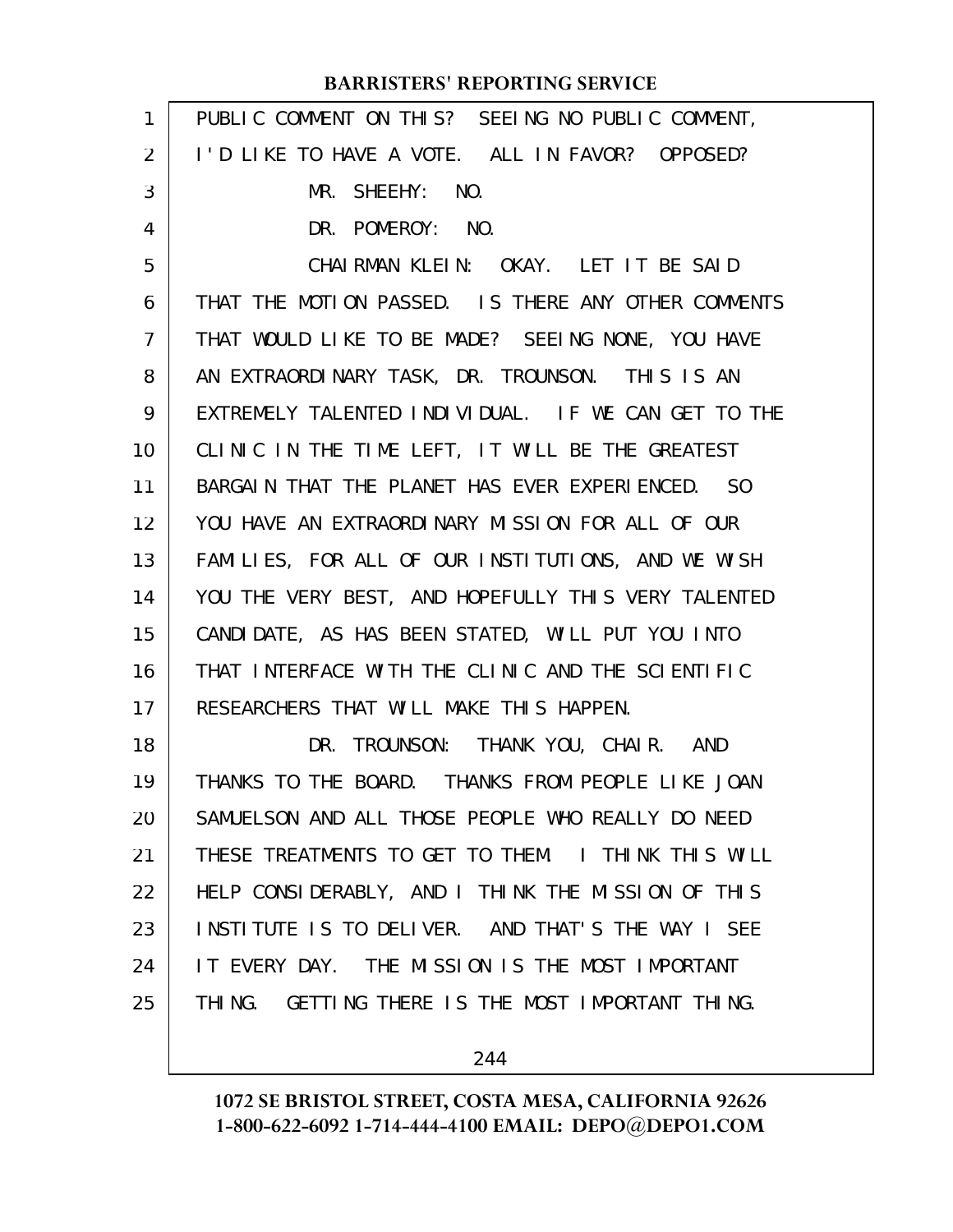| 1              | AND THE MANAGEMENT TEAM SO APPRECIATE YOUR SUPPORT   |
|----------------|------------------------------------------------------|
| 2              | IN GETTING THERE. AND I THINK IT'S JUST A WONDERFUL  |
| 3              | PARTNERSHIP, AND I PROMISE YOU THAT, YOU KNOW, WE    |
| 4              | WILL DO EVEN BETTER AT GETTING OUR RESEARCHERS TO    |
| 5              | GET THROUGH THE SO-CALLED PIPELINE AND PROVIDE       |
| 6              | TREATMENTS THAT ARE REALLY HOTLY ABSOLUTELY NEEDED   |
| $\overline{7}$ | FOR THOSE PEOPLE WITH THOSE CONDITIONS. THANK YOU    |
| 8              | <b>VERY MUCH.</b>                                    |
| 9              | CHAIRMAN KLEIN: THANK YOU. WE'RE NOW                 |
| 10             | GOING TO MOVE INTO DISEASE PLANNING GRANTS. AND IF   |
| 11             | WE COULD HAVE THE STAFF MEMBER PRESENTING THEM, I    |
| 12             | BELIEVE THAT -- AS I GO BACK TO MY AGENDA ITEM, THAT |
| 13             | I'D LIKE TO HAVE JAMES HARRISON JUST GO BACK OVER    |
| 14             | THE CONFLICTS RULES AS A REFRESHER FOR EVERYONE.     |
| 15             | MR. HARRISON: AT THE OUTSET OF THE                   |
| 16             | DI SCUSSION OF EACH APPLICATION, STAFF WILL ANNOUNCE |
| 17             | THOSE MEMBERS WHO HAVE A CONFLICT OF INTEREST, AND   |
| 18             | THOSE MEMBERS MUST REFRAIN FROM PARTICIPATING IN ANY |
| 19             | WAY IN THE DISCUSSION OR VOTE ON THAT MOTION. AS AN  |
| 20             | ADDED CHECK, YOU ALL HAVE A SHEET OF PAPER IN FRONT  |
| 21             | OF YOU THAT IDENTIFIES THOSE APPLICATIONS IN WHICH   |
| 22             | YOU HAVE A CONFLICT OF INTEREST.                     |
| 23             | CHAIRMAN KLEIN: ALL RIGHT. IF WE COULD               |
| 24             | TURN THIS OVER AT THIS POINT TO JEFF SHEEHY. AND AS  |
| 25             | VICE CHAIR OF THE COMMITTEE, JEFF, COULD YOU LEAD US |
|                |                                                      |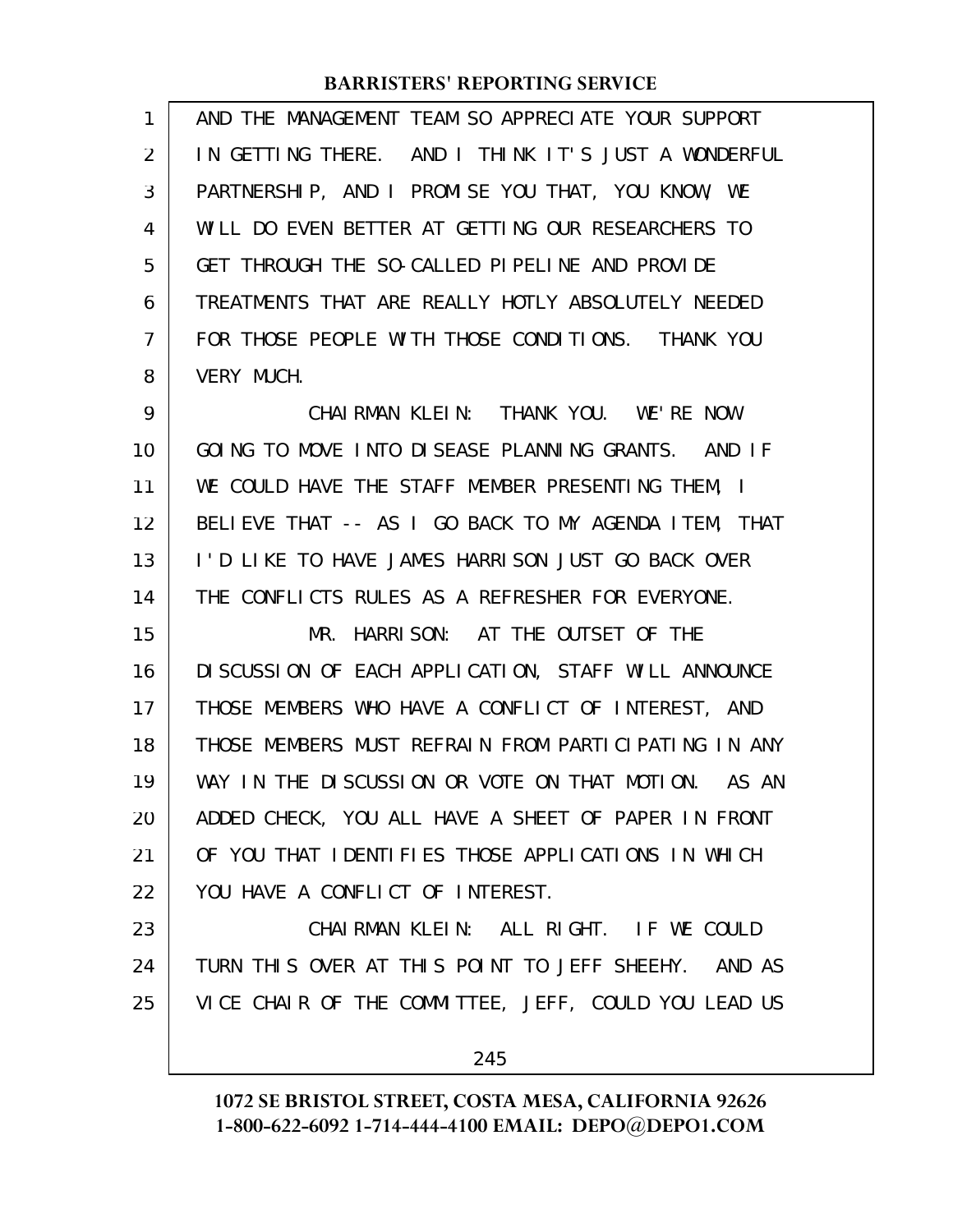| $\mathbf{1}$ | THROUGH THE EXAMINATION OF THE GRANT OPPORTUNITIES.  |
|--------------|------------------------------------------------------|
| 2            | MR. SHEEHY: OKAY. AND AGAIN, FOLLOWING               |
| 3            | THROUGH THE PROCEDURE WE DID LAST NIGHT, I THINK THE |
| 4            | FIRST THING WE SHOULD DO IS SEE IF THERE IS A MOTION |
| 5            | TO MOVE ANYTHING IN THE DO NOT FUND AREA, WHICH      |
| 6            | WOULD BE YELLOW UP HERE, INTO THE GREEN AREA. SO     |
| 7            | ANY APPLICATION IN THIS YELLOW AREA I WOULD NEED A   |
| 8            | MOTION TO MOVE, AND THEN WE CAN GET THE CONFLICTS,   |
| 9            | ETC., ETC. AS NO MOTION, THEN I THINK -- WE'VE       |
| 10           | LOOKED AT ALL THESE? OKAY. THEN AT THIS POINT --     |
| 11           | CHAIRMAN KLEIN: WE HAVE DR. PRIETO.                  |
| 12           | DR. PRIETO: I DON'T KNOW. IS DAVID                   |
| 13           | SERRANO-SEWELL STILL AT THE MEETING?                 |
| 14           | MR. SHEEHY: NO.                                      |
| 15           | MS. LANSING: NO, HE ISN'T.                           |
| 16           | DR. PRIETO: OKAY. THANK YOU.                         |
| 17           | MR. SHEEHY: THEN AT THIS TIME I WOULD                |
| 18           | TAKE A MOTION TO MOVE ANYTHING IN THE GREEN AREA,    |
| 19           | THE FUNDABLE LEVEL, INTO THE DO NOT FUND LEVEL. AND  |
| 20           | IF THERE'S NO MOTION TO DO SO, THEN I WOULD TAKE A   |
| 21           | MOTION FOR ANY APPLICATION WITHIN THE GRAY AREA,     |
| 22           | WHICH ARE NOT RECOMMENDED FOR FUNDING EXCEPT FOR     |
| 23           | PROGRAMMATIC REASONS. SO IF THERE'S SOMETHING THERE  |
| 24           | THAT SOMEONE WOULD LIKE TO MOVE INTO THE FUNDING     |
| 25           | LEVEL, I WOULD TAKE A MOTION. YES, LEEZA.            |
|              |                                                      |

246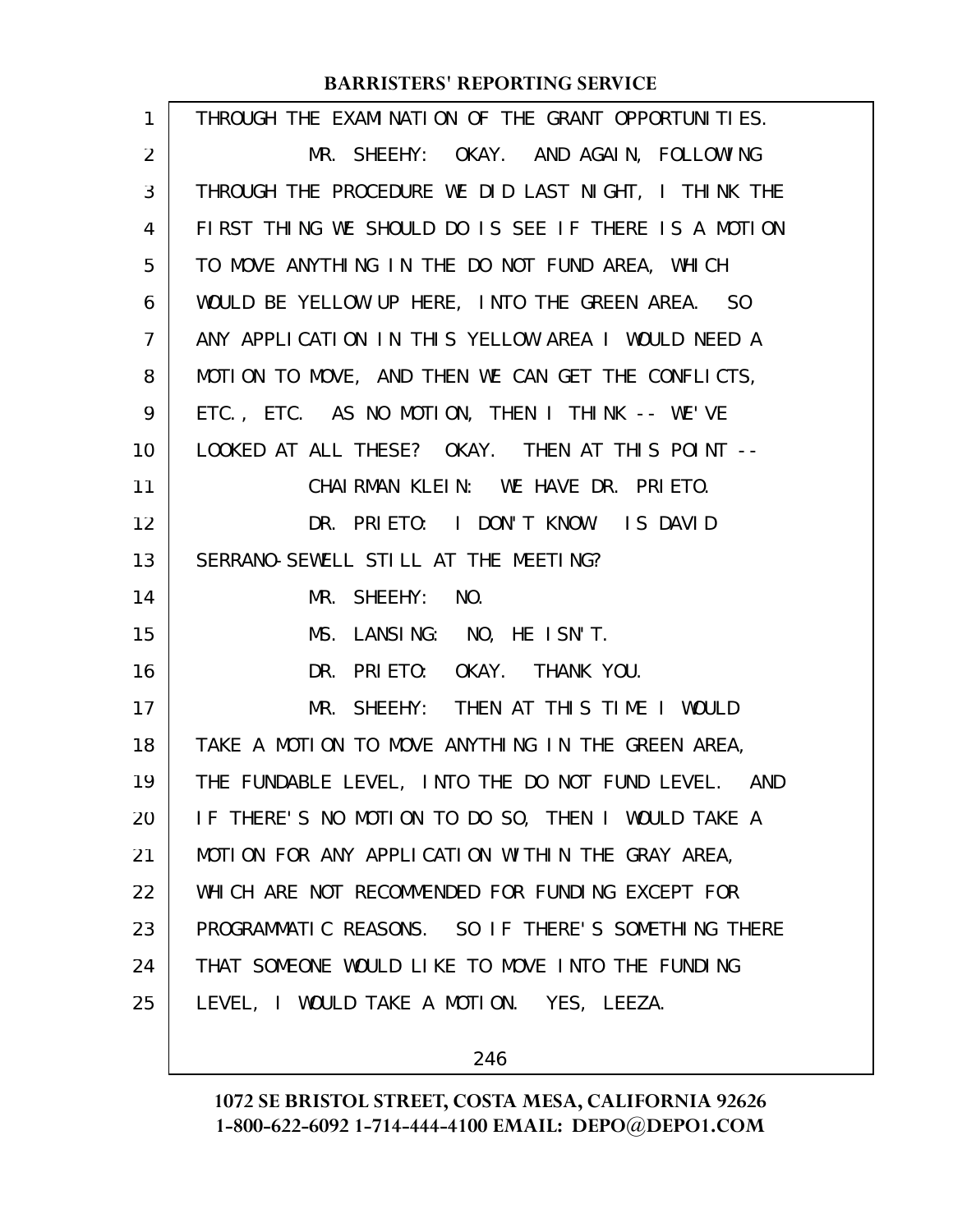| $\mathbf{1}$   | MS. GIBBONS: I'D LIKE TO MOVE THAT WE                |
|----------------|------------------------------------------------------|
| 2              | RECOMMENDED 675 FOR FUNDING, PLEASE, INTO TIER 1.    |
| 3              | MR. SHEEHY: AND COULD I GET A SECOND AND             |
| 4              | THEN CONFLICTS?                                      |
| 5              | DR. PRIETO: I'LL SECOND.                             |
| 6              | DR. NOVA: SECOND.                                    |
| $\overline{7}$ | MS. KING: WHO WAS THE SECOND, PLEASE?                |
| 8              | CHAIRMAN KLEIN: DR. PRIETO.                          |
| 9              | MS. KING: THANK YOU.                                 |
| 10             | MR. HARRISON: THE CONFLICTS ON THIS                  |
| 11             | APPLICATION ARE BRENNER, LANSING, AND PENHOET.       |
| 12             | MR. SHEEHY: AND I THINK IF WE COULD GET              |
| 13             | THE SCIENCE OFFICER WHO CAN SPEAK TO THIS.           |
| 14             | DR. OLSON: THAT WOULD BE DR. ASHA NIGH.              |
| 15             | MR. SHEEHY: GREAT.                                   |
| 16             | DR. NIGH: THANK YOU. THIS PROPOSAL WILL              |
| 17             | DEAL WITH -- IS THIS ON? THIS PROPOSAL WILL DEAL     |
| 18             | WITH DEVISING NEW STRATEGIES TO TREAT ALZHEIMER'S    |
| 19             | DISEASE. THE APPLICANT PROPOSES TO USE HUMAN STEM    |
| 20             | CELLS IN CULTURE SYSTEMS IN WHICH NEURONS AND GLIA   |
| 21             | CAN BE CULTURED TOGETHER BOTH FROM SPORADIC DISEASE  |
| 22             | PATIENTS AND FROM PATIENTS WITH IDENTIFIED FAMILIAL  |
| 23             | MUTATIONS. USING SUCH CULTURE PLATFORMS, THE         |
| 24             | APPLICANT WILL DEVELOP ASSAYS FOR DRUG SCREENING AND |
| 25             | <b>TESTING.</b>                                      |
|                |                                                      |

247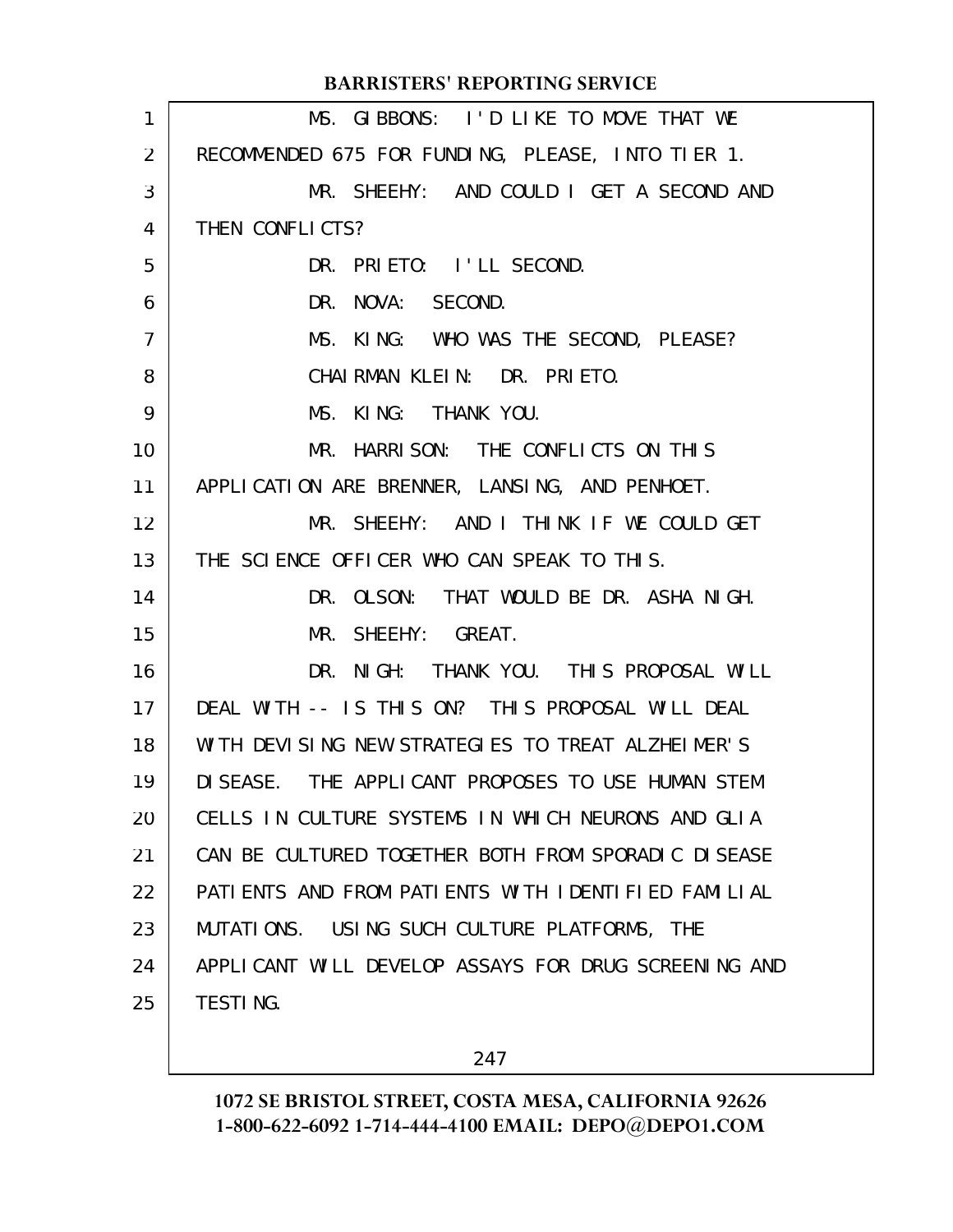| 1  | THERE WERE STRENGTHS AND WEAKNESSES TO               |
|----|------------------------------------------------------|
| 2  | THIS APPLICATION. OVERALL REVIEWERS WERE VERY        |
| 3  | SUPPORTIVE OF THE SCIENCE, THE QUALITY OF THE TEAM.  |
| 4  | HOWEVER, THE STRONGEST WEAKNESS OF THIS PROPOSAL AND |
| 5  | THE REASON THAT IT WAS NOT MOVED UP INTO TIER 1 EVEN |
| 6  | DURING PROGRAMMATIC DISCUSSION WAS THAT THE GRANTS   |
| 7  | WORKING GROUP AS A WHOLE FELT THAT THIS AREA OF      |
| 8  | SCIENCE WAS NOT MATURE ENOUGH TO BE MOVED INTO THE   |
| 9  | CLINIC WITHIN THE TIME PERIOD STATED FOR THE RFA,    |
| 10 | WHICH IS FIVE YEARS.                                 |
| 11 | AND SPECIFICALLY I WANTED TO READ YOU THE            |
| 12 | CONCEPT IS BASICALLY THAT THE FIELD LACKS GOOD       |
| 13 | SYSTEMS TO STUDY THE THERAPEUTIC EFFECTS OF CURRENT  |
| 14 | DRUGS OR NEW SMALL MOLECULES. IN PARTICULAR, THESE   |
| 15 | ARE NOT BEING TESTED IN HUMAN SYSTEMS, AND THE       |
| 16 | ANIMAL MODELS OF ALZHEIMER'S DISEASE ARE NOT PERFECT |
| 17 | AND HAVE NOT PROVEN PREDICTIVE OF SUCCESS IN HUMANS. |
| 18 | SO THIS WAS CONSIDERED. A MOTION WAS MADE            |
| 19 | TO MOVE THIS APPLICATION UP TO TIER 1; BUT BECAUSE   |
| 20 | OF THIS CONCERN THAT THE GRANTS WORKING GROUP SHARED |
| 21 | ABOUT THE MATURITY OF THE FIELD, THEY CHOSE TO KEEP  |
| 22 | IT IN TIER 2.                                        |
| 23 | MR. SHEEHY: QUESTIONS OR BOARD                       |
| 24 | DI SCUSSION? LEEZA.                                  |
| 25 | MS. GIBBONS: YEAH. I CERTAINLY                       |
|    | 248                                                  |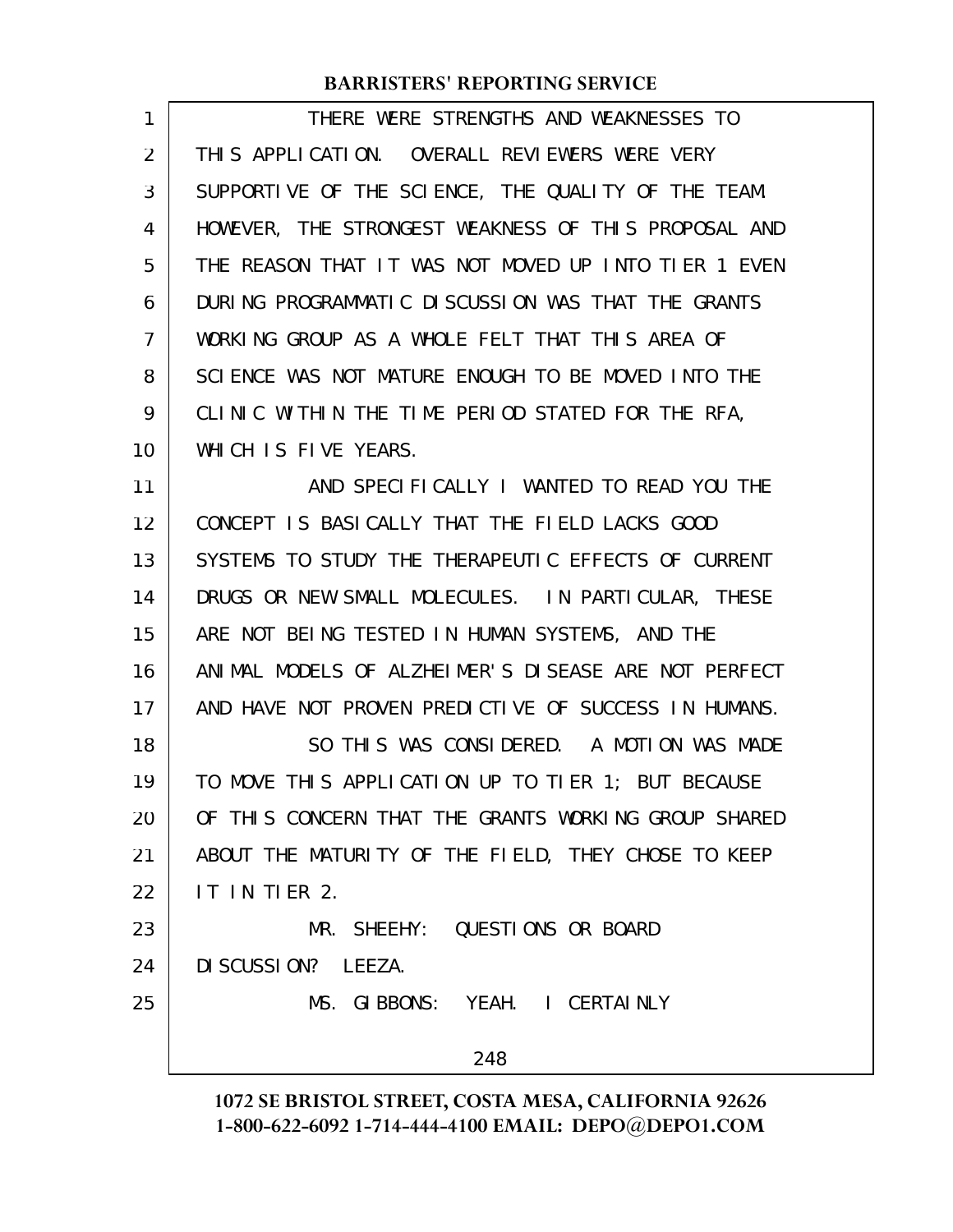| $\mathbf{1}$ | APPRECIATE THAT, AND I THINK THAT THERE WERE SO MANY |
|--------------|------------------------------------------------------|
| 2            | THINGS OBVIOUSLY REFLECTED IN THE HIGH RATING BY OUR |
| 3            | INCREDIBLE SCIENTIFIC GROUP, THAT THEY WERE          |
| 4            | COMPELLING ARGUMENTS FOR THIS ONE AS WELL. THE       |
| 5            | SCIENTIFIC CONCEPT WAS, IN FACT, DEEMED SUCH. AND    |
| 6            | WE DO HAVE PROGRAMMATICALLY A LACK OF REPRESENTATION |
| 7            | WITH THE PLANNING -- THE DISEASE GROUPS IN THIS AREA |
| 8            | FOR ALZHEIMER'S DISEASE.                             |

AND JUST GIVEN THE OVERWHELMING SOCIAL IMPACT, THE OVERWHELMING FINANCIAL IMPACT, THE NEED FOR US TO REALLY FOCUS ON THIS DISEASE AREA, I FEEL STRONGLY THAT WE DO NEED TO CONSIDER THIS ONE AND HAVE THIS REPRESENTATION THAT CAME SO CLOSE ANYWAY. THE HITS ON THE HEALTHCARE SYSTEM, THE HITS THAT WE HAVE FOR LOSS OF PRODUCTIVITY, AND THE BILLIONS OF DOLLARS IN CALIFORNIA ALONE FOR FAMILIES THAT ARE TAKING CARE OF THIS, ALL OF US WOULD LOVE TO SEE SOME PROGRESS HERE. 9 10 11 12 13 14 15 16 17 18

AND I CERTAINLY RESPECT THE TIMELINE. I'M NOT A SCIENTIST AND WOULDN'T DARE COMMENT ON THAT. BUT I WOULD LOVE TO SEE WHERE WE HAVEN'T REACHED OUR MAX IN FUNDING FOR THE DISEASE PLANNING STAGE HERE AND I WOULD LOVE TO SEE THIS ONE INCLUDED. MR. SHEEHY: DR. STEWARD AND DUANE. DR. STEWARD: YES. I'D ALSO LIKE TO SPEAK 249 19 20 21 22 23 24 25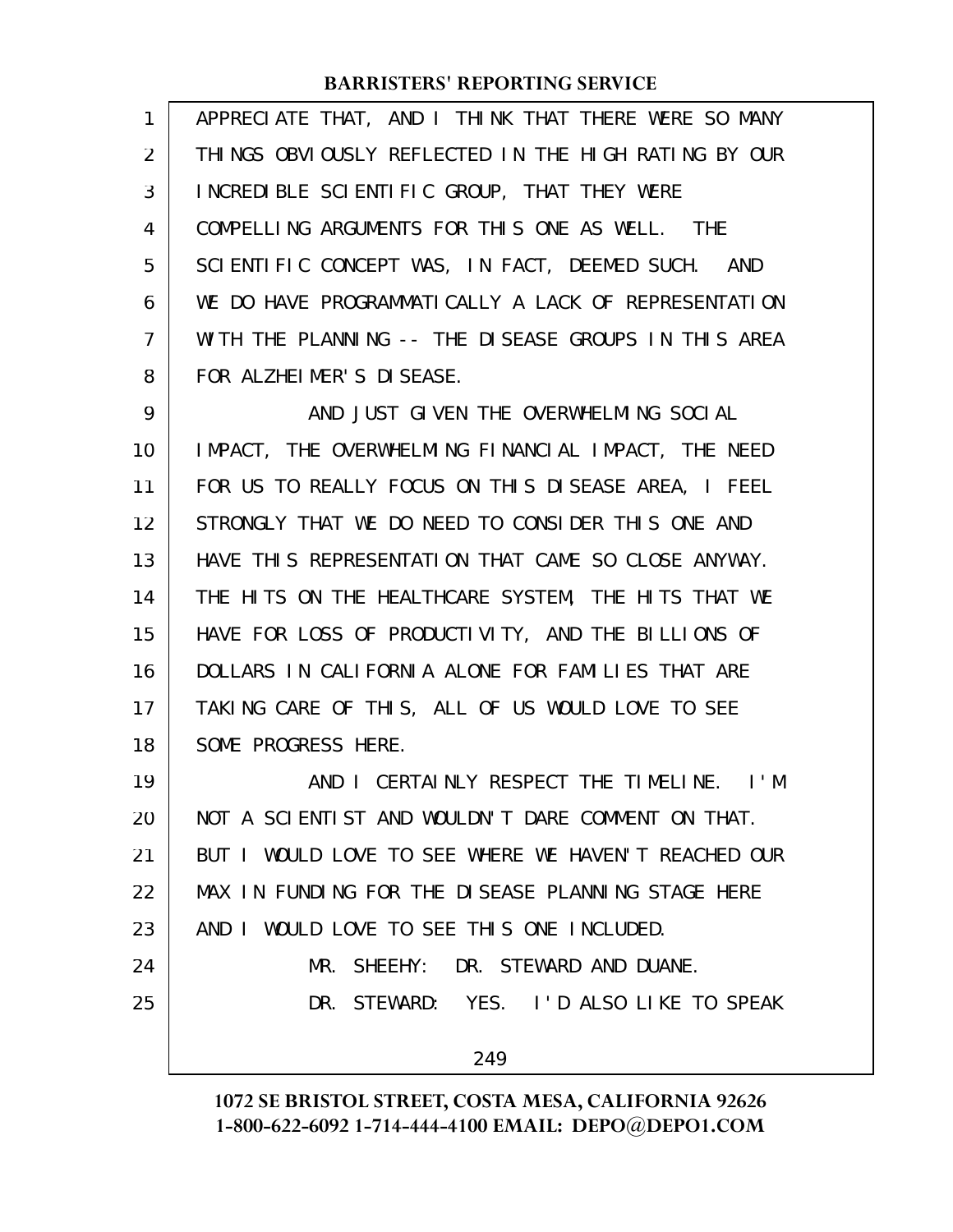| 1  | IN SUPPORT OF MOVING THIS ONE UP INTO THE FUNDING       |
|----|---------------------------------------------------------|
| 2  | RANGE. I THINK THE REVIEWS OF THIS ONE ARE              |
| 3  | EXCEPTIONAL, POINTING OUT -- I'LL JUST READ ONE         |
| 4  | SENTENCE. THE SCIENTIFIC CONCEPT OUTLINED IN THIS       |
| 5  | PROPOSAL IS COMPELLING. AND I THINK WE'VE ALREADY       |
| 6  | HEARD THAT THE ONE ISSUE IS WHETHER OR NOT THERE IS     |
| 7  | A LIKELIHOOD THAT THIS COULD ACTUALLY COME TO A         |
| 8  | PHASE I STAGE WITHIN THE TIMELINE.                      |
| 9  | I THINK THAT THESE ARE PLANNING GRANTS.                 |
| 10 | AND THE AMOUNT OF SPACE THAT WAS PROVIDED FOR           |
| 11 | DETAILS OF THE ACCOMPLISHMENTS IS SIGNIFICANTLY         |
| 12 | LIMITED SO THAT I THINK THAT THE TIME TO MAKE THE       |
| 13 | DECISION ABOUT FEASIBILITY IN THE FIVE-YEAR TIMELINE    |
| 14 | IS ACTUALLY WHEN THE FULL GRANTS COME THROUGH.<br>THI S |
| 15 | ONE MAY OR MAY NOT FAIR WELL AT THAT POINT, BUT         |
| 16 | WITHOUT HAVING ALL THE DETAILS OF REALLY WHAT'S         |
| 17 | GOING ON AND GIVEN THE EXTRAORDINARILY STRONG           |
| 18 | RECOMMENDATIONS ON THE SCIENCE, I THINK THAT THIS       |
| 19 | ONE IS ONE THAT FOR PROGRAMMATIC REASONS REALLY         |
| 20 | OUGHT TO MOVE FORWARD.                                  |
| 21 | DR. NOVA: YES. I JUST WOULD LIKE TO                     |
| 22 | CONCUR WITH LEEZA AND WITH DR. STEWARD ON THIS          |
| 23 | APPLICATION. I THINK IT'S A VERY STRONG                 |
| 24 | APPLICATION. I THINK IT'S AN AREA THAT REALLY COULD     |
| 25 | BENEFIT FROM OUR CONTRIBUTION, AND I AGREE THAT IT'S    |
|    | 250                                                     |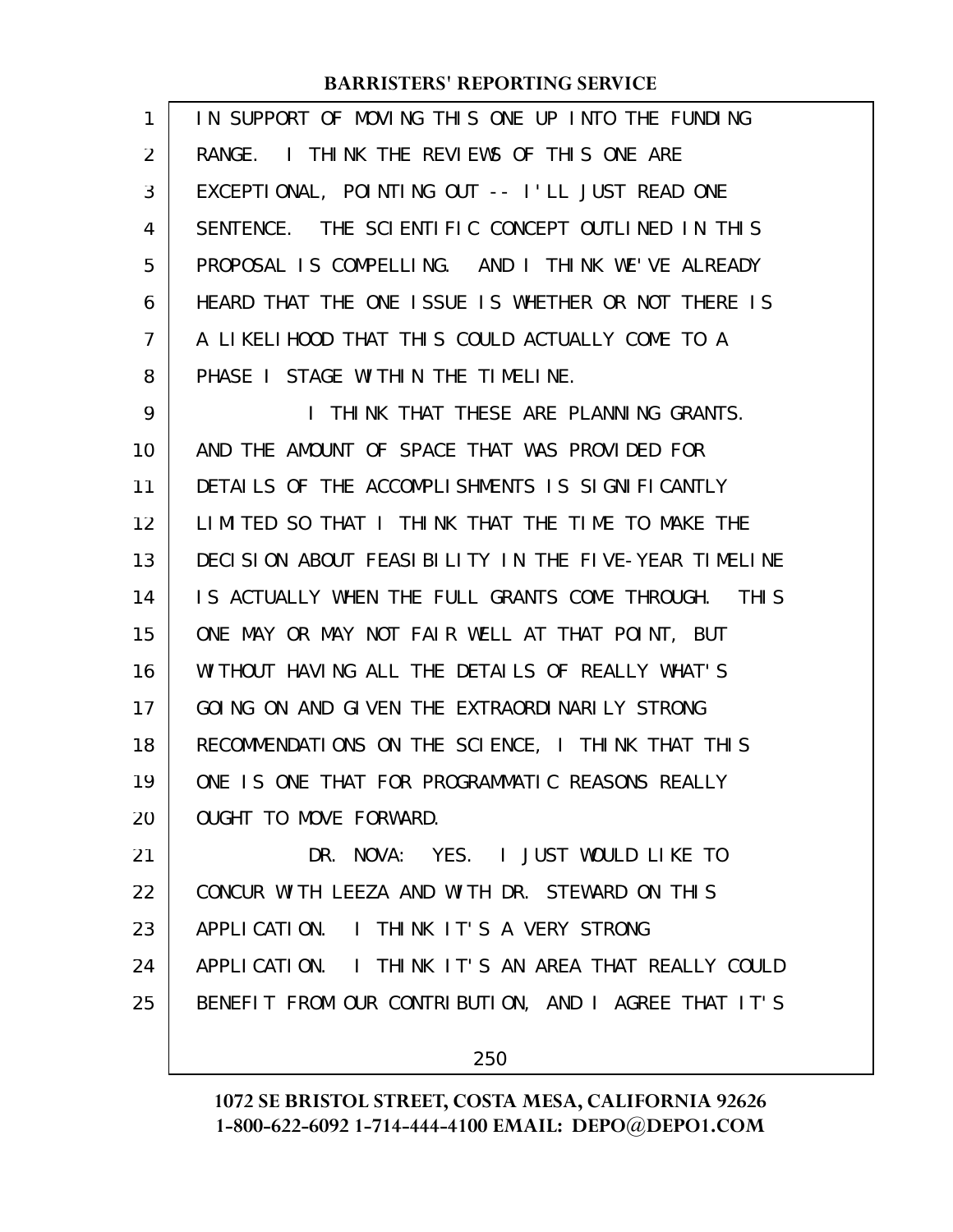| 1  | GOING TO BE TOUGH. I THINK IT'S GOING TO BE TOUGH     |
|----|-------------------------------------------------------|
| 2  | IN ALL AREAS TO GET THESE THINGS IN THE CLINIC IN     |
| 3  | THE TIME THAT WE HAVE GIVEN THEM, AND I DON'T SEE     |
| 4  | WHY THIS AREA SHOULD BE PUNISHED. JUST IN SUPPORT     |
| 5  | OF THIS APPLICATION.                                  |
| 6  | MR. ROTH: JEFF, I'D JUST LIKE TO SPEAK TO             |
| 7  | THIS FIVE-YEAR TIMELINE AND REMIND EVERYBODY THERE    |
| 8  | ARE A NUMBER OF ALZHEIMER'S DRUGS MOVING LIKE IN      |
| 9  | MANY FIELDS; AND IF SOMETHING COMES ALONG WHERE YOU   |
| 10 | HAVE A MODEL THAT YOU COULD ACTUALLY TEST BEFORE YOU  |
| 11 | GET THERE AND SHOW SOME HIGH PROBABILITY OF SUCCESS   |
| 12 | IN THE CLINIC, THAT WOULD BE WONDERFUL.               |
| 13 | VICE VERSA, IF IT DOESN'T, THAT MAY TELL              |
| 14 | US SOMETHING AND TAKE AWAY FALSE HOPE WHEN YOU GO TO  |
| 15 | THE CLINIC. SO I THINK WHILE THEY MAY NOT DEVELOP A   |
| 16 | THERAPEUTIC, THERE ARE OTHER THERAPEUTICS THAT WOULD  |
| 17 | BENEFIT GREATLY FROM HAVING A MUCH BETTER MODEL       |
| 18 | THREE OR FOUR OR FIVE YEARS FROM NOW.                 |
| 19 | MR. SHEEHY: DR. PRICE AND THEN DR.                    |
| 20 | POMEROY.                                              |
| 21 | DR. PRICE: IF THIS WAS THE ACTUAL GRANT               |
| 22 | AND THESE FOLKS COULD NOT COME BACK TO US AFTER       |
| 23 | THEY' VE RETHOUGHT THEIR PROPOSAL, I'D BE IN FAVOR OF |
| 24 | THIS. BUT GIVEN THE RESERVATIONS ON THE MATURITY      |
| 25 | DIMENSION AND GIVEN THE FACT THAT THE SERIOUSNESS OF  |
|    | 251                                                   |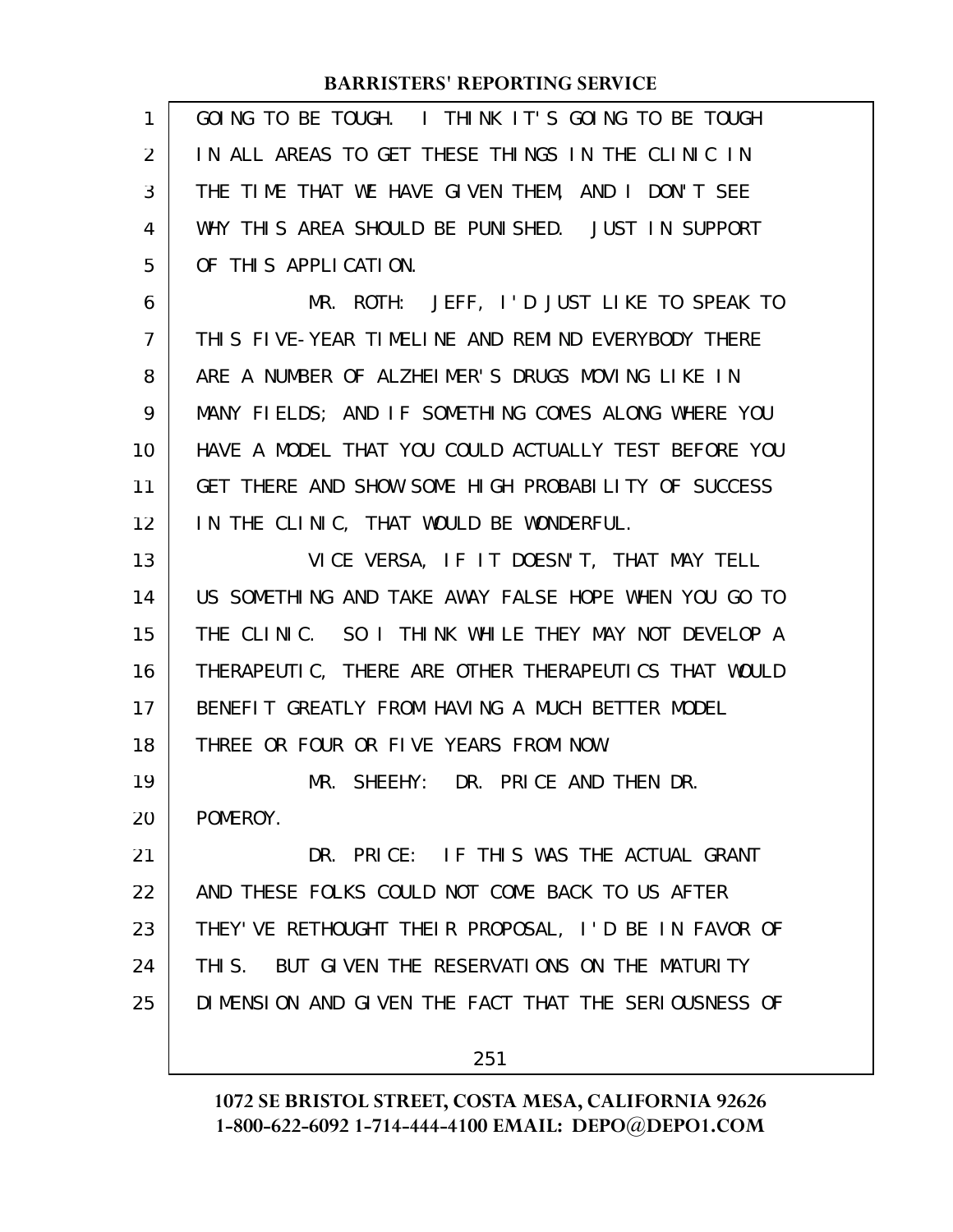| $\mathbf{1}$   | THE SCIENTISTS WE'RE TALKING ABOUT HERE MAKES IT     |
|----------------|------------------------------------------------------|
| 2              | HIGHLY PROBABLE THAT IF THEY'RE REALLY COMMITTED TO  |
| 3              | THIS, THEY CAN COME UP WITH 55 K TO DO THE PLANNING. |
| 4              | GIVEN THAT FACT, WE PROBABLY WILL SEE THIS           |
| 5              | PROPOSAL AGAIN AT THE STAGE OF ACTUALLY MAKING THE   |
| 6              | GRANT FOR THE RESEARCH. SO ON THAT BASIS, GIVEN THE  |
| $\overline{7}$ | RESERVATIONS, I AM OPPOSED TO PROVIDING THEM WITH    |
| 8              | THE PLANNING GRANT.                                  |
| 9              | MR. SHEEHY: DR. POMEROY.                             |
| 10             | DR. POMEROY: MANY OF US AND OUR FAMILIES             |
| 11             | HAVE BEEN IMPACTED BY ALZHEIMER'S, SO WE ALL         |
| 12             | DESPERATELY WANT SOME ANSWERS HERE. BUT I GO BACK    |
| 13             | TO THE DEFINITION OF THE GOAL FOR THIS GRANT, AND IT |
| 14             | WAS TO HAVE SOMETHING DELIVERABLE IN FOUR YEARS AS   |
| 15             | AN IND AND THAT WE HAVE OTHER MECHANISMS PLANNED FOR |
| 16             | MORE BASIC THINGS. AND I POINT OUT THAT THE SUMMARY  |
| 17             | OF THE REVIEW SAID THAT, AS THE APPLICANT            |
| 18             | ACKNOWLEDGES, THE APPROACH IS HIGH RISK, LIKELY      |
| 19             | LONG-TERM, AND NO GUARANTEE THAT THE RESEARCH LEADS  |
| 20             | TO A THERAPY, AND THAT THE PROPOSAL DOES NOT END IN  |
| 21             | A CLINICAL TRIAL.                                    |
| 22             | AND GIVEN THOSE, I DON'T THINK THAT IT               |
| 23             | MEETS THE CRITERIA FOR THIS PARTICULAR MECHANISM.    |
| 24             | BUT AS THE REVIEWERS DID, I WOULD BE VERY SUPPORTIVE |
| 25             | OF THEM COMING BACK FOR A MORE APPROPRIATE MECHANISM |
|                | 252                                                  |
|                |                                                      |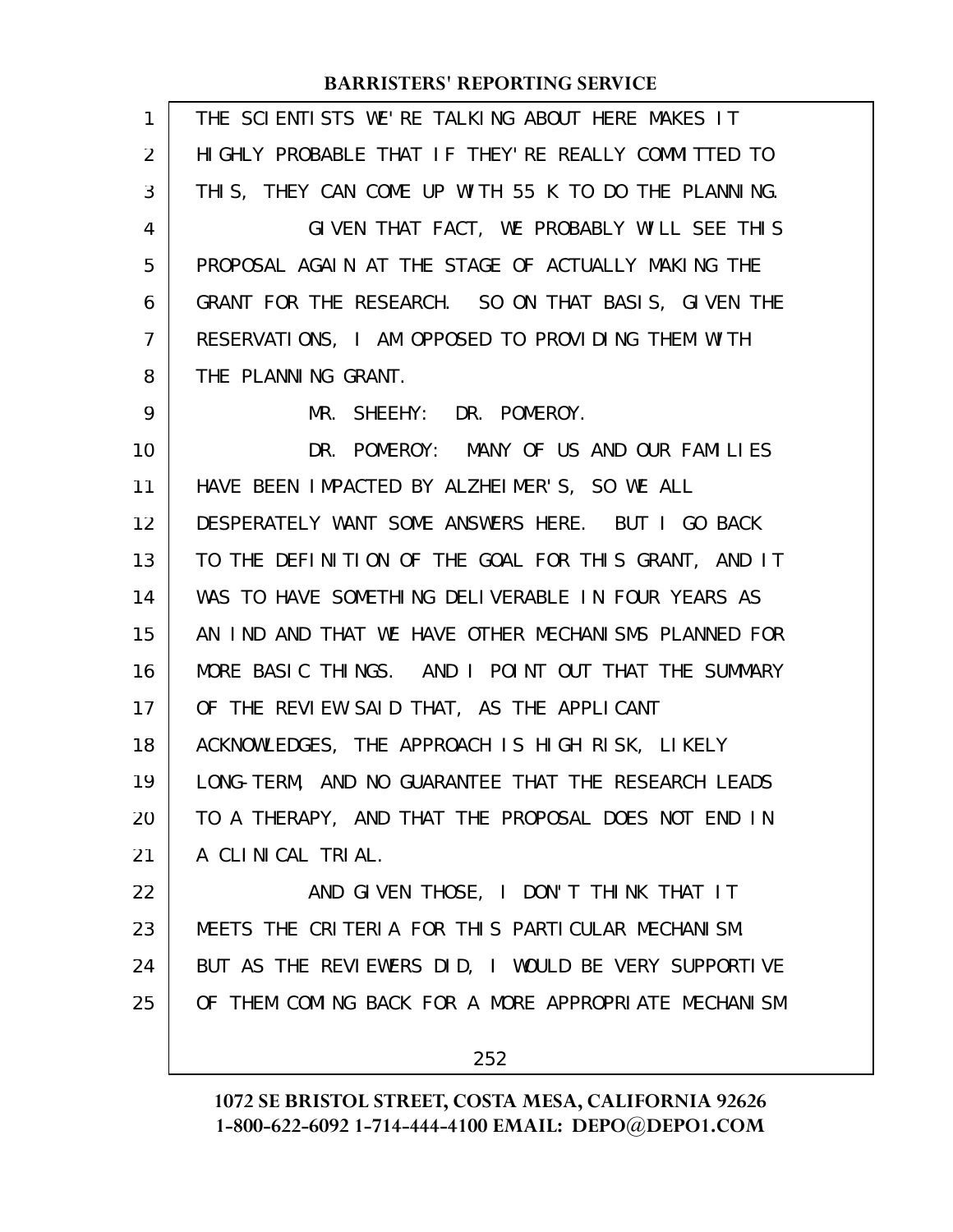| 1  | TO GET THIS SCIENCE MOVING FORWARD.                 |
|----|-----------------------------------------------------|
| 2  | MR. SHEEHY: LEEZA.                                  |
| 3  | MS. GIBBONS: WELL, CLEARLY OUT OF HIGH              |
| 4  | RISK CAN SOMETIMES COME HIGH REWARDS, AND WE DO     |
| 5  | HAVE -- WE HAVE A HIGH SCORE HERE FROM THE SCIENCE  |
| 6  | TEAM. AND, YOU KNOW, IT'S NOT MY AREA TO DEBATE THE |
| 7  | ABILITY FOR THIS TEAM TO TAKE THIS INTO CLINICAL    |
| 8  | TRIALS, BUT I THINK IT IS IMPORTANT THAT THIS GROUP |
| 9  | REPRESENTS SOME DIVERSITY IN THIS STAGE EVEN THOUGH |
| 10 | THEY DO HAVE OTHER BITES OF THE APPLE. WE DON'T     |
| 11 | REALLY KNOW THAT AND WE'RE JUST PROGRAMMATICALLY    |
| 12 | UNDERREPRESENTED IN THIS AREA.                      |
| 13 | MR. SHEEHY: OTHER COMMENTS? SHOULD WE DO            |
| 14 | PUBLIC COMMENT? YEAH. ANY PUBLIC COMMENT ON THIS    |
| 15 | ONE? SHOULD WE GO TO A ROLL CALL?                   |
| 16 | CHAIRMAN KLEIN: CAN YOU REMIND US OF THE            |
| 17 | CONFLICTS?                                          |
| 18 | MS. KING: YES. THE CONFLICTS ARE                    |
| 19 | BRENNER, LANSING, AND PENHOET.                      |
| 20 | DONALD DAFOE.                                       |
| 21 | DR. DAFOE: YES.                                     |
| 22 | MS. KING: ROBERT PRICE.                             |
| 23 | DR. PRICE: NO.                                      |
| 24 | MS. KING: SUSAN BRYANT.                             |
| 25 | DR. BRYANT: YES.                                    |
|    | 253                                                 |
|    |                                                     |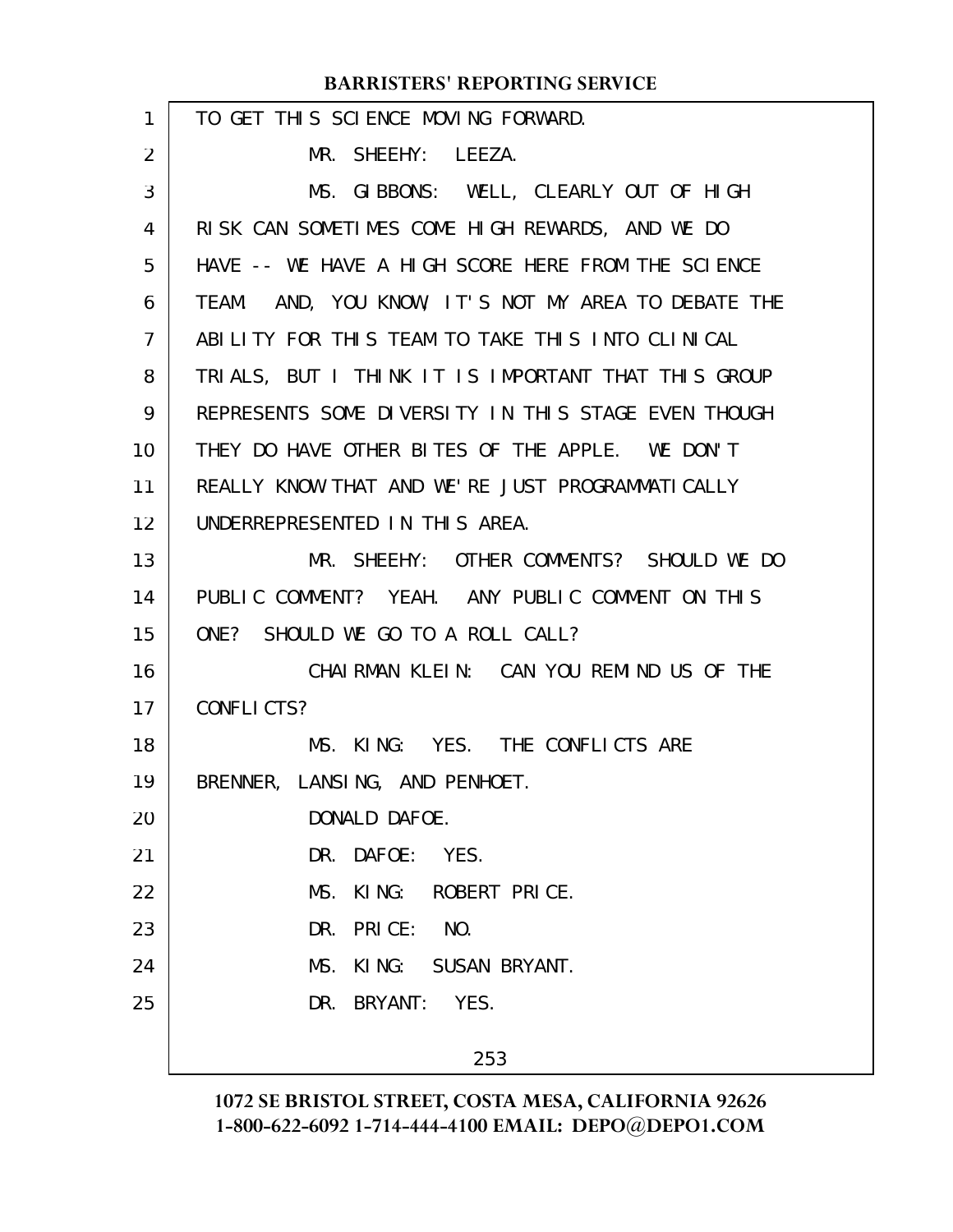| 1              | MS. KING: MARCY FEIT.       |
|----------------|-----------------------------|
| $\overline{2}$ | MS. FEIT: YES.              |
| 3              | MS. KING: LEEZA GIBBONS.    |
| 4              | MS. GIBBONS: YES.           |
| 5              | MS. KING: MICHAEL GOLDBERG. |
| 6              | MR. GOLDBERG: YES.          |
| $\overline{7}$ | MS. KING: SAM HAWGOOD.      |
| 8              | DR. HAWGOOD: NO.            |
| 9              | MS. KING: BOB KLEIN.        |
| 10             | CHAIRMAN KLEIN: YES.        |
| 11             | MS. KING: LEONARD ROME.     |
| 12             | DR. ROME: YES.              |
| 13             | MS. KING: TED LOVE.         |
| 14             | DR. LOVE: YES.              |
| 15             | MS. KING: TINA NOVA.        |
| 16             | DR. NOVA: YES.              |
| 17             | MS. KING: CLAIRE POMEROY.   |
| 18             | DR. POMEROY: NO.            |
| 19             | MS. KING: FRANCISCO PRIETO. |
| 20             | DR. PRIETO: YES.            |
| 21             | MS. KING: DUANE ROTH.       |
| 22             | MR. ROTH: YES.              |
| 23             | MS. KING: JEFF SHEEHY.      |
| 24             | MR. SHEEHY: YES.            |
| 25             | MS. KING: OSWALD STEWARD.   |
|                | 254                         |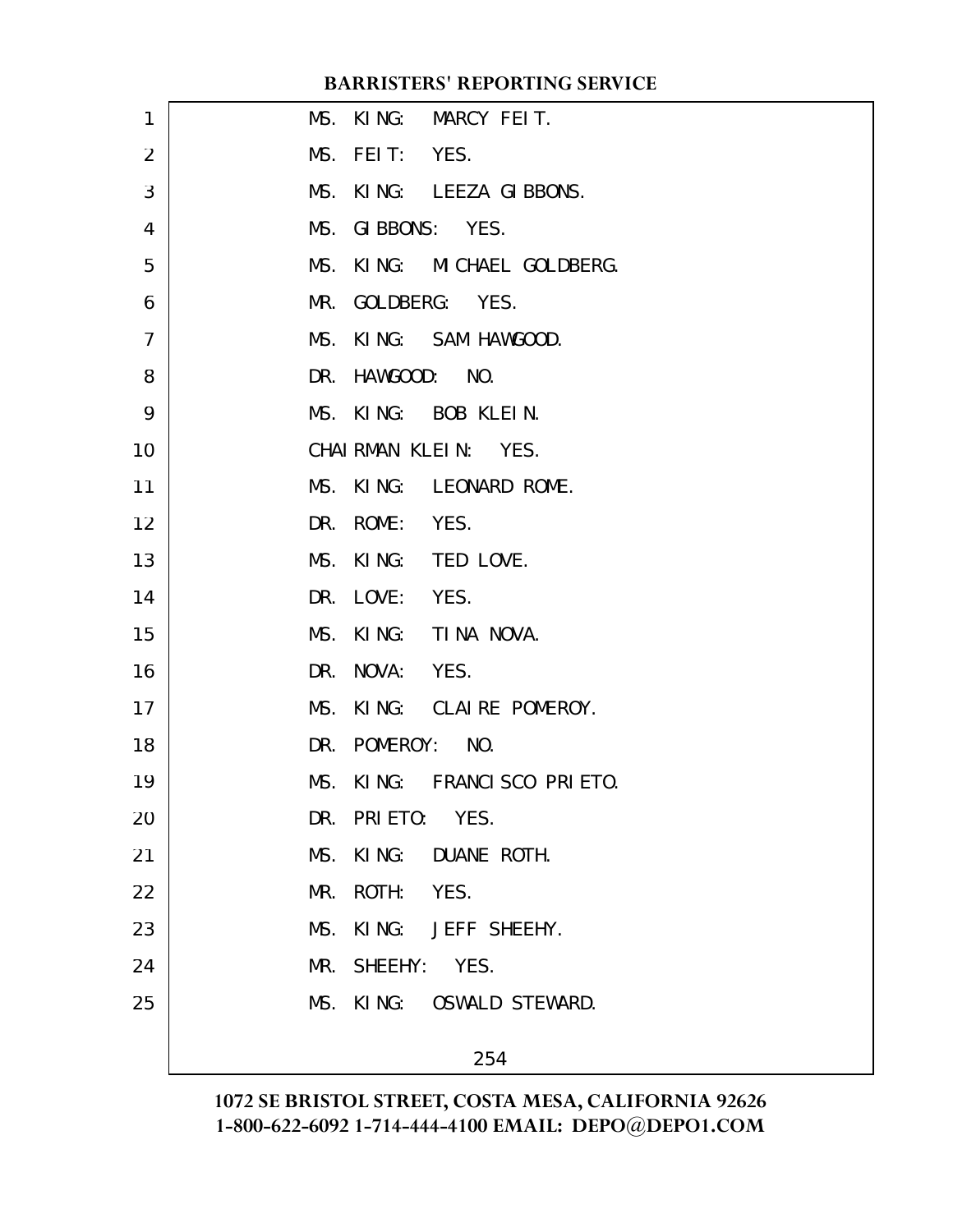| 1              | DR. STEWARD: YES.                                   |
|----------------|-----------------------------------------------------|
| 2              | MS. KING: THAT MOTION CARRIES.                      |
| 3              | MR. SHEEHY: NOW, IS THERE ANYTHING ELSE             |
| 4              | IN THE GRAY AREA THAT ANYONE WOULD LIKE TO CONSIDER |
| 5              | FOR MOVING INTO THE FUNDABLE AREA? OKAY.            |
| 6              | CHAIRMAN KLEIN: I'D LIKE TO, JEFF, HAVE             |
| $\overline{7}$ | THE SCIENCE TEAM FOCUS FOR US ON 702, PERIPHERAL    |
| 8              | VASCULAR DI SEASE, AND SPECIFICALLY ON THE          |
| 9              | FEASI BILITY OF REACHING THE GOAL WITHIN THE TIME   |
| 10             | PERIOD AND THE GENERAL ANALYSES OF THE FEASIBILITY  |
| 11             | OF THIS GRANT.                                      |
| 12             | DR. PENHOET: IS THAT A MOTION TO MOVE IT?           |
| 13             | CHAIRMAN KLEIN: I'LL MAKE THAT AS -- I              |
| 14             | WANT TO LISTEN TO THE SCIENCE TEAM BEFORE MAKING A  |
| 15             | MOTION.                                             |
| 16             | DR. NIGH: BRIEFLY, APPLICATION NO. 702 IS           |
| 17             | REGARDING PERIPHERAL VASCULAR DISEASE, AND THIS     |
| 18             | PROPOSAL IS TO GENERATE BIOLOGIC GRAPHS OF VESSELS  |
| 19             | WITH SMALL DIAMETER CAPABILITY. RIGHT NOW THERE ARE |
| 20             | ONLY PROSTHESES THAT CAN BE USED FOR LARGE VASCULAR |
| 21             | GRAPHS. SO RIGHT NOW SMALL VESSEL DISEASE REQUIRES  |
| 22             | AUTOLOGOUS VEIN GRAFTING, AND THAT HAS ITS OWN      |
| 23             | COMPLICATIONS.                                      |
| 24             | BRIEFLY, THE STRENGTHS OF THE PROPOSAL,             |
| 25             | THE REVIEW GROUP RECOGNIZED THE CLINICAL NEED. THEY |
|                | 255                                                 |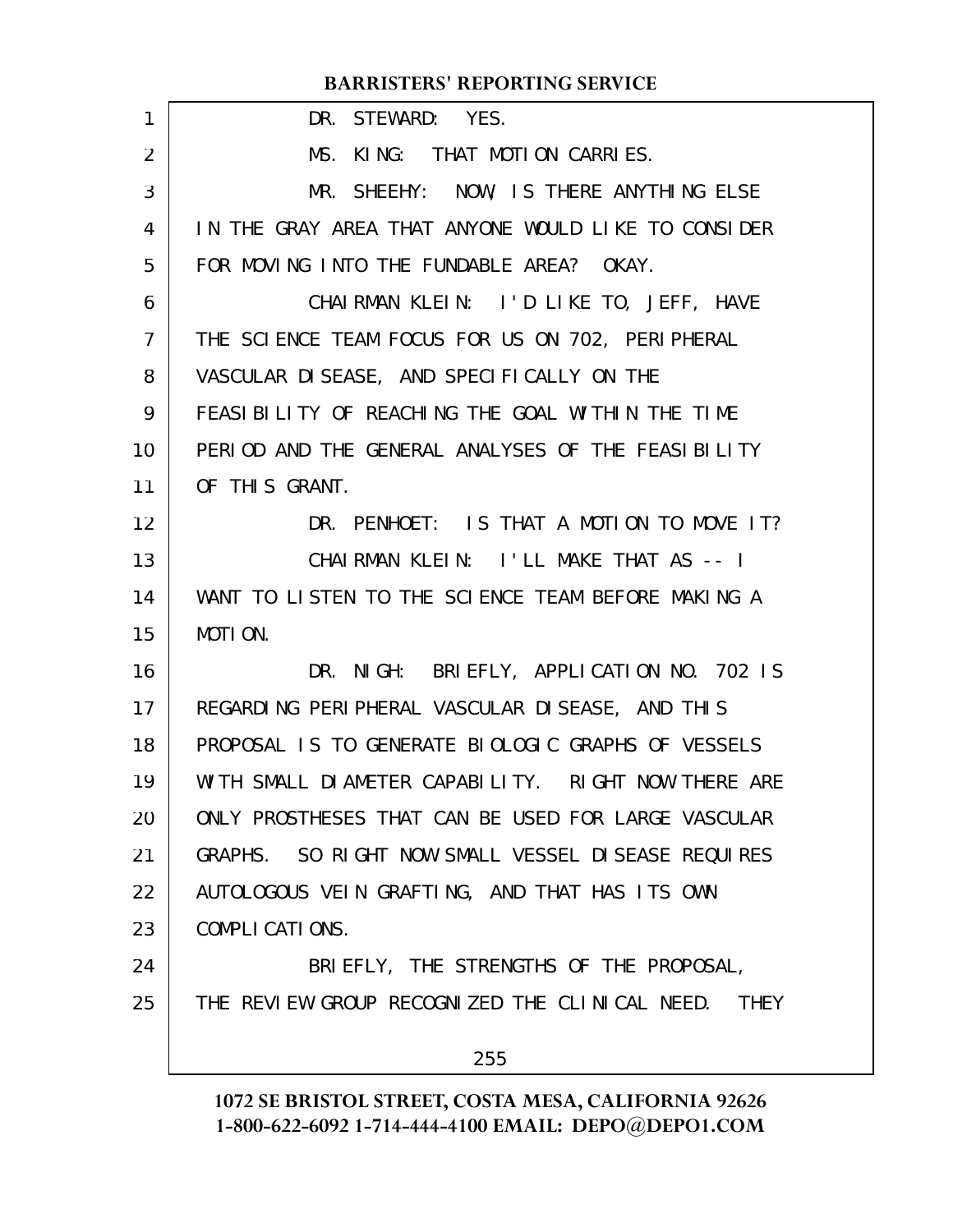| 1  | RECOGNIZED AN EXCELLENT PI WITH EXPERIENCE LEADING   |
|----|------------------------------------------------------|
| 2  | MULTIDISCIPLINARY TEAMS WHO HAD WON INNOVATION       |
| 3  | AWARDS WITH THE SPECIFIC TEAM, SO HAS A REAL TRACK   |
| 4  | RECORD IN THIS AREA.                                 |
| 5  | THE REVIEW GROUP APPRECIATED THE SUCCESS             |
| 6  | THAT THIS GROUP HAD HAD IN A RODENT MODEL USING      |
| 7  | MESENCHYMAL STEM CELLS. NOW, THE ISSUE AROUND        |
| 8  | FEASIBILITY, AND THIS IS THE SECOND PARAGRAPH OF     |
| 9  | YOUR SUMMARY THERE, THAT THEY WERE REALLY MIXED IN   |
| 10 | TERMS OF THE ABILITY FOR THIS TO COME TO THE CLINIC  |
| 11 | WITHIN FIVE YEARS. AND ONE REVIEWER FELT THAT        |
| 12 | THE -- WELL, THE EVIDENCE IN A SMALL ANIMAL MODEL    |
| 13 | WAS ENCOURAGING. THE ABSENCE OF STUDIES IN LARGE     |
| 14 | ANIMALS SUGGESTED THAT THE CONCEPT MAY BE MORE THAN  |
| 15 | FIVE YEARS FROM CLINIC STUDIES. HOWEVER, A           |
| 16 | DI FFERING OPINION WAS EXPRESSED FROM ANOTHER        |
| 17 | REVIEWER STATING THAT THE CONCEPT IS AMBITIOUS,      |
| 18 | LOGICAL, AND IF IT SUCCEEDS, COULD RESULT IN         |
| 19 | CLINICAL TRIALS WITHIN FIVE YEARS.                   |
| 20 | THE GROUP ALSO THEN NOTED THAT THE                   |
| 21 | INVESTIGATOR HAD PROPOSED APPROACHING THIS WITH TWO  |
| 22 | CELL SOURCES, MESENCHYMAL STEM CELLS FOR WHICH THE   |
| 23 | FIELD IS RATHER MATURE AND ALSO WITH HUMAN EMBRYONIC |
| 24 | STEM CELLS. THEIR CONSENSUS STATEMENT YOU CAN READ   |
| 25 | IN THE LAST PARAGRAPH OF YOUR SUMMARY, THAT AFTER    |
|    |                                                      |

256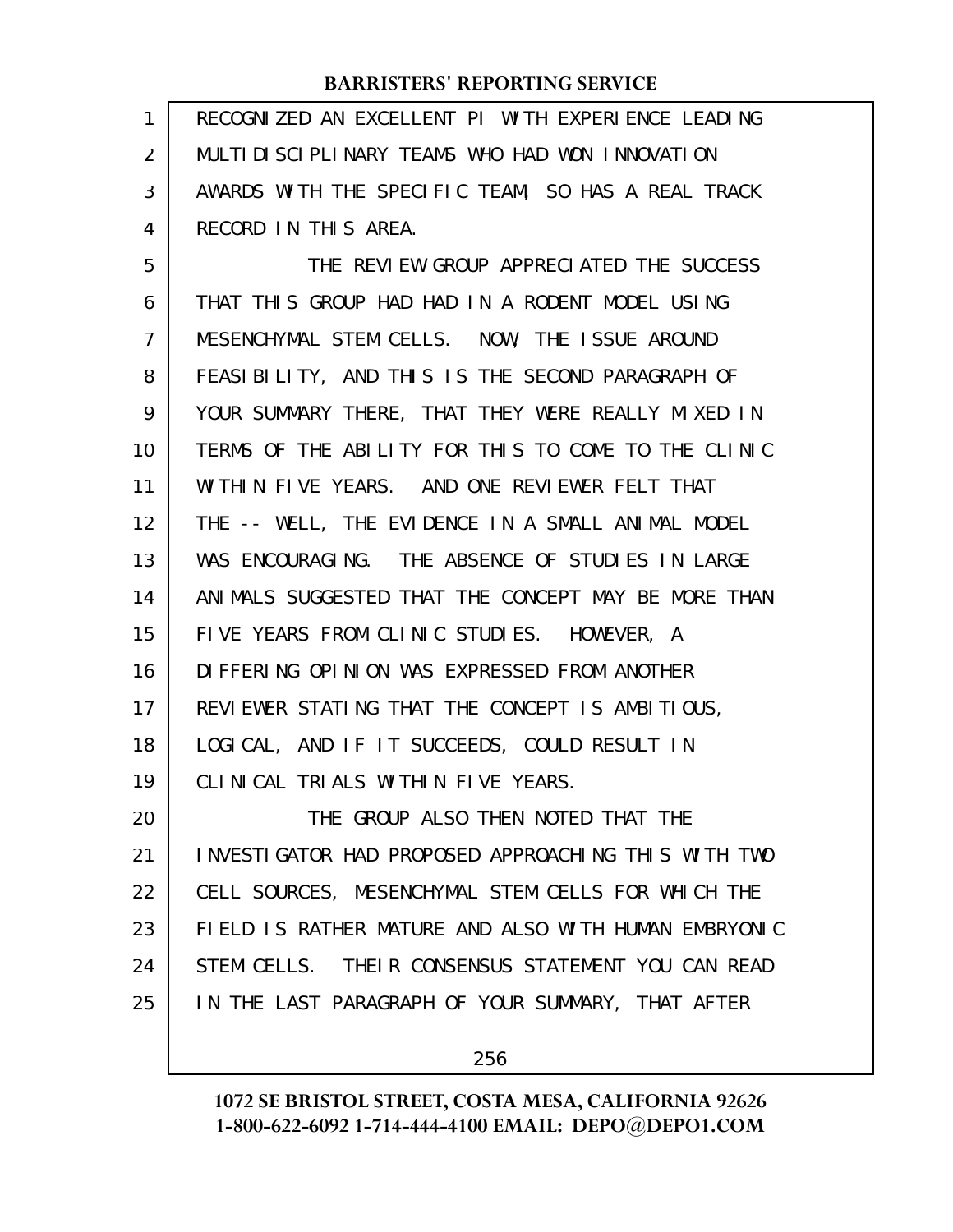| $\mathbf{1}$   | DI SCUSSION, THE PANELISTS FELT THAT A FOCUSED       |
|----------------|------------------------------------------------------|
| $\overline{2}$ | PROPOSAL ON MESENCHYMAL STEM CELL DERIVED SCAFFOLDS  |
| 3              | VERSUS HUMAN EMBRYONIC DERIVED SCAFFOLDS COULD       |
| 4              | POTENTIALLY OVERCOME THE MAIN CRITICISMS OF THE      |
| 5              | CONCEPT, THE INSUFFICIENT SCIENTIFIC MATURITY, AND   |
| 6              | ALSO AN IMMUNE REJECTION CHALLENGE.                  |
| 7              | CHAIRMAN KLEIN: SO JUST AS A                         |
| 8              | CLARIFICATION, THEY' RE PROPOSING TO USE BOTH        |
| 9              | MESENCHYMAL AND EMBRYONIC.                           |
| 10             | DR. NIGH: RIGHT.                                     |
| 11             | CHAIRMAN KLEIN: AND ISN'T THE CRITICISM              |
| 12             | MORE ON MATURITY ON THE EMBRYONIC BECAUSE AS TO      |
| 13             | MESENCHYMAL, THE STATEMENT, I THOUGHT, WAS THAT THEY |
| 14             | USE MESENCHYMAL IN THE MOUSE MODEL WAS SUCCESSFUL    |
| 15             | ENGRAFTMENT AND THAT THEY THOUGHT THAT FIELD WAS     |
| 16             | MORE MATURE, AS YOU JUST STATED, AND COULD MAKE IT   |
| 17             | TO THE CLINIC IN TIME?                               |
| 18             | DR. NIGH: CORRECT.                                   |
| 19             | CHAIRMAN KLEIN: SO ONE OF THE TWO                    |
| 20             | APPROACHES, IN FACT, COULD OPERATE WITHIN OUR        |
| 21             | TI MEFRAME?                                          |
| 22             | DR. NIGH: THAT WAS THE GENERAL FEELING               |
| 23             | FROM THE REVIEW PANEL.                               |
| 24             | CHAIRMAN KLEIN: RIGHT.                               |
| 25             | DR. TROUNSON: SO, MR. CHAIRMAN, THERE'S              |
|                | 257                                                  |
|                |                                                      |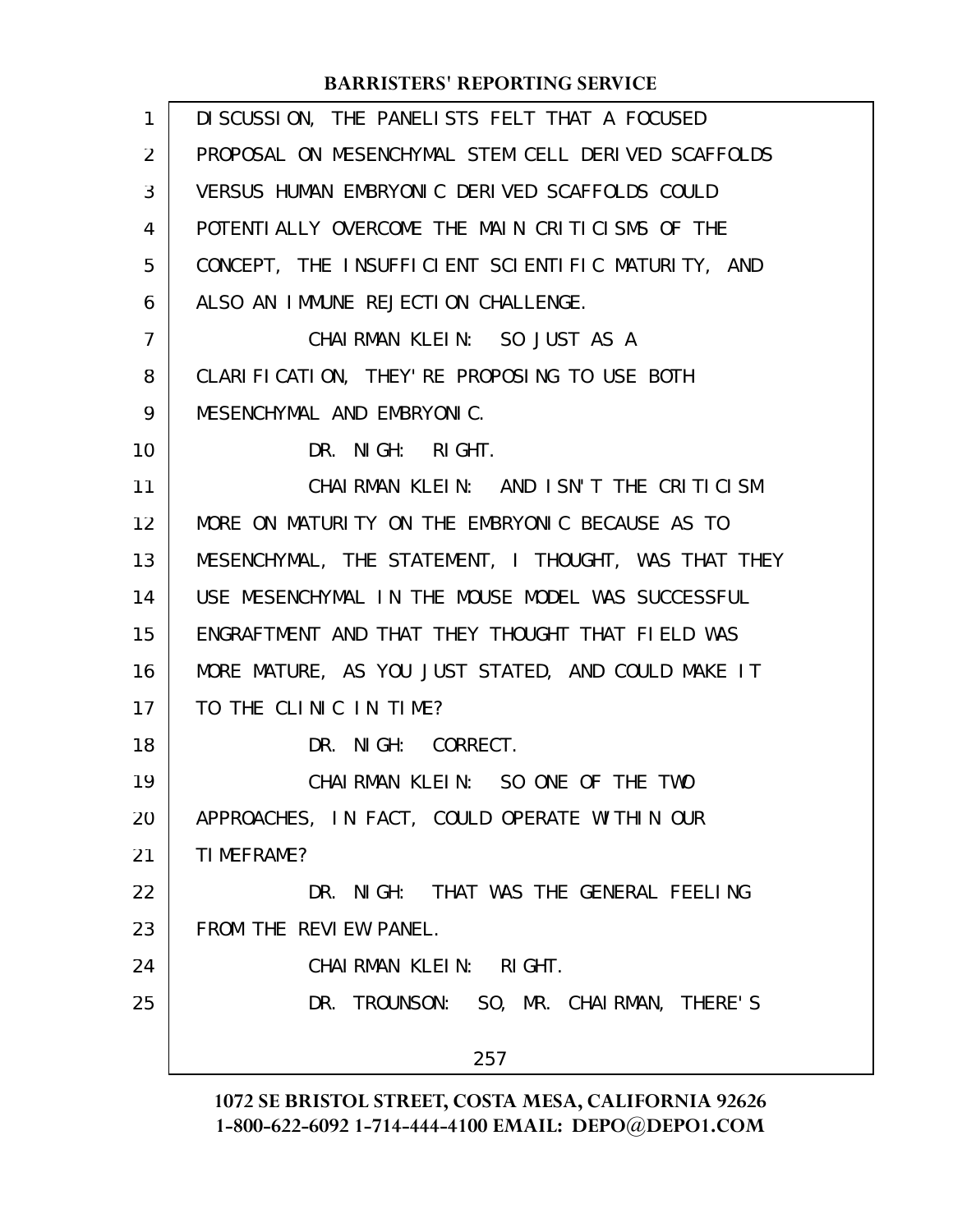| 1              | NOT MUCH EVIDENCE THAT MESENCHYMAL CELLS WILL        |
|----------------|------------------------------------------------------|
| 2              | ACTUALLY ENGRAFT. WHAT THEY WERE LIKELY TO DO IS TO  |
| 3              | STIMULATE ENDOGENOUS ENDOTHELIAL CELLS TO DEVELOP    |
| 4              | SMALL BLOOD VESSELS, RIGHT. SO I'M JUST ONLY         |
| 5              | CORRECTING WHAT YOU SAID JUST TO MAKE SURE THAT ON   |
| 6              | THE RECORD WE ARE CORRECT. THE EMBRYONIC STEM CELLS  |
| $\overline{7}$ | COMPONENT IS VERY NEW, INTERESTING. NO ONE COULD     |
| 8              | REALLY TELL AT THIS POINT. SO PART OF THE ISSUE IS   |
| 9              | THAT IT'S A REASONABLY EARLY STAGE STUDY AGAIN, ONE  |
| 10             | WHICH IS NOVEL, INTERESTING, BUT NOT NECESSARILY,    |
| 11             | YOU KNOW, STRONG GUARANTEE TO END UP IN A CLINIC IN  |
| 12             | THAT TIMEFRAME.                                      |
| 13             | BUT, YOU KNOW, YOU CAN'T ALWAYS PREDICT,             |
| 14             | AS MEMBERS OF THE ICOC PANEL SAID. BUT THOSE         |
| 15             | MESENCHYMAL STEM CELLS DON'T, THEY DON'T ENGRAFT     |
| 16             | THEMSELVES AVIDLY IN THIS TISSUE.                    |
| 17             | CHAIRMAN KLEIN: SO THE ENGRAFTMENT THAT              |
| 18             | THEY ACHIEVED IN THE MOUSE MODEL, THE ISSUE IS --    |
| 19             | THE CONCERN IS THAT THAT WON'T TRANSLATE TO HUMAN?   |
| 20             | DR. TROUNSON: YEAH. NO, BECAUSE IT                   |
| 21             | INITIATES ENDOGENOUS ENDOTHELIAL DEVELOPMENT OF      |
| 22             | SMALL BLOOD VESSELS, THE THEORY ON THAT IS IT SHOULD |
| 23             | DO THE SAME IN THE HUMAN. AND THE ISSUE IS THAT,     |
| 24             | YOU KNOW, YOU'RE DEALING WITH A MUCH BIGGER HEART    |
| 25             | THAN YOU ARE IN A MOUSE. AND THAT'S WHY THERE WAS    |
|                |                                                      |

258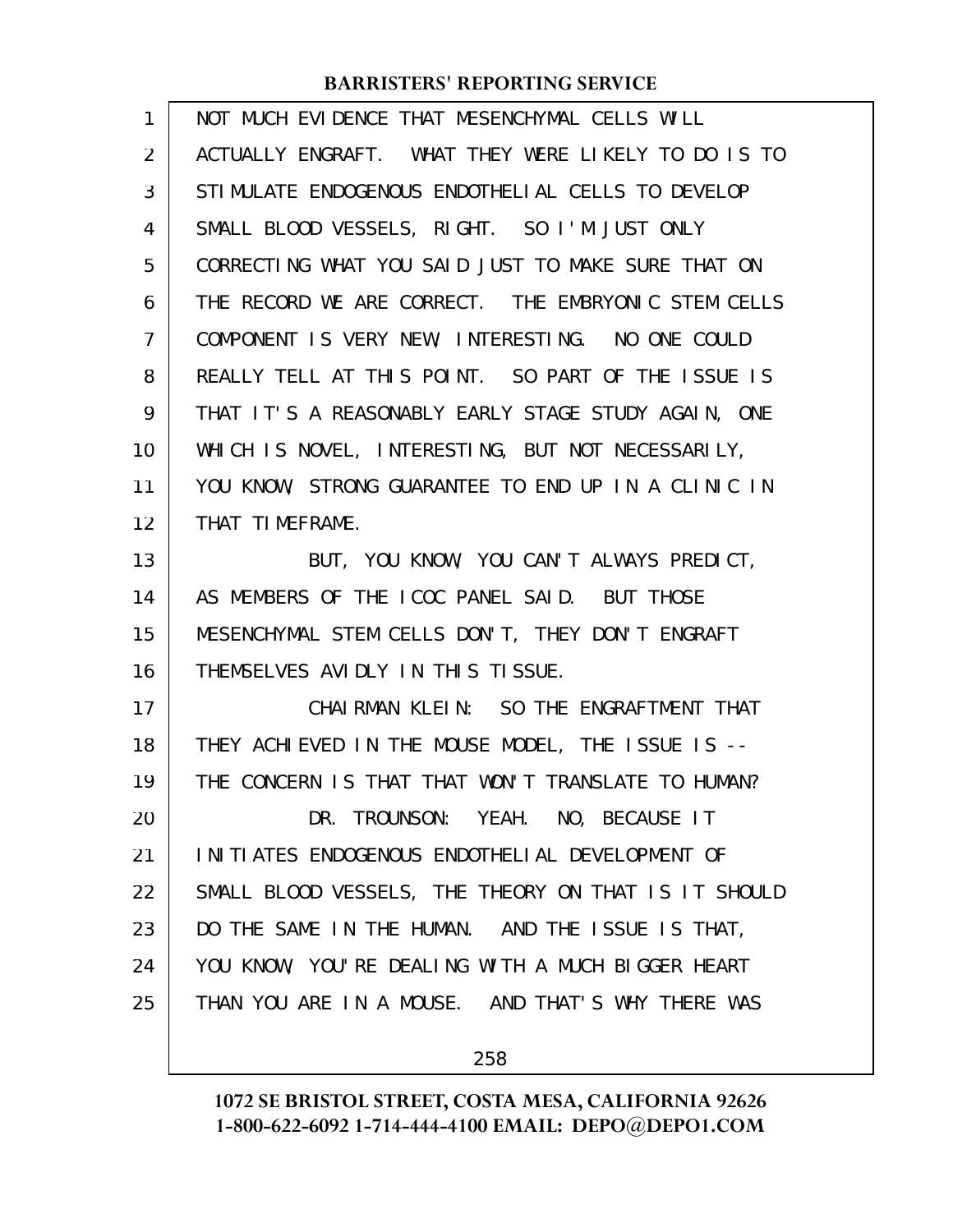| $\mathbf{1}$   | SOME DISCUSSION ABOUT PERHAPS THEY SHOULD TRY THIS  |
|----------------|-----------------------------------------------------|
| 2              | OUT ON A LARGER ANIMAL; BUT AGAIN, THERE ARE ISSUES |
| 3              | WHEN YOU MOVE INTO LARGE ANIMALS WITH HUMAN CELLS   |
| 4              | THAT YOU DON'T -- YOU ARE GOING ACROSS IMMUNE       |
| 5              | BARRIERS WHICH THEMSELVES BRING ANOTHER SET OF      |
| 6              | PROBLEMS.                                           |
| $\overline{7}$ | SO, YOU KNOW, AS BETTINA HAS SAID, IT'S             |
| 8              | VERY INTERESTING, VERY NOVEL, MAYBE VERY EARLY, BUT |
| 9              | THIS IS WHAT WE'RE ABOUT. WE'RE ABOUT TRYING TO BE  |
| 10             | INNOVATIVE IN THIS SPACE. BUT BE CERTAIN THAT       |
| 11             | THERE'S NOT A LOT OF GUARANTEE THAT THAT WOULD GET  |
| 12             | TO THE CLINIC IN THE TIME.                          |
| 13             | CHAIRMAN KLEIN: OKAY.                               |
| 14             | MR. SHEEHY: SO IS THERE A MOTION? IS                |
| 15             | THERE A MOTION ON ANY OTHER ITEM IN THE GRAY AREA?  |
| 16             | SO ARE WE AT A POINT WHERE I NEED A NONCONFLICTED   |
| 17             | MEMBER IN A SECOND TO -- MAYBE JAMES CAN HELP ME -- |
| 18             | WITH THE MOTION TO APPROVE EVERYTHING IN THE GREEN  |
| 19             | AREA FOR FUNDING?                                   |
| 20             | MR. HARRISON: RIGHT. THE MOTION WOULD BE            |
| 21             | TO APPROVE ALL OF THOSE APPLICATIONS IDENTIFIED IN  |
| 22             | TIER 1 FOR FUNDING.                                 |
| 23             | MR. SHEEHY: OKAY.                                   |
| 24             | MS. GIBBONS: SO MOVE.                               |
| 25             | MR. SHEEHY: DR. PRICE. DO I HAVE A                  |
|                |                                                     |
|                | 259                                                 |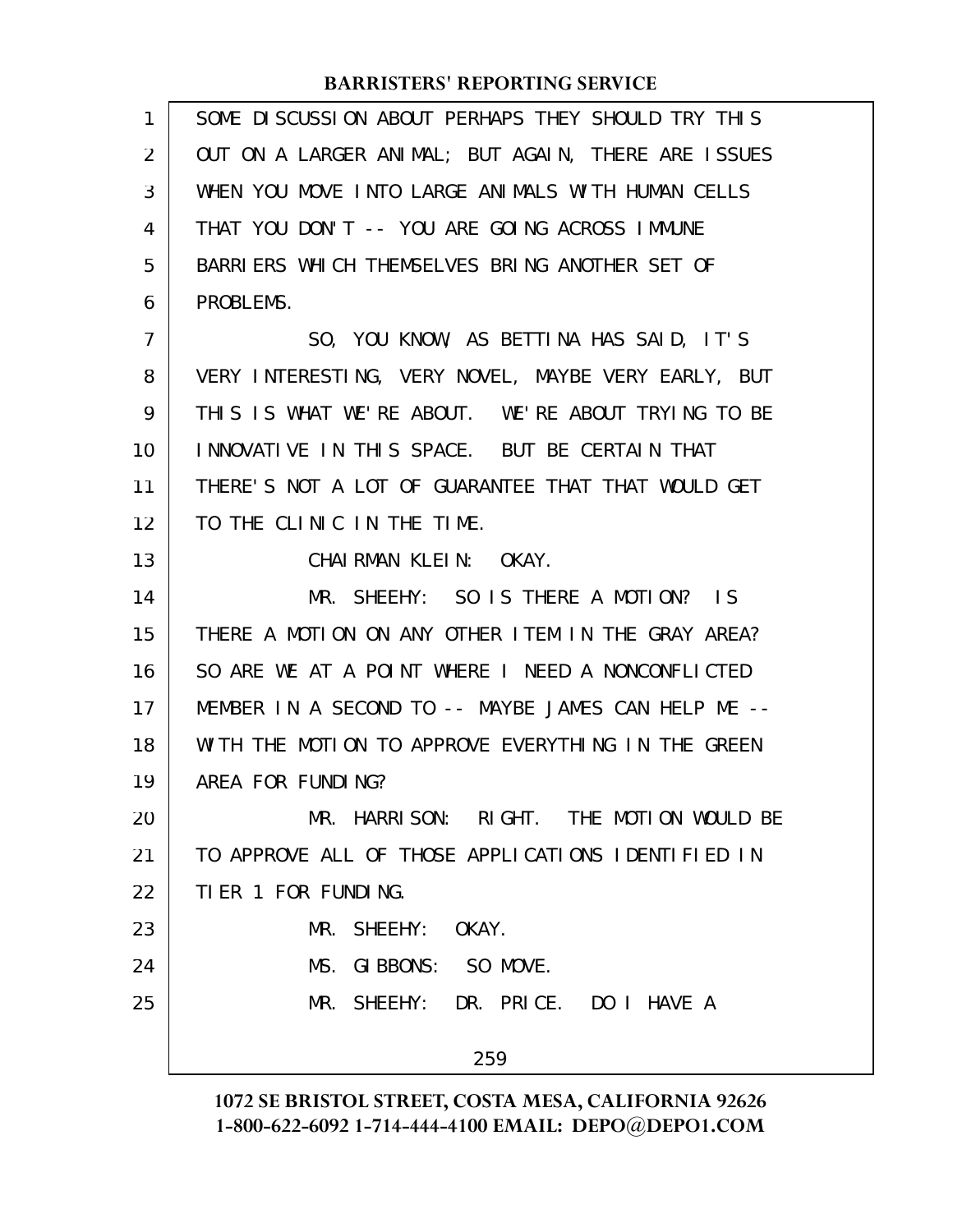| $\mathbf{1}$ | SECOND?                                             |
|--------------|-----------------------------------------------------|
| 2            | CHAIRMAN KLEIN: WHO SECONDED?                       |
| 3            | MR. SHEEHY: LEEZA, I THINK, WAS THE                 |
| 4            | FIRST. IN THE COURSE I WILL REMIND PEOPLE, AS WE DO |
| 5            | THE ROLL CALL, THAT YOU SHOULD IDENTIFY WHEN YOU    |
| 6            | VOTE IF YOU HAVE A CONFLICT, YOU SHOULD NOTE THAT   |
| 7            | YOU'RE VOTING EXCEPT FOR THOSE APPLICATIONS FOR     |
| 8            | WHICH YOU HAVE A CONFLICT.                          |
| 9            | MR. HARRISON: WE NEED TO GET ONE MORE               |
| 10           | MEMBER FROM THE HALLWAY IF YOU WOULD GIVE US JUST A |
| 11           | MOMENT.                                             |
| 12           | (PAUSE IN PROCEEDINGS.)                             |
| 13           | MR. SHEEHY: MELISSA, COULD WE GET THE               |
| 14           | ROLL CALL? AND REMEMBER YOU NEED TO ANNOUNCE YOUR   |
| 15           | VOTE MINUS CONFLICTS IF YOU HAVE ONE.               |
| 16           | CHAIRMAN KLEIN: SPECIFICALLY STATING THAT           |
| 17           | YOU'RE VOTING YES ONLY FOR THOSE FOR WHICH YOU DO   |
| 18           | NOT HAVE A CONFLICT.                                |
| 19           | MR. SHEEHY: FOR THE GREEN.                          |
| 20           | MS. KING: DONALD DAFOE.                             |
| 21           | DR. DAFOE: YES, EXCEPT THOSE FOR WHICH I            |
| 22           | HAVE A CONFLICT.                                    |
| 23           | MS. KING: ROBERT PRICE.                             |
| 24           | DR. PRICE: YES, EXCEPT THOSE FOR WHICH I            |
| 25           | MAY HAVE A CONFLICT.                                |
|              |                                                     |
|              | 260                                                 |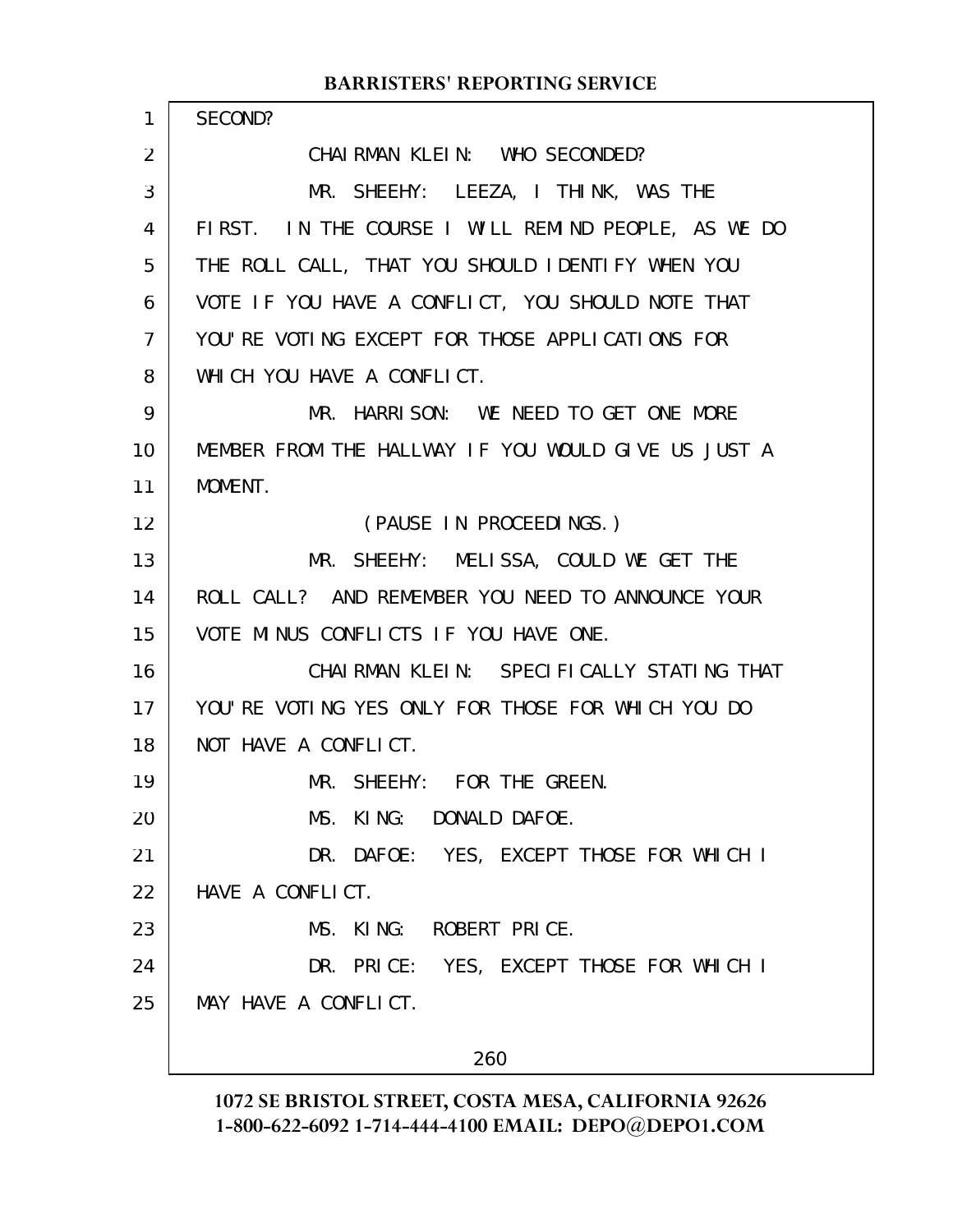|                | <b>BARRISTERS' REPORTING SERVICE</b>      |
|----------------|-------------------------------------------|
| 1              | MS. KING: DAVID BRENNER.                  |
| 2              | DR. BRENNER: YES, EXCEPT FOR THOSE FOR    |
| 3              | WHICH I HAVE A CONFLICT.                  |
| 4              | MS. KING: SUSAN BRYANT.                   |
| 5              | DR. BRYANT: YES, EXCEPT FOR THOSE WITH    |
| 6              | WHICH I HAVE A CONFLICT.                  |
| $\overline{7}$ | MS. KING: MARCY FEIT.                     |
| 8              | MS. FEIT: YES, EXCEPT FOR THOSE FOR WHICH |
| 9              | I HAVE A CONFLICT.                        |
| 10             | MS. KING: LEEZA GIBBONS.                  |
| 11             | MS. GIBBONS: YES.                         |
| 12             | MS. KING: MICHAEL GOLDBERG.               |
| 13             | MR. GOLDBERG: YES, EXCEPT FOR THOSE WITH  |
| 14             | WHICH I HAVE A CONFLICT.                  |
| 15             | MS. KING: SAM HAWGOOD.                    |
| 16             | DR. HAWGOOD: YES, EXCEPT FOR THOSE FOR    |
| 17             | WHICH I HAVE A CONFLICT.                  |
| 18             | MS. KING: BOB KLEIN.                      |
| 19             | CHAIRMAN KLEIN: YES.                      |
| 20             | MS. KING: SHERRY LANSING.                 |
| 21             | MS. LANSING: YES, EXCEPT FOR THOSE FOR    |
| 22             | WHICH I HAVE A CONFLICT.                  |
| 23             | MS. KING: LEONARD ROME.                   |
| 24             | DR. ROME: YES, EXCEPT FOR THOSE FOR WHICH |
| 25             | I HAVE A CONFLICT.                        |
|                | 261                                       |
|                |                                           |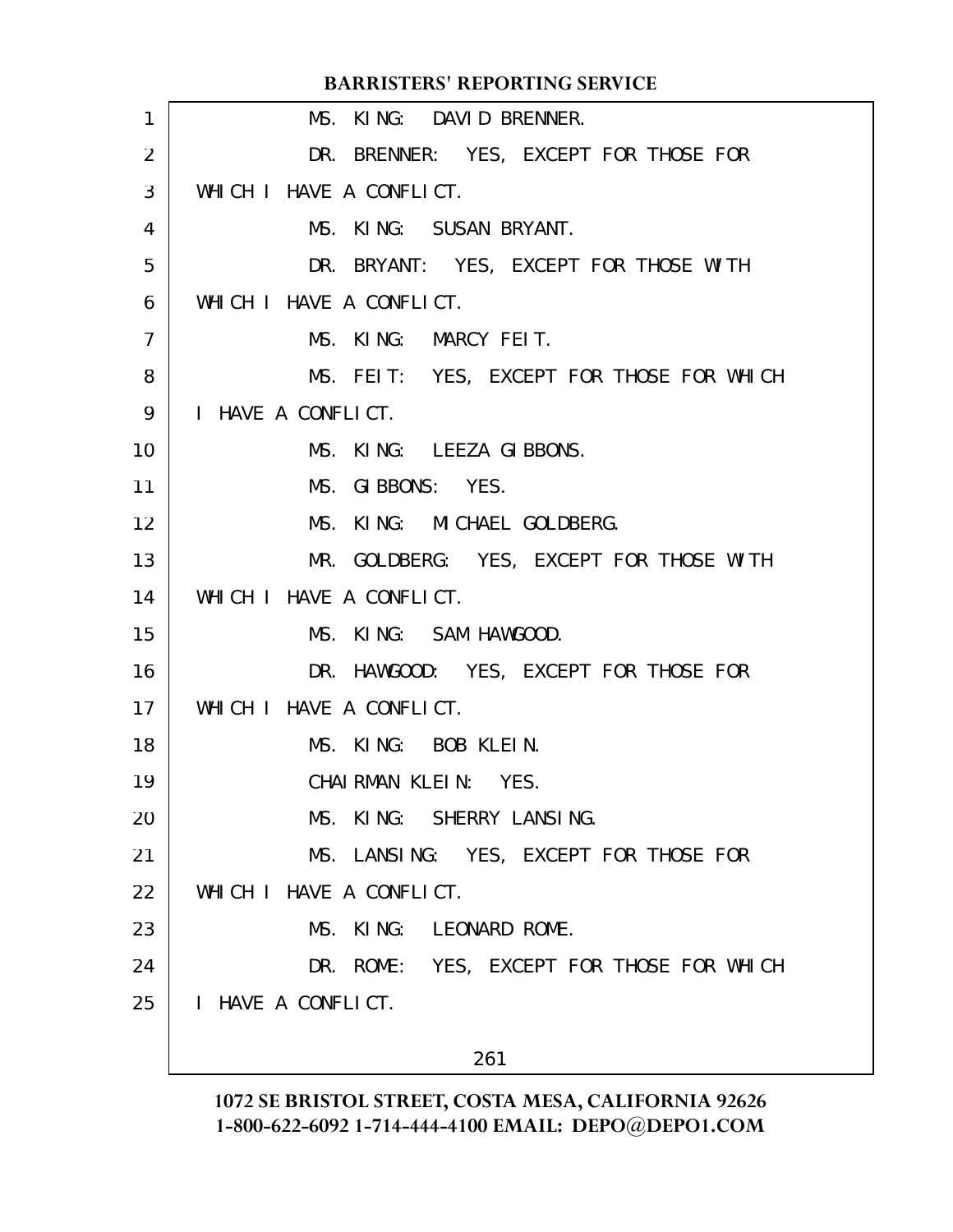|                 | <b>BARRISTERS' REPORTING SERVICE</b>                 |
|-----------------|------------------------------------------------------|
| 1               | MS. KING: TED LOVE.                                  |
| $\overline{2}$  | DR. LOVE: YES.                                       |
| 3               | MS. KING: TINA NOVA.                                 |
| 4               | DR. NOVA: YES.                                       |
| 5               | MS. KING: CLAIRE POMEROY.                            |
| 6               | DR. POMEROY: YES, EXCEPT FOR THOSE FOR               |
| $\overline{7}$  | WHICH I HAVE A CONFLICT.                             |
| 8               | MS. KING: FRANCISCO PRIETO.                          |
| 9               | DR. PRIETO: YES, EXCEPT FOR THOSE FOR                |
| 10 <sup>1</sup> | WHICH I HAVE A CONFLICT.                             |
| 11              | MS. KING: DUANE ROTH.                                |
| 12              | MR. ROTH: YES.                                       |
| 13              | MS. KING: JEFF SHEEHY.                               |
| 14              | MR. SHEEHY: YES, EXCEPT FOR THOSE WITH               |
| 15              | WHICH I HAVE A CONFLICT.                             |
| 16              | MS. KING: AND OSWALD STEWARD.                        |
| 17              | DR. STEWARD: YES, EXCEPT FOR THOSE WITH              |
| 18              | WHICH I HAVE A CONFLICT.                             |
| 19              | MS. KING: MOTION CARRIES.                            |
| 20              | CHAIRMAN KLEIN: ALL RIGHT. CAN I CONFER              |
| 21              | WITH COUNSEL HERE, MR. VICE CHAIR, WE HAVE SATISFIED |
| 22              | <b>OUR REQUIREMENTS?</b>                             |
| 23              | MR. HARRISON: WE NEED A MOMENT TO CHECK              |
| 24              | BECAUSE, AS YOU ALL KNOW, THE NUMBER REQUIRED FOR A  |
| 25              | QUORUM VARIES DEPENDING UPON THE NUMBER OF MEMBERS   |
|                 | 262                                                  |
|                 |                                                      |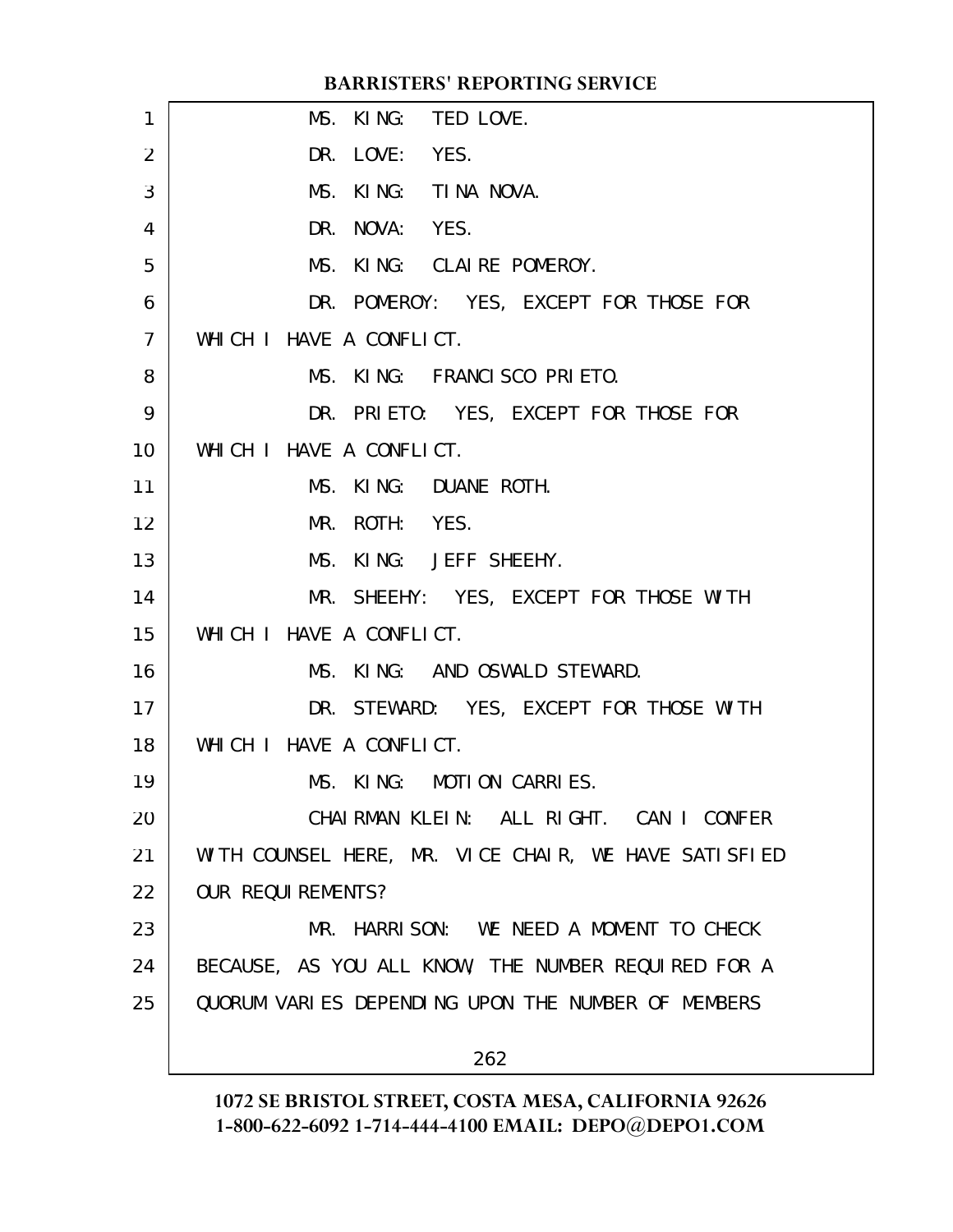| 1              | WHO HAVE A CONFLICT. AND WHETHER THE MOTION CARRIES  |
|----------------|------------------------------------------------------|
| $\overline{2}$ | AS TO EACH APPLICATION THEN TURNS ON WHO IS PRESENT  |
| 3              | AT THE TIME OF THE VOTE. SO WE NEED TO DO A QUICK    |
| 4              | REVIEW TO MAKE SURE THAT ALL OF THE APPLICATIONS ARE |
| 5              | COVERED.                                             |
| 6              | CHAIRMAN KLEIN: SCOTT'S DOING THAT IN                |
| $\overline{7}$ | REAL-TIME?                                           |
| 8              | MR. HARRISON: EXACTLY.                               |
| 9              | CHAIRMAN KLEIN: ALL RIGHT. CAN WE --                 |
| 10             | LET'S DO -- COUNSEL, MY SUGGESTION TO MR. SHEEHY IS  |
| 11             | TO MOVE THROUGH THE VOTES ON THE OTHER TWO           |
| 12             | CATEGORIES ON THE ASSUMPTION THAT, IN FACT, AS WE    |
| 13             | EXPECT, THAT WE HAVE MET ALL THE REQUIREMENTS.       |
| 14             | MR. SHEEHY: I THINK I NEED ONE MOTION BY             |
| 15             | SOMEONE WHO'S NOT CONFLICTED IN A SECOND FOR THE     |
| 16             | REMAINING TO NOT FUND THE REMAINING APPLICATIONS.    |
| 17             | MR. ROTH: SO I'LL MOVE THAT ALL THE                  |
| 18             | REMAINING APPLICATIONS ARE NOT FUNDED.               |
| 19             | DR. LOVE: SECOND.                                    |
| 20             | MR. SHEEHY: SECOND BY DR. LOVE. WE DON'T             |
| 21             | NEED ANY COMMENTS. WE CAN GO STRAIGHT TO A VOTE.     |
| 22             | CHAIRMAN KLEIN: PUBLIC.                              |
| 23             | MR. SHEEHY: DO WE HAVE A PUBLIC COMMENT              |
| 24             | ON THIS? OKAY. MELISSA.                              |
| 25             | MS. KING: DONALD DAFOE.                              |
|                | 263                                                  |
|                |                                                      |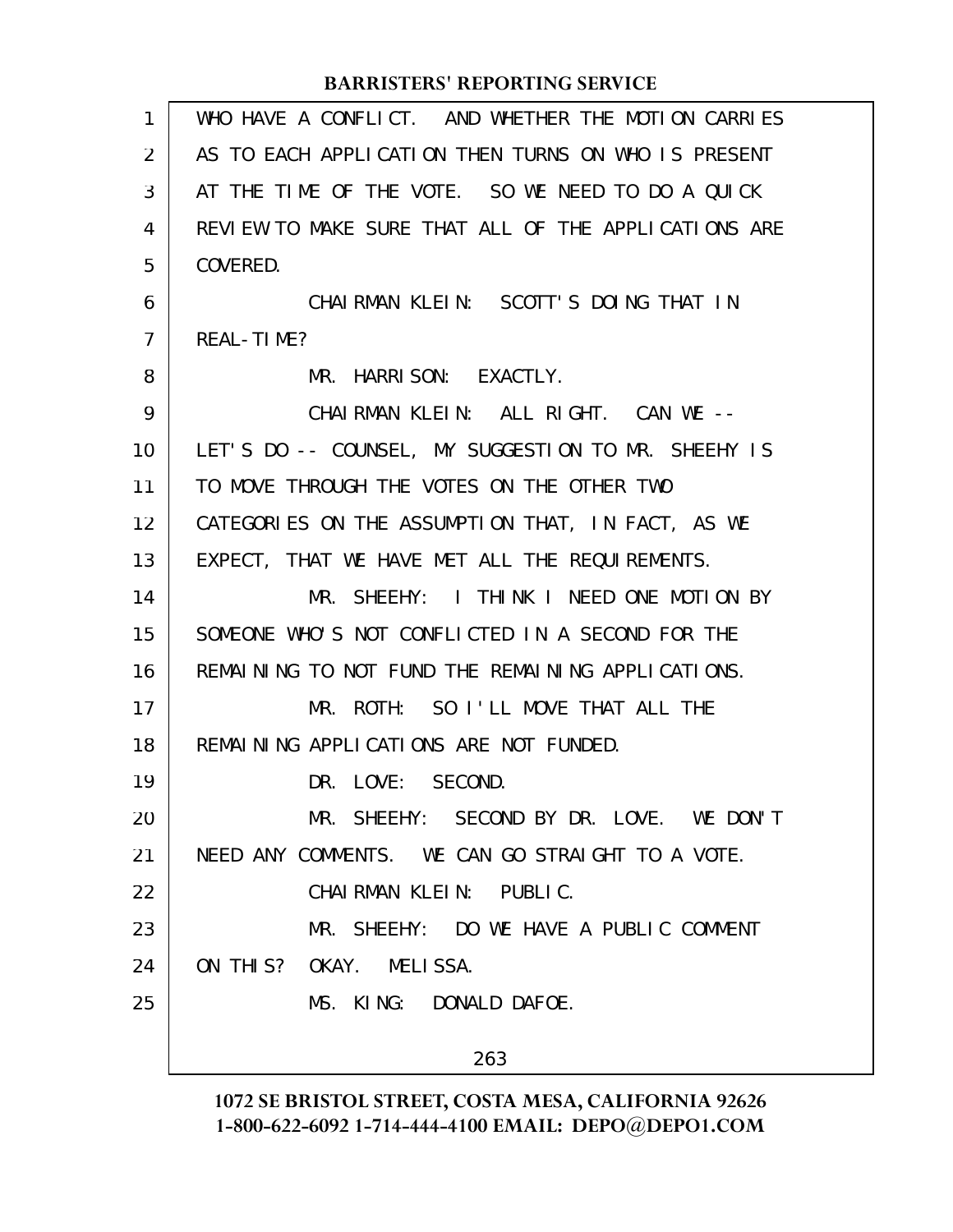|                 | <b>BARRISTERS' REPORTING SERVICE</b>      |
|-----------------|-------------------------------------------|
| 1               | DR. DAFOE: YES, EXCEPT FOR THOSE FOR      |
| 2               | WHICH I HAVE A CONFLICT.                  |
| 3               | MS. KING: ROBERT PRICE.                   |
| 4               | DR. PRICE: YES, EXCEPT FOR THOSE WITH     |
| 5               | WHICH I MAY HAVE A CONFLICT.              |
| 6               | MS. KING: DAVID BRENNER.                  |
| $\overline{7}$  | DR. BRENNER: YES, EXCEPT FOR THOSE FOR    |
| 8               | WHICH I HAVE A CONFLICT.                  |
| 9               | MS. KING: SUSAN BRYANT.                   |
| 10 <sup>°</sup> | DR. BRYANT: YES, EXCEPT FOR THOSE WITH    |
| 11              | WHICH I HAVE A CONFLICT.                  |
| 12 <sup>2</sup> | MS. KING: MARCY FEIT.                     |
| 13              | MS. FEIT: YES, EXCEPT FOR THOSE FOR WHICH |
| 14              | I HAVE A CONFLICT.                        |
| 15              | MS. KING: LEEZA GIBBONS.                  |
| 16              | MS. GIBBONS: YES.                         |
| 17              | MS. KING: MICHAEL GOLDBERG.               |
| 18              | MR. GOLDBERG: YES, EXCEPT FOR THOSE WITH  |
| 19              | WHICH I HAVE A CONFLICT.                  |
| 20              | MS. KING: SAM HAWGOOD.                    |
| 21              | DR. HAWGOOD: YES, EXCEPT FOR THOSE FOR    |
| 22              | WHICH I HAVE A CONFLICT.                  |
| 23              | MS. KING: BOB KLEIN.                      |
| 24              | CHAIRMAN KLEIN: YES.                      |
| 25              | MS. KING: SHERRY LANSING.                 |
|                 | 264                                       |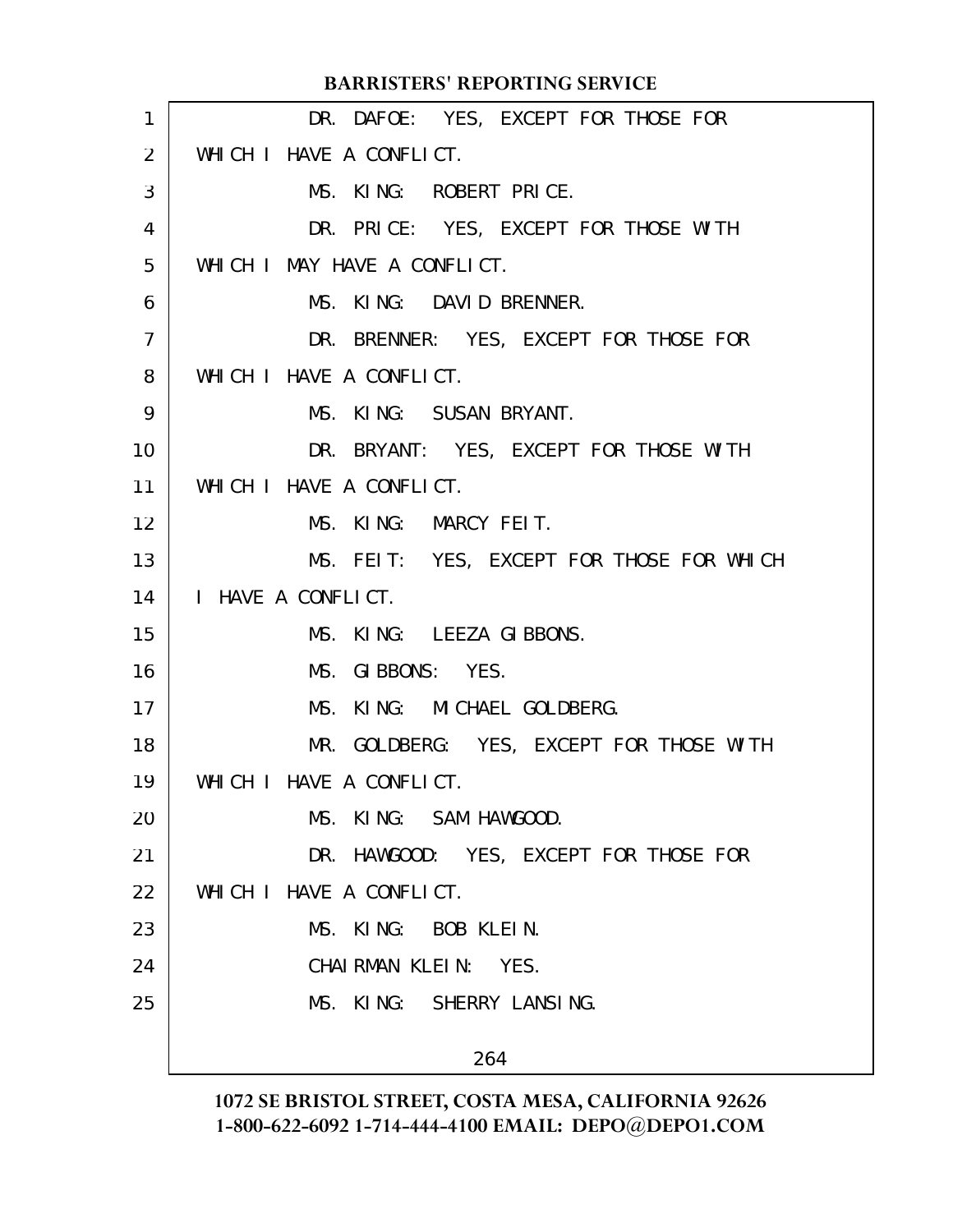|                   | <b>BARRISTERS' REPORTING SERVICE</b>      |
|-------------------|-------------------------------------------|
| 1                 | MS. LANSING: YES, EXCEPT FOR THOSE FOR    |
| $\overline{2}$    | WHICH I AM CONFLICTED.                    |
| 3                 | MS. KING: LEONARD ROME.                   |
| 4                 | DR. ROME: YES, EXCEPT FOR THOSE FOR WHICH |
| 5                 | I HAVE A CONFLICT.                        |
| 6                 | MS. KING: TED LOVE.                       |
| $\overline{7}$    | DR. LOVE: YES.                            |
| 8                 | MS. KING: TINA NOVA.                      |
| 9                 | DR. NOVA: YES.                            |
| 10                | MS. KING: CLAIRE POMEROY.                 |
| 11                | DR. POMEROY: YES, EXCEPT FOR THOSE FOR    |
| $12 \overline{ }$ | WHICH I HAVE A CONFLICT.                  |
| 13                | MS. KING: FRANCISCO PRIETO.               |
| 14                | DR. PRIETO: YES, EXCEPT FOR THOSE FOR     |
| 15                | WHICH I HAVE A CONFLICT.                  |
| 16                | MS. KING: DUANE ROTH.                     |
| 17                | MR. ROTH: YES.                            |
| 18                | MS. KING: JEFF SHEEHY.                    |
| 19                | MR. SHEEHY: YES, EXCEPT FOR THOSE WITH    |
| 20                | WHICH I HAVE A CONFLICT.                  |
| 21                | MS. KING: OSWALD STEWARD.                 |
| 22                | DR. STEWARD: YES, EXCEPT FOR THOSE WITH   |
| 23                | WHICH I HAVE A CONFLICT.                  |
| 24                | MR. SHEEHY: BACK TO YOU, CHAIR.           |
| 25                | CHAIRMAN KLEIN: SO JUST FOR ONE MOMENT    |
|                   | 265                                       |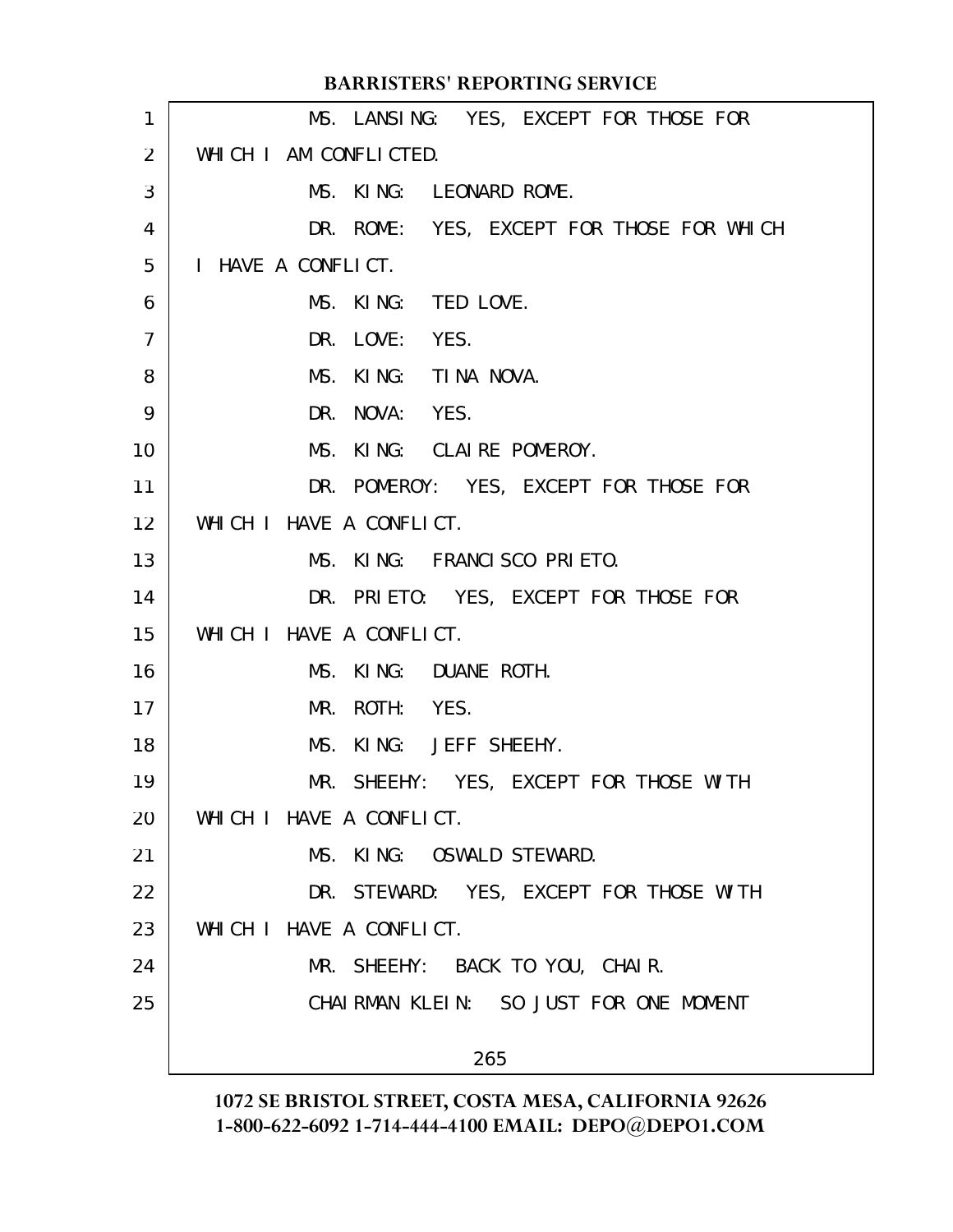| 1  | CAN WE CONFIRM?                                        |
|----|--------------------------------------------------------|
| 2  | HARRISON: GIVEN THE NUMBER OF<br>MR.                   |
| 3  | APPLICATIONS, WE'RE GOING TO NEED A MOMENT JUST TO     |
| 4  | CHECK EVERYTHING AND MAKE SURE THAT WE HAVE            |
| 5  | SUFFICIENT NUMBER FOR EACH APPLICATION. I DON'T        |
| 6  | THINK THE PRESENCE OF A MEMBER WILL CHANGE THAT.       |
| 7  | CHAIRMAN KLEIN: THAT IS RIGHT. SO THANK                |
| 8  | YOU VERY MUCH.                                         |
| 9  | SO RETAIN A QUORUM FOR THE REST OF THE                 |
| 10 | ITEMS. THE ISSUE WAS WE NEED A LARGER QUORUM TO        |
| 11 | MEET THE REQUIREMENTS OF VOTING WHERE THERE ARE        |
| 12 | CONFLICTS UNDER OUR VERY STRICT RECUSAL POLICIES.      |
| 13 | IF WE COULD PLEASE GO TO THE CONSIDERATION             |
| 14 | OF THE BUDGET, DR. TROUNSON.                           |
| 15 | DR. TROUNSON: THANK YOU, CHAIR. I'LL ASK               |
| 16 | MARGARET FERGUSON TO PRESENT THIS MATTER ON BEHALF     |
| 17 | OF MANAGEMENT.                                         |
| 18 | MS. FERGUSON: YOU MEAN I DON'T SPEAK LOUD              |
| 19 | ENOUGH ON MY OWN? BUT I USUALLY DO. ANYWAY, I WANT     |
| 20 | TO FIRST SAY THAT I'M VERY EXCITED TO BE A PART OF     |
| 21 | THE CIRM TEAM. I LOOK FORWARD TO THE CHALLENGES,       |
| 22 | AND I'M HERE TO PRESENT THE PROPOSED BUDGET FOR        |
| 23 | 2008-9. IF WE CAN SEE IT.                              |
| 24 | OKAY. IN DEVELOPING THE PROPOSED 2008-9                |
| 25 | ADMI NI STRATI VE BUDGET, I USED UPDATED -- I USED THE |
|    | 266                                                    |
|    |                                                        |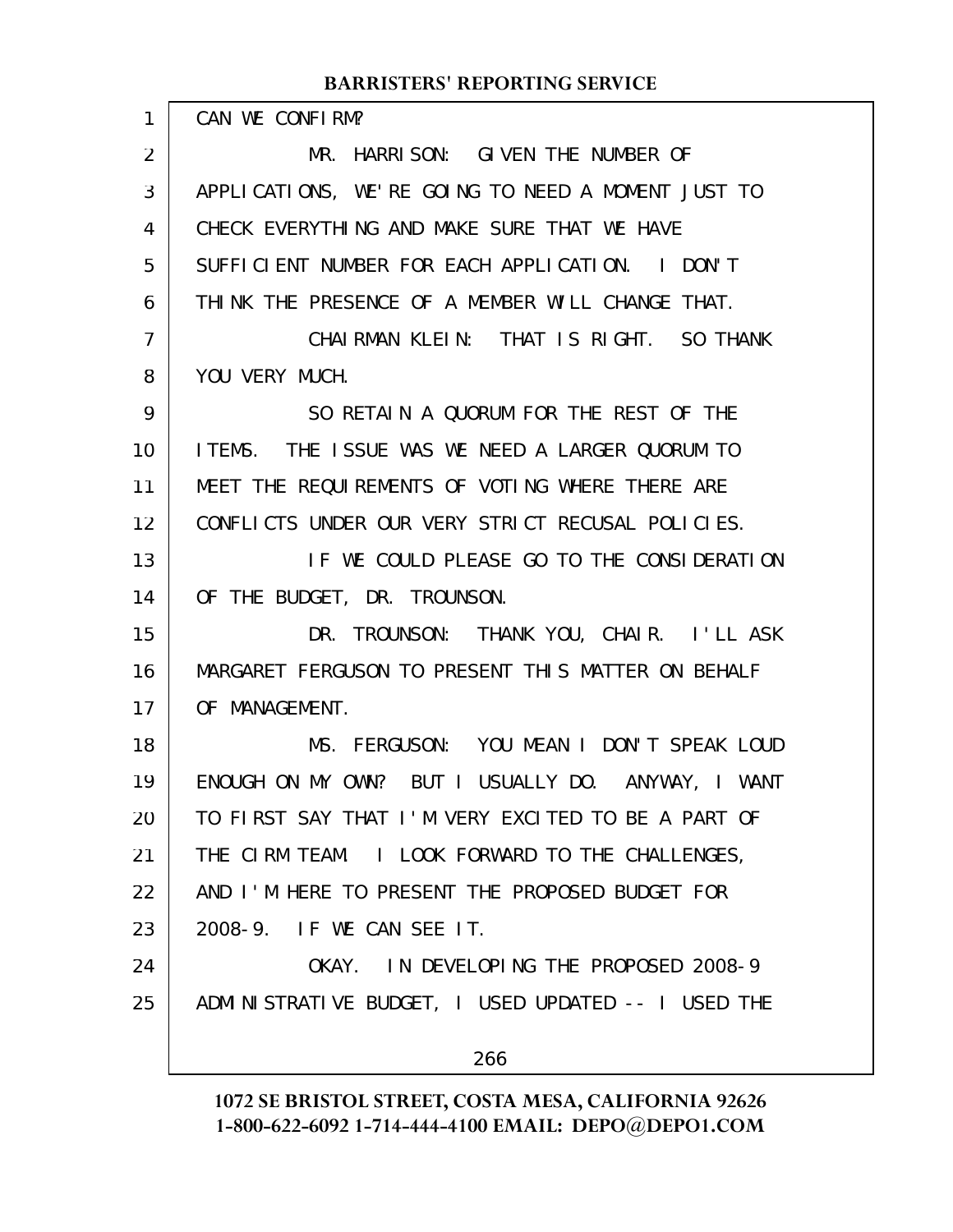| $\mathbf{1}$ | UPDATED 2007-8 BUDGET AS A BASELINE. I MET WITH THE  |
|--------------|------------------------------------------------------|
| 2            | HEAD OR APPROPRIATE DESIGNEE OF EACH COST CENTER,    |
| 3            | THE CONTRACTS MANAGER, CHIEF LEGAL COUNSEL, CHIEF    |
| 4            | COMMUNICATIONS OFFICER, AND CHIEF HUMAN RESOURCES    |
| 5            | MANAGER IN ORDER TO ASCERTAIN PROJECTED BUDGET       |
| 6            | NEEDS. THE DATA WAS COMPILED, REVIEWED WITH THE      |
| 7            | PRESIDENT, REVISED AS APPROPRIATE, THEN DISCUSSED    |
| 8            | AGAIN WITH EACH OF THE COST CENTERS BEFORE           |
| 9            | FINALIZATION.                                        |
| 10           | THE GOAL OF THIS BUDGET IS TO ENSURE THAT            |
| 11           | DURING FISCAL YEARN 2008-9 SUFFICIENT FUNDING EXISTS |
| 12           | TO MEET THE ADMINISTRATIVE NEEDS OF CIRM WHILE       |
| 13           | ADHERING TO THE FUNDING ALLOCATION PROVISIONS OF     |
| 14           | PROPOSITION 71.                                      |
| 15           | FIRST, I'D LIKE TO GO OVER A FEW OF THE              |
| 16           | ACRONYMS THAT ARE USED IN THE BUDGET DOCUMENT.  OOA  |
| 17           | ACTUALLY STANDS FOR OFFICE OF ADMINISTRATION; OOP,   |
| 18           | OFFICE OF THE PRESIDENT; OOC, OFFICE OF THE CHAIR;   |
| 19           | OE&E IS OPERATING EXPENSES AND EQUIPMENT, AND FOR    |
| 20           | THIS BUDGET INCLUDES FUNDING FOR SCIENTIFIC MEMBERS, |
| 21           | GENERAL OFFICE SUPPLIES, PRINTING COSTS,             |
| 22           | COMMUNICATION COSTS, AND TRAINING.                   |
| 23           | THE OVERALL PROPOSED BUDGET FOR 2008-9 IS            |
| 24           | \$13 MILLION HAS BEEN ALLOCATED TO THE SCIENCE       |
| 25           | OFFICE, OFFICE OF ADMINISTRATION, OFFICE OF THE      |
|              | 267                                                  |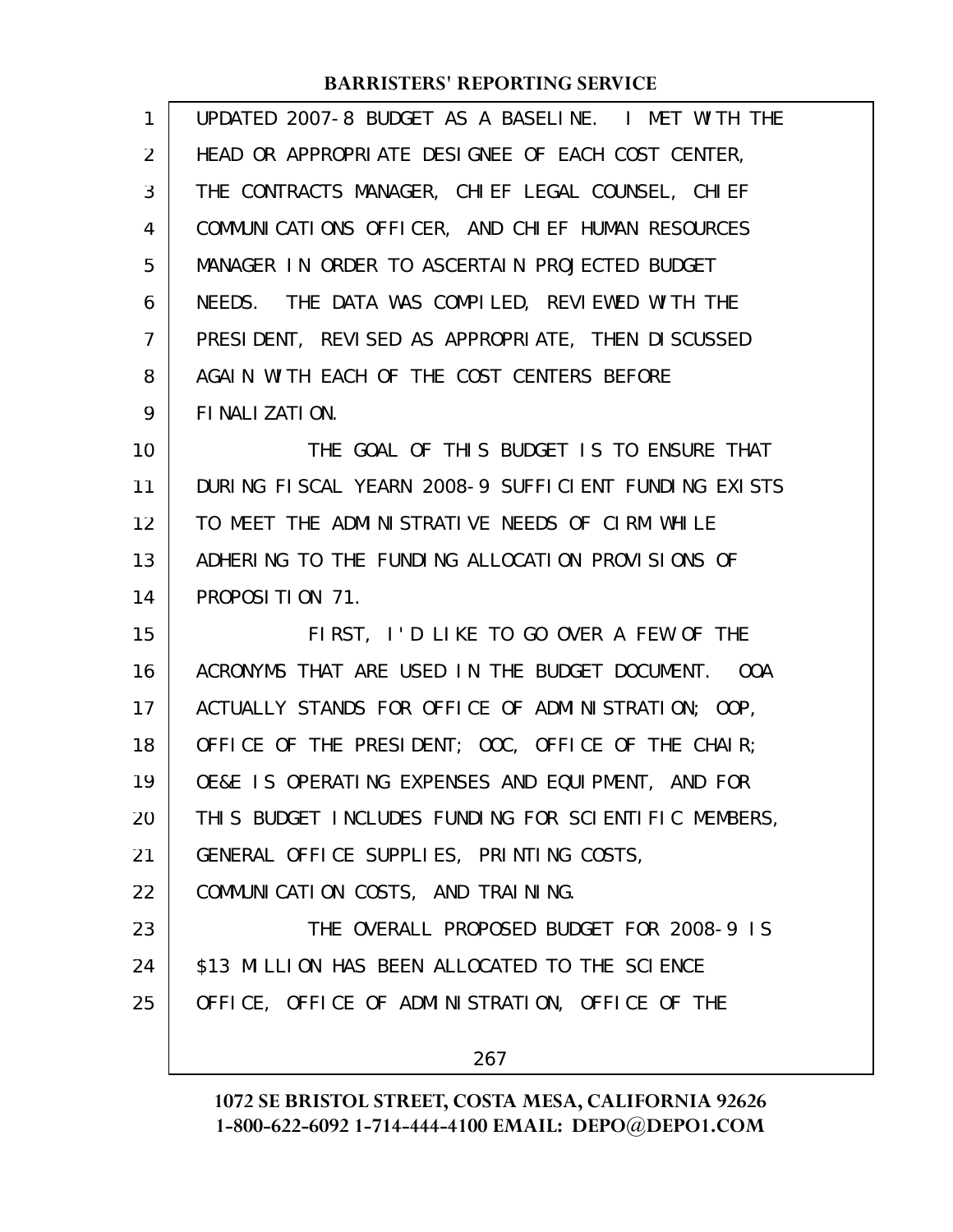| 1              | PRESIDENT, AND OFFICE OF THE CHAIR. THE OVERALL      |
|----------------|------------------------------------------------------|
| $\overline{2}$ | INCREASE FROM THE 2007-8 BUDGET IS 46 PERCENT WITH   |
| 3              | MAJOR CHANGES REFLECTED IN THE FOLLOWING LINE ITEMS: |
| 4              | SALARIES AND BENEFITS, INTERAGENCY AGREEMENTS,       |
| 5              | EXTERNAL CONTRACTS, SCIENCE MEETINGS, WORK GROUP     |
| 6              | GRANTS, WORK GROUP STANDARDS, TRAVEL, AND OTHER      |
| $\overline{7}$ | <b>OE&amp;E.</b>                                     |
| 8              | I'LL BRIEFLY GO OVER EACH OF THESE                   |
| 9              | INCREASES. OVERALL INCREASES IN SALARIES AND         |
| 10             | BENEFITS ARE A RESULT OF SIX PROPOSED NEW POSITIONS  |
| 11             | IN THE SCIENCE OFFICE AND ONE PROPOSED POSITION IN   |
| 12             | THE OFFICE OF ADMINISTRATION. SALARIES AND BENEFITS  |
| 13             | WERE BUDGETED BASED ON THE PROJECTED MONTH OF HIRE.  |
| 14             | THE SCIENCE OFFICE EXPECTS ITS PORTFOLIO OF ACTIVE   |
| 15             | GRANTS TO INCREASE BY 60 PERCENT OVER THAT AT THE    |
| 16             | END OF '07-'08. IN ADDITION, THERE ARE ANTICIPATED   |
| 17             | INCREASES IN THE '08-'09 WORKLOAD RELATED TO ANNUAL  |
| 18             | SCIENTIFIC AND FINANCIAL PROGRESS REPORTING. THE     |
| 19             | FUNDING OF THESE PROPOSED POSITIONS IS ESSENTIAL TO  |
| 20             | THE SCIENCE OFFICE TO FULFILL THE PRIMARY FUNCTION   |
| 21             | OF THE INSTITUTE AND TO ENABLE NEW RELEASE OF        |
| 22             | QUALITY RFA'S, THE CONDUCTING OF QUALITY REVIEWS,    |
| 23             | AND MANAGEMENT OF WORKLOADS ASSOCIATED IN THE        |
| 24             | ADMINISTRATION AND MONITORING OF AN INCREASED        |
| 25             | PORTFOLIO OF GRANTS.                                 |

268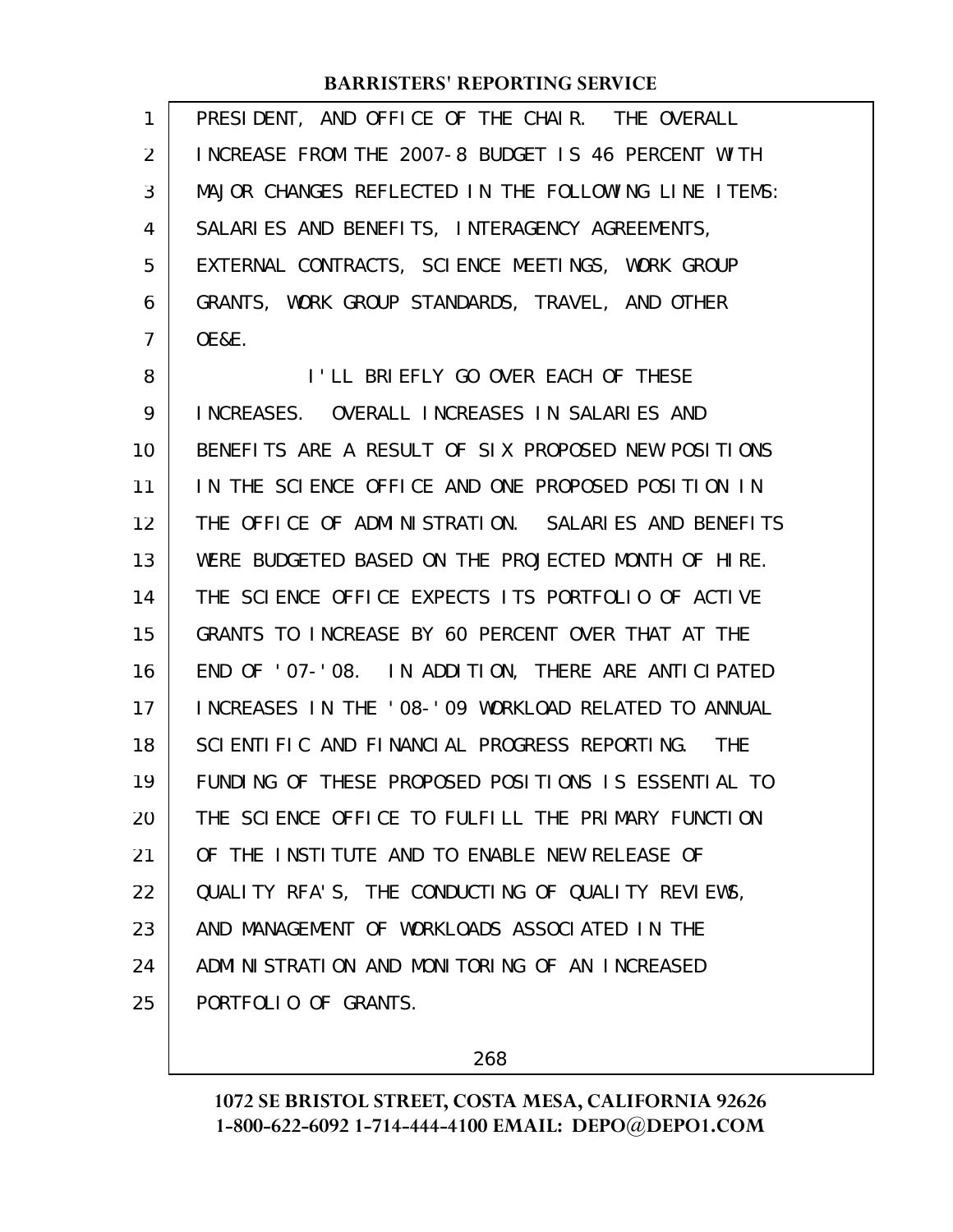| 1  | INTERAGENCY AGREEMENTS, THE INCREASES HERE               |
|----|----------------------------------------------------------|
| 2  | ARE RELATED TO COSTS ASSOCIATED WITH THE TRANSITION      |
| 3  | OF THE ACCOUNTING AND HUMAN RESOURCE SUPPORT             |
| 4  | SERVICES THAT WERE WITH THE CONTROLLER'S OFFICE TO       |
| 5  | OTHER STATE AGENCIES.                                    |
| 6  | EXTERNAL CONTRACTS, INCREASES RESULT FROM                |
| 7  | THE ROLLOUT OF THE GRANTS MANAGEMENT SYSTEM,             |
| 8  | SPECIFICALLY THE GRANTIUM CONTRACT FOR \$500,000,        |
| 9  | PROPOSED COMMUNICATION CONTRACT SERVICES FOR PUBLIC      |
| 10 | RELATIONS AND RELATED MEDIA EFFORTS TO KEEP THE          |
| 11 | SCIENTIFIC COMMUNITY AND PUBLIC INFORMED ON CIRM         |
| 12 | ACTI VITIES, INCREASES IN LEGAL SERVICES FOR             |
| 13 | INTELLECTUAL PROPERTY ISSUES, AND LEGAL SUPPORT FOR      |
| 14 | BONDS AND LOAN PROGRAM ISSUES AS THEY ARISE.             |
| 15 | SCIENCE MEETINGS, THE INCREASES ARE DUE TO               |
| 16 | THE ANNUAL GRANTEE MEETING THAT WILL BE HELD IN          |
| 17 | SEPTEMBER 2008. THIS TWO-AND-A-HALF-DAY MEETING FOR      |
| 18 | 400 PARTI CI PANTS HI GHLI GHTS THE ACHI EVEMENTS OF OUR |
| 19 | SCIENTISTS WITHIN THE CALIFORNIA STEM CELL               |
| 20 | SCIENTIFIC COMMUNITY AND THE LARGER STEM CELL            |
| 21 | COMMUNITY. THE MEETING WILL FACILITATE THE               |
| 22 | DEVELOPMENT OF COLLABORATIVE RELATIONSHIPS AMONG         |
| 23 | SCIENTISTS FUNDED BY CIRM.                               |
| 24 | IN ADDITION, THERE ARE ALSO SIX PLANNED                  |
| 25 | WORKSHOPS COVERING SUCH TOPICS AS TOXICOLOGY,            |
|    | 269                                                      |
|    |                                                          |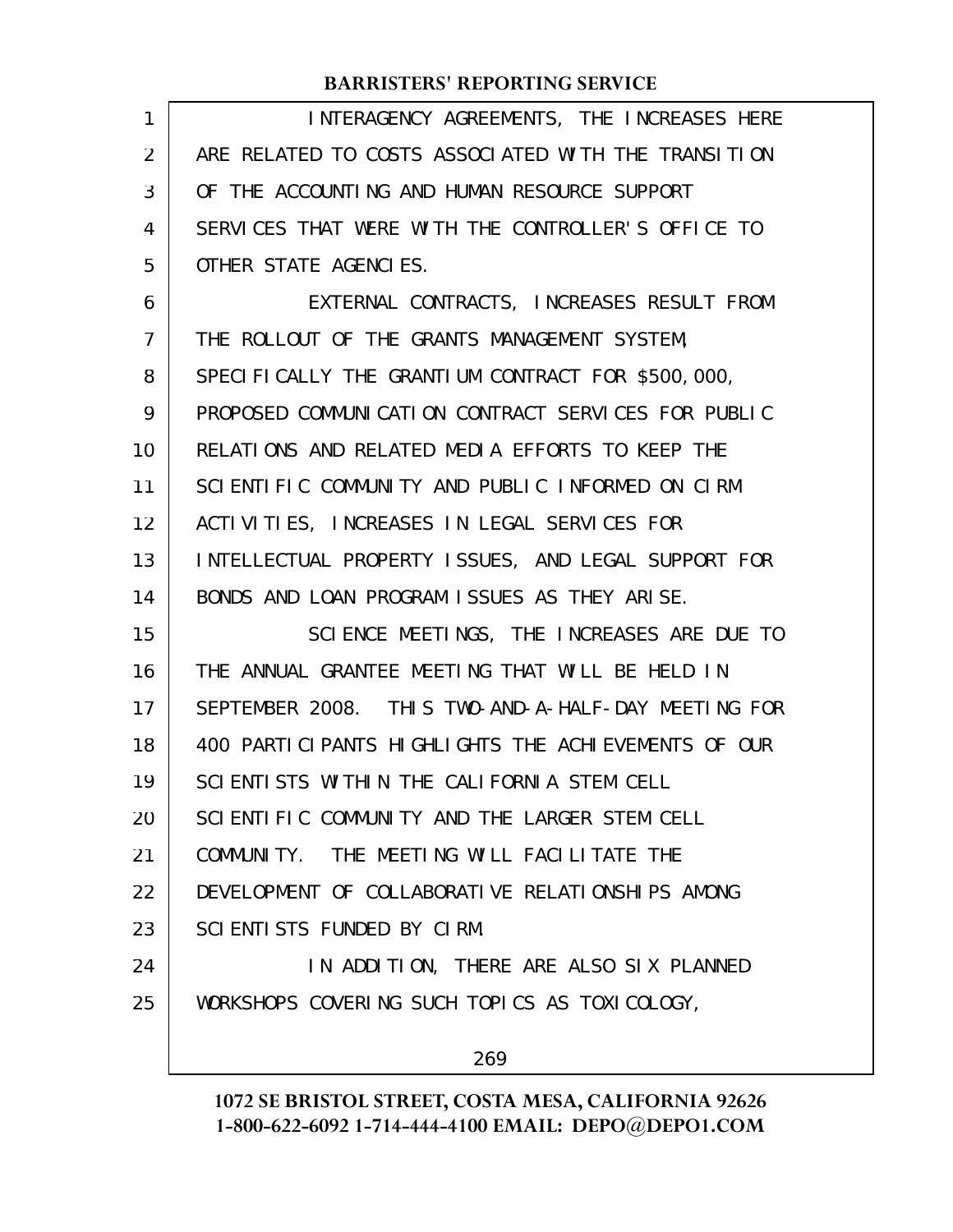| IMMUNOLOGY TOOLS, CANCER STEM CELLS, CELL PRODUCTION     |
|----------------------------------------------------------|
| <b>FACILITIES.</b>                                       |
| WORK GROUP GRANTS, THERE IS AN INCREASE IN               |
| THE NUMBER AND LENGTHS OF WORK GROUP MEETINGS            |
| TOGETHER WITH INCREASES IN THE COST FOR REVIEWER AND     |
| SPECIALISTS. VENUE AND TRANSPORTATION COSTS HAVE         |
| ALSO GONE UP.                                            |
| WORK GROUP STANDARDS, THIS INCREASE IS A                 |
| REFLECTION OF THE LEVEL OF ANTICIPATED ACTIVITY          |
| RELATED TO SCIENTIFIC MEDICAL AND ETHICAL ISSUES AS      |
| WELL AS INCREASED ACTIVITY IN COMPLIANCE OVERSIGHT.      |
| THE PROPOSED FUNDING ALLOCATION REFLECTS INCREASES       |
| IN PROPOSED MEETINGS AND VENUE AND TRANSPORTATION        |
| <b>EXPENSES.</b>                                         |
| TRAVEL, THE MOST SIGNIFICANT CHANGE IS IN                |
| OUT-OF-STATE TRAVEL FOR THE CHI EF SCIENCE OFFICER       |
| AND SCIENCE OFFICE STAFF. THE CIRM PROGRAM               |
| CONTINUES TO RAMP UP. THE CHIEF SCIENCE OFFICER IS       |
| EXPECTED TO HAVE A GLOBAL OVERVIEW OF THE POTENTIAL      |
| CLINICAL IMPACT OF A BROAD RANGE OF SCIENCE THAT         |
| SUPPORTS TRANSLATION OF STEM CELL BIOLOGY.<br><b>THE</b> |
| SCIENCE OFFICE STAFF MUST KEEP ABREAST OF SCIENTIFIC     |
| STATUS AND THE NEEDS AND PRIORITIES WITHIN EACH OF       |
| ITS PORTFOLIO AREAS OF FOCUS IN ORDER TO BETTER MOVE     |
| THE SCIENCE FORWARD THROUGH CIRM FUNDING PROGRAMS.       |
|                                                          |

270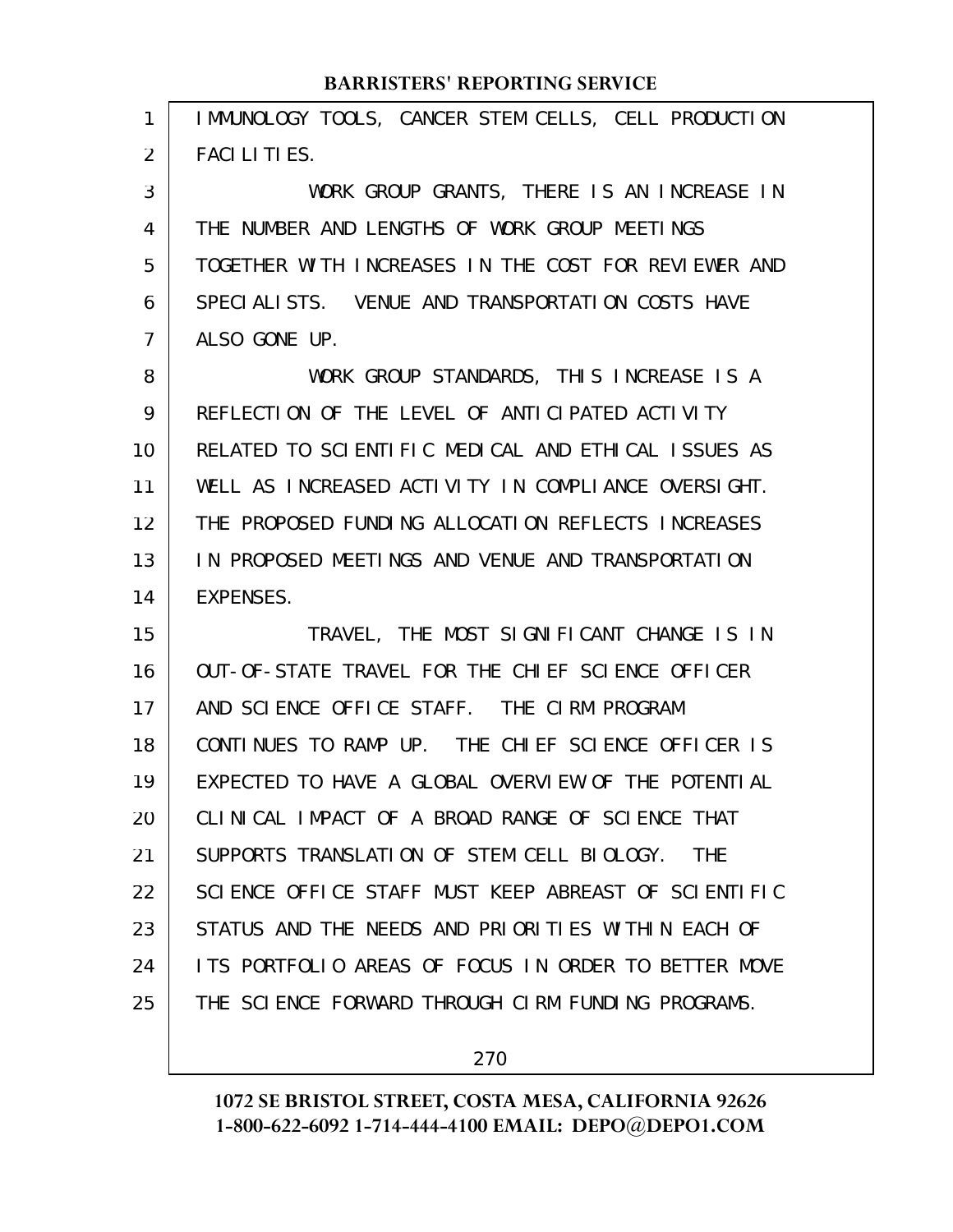| 1              | TRAVEL IN THE OFFICE OF THE CHAIR HAS                |
|----------------|------------------------------------------------------|
| $\overline{2}$ | INCREASED IN ORDER TO ADDRESS AND IMPLEMENT MAJOR    |
| 3              | FUNDING OPPORTUNITIES FOR CALIFORNIA STEM CELL       |
| 4              | RESEARCH. WITH EXPECTED CHANGES IN FEDERAL STEM      |
| 5              | CELL RESEARCH FUNDING POLICIES, THERE WILL BE AN     |
| 6              | INCREASED NEED TO TRAVEL IN ORDER TO ADDRESS         |
| 7              | CONGRESSIONAL INFORMATIONAL REQUESTS IN ADDITION TO  |
| 8              | MEETING WITH THE NIH, INSTITUTES ON COLLABORATIVE    |
| 9              | FUNDING OF STEM CELL RESEARCH WITH CIRM.             |
| 10             | IN ADDITION, THE OFFICE OF THE CHAIR                 |
| 11             | ANTICIPATES INCREASED EFFORTS FOR BILATERAL STEM     |
| 12             | CELL RESEARCH FUNDING AGREEMENTS WITH OTHER NATIONS  |
| 13             | SUCH AS THE RECENTLY ANNOUNCED MOU WITH THE STATE OF |
| 14             | VICTORIA AND THE CANADIAN CONSORTIUM. INCREASED      |
| 15             | PRESENTATIONS OF CALIFORNIA STEM CELL RESEARCH       |
| 16             | FUNDING WILL BE REQUIRED AT MULTINATIONAL AND        |
| 17             | INTERNATIONAL VENUES, AT SCIENTIFIC CONFERENCES,     |
| 18             | GOVERNMENT MEETINGS, NATIONAL PUBLIC ORGANIZATIONS,  |
| 19             | AND OTHER VENUES THAT ARE ESSENTIAL TO RECRUIT THE   |
| 20             | COUNTRY'S AND THE WORLD'S BEST RESEARCHERS TO        |
| 21             | CALIFORNIA AND TO COLLABORATIVELY ADVANCE THE BATTLE |
| 22             | AGAINST CHRONIC DISEASE WITH OTHER STATES AND        |
| 23             | NATIONS.                                             |
| 24             | INCREASES IN THE OFFICE OF THE PRESIDENT             |
| 25             | ARE A RESULT OF A PRESIDENT THAT WILL TRAVEL TO      |
|                | 271                                                  |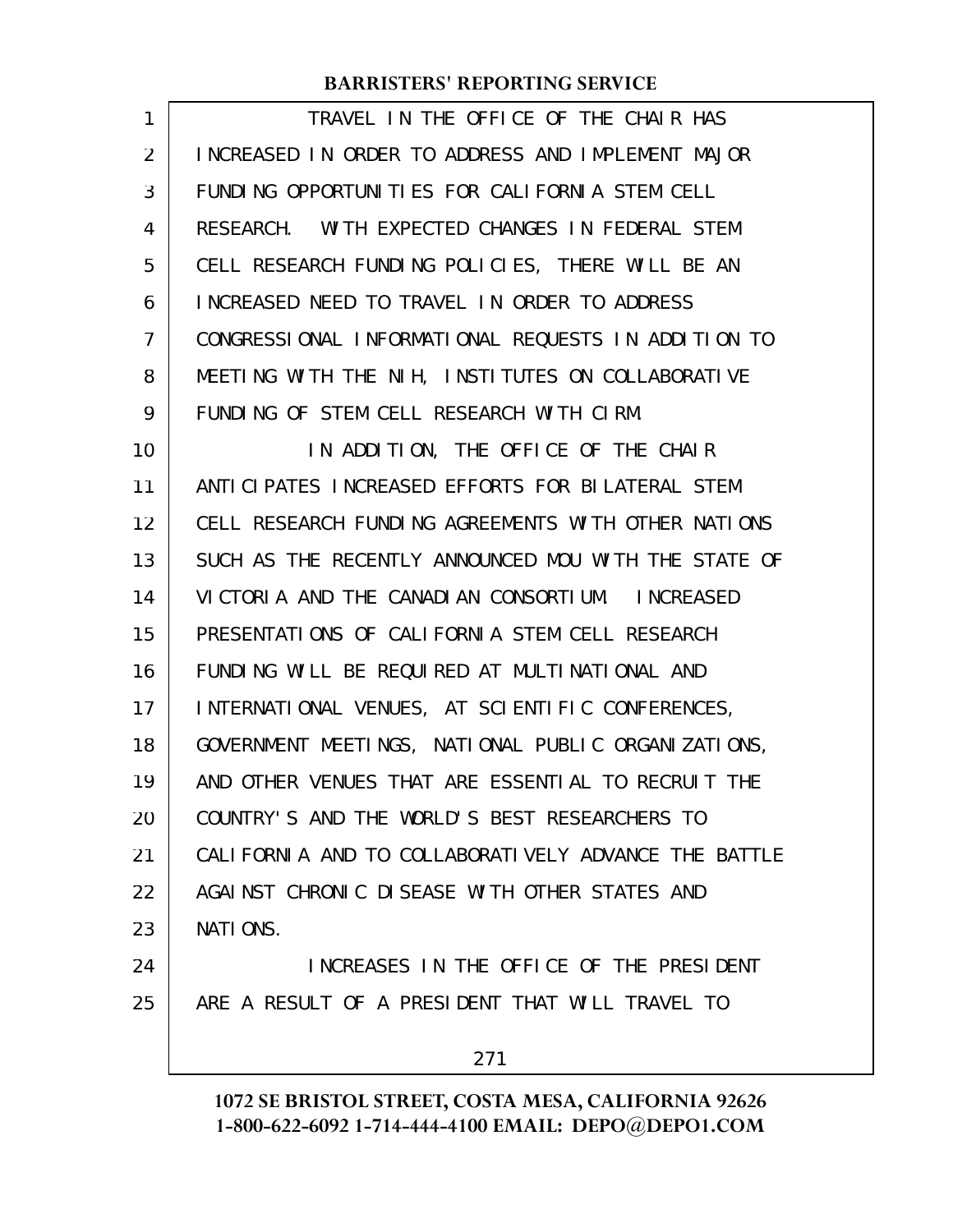| $\mathbf{1}$   | DEVELOP SCIENTIFIC COLLABORATIONS WITH NATIONAL AND  |
|----------------|------------------------------------------------------|
| 2              | INTERNATIONAL STAKEHOLDERS KNOWING THAT THE MISSION  |
| 3              | OF CIRM IS ALWAYS AT THE FOREFRONT.                  |
| 4              | OE&E OR OTHER OE&E, CHANGES HERE ARE DUE             |
| 5              | TO INCREASED SUPPORT, PARTICIPATION, AND MEMBERSHIP  |
| 6              | IN NATIONAL AND INTERNATIONAL SCIENTIFIC             |
| $\overline{7}$ | ORGANIZATIONS AND AN ALLOWANCE FOR PROFESSIONAL      |
| 8              | EMPLOYEE DEVELOPMENT.                                |
| 9              | NOW, AT THIS POINT I'D LIKE TO CALL YOUR             |
| 10             | ATTENTION TO THE -- OR I'D LIKE TO BRING THE         |
| 11             | ATTENTION OF THE BOARD TO THE FUNDING ALLOCATION OF  |
| 12             | THE BUDGET IN ORDER TO DEMONSTRATE THAT CIRM IS IN   |
| 13             | COMPLIANCE WITH THE PROVISIONS OF PROPOSITION 71.    |
| 14             | USING \$300 MILLION IN ANTICIPATED AWARDS OR 5.9     |
| 15             | PERCENT -- I LOST IT FOR A SECOND. HALLELUJAH.       |
| 16             | ANYWAY, I BEG YOUR PARDON. I'LL START AGAIN.         |
| 17             | USING 300 MILLION IN ANTICIPATED AWARDS,             |
| 18             | 5.9 PERCENT OR APPROXIMATELY \$18 MILLION WOULD BE   |
| 19             | ALLOWABLE AT UP TO 3 PERCENT FOR GENERAL             |
| 20             | ADMINISTRATION AND UP TO 3 PERCENT FOR GRANT         |
| 21             | ADMINISTRATION AND OVERSIGHT. THE PROPOSED FUNDING   |
| 22             | ALLOCATION FOR '08-'09 IS \$5 MILLION FOR GENERAL    |
| 23             | ADMINISTRATION OR 1.7 PERCENT, \$6 MILLION FOR GRANT |
| 24             | ADMINISTRATION AND OVERSIGHT OR 2 PERCENT, FOR A     |
| 25             | TOTAL OF 3.7 PERCENT, WELL UNDER THE 5.9 PERCENT     |
|                |                                                      |

272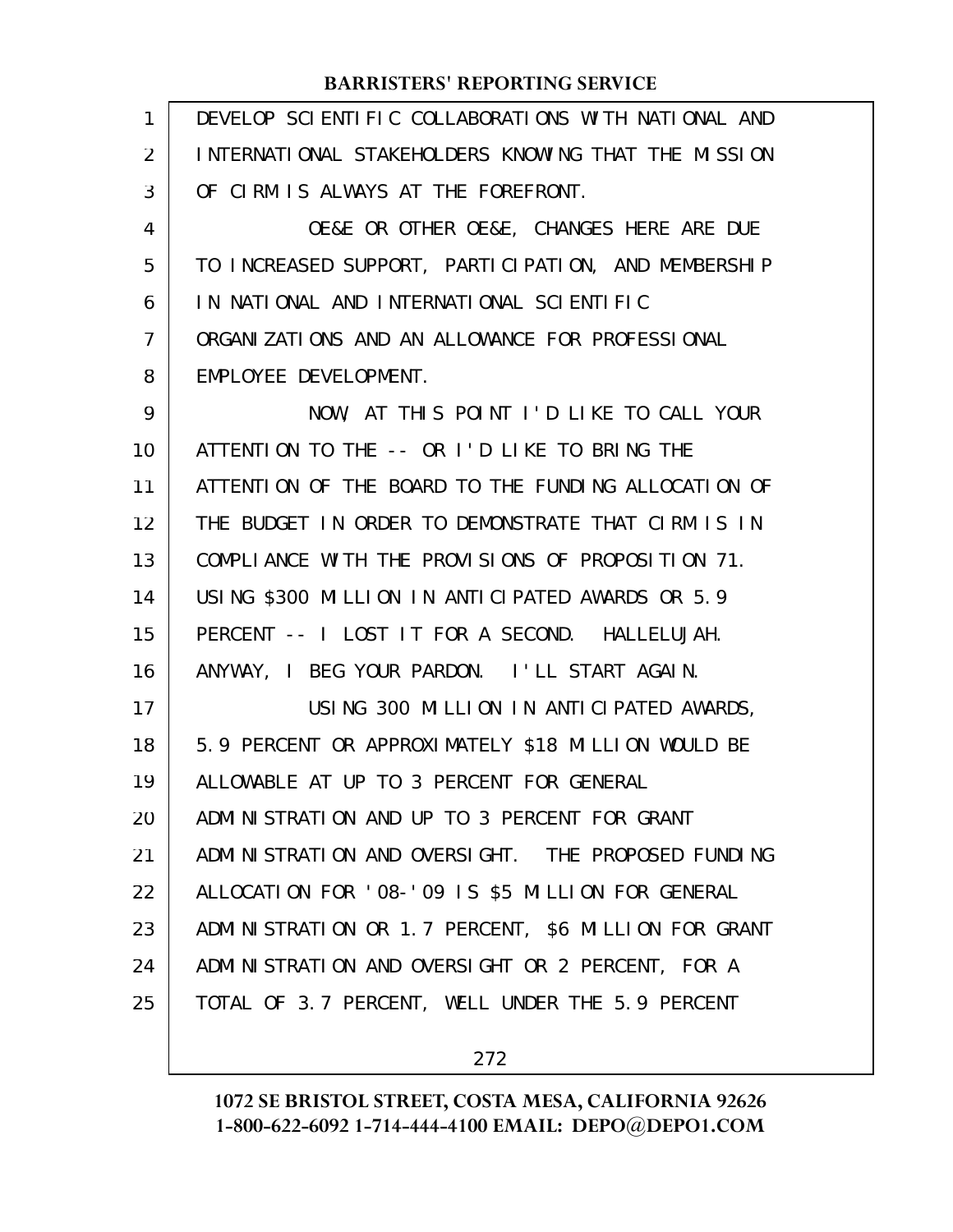| 1  | ALLOWED UNDER THE PROVISIONS OF PROPOSITION 71.           |
|----|-----------------------------------------------------------|
| 2  | THE \$1.7 MILLION UNDER DIRECT RESEARCH IS                |
| 3  | FOR LEGAL COSTS ALSO ALLOWED UNDER THE PROVISIONS OF      |
| 4  | PROP 71.                                                  |
| 5  | NOT SHOWN ON THE BUDGET CHART IS THE                      |
| 6  | YEAR-TO-DATE FUNDING ALLOCATION COMPARISON, AND I         |
| 7  | APOLOGIZE. HOWEVER, I WOULD LIKE TO PRESENT IT            |
| 8  | VERBALLY. TO DATE CIRM HAD \$560 MILLION IN AWARDS        |
| 9  | FOR ALLOWABLE FUNDING. BASED ON THIS \$560 MILLION,       |
| 10 | 33 -- OR 5.9 PERCENT OR \$33 MILLION WAS AVAILABLE,       |
| 11 | AGAIN, FOR UP TO 3 PERCENT FOR GENERAL                    |
| 12 | ADMINISTRATION AND 3 PERCENT FOR GRANT                    |
| 13 | ADMINISTRATION AND OVERSIGHT FOR THE PERIOD 2004-5        |
| 14 | THROUGH 2007-8. DURING THIS SAME PERIOD, THERE WERE       |
| 15 | \$21 MILLION IN BOTH EXPENDITURES FOR '04-'05 THROUGH     |
| 16 | '06-'07 AND THE BUDGETED ALLOCATION FOR '07-'08, FOR      |
| 17 | A TOTAL PERCENTAGE OF 3.8, AGAIN, WELL UNDER THE 6        |
| 18 | PERCENT ALLOWED BY PROP 71. IN DOLLARS THAT'S             |
| 19 | BASI CALLY THROUGH ' 07-' 08, WE WERE \$12 MI LLION UNDER |
| 20 | THE CAP OR THE PROVISIONS THAT ARE ALLOWED BY             |
| 21 | $'$ 07 - $'$ 08.                                          |
| 22 | THIS CONCLUDES MY PRESENTATION, AND I'M                   |
| 23 | NOW OPEN FOR ANY QUESTIONS OR POINTS OF                   |
| 24 | CLARIFICATION.                                            |
| 25 | CHAIRMAN KLEIN: THANK YOU VERY MUCH FOR                   |
|    | 273                                                       |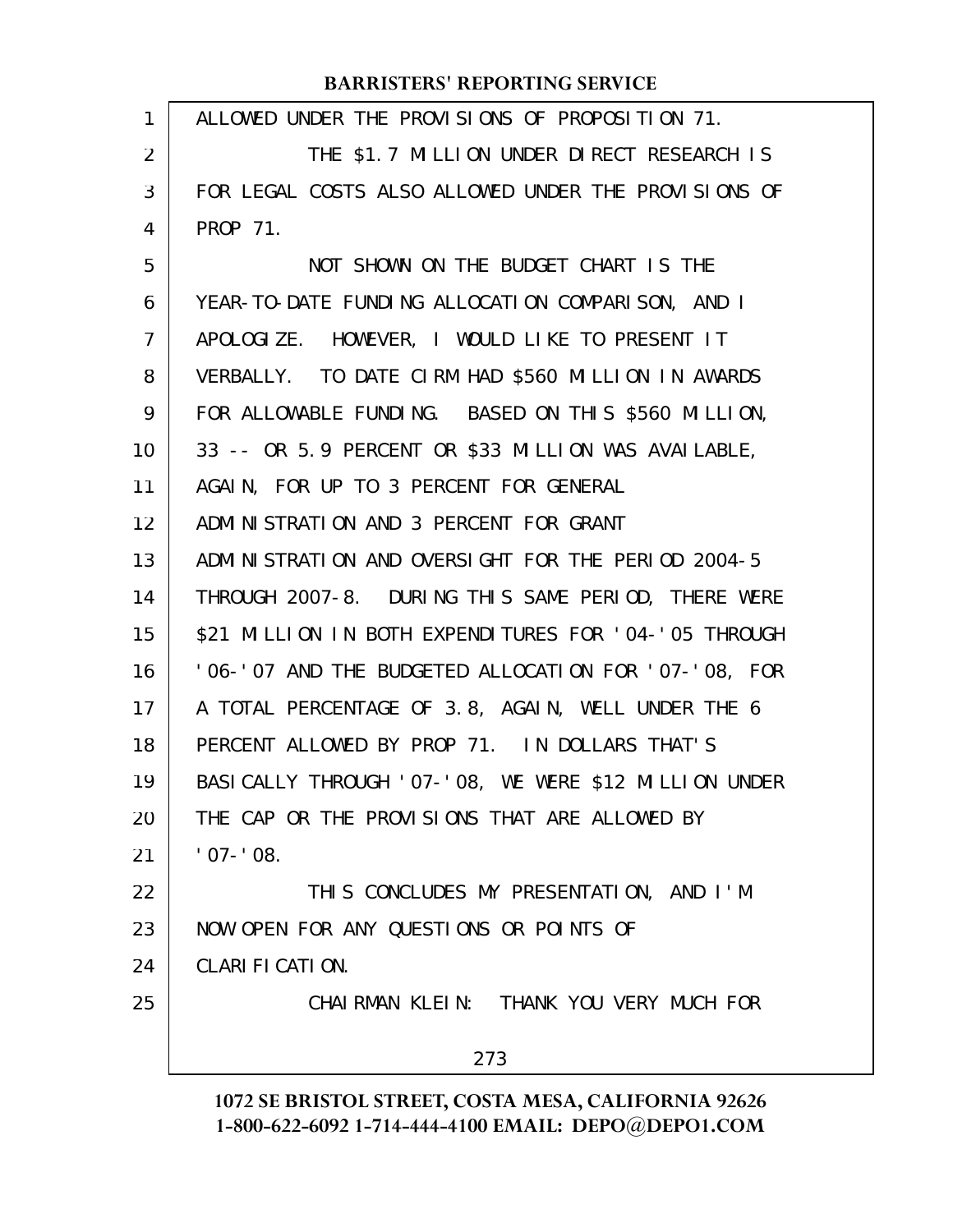| 1              | THE VERY FOCUSED PRESENTATION. I THINK IN FINANCE   |
|----------------|-----------------------------------------------------|
| 2              | COMMITTEE MEETING THAT PRECEDED THIS WHERE THIS     |
| 3              | BUDGET WAS REVIEWED, I THINK, TED, YOU MADE A POINT |
| 4              | THAT WE WERE GOING THROUGH A RAPID RAMP-UP, WHICH   |
| 5              | EXPLAINS THE SUBSTANTIAL NUMBER OF SCIENTIFIC       |
| 6              | POSITIONS THAT HAVE CHANGED AND THE INCREASED       |
| $\overline{7}$ | PERCENTAGES WHICH WILL START LEVELING OFF HERE OVER |
| 8              | THE NEXT 18 MONTHS AS WE REACH THE MATURE           |
| 9              | ORGANIZATIONAL SIDE. AND I THINK THAT WAS A VERY    |
| 10             | IMPORTANT POINT.                                    |
|                |                                                     |

THE OTHER SIDE OF THIS IS THAT IN THE TRAVEL CATEGORY, LEVERAGING OUR INTELLECTUAL CAPITAL OF OUR STAFF IS CRITICAL. I THINK WE HAD FIVE OR SIX DIFFERENT SCIENCE OFFICERS AND THE PRESIDENT AT THE RECENT BIO CONFERENCE ALL IN SCIENTIFIC AND CLINICAL PRESENTATIONS. IF WE'RE GOING TO PROPERLY USE OUR CAPITAL, WE HAVE TO KNOW WHERE THE LEADING EDGE IS OF SCIENCE AND CLINICAL DEVELOPMENTS IN CHRONIC DISEASE, AND WE HAVE TO GET THOSE SCIENTISTS WITH THE BEST ACCESS WE CAN TO THAT INFORMATION. 11 12 13 14 15 16 17 18 19 20

ON THE POINT THAT YOU RAISE IN TERMS OF A NEW CONGRESS AND A NEW COMMITMENT, IT'S GOING TO BE A CHALLENGE OVER THE NEXT 24 MONTHS TO GET NEW NIH FUNDING. THERE'S GOING TO HAVE TO BE SOME REAL STRUCTURING. HOPEFULLY THE CONGRESS WILL BE 21 22 23 24 25

274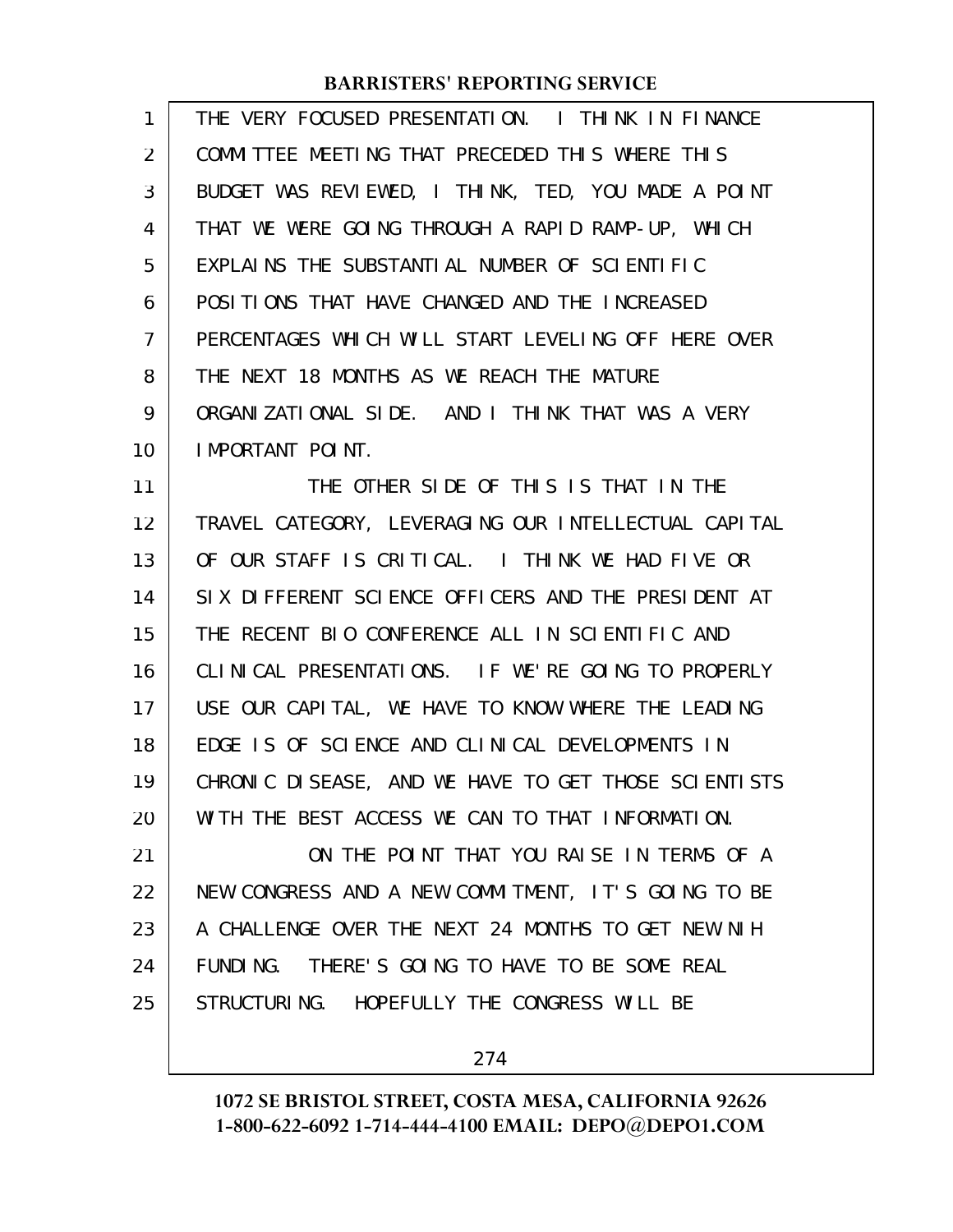| 1  | SEPARATING OUT CAPITAL INVESTMENTS IN THE            |
|----|------------------------------------------------------|
| 2  | INTELLECTUAL CAPITAL THAT'S NEEDED FOR THIS COUNTRY  |
| 3  | FROM OPERATING EXPENSES, BUT THERE'S -- IF WE CAN    |
| 4  | GET 50 TO A HUNDRED MILLION IN THE NEXT 24 MONTHS IN |
| 5  | NIH FUNDS COLLABORATIVELY PLACED WITH US, IT WILL    |
| 6  | REALLY EXPAND OUR MISSION AND BE WORTH THE           |
| 7  | INVESTMENT OF TIME.                                  |
| 8  | IT'S A TOUGH GOAL TO MEET GIVEN THE                  |
| 9  | PRESSURES IN WASHINGTON, BUT WE'VE GOTTEN OVER TOUGH |
| 10 | GOALS THAT WE HAVE MADE PROGRESS ON. SO I'D LIKE TO  |
| 11 | TURN IT OVER TO SEE IF MICHAEL GOLDBERG, AS CHAIR OF |
| 12 | THE FINANCE COMMITTEE, WOULD LIKE TO COMMENT, AND    |
| 13 | THEN DR. LOVE TO SEE IF HE'D LIKE TO COMMENT AND ANY |
| 14 | OTHER MEMBER.                                        |
| 15 | MR. GOLDBERG: THANK YOU, MR. CHAIRMAN.               |
| 16 | THANK YOU ALSO, MARGARET, FOR YOUR EXCELLENT WORK ON |
| 17 | THIS. THE FINANCE SUBCOMMITTEE IS CO-LED BY MYSELF   |
| 18 | AND MARCY FEIT. AND I THINK WE'RE VERY COMFORTABLE   |
| 19 | WITH THE QUALITY OF THE FISCAL BUDGET THAT'S BEING   |
| 20 | PROPOSED AS WAS THE COMMITTEE. I BELIEVE IT WAS A    |
| 21 | UNANIMOUS VOTE IN SUPPORT OF THIS BUDGET ON BEHALF   |
| 22 | OF THE COMMITTEE. WE'RE LOOKING FORWARD TO WORKING   |
| 23 | WITH MARGARET AND DR. TROUNSON AND HOPEFULLY         |
| 24 | DR. ROBSON IN THE COMING YEAR TO START A FINANCIAL   |
| 25 | PLANNING CYCLE THAT CORRESPONDS TO THE SCIENTIFIC    |
|    |                                                      |

275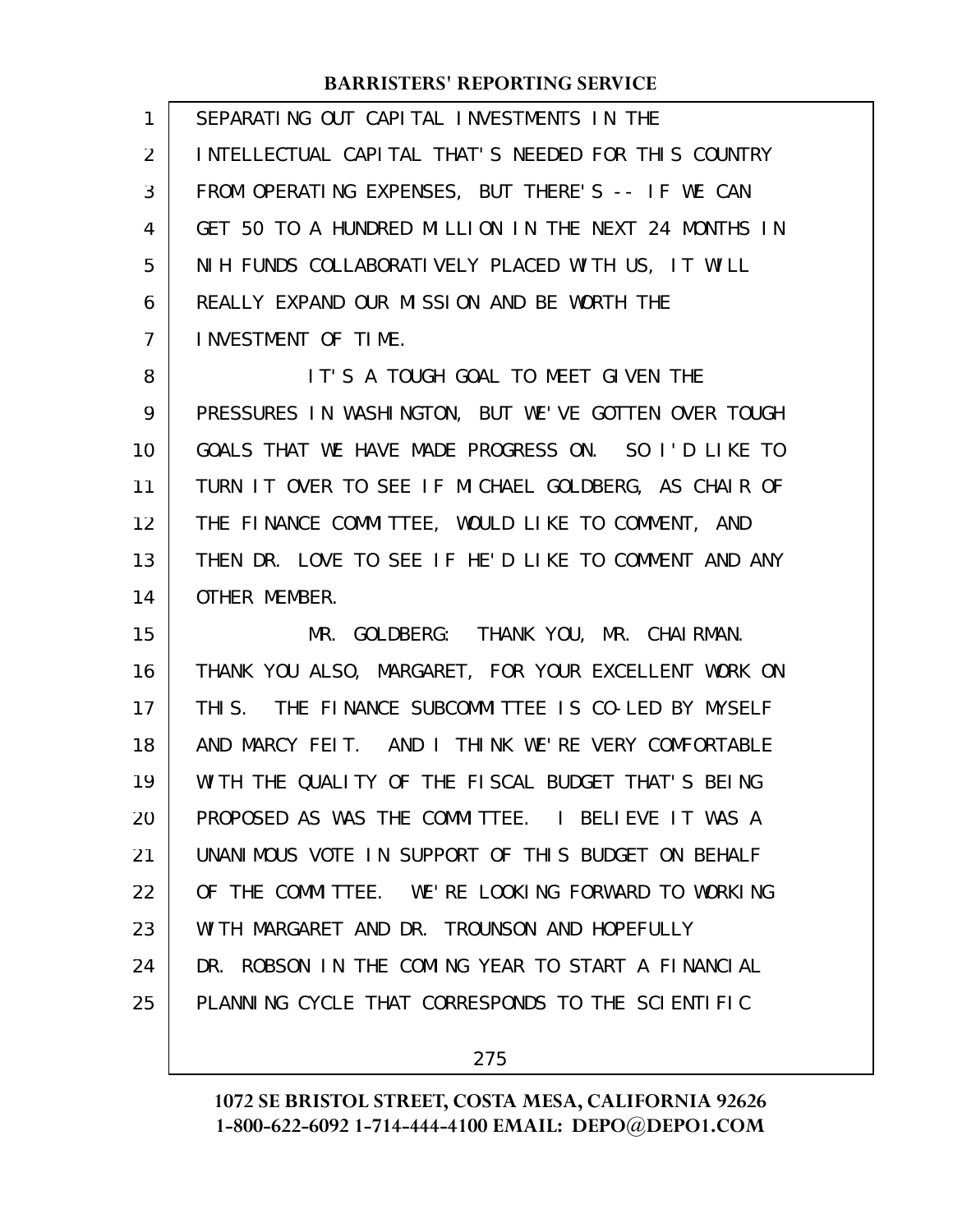STRATEGIC PLANNING CYCLE. AND BY THE TIME WE WOULD PRESENT A BUDGET THIS TIME NEXT YEAR, IT WILL BE PART OF A MUCH MORE ITERATIVE PROCESS BASED ON A ROLLING MULTIYEAR PLAN THAT TAKES INTO ACCOUNT THE FULL EXTENT OF BOTH INCOME SOURCES TO THE INSTITUTE AS WELL AS THE OPERATING EXPENSES. SO WE'RE LOOKING FORWARD TO WORKING WITH THE INSTITUTE STAFF TO DEVELOP AN INTEGRATED FINANCIAL PLANNING SYSTEM FOR THE FUTURE AND FEEL THAT WE'VE DONE A VERY ADEQUATE JOB TO DATE, BUT WE'RE TASKING OURSELVES WITH MORE GOING AHEAD. ANYTHING YOU'D LIKE TO ADD? MS. FEIT: NO. THAT'S FINE. CHAIRMAN KLEIN: OKAY. MR. GOLDBERG: THANK YOU. CHAIRMAN KLEIN: THANK YOU. AND THANK YOU, MICHAEL AND MARCY, FOR CHAIRING THE FINANCE COMMITTEE. IT'S A VERY HELPFUL PUBLIC FORUM TO VET THESE ISSUES. DR. LOVE. DR. LOVE: I'D JUST LIKE TO THANK MARGARET FOR THAT VERY ENLIGHTENING AND ENTHUSIASTIC PRESENTATION. CLEARLY REFLECTS VERY JUDICIOUS USE OF THE PUBLIC'S MONEY, WHICH IS ALWAYS GREAT TO SEE. I DID HAVE ONE QUESTION ABOUT THE PERCENTAGE TARGETS THAT WERE BUILT INTO THE BUDGET 276 1 2 3 4 5 6 7 8 9 10 11 12 13 14 15 16 17 18 19 20 21 22 23 24 25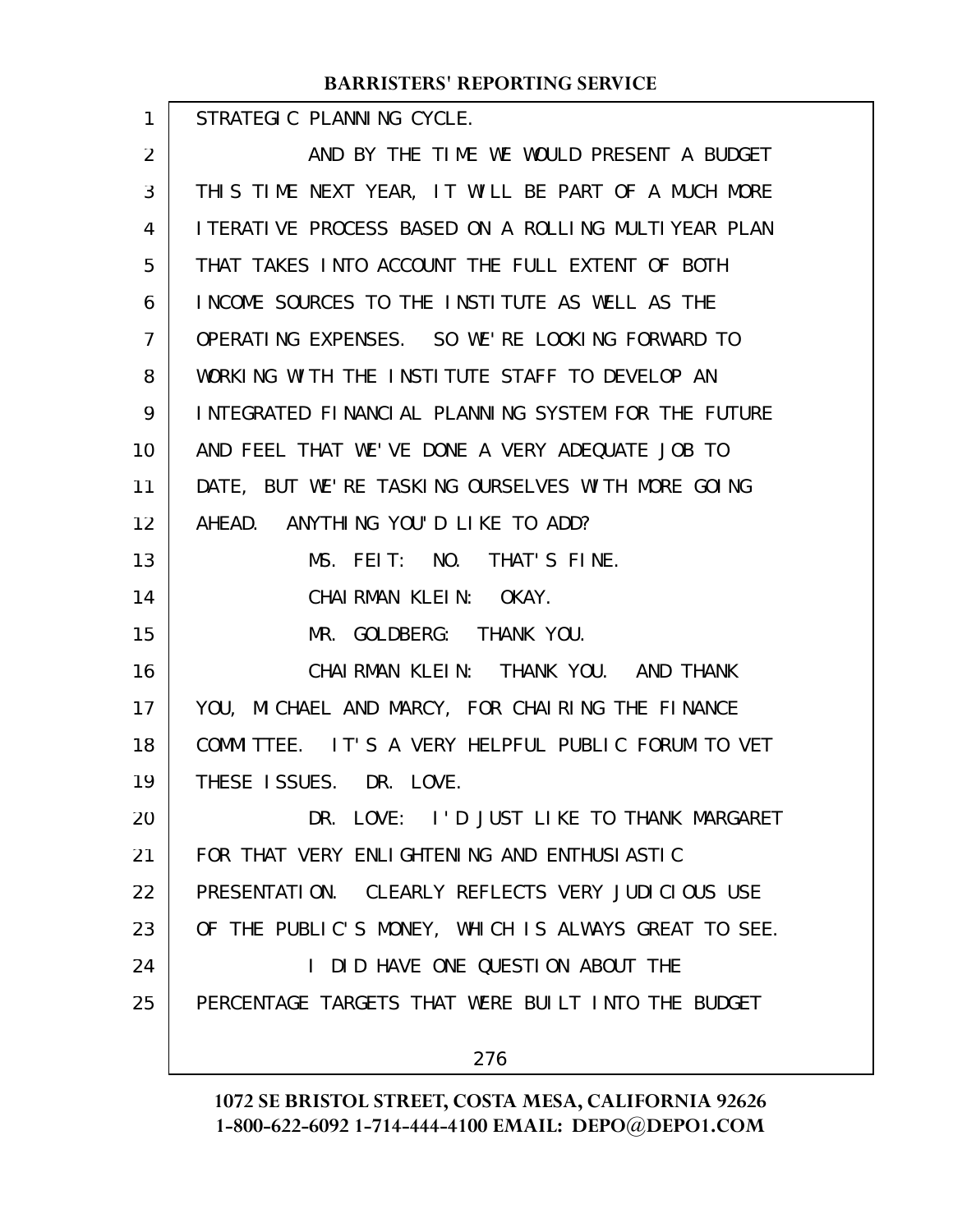| 1              | FOR MERIT INCREASE. I MEAN I KNOW OUR STAFF WORKS     |
|----------------|-------------------------------------------------------|
| 2              | VERY HARD, AND IT'S VERY IMPORTANT THAT WE BE         |
| 3              | JUDICIOUS, BUT I WANTED TO JUST CLARIFY EXACTLY WHAT  |
| 4              | WE HAVE BUILT INTO THE BUDGET FOR MERIT AND COST OF   |
| 5              | LIVING INCREASE.                                      |
| 6              | MS. FERGUSON: FOR MERIT, OKAY, FOR MERIT              |
| $\overline{7}$ | WHAT WE HAVE BUILT IN IS 4 PERCENT OF SALARIES AND    |
| 8              | WAGES OF THE OVERALL BUDGET, OR A TOTAL OF \$250,000. |
| 9              | CHAIRMAN KLEIN: AND, DR. TROUNSON, I                  |
| 10             | THINK YOU HAVE AN ANNOUNCEMENT YOU WANT TO ADDRESS    |
| 11             | IN TERMS OF THAT ISSUE.                               |
| 12             | DR. TROUNSON: THANK YOU VERY MUCH, CHAIR              |
| 13             | AND ALSO DR. LOVE FOR THE QUESTION. ON THE BASIS OF   |
| 14             | A RECOMMENDATION BY A REMUNERATION COMMITTEE, WHICH   |
| 15             | IS DR. PENHOET, DR. RICH MURPHY, AND ALEX CAMPE,      |
| 16             | THAT WE FOREGO ANY INCREMENT THIS YEAR AND THAT WE    |
| 17             | SET IT ASIDE FOR THIS YEAR. IF THERE WAS AN           |
| 18             | INCREDIBLE TURNAROUND IN BUDGET MATTERS, THEN I       |
| 19             | WOULD RECONSIDER IT, BUT I THINK FOR THIS YEAR WE'VE  |
| 20             | DECIDED TO FOREGO, ALL OF US FOREGO ANY INCREMENT     |
| 21             | THAT COMES FROM THE MERIT OR COST OF LIVING           |
| 22             | INCREMENT. AND I THINK THAT'S, YOU KNOW, CLEARLY      |
| 23             | SOMETHING THAT WE SHOULD DO ON THE BASIS OF A         |
| 24             | RECOMMENDATION, BUT THUS FAR I'VE HAD COMPLETE        |
| 25             | ENDORSEMENT FROM THE STAFF IN RECOGNIZING THAT THERE  |
|                |                                                       |

277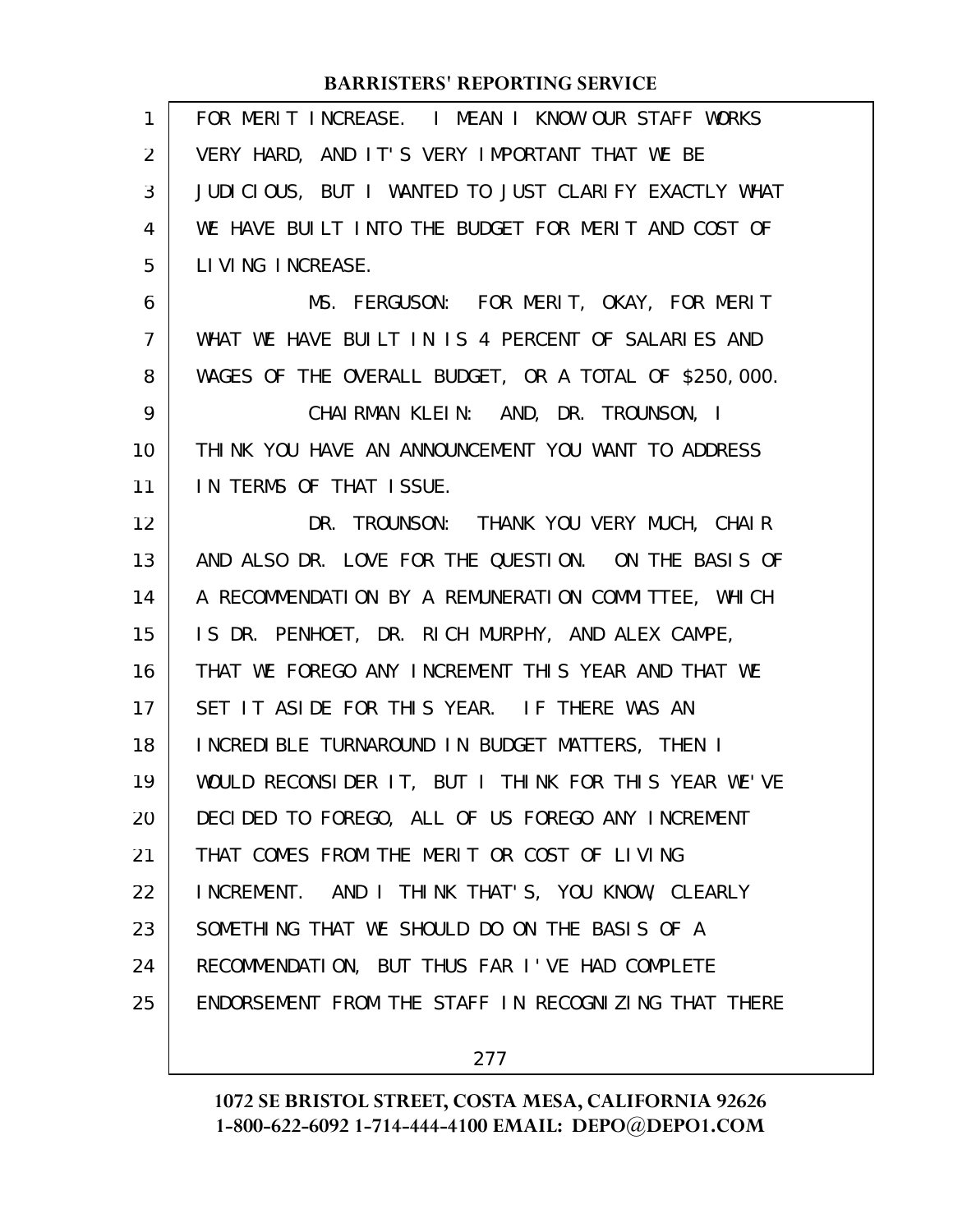| 1              | IS CONSIDERABLE PAIN OUT THERE IN THE STATE OF       |
|----------------|------------------------------------------------------|
| $\overline{2}$ | CALI FORNI A.                                        |
| 3              | CHAIRMAN KLEIN: SO TO UNDERSTAND, DR.                |
| 4              | TROUNSON, EVEN THOUGH THE STAFF DID NOT HAVE COST OF |
| 5              | LIVING INCREASES PREVIOUSLY AND THEY' RE GOING TO    |
| 6              | FOREGO COST OF LIVING INCREASES UNTIL -- THROUGH     |
| 7              | THIS CALENDAR YEAR BECAUSE OF THE STATE BUDGET       |
| 8              | SITUATION, ESSENTIALLY IT'S A STATEMENT OF           |
| 9              | SOLIDARITY TO TRY AND SHOW THAT, EVEN THOUGH OUR     |
| 10             | BUDGET IS INDEPENDENT, THAT WE ARE IDENTIFYING WITH  |
| 11             | THE SACRIFICES BEING MADE THROUGHOUT CALIFORNIA. IS  |
| 12             | THAT A CORRECT STATEMENT?                            |
| 13             | DR. TROUNSON: THAT'S A CORRECT STATEMENT.            |
| 14             | I DON'T KNOW IF DR. PENHOET WOULD WANT TO MAKE ANY   |
| 15             | OTHER DISCUSSION ABOUT THIS POINT, BUT I STRONGLY    |
| 16             | WELCOME THAT DECISION THAT WAS MADE. AND I'VE HAD    |
| 17             | ABSOLUTELY NO COMPLAINT WHATSOEVER FROM STAFF, AND I |
| 18             | THANK YOU, ED, AND YOUR COLLEAGUES IN THAT COMMITTEE |
| 19             | FOR REALLY POINTING US AT THE RIGHT THING TO DO.     |
| 20             | DR. PENHOET: I CAN'T ADD ANYTHING EXCEPT             |
| 21             | TO THANK THE STAFF FOR THEIR GENEROSITY OF SPIRIT    |
| 22             | AND THEIR GENEROSITY OF THEIR POCKETBOOK IN HELPING  |
| 23             | CIRM THROUGH THIS PERIOD OF TIME. I THINK IT'S A     |
| 24             | WONDERFUL SIGN.                                      |
| 25             | (APPLAUSE.)                                          |
|                | 278                                                  |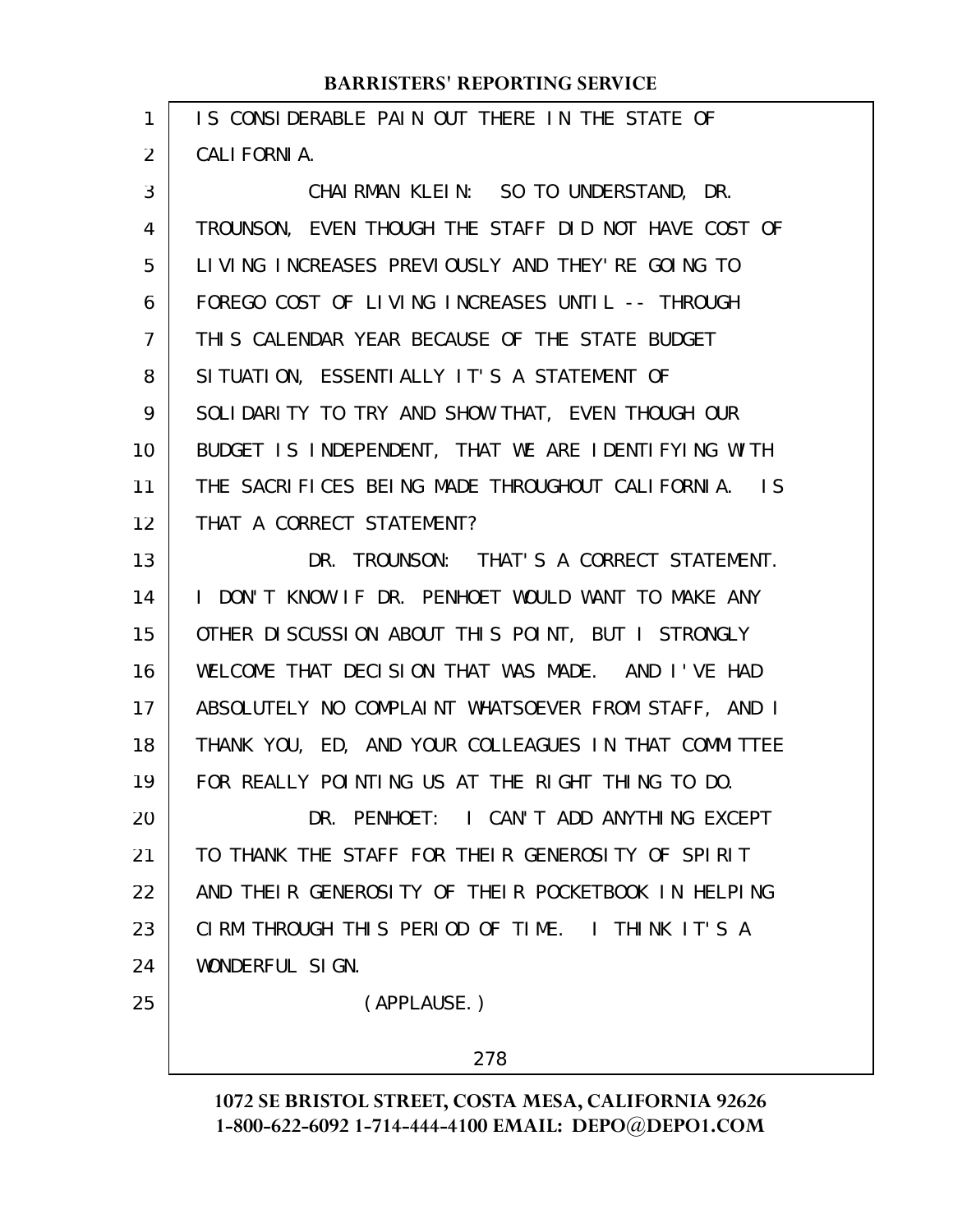| 1              | DR. PENHOET: WE HAVE A VERY HARDWORKING             |
|----------------|-----------------------------------------------------|
| 2              | STAFF AND THEY EARNED EVERY PENNY.                  |
| 3              | CHAIRMAN KLEIN: ALL RIGHT. IS THERE A               |
| 4              | MOTION TO APPROVE THE BUDGET?                       |
| 5              | MR. GOLDBERG: SHALL I MAKE A MOTION AS              |
| 6              | CHAIR? I HAVE A QUESTION FOR THE CHAIR, WHICH IS    |
| $\overline{7}$ | WHETHER OR NOT TO INCLUDE THE SALARY AND RELOCATION |
| 8              | EXPENSES AS PROPOSED FOR THE VICE PRESIDENT OF      |
| 9              | OPERATIONS POSITION WHICH WE APPROVED INTO THIS     |
| 10             | BUDGET?                                             |
| 11             | CHAIRMAN KLEIN: SO YOUR MOTION WOULD BE             |
| 12             | TO APPROVE THE BUDGET WITH THE AUGMENTATION         |
| 13             | NECESSARY TO ACCOMMODATE THE PERSONNEL ADDITION WE  |
| 14             | JUST MADE FOR DR. ROBSON?                           |
| 15             | MR. GOLDBERG: THAT'S CORRECT.                       |
| 16             | CHAIRMAN KLEIN: OKAY. IS THERE A SECOND             |
| 17             | FOR THIS MOTION?                                    |
| 18             | MR. ROTH: JUST A QUESTION. IS IT IN THE             |
| 19             | FORECAST OR NOT?                                    |
| 20             | MR. GOLDBERG: IT'S NOT IN THIS NUMBER.              |
| 21             | MS. FERGUSON: IT IS NOT.                            |
| 22             | CHAIRMAN KLEIN: THERE WAS A DESIRE NOT TO           |
| 23             | PRESUME WHETHER IT WOULD BE APPROVED OR NOT, SO     |
| 24             | THAT'S WHY IT WASN'T IN.                            |
| 25             | DR. BRYANT: SECOND.                                 |
|                | 279                                                 |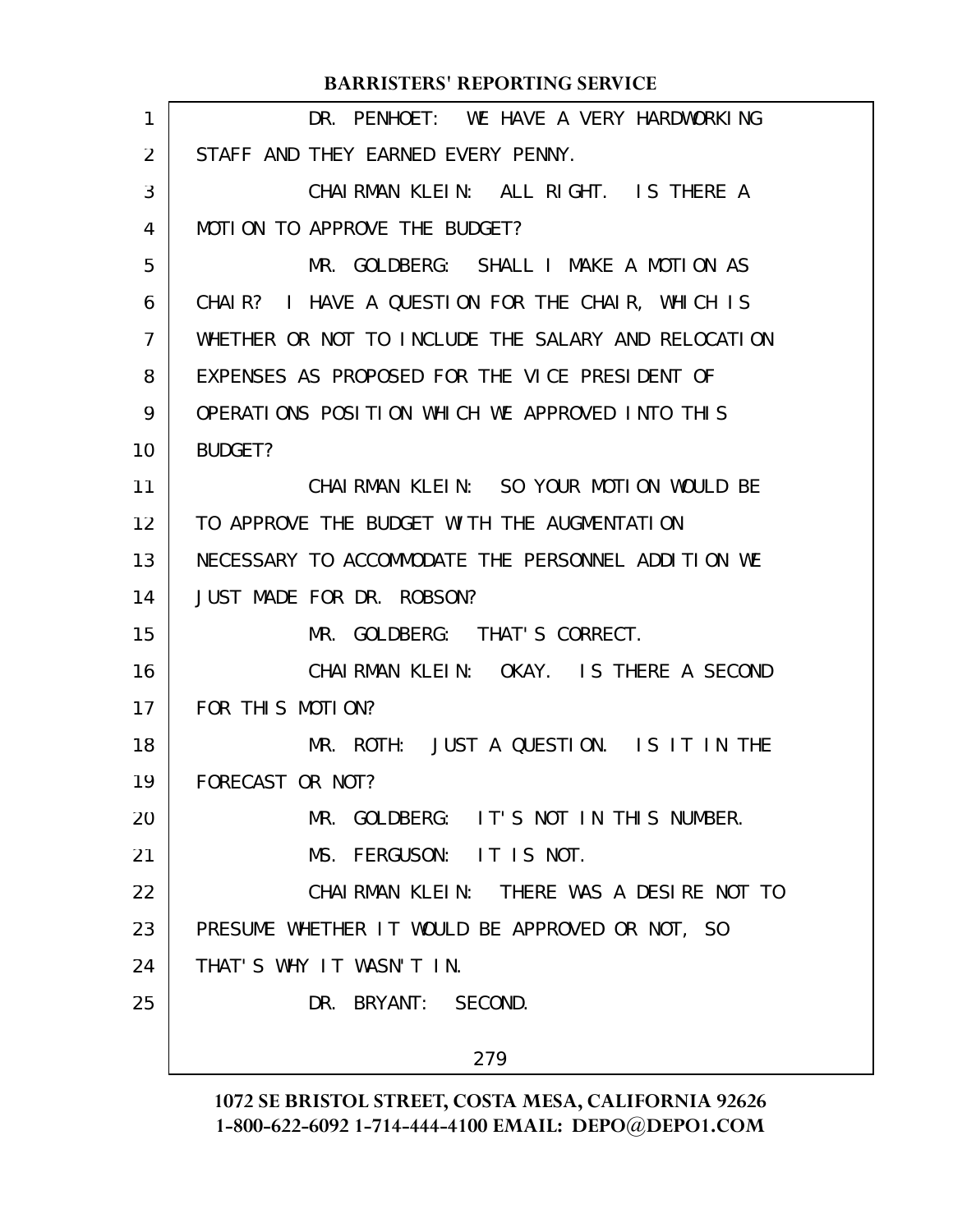CHAIRMAN KLEIN: DR. BRYANT IS THE SECOND; IS THAT CORRECT? DR. BRYANT: YES. CHAIRMAN KLEIN: YES. ALL RIGHT. SO THERE'S A MOTION AND SECOND. IS THERE PUBLIC COMMENT? MR. SIMPSON: FIRST OF ALL, I'D LIKE TO ACKNOWLEDGE THE HARDWORKING STAFF, AND I'D ALSO LIKE TO CLARIFY. WAS THIS A FREEZE FOR THE CALENDAR YEAR OR FOR THE FISCAL YEAR? CHAIRMAN KLEIN: CALENDAR YEAR. MR. SIMPSON: CALENDAR YEAR. AND IS THAT REFLECTED IN THE BUDGET NOW? HAVE YOU SUBTRACTED THAT AMOUNT? YOU'VE JUST ADDED -- CHAIRMAN KLEIN: GOOD QUESTION. HAS THE -- DOES THE BUDGET REFLECT THE SAVINGS FROM THE FREEZE? MS. FERGUSON: NO. CHAIRMAN KLEIN: NO, IT DOES NOT. MR. SIMPSON: WILL YOU TAKE IT OUT OR YOU'RE JUST GOING TO LEAVE IT? I UNDERSTAND. CONTINGENCY IS IF THINGS GET BETTER -- CHAIRMAN KLEIN: IT'S A CONTINGENCY IN CASE THINGS GET BETTER. MR. SIMPSON: TWO OTHER SERIOUS QUESTIONS 280 **BARRISTERS' REPORTING SERVICE** 1 2 3 4 5 6 7 8 9 10 11 12 13 14 15 16 17 18 19 20 21 22 23 24 25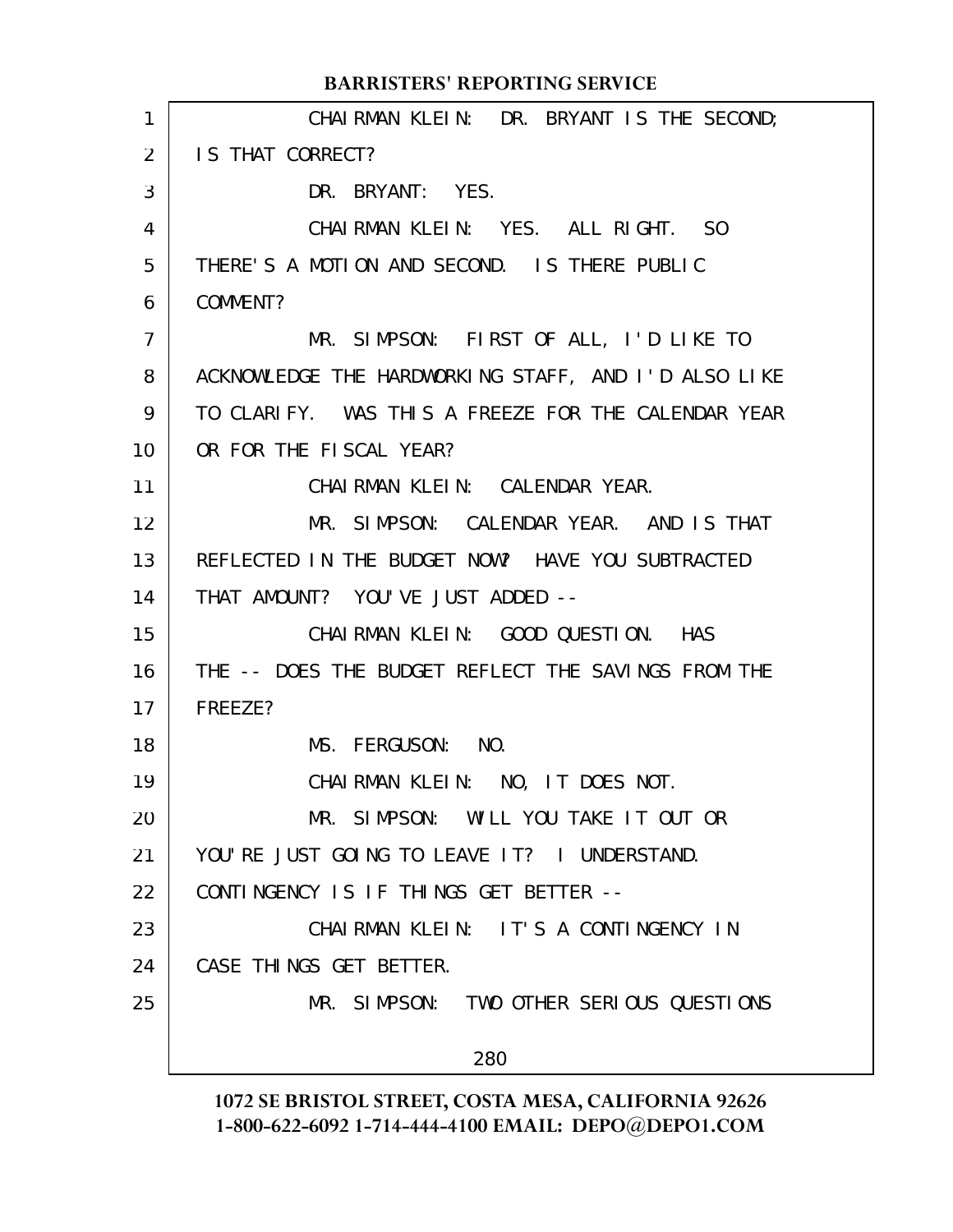| 1  | THOUGH. I ALWAYS WAS TAUGHT THAT BUDGETS ARE BUILT    |
|----|-------------------------------------------------------|
| 2  | ON ASSUMPTIONS, AND A KEY TO UNDERSTANDING THE        |
| 3  | BUDGET IS KNOWING WHAT THE ASSUMPTIONS ARE. AND IN    |
| 4  | A COUPLE OF AREAS, IF YOU LOOK AT THE PERCENTAGES,    |
| 5  | THEY' RE HUGE AMOUNTS. THIS IS TRAVEL SPECIFICALLY.   |
| 6  | AND THE UNDERLYING ASSUMPTION THAT I CAN HEAR RIGHT   |
| 7  | NOW IS WE ASSUME THEY'RE GOING TO BE TRAVELING A      |
| 8  | LOT. AND THAT MAY WELL BE VALID TRAVEL, BUT I THINK   |
| 9  | YOU NEED TO HAVE SOME FURTHER EXPLANATION OF HOW      |
| 10 | MANY TRIPS AT WHAT COST. THAT'S -- ALL THE BUDGETS    |
| 11 | I EVER BUILD ABOUT FOREIGN TRAVEL AND SO ON, YOU      |
| 12 | SAY, OKAY, WE'RE ESTIMATING WE'RE GOING TO HAVE TEN   |
| 13 | TRIPS AT X AMOUNT AND THOSE FIGURES AREN'T THERE.     |
| 14 | I DID MY OWN LITTLE MENTAL ARITHMETIC, AND            |
| 15 | I FIGURED IF EVERY TRIP WAS \$3,000, YOU'VE GOT A 186 |
| 16 | TRIPS, THAT'S A LITTLE MORE THAN THREE PEOPLE A WEEK  |
| 17 | TRAVELING. THAT MAY BE VALID. I DON'T KNOW. BUT       |
| 18 | WITHOUT THOSE ASSUMPTIONS, IT'S VERY DIFFICULT TO     |
| 19 | UNDERSTAND WHAT'S AT STAKE. SO I'M CALLING FOR A      |
| 20 | LITTLE MORE DISCLOSURE OF THE ASSUMPTIONS THAT WENT   |
| 21 | INTO BUILDING THIS. THEY MUST HAVE BEEN THERE. IF     |
| 22 | THEY WEREN'T, THEN IT'S JUST SORT OF PUTTING YOUR     |
| 23 | FINGER UP IN THE AIR AND SAYING WE GOT TO TRAVEL A    |
| 24 | LOT.                                                  |
| 25 | THE SAME THING WITH EXTERNAL CONTRACTS.               |
|    | 281                                                   |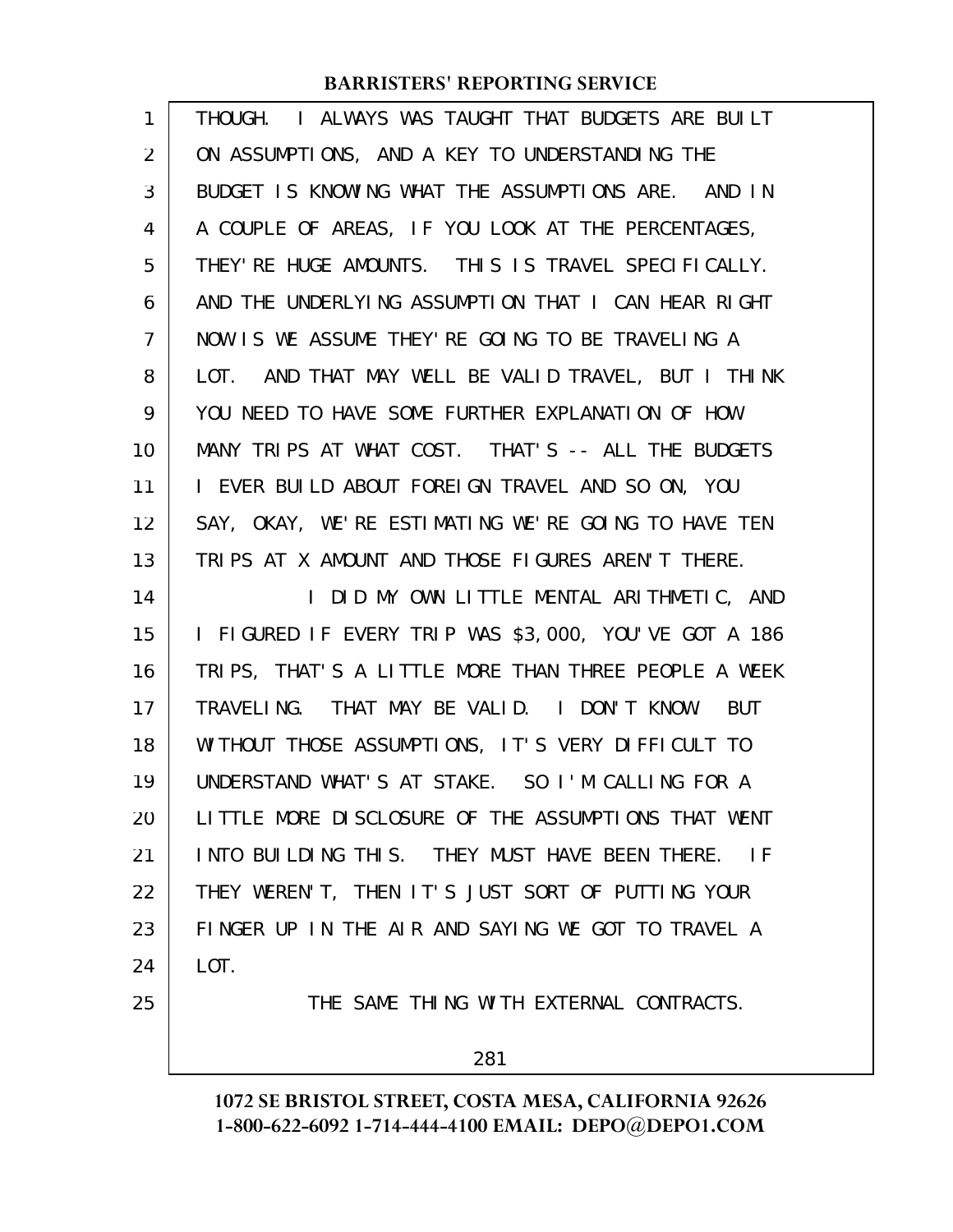| $\mathbf{1}$   | THEY' RE GOING UP 50 PERCENT. COULD BE WELL          |
|----------------|------------------------------------------------------|
| 2              | JUSTIFIED, BUT USUALLY, YOU KNOW, THIS IS LIKE THE   |
| 3              | TOP SHEET OF THE BUDGET, AND THEN THERE'S ANOTHER    |
| 4              | FIVE OR TEN PAGES WHERE YOU CAN GO IN AND SAY, OH, I |
| 5              | SEE THIS, I SEE THIS, AND THEN THAT'S THE TIME WHEN  |
| 6              | THINGS PERHAPS GO AWRY WHEN YOU SAY, OH, WHOOPS. WE  |
| $\overline{7}$ | CAN'T DO \$3,000 TRIPS, THREE OF THEM A WEEK. WE CUT |
| 8              | BACK TO TWO \$2,000-A-WEEK TRIPS. SO I FIND THAT     |
| 9              | MISSING AND DISAPPOINTING, ALTHOUGH THE BUDGET       |
| 10             | DOCUMENTS ARE GETTING BETTER AND IMPROVING, THAT     |
| 11             | KIND OF UNDERLYING ASSUMPTION, I THINK, IS CRITICAL  |
| 12             | TO UNDERSTANDING WHAT YOU'RE DOING FOR THE PUBLIC'S  |
| 13             | BENEFIT. THANK YOU.                                  |
|                |                                                      |
| 14             | CHAIRMAN KLEIN: I THINK THE DETAIL FOR               |
| 15             | THE PUBLIC IS GOOD. OFFICE OF THE CHAIR CERTAINLY    |
| 16             | AND HOPEFULLY, ALAN, YOU CAN SPEAK TO THE REST OF    |
| 17             | THE TRAVEL ASSUMPTIONS SHOULD ALL BE RELEASED FOR    |
| 18             | MR. SIMPSON AND ANYONE ELSE WHO IS INTERESTED IN THE |
| 19             | INFORMATION. THEY' RE VERY DETAILED BUDGETS THAT     |
| 20             | HAVE BEEN WORKED OUT. THE EXTERNAL CONTRACTS, THOSE  |
| 21             | ASSUMPTIONS AS WELL SHOULD BE MADE AVAILABLE. AND,   |
| 22             | DR. TROUNSON, WOULD YOU LIKE TO ADDRESS THAT?        |
| 23             | DR. TROUNSON: WELL, I THINK THAT'S RIGHT.            |
| 24             | AND WE'VE BEEN THROUGH AN ITERATIVE PROCESS BECAUSE  |
| 25             | WE HAD TO SUPPLY THIS INFORMATION FOR THE STATE      |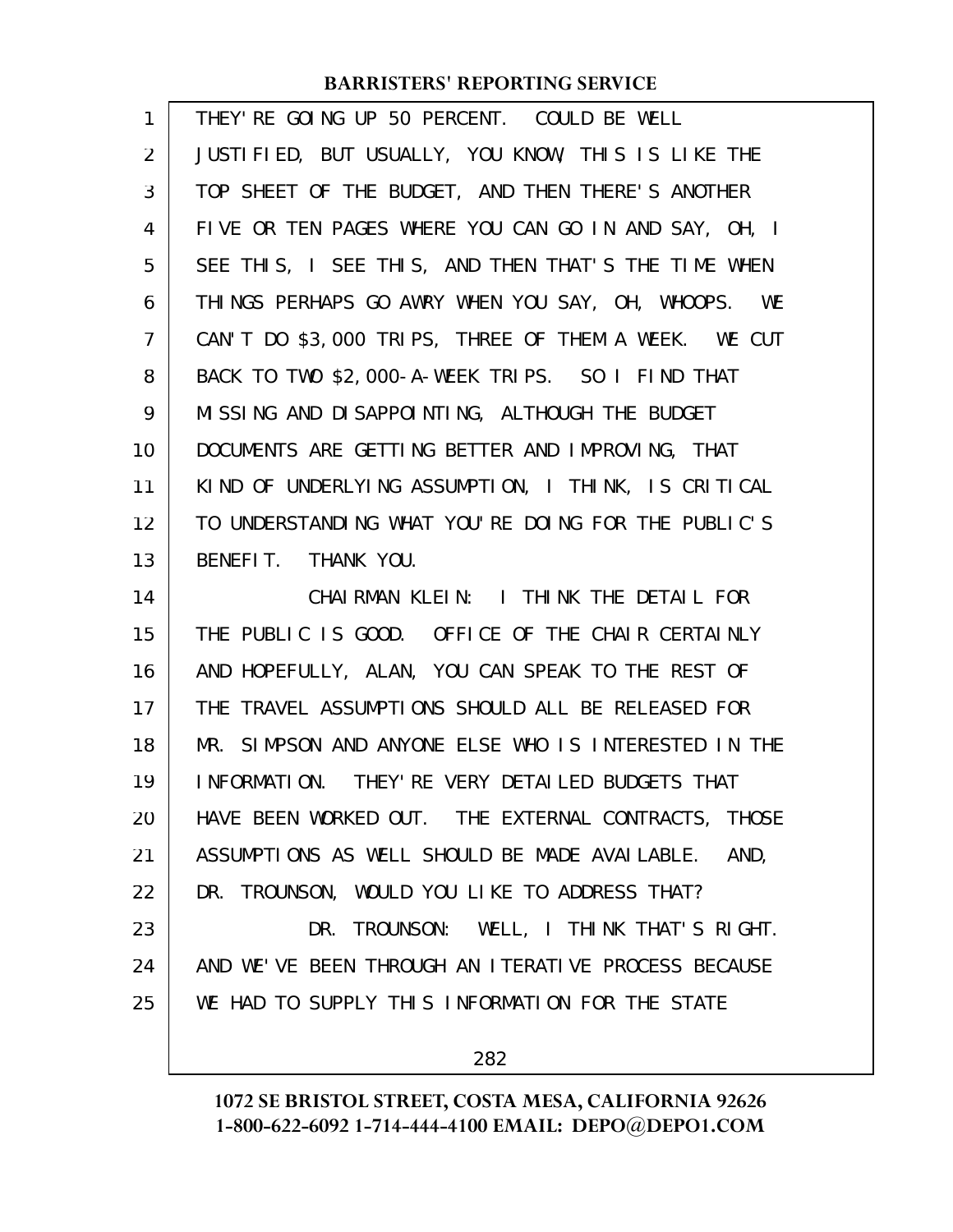| 1              | AGENCIES. SO WE WENT THROUGH A CHALLENGE PROCESS IN  |
|----------------|------------------------------------------------------|
| $\overline{2}$ | ORDER TO ENSURE THAT WHAT WAS BEING FORECAST WAS     |
| 3              | REALISTIC, WAS RELEVANT, AND WAS IN THE INTEREST,    |
| 4              | AGAIN, OF THE MISSION. SO WE HAVE ALL THOSE          |
| 5              | DETAILS, AND I'M QUITE PREPARED TO RELEASE THOSE.    |
| 6              | THEY' RE ALL UNDERLYING DOCUMENTATION FOR THE        |
| $\overline{7}$ | CONTRACTS AREAS ISSUES. I'M QUITE PREPARED TO        |
| 8              | RELEASE ALL OF THAT.                                 |
| 9              | THIS WAS A MAJOR OVERVIEW, AND SO, YOU               |
| 10             | KNOW, RATHER THAN SORT OF DELUGE YOU IN PAPER, BUT   |
| 11             | ALL OF THOSE -- ALL OF THOSE ASSUMPTIONS, I REASSURE |
| 12             | JOHN SIMPSON, HAVE BEEN DONE WITH DUE DILIGENCE, AND |
| 13             | WE'LL PROVIDE HIM AND OTHERS INTERESTED IN THOSE     |
| 14             | INFORMATION AS REQUIRED.                             |
| 15             | CHAIRMAN KLEIN: THANK YOU VERY MUCH.                 |
| 16             | YES, DR. POMEROY.                                    |
| 17             | DR. POMEROY: WHILE I AGREE WITH ALL THE              |
| 18             | POINTS THAT HAVE BEEN MADE, I JUST WANTED TO ADD     |
| 19             | THAT WE HAVE HAD ONGOING DISCUSSIONS ABOUT THE       |
| 20             | TALENT OF OUR SCIENTIFIC OFFICERS AND THE CHALLENGES |
| 21             | THAT THEY FACE IN KEEPING UP IN THIS INCREDIBLE      |
| 22             | FIELD, AND HOW WE WANTED TO INVEST IN THEM BY        |
| 23             | SENDING THEM OFF TO THESE CONFERENCES. AND I THINK   |
| 24             | IT'S A VERY GOOD INVESTMENT. SO DETAILS ARE GOOD,    |
| 25             | BUT CONCEPTUALLY THIS WAS A VERY IMPORTANT PART OF   |
|                |                                                      |

283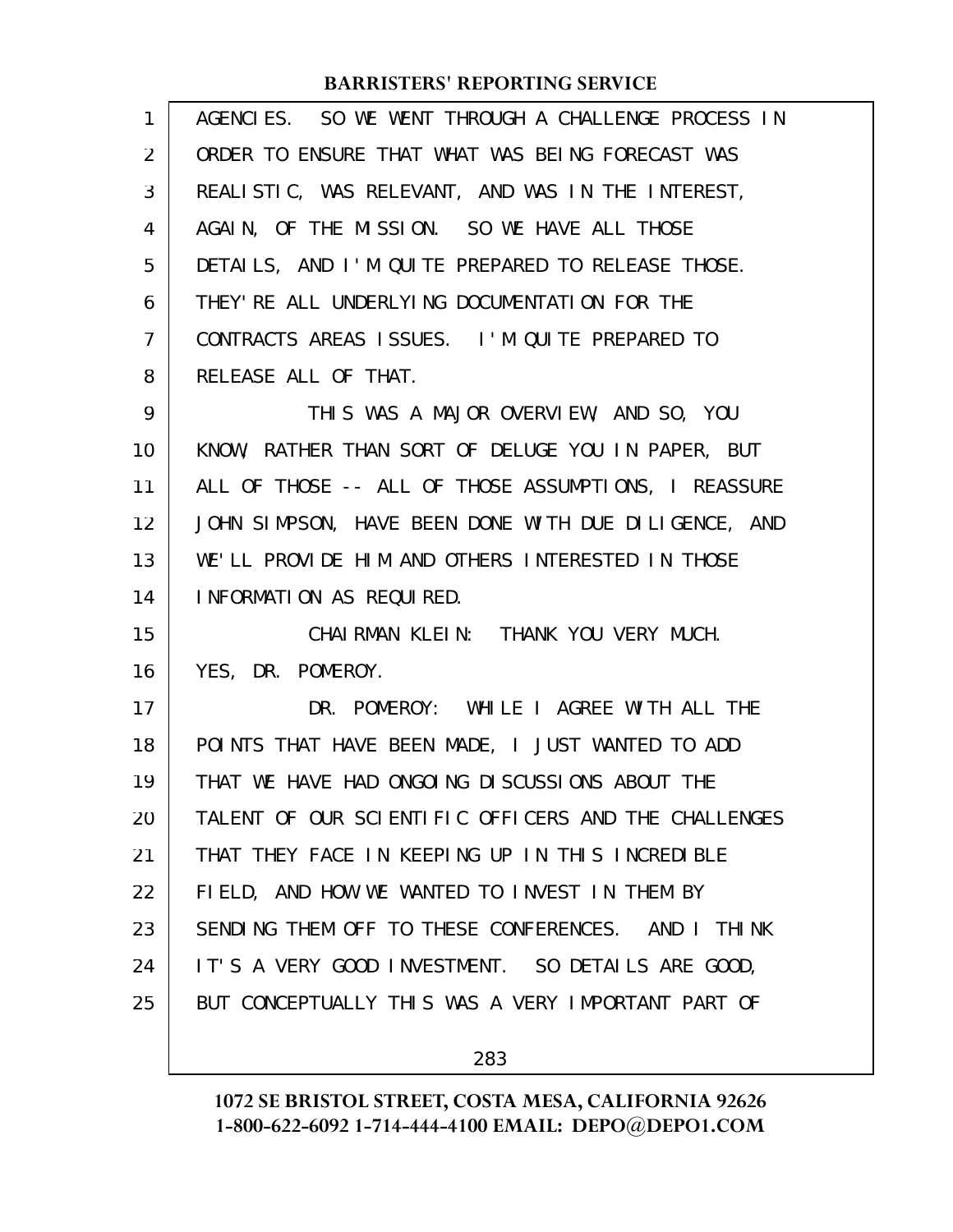THE BUDGET.

1

CHAIRMAN KLEIN: THANK YOU. THANK YOU VERY MUCH. I'D LIKE TO SEE IF WE HAVE A MOTION PENDING; IS THAT CORRECT? WE'VE HAD PUBLIC COMMENT. SO I'D LIKE A VOICE VOTE. ALL IN FAVOR. OPPOSED? THANK YOU VERY MUCH. AND THANK THE STAFF. WE NEED, FOR TECHNICAL REASONS, MY UNDERSTANDING IS TO POSSIBLY RETAKE THE VOTE AS THEY HAVE CROSS VERIFIED THERE ARE TWO APPLICATIONS THAT NEED ONE MORE BOARD MEMBER. JOAN, DESPITE CHALLENGES, HAS GRACIOUSLY AND HEROICALLY REJOINED US. THANK YOU, JOAN. AND IF WE COULD HAVE DR. HAWGOOD BACK. MS. KING: WE DON'T NEED DR. HAWGOOD. WE NEED JOAN. CHAIRMAN KLEIN: WE NEED JOAN BECAUSE -- I SEE. WE'RE LOOKING SPECIFICALLY AT WHO'S CONFLICTED ON WHICH APPLICATIONS. SO THIS IS WHICH VOTES FOR THE APPROVAL OF THE APPLICATIONS? MR. HARRISON: LET'S TAKE THESE ONE AT A TIME IF WE COULD. IT MIGHT BE EASIEST. THERE ARE TWO APPLICATIONS WITHIN CATEGORY OF TIER 1 FOR WHICH WE NEEDED AN ADDITIONAL VOTE. THEY'RE APPLICATIONS NO. 652 AND 656. SO IF WE COULD JUST TAKE THOSE, AND I WILL CALL OUT THE CONFLICTS. ON 652, MEMBERS 2 3 4 5 6 7 8 9 10 11 12 13 14 15 16 17 18 19 20 21 22 23 24 25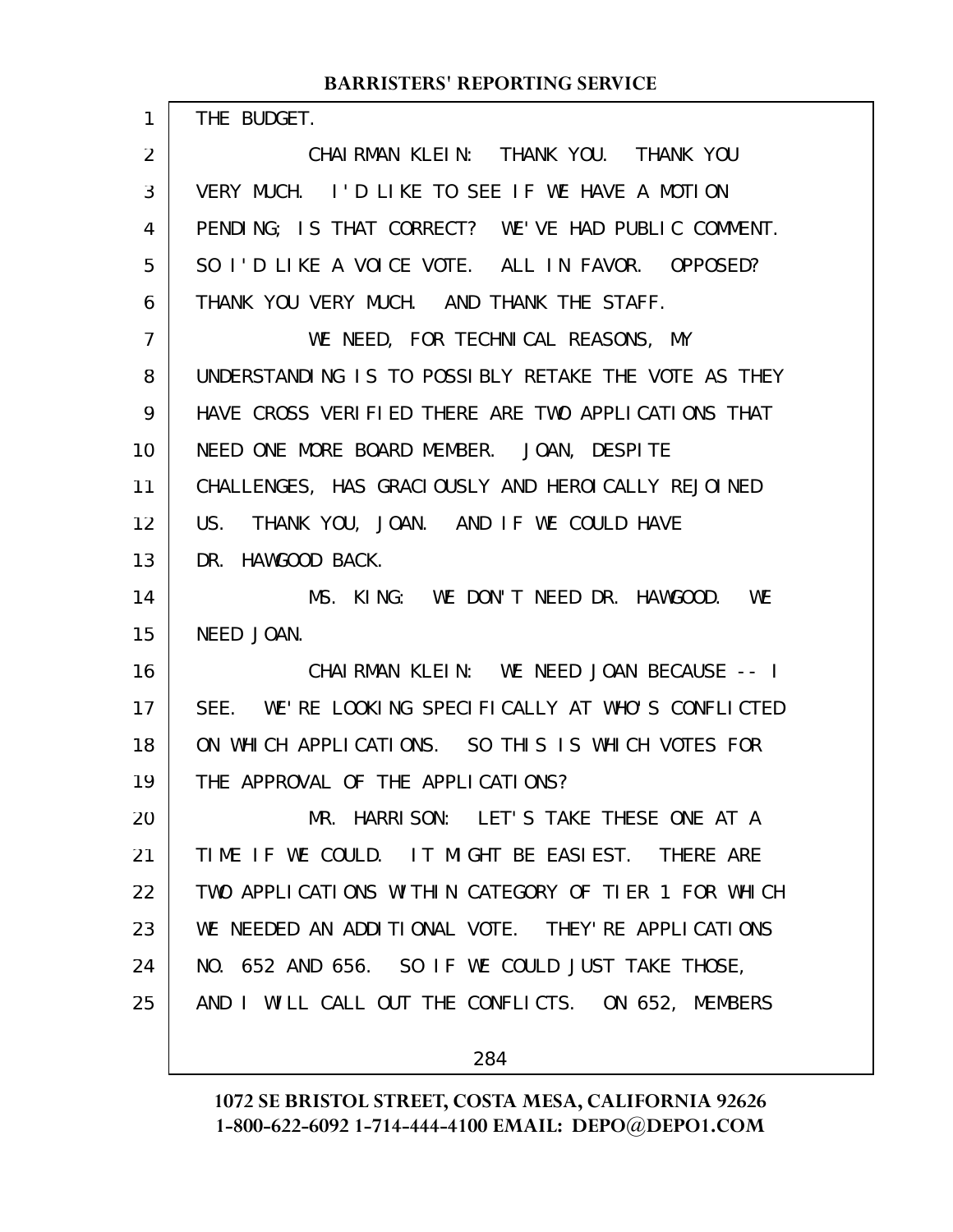|                | <b>BARRISTERS' REPORTING SERVICE</b>                |
|----------------|-----------------------------------------------------|
| 1              | FEIT, HAWGOOD, LANSING, PENHOET, AND SHEEHY MAY NOT |
| 2              | PARTICIPATE IN THE VOTE.                            |
| 3              | CHAIRMAN KLEIN: SO ON 652, IS THERE A               |
| 4              | MOTION?                                             |
| 5              | MR. ROTH: I MOVE APPROVAL OF 652.                   |
| 6              | CHAIRMAN KLEIN: IS THERE A SECOND?                  |
| $\overline{7}$ | DR. PRICE: SECOND.                                  |
| 8              | CHAIRMAN KLEIN: SECOND BY DR. PRICE.                |
| 9              | BOARD COMMENT? PUBLIC COMMENT? IF YOU COULD HAVE    |
| 10             | THE ROLL CALL, PLEASE.                              |
| 11             | MS. KING: WE CERTAINLY CAN.                         |
| 12             | DONALD DAFOE.                                       |
| 13             | DR. DAFOE: YES, EXCEPT FOR THOSE WITH               |
| 14             | WHICH I HAVE A CONFLICT.                            |
| 15             | MS. KING: THIS IS JUST ON 652.                      |
| 16             | ROBERT PRICE.                                       |
| 17             | DR. PRICE: YES.                                     |
| 18             | MS. KING: DAVID BRENNER.                            |
| 19             | BRENNER: YES.<br>DR.                                |
| 20             | MS.<br>KING: SUSAN BRYANT.                          |
| 21             | DR. BRYANT: YES.                                    |
| 22             | MS.<br>KING: LEEZA GIBBONS.                         |
| 23             | MS.<br>GIBBONS: YES.                                |
| 24             | MS.<br>KING: MICHAEL GOLDBERG.                      |
| 25             | MR. GOLDBERG: YES.                                  |
|                | 285                                                 |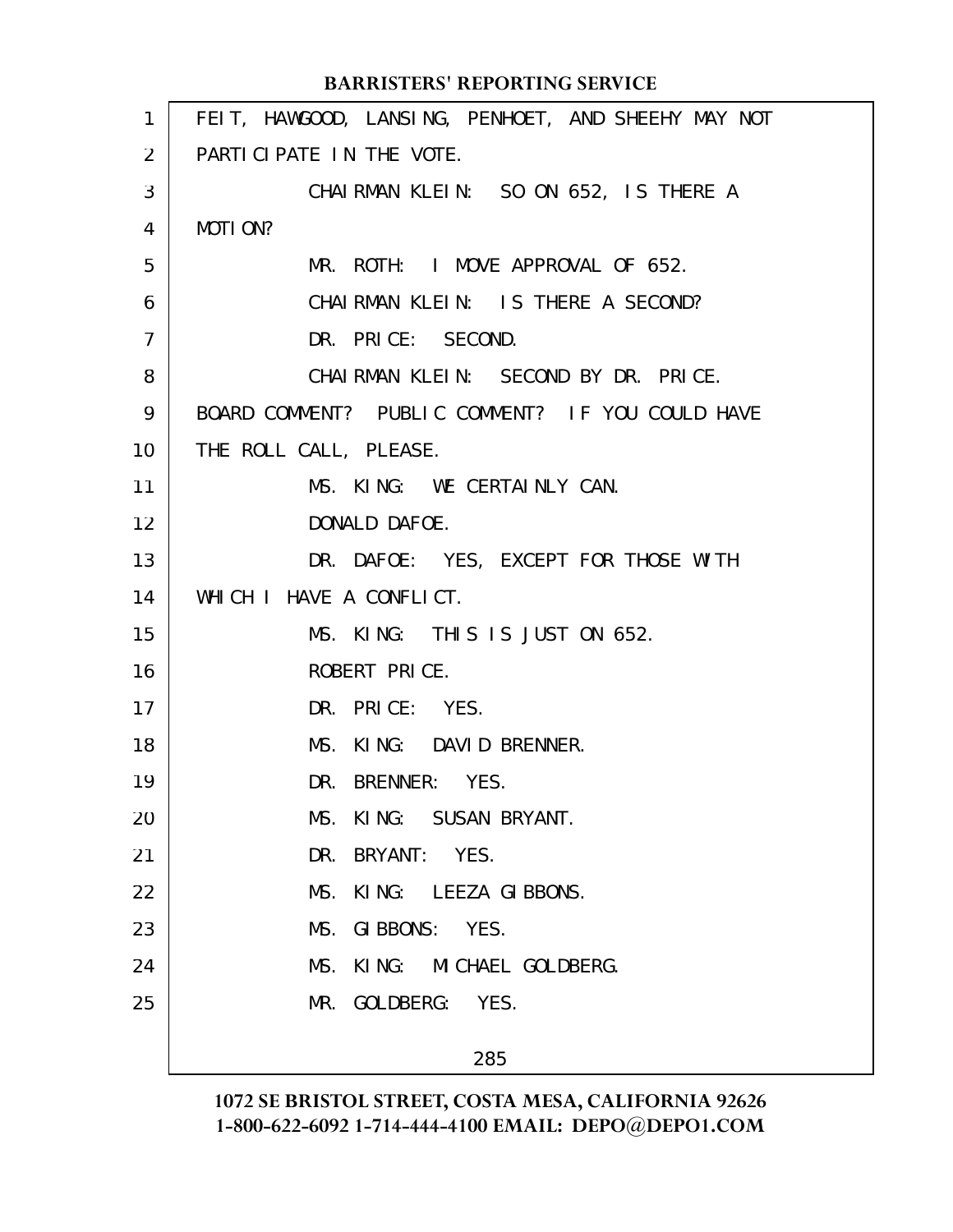| 1              | MS. KING: BOB KLEIN.                                |
|----------------|-----------------------------------------------------|
| 2              | CHAIRMAN KLEIN: YES.                                |
| 3              | MS. KING: LEONARD ROME.                             |
| 4              | DR. ROME: YES.                                      |
| 5              | MS. KING: TED LOVE.                                 |
| 6              | DR. LOVE: YES.                                      |
| $\overline{7}$ | MS. KING: TINA NOVA.                                |
| 8              | DR. NOVA: YES.                                      |
| 9              | MS. KING: CLAIRE POMEROY.                           |
| 10             | DR. POMEROY: YES.                                   |
| 11             | MS. KING: FRANCISCO PRIETO.                         |
| 12             | DR. PRIETO: YES.                                    |
| 13             | MS. KING: DUANE ROTH.                               |
| 14             | MR. ROTH: YES.                                      |
| 15             | MS. KING: JOAN SAMUELSON.                           |
| 16             | MS. SAMUELSON: YES.                                 |
| 17             | MS. KING: OSWALD STEWARD.                           |
| 18             | DR. STEWARD: YES.                                   |
| 19             | MS. KING: THAT MOTION CARRIES.                      |
| 20             | CHAIRMAN KLEIN: OKAY. THE NEXT ITEM,                |
| 21             | COUNSEL.                                            |
| 22             | MR. HARRISON: THE NEXT ITEM IS                      |
| 23             | APPLICATION 656, AND THE CONFLICTS ON THAT          |
| 24             | APPLICATION ARE FEIT, HAWGOOD, LANSING, PENHOET AND |
| 25             | SHEEHY, THE SAME. I'M SORRY. COULD HAVE DONE THEM   |
|                | 286                                                 |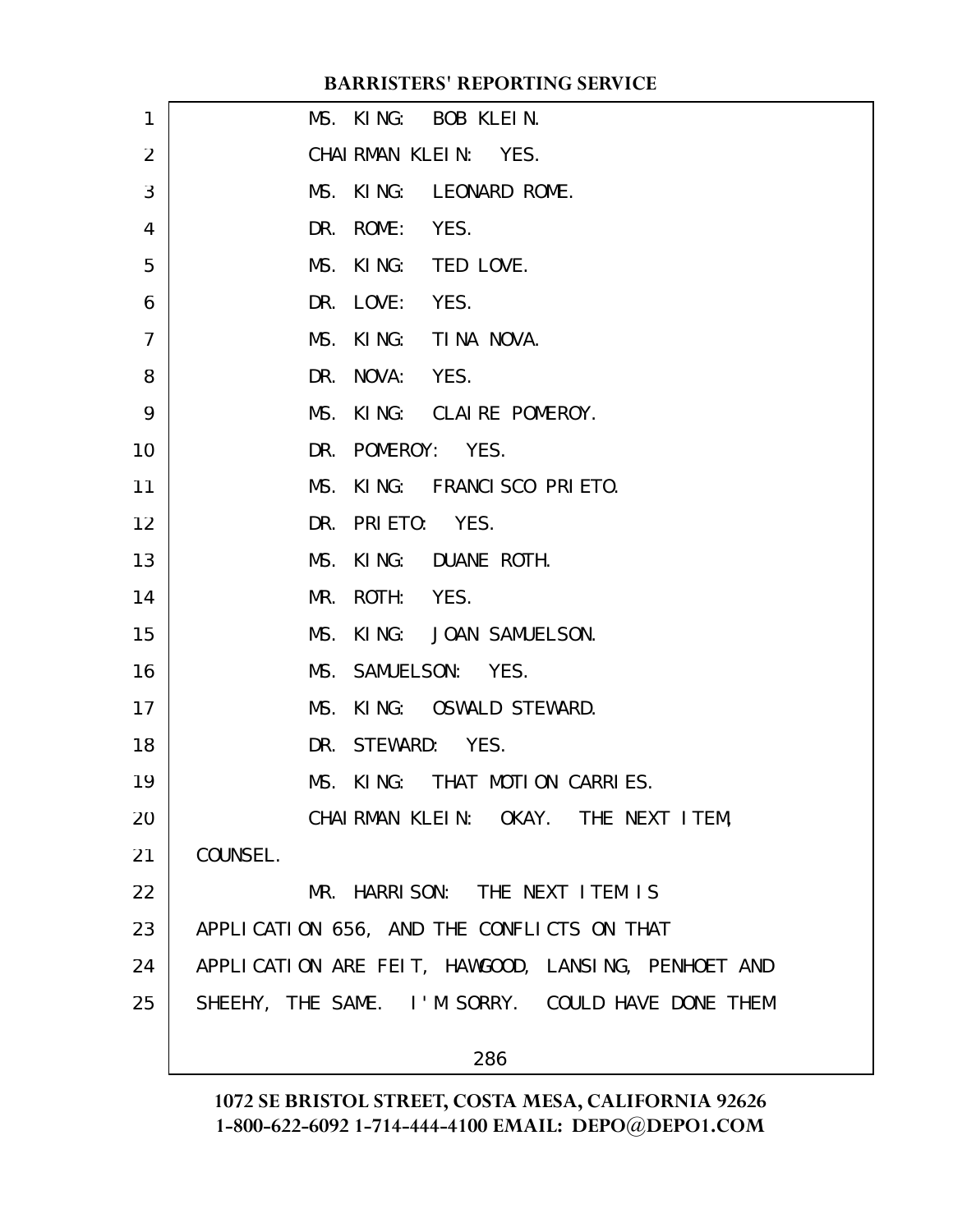|                | <b>BARRISTERS' REPORTING SERVICE</b>    |  |
|----------------|-----------------------------------------|--|
| 1              | TOGETHER. I APOLOGIZE.                  |  |
| 2              | CHAIRMAN KLEIN: OKAY. IS THERE A BOARD  |  |
| 3              | COMMENT? IS THERE A BOARD MOTION? 656.  |  |
| 4              | MR. ROTH: I MOVE APPROVAL OF 656.       |  |
| 5              | DR. PRICE: SECOND.                      |  |
| 6              | CHAIRMAN KLEIN: SECOND, DR. PRICE.      |  |
| $\overline{7}$ | PUBLIC COMMENT? SEEING NONE, ROLL CALL. |  |
| 8              | MS. KING: DONALD DAFOE.                 |  |
| 9              | DR. DAFOE: YES.                         |  |
| 10             | MS. KING: ROBERT PRICE.                 |  |
| 11             | DR. PRICE: YES.                         |  |
| 12             | MS. KING: DAVID BRENNER.                |  |
| 13             | DR. BRENNER: YES.                       |  |
| 14             | MS. KING: SUSAN BRYANT.                 |  |
| 15             | DR. BRYANT: YES.                        |  |
| 16             | MS. KING: LEEZA GIBBONS.                |  |
| 17             | MS. GIBBONS: YES.                       |  |
| 18             | MS. KING: MICHAEL GOLDBERG.             |  |
| 19             | MR. GOLDBERG: YES.                      |  |
| 20             | MS. KING: BOB KLEIN.                    |  |
| 21             | CHAIRMAN KLEIN: YES.                    |  |
| 22             | KING:<br>MS.<br>LEONARD ROME.           |  |
| 23             | DR. ROME:<br>YES.                       |  |
| 24             | KING:<br>MS.<br>TED LOVE.               |  |
| 25             | DR. LOVE:<br>YES.                       |  |
|                | 287                                     |  |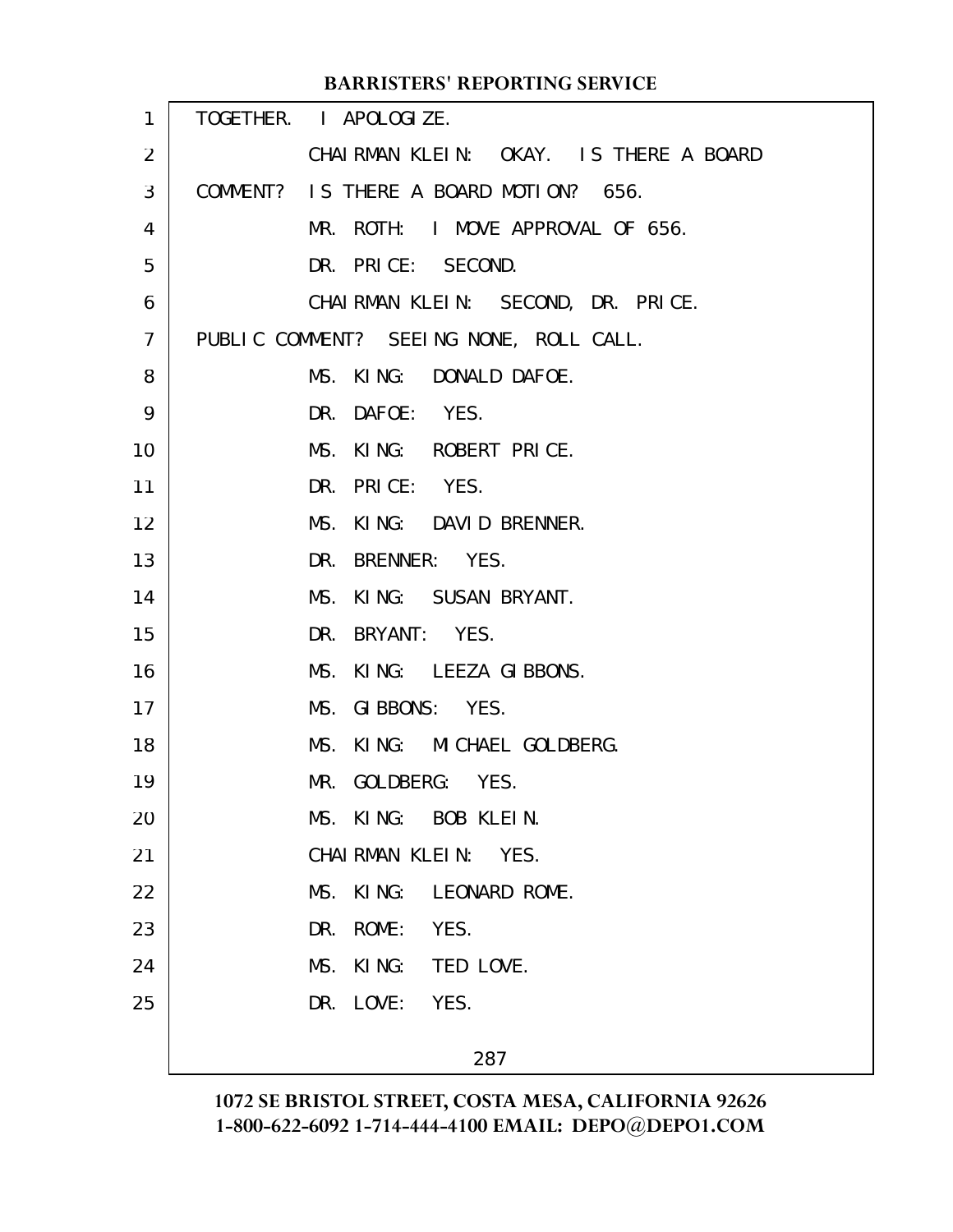| 1              | MS. KING: TINA NOVA.                                 |
|----------------|------------------------------------------------------|
| $\overline{2}$ | DR. NOVA: YES.                                       |
| 3              | MS. KING: CLAIRE POMEROY.                            |
| 4              | DR. POMEROY: YES.                                    |
| 5              | MS. KING: FRANCISCO PRIETO.                          |
| 6              | DR. PRIETO: YES.                                     |
| $\overline{7}$ | MS. KING: DUANE ROTH.                                |
| 8              | ROTH: YES.<br>MR.                                    |
| 9              | MS. KING: JOAN SAMUELSON.                            |
| 10             | MS. SAMUELSON: YES.                                  |
| 11             | MS. KING: OSWALD STEWARD.                            |
| 12             | DR. STEWARD: YES.                                    |
| 13             | MS. KING: THAT MOTION --                             |
| 14             | CHAIRMAN KLEIN: OKAY. WITH THAT, WE'RE               |
| 15             | GOING TO ADJOURN FOR FIVE MINUTES JUST AS A BREAK.   |
| 16             | THANK YOU.                                           |
| 17             | (A RECESS WAS TAKEN.)                                |
| 18             | CHAIRMAN KLEIN: WOULD THE BOARD LIKE TO              |
| 19             | TAKE A SHORT LUNCH BREAK AT THIS TIME, OR WOULD YOU  |
| 20             | LIKE TO ALTERNATIVELY PICK UP LUNCH AND EAT IT WHILE |
| 21             | YOU'RE WORKING? BRING IT BACK. BRING IT BACK. SO     |
| 22             | FIVE-MINUTE BREAK. WE'RE GOING TO PICK UP LUNCH.     |
| 23             | PROBABLY TAKE US ABOUT 15 MINUTES TO GET BACK IN THE |
| 24             | ROOM GOING THROUGH THE BUFFET LINES. THANK YOU.      |
| 25             | I WOULD LIKE TO POINT OUT THAT I REALLY              |
|                | 288                                                  |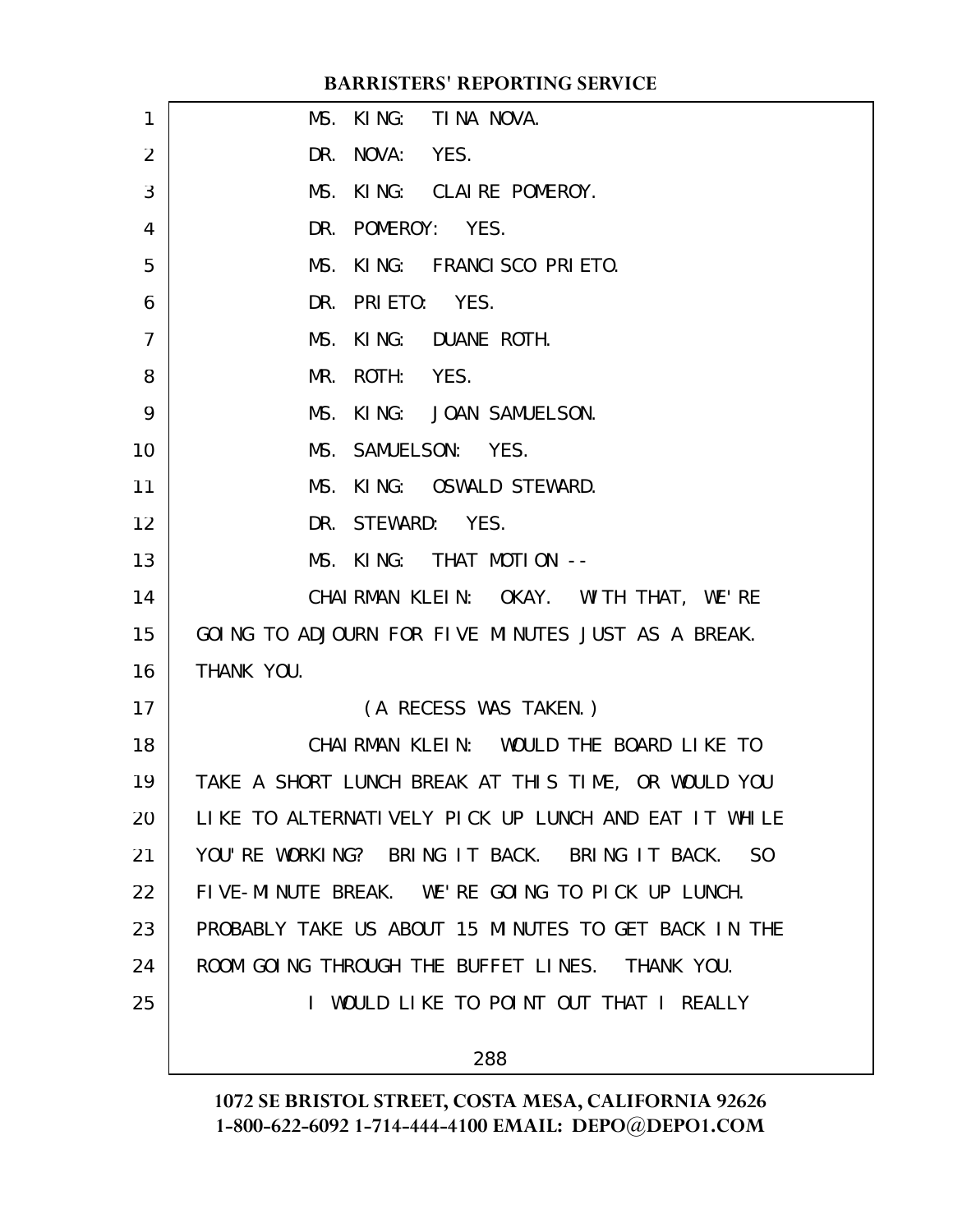| $\mathbf{1}$ | DIDN'T UNDERSTAND THE DIRECTION FROM THE BOARD WHEN  |
|--------------|------------------------------------------------------|
| 2            | WE BROKE AND NEITHER DID THE VICE CHAIR. THE CHAIR   |
| 3            | AND THE VICE CHAIR AND THE LEEZA GIBBONS ATE THEIR   |
| 4            | LUNCH HERE WHILE THE REST OF THE BOARD SEEMED TO     |
| 5            | WANT TO EAT IN THE OTHER ROOM. SO IT IS AN           |
| 6            | ORGANIZATION THAT CONTINUES TO BE IN REAL-TIME, YOU  |
| 7            | KNOW, VERY NIMBLE.                                   |
| 8            | OKAY. THANK YOU VERY MUCH FOR YOUR                   |
| 9            | PATIENCE AS WE MAKE STEADY PROGRESS HERE. GIVEN THE  |
| 10           | NUMBER OF INDIVIDUALS HERE THAT ARE IMPORTANT FOR A  |
| 11           | QUORUM, I'D LIKE TO ASK THE PRESIDENT IF WE COULD    |
| 12           | PLEASE ASK THE PRESIDENT TO RECONVENE.               |
| 13           | MS. KING: I BELIEVE HE'S ON HIS WAY.                 |
| 14           | CHAIRMAN KLEIN: OKAY. WELL, IT WAS THE               |
| 15           | BOARD THAT WAS GOING TO EAT HERE. OKAY. DR.          |
| 16           | TROUNSON, IF YOU COULD INDICATE IN ORDER OF          |
| 17           | PRIORITY. WE HAVE TO DEAL WITH ITEM 22. WE           |
| 18           | HAVE -- IS MARCY STILL HERE?                         |
| 19           | MS. KING: MARCY IS TO YOUR LEFT.                     |
| 20           | CHAIRMAN KLEIN: THERE'S DARCI. GREAT.                |
| 21           | MR. PRESIDENT, IN TERMS OF, AND COUNSEL, IN TERMS OF |
| 22           | I TEMS WE NEED TO ABSOLUTELY MOVE ON TODAY, CAN YOU  |
| 23           | GIVE ME SOME INPUT HERE?                             |
| 24           | MR. HARRISON: WE'LL DEFER TO THE                     |
| 25           | PRESIDENT, BUT I BELIEVE WE DO NEED THE BOARD'S      |
|              | 289                                                  |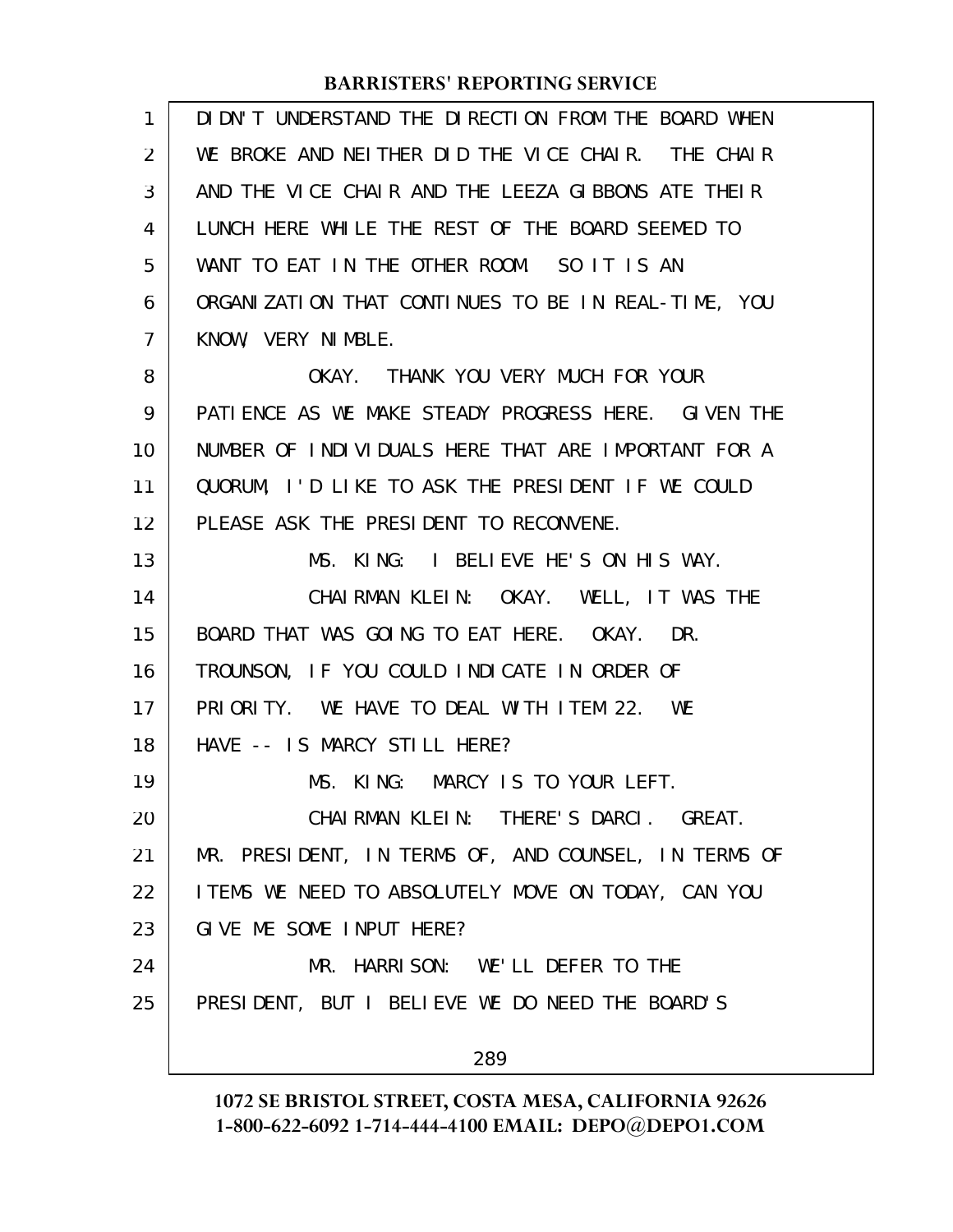| $\mathbf{1}$   | ATTENTION TO ITEM NO. 25, THE ADOPTION OF AMENDMENTS |
|----------------|------------------------------------------------------|
| 2              | TO OUR INTELLECTUAL PROPERTY REGULATIONS, AND I      |
| 3              | BELIEVE THAT, GIVEN THE SPEED AT WHICH THINGS ARE    |
| 4              | MOVING IN THE LEGISLATURE, WE ALSO NEED THE BOARD'S  |
| 5              | CONSIDERATION OF ITEM NO. 22, THE RECOMMENDATIONS    |
| 6              | FROM THE LEGI SLATI VE SUBCOMMITTEE.                 |
| $\overline{7}$ | CHAIRMAN KLEIN: AND ON ITEM 23.                      |
| 8              | DR. TROUNSON: MR. CHAIR, I THINK WE WOULD            |
| 9              | VERY MUCH LIKE THAT TO BE CONSIDERED. ALSO, ITEM     |
| 10             | 26, NEW MEMBERS FOR THE STANDARDS WORKING GROUP, I   |
| 11             | THINK IT WILL BE DEALT WITH REASONABLY QUICKLY, BUT  |
| 12             | I THINK WE SHOULD DO THAT. AND 21, IF WE COULD GET   |
| 13             | IT DONE, A PROPOSAL TO INITIATE REGULATORY PROCESS   |
| 14             | FOR AMENDING THE GAP FOR ACADEMIC AND NONPROFITS IF  |
| 15             | WE COULD.                                            |
| 16             | CHAIRMAN KLEIN: WHAT WAS THAT NUMBER,                |
| 17             | PLEASE?                                              |
| 18             | DR. TROUNSON: THAT'S NO. 21. SO 26, 21.              |
| 19             | MS. KING: CHAIRMAN KLEIN, JUST TO REMIND             |
| 20             | YOU, ACTUALLY WE'RE NOT CONSIDERING ITEM NO. 26      |
| 21             | TODAY. WE DON'T HAVE ANY CANDIDATES.                 |
| 22             | MS. LANSING: LET ME, JUST FOR THE RECORD,            |
| 23             | WE'RE NOT READY. IT'S STILL IN PROCESS OF            |
| 24             | DI SCUSSION.                                         |
| 25             | CHAIRMAN KLEIN: OKAY. THANK YOU. ALL                 |
|                | 290                                                  |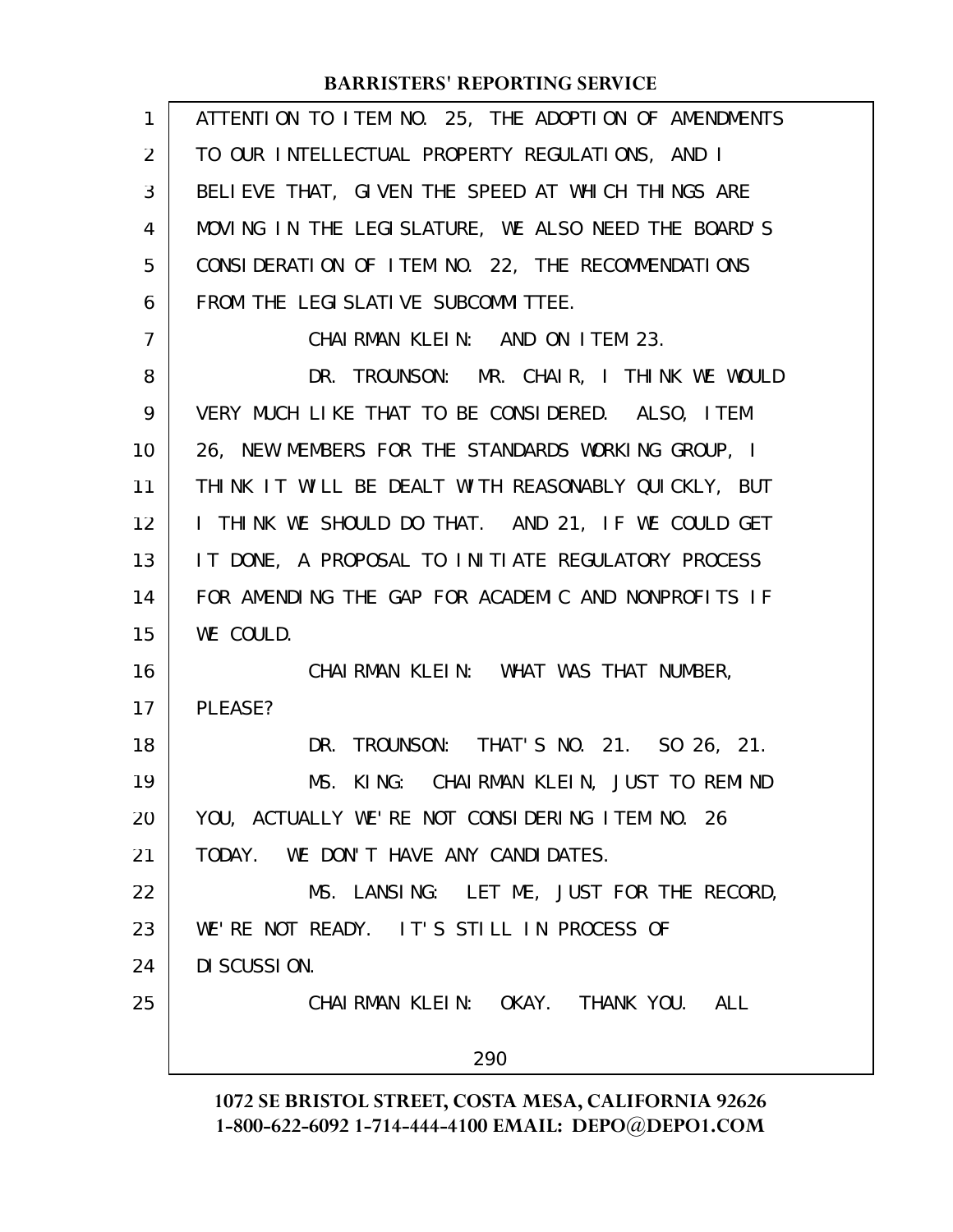|                | <b>BARRISTERS' REPORTING SERVICE</b>                         |
|----------------|--------------------------------------------------------------|
| $\mathbf{1}$   | RIGHT. LET US DO THIS AS WE MOVE DOWN THIS LIST.             |
| $\overline{2}$ | I'M GOING TO TAKE ITEM 22 HERE.                              |
| 3              | MR. ROTH: MR. CHAIRMAN, ON ITEM 18.                          |
| 4              | CHAIRMAN KLEIN: YES, ON ITEM 18, I'M                         |
| 5              | GOING TO COME TO RIGHT AFTER 22.                             |
| 6              | MR. ROTH: OKAY.                                              |
| $\overline{7}$ | CHAIRMAN KLEIN: SEE IF I CAN MOVE QUICKLY                    |
| 8              | ON ITEM 22. ALL RIGHT. THE REPORT FOR THE                    |
| 9              | LEGI SLATI VE SUBCOMMI TTEE, SUE NORTH.                      |
| 10             | MS. NORTH: THANK YOU, MR. CHAIRMAN,                          |
| 11             | MEMBERS. THE LEGISLATIVE SUBCOMMITTEE MET LAST               |
| 12             | FRIDAY, I BELIEVE IT WAS. AND WE WENT OVER                   |
| 13             | ESSENTIALLY THREE DIFFERENT BILLS. AND IN THE                |
| 14             | INTEREST OF TIME, LET ME TAKE THEM A LITTLE BIT OUT          |
| 15             | OF ORDER.                                                    |
| 16             | FIRST OF ALL, AB 2296, THIS IS A BILL                        |
| 17             | SPONSORED BY THE UNIVERSITY OF CALIFORNIA THAT DEALS         |
| 18             | WITH PROPOSING ESSENTIALLY A SIMILAR CIVIL LIABILITY         |
| 19             | AND CRIMINAL LIABILITY STANDARD FOR TERRORIST ACTS           |
| 20             | COMMITTED AGAINST ANIMAL RESEARCH PERSONNEL AND              |
| 21             | RESEARCH PROGRAMS. AND THAT BILL TWO DAYS AGO WAS            |
| 22             | GUTTED ESSENTIALLY BY THE SENATE JUDICIARY                   |
| 23             | COMMITTEE. IT IS NOW INTENT LANGUAGE ONLY.<br>S <sub>0</sub> |
| 24             | WHEREAS THE SUBCOMMITTEE HAD RECOMMENDED A SUPPORT           |
| 25             | POSITION, AT THIS STAGE, I THINK IT MAKES MORE SENSE         |
|                |                                                              |

291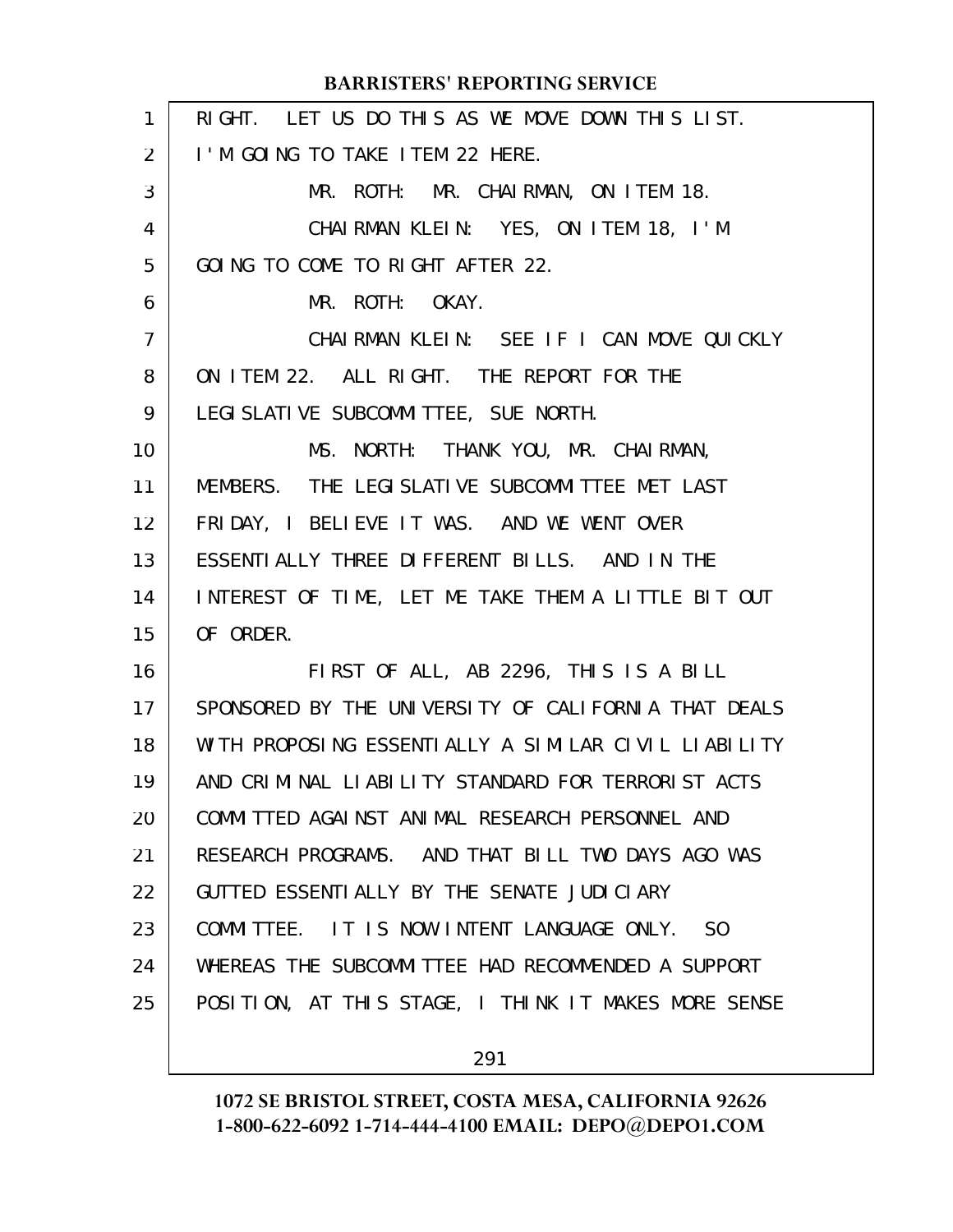| 1  | TO CONSIDER A WATCH AND BRING IT BACK IN AUGUST WHEN |
|----|------------------------------------------------------|
| 2  | WE SEE WHAT, IF ANYTHING, THEY'RE ABLE TO PUT BACK   |
| 3  | INTO THE BILL.                                       |
| 4  | CHAIRMAN KLEIN: OKAY. AS THE BOARD                   |
| 5  | LISTENS ON THESE BILLS, IT'S BEEN SUGGESTED THAT AS  |
| 6  | ONE OF OUR ACTIONS UNDER THIS ITEM AS WE TAKE        |
| 7  | POSITIONS TO SEE IF THE BOARD'S WILLING TO AUTHORIZE |
| 8  | THE LEGISLATIVE SUBCOMMITTEE TO TAKE INTERIM         |
| 9  | POSITIONS BECAUSE WAITING TWO MONTHS AT THIS TIME IN |
| 10 | THE CYCLE IS JUST TOO LONG TO BE ABLE TO RESPOND.    |
| 11 | TRYING TO WORK WITH SPONSORS, IT'S AN EASIER GROUP   |
| 12 | TO GET TOGETHER TO HAVE A SUBCOMMITTEE IF WE HAVE    |
| 13 | FUNDAMENTAL AGREEMENT ON THE CONCEPT.                |
| 14 | SO LET'S GO THROUGH AND SEE WHAT WE HAVE             |
| 15 | WITH 1565, PLEASE.                                   |
| 16 | MS. NORTH: OKAY. I'VE PASSED OUT FOR YOU             |
| 17 | A LETTER FROM SENATOR SHEILA KUEHL, AND I BELIEVE    |
| 18 | SENATOR RUNNER COSIGNED THE LETTER AS WELL, WHICH    |
| 19 | SHOULD BE IN THE PILE OF PAPER IN FRONT OF YOU. I    |
| 20 | WROTE 22 ON THE TOP OF IT BECAUSE IT RELATED TO THIS |
| 21 | I TEM.                                               |
| 22 | EARLY LAST WEEK -- EXCUSE ME -- EARLIER              |
| 23 | THIS WEEK, THIS BEING A DEADLINE WEEK IN THE         |
| 24 | LEGI SLATURE, THIS BILL WAS HEARD FOR ITS SECOND     |
| 25 | POLICY COMMITTEE HEARING IN THE ASSEMBLY AT ASSEMBLY |
|    | 292                                                  |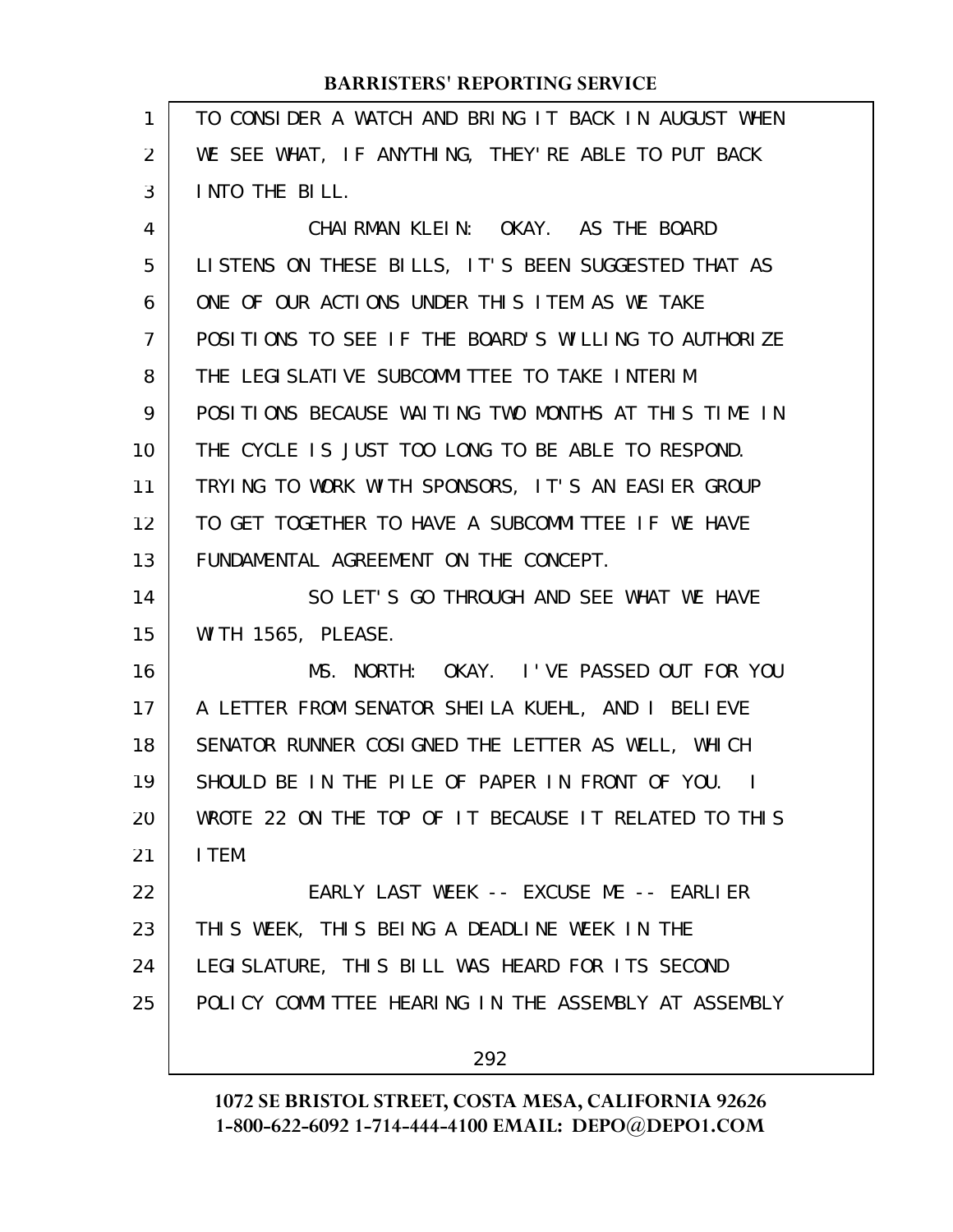| 1  | JUDICIARY COMMITTEE. AND AT THAT TIME I RAISED       |
|----|------------------------------------------------------|
| 2  | CONCERNS BEFORE THE COMMITTEE. THE LARGEST AT THE    |
| 3  | TIME WAS RELATIVE TO THEIR OWN JURISDICTION WITH OUR |
| 4  | IP POLICIES. THERE'S A PROVISION IN SENATOR KUEHL'S  |
| 5  | BILL WHERE SHE'S PROPOSING TO PUT INTO STATUTE ONE   |
| 6  | SECTION OF LAW THAT IS LIFTED OUT OF -- CONCEPTUALLY |
| 7  | OUT OF OUR IP REGULATIONS AND CHANGED SLIGHTLY TO    |
| 8  | HER LIKING.                                          |
| 9  | THE LITERAL LANGUAGE OF THE BILL IN ITS              |
| 10 | PRESENT FORM, AS WE WERE READING IT, INDICATED THAT  |
| 11 | PUBLIC PURCHASERS, THAT IS STATE AND LOCAL           |
| 12 | GOVERNMENT PURCHASERS OF COMMERCIALIZED PRODUCTS,    |
| 13 | WOULD BE GUARANTEED THE LOWEST BENCHMARK PRICE UNDER |
| 14 | CALRX, WHICH OUR ACCESS PLAN REQUIREMENTS IN OUR     |
| 15 | CURRENT IP REGULATIONS ARE TIED TO THE CALRX         |
| 16 | PROGRAM.                                             |
| 17 | SENATOR KUEHL ARGUED THAT THEY WERE NOT              |
| 18 | READING HER LANGUAGE CORRECTLY, ALTHOUGH THE         |
| 19 | COMMITTEE CHAIRMAN, DAVE JONES, TENDED TO AGREE WITH |
| 20 | OUR INTERPRETATION AS HE READ THE LANGUAGE BEFORE    |
| 21 | HIM, SUGGESTING TO HER THAT IF THAT WAS NOT HER      |
| 22 | INTENT, THAT WE IN EACH AND EVERY CASE HAD TO GO TO  |
| 23 | THE LOWEST BENCHMARK PRICE, THAT SHE NEEDED TO AMEND |
| 24 | THE PROPOSAL IN A WAY TO MAKE IT MORE CONSISTENT     |
| 25 | WITH WHAT SHE SAID HER INTENT IS, WHICH IS           |
|    |                                                      |

293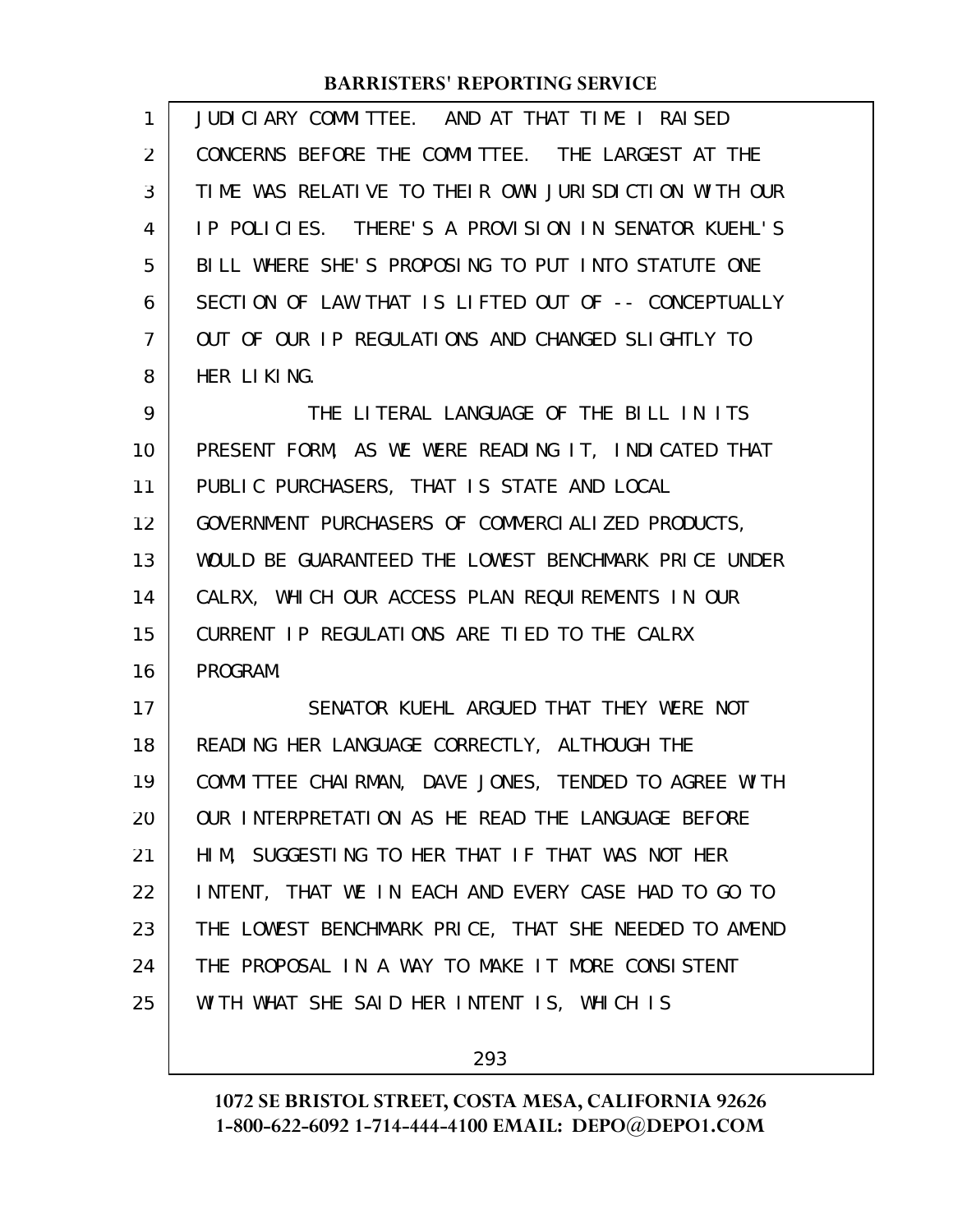| $\mathbf{1}$ | FUNDAMENTALLY ANY OF THE THREE BENCHMARK PRICES,     |
|--------------|------------------------------------------------------|
| 2            | WHATEVER THE LOWEST PRIVATE PURCHASER PRICE IS IS    |
| 3            | THE PRICE THAT THE PUBLIC SECTOR SHOULD BE ABLE TO   |
| 4            | PURCHASE THE PRODUCT.                                |
| 5            | CHAIRMAN KLEIN: OKAY. FUNDAMENTAL ISSUE              |
| 6            | HERE IS WE'RE ON RECORD WITH SUPPORTING CALRX        |
| 7            | PRICING FOR PUBLIC ENTITIES IN CALIFORNIA. WE'RE ON  |
| 8            | RECORD FOR WANTING AN ACCESS PLAN THAT'S             |
| 9            | COMMERCIALLY REASONABLE AT THE TIME OF               |
| 10           | COMMERCIALIZATION. BASICALLY IN TERMS OF THE         |
| 11           | ABILITY TO RESPOND CREATIVELY IN TERMS OF PRICING,   |
| 12           | ONE OF THE FUNDAMENTAL ISSUES HERE IS THAT THERE ARE |
| 13           | NO OUTSIDE SUBSIDIES AVAILABLE THAT WE CAN SEE IN    |
| 14           | THE FORESEEABLE FUTURE FROM THE STATE.               |
| 15           | SO, FOR EXAMPLE, IN THE ALZHEIMER'S AREA,            |
| 16           | WHILE MOST OF THE PEOPLE WITH ALZHEIMER'S WILL BE IN |
| 17           | THEIR LATE 60S, EARLY 70S, THEY'LL BE UNDER MEDICAID |
| 18           | IF THEY HAVE FINANCIAL NEEDS. YOU HAVE AN EARLY      |
| 19           | ONSET GROUP THAT'S IN THEIR 50S. THE PROBLEM IS HOW  |
| 20           | DO YOU GET THAT TO BE FEASIBLY ACCESSIBLE FOR THAT   |
| 21           | GROUP? WELL, IF WE HAD THE POWER TO NEGOTIATE, WE    |
| 22           | COULD SAY, LOOK, OUR CALRX PRICE WILL BE SET         |
| 23           | SLIGHTLY HIGHER AS LONG AS THE REVENUE STREAM FOR    |
| 24           | THAT INCREMENT IS DEDICATED TO SUBSIDIZE             |
| 25           | ACCESSIBILITY FOR THAT EARLY ONSET POOL.             |
|              |                                                      |

294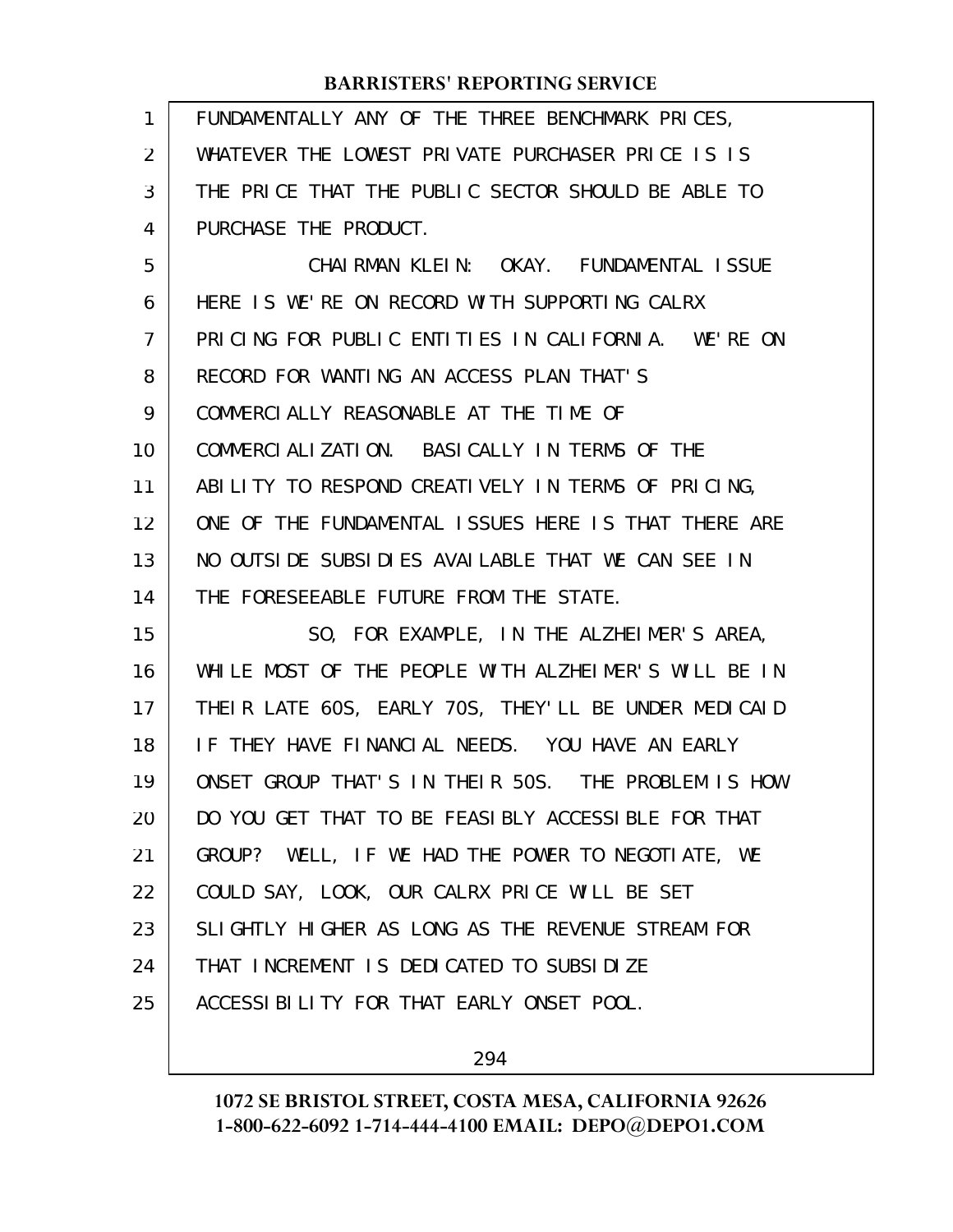WE COULD EFFECTIVELY CREATE OUR OWN INTERNAL SUBSIDY. NOW, IF, IN FACT, THE PRICE, THE ABILITY TO SET THESE PRICES IS TAKEN AWAY FROM US, WE LOSE THE ABILITY FOR CRITICAL INTERNAL CREATED SUBSIDIES THAT CAN BE VITAL TO HAVE REAL AND PRACTICAL ACCESSIBILITY FOR SUBGROUPS THAT ARE OTHERWISE DISADVANTAGED. 1 2 3 4 5 6 7

I WOULD LIKE, THOUGH, SUE, TO HAVE ED PENHOET AND MICHAEL GOLDBERG REALLY ADDRESS THE LARGER ISSUE WITH IP POLICY BEING ADDRESSED IN LEGISLATION AND THE IMPACT ON THE BIOTECH SECTOR'S COLLABORATION WITH US WHEN THEY THINK WE DON'T HAVE THE ABILITY TO PREDICTABLY HAVE PROFESSIONALS WHO LOOK AT DETAILED FINANCIAL COST, WHO LOOK AT EACH THERAPY, WHO LOOK AT EACH DISEASE AND ASSIGN PRICING. 8 9 10 11 12 13 14 15 16

DR. PENHOET: WELL, BOB JUST MADE THE ARGUMENT ABOUT FLEXIBILITY, AND SO I THINK THAT'S EXTREMELY IMPORTANT GOING FORWARD. BUT IN ADDITION TO THAT, WE HAVE BEEN CAREFUL -- FIRST OF ALL, WE WORKED A LOT PROBABLY MORE ON THESE CLAUSES THAN ANY OTHER ASPECT OF OUR INTELLECTUAL PROPERTY POLICIES. AND WE WORKED VERY HARD TO ENSURE THAT NOTHING WOULD HAPPEN IN CALIFORNIA TO ADDRESS THE NEEDS OF CALIFORNIANS THAT WOULD ESSENTIALLY PUT A POISON 17 18 19 20 21 22 23 24 25

295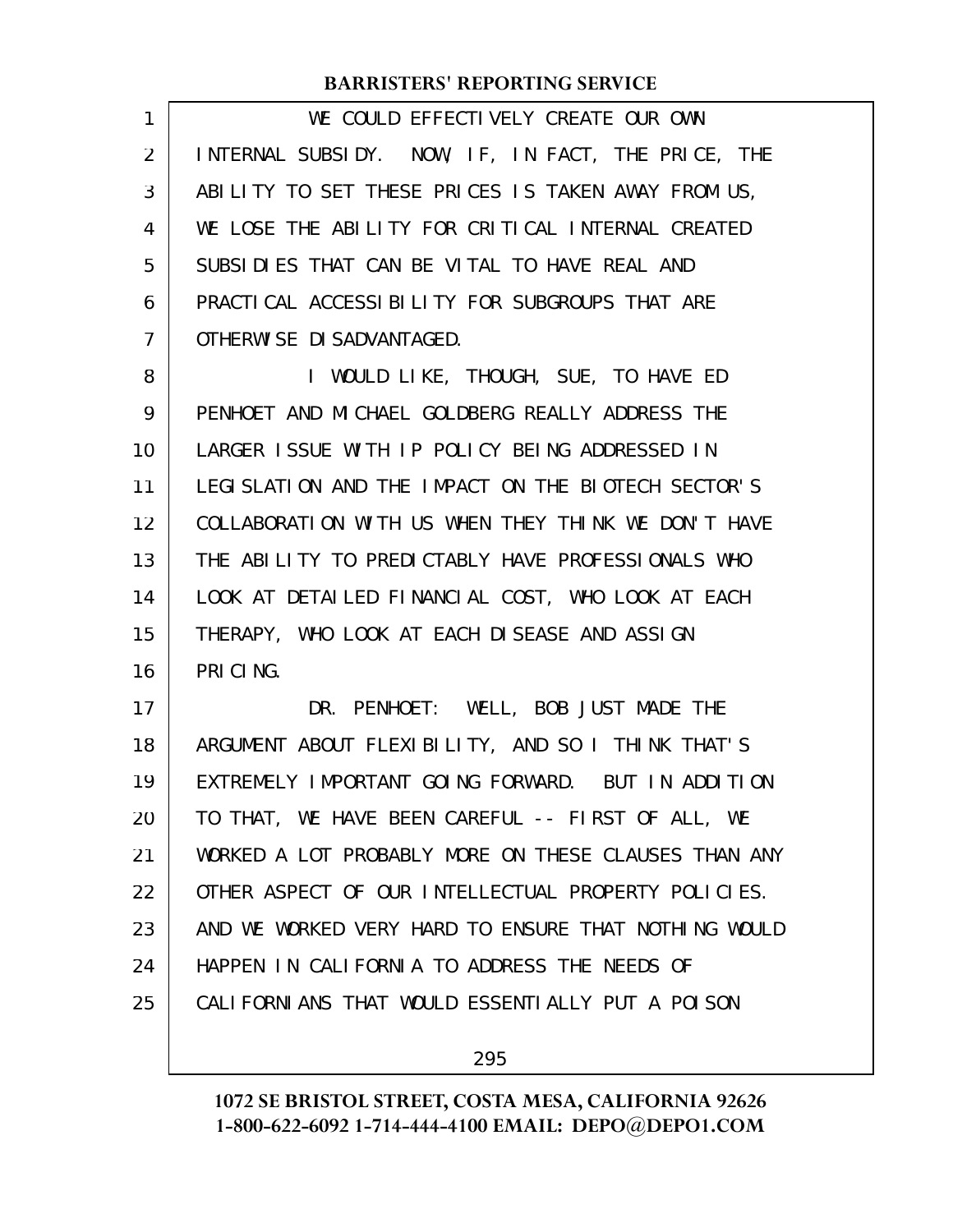PILL IN PLACE FOR COMPANIES' ABILITY TO MARKET THROUGHOUT THE COUNTRY. 1 2

WE THINK THE CURRENT LANGUAGE THAT SAYS THAT DRUGS PURCHASED IN CALIFORNIA SHALL SELL THESE DRUGS AT A PRICE THAT DOES NOT EXCEED ANY BENCHMARK PRICE IN THE PROGRAM WOULD ESSENTIALLY -- HAS THE POTENTIAL TO SET IN PLACE A RUINOUS MOST FAVORED NATION SET OF CLAUSES WHEN IT COMES TO PRICING FOR THE FEDERAL GOVERNMENT, ETC. SO THAT'S A MAJOR CONCERN. IT GOES FAR BEYOND WHAT WE INTENDED BECAUSE WE WERE -- WE WANTED TO PROTECT THE INTEREST OF CALIFORNIANS, BUT DIDN'T THINK IT WAS APPROPRIATE TO TRY TO EXTEND THAT TO THE ENTIRE COUNTRY. SO THAT'S A CRITICAL ISSUE IN THIS LANGUAGE, TO BE SURE. 3 4 5 6 7 8 9 10 11 12 13 14 15

AND THEN THE FLEXIBILITY ISSUE THAT BOB JUST MENTIONED IS REALLY PART OF THAT WHOLE PROBLEM. THERE IS NO WAY TODAY, GIVEN THIS LANGUAGE, FOR US TO HAVE ANY ABILITY TO AND, IN FACT, CARRY OUT SOME WHAT ESSENTIALLY AMOUNTS TO TRADING TO PURVEYORS TO MAKE SURE THAT THEY WOULD ADDRESS NEEDS THAT THEY MIGHT NOT ORDINARILY SEE IN THEIR ORDINARY COURSE OF THEIR BUSINESS. SO THOSE ARE CRITICAL ISSUES. 16 17 18 19 20 21 22 23

I THINK THOSE ARE THE TWO MOST IMPORTANT THINGS. WELL, THE OTHER THING IS OUR ACCESS PROGRAM

24

25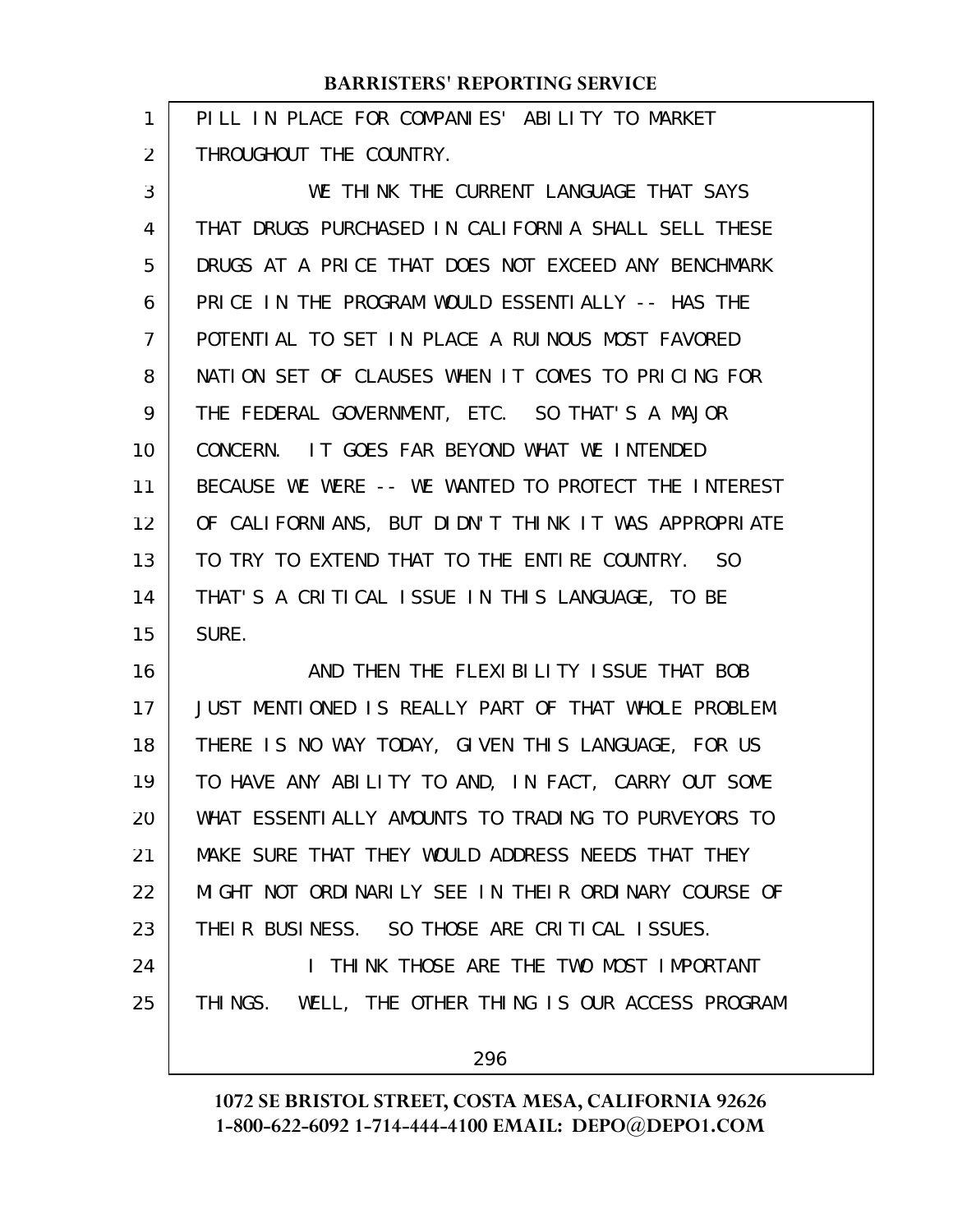| 1              | SAYS THEY HAVE TO HAVE A PLAN IN PLACE WHEN THEY    |
|----------------|-----------------------------------------------------|
| $\overline{2}$ | COMMERCIALIZE A PRODUCT IN CALIFORNIA. THE CURRENT  |
| 3              | LANGUAGE SAYS WHEN THEY COMMERCIALIZE A PRODUCT     |
| 4              | ANYWAY, THEY'D HAVE TO HAVE AN ACCESS PLAN FOR      |
| 5              | CALIFORNIA. IT'S ENTIRELY POSSIBLE SOME OF THESE    |
| 6              | PRODUCTS MIGHT BE APPROVED IN EUROPE OR SOME OTHER  |
| 7              | PLACE THAT HAS LITTLE OR NOTHING TO DO WITH         |
| 8              | CALIFORNIA. SO WE WOULD WANT TO MAKE SURE THAT IT   |
| 9              | SAYS CALLFORNLA AND NOT REFER TO THE REST OF THE    |
| 10             | WORLD. MICHAEL.                                     |
| 11             | MR. GOLDBERG: I'LL ECHO WHAT BOB AND ED             |
| 12             | HAVE SAID AND TAKE IT ONE STEP FURTHER COMING AS A  |
| 13             | PERSON FROM INDUSTRY. I THINK THAT WE TRIED VERY    |
| 14             | HARD IN THE DEVELOPMENT OF THIS POLICY TO ESTABLISH |
| 15             | A BALANCED APPROACH THAT WOULD BOTH INCENT AS WELL  |
| 16             | AS ADDRESS THE INTERESTS OF CALIFORNIANS AND        |
| 17             | CALIFORNIA TAXPAYERS. AND I THINK THIS REDRESSES    |
| 18             | THE BALANCE IN A VERY UNFORTUNATE WAY THAT WOULD    |
| 19             | HAVE UNINTENDED CONSEQUENCES IN TERMS OF            |
| 20             | DISINCENTIVES FOR INDUSTRY TO PARTICIPATE IN CIRM   |
| 21             | FUNDING OBJECTIVES AND, THEREFORE, NOT SUPPORT THE  |
| 22             | MISSION OF THE INSTITUTE OR THE OBJECTIVE OF THE    |
| 23             | POLICY.                                             |
| 24             | DR. PENHOET: THEN ONE FINAL POINT. ALL              |
| 25             | OF OUR POLICIES WITH RESPECT TO INTELLECTUAL        |
|                | 297                                                 |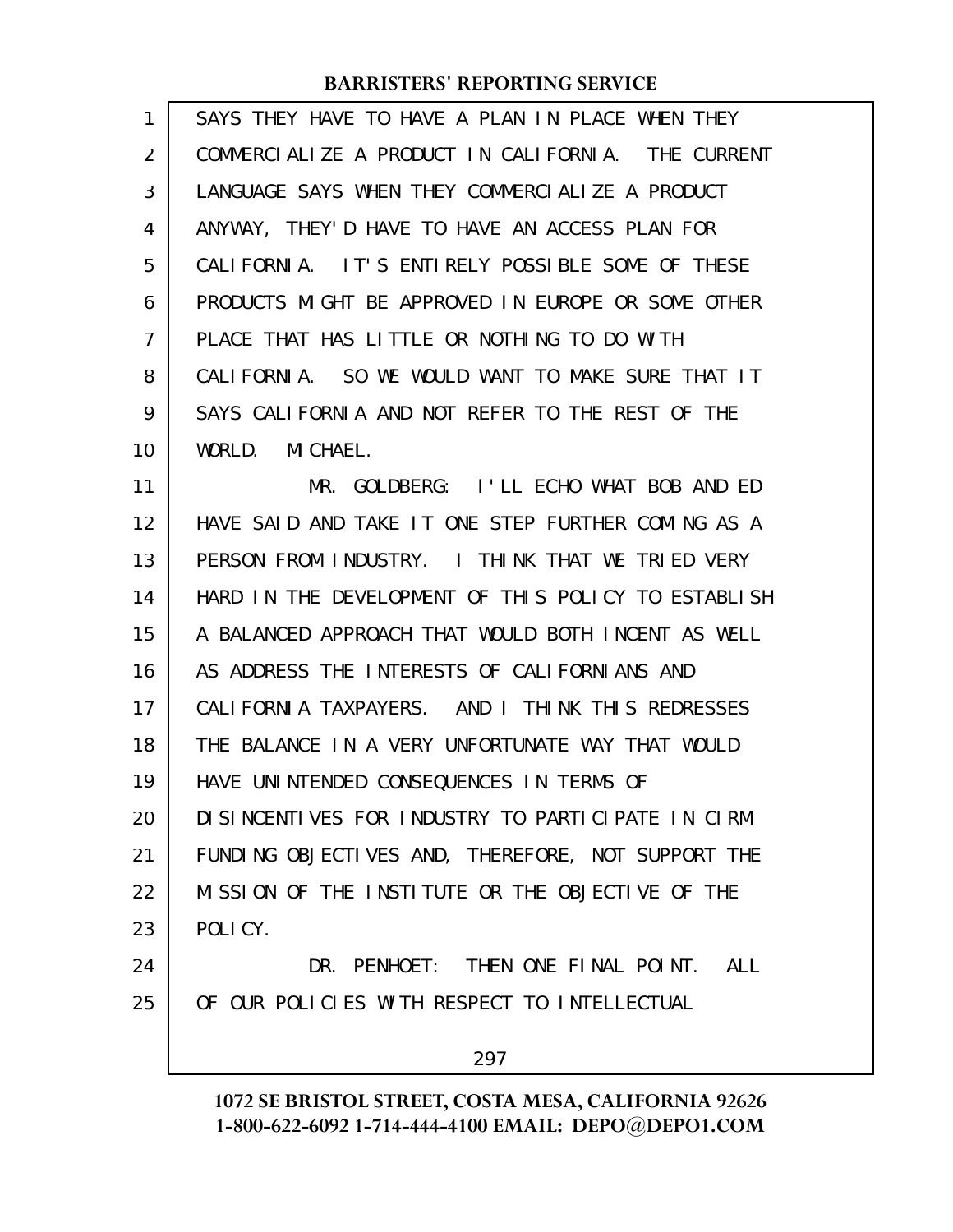| $\mathbf{1}$ | PROPERTY HAVE BEEN SUBMITTED TO THE OAL. THEY DO     |
|--------------|------------------------------------------------------|
| 2            | HAVE THE FULL FORCE AND EFFECT OF LAW IN CALIFORNIA, |
| 3            | BUT THEY CAN BE CHANGED BY ACTION OF THIS BODY,      |
| 4            | WHICH WE'VE DONE SEVERAL TIMES. IF THESE BILLS PASS  |
| 5            | IN THE LEGISLATURE, THEY BECOME STATE LAW DEFINED BY |
| 6            | THE LEGISLATURE. IT TAKES AN ACT OF THE LEGISLATURE  |
| 7            | TO OVERTURN THIS. SO WE HAVE NO FLEXIBILITY          |
| 8            | WHATSOEVER IN THESE AREAS GOING FORWARD. AND EVEN    |
| 9            | IF THE LEGISLATURE WANTED TO OVERTURN THESE, IT      |
| 10           | COULD TAKE THEM UP TO TWO YEARS TO DO THAT,          |
| 11           | REQUIRING 70 PERCENT VOTE IN BOTH HOUSES IN ORDER TO |
| 12           | OVERTURN THESE THINGS.                               |
| 13           | SO IF THEY' RE WRONG WITH THESE, IT'S                |
| 14           | ALMOST IMPOSSIBLE TO CHANGE IT IN THE FUTURE. SO     |
| 15           | THAT'S ANOTHER ASPECT. NOT ONLY DO WE LOSE           |
| 16           | OPERATIONAL FLEXIBILITY IN HOW WE ACTUALLY MANAGE    |
| 17           | THIS PROGRAM, BUT WE HAVE A TREMENDOUS RISK OF NOT   |
| 18           | BEING ABLE TO CHANGE THESE THINGS ONCE THEY' RE PUT  |
| 19           | IN PLACE.                                            |
| 20           | MS. SAMUELSON: COMMENT.                              |
| 21           | CHAIRMAN KLEIN: JOAN, AND LET ME SAY,                |
| 22           | COUNSEL, THE AGGREGATED COUNSEL HAS TOLD ME THAT     |
| 23           | THEY NEED ANOTHER QUICK VOTE AFTER THIS VOTE. I'M    |
| 24           | GOING TO TRY AND SEE IF WE CAN GET CONSENSUS         |
| 25           | QUICKLY. A NUMBER OF YOU HAVE DEALT WITH THIS ISSUE  |
|              | 298                                                  |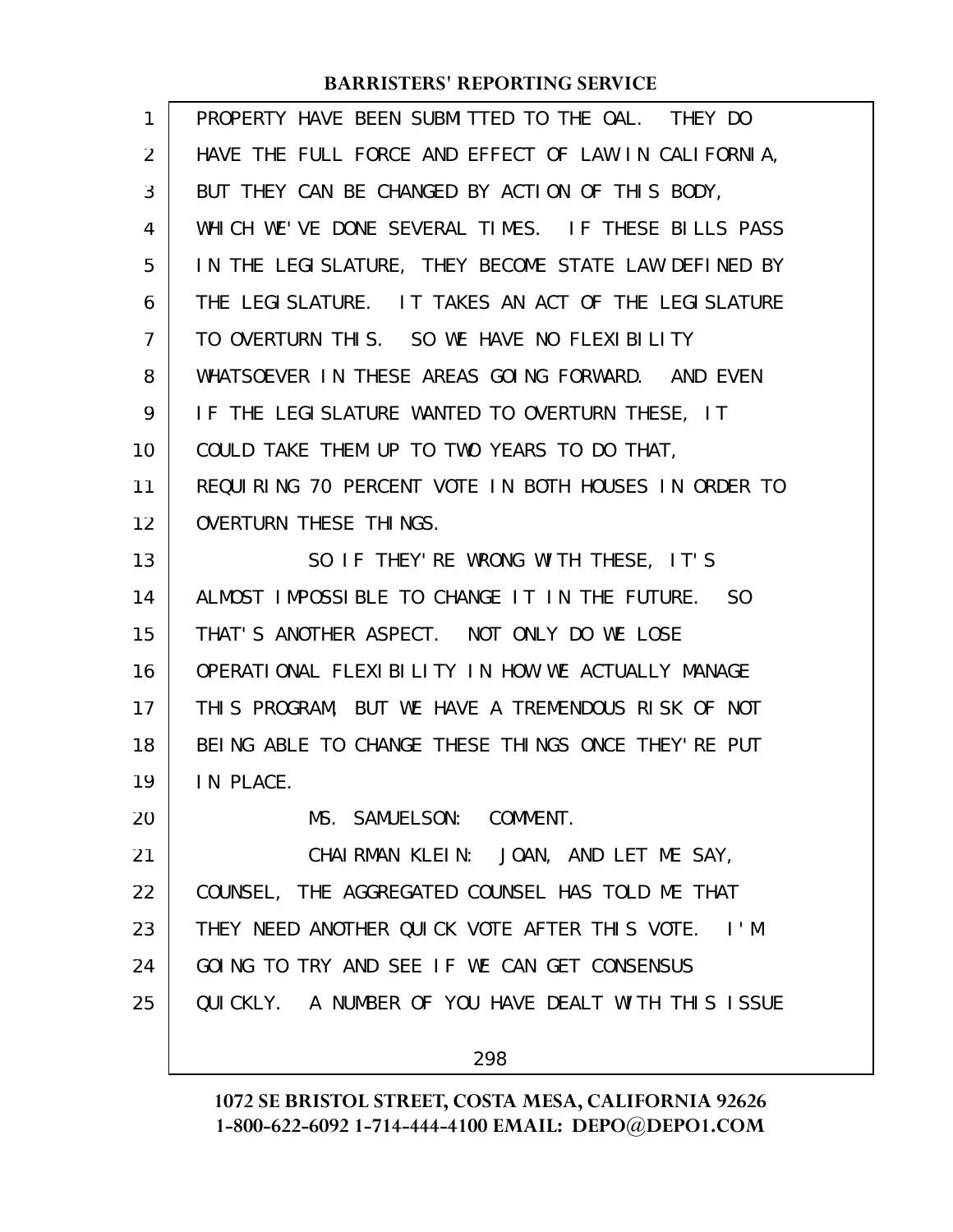| $\mathbf{1}$ | AND KNOW ABOUT THIS ISSUE FOR SOME TIME.             |
|--------------|------------------------------------------------------|
| 2            | LEGI SLATI VE COMMITTEE MET AND HAD A STRAW VOTE ON  |
| 3            | THIS TO OPPOSE THIS BILL. I'M GOING TO CALL ON JOAN  |
| 4            | AND THEN SEE WHAT WE CAN MOVE TO.                    |
| 5            | MS. SAMUELSON: I APPRECIATE THAT WHAT WE             |
| 6            | HAVE NOW BEFORE IT'S FURTHER EDITED IS A BALANCED    |
| 7            | APPROACH, BUT I HAVE TO SAY I DON'T THINK THE PEOPLE |
| 8            | OF CALIFORNIA, WHEN THEY OVERWHELMINGLY PASSED PROP  |
| 9            | 71, EXPECTED A BALANCE. THEY WANTED THE MILLIONS OF  |
| 10           | AMERICANS SUFFERING WITH INTRACTABLE DISORDERS AND   |
| 11           | THE HUNDREDS OR THOUSANDS OF PEOPLE WHO ARE DYING    |
| 12           | EVERY DAY IN THIS STATE FROM THESE DISEASES THAT WE  |
| 13           | ALL KNOW ABOUT TO GET A RESCUE IN SOME AMOUNT OF     |
| 14           | TIME THAT ANYBODY COULD REMOTELY IMAGINE BEING ABLE  |
| 15           | TO ENDURE STRUGGLING, CONTINUING TO STRUGGLE.        |
| 16           | AND I HEARD YESTERDAY FROM ALAN THAT BIO             |
| 17           | AND PHRMA DON'T LIKE OUR POLICY NOW WITH THAT        |
| 18           | BALANCED APPROACH. THAT'S WHAT I UNDERSTOOD. AND I   |
| 19           | HEARD AT ONE OF WORKSHOPS WE HAD, THE DISEASE        |
| 20           | TEAMWORK SHOP, THE BIO AND PHRMA PEOPLE THERE SAID   |
| 21           | THEY THOUGHT IT WAS RESTRICTIVE, AND THEY WERE       |
| 22           | CONCERNED ABOUT IT.                                  |
| 23           | IF WE'RE NOT GOING TO BE ABLE TO DEVELOP             |
| 24           | THOSE RESCUES BECAUSE WE HAVE AN IP POLICY THAT'S    |
| 25           | TOO RESTRICTIVE FOR INDUSTRY, WE'RE LETTING DOWN THE |
|              | 299                                                  |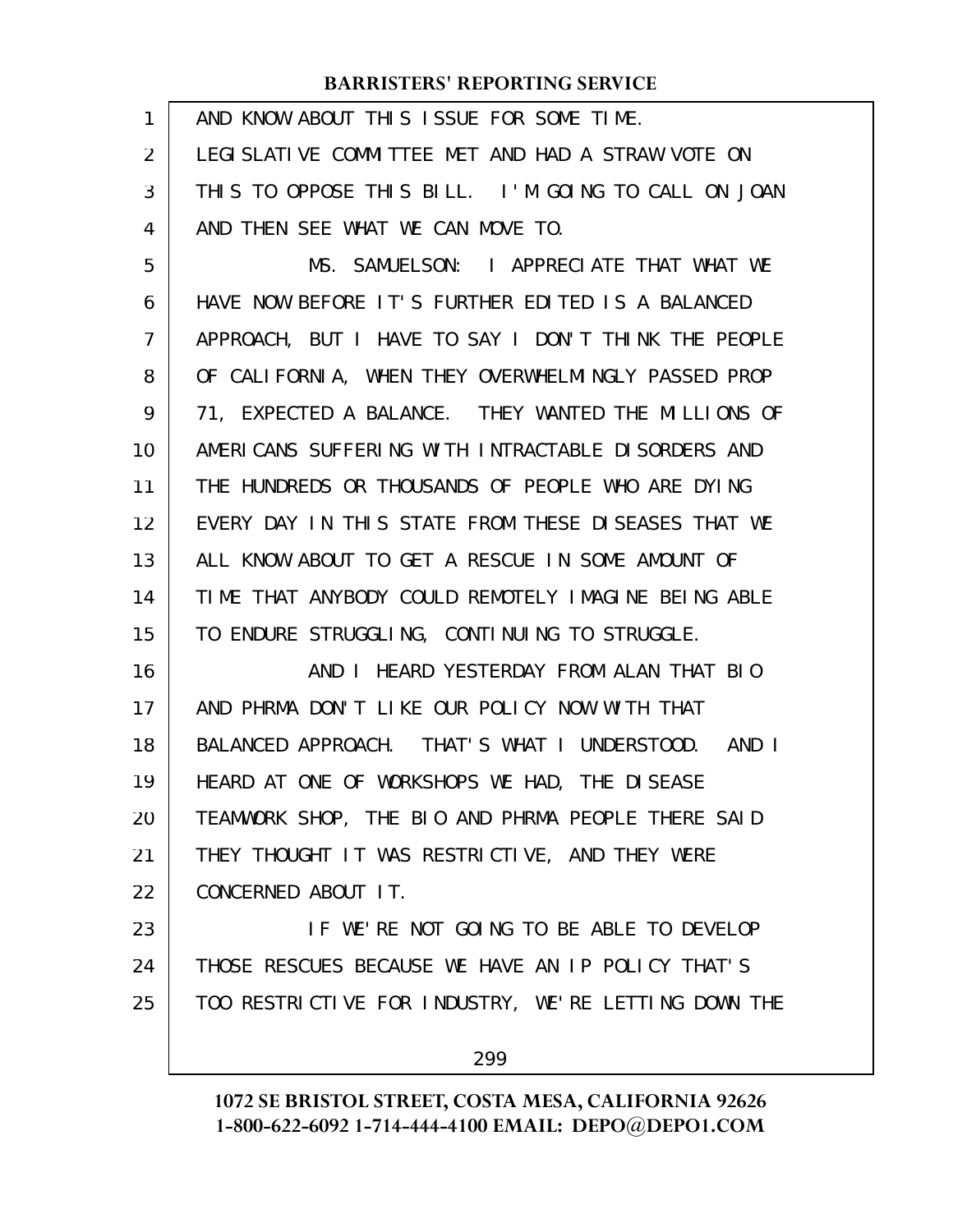| 1              | PEOPLE OF CALIFORNIA WHO DON'T CARE AS MUCH ABOUT IP |
|----------------|------------------------------------------------------|
| $\overline{2}$ | AND THE RETURN IN MONEY TO ANYBODY'S BANK ACCOUNT IN |
| 3              | THE STATE NEARLY AS MUCH AS THEY CARE ABOUT DEALING  |
| 4              | WITH THE IMMEDIATE ISSUE. AND HERE WE'RE TALKING     |
| 5              | ABOUT MAKING IT WORSE. IT'S JUST INCONCEIVABLE TO    |
| 6              | ME THAT THE PEOPLE WANT THAT.                        |
| $\overline{7}$ | CHAIRMAN KLEIN: OKAY. DR. BRYANT. AND                |
| 8              | THE KEY IS THAT WE HAVE ON THE GRANTS A QUICK --     |
| 9              | OKAY. WE DON'T NEED SHERRY'S VOTE FOR THE            |
| 10             | <b>LEGI SLATI VE.</b>                                |
| 11             | MR. HARRISON: THAT'S RIGHT.                          |
| 12             | CHAIRMAN KLEIN: OKAY.<br>FINE.                       |
| 13             | MS. KING: WE NEED HER FOR THIS.                      |
| 14             | CHAIRMAN KLEIN: OKAY. SO I'M GOING TO                |
| 15             | SUSPEND THIS DISCUSSION. MOVE BACK TO THE DISEASE    |
| 16             | TEAM GRANTS AND, AGAIN, THIS IS A TECHNICAL ISSUE.   |
| 17             | WE ADDRESSED IT AS TO THE RECOMMENDED GRANTS.<br>WE  |
| 18             | NEED TO ADDRESS IT AS TO THE OTHER TWO CLASSES.      |
| 19             | MR. HARRISON: CORRECT. WE NEED TO TAKE               |
| 20             | ANOTHER VOTE ON THE MOTION NOT TO FUND THOSE         |
| 21             | APPLICATIONS IN TIERS 2 AND 3 OF THE DISEASE TEAM    |
| 22             | PLANNING GRANT APPLICATIONS.                         |
| 23             | CHAIRMAN KLEIN: SO YOU NEED A MOTION NOT             |
| 24             | TO FUND TIERS 2 AND 3.                               |
| 25             | MR. ROTH: MOTION TO NOT FUND TIERS 2 AND             |
|                | 300                                                  |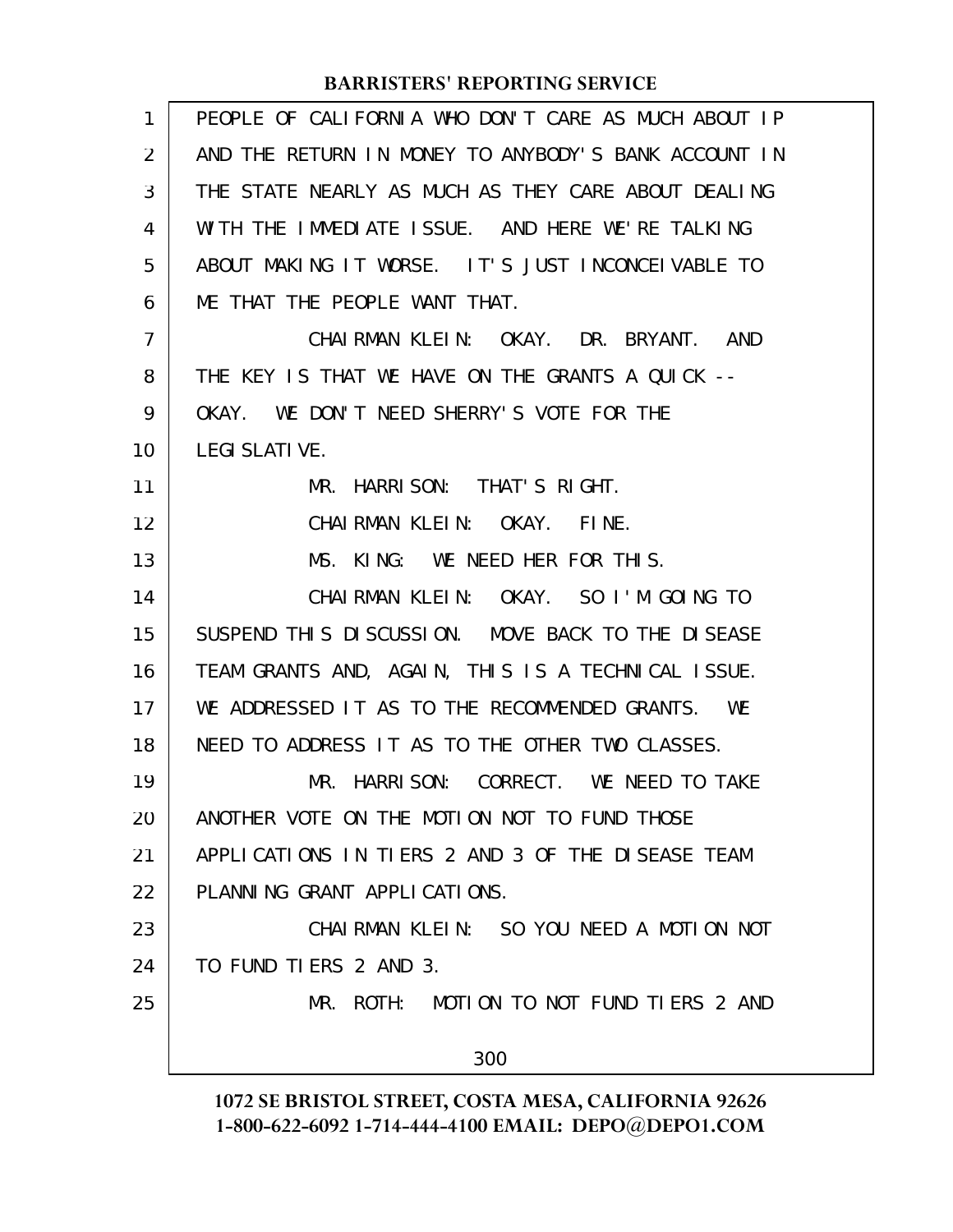|                | <b>BARRISTERS' REPORTING SERVICE</b>                |
|----------------|-----------------------------------------------------|
| 1              | 3.                                                  |
| 2              | CHAIRMAN KLEIN: OKAY. FROM DUANE ROTH.              |
| 3              | MS. GIBBONS: SECOND.                                |
| 4              | CHAIRMAN KLEIN: SECOND FROM DR. BRYANT.             |
| 5              | DI SCUSSION?                                        |
| 6              | MR. HARRISON: I THINK THE SECOND WAS FROM           |
| $\overline{7}$ | SOMEONE ELSE. LEEZA.                                |
| 8              | CHAIRMAN KLEIN: THANK YOU, LEEZA. OKAY.             |
| 9              | DI SCUSSION FROM THE BOARD? DI SCUSSION FROM THE    |
| 10             | PUBLIC? SEEING NONE, ROLL CALL. IN THIS PARTICULAR  |
| 11             | CASE YOU'RE GOING TO VOTE FOR THE MOTION EXCEPT FOR |
| 12             | THOSE FOR WHICH YOU ARE IN CONFLICT.                |
| 13             | MS. KING: DONALD DAFOE.                             |
| 14             | DR. DAFOE: YES, EXCEPT FOR WHICH I HAVE A           |
| 15             | CONFLICT.                                           |
| 16             | MS. KING: ROBERT PRICE.                             |
| 17             | DR. PRICE: YES, EXCEPT FOR THOSE IN WHICH           |
| 18             | I HAVE A CONFLICT.                                  |
| 19             | KING: DAVID BRENNER.<br>MS.                         |
| 20             | DR. BRENNER: YES, EXCEPT FOR THOSE IN               |
| 21             | WHICH I HAVE A CONFLICT.                            |
| 22             | MS. KING: SUSAN BRYANT.                             |
| 23             | DR. BRYANT: YES, EXCEPT FOR THOSE IN                |
| 24             | WHICH I HAVE A CONFLICT.                            |
| 25             | MS. KING: MARCY FEIT.                               |
|                | 301                                                 |
|                |                                                     |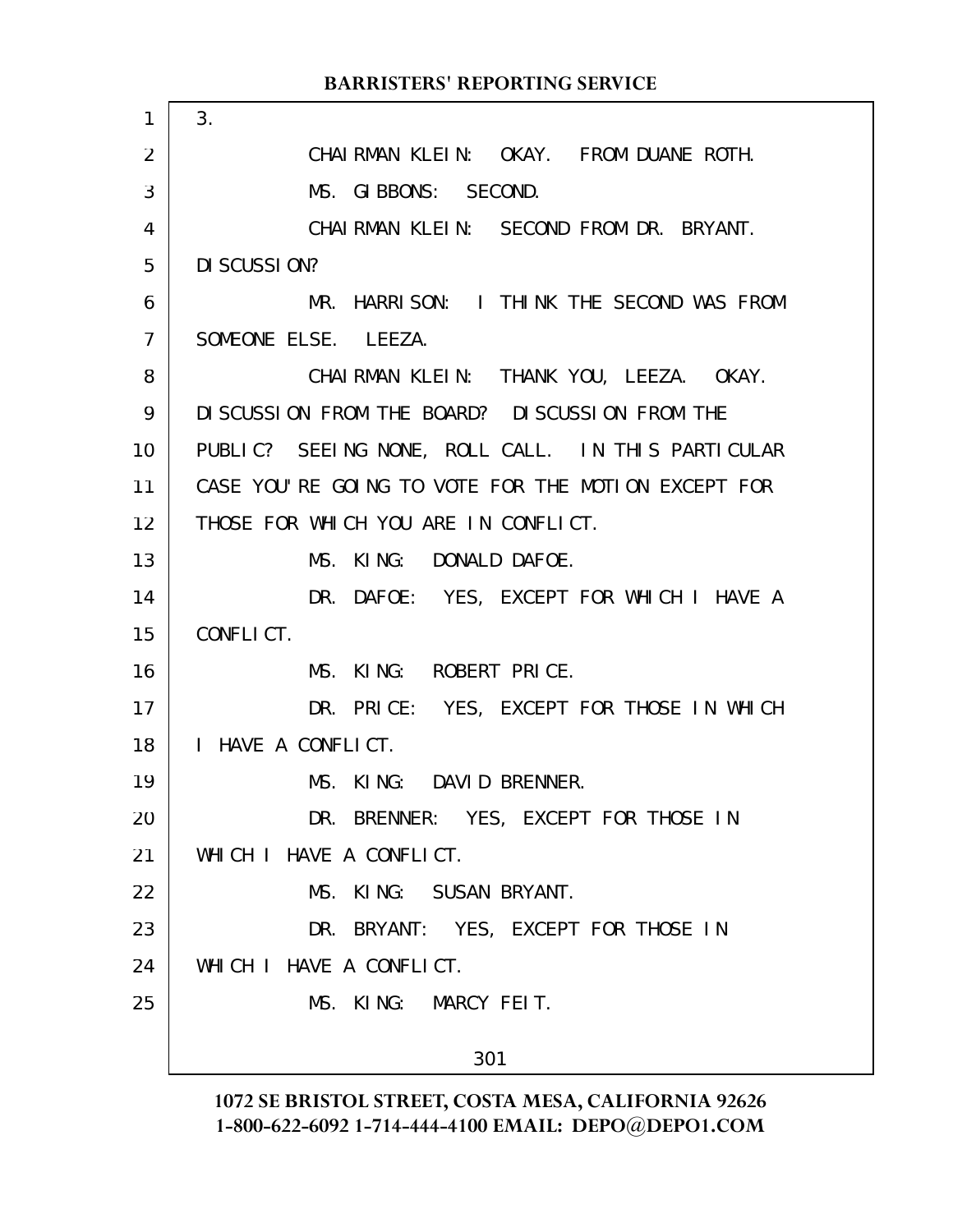|                | <b>BARRISTERS' REPORTING SERVICE</b>      |
|----------------|-------------------------------------------|
| 1              | MS. FEIT: YES, EXCEPT FOR THOSE IN WHICH  |
| 2              | I HAVE A CONFLICT.                        |
| 3              | MS. KING: LEEZA GIBBONS.                  |
| 4              | MS. GIBBONS: YES.                         |
| 5              | MS. KING: MICHAEL GOLDBERG.               |
| 6              | MR. GOLDBERG: YES, EXCEPT FOR THOSE IN    |
| $\overline{7}$ | WHICH I HAVE A CONFLICT.                  |
| 8              | MS. KING: SAM HAWGOOD.                    |
| 9              | DR. HAWGOOD: YES, EXCEPT FOR THOSE IN     |
| 10             | WHICH I HAVE A CONFLICT.                  |
| 11             | MS. KING: BOB KLEIN.                      |
| 12             | CHAIRMAN KLEIN: YES.                      |
| 13             | MS. KING: SHERRY LANSING. LEONARD ROME.   |
| 14             | DR. ROME: YES, EXCEPT FOR THOSE FOR WHICH |
| 15             | I HAVE A CONFLICT.                        |
| 16             | MS. KING: TED LOVE.                       |
| 17             | DR. LOVE: YES.                            |
| 18             | KING: TINA NOVA.<br>MS.                   |
| 19             | DR. NOVA: YES.                            |
| 20             | MS. KING: CLAIRE POMEROY.                 |
| 21             | DR. POMEROY: YES, EXCEPT FOR THOSE FOR    |
| 22             | WHICH I HAVE A CONFLICT.                  |
| 23             | MS. KING: FRANCISCO PRIETO.               |
| 24             | DR. PRIETO: YES, EXCEPT FOR THOSE FOR     |
| 25             | WHICH I HAVE A CONFLICT.                  |
|                | 302                                       |
|                |                                           |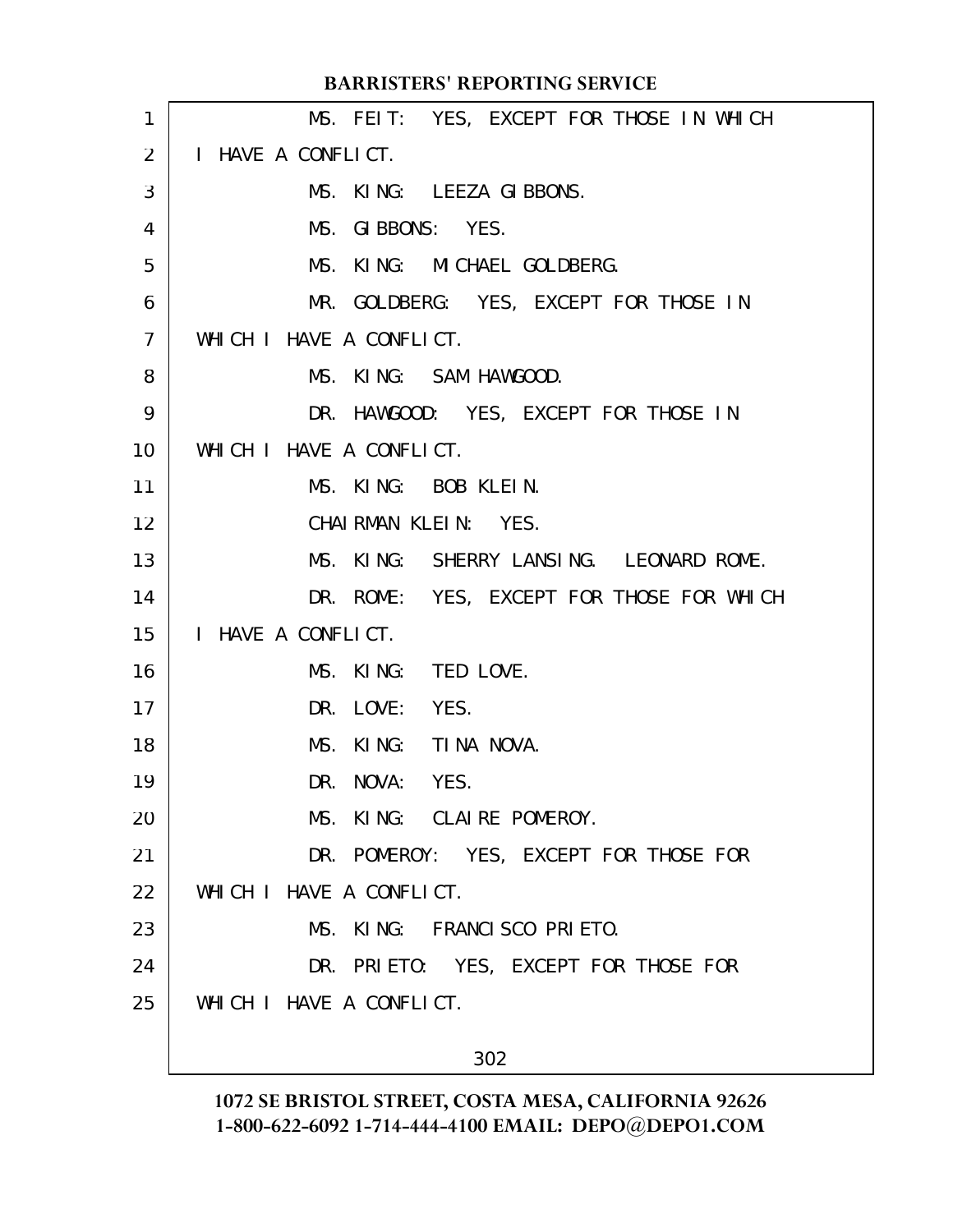| $\mathbf{1}$    | MS. KING: DUANE ROTH.                                |
|-----------------|------------------------------------------------------|
| 2               | MR. ROTH: YES.                                       |
| 3               | MS. KING: JOAN SAMUELSON.                            |
| 4               | MS. SAMUELSON: YES.                                  |
| 5               | MS. KING: JEFF SHEEHY.                               |
| 6               | MR. SHEEHY: YES, EXCEPT FOR THOSE WITH               |
| $\overline{7}$  | WHICH I HAVE A CONFLICT.                             |
| 8               | MS. KING: AND OSWALD STEWARD.                        |
| 9               | DR. STEWARD: YES, EXCEPT FOR THOSE IN                |
| 10              | WHICH I HAVE A CONFLICT.                             |
| 11              | CHAIRMAN KLEIN: SO LET IT NEVER BE SAID              |
| 12 <sup>2</sup> | THAT WE TAKE THESE VOTES IN A RELAXED MANNER AND     |
| 13              | THAT WE DON'T LOOK AT THE EXTREME DETAIL BEHIND EACH |
| 14              | OF THESE VOTES FOR AVOIDANCE OF CONFLICTS AND MAKING |
| 15              | SURE THAT WE MEET EVERY EXCEPTION TO THE LETTER.     |
| 16              | YES, DR. BRYANT.                                     |
| 17              | DR. BRYANT: I JUST WANTED TO RESPOND TO              |
| 18              | JOAN BECAUSE I COMPLETELY UNDERSTAND WHAT LIES       |
| 19              | BEHIND YOUR COMMENTS, AND I AGREE WITH IT EXCEPT     |
| 20              | THAT IF WE DON'T -- IF WE PRICE IT IN SUCH A WAY     |
| 21              | THAT NO BIOTECH COMPANY OR OTHER AGENCY IS GOING TO  |
| 22              | PICK IT UP AND COMMERCIALIZE IT, THEN WE'VE WASTED   |
| 23              | ALL THE MONEY THAT WE'VE SPENT.                      |
| 24              | CHAIRMAN KLEIN: SHE WAS SPEAKING TO YOUR             |
| 25              | SAME POINT.                                          |
|                 |                                                      |
|                 |                                                      |

303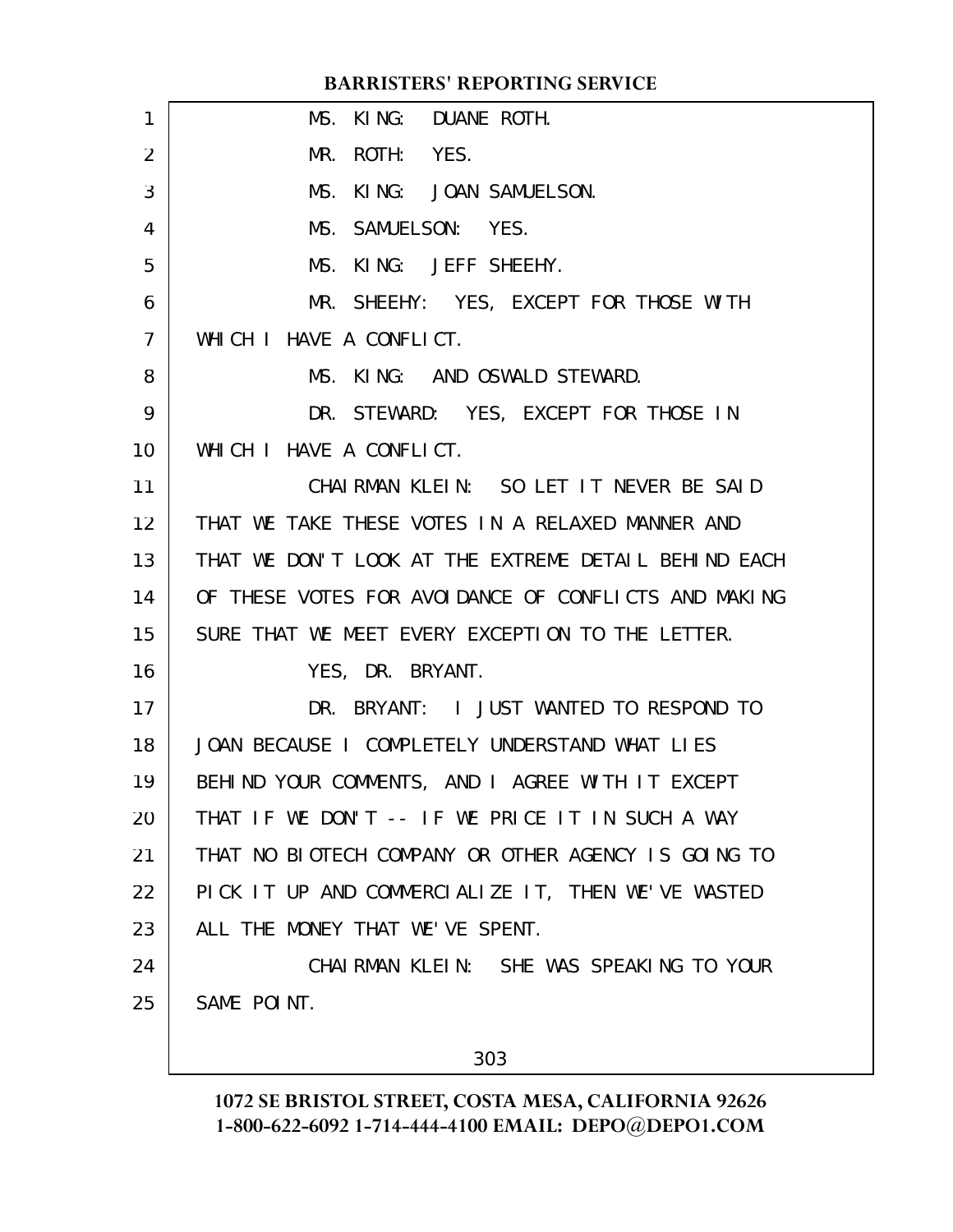| 1              | DR. BRYANT: OH, I THOUGHT YOU WERE SAYING             |
|----------------|-------------------------------------------------------|
| 2              | THE OTHER THING. SORRY. MISHEARD.                     |
| 3              | MS. SAMUELSON: I THINK IT'S IMPORTANT WE              |
| 4              | BE CLEAR ABOUT THIS. AS I UNDERSTAND THE              |
| 5              | LEGI SLATURE, THEY' RE TRYING TO GET MORE OF A RETURN |
| 6              | TO THE PUBLIC TREASURY FOR THE PEOPLE OF CALIFORNIA.  |
| $\overline{7}$ | CHAIRMAN KLEIN: WELL, IN THIS PARTICULAR              |
| 8              | CASE, THEY' RE TRYING TO SPECIFY RIGIDLY THE PRICING  |
| 9              | METHODOLOGY BECAUSE THEY' RE CONCERNED ABOUT          |
| 10             | ACCESSI BILITY.                                       |
| 11             | MS. SAMUELSON: RIGHT. RIGHT. RIGHT.                   |
| 12             | CHAIRMAN KLEIN: THE PROBLEM IS THAT IT IS             |
| 13             | DYSFUNCTIONAL.                                        |
| 14             | MS. SAMUELSON: RIGHT. SO THEIR CONCERN                |
| 15             | IS ACCESS TO THE PRODUCTS THAT ARE GOING TO BE        |
| 16             | DEVELOPED FROM OUR WORK, BUT THERE AIN'T GOING TO BE  |
| 17             | NO PRODUCTS BECAUSE THIS IS A NEW TECHNOLOGY AND      |
| 18             | THIS IS DIFFICULT, EXPENSIVE, CHALLENGING WORK.       |
| 19             | IT'S NOT GOING TO GET DONE IF INDUSTRY ISN'T GOING    |
| 20             | TO COME TO THE TABLE. SO WE'RE AGREEING.              |
| 21             | CHAIRMAN KLEIN: THANK YOU.                            |
| 22             | MS. SAMUELSON: JUST WANTED TO BE CLEAR.               |
| 23             | CHAIRMAN KLEIN: OKAY. SO, SUE, I WOULD                |
| 24             | LIKE TO SEE -- DR. PRIETO.                            |
| 25             | DR. PRIETO: I GUESS JUST A QUESTION FOR               |
|                | 304                                                   |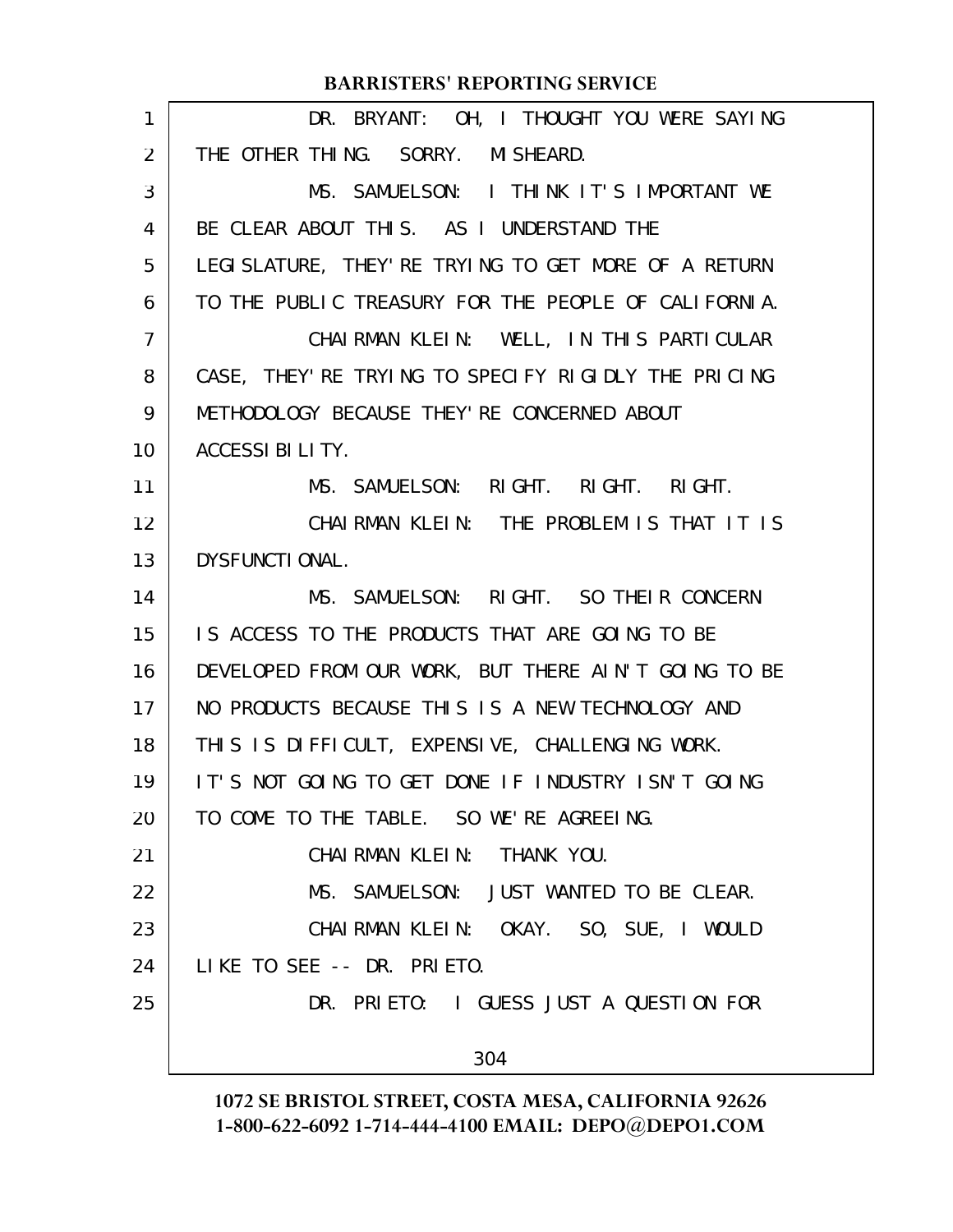| 1              | SUE AND ED, WHETHER THEY THINK THIS LETTER FROM      |
|----------------|------------------------------------------------------|
| 2              | SENATOR KUEHL INDICATES ANY MOVEMENT IN OUR          |
| 3              | DI RECTION AND HOW SERIOUS THAT MIGHT BE.            |
| 4              | MS. NORTH: I THINK FROM OUR PERSPECTIVE,             |
| 5              | IT IS MOVEMENT. FROM HER PERSPECTIVE IT'S            |
| 6              | CLARIFYING HER INTENT ALL ALONG. SHE WAS CONCERNED   |
| $\overline{7}$ | BECAUSE SHE DIDN'T THINK WE WERE READING THE         |
| 8              | LANGUAGE OF HER BILL CORRECTLY. SO SHE IS ARGUING    |
| 9              | THAT IT'S NOT HER INTENT TO FORCE LOWEST BENCHMARK   |
| 10             | PRICE FOR EACH AND EVERY PRODUCT, BUT RATHER TO      |
| 11             | ASSURE THAT PUBLIC PURCHASERS GET THE BEST PRICE OF  |
| 12             | THE DEALS THAT ARE OUT THERE PRODUCT BY PRODUCT.     |
| 13             | CHAIRMAN KLEIN: AND THERE'S CONSENSUS                |
| 14             | AMONG THE LAWYERS WHO LOOKED AT THIS AND WITH THE    |
| 15             | AGENCY AND WITH INSTITUTIONS THAT HER BILL NEEDS TO  |
| 16             | BE CHANGED BECAUSE THE LANGUAGE RIGHT NOW APPEARS TO |
| 17             | REQUIRE THE LOWEST PRICE WHICH WOULD, IN FACT,       |
| 18             | TRIGGER A MEDICAID BEST PRICE.                       |
| 19             | DR. PRIETO: I THINK THAT, YOU KNOW, WHAT             |
| 20             | I'M GATHERING IS THAT SHE'S HEARING THAT FROM US AND |
| 21             | SHE MUST BE HEARING IT FROM SOME OTHER MEMBERS OF    |
| 22             | THE LEGISLATURE WHO HAVE HEARD OUR MESSAGE.          |
| 23             | MS. NORTH: YES. AND ALSO VERY QUICKLY,               |
| 24             | IN FAIRNESS TO HER, THE ADDITIONAL ISSUES THAT I     |
| 25             | HAVE SUCCINCTLY ARTICULATED AS I POSSIBLY CAN TO     |
|                | 305                                                  |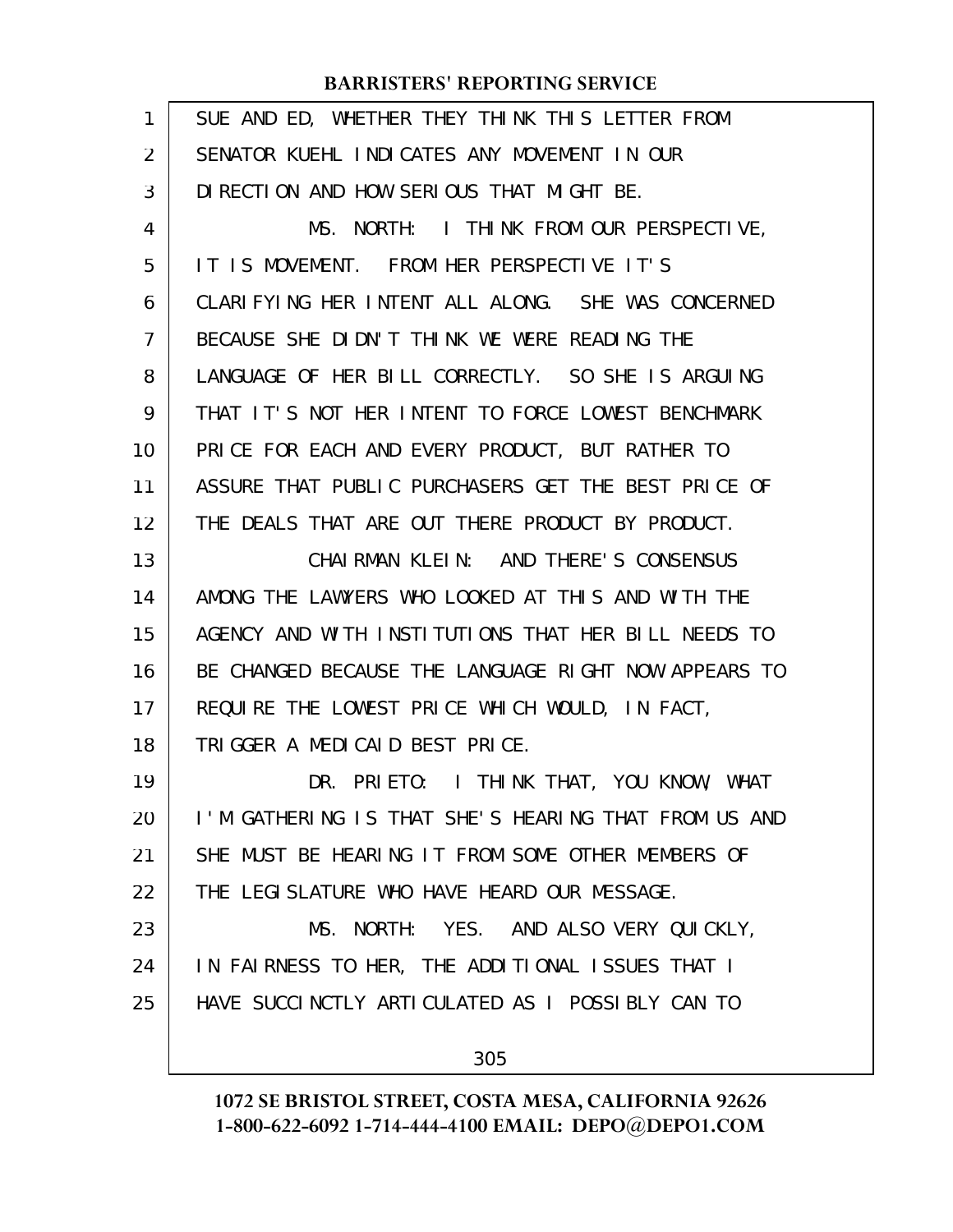| 1  | THEM ABOUT THE PROBLEMS OF PACKAGING MULTIPLE        |
|----|------------------------------------------------------|
| 2  | PRODUCTS UNDER THE SAME KIND OF AN AGREEMENT IN      |
| 3  | ORDER TO GAIN NEGOTIATING ROOM, THE SPECIALIZED      |
| 4  | PROBLEMS ASSOCIATED WITH BRINGING THERAPEUTICS FOR   |
| 5  | ORPHAN DI SEASES REQUIRE FLEXIBILITY. THE            |
| 6  | OVERARCHING PROBLEM THAT CIRM HAS WITH AN IDEA THAT  |
| 7  | WE HAVE TO HAVE SOME ABILITY TO MANEUVER BEYOND THIS |
| 8  | BASIC PRINCIPLE THAT SHE'S TRYING TO ESTABLISH IN    |
| 9  | HER BILL. THEY HAVE HEARD THAT. THEY HAVE SAID       |
| 10 | THAT THEY ARE WILLING TO TALK ABOUT THAT IN THE NEXT |
| 11 | WEEK OR TWO.                                         |
| 12 | THEY'RE WORKING RIGHT NOW ON AMENDMENTS TO           |
| 13 | FIX THE FIRST PROBLEM, WHICH IS A DRAFTING PROBLEM   |
| 14 | FROM THEIR VIEWPOINT ON OUR LOWEST BENCHMARK         |
| 15 | INTERPRETATION OF THEIR LANGUAGE.                    |
| 16 | AND LAST, BUT NOT LEAST, JUST SO THAT YOU            |
| 17 | GET THE FULL FLAVOR OF EVERYTHING, THE OTHER ELEMENT |
| 18 | IN THE BILL AS SPONSORED BY SENATOR GEORGE RUNNER,   |
| 19 | WHO IS THE PRINCIPAL AUTHOR ALONG WITH SENATOR       |
| 20 | KUEHL, AND WHAT HIS AMENDMENT DOES IS STRIP AWAY     |
| 21 | FROM PROPOSITION 71 THE SPECIFIC PARAGRAPH THAT      |
| 22 | REQUIRES THAT TWO-THIRDS SUPER MAJORITY IN THE       |
| 23 | GRANTS WORKING GROUP ON ANY RESEARCH THAT IS         |
| 24 | UNRELATED TO PLURIPOTENT OR PROGENITOR STEM CELL     |
| 25 |                                                      |
|    | RESEARCH. HIS ARGUMENT BEING THAT THIS IS AN         |

306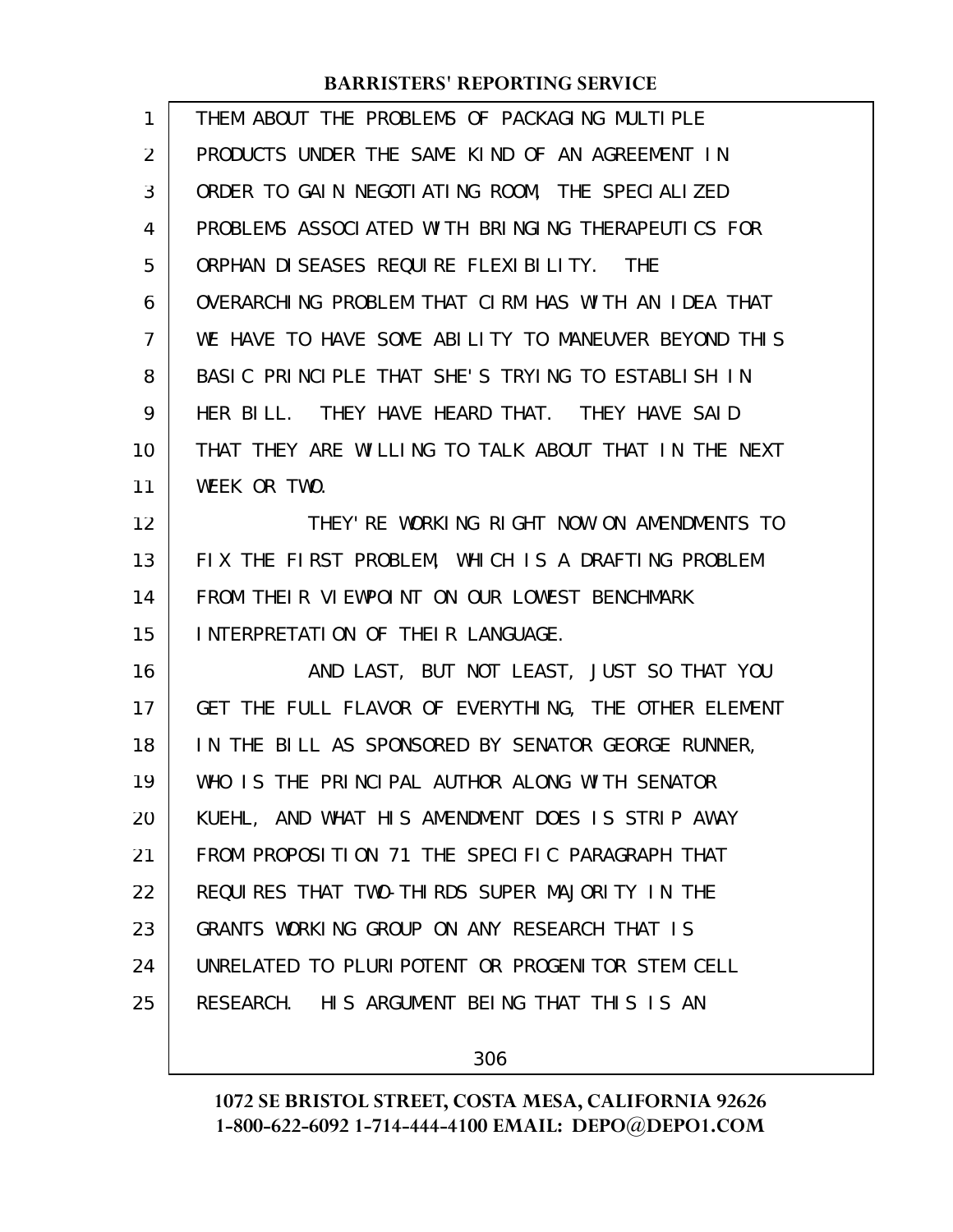| 1              | ARBITRARY DIFFERENCE BETWEEN HOW ONE TYPE OF         |
|----------------|------------------------------------------------------|
| 2              | RESEARCH IS VIEWED OVER ANOTHER.                     |
| 3              | HE HAS STIPULATED TO US HE'S NOT TRYING TO           |
| 4              | CHANGE ANYTHING, QUOTE, UNQUOTE. AND I HAVE MADE     |
| 5              | VERY CLEAR TO SENATOR KUEHL'S OFFICE THAT MANY       |
| 6              | MEMBERS OF OUR LEGISLATIVE SUBCOMMITTEE SAW THAT AS  |
| $\overline{7}$ | MORE THAN A MINOR THING, THAT IT CAN, IN FACT, BE    |
| 8              | MISINTERPRETED DOWN THE LINE. AND PART OF THE        |
| 9              | PROBLEM WITH THE TIME LIMIT IN LEGISLATURE IS IN THE |
| 10             | LAW OF UNINTENDED CONSEQUENCES. SO IF THE            |
| 11             | LEGI SLATURE TAKES AN ACT LIKE THIS AND CHANGES THE  |
| 12             | BASIC DEFINITION OF THE MISSION OF CIRM IN THIS      |
| 13             | INDIRECT WAY, WILL AS A FUTURE LEGISLATURE LOOK BACK |
| 14             | AT THIS AND, AS AN EXAMPLE, ARGUE TWO OR THREE YEARS |
| 15             | DOWN THE ROAD THAT, THEREFORE, WE OUGHT TO BE        |
| 16             | EQUALIZING FUNDING AMONG ADULT STEM CELL OR CORE     |
| 17             | BLOOD THERAPIES ALONG WITH EMBRYONIC, AND THERE'S A  |
| 18             | WHOLE PANDORA'S BOX THAT ONE COULD OPEN BEHIND       |
| 19             | LOOKING UNDER THE INTENT OF THIS KIND OF CHANGE.     |
| 20             | SO THE RESPONSE I GOT FROM SENATOR KUEHL'S           |
| 21             | STAFF IS THAT THEY WILL ALSO WORK TO CLARIFY THE     |
| 22             | INTENT SO THAT IT IS CRYSTAL CLEAR THAT THEY CAN     |
| 23             | REITERATE THE PURPOSE OF PROPOSITION 71 AND MAKE     |
| 24             | SURE THAT NO ONE IS MISCONSTRUING THAT THEY'RE DOING |
| 25             | THIS BECAUSE THEY BELIEVE ALL STEM CELLS ARE EQUAL.  |
|                |                                                      |

307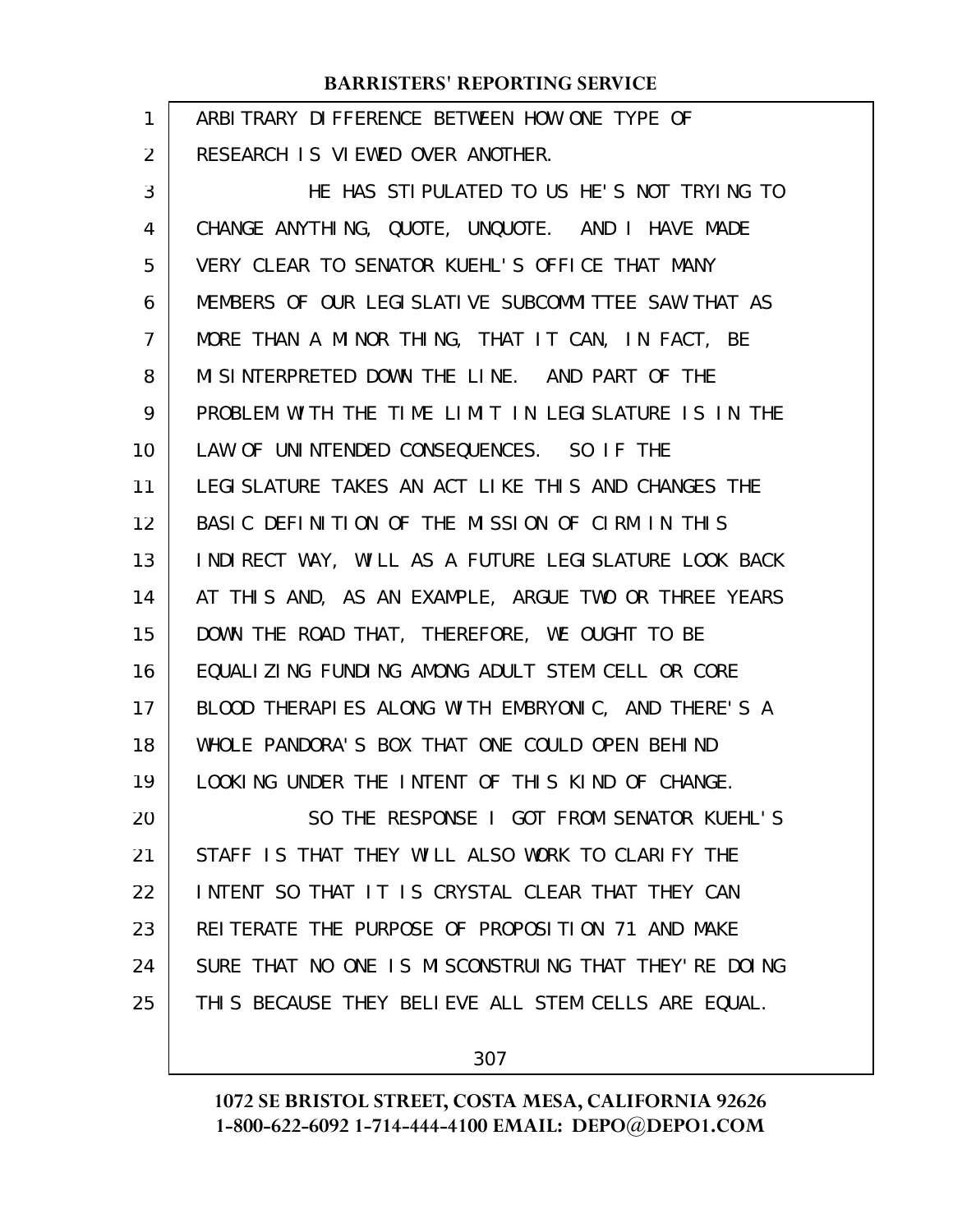| 1              | CHAIRMAN KLEIN: WHAT IS KEY HERE IS                   |
|----------------|-------------------------------------------------------|
| $\overline{2}$ | YOU'VE GOT TWO SPONSORS WITH MAYBE SOME DIFFERENT     |
| 3              | PERSPECTIVES. BUT IT'S IMPORTANT TO NOTE AS WELL      |
| 4              | THERE'S LEGAL CONCERN. THE INITIATIVE SAYS THAT       |
| 5              | AMENDMENTS BY 70 PERCENT OF THE LEGISLATURE AND THE   |
| 6              | SIGNATURE OF THE GOVERNOR SHOULD ENHANCE THE BILL.    |
| $\overline{7}$ | NOW, IF, IN FACT, YOU SET A PRECEDENT THAT YOU CAN    |
| 8              | CHANGE VOTING PROCEDURES ON THIS BOARD, AND THAT'S    |
| 9              | AN ENHANCEMENT OF THE BILL, THEN THEY COULD           |
| 10             | THEORETI CALLY PAVE THE WAY FOR COMING IN AND         |
| 11             | CHANGING ALL OF OUR VOTING PROCEDURES. SO THERE'S A   |
| 12             | CONCERN ABOUT PRECEDENT IN THIS AS WELL.              |
| 13             | BUT I'D LIKE TO SAY THAT ON THE                       |
| 14             | LEGI SLATI VE COMMITTEE SUE BRYANT, MICHAEL GOLDBERG, |
| 15             | AND I SERVE ON THAT COMMITTEE, SHERRY LANSING, TINA   |
| 16             | NOVA, CLAIRE POMEROY, FRANCISCO OBVIOUSLY, JOAN       |
| 17             | SAMUELSON, JEFF SHEEHY SERVES ON THAT COMMITTEE. SO   |
| 18             | THAT'S -- THAT IS THE COMMITTEE. WHAT I WOULD LIKE    |
| 19             | TO DO IS SEE IF WE CAN HAVE A MOTION TO OPPOSE THIS   |
| 20             | BILL BECAUSE THEY DON'T WANT US TESTIFYING ABOUT      |
| 21             | THINGS WE DON'T LIKE IN THE BILL UNLESS WE HAVE A     |
| 22             | POSITION THAT WE'RE OPPOSED BECAUSE THEIR POSITION    |
| 23             | IS THE AGENCY HAS NOT TAKEN A POSITION UNLESS THEY    |
| 24             | HAVE A RECORDED VOTE.                                 |
| 25             | SO WITH GREAT RESPECT FOR SENATOR KUEHL               |
|                | 308                                                   |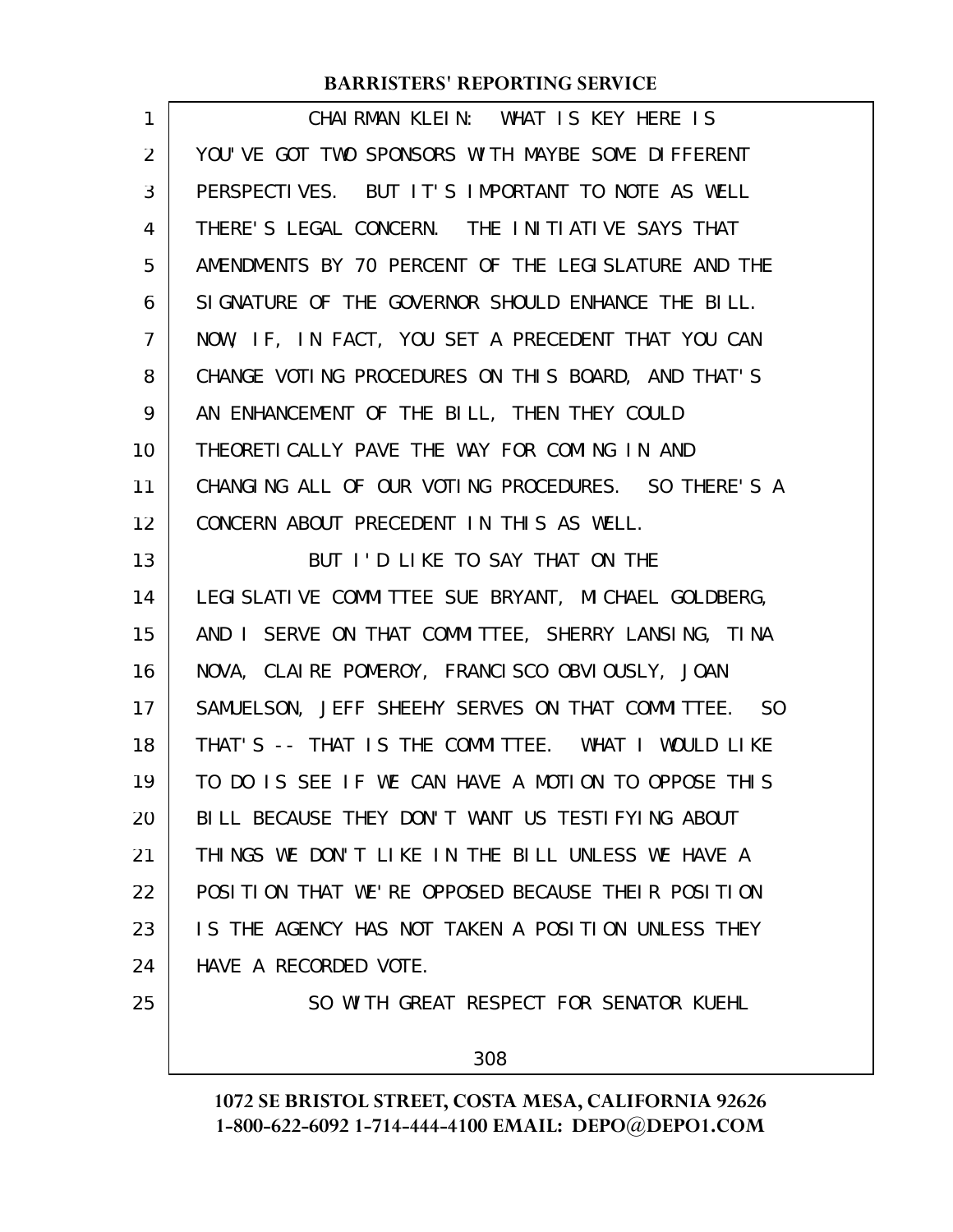| 1              | AND SENATOR REID, WE REQUEST A MOTION, IF THERE IS A |
|----------------|------------------------------------------------------|
| 2              | MOTION TO OPPOSE THE BILL WITH A DIRECTION TO TRY    |
| 3              | AND WORK WITH THESE AUTHORS AND A DELEGATION OF      |
| 4              | AUTHORITY TO THE LEGISLATIVE SUBCOMMITTEE TO TAKE    |
| 5              | INTERIM POSITIONS BEFORE THE NEXT BOARD MEETING AS   |
| 6              | NECESSARY TO BE RESPONSIVE TO CHANGES BY THE AUTHORS |
| $\overline{7}$ | IN THE BILL. IS THERE A SUPPORT FOR THAT MOTION?     |
| 8              | MR. ROTH: I WILL MAKE THE MOTION THAT WE             |
| 9              | OPPOSE THE BILL ON THE GROUNDS THAT IT DOES NOT      |
| 10             | ENHANCE ANYTHING AT CIRM.                            |
| 11             | CHAI RMAN KLEIN: WITH THE ADDITIONAL                 |
| 12             | PROVISIONS THAT I ADDED?                             |
| 13             | MR. ROTH: WITH YOUR ADDITIONAL                       |
| 14             | PROVI SIONS.                                         |
| 15             | CHAIRMAN KLEIN: THANK YOU. IS THERE A                |
| 16             | SECOND?                                              |
| 17             | DR. PRICE: SECOND.                                   |
| 18             | CHAIRMAN KLEIN: SECOND, DR. PRICE. IS                |
| 19             | THERE -- YES, DI SCUSSION.                           |
| 20             | DR. PRIETO: COMMENT THAT WE HAVE A DRAFT             |
| 21             | RESOLUTION IN OUR BINDER, AND I WOULD SUGGEST, IF    |
| 22             | THE MAKER WOULD ACCEPT THIS AS A FRIENDLY AMENDMENT, |
| 23             | THAT WE ADOPT THAT RESOLUTION PERHAPS WITH JUST THE  |
| 24             | ADDITION IN THE LAST PARAGRAPH OF THE WORDING IN     |
| 25             | "ITS CURRENT FORM. " THEN THAT WOULD GIVE US THE --  |
|                |                                                      |
|                | 309                                                  |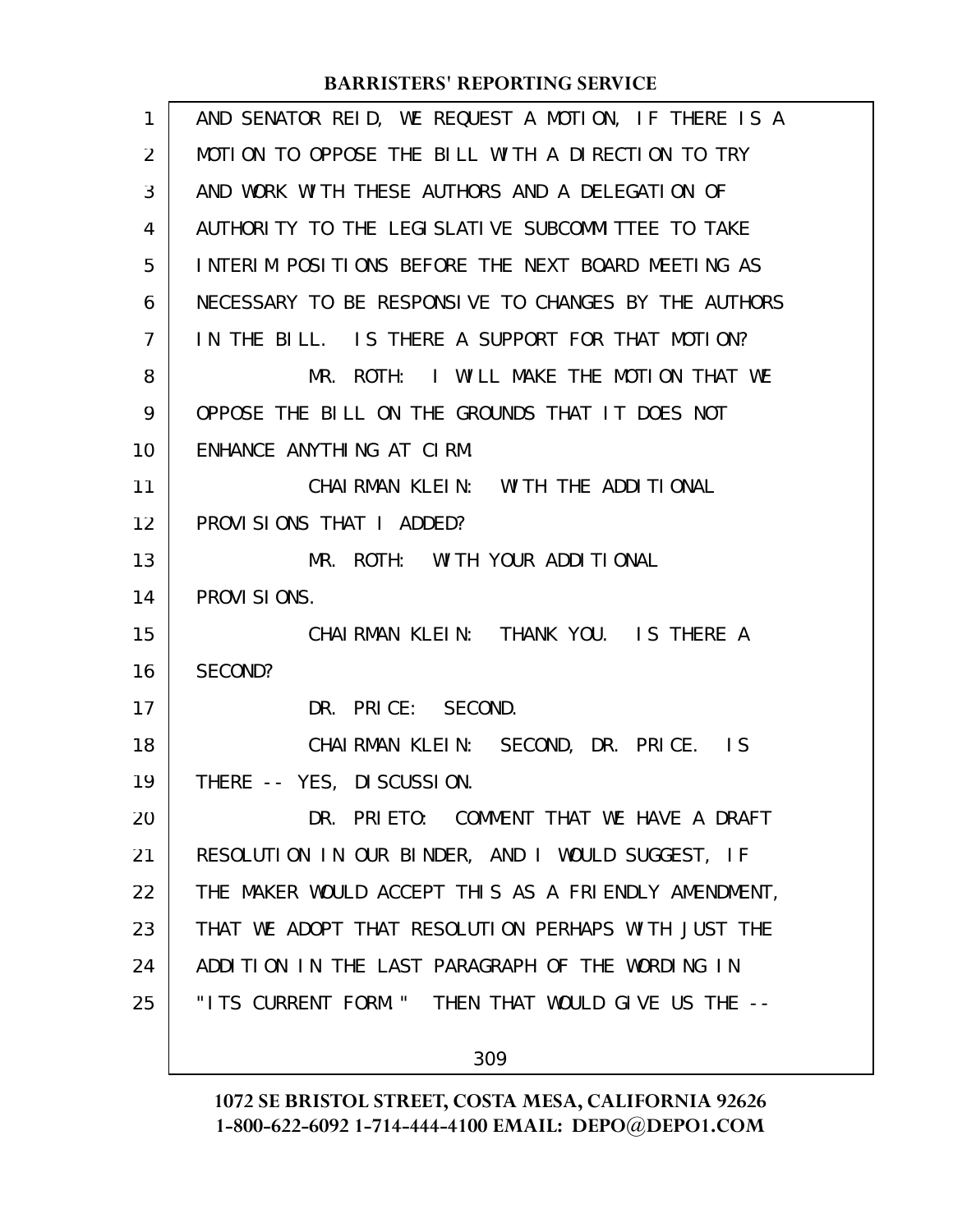| 1              | GIVE US OUR RESOLUTION IN OPPOSITION AND ALLOW US TO  |
|----------------|-------------------------------------------------------|
| $\overline{2}$ | MOVE FORWARD.                                         |
| 3              | CHAIRMAN KLEIN: WE ALSO WOULD NEED,                   |
| 4              | THOUGH, TO ADD THAT THE DELEGATION TO THE             |
| 5              | LEGI SLATIVE SUBCOMMITTEE THE ABILITY TO TAKE INTERIM |
| 6              | POSITIONS AS WE WORK WITH THE AUTHOR.                 |
| 7              | DR. PRIETO: I WOULD ADD THAT TO MY                    |
| 8              | AMENDMENT OR ASK THE MAKER IF HE'LL ACCEPT THAT.      |
| 9              | CHAIRMAN KLEIN: IS THAT ACCEPTABLE TO THE             |
| 10             | MAKER OF THE MOTION?                                  |
| 11             | MR. ROTH: IT IS.                                      |
| 12             | CHAIRMAN KLEIN: AND THE SECOND?                       |
| 13             | DR. PRICE: YEAH.                                      |
| 14             | CHAIRMAN KLEIN: IT IS. ADDITIONAL                     |
| 15             | DI SCUSSION BY THE BOARD? ADDITIONAL PUBLIC           |
| 16             | DI SCUSSION?                                          |
| 17             | MS. DALY: AMY DALY, AMERICANS FOR CURES               |
| 18             | FOUNDATION. I THANK YOU FOR ALL YOUR HARD WORK, AND   |
| 19             | WANT TO ENCOURAGE YOU TO PLEASE VOTE TO OPPOSE THIS   |
| 20             | BILL, WHICH FOR ALL THE REASONS, IS GOING TO TAKE     |
| 21             | AWAY YOUR FLEXIBILITY TO HEAL THE MOST DEVASTATING    |
| 22             | DI SEASE. I'M PARTI CULARLY CONCERNED ABOUT THOSE     |
| 23             | ORPHAN DISEASES THAT I THINK ARE GOING TO BE LEFT     |
| 24             | BEHIND IF THIS BILL PASSES. SO I THANK YOU VERY       |
| 25             | MUCH.                                                 |
|                |                                                       |

310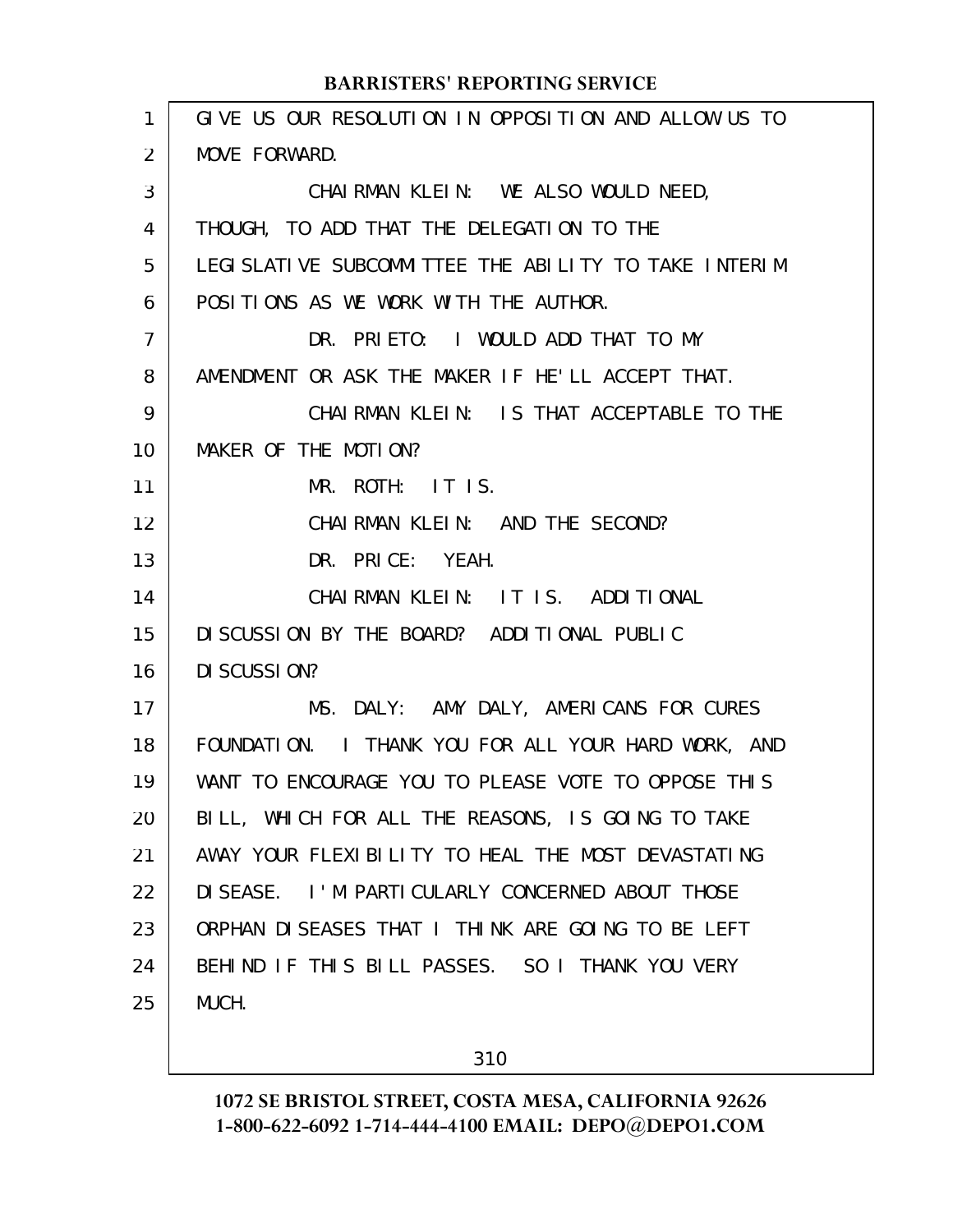| 1              | I ALSO WOULD VERY MUCH ENCOURAGE YOU TO               |
|----------------|-------------------------------------------------------|
| 2              | PASS THE AMENDMENT TO ALLOW THE SUBCOMMITTEE TO TAKE  |
| 3              | POSITIONS INTERIMLY. WE HAVE BEEN FIGHTING THIS       |
| 4              | BILL FOR TWO MONTHS, AND IT'S VERY HARD FOR US TO GO  |
| 5              | UP THERE AND HAVE LEGISLATORS TALK TO US AND SAY,     |
| 6              | WELL, NO ONE ELSE IS OPPOSING IT. SO WE REALLY        |
| $\overline{7}$ | APPRECIATE YOUR SUPPORT IN THIS FIGHT. THANK YOU.     |
| 8              | MR. VALENCIA: MR. CHAIRMAN AND MEMBERS,               |
| 9              | JOHN VALENCIA, PARTNER WITH WILKE, FLEURY IN          |
| 10             | SACRAMENTO. I'M AT THE MICROPHONE REALLY AT THE       |
| 11             | INVITATION OF THE VICE CHAIR. I HAVE NO PORTFOLIO     |
| 12             | OR CLIENTS INVESTED IN THIS, BUT WITH PAST PORTFOLIO  |
| 13             | AND PAST CLIENT REPRESENTATION, MEMBERS OF THE BOARD  |
| 14             | WILL REMEMBER THAT REPRESENTING INDIVIDUAL            |
| 15             | PHARMACEUTI CAL MANUFACTURERS AND TRADE ASSOCIATIONS, |
| 16             | WE WORKED EXTENSIVELY WITH COUNSEL TO DEVELOP WHAT I  |
| 17             | WOULD CHARACTERIZE AS LIVING IN VIBRANT REGULATION    |
| 18             | THAT YOU HAVE.                                        |
| 19             | THE ALTERNATIVE CHOICES ACTUALLY SURVIVE              |
| 20             | WHETHER OR NOT THERE EVER IS A CALRX PROGRAM, WHICH,  |
| 21             | OF COURSE, IT'S NOT EVER BEEN FUNDED YET, HASN'T      |
| 22             | TAKEN OFF. IT WAS AN ISSUE OF ANOTHER DAY.            |
| 23             | BUT IN THE ORGANIZATION'S SEARCH FOR                  |
| 24             | BENCHMARKS, IT WAS AN EXCELLENT HAPPENSTANCE THAT     |
| 25             | THOSE WERE AVAILABLE. AND BECAUSE THERE IS CHOICE     |
|                | 311                                                   |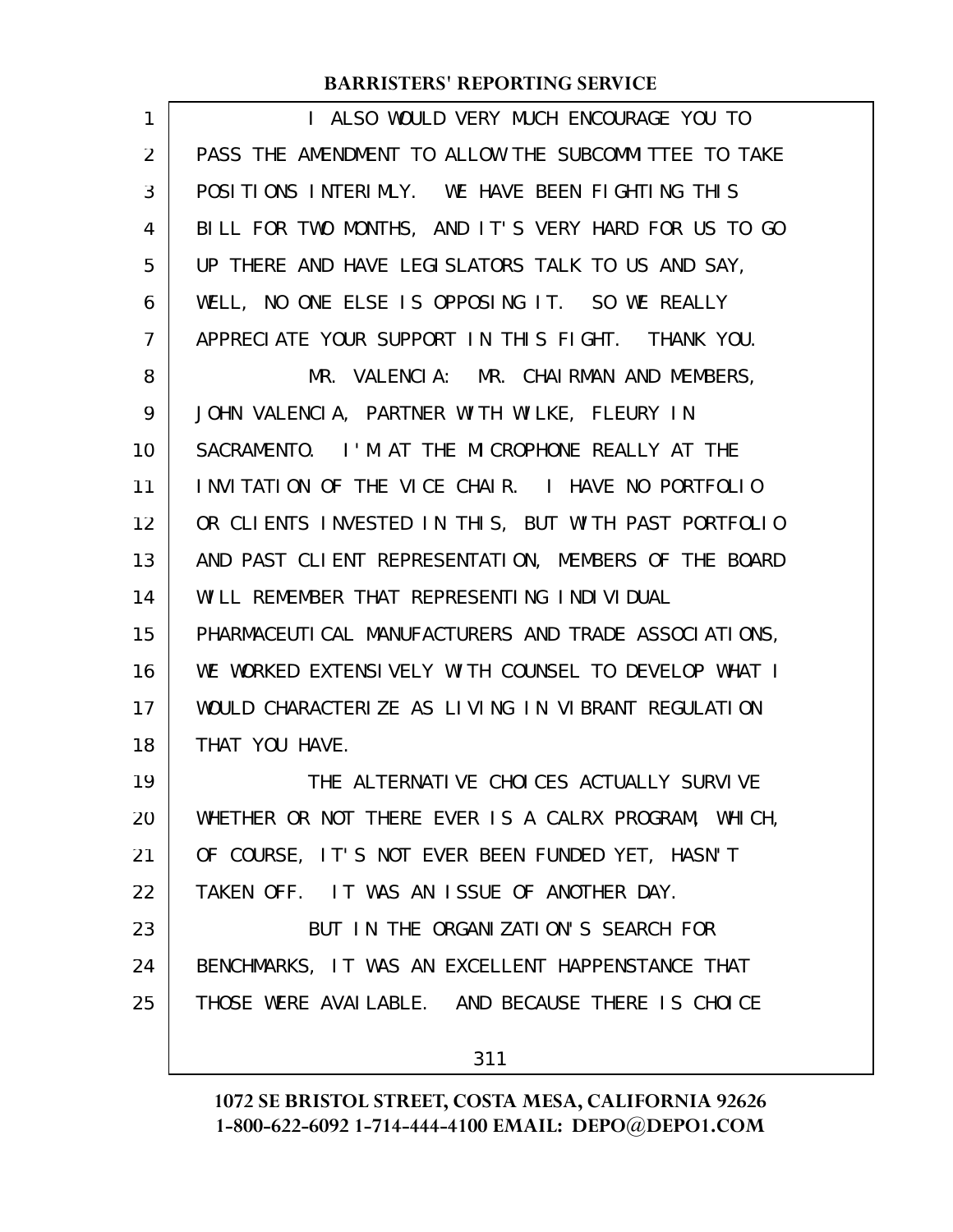| 1              | AVAILABLE IN THE DEVELOPMENT OF THE ACCESS PLANS,    |
|----------------|------------------------------------------------------|
| $\overline{2}$ | THAT ULTIMATELY REALLY CONSTITUTES A COMPROMISE THAT |
| 3              | WE DEVELOPED AT THE TIME. SO THE VICE CHAIR ASKED    |
| 4              | ME TO SPEAK TO THAT, SORT OF BRING THE HISTORICAL    |
| 5              | BRIDGE FORWARD, AND THOSE ARE MY COMMENTS.           |
| 6              | CHAIRMAN KLEIN: OKAY. MR. SIMPSON.                   |
| $\overline{7}$ | MR. SIMPSON: JOHN SIMPSON FROM CONSUMER              |
| 8              | WATCHDOG. WE'VE SUPPORTED 1565, BUT WHAT I WANT TO   |
| 9              | JUST NOTE WAS THAT I WAS IMPRESSED BY THE PARTICULAR |
| 10             | RESOLUTION THAT'S BEEN OFFERED IN THE WAY THAT IT'S  |
| 11             | BEEN CRAFTED TO SHOW OPPOSITION AND TO ACTUALLY      |
| 12             | CONTINUE TO WORK WITH THE LEGISLATURE AND REACH OUT. |
| 13             | AND I THINK THAT MARKS A NEW LEVEL OF MATURITY IN    |
| 14             | THE RELATIONSHIP BETWEEN THE LEGISLATURE AND THIS    |
| 15             | ORGANIZATION, WHICH IS A VERY GOOD THING.            |
| 16             | SO WHILE I'M ON THE OPPOSITE SIDE OF THE             |
| 17             | ISSUE, I DO COMMEND WHOEVER IS BEHIND THE RESOLUTION |
| 18             | AND THE WAY THAT THERE DOES SEEM TO BE A POSITIVE    |
| 19             | POLICY BEING WORKED FORWARD AND A GENUINE DESIRE TO  |
| 20             | WORK WITH THE SENATOR. AND I SEE THAT AS A MARKED    |
| 21             | DIFFERENCE FROM A SITUATION SEVERAL YEARS AGO WHEN   |
| 22             | YOU WERE LITERALLY AT ODDS WITH EACH OTHER, AND      |
| 23             | THERE WAS A SORT OF DRAWN WAGONS ATTITUDE OF YOU'RE  |
| 24             | EITHER AGAINST US OR YOU'RE NOT. AND I SEE AN        |
| 25             | EMERGING MATURE DEVELOPMENT OF THE PUBLIC POLICY     |
|                |                                                      |

312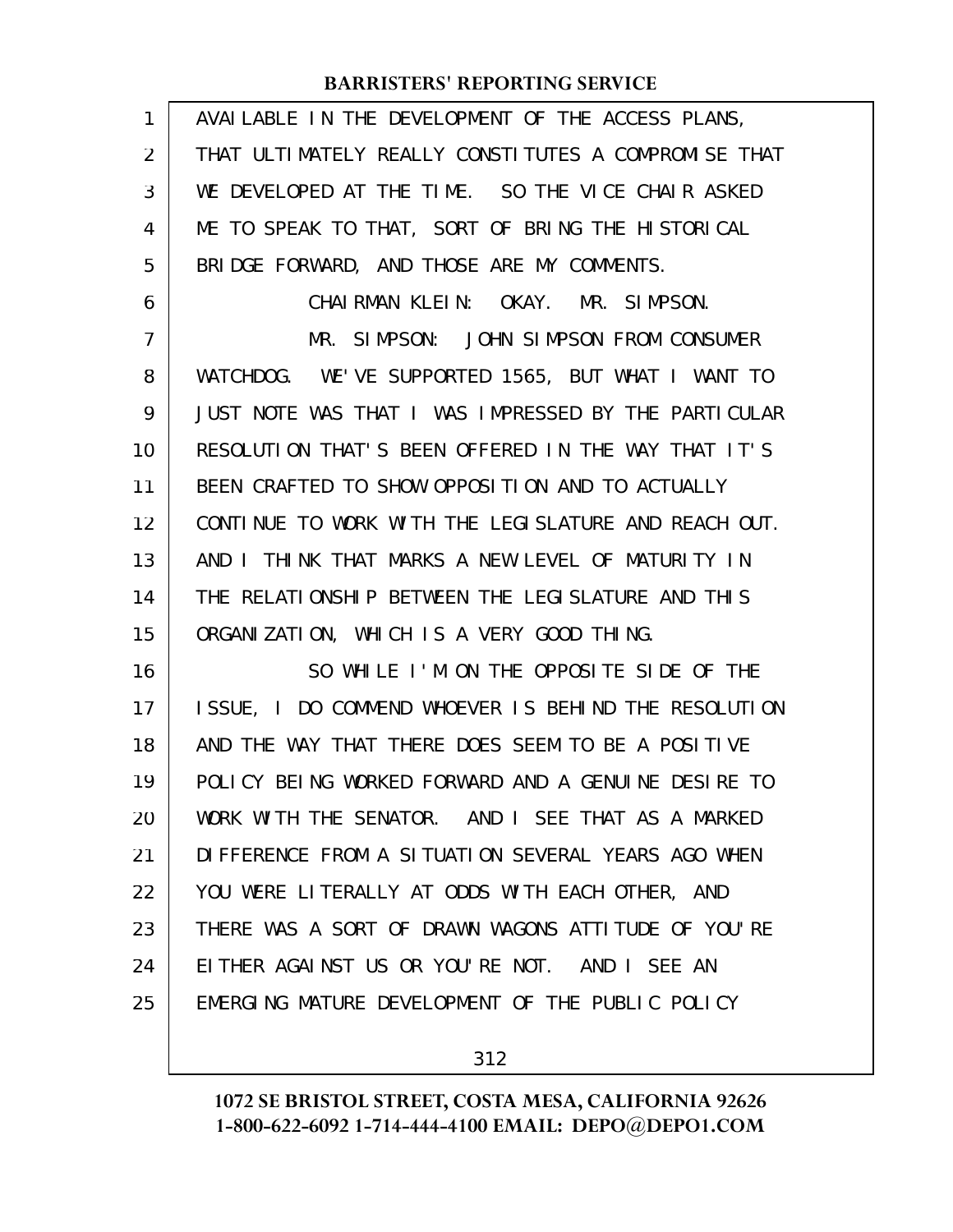| 1  | WHICH YOU SHOULD BE COMMENDED FOR EVEN THOUGH I'M ON |
|----|------------------------------------------------------|
| 2  | THE OTHER SIDE OF THE PARTICULAR ISSUE. THANK YOU.   |
| 3  | CHAIRMAN KLEIN: THANK YOU VERY MUCH. WE              |
| 4  | HAVE ONE -- TWO MORE ADDITIONAL MEMBERS.             |
| 5  | MR. HAWKINS: MR. CHAIR AND MEMBERS,                  |
| 6  | MICHAEL HAWKINS. I'M WITH CARPENTER, HAWKINS,        |
| 7  | SIEVERS IN SACRAMENTO. OUR FIRM REPRESENTS CHI, AND  |
| 8  | CHI HAS BEEN OPPOSED TO THIS AND HAS HELPED. THEY    |
| 9  | WERE VERY INSTRUMENTAL A YEAR AGO IN GETTING SENATOR |
| 10 | TORLAKSON TO HOLD THIS BILL ON SUSPENSE. SO I JUST   |
| 11 | WANTED TO POINT THAT OUT TO THE GROUP. THANK YOU.    |
| 12 | CHAIRMAN KLEIN: THANK YOU.                           |
| 13 | MR. PUE: MY NAME IS LES PUE. I'M A BOARD             |
| 14 | MEMBER AND FORMER PRESIDENT OF THE HUNTINGTON'S      |
| 15 | DISEASE SOCIETY. AS A MATTER OF FACT, I WAS THE      |
| 16 | PERSON WHO RECRUITED JUDY ROBERSON TO THE BOARD      |
| 17 | ABOUT TEN YEARS AGO. AND I UNDERSTAND SHE GAVE A     |
| 18 | RATHER ELOQUENT PRESENTATION LAST NIGHT, AND I DO    |
| 19 | WANT TO EMPHASIZE OUR DEEP APPRECIATION FOR MOVING   |
| 20 | THE HUNTINGTON'S ITEM TO THE HIGHER LEVEL LAST       |
| 21 | NI GHT.                                              |
| 22 | I WOULD LIKE TO JUST VERY BRIEFLY SPEAK TO           |
| 23 | BILL 1565. IT WOULD APPEAR THAT IT WOULD CERTAINLY   |
| 24 | WORK AGAINST POTENTIAL STEM CELL THERAPIES FOR       |
| 25 | ORPHAN DISEASE, AND HUNTINGTON'S DISEASE IS          |
|    | 313                                                  |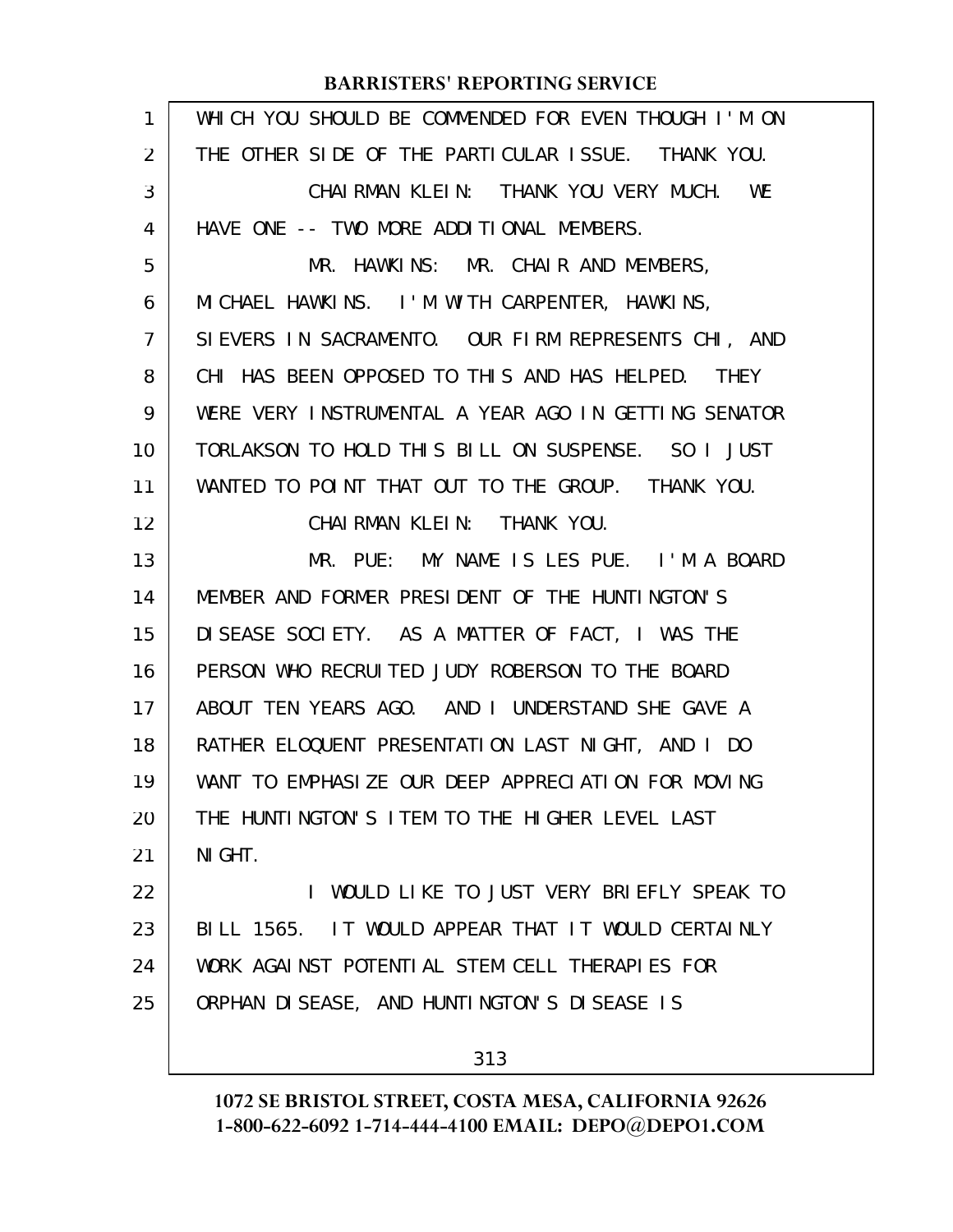| AND I WOULD ALSO NOTE THAT VIRTUALLY ALL<br>EXCEPTIONS OF ALZHEIMER'S AND PARKINSON'S WOULD FALL<br>BEHALF OF THE HUNTINGTON'S COMMUNITY, I WOULD URGE<br>THE BOARD TO ADOPT THE RESOLUTION AGAINST BILL 1565.<br>DR. PENHOET: COULD I MAKE ONE COMMENT? |
|----------------------------------------------------------------------------------------------------------------------------------------------------------------------------------------------------------------------------------------------------------|
|                                                                                                                                                                                                                                                          |
|                                                                                                                                                                                                                                                          |
|                                                                                                                                                                                                                                                          |
|                                                                                                                                                                                                                                                          |
|                                                                                                                                                                                                                                                          |
|                                                                                                                                                                                                                                                          |
|                                                                                                                                                                                                                                                          |
|                                                                                                                                                                                                                                                          |
|                                                                                                                                                                                                                                                          |
|                                                                                                                                                                                                                                                          |
|                                                                                                                                                                                                                                                          |
|                                                                                                                                                                                                                                                          |
| DR. PENHOET: JUST TO FOLLOW UP ON JOHN                                                                                                                                                                                                                   |
|                                                                                                                                                                                                                                                          |
|                                                                                                                                                                                                                                                          |
| ALTHOUGH THE VOTE WAS CLEARLY AGAINST US, SEVERAL                                                                                                                                                                                                        |
| MEMBERS IN THE COMMITTEE COMPLIMENTED CIRM ON ITS                                                                                                                                                                                                        |
| COOPERATIVE ATTITUDE AND THE NUMBER OF MEETINGS, A                                                                                                                                                                                                       |
|                                                                                                                                                                                                                                                          |
| GOING TO SACRAMENTO AND MEETING WITH THESE PEOPLE.                                                                                                                                                                                                       |
| AND EVEN GEORGE RUNNER CHIMED IN ALONG WITH THE REST                                                                                                                                                                                                     |
|                                                                                                                                                                                                                                                          |
|                                                                                                                                                                                                                                                          |
| CHAIRMAN KLEIN: OKAY. THANK YOU. CALL                                                                                                                                                                                                                    |
|                                                                                                                                                                                                                                                          |
|                                                                                                                                                                                                                                                          |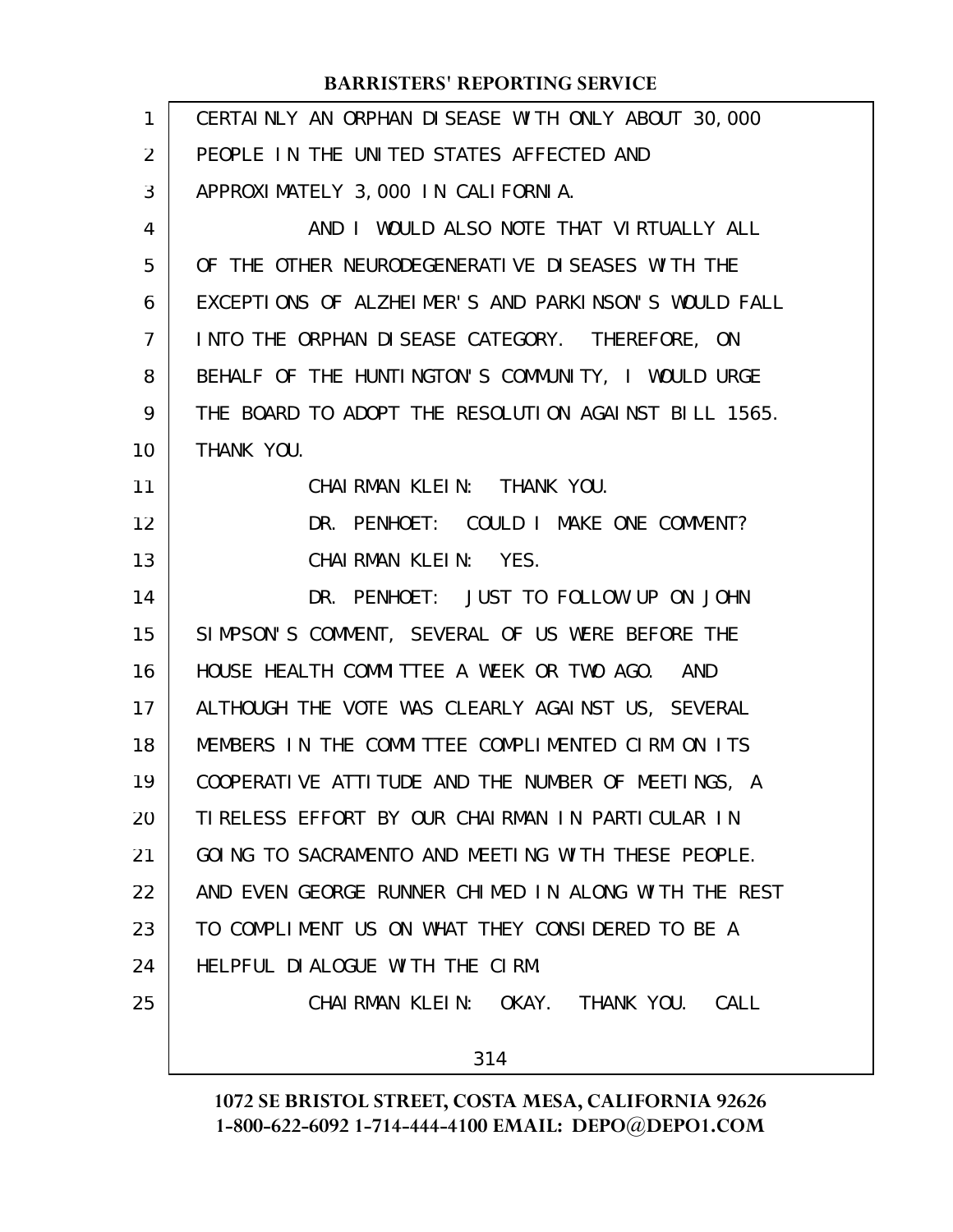|                | <b>BARRISTERS' REPORTING SERVICE</b>                 |
|----------------|------------------------------------------------------|
| 1              | THE QUESTION HERE. ALL IN FAVOR. OPPOSED? MOTION     |
| 2              | PASSES.                                              |
| 3              | IN TERMS OF THE MULLIN BILL, AB 2296,                |
| 4              | THAT'S GOING -- THE CALIFORNIA SUPPLIER ISSUE.       |
| 5              | MS. NORTH: EXCUSE ME. 2296 IS THE ANIMAL             |
| 6              | RI GHTS.                                             |
| $\overline{7}$ | CHAIRMAN KLEIN: 2381.                                |
| 8              | MS. NORTH: 2381, YOU'RE DEFERRING TO                 |
| 9              | AUGUST. YOUR LEGI SLATI VE SUBCOMMI TTEE HAD         |
| 10             | RECOMMENDED A WATCH POSITION ON THE BILL.            |
| 11             | CHAIRMAN KLEIN: OKAY. WELL, BUT WHAT                 |
| 12             | WE'RE GOING TO DO IS TAKE TESTIMONY UNDER ANOTHER    |
| 13             | I TEM HERE.                                          |
| 14             | MS. NORTH: YES.                                      |
| 15             | CHAIRMAN KLEIN: SO I WANT TO, I THINK,               |
| 16             | HAVE THE BOARD HAVE THE BENEFIT OF THAT TESTIMONY    |
| 17             | FIRST. AND 2663, DYMALLY.                            |
| 18             | MS. NORTH: THAT BILL, MR. CHAIRMAN, IF               |
| 19             | YOU REMEMBER, EVEN THOUGH ASSEMBLY MEMBER DYMALLY    |
| 20             | APPARENTLY DIDN'T REMEMBER THIS A WEEK AGO WHEN WE   |
| 21             | WERE IN FRONT OF HIM IN ASSEMBLY HEALTH COMMITTEE,   |
| 22             | WE HAD A CONTINGENT OF PEOPLE GO IN AND MEET WITH    |
| 23             | MR. DYMALLY EARLY IN THE YEAR, I THINK IT WAS LATE   |
| 24             | JANUARY, EARLY FEBRUARY, WHERE WE TALKED ABOUT       |
| 25             | ACCESS PROBLEMS, THAT THEY REACH FAR BEYOND JUST THE |
|                |                                                      |

315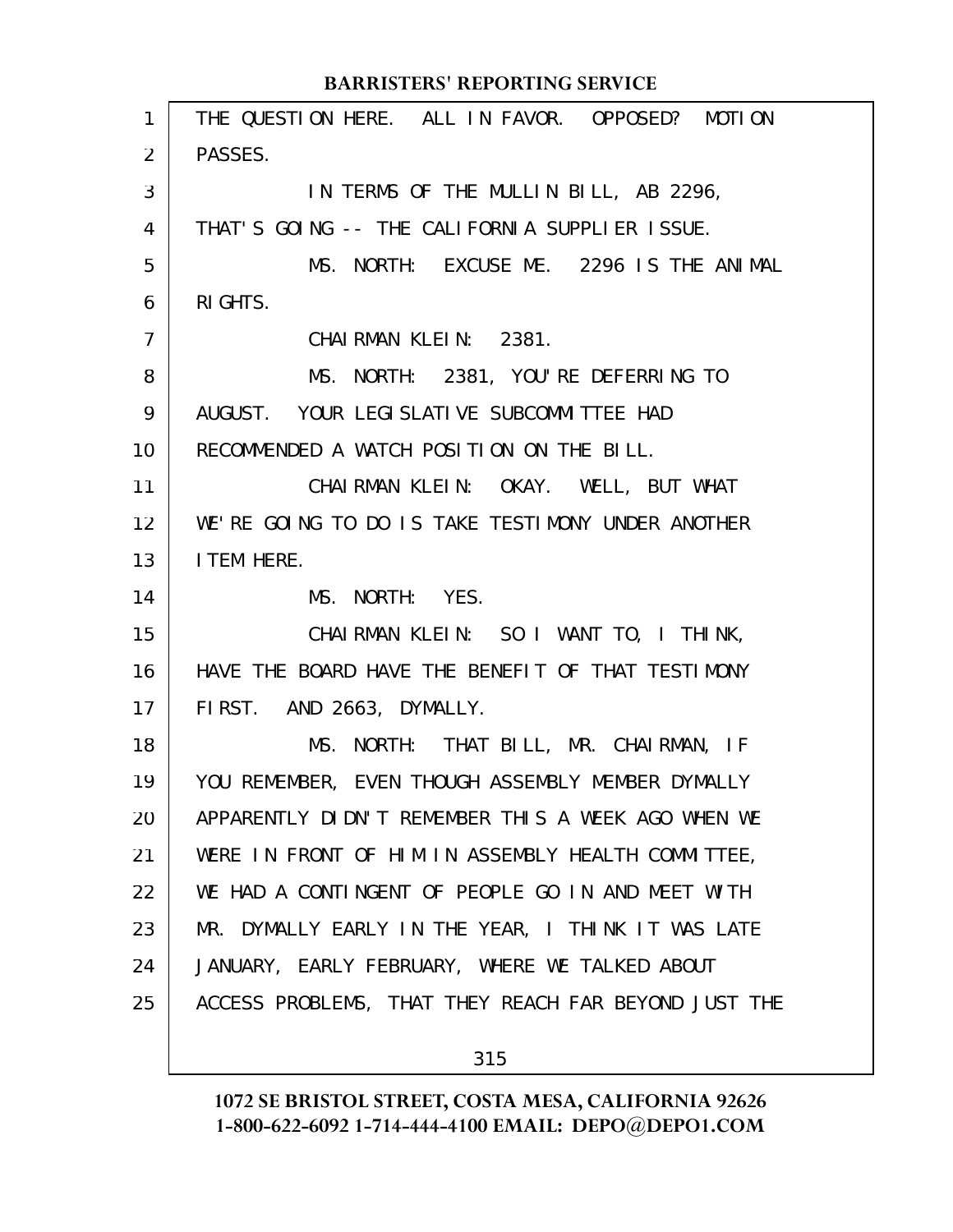| 1  | CALRX PRICING ISSUE. AND WE POINTED OUT TO MR.       |
|----|------------------------------------------------------|
| 2  | DYMALLY THAT IN CALIFORNIA LAW ALREADY IN MEDI-CAL,  |
| 3  | THERE IS STATE LAW THAT EXPLICITLY SAYS THAT ANY     |
| 4  | CANCER CLINICAL TRIAL CAN ENROLL A MEDI-CAL          |
| 5  | RECIPIENT AND MEDI-CAL WILL PAY FOR THE MEDICAL      |
| 6  | EXPENSES ASSOCIATED WITH THAT PERSON'S               |
| 7  | PARTICIPATION.                                       |
| 8  | SIMILARLY, THERE ARE LAWS THAT DEAL WITH             |
| 9  | MENTAL ILLNESS AS WELL AS AIDS THAT SAY ANYBODY      |
| 10 | WHO'S OTHERWISE ELIGIBLE FOR MEDI-CAL CAN GET THEIR  |
| 11 | MEDICAL CARE COSTS COVERED UNDER MEDI-CAL. THAT IS   |
| 12 | NOT NECESSARILY TRUE IN THIRD-PARTY PAYERS AND       |
| 13 | PRIVATE INSURANCE. IT TENDS TO BE SEEN AS AN         |
| 14 | EXPERIMENTAL TREATMENT, AND ITS PEOPLE HAVE TO PAY   |
| 15 | OUT OF POCKET. SO WHEN WE RAISED THIS WITH MR.       |
| 16 | DYMALLY, HE SAID, WELL, SHOULDN'T WE DO THIS FOR     |
| 17 | PEOPLE THAT ARE PARTICIPATING IN STEM CELL RESEARCH? |
| 18 | AND WE SAID, YES, EVEN THOUGH WE'RE AHEAD OF THE     |
| 19 | CURVE HERE BECAUSE, AGAIN, WE DON'T HAVE CLINICAL    |
| 20 | TRIALS AS YET, IT'S SOMETHING THAT WE NEED TO THINK  |
| 21 | ABOUT AND PREPARE FOR.                               |
| 22 | SO HE AGREED TO PUT A BILL IN SIMPLY TO              |
| 23 | GET IT IN A BILL FORM SO IT COULD BE DISSEMINATED    |
| 24 | AMONG THE VARIOUS PATIENT ADVOCACY GROUPS AND THE    |
| 25 | GENERAL PUBLIC TO UNDERSTAND THE COMING PROBLEM.     |
|    |                                                      |

316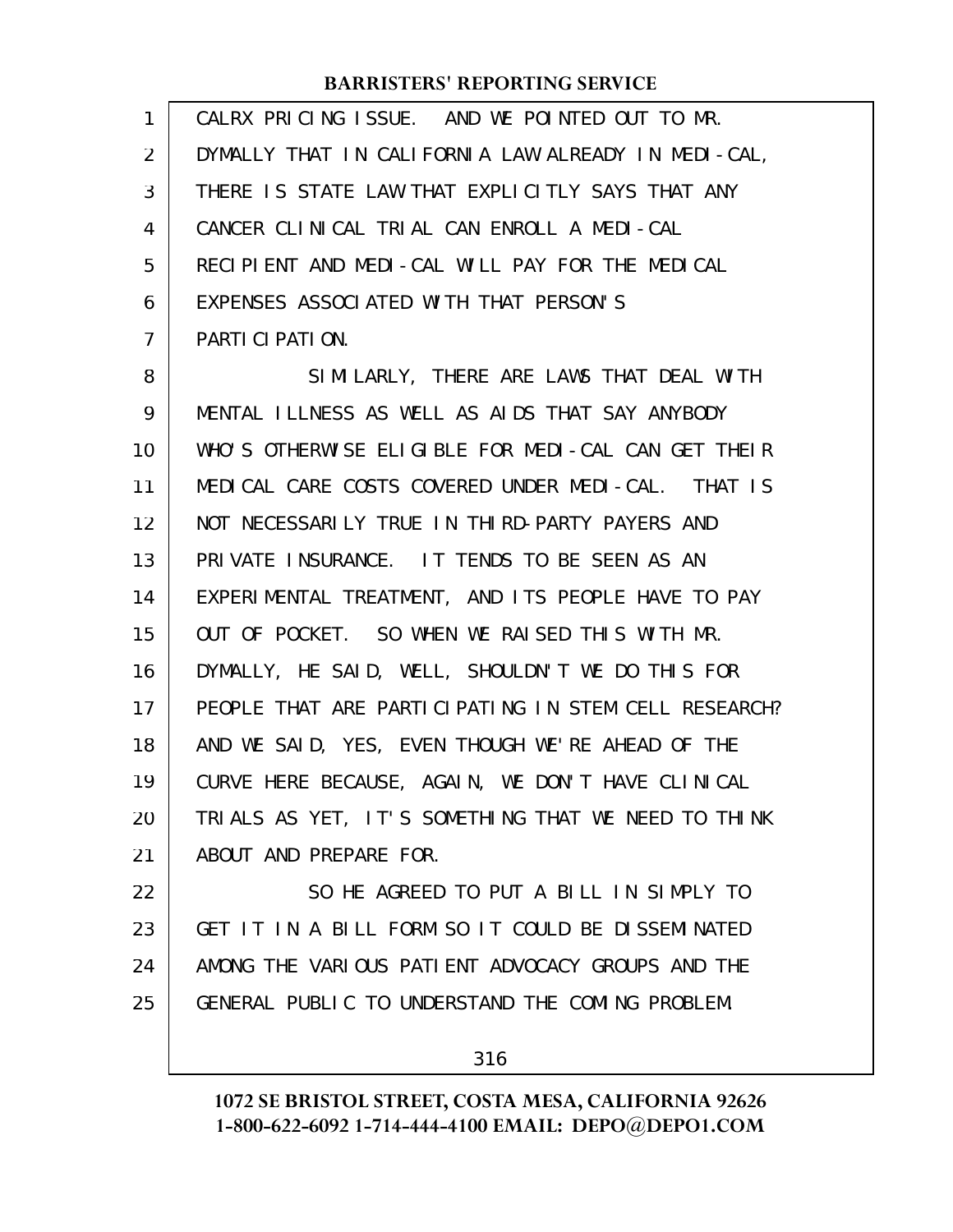| 1  | SO IT WAS NEVER OUR INTENTION THAT THAT              |
|----|------------------------------------------------------|
| 2  | BILL ACTUALLY MOVE ANYWAY. IT WAS JUST TO ESTABLISH  |
| 3  | IT IN WRITING. AND I WANTED TO BRING THAT, MAKE      |
| 4  | SURE THAT YOU SAW THAT BECAUSE IT IS SOMETHING THAT  |
| 5  | IS LIKELY TO COME BACK BEFORE YOU IN THE FUTURE.     |
| 6  | CHAIRMAN KLEIN: BUT NOT THIS YEAR.                   |
| 7  | MS. NORTH: NOT THIS YEAR.                            |
| 8  | CHAIRMAN KLEIN: OKAY. THANK YOU. SO I                |
| 9  | DON'T THINK WE NEED TO FORMALLY GO THROUGH A VOTE ON |
| 10 | THIS UNLESS YOU THINK THERE'S A BENEFIT.             |
| 11 | MS. NORTH: I DON'T THINK WE NEED TO. I               |
| 12 | JUST WANTED TO ALSO QUICKLY SAY, BEFORE WE MOVE ON   |
| 13 | TO THE NEXT SUBJECT, THAT THE OPPOSITION ON SB 1565  |
| 14 | DOES NOT MEAN THAT I DON'T CONTINUE WORKING WITH THE |
| 15 | AUTHOR TO GET THESE BILLS AT LEAST DRAFTED IN THE    |
| 16 | BEST FORM POSSIBLE. SO I WILL CONTINUE WORKING WITH  |
| 17 | THEM ON FLEXIBILITY LANGUAGE AND ON DIFFERENTIATING  |
| 18 | WHAT SENATOR RUNNER MEANS WITH HIS LANGUAGE, ETC.,   |
| 19 | <b>JUST SO YOU KNOW.</b>                             |
| 20 | CHAIRMAN KLEIN: RIGHT. WE HAVE A WHOLE               |
| 21 | TEAM OF PEOPLE, BUT WE REALLY WANT TO THANK SUE FOR  |
| 22 | THE TREMENDOUS EFFORT SHE'S MAKING. SO THANK YOU.    |
| 23 | ALL RIGHT. SO WHAT I'D LIKE TO DO, GIVEN             |
| 24 | THE CONSIDERATION FOR TIME, IS ITEM -- IS ITEM NO.   |
| 25 | 25 I THINK WE CAN DO VERY QUICKLY; IS THAT RIGHT,    |
|    |                                                      |

317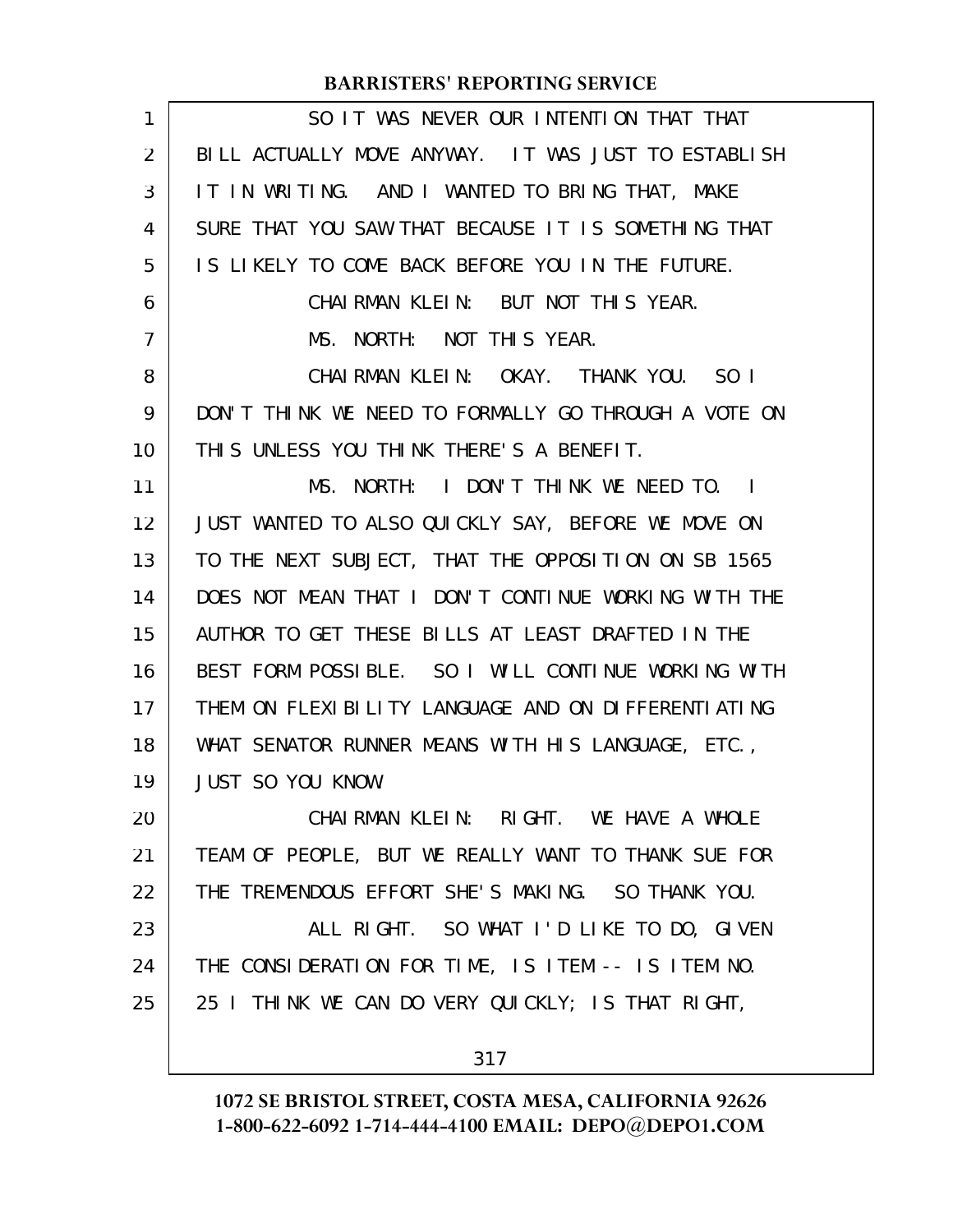| 1  | SCOTT? AND I THINK DR. TROUNSON SUGGESTED THAT WE    |
|----|------------------------------------------------------|
| 2  | COULD ACCOMPLISH THIS VERY TERSELY.                  |
| 3  | MR. TOCHER: YES. WITH THAT INSTRUCTION,              |
| 4  | I BELIEVE IT HAS BEEN HANDED OUT TO YOU. IT'S        |
| 5  | BEHIND YOUR BINDERS -- IN YOUR BINDERS BEHIND TAB    |
| 6  | 25; HOWEVER, AN ADDITIONAL SET OF COPIES WERE PASSED |
| 7  | OUT AND MADE AVAILABLE THAT JUST MORE CLEARLY SHOW   |
| 8  | THE STRIKEOUT AND CHANGES.                           |
| 9  | THESE REPRESENT CHANGES TO A COUPLE OF               |
| 10 | PROVISIONS OF OUR FOR-PROFIT IP REGS. THESE WERE     |
| 11 | CHANGES THAT YOU AUTHORIZED TO BEGIN THE NOTICE      |
| 12 | PROCESS WITH OAL. THAT FIRST ROUND OF PUBLIC         |
| 13 | COMMENT HAS CONCLUDED. THESE ARE CLARIFYING CHANGES  |
| 14 | TO OUR REVENUE SHARING AS WELL AS OUR ACCESS         |
| 15 | REQUIREMENTS THAT SPECIFY THAT CIRM WILL BE          |
| 16 | CONDUCTING A HEARING ON ACCESS PLANS AFTER AN        |
| 17 | OPPORTUNITY FOR PUBLIC COMMENT.                      |
| 18 | SO WITH A MOTION TO APPROVE THESE CHANGES,           |
| 19 | WE WILL SEND THIS TO OAL FOR THEIR FINAL             |
| 20 | CONSIDERATION.                                       |
| 21 | CHAIRMAN KLEIN: OKAY. SO THIS IS AN ITEM             |
| 22 | THAT'S BEEN BEFORE US MANY TIMES. IS THERE ANY       |
| 23 | SIGNIFICANT CHANGE IN HERE? IT'S JUST A              |
| 24 | CLARIFICATION OF THE ORIGINAL INTENT PREVIOUSLY      |
| 25 | APPROVED BY THIS BOARD?                              |
|    |                                                      |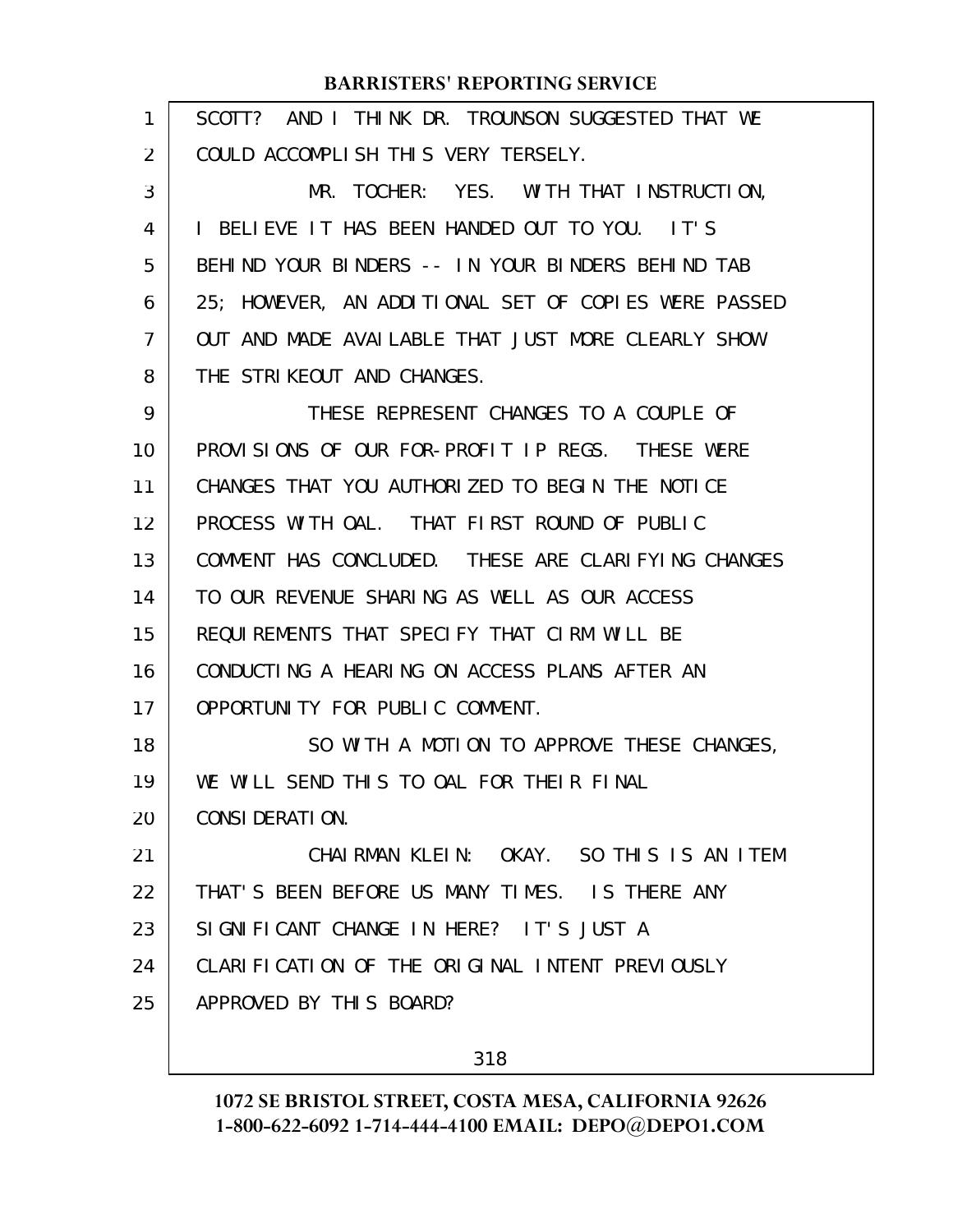| <b>BARRISTERS' REPORTING SERVICE</b>                 |
|------------------------------------------------------|
| MR. TOCHER: THAT'S RIGHT.                            |
| CHAIRMAN KLEIN: ALL RIGHT. IS THERE A                |
| MOTION TO APPROVE?                                   |
| DR. PRIETO: SO MOVED.                                |
| MR. ROTH: SECOND.                                    |
| CHAIRMAN KLEIN: DR. PRIETO. THE SECOND               |
| WAS DUANE ROTH. DISCUSSION?                          |
| MR. ROTH: I JUST WANT TO -- I'M NOT GOING            |
| TO CHANGE ANYTHING, BUT THE PLAN SHALL BE SUBJECT TO |
| APPROVAL BY CIRM AFTER A PUBLIC HEARING CONDUCTED BY |
| CIRM. JUST TO BE ON THE RECORD THAT WE NEED TO BE    |
| VERY CAREFUL HOW THAT HEARING IS CONDUCTED TO NOT    |
| REQUIRE IN ANY WAY, SHAPE, OR FORM PROPRIETARY       |
| INFORMATION ON PRICING, COST OF GOODS, AND           |
| COMPETITIVE ISSUES. SO IT'S GOT TO CONFORM --        |
| CHAIRMAN KLEIN: YEAH. IT'S GOT TO                    |
| CONFORM TO THE POLICY OF PROPOSITION 71 AND THE      |
| PROTECTION OF PROPRIETARY INFORMATION OR WE WON'T    |
| HAVE ANY BIOTECH PARTNERS.                           |
| MR. ROTH: THE FEAR, OF COURSE, IS                    |
| SOMEBODY WILL LOOK AT THIS CHANGE AND SAY WE'RE      |
| GOING TO BE OUT IN FRONT OF THE PUBLIC TELLING ALL   |
| OUR INTERNAL --                                      |
| CHAIRMAN KLEIN: I THINK IT'S IMPORTANT IN            |
| OUR IP WORKSHOPS THAT WE MAKE THAT VERY CLEAR AND    |
| 319                                                  |
|                                                      |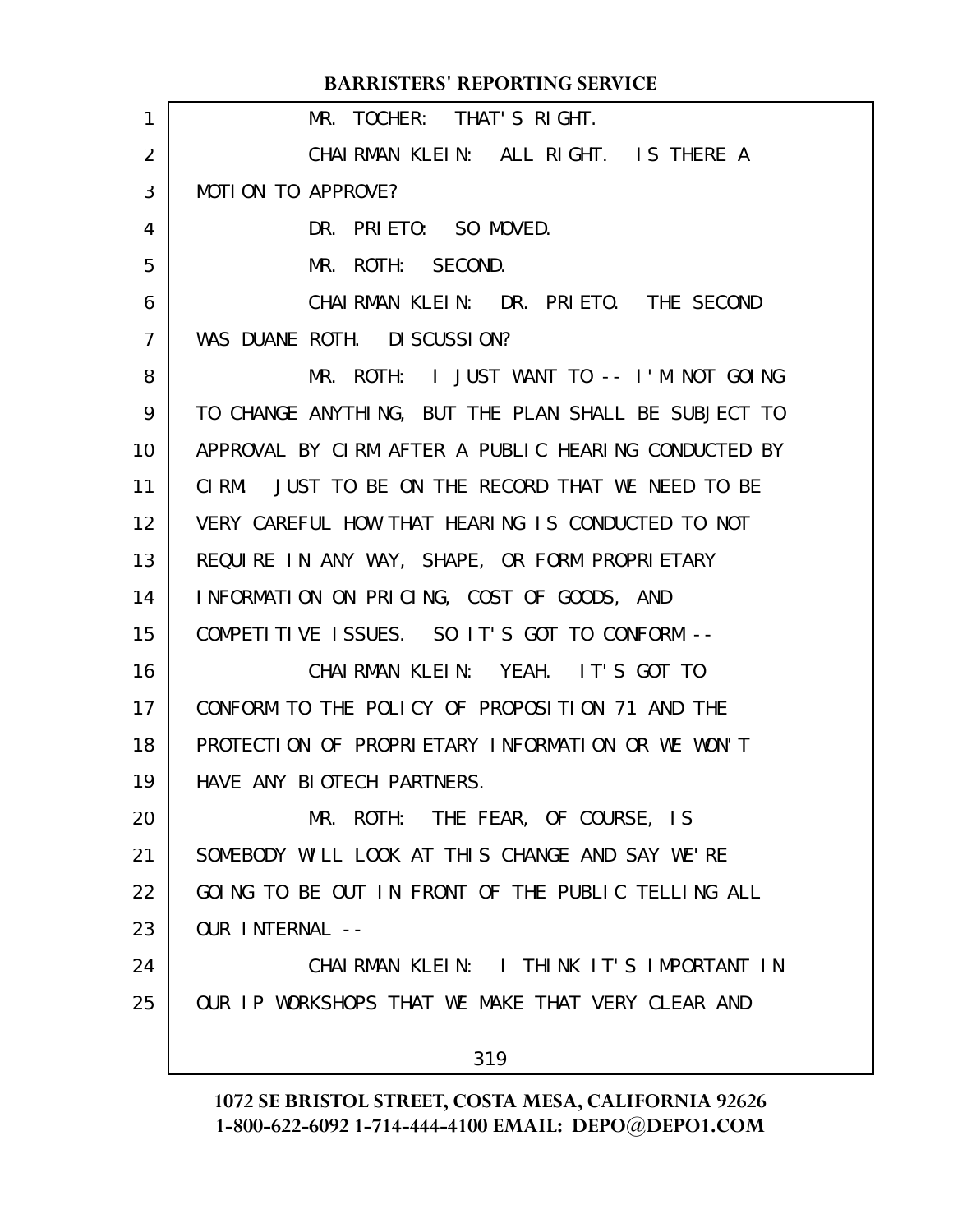| $\mathbf{1}$   | GET IT ON THE RECORD IN SOME WRITTEN NARRATIVE.     |
|----------------|-----------------------------------------------------|
| 2              | THANK YOU VERY MUCH, DUANE. IT IS CERTAINLY THE     |
| 3              | I NTENT.                                            |
| 4              | PUBLIC COMMENT?                                     |
| 5              | MR. SIMPSON: WE DID SUPPORT THESE                   |
| 6              | CHANGES. WE FELT THAT THEY CLARIFIED THINGS,        |
| $\overline{7}$ | PARTICULARLY SPELLING OUT WHAT YOU MEAN BY PRIOR TO |
| 8              | WHEN YOU SAY NO FEWER THAN 90 DAYS AND THE PUBLIC   |
| 9              | COMMENT ASPECT OF IT. SO WE WERE VERY MUCH IN FAVOR |
| 10             | OF THAT.                                            |
| 11             | CHAI RMAN KLEIN: THANK YOU. CALL THE                |
| 12             | QUESTION. ALL IN FAVOR. OPPOSED? ALL RIGHT.         |
| 13             | YOU KNOW, I THOUGHT I WAS AN OPTIMIST, BUT          |
| 14             | THE VICE CHAIR JUST TOLD ME, YOU KNOW, THAT         |
| 15             | CONCLUDES OUR WORK ON THE IP POLICIES. I LIKE YOUR  |
| 16             | OPTIMISM.                                           |
| 17             | DR. PENHOET: WELL, FOR NOW.                         |
| 18             | CHAIRMAN KLEIN: BY TOMORROW MORNING ALL             |
| 19             | SUGGESTIONS WILL BE DIRECTED TO DR. PENHOET.        |
| 20             | MR. HARRISON: MR. CHAIR, JUST FOR THE               |
| 21             | RECORD, THAT MOTION CARRIED.                        |
| 22             | CHAIRMAN KLEIN: YES. THANK YOU. ALL                 |
| 23             | RIGHT. SO TRYING TO WORK THROUGH OTHER ITEMS VERY   |
| 24             | QUICKLY, ON ITEM 17, I NEED IF NAMES CAN GET        |
| 25             | SUBMITTED TO ME OF PEOPLE WHO WOULD BE WILLING TO   |
|                |                                                     |
|                | 320                                                 |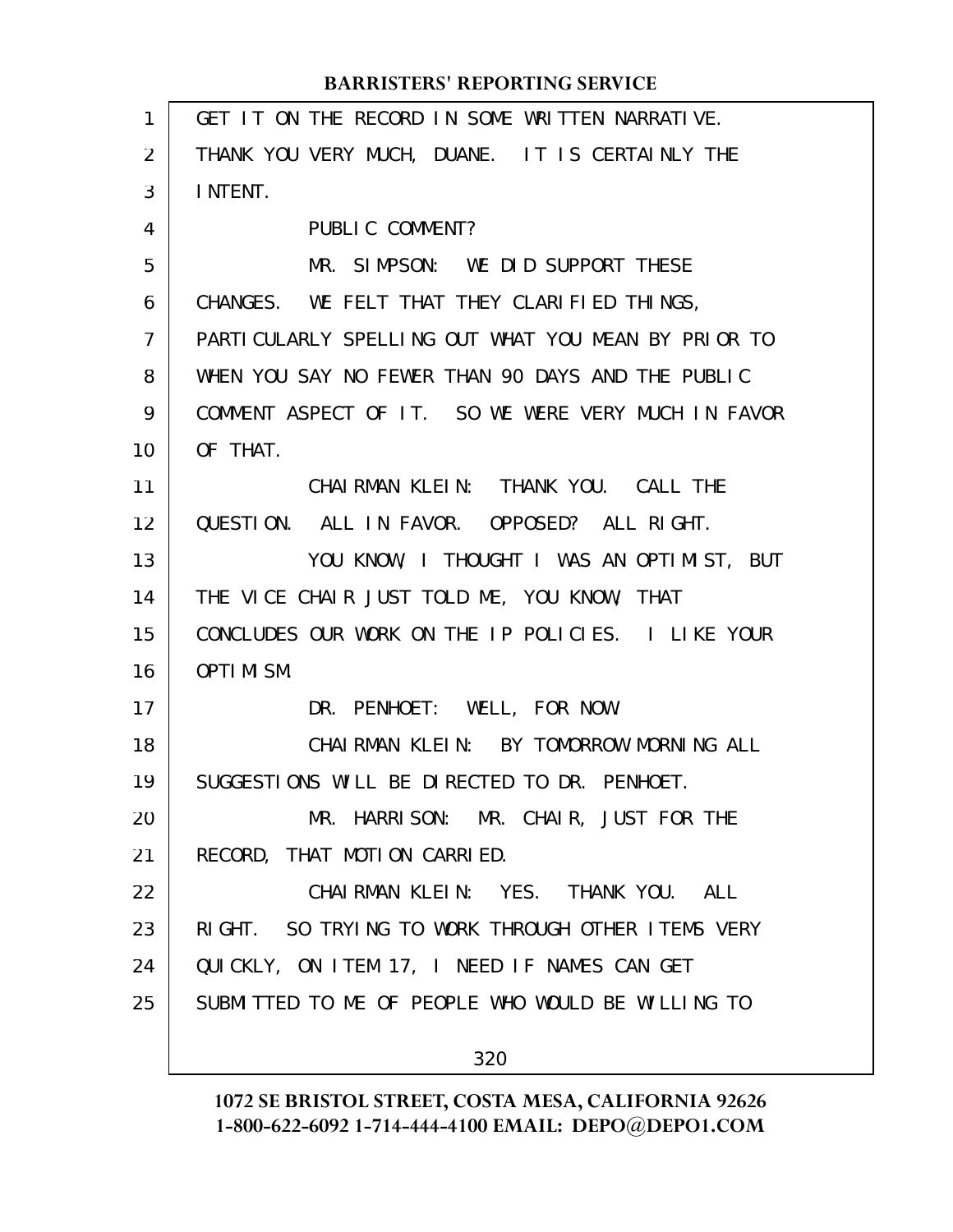| $\mathbf{1}$   | SERVE ON INTERNATIONAL COMMITTEES. WE HAVE POLICY   |
|----------------|-----------------------------------------------------|
| $\overline{2}$ | AND GUIDELINES, WHAT OUR EXPECTATIONS ARE OF WHAT   |
| 3              | WE'RE GOING TO DO WITH AGREEMENTS, BILATERAL        |
| 4              | AGREEMENTS, WITH INTERNATIONAL COMPANIES. SO IF YOU |
| 5              | WILL JUST SUBMIT YOUR NAMES BEFORE THE NEXT BOARD   |
| 6              | MEETING, AND WE'LL COME BACK WITH A REPORT AT THE   |
| 7              | NEXT BOARD MEETING ON THIS -- ON THE COMMITTEE'S    |
| 8              | COMPOSITION.                                        |
| 9              | DR. TROUNSON: MR. CHAIR, I'M SORRY. HAVE            |
| 10             | YOU FINISHED?                                       |
| 11             | CHAIRMAN KLEIN: THE CHARTER OF THAT IS              |
| 12             | OUTLINED IN TAB 17 ON THAT COMMITTEE.               |
| 13             | DR. TROUNSON: MR. CHAIR, I JUST WONDER IF           |
| 14             | WE COULD HAVE CONSIDERATION OF ITEM 23. IT'S ABOUT  |
| 15             | BEING ABLE TO DRAW IN THE FOR-PROFIT REFEREES,      |
| 16             | REVIEWERS INTO OUR PROGRAM. IT'S SOMETHING THAT'S   |
| 17             | REALLY IMPORTANT FOR US AND NEEDS TO BE DONE.       |
| 18             | CHAI RMAN KLEIN: ALL RIGHT. THANK YOU,              |
| 19             | DR. TROUNSON. SO IN ITEM 23, IF THE BOARD MEMBERS   |
| 20             | WILL PLEASE LOOK AT THAT ITEM. FROM A POLICY        |
| 21             | VIEWPOINT, TAMAR, COULD YOU JUST SUMMARIZE THE      |
| 22             | HI GHLI GHTS OF THAT I TEM.                         |
| 23             | MS. PACHTER: IN THE INTEREST OF TIME, I'M           |
| 24             | GOING TO TRY TO RUN THROUGH THIS WHILE MELISSA IS   |
| 25             | LOOKING FOR THE SLIDES. THESE ARE PROPOSED          |
|                |                                                     |
|                | 321                                                 |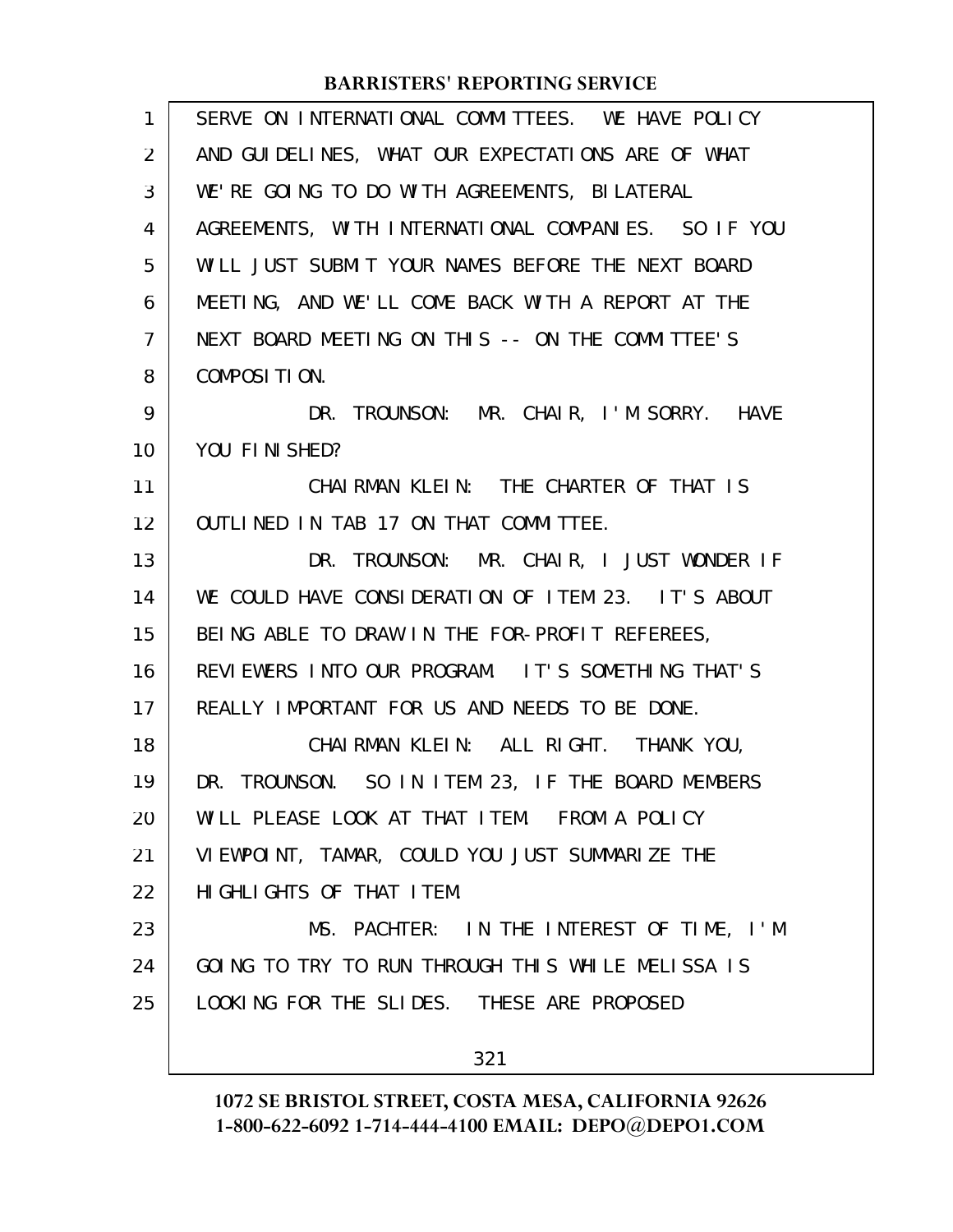| 1  | AMENDMENTS TO THE BYLAWS OF THE GRANTS WORKING       |
|----|------------------------------------------------------|
| 2  | GROUP. MOST OF THEM ARE HIGHLY TECHNICAL. I'M        |
| 3  | GOING TO DROP ONE OF THEM IN THE INTEREST OF TIME    |
| 4  | BECAUSE IT MAY BE MORE CONTROVERSIAL, AND I WOULD    |
| 5  | LIKE THE COMMITTEE TO APPROVE WHAT IS                |
| 6  | NONCONTROVERSIAL BECAUSE IT'S PARTICULARLY IMPORTANT |
| 7  | TO US IN TERMS OF BEING ABLE TO INVITE FOR-PROFIT    |
| 8  | SCIENTISTS, THAT IS, SCIENTISTS FROM FOR-PROFIT      |
| 9  | ORGANIZATIONS WHO ARE FROM OUTSIDE THE STATE TO      |
| 10 | PARTICIPATE IN THE GRANTS WORKING GROUP.             |
| 11 | THAT AMENDMENT CHANGES THE LANGUAGE IN THE           |
| 12 | ELIGIBILITY FOR NEW GRANTS WORKING GROUP MEMBERS     |
| 13 | WHICH CURRENTLY REQUIRES THAT THE MEMBERS COME FROM  |
| 14 | INSTITUTIONS OUTSIDE OF CALIFORNIA TO SPECIFICALLY   |
| 15 | REFLECT THE SCIENTIST MEMBERS MUST BE NONRESIDENTS   |
| 16 | OF CALIFORNIA AND NOT EMPLOYED IN CALIFORNIA. AND    |
| 17 | THAT WILL ALLOW US TO INVITE SCIENTISTS WHO WORK AT  |
| 18 | FOR-PROFIT ORGANIZATIONS WHO WORK AND RESIDE OUTSIDE |
| 19 | THE STATE TO PARTICIPATE ON THE GRANTS WORKING       |
| 20 | GROUP, AND WE NEED THEM IN ORDER TO CONSIDER THE     |
| 21 | INCREASING NUMBER OF APPLICATIONS WE'RE RECEIVING    |
| 22 | FROM FOR-PROFIT ORGANIZATIONS.                       |
| 23 | IN ADDITION, THESE AMENDMENTS ADD LANGUAGE           |
| 24 | THAT -- YOU GOT IT? EXCELLENT. I'M ON SLIDE THREE.   |
| 25 | CHAIRMAN KLEIN: EXCUSE ME. DO WE NEED                |
|    | 322                                                  |
|    |                                                      |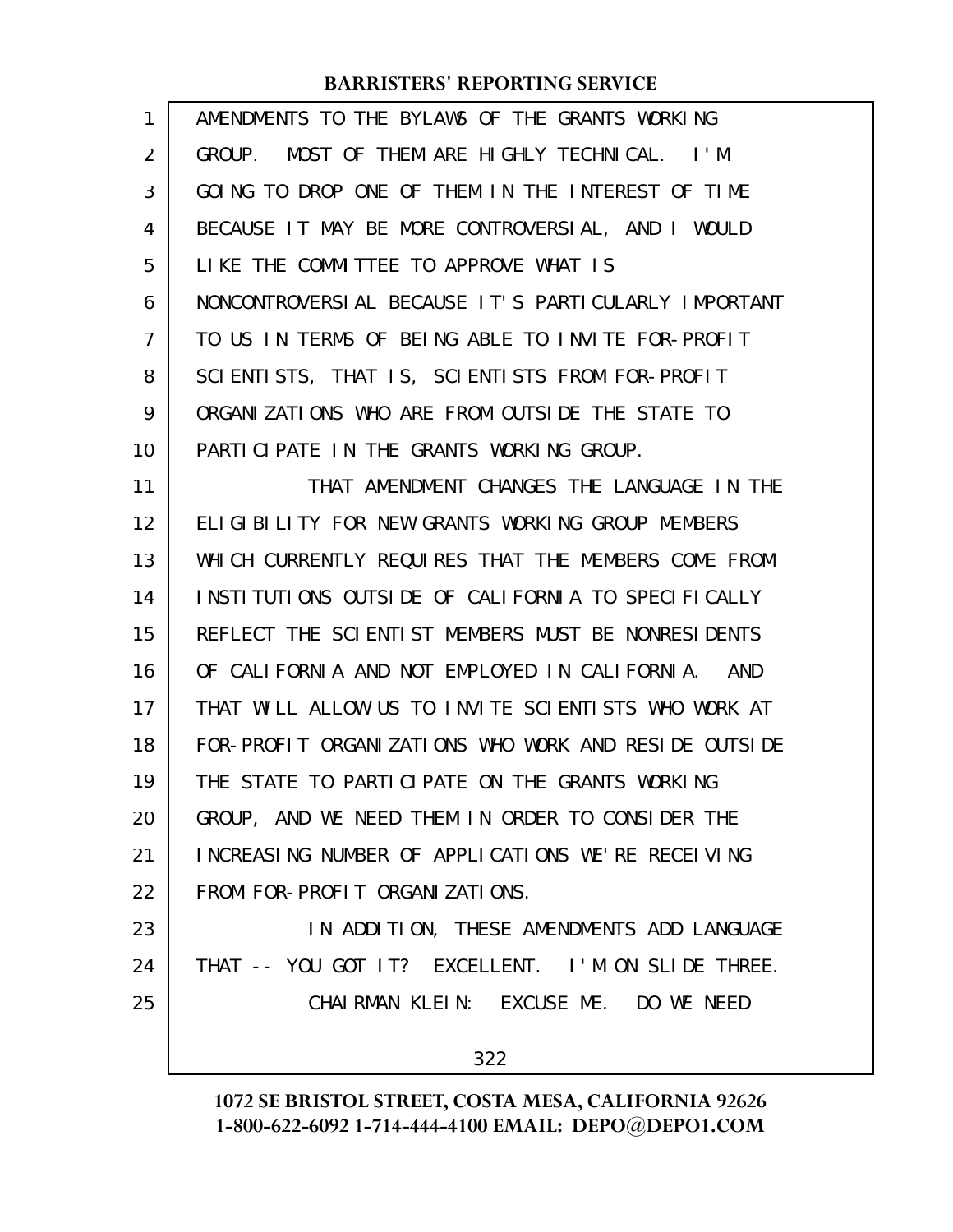| $\mathbf{1}$   | DUANE'S VOTE?                                        |
|----------------|------------------------------------------------------|
| $\overline{2}$ | MS. PACHTER: PARDON ME?                              |
| 3              | CHAIRMAN KLEIN: DO WE NEED DUANE'S VOTE              |
| $\overline{4}$ | FOR A QUORUM?                                        |
| 5              | MR. HARRISON: I BELIEVE THAT TINA NOVA               |
| 6              | HAS JUST STEPPED OUT OF THE ROOM MOMENTARILY.        |
| $\overline{7}$ | MS. PACHTER: SHALL I CONTINUE?                       |
| 8              | CHAI RMAN KLEIN: JENNA, COULD YOU PLEASE             |
| 9              | CONFIRM? THANK YOU. LOCK THE DOORS.                  |
| 10             | MR. HARRISON: MR. CHAIR, I BELIEVE WE DO             |
| 11             | NEED DUANE'S VOTE EVEN WHEN TINA RETURNS.            |
| 12             | CHAIRMAN KLEIN: SO, SUE, COULD YOU ASK               |
| 13             | DUANE? WE'LL TELL HIM WE'LL MOVE THE ITEM QUICKLY.   |
| 14             | THANK YOU.                                           |
| 15             | MS. PACHTER: SHOULD I PROCEED, MR. CHAIR?            |
| 16             | CHAIRMAN KLEIN: YES.                                 |
| 17             | MS. PACHTER: OTHER AMENDMENTS ADD                    |
| 18             | LANGUAGE ACCORDING TO MOTIONS THAT THE ICOC APPROVED |
| 19             | ACTUALLY IN MARCH OF 'O7 THAT PERMIT APPOINTMENT OF  |
| 20             | ALTERNATES FOR NEW PATIENT ADVOCATES WHO SERVE ON    |
| 21             | THE GRANTS WORKING GROUP, PERMIT THE APPOINTMENT OF  |
| 22             | AN ALTERNATE CHAIR, AND ALSO PERMIT THE APPOINTMENT  |
| 23             | OF AN ALTERNATE VICE CHAIR. WE HAVE BEEN OPERATING   |
| 24             | UNDER THOSE AMENDMENTS THIS YEAR, BUT THIS PUTS THE  |
| 25             | LANGUAGE DIRECTLY INTO THE POLICY WHICH IS IN YOUR   |
|                |                                                      |

323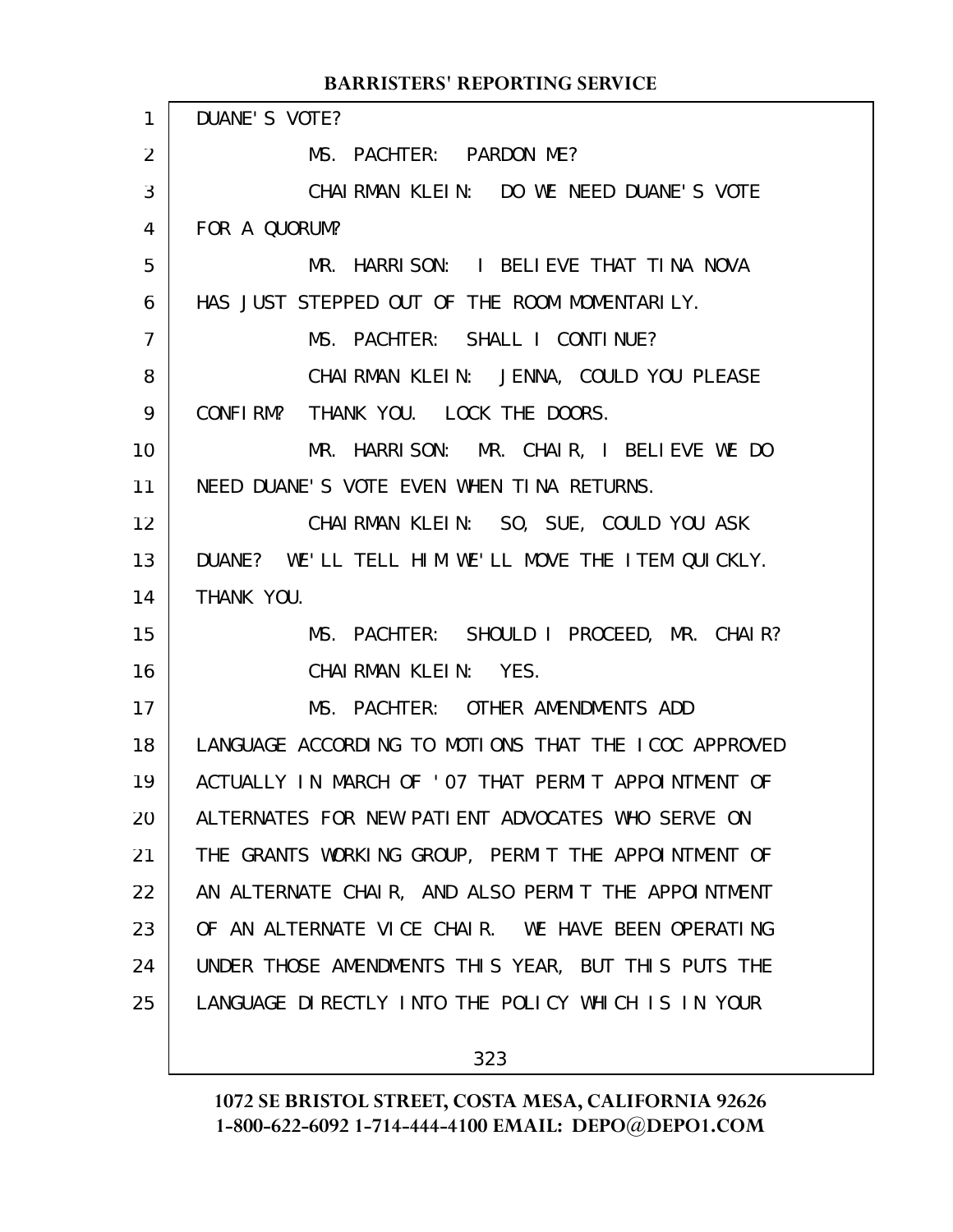BINDER.

1

2

CHAIRMAN KLEIN: ALL RIGHT.

MS. PACHTER: THE AMENDMENTS ALSO CONFORM THE CONFLICT OF INTEREST LANGUAGE THAT'S IN THE BYLAWS TO THE CONFLICT OF INTEREST POLICY. THIS BOARD AMENDED THE CONFLICT OF INTEREST POLICY SPECIFICALLY TO INCLUDE SPECIALISTS AND AD HOC MEMBERS. SO THE BYLAWS WILL NOW REFLECT THAT. THE AMENDMENTS ADOPT FROM THE ICOC BYLAWS THE RULES REGARDING SUSPENSION, REMOVAL, AND LEAVE OF ABSENCE THAT THE NON-ICOC GRANTS WORKING GROUP MEMBERS CAN NOW FIND THAT IN THE SINGLE DOCUMENT THAT GOVERNS THEIR CONDUCT ON THE GRANTS WORKING GROUP. FINALLY, I HAD PROPOSED AN AMENDMENT STATING THAT THE PUBLIC SESSION WILL NOT BE HELD IF THERE IS NO BUSINESS SCHEDULED TO BE CONDUCTED IN PUBLIC. BECAUSE THAT MAY CREATE SOME CONTROVERSY AND SOME DISCUSSION, I AM WITHDRAWING THAT AMENDMENT AT THIS TIME TO THE GRANTS WORKING GROUP BYLAWS, AND WE'LL BRING IT UP ANOTHER TIME WHEN THERE'S MORE TIME AVAILABLE. SO, MR. CHAIR, IF YOU WOULD ENTERTAIN A MOTION TO ADOPT THESE AMENDMENTS EXCEPT FOR THE FINAL ONE. 3 4 5 6 7 8 9 10 11 12 13 14 15 16 17 18 19 20 21 22 23 24 25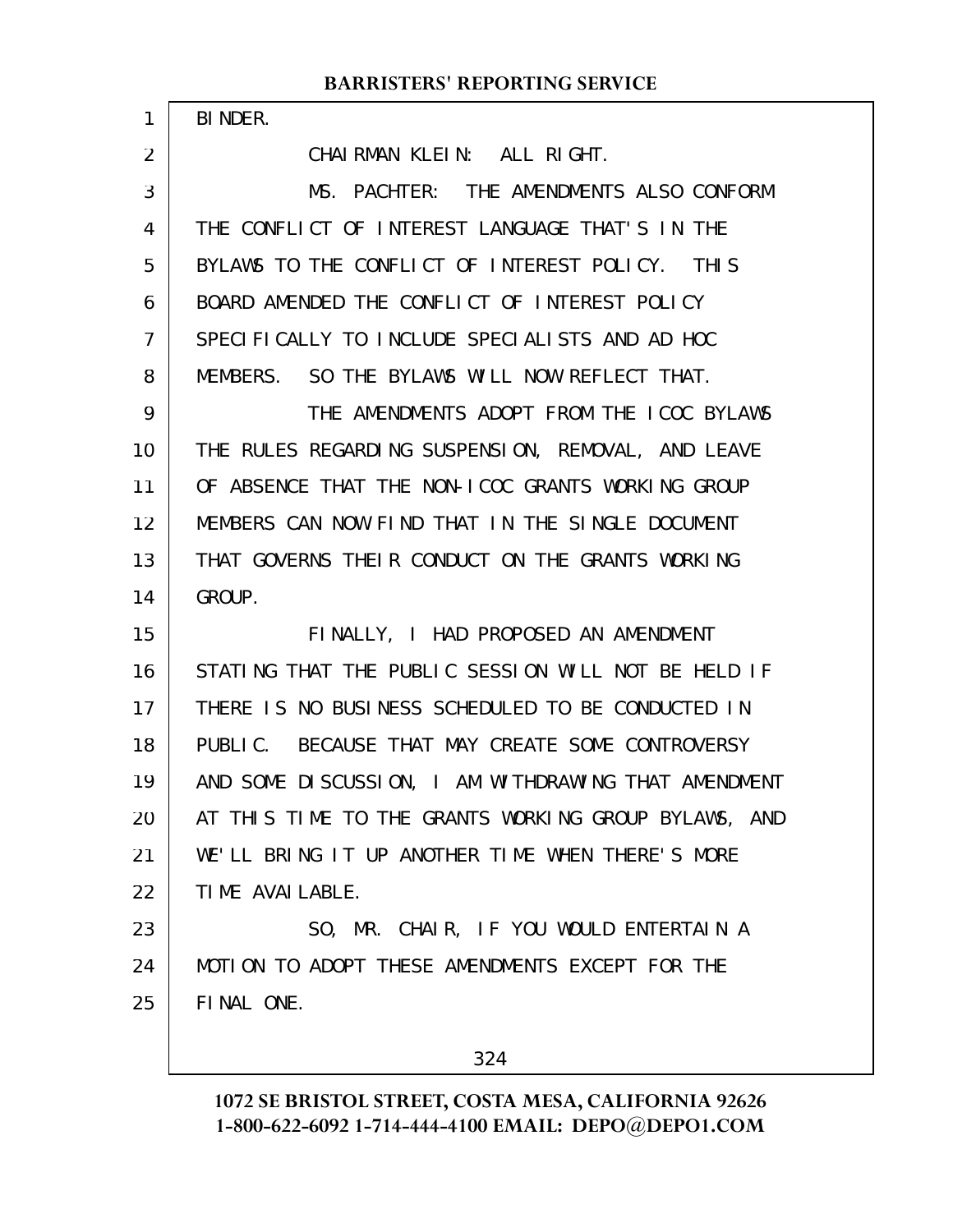| $\mathbf{1}$    | CHAIRMAN KLEIN: ALL RIGHT.                           |
|-----------------|------------------------------------------------------|
| 2               | MS. PACHTER: THANK YOU VERY MUCH. IF                 |
| 3               | THERE ARE ANY QUESTIONS, I'M HAPPY TO ANSWER THOSE.  |
| 4               | CHAIRMAN KLEIN: QUESTIONS FROM THE BOARD?            |
| 5               | DR. POMEROY: I HAVE A QUICK QUESTION.                |
| 6               | CHAIRMAN KLEIN: YES.                                 |
| 7               | DR. POMEROY: SORRY. TIER 2, THIS MOST                |
| 8               | RECENT TIME, WE USED DIFFERENT LANGUAGE. THEY        |
| 9               | WEREN'T PROVISIONALLY RECOMMENDED FOR FUNDING. AND   |
| 10              | SO DOESN'T THAT NEED TO BE MORE FLEXIBLE?            |
| 11              | MS. PACHTER: WHAT THE SCIENTIFIC STAFF               |
| 12 <sub>2</sub> | HAS PROPOSED, AS YOU WILL FIND IN YOUR BINDER, IS A  |
| 13              | DIFFERENT WORDING FOR TIER 2, WHICH I THINK MORE     |
| 14              | ACCURATELY WAS INTENDED TO MORE ACCURATELY REFLECT   |
| 15              | WHAT THE GRANTS WORKING GROUP INTENDS TO PUT IN TIER |
| 16              | 2.                                                   |
| 17              | DR. POMEROY: I SAW THE CHANGE, BUT IT'S              |
| 18              | STILL PROVISIONALLY RECOMMENDED. AND THIS TIME WE    |
| 19              | WERE TOLD THEY WERE NOT RECOMMENDED UNLESS THERE     |
| 20              | WERE PROGRAMMATIC CONSIDERATIONS, WHICH IS DIFFERENT |
| 21              | THAN WHAT THE POLICY NOW SAYS.                       |
| 22              | MS. PACHTER: THAT'S RIGHT. AND WHEN THEY             |
| 23              | DID THAT, IT WAS DIFFERENT THAN WHAT THE POLICY SAID |
| 24              | AT THE TIME. SO I THINK WHAT WE'RE RECOGNIZING IN    |
| 25              | THE SCIENTIFIC STAFF IS SOME WILLINGNESS TO BE       |
|                 | 325                                                  |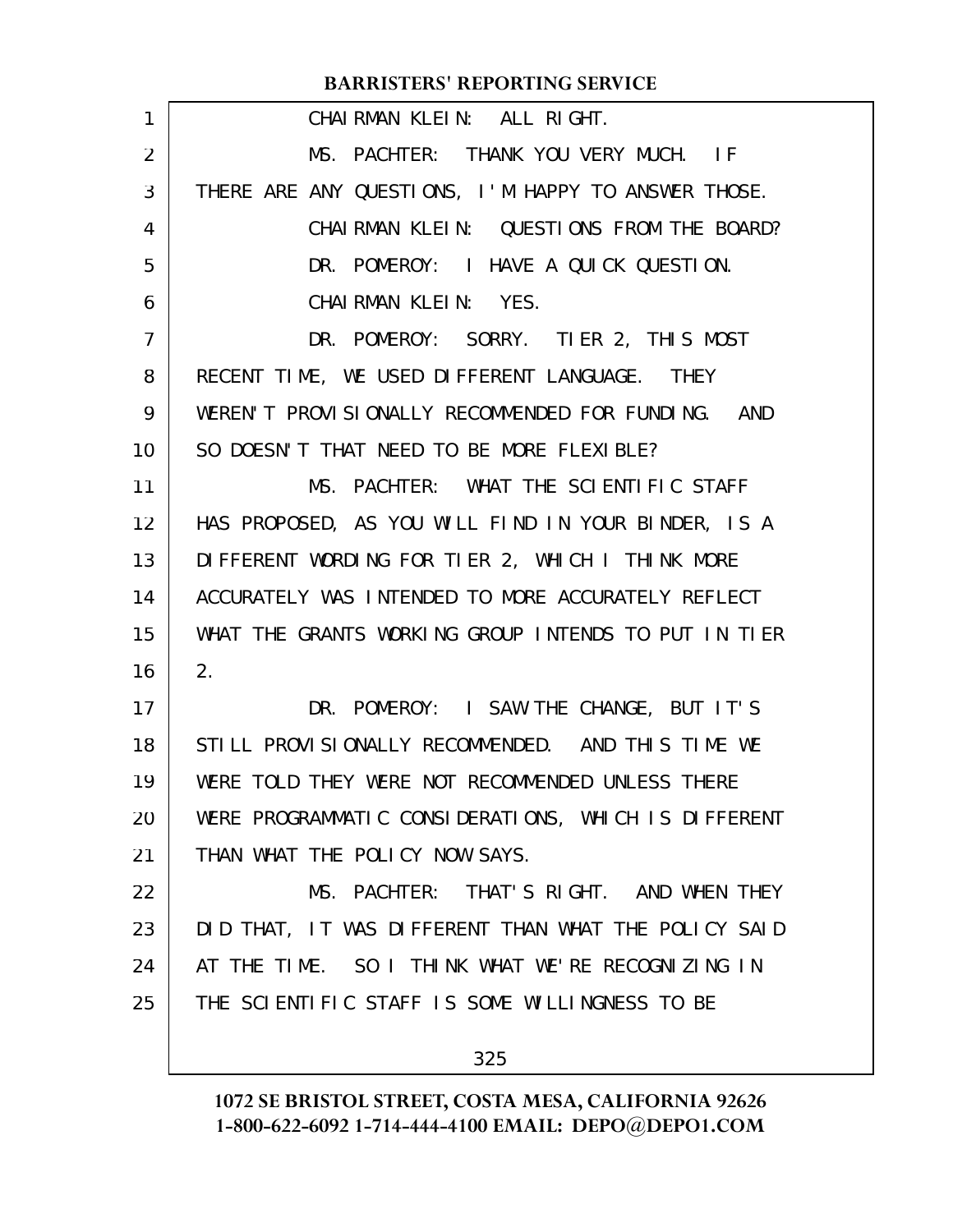FLEXIBLE AND RESPONSIVE TO THE MEMBERS OF THE GRANTS WORKING GROUP. CHAIRMAN KLEIN: SO TO CLARIFY LEGALLY, TAMAR, THIS IS A GENERAL POLICY, BUT THE GRANTS WORKING GROUP CAN FORWARD TO US AN ALTERNATE RECOMMENDATION RATHER THAN THE GENERAL POLICY? MS. PACHTER: THAT'S CORRECT. CHAIRMAN KLEIN: IS THAT RESPONSIVE, DR. POMEROY? DR. POMEROY: WELL, IF IT SAID THAT, THAT WOULD BE VERY RESPONSIVE, BUT THAT'S NOT WHAT IT SAYS. CHAIRMAN KLEIN: COULD WE FOR CLARITY INCORPORATE -- MS. PACHTER: YES. I CAN CERTAINLY CLARIFY THAT, DR. POMEROY. DR. PRIETO: COULD I JUST SUGGEST IF WE JUST SIMPLY DELETED THE PHRASE FOR AVAILABILITY OF FUNDS AND JUST SAID REQUIRE FURTHER CONSIDERATION BY THE ICOC, I THINK THAT WOULD ANSWER THAT OBJECTION. CHAIRMAN KLEIN: THAT MAY NOT NECESSARILY -- I THINK THE OTHER MODIFICATION WOULD ALLOW THEM TO COMMUNICATE WITH MORE PRECISION WHAT THEIR INTENT. DR. PRIETO: THEY COULD STILL COMMUNICATE 326 1 2 3 4 5 6 7 8 9 10 11 12 13 14 15 16 17 18 19 20 21 22 23 24 25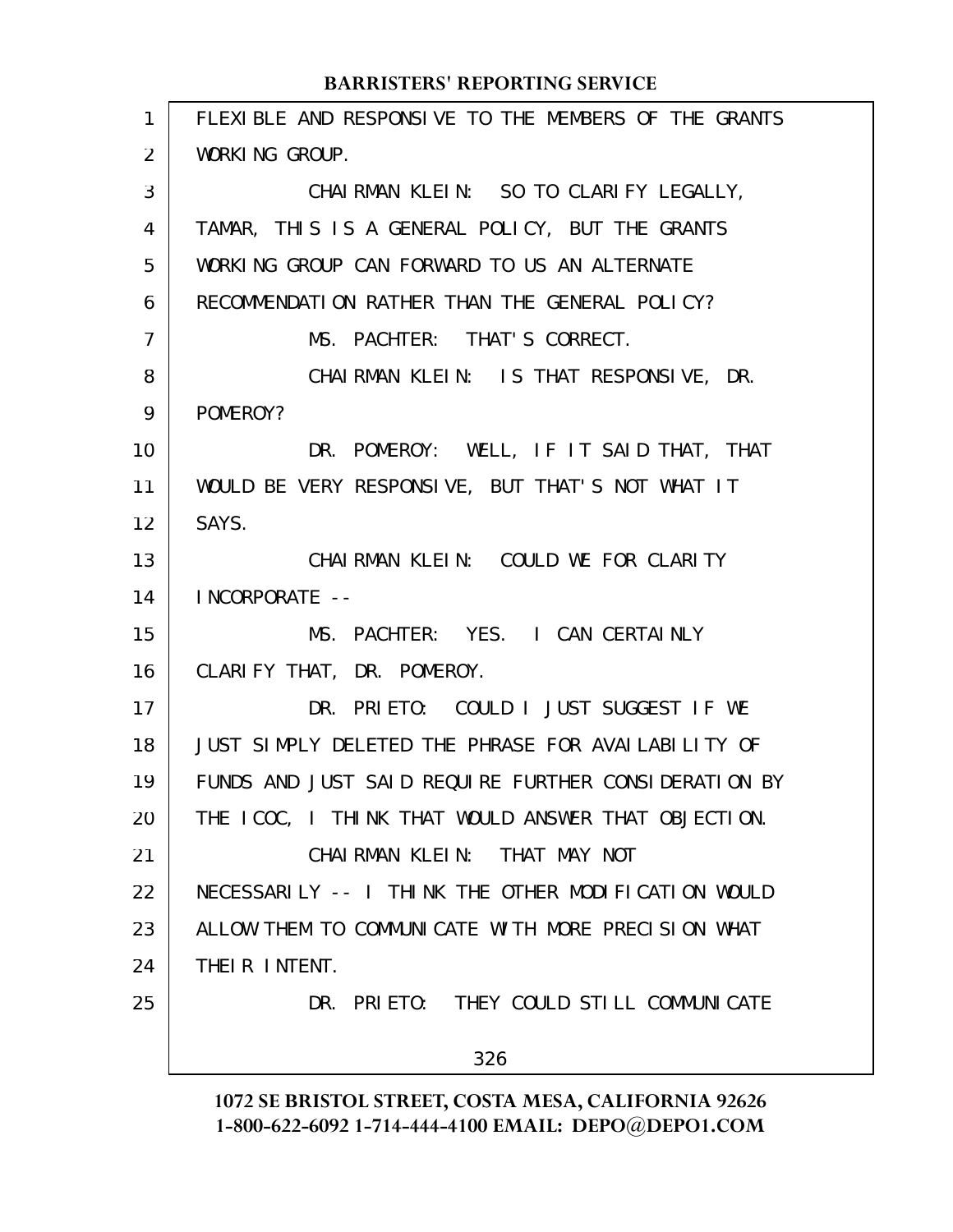THAT TO US. IT JUST -- YOU KNOW, THEY COULD ADD MORE TO IT, BUT IT WOULD NOT LIMIT IT TO FUNDING AVAILABILITY. CHAIRMAN KLEIN: OKAY. MS. PACHTER: I THINK THAT WOULD WORK, DR. PRI ETO. CHAIRMAN KLEIN: OKAY. LET'S DO THAT. IS THAT -- SO IS THERE SOMEONE WHO WOULD MAKE THAT MOTI ON? DR. BRYANT: SO MOVED. DR. PRIETO: I'LL MAKE THAT MOTION. CHAIRMAN KLEIN: DR. BRYANT IS GOING TO MAKE THAT MOTION AS PROPOSED BY TAMAR PACHTER, AS DISCUSSED BY TAMAR PACHTER AND DESCRIBED BY TAMAR PACHTER WITH THE AMENDMENT SUGGESTED BY DR. PRIETO. DR. PENHOET: SECOND. CHAIRMAN KLEIN: AND THE SECOND IS THE VICE CHAIR, DR. PENHOET. IS THERE ADDITIONAL DISCUSSION ON THE BOARD? SEEING NONE, IS THERE PUBLIC DISCUSSION? MR. SIMPSON. MR. SIMPSON: WITH THE REMOVAL AND CONSIDERATION AT A LATER TIME OF THE PROPOSAL TO PRECLUDE PUBLIC MEETINGS, I WOULD SUPPORT THIS COMPLETELY. I WAS, I THINK, THE BIG OBJECTION TO 327 **BARRISTERS' REPORTING SERVICE** 1 2 3 4 5 6 7 8 9 10 11 12 13 14 15 16 17 18 19 20 21 22 23 24 25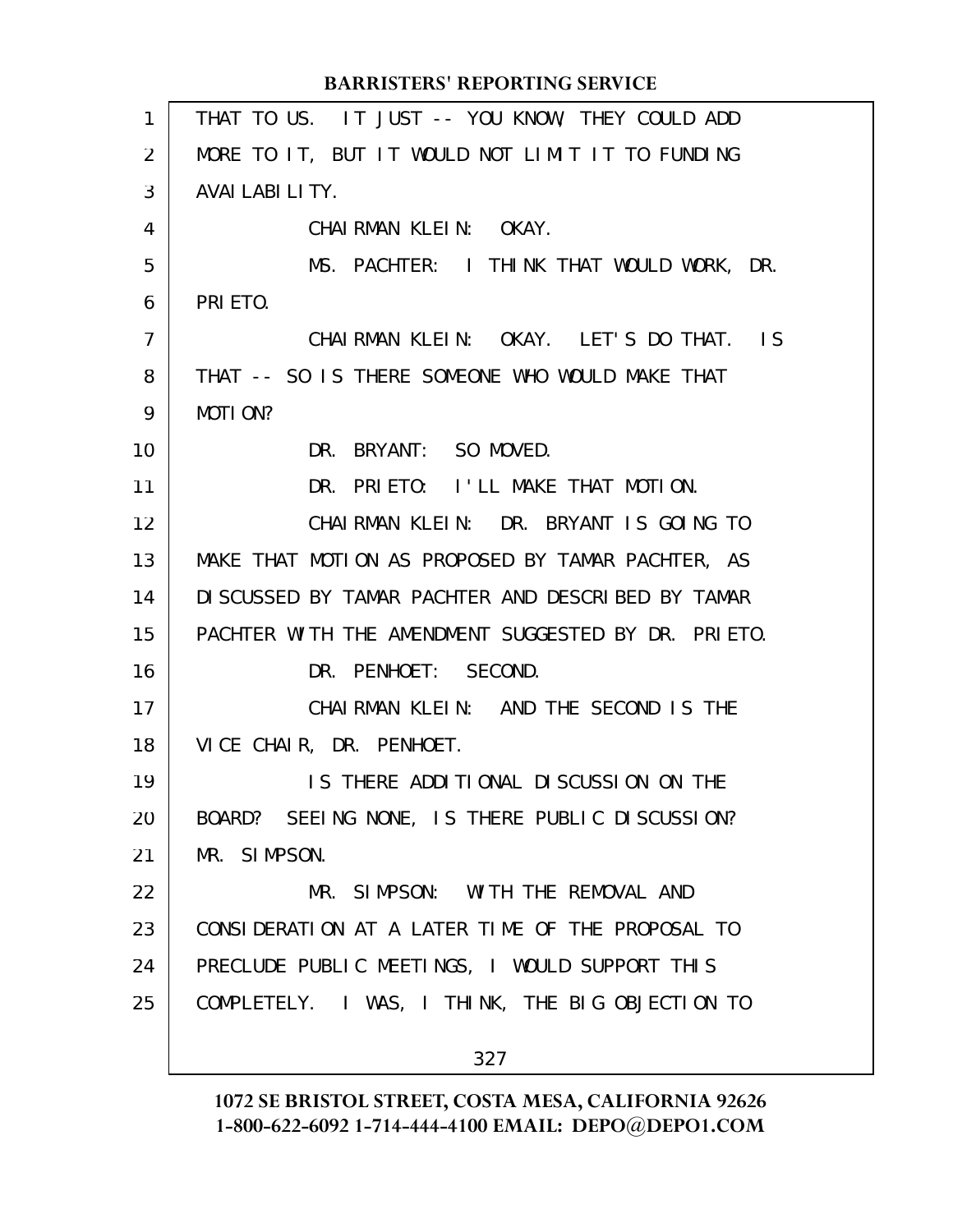| 1  | THE NOTION OF NOT HAVING PUBLIC MEETINGS ASSOCIATED |
|----|-----------------------------------------------------|
| 2  | WITH ALL WORKING GROUP MEMBERS. SO SINCE THAT'S NOT |
| 3  | IN IT, ALTHOUGH IT'S IN THE DOCUMENT, WE CAN        |
| 4  | COMPLETELY SUPPORT WHAT YOU'VE DONE HERE.           |
| 5  | CHAI RMAN KLEIN: THANK YOU. CALL THE                |
| 6  | QUESTION. ALL IN FAVOR.                             |
| 7  | QUESTION, DR. TROUNSON. ITEM NO. 21,                |
| 8  | WHAT'S THE STATUS ON THAT AS TO NECESSITY? TAMAR,   |
| 9  | COULD YOU JUST VERY QUICKLY TELL US THE INTENT OF   |
| 10 | THAT I TEM?                                         |
| 11 | MS. PACHTER: YES, MR. CHAIR. THE INTENT             |
| 12 | OF THIS ITEM IS TO OPEN AN OAL PROCEEDING TO AMEND  |
| 13 | THE GRANTS ADMINISTRATION POLICY FOR ACADEMIC AND   |
| 14 | NONPROFIT INSTITUTIONS. THESE REVISIONS ARE LARGELY |
| 15 | TECHNICAL AMENDMENTS THAT THE STAFF HAS DRAFTED IN  |
| 16 | RESPONSE TO TWO YEARS OF EXPERIENCE WITH THE GRANTS |
| 17 | ADMINISTRATION POLICY. WE ARE NOT ASKING THE BOARD  |
| 18 | TO APPROVE AT THIS TIME THE SPECIFIC AMENDMENTS. WE |
| 19 | ARE JUST ASKING FOR AUTHORITY TO OPEN THE OAL       |
| 20 | PROCESS. THE DOCUMENT THAT WE WILL ORIGINALLY SEND  |
| 21 | TO OAL WILL LOOK SOMEWHAT DIFFERENT THAN THE ONE    |
| 22 | THAT IS IN YOUR BINDER BECAUSE WE HAVE RECEIVED     |
| 23 | COMMENTS FOLLOWING A REQUEST FOR INTERESTED PERSONS |
| 24 | TO RESPOND TO THAT. AND DURING THE NOTICE AND       |
| 25 | COMMENT PROCESS, BOTH OUR GRANTEES AND THE PUBLIC   |
|    |                                                     |

328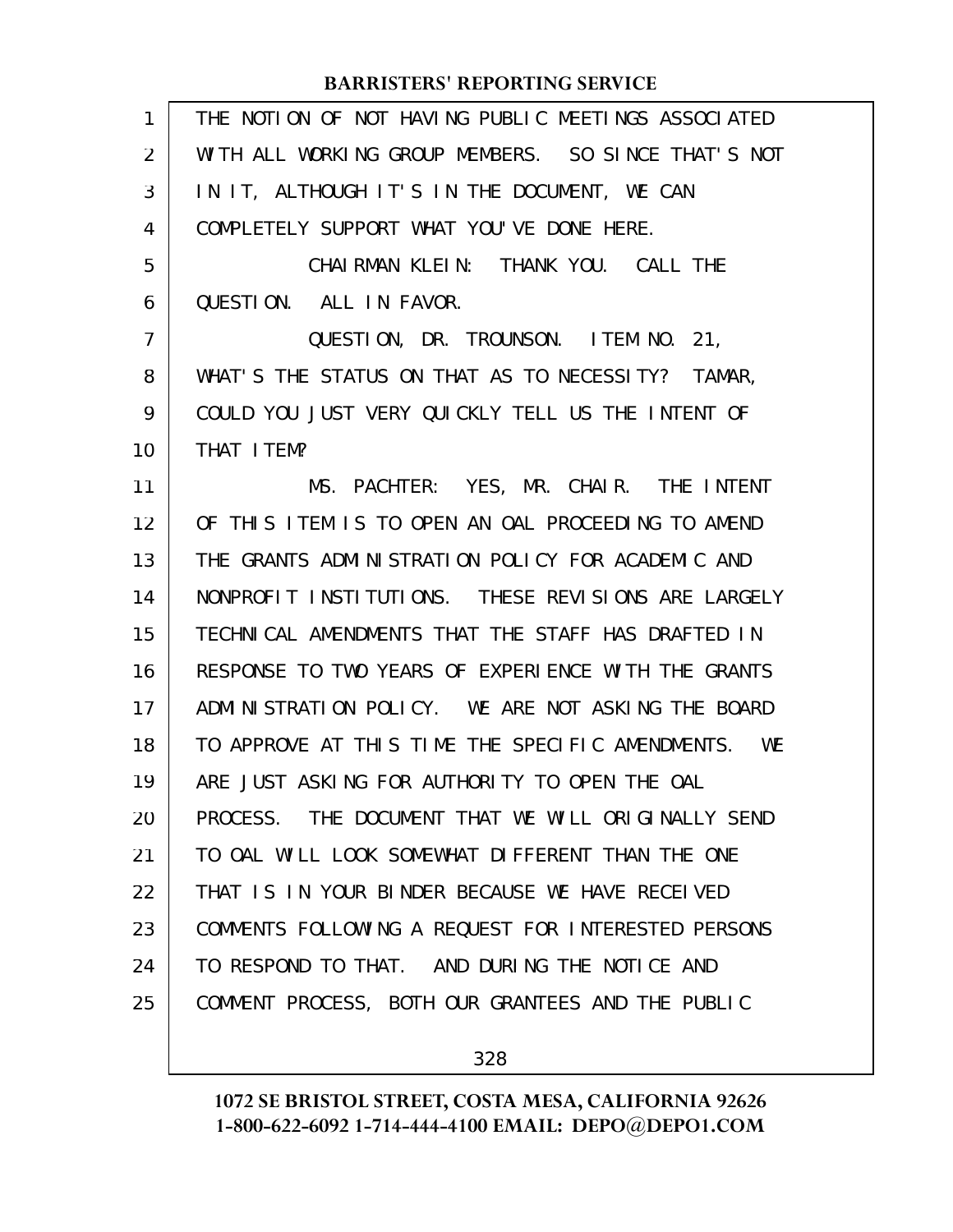| $\mathbf{1}$   | AND MEMBERS OF ICOC WILL HAVE AN OPPORTUNITY TO      |
|----------------|------------------------------------------------------|
| 2              | COMMENT ON IT, AND WE WILL COME BACK TO THE ICOC AND |
| 3              | SEEK FINAL APPROVAL OF THE EXACT LANGUAGE THAT IS    |
| 4              | ADOPTED.                                             |
| 5              | CHAI RMAN KLEIN: WITH THAT UNDERSTANDING             |
| 6              | THAT THEY WILL COME BACK TO THE ICOC FOR APPROVAL,   |
| $\overline{7}$ | SO THIS IS JUST TO GET THE COMMENT PERIOD MOVING, IS |
| 8              | THERE A MOTION TO SUPPORT THAT?                      |
| 9              | DR. PRICE: SO MOVED.                                 |
| 10             | CHAIRMAN KLEIN: DR. PRICE. SECOND?                   |
| 11             | DR. ROME: SECOND.                                    |
| 12             | CHAIRMAN KLEIN: DR. ROME. THANK YOU VERY             |
| 13             | MUCH. AND PUBLIC COMMENT?                            |
| 14             | MR. SIMPSON: WE SUPPORT OPENING THE OAL              |
| 15             | PROCESS.                                             |
| 16             | CHAIRMAN KLEIN: OKAY. THAT WAS MR.                   |
| 17             | SIMPSON SUPPORTS OPENING THE OAL PROCESS FOR THE     |
| 18             | RECORD. CALL THE QUESTION. ALL IN FAVOR. OKAY.       |
| 19             | THANK YOU. THANK YOU, DUANE, FOR YOUR --             |
| 20             | MR. ROTH: IS THAT IT?                                |
| 21             | CHAIRMAN KLEIN: WELL, THAT'S NOT IT FOR              |
| 22             | ALL OF US, BUT WE DO UNDERSTAND.                     |
| 23             | MR. ROTH: SO ITEM 18, WHICH WE DID NOT               |
| 24             | GET TO AND THERE ARE A BUNCH OF PEOPLE IN THE        |
| 25             | <b>AUDI ENCE.</b>                                    |
|                |                                                      |
|                | 329                                                  |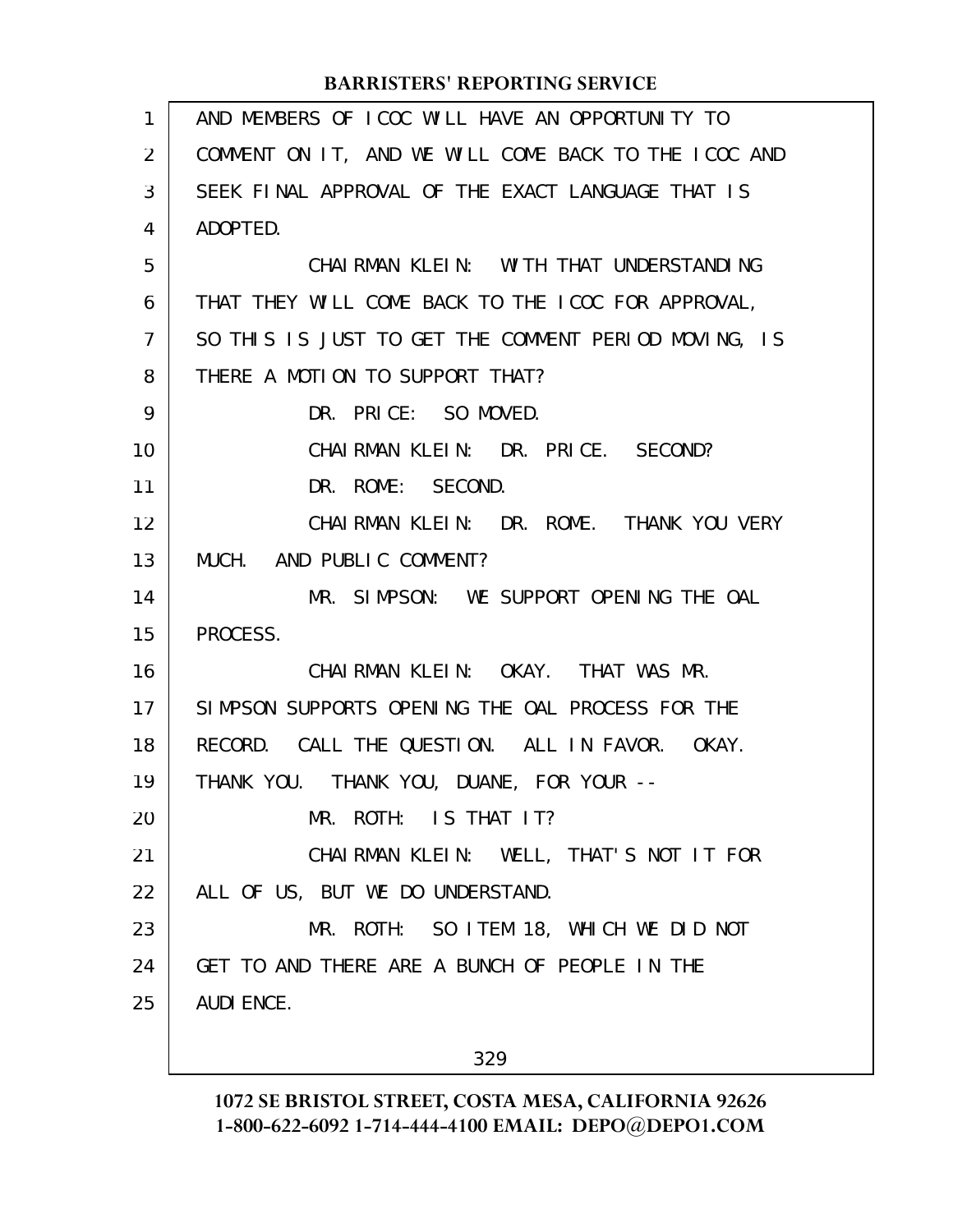|                 | <b>BARRISTERS' REPORTING SERVICE</b>                  |
|-----------------|-------------------------------------------------------|
| $\mathbf{1}$    | CHAIRMAN KLEIN: WE'RE GOING TO GO THROUGH             |
| $\overline{2}$  | THAT RIGHT NOW.                                       |
| 3               | MR. ROTH: ALL RIGHT. SO LET ME, IF I                  |
| 4               | CAN, MAKE A COMMENT.                                  |
| 5               | CHAIRMAN KLEIN: YES.                                  |
| 6               | MR. ROTH: I THINK THAT WE'LL BE ABLE TO               |
| $\overline{7}$  | WORK THIS OUT AMONG THE GROUPS, THE PARTIES           |
| 8               | AFFECTED. AND UNLESS THERE'S SOMEBODY IN THE          |
| 9               | AUDIENCE THAT HAS A BURNING COMMENT THEY NEED TO      |
| 10              | MAKE, I THINK WE CAN, TED AND I, CONTINUE TO WORK TO  |
| 11              | GET LANGUAGE AND BRING IN ASSEMBLY MEMBER MULLIN'S    |
| 12 <sup>2</sup> | STAFF TO GET SOMETHING WE ALL AGREE ON.               |
| 13              | CHAIRMAN KLEIN: ALL RIGHT. AND WHAT I'D               |
| 14              | LIKE TO DO, THOUGH, IS TO AFFORD THE MEMBERS OF THE   |
| 15              | AUDI ENCE WHO HAVE BEEN VERY PATI ENT THE OPPORTUNITY |
| 16              | AT THIS POINT ON ITEM 18 TO MAKE A COMMENT ON         |
| 17              | CALIFORNIA SUPPLIER. AND WHAT I'D LIKE TO DO IS       |
| 18              | REVERSE THE NORMAL ORDER, HEAR THE COMMENTS FIRST,    |
| 19              | AND THEN HAVE OUR STAFF COMMENT ON THE STATUS OF OUR  |
| 20              | LANGUAGE. BUT OUR LANGUAGE HAS BEEN DISTRIBUTED AND   |
| 21              | IS IN THE BINDER UNDER ITEM 18. IS THAT A CORRECT     |
| 22              | STATEMENT? THAT IS THE MOST RECENT LANGUAGE? YES.     |
| 23              | SO MEMBERS OF THE AUDIENCE ARE IN ORDER TO COMMENT    |
| 24              | ON ITEM 18, CALIFORNIA SUPPLIER.                      |
| 25              | MR. ROTH: SO, MR. CHAIRMAN, WE'VE AGREED              |
|                 | 330                                                   |
|                 |                                                       |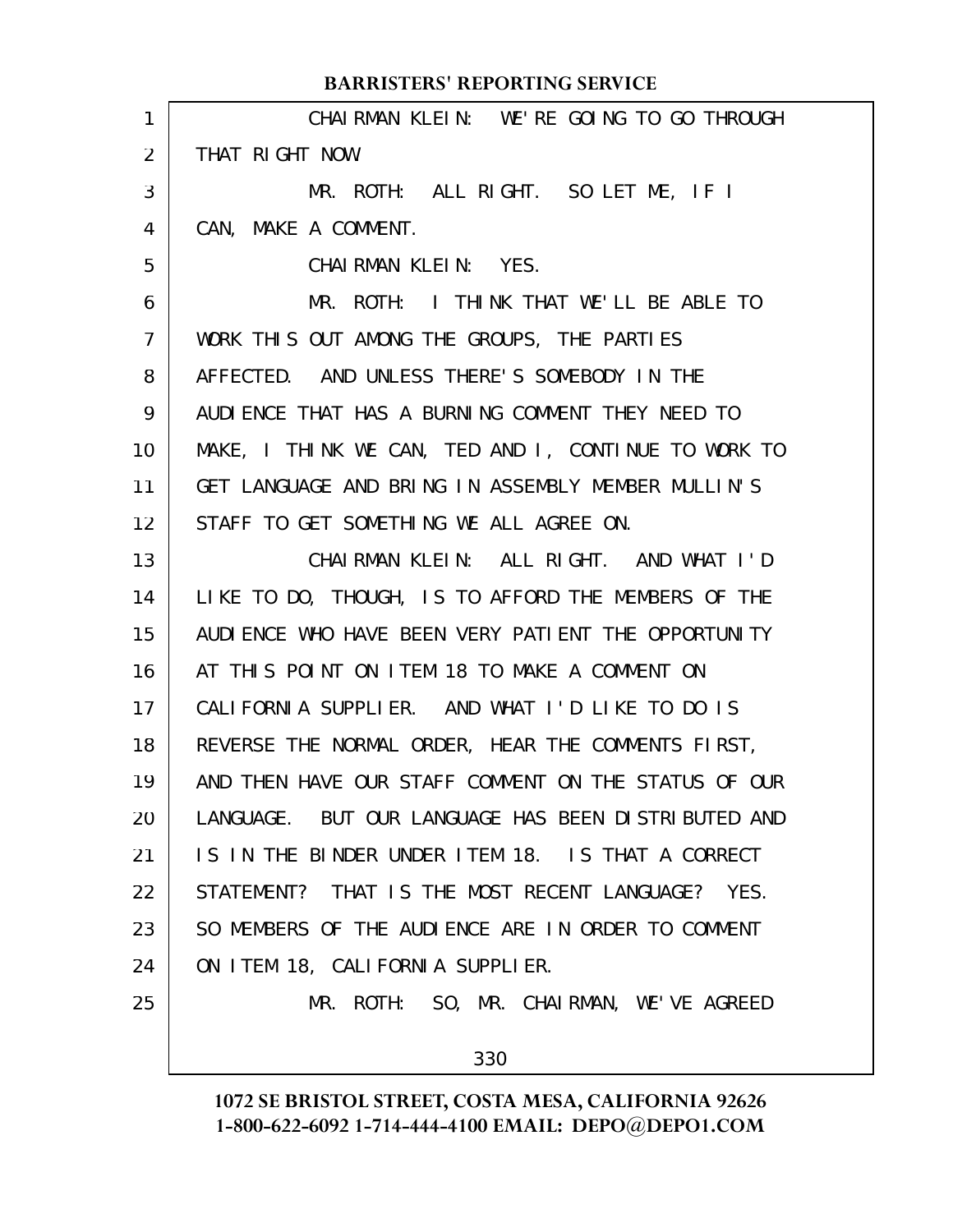| 1              | THAT WE WOULD DISCUSS THIS, AND THAT'S WHY YOU'RE     |
|----------------|-------------------------------------------------------|
| 2              | HEARING NO COMMENTS. EVERY COMMENT THAT THEY WANTED   |
| 3              | TO MAKE HAS BEEN MADE, AND WE'LL TAKE IT UNDER        |
| 4              | <b>ADVI SEMENT.</b>                                   |
| 5              | CHAIRMAN KLEIN: OKAY. GREAT. WELL, I                  |
| 6              | WANT TO SAY THAT WE HAVE TREMENDOUS RESPECT FOR THE   |
| $\overline{7}$ | INDIVIDUALS IN THE AUDIENCE WHO HAVE PARTICIPATED IN  |
| 8              | A VIBRANT CONVERSATION, AND WE EXPRESS GRATITUDE FOR  |
| 9              | THE INDIVIDUALS COMING TOGETHER WITH SUBSTANTIAL      |
| 10             | DIFFERENCES IN THEIR VIEWS, UNDERSTANDING WE HAVE TO  |
| 11             | SERVE ALL THE PEOPLE IN CALIFORNIA APPROPRIATELY,     |
| 12             | BUT THANK YOU VERY MUCH. AND THANK YOU, DUANE, FOR    |
| 13             | YOUR LEADERSHIP IN THIS EFFORT. AND TED LOVE FOR      |
| 14             | HIS LEADERSHIP. AND I WANT TO POINT OUT THAT THE      |
| 15             | EXTRA BURDEN ON TED, HE LOST HIS VOICE HERE VERY      |
| 16             | RECENTLY, BUT TED IS ALWAYS A TREMENDOUS              |
| 17             | CONTRIBUTOR. THANK YOU, TED.                          |
| 18             | ALL RIGHT. IN TERMS OF ITEM --                        |
| 19             | MS. KING: BOB, CAN YOU TAKE A COMMENT ON              |
| 20             | CALI FORNI A SUPPLI ER?                               |
| 21             | CHAIRMAN KLEIN: YES, ABSOLUTELY.                      |
| 22             | MR. RODRIGUEZ: MR. CHAIRMAN, BOARD                    |
| 23             | MEMBERS, MY NAME IS MIKE RODRIGUEZ. I'M THE           |
| 24             | DI RECTOR OF STRATEGIC SOURCING FOR UC SAN FRANCISCO. |
| 25             | FOR THOSE MEMBERS THAT ARE PART OF UC, YOU'RE         |
|                |                                                       |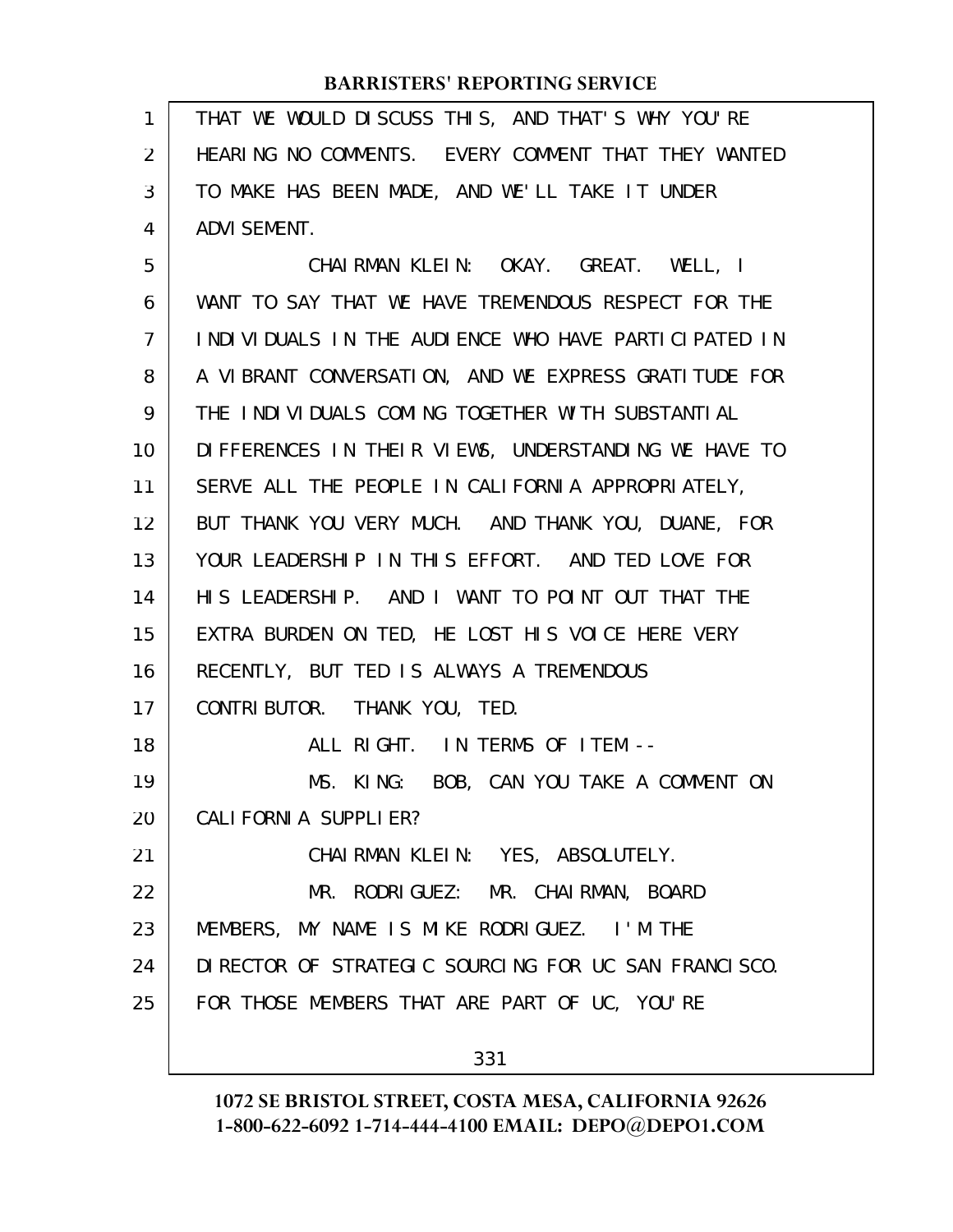| 1  | PROBABLY FAMILIAR WITH THE STRATEGIC SOURCING. FOR   |
|----|------------------------------------------------------|
| 2  | THOSE OF YOU WHO ARE NOT, OUR GOALS ARE THE SAME AS  |
| 3  | YOURS. SPEND THE MONEY WISELY.                       |
| 4  | I'M HERE TO ASK THAT THE DEFINITION WOULD            |
| 5  | INCLUDE THE COMMERCE PROGRAMS THAT WE HAVE AT EACH   |
| 6  | CAMPUS. THESE CAMPUS PROGRAMS INCLUDE STOCKING       |
| 7  | PROGRAMS, CORE FACILITIES. DR. RILEY IS HERE.        |
| 8  | SHE'LL SPEAK TO THAT IN A MOMENT. AND WE ALSO HAVE   |
| 9  | SUPPLY AGREEMENTS THAT WE RUN THROUGH OUR E-COMMERCE |
| 10 | PROGRAMS.                                            |
| 11 | WE WOULD LIKE THESE PROGRAMS TO BE                   |
| 12 | RECOGNIZED AS CALIFORNIA SUPPLIER, CALIFORNIA        |
| 13 | ENTITIES, BECAUSE WE ARE A CALIFORNIA UNIVERSITY.    |
| 14 | THINGS THAT WE DO TO MAINTAIN VALUE FOR THE CIRM IS  |
| 15 | WE MONITOR PRICING, WE BENCHMARK IT AGAINST OTHER    |
| 16 | UNIVERSITIES, WE SEEK OUT RESOURCES FOR CAMPUS       |
| 17 | RESEARCHERS, AND WE PROVIDE THEM SERVICES THAT THEY  |
| 18 | NEED SO THAT THEY CAN CARRY OUT THELR RESEARCH.      |
| 19 | I'D APPRECIATE IT IF YOU COULD CONSIDER              |
| 20 | OUR COMMENTS AND OUR RECOMMENDATIONS.                |
| 21 | CHAIRMAN KLEIN: OKAY. IF I COULD ASK YOU             |
| 22 | A QUESTION.                                          |
| 23 | MR. RODRIGUEZ: SURE.                                 |
| 24 | CHAIRMAN KLEIN: SO FOR EDUCATING THOSE OF            |
| 25 | US WHO ARE NOT PART OF THE UC SYSTEM, YOU PROVIDE A  |
|    | 332                                                  |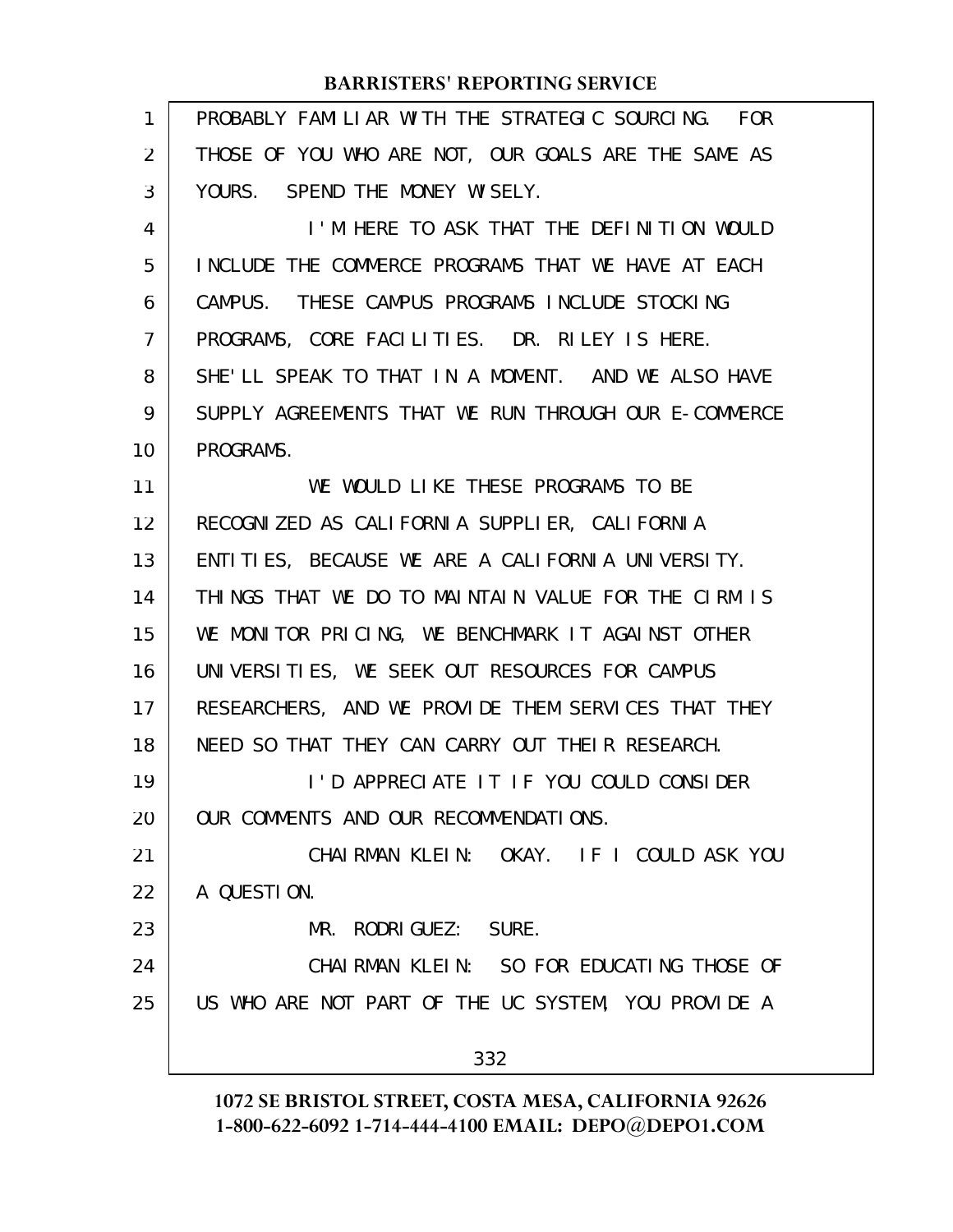| 1              | SERVICE TO THE UC SYSTEM.                            |
|----------------|------------------------------------------------------|
| $\overline{2}$ | MR. RODRIGUEZ: YES, SIR.                             |
| 3              | CHAIRMAN KLEIN: AND YOU ACQUIRE PRODUCTS             |
| $\overline{4}$ | FROM ALL OVER THE COUNTRY OR THE WORLD?              |
| 5              | MR. RODRIGUEZ: THAT IS CORRECT.                      |
| 6              | CHAIRMAN KLEIN: SO UNDER THE CURRENT                 |
| $\overline{7}$ | DEFINITION, AS I UNDERSTAND IT, TO THE EXTENT THAT   |
| 8              | THOSE PRODUCTS WERE CALIFORNIA PRODUCTS, YOU COULD,  |
| 9              | IN DELIVERING SOURCES OR BILLING ONE OF THE          |
| 10             | PARTICIPATING CAMPUSES, TELL THEM 57 PERCENT OF WHAT |
| 11             | YOU'VE DELIVERED TO US BASED ON YOUR CODES           |
| 12             | INTERNALLY ARE CALIFORNIA PRODUCTS, 43 PERCENT ARE   |
| 13             | NOT. YOU HAVE THE SAME POSITION REALLY IN TERMS OF   |
| 14             | THE CHALLENGE AS THE MAJOR CONSOLIDATORS.            |
| 15             | MR. RODRIGUEZ: EXACTLY.                              |
| 16             | CHAIRMAN KLEIN: AND THAT'S ONE OF THE                |
| 17             | CHALLENGES THAT THEY'D FACE UNDER THE CURRENT        |
| 18             | LANGUAGE, BUT --                                     |
| 19             | MR. RODRIGUEZ: CERTAINLY.                            |
| 20             | CHAIRMAN KLEIN: THE DESIRE IS TO                     |
| 21             | CERTAINLY DO WHATEVER WE CAN TO WORK WITH YOU IN     |
| 22             | THIS REGARD. AND WE'RE GOING TO BE TAKING MORE       |
| 23             | TESTIMONY IN A FULL HEARING ON THE COMPROMISE, BUT I |
| 24             | WOULD ENCOURAGE YOU TO PLEASE WORK WITH SCOTT TOCHER |
| 25             | ON OUR STAFF TO CONNECT YOU TO THE GROUP DISCUSSION  |
|                |                                                      |

333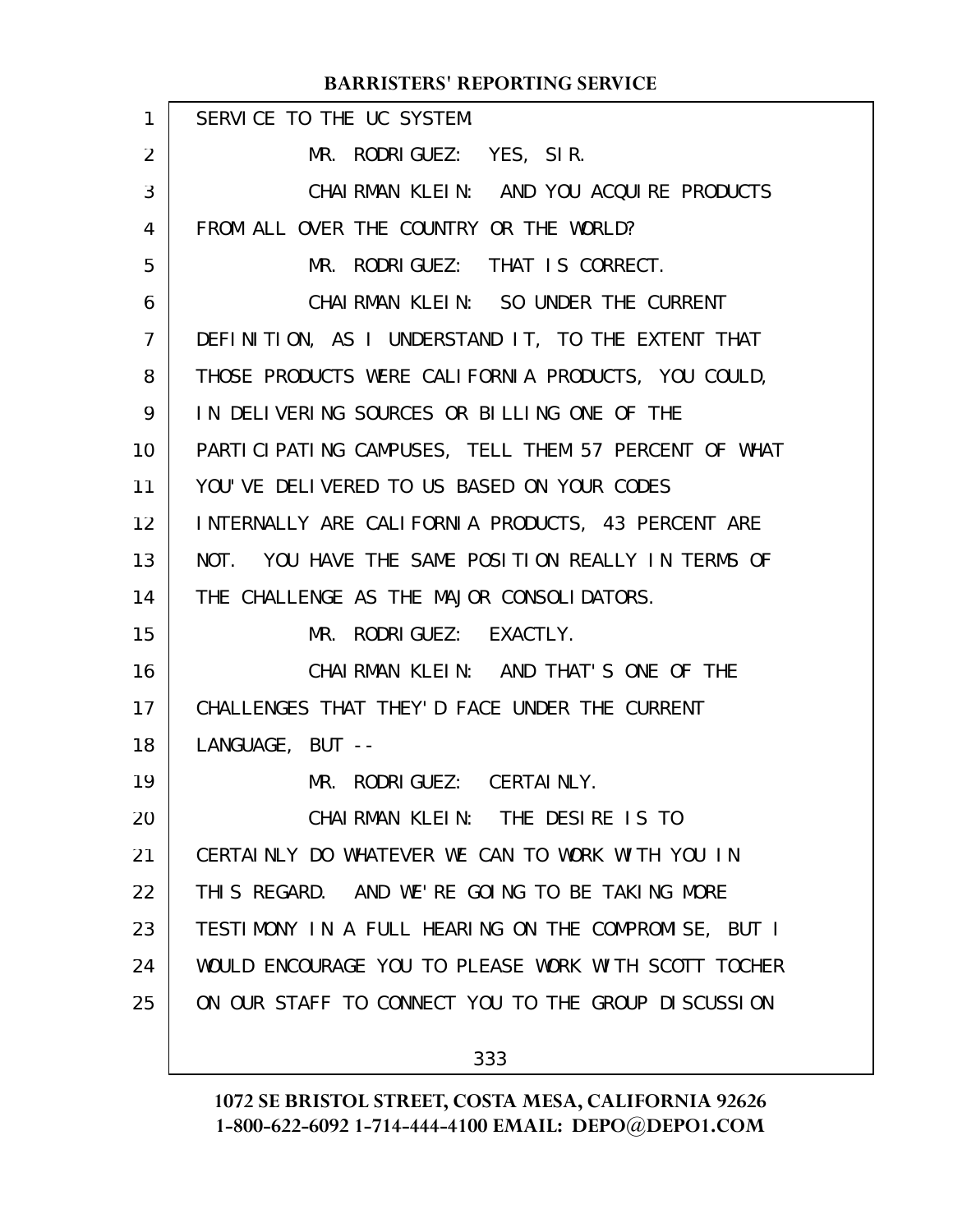| 1  | THAT'S GOING TO OCCUR ON THE DEFINITION OF           |
|----|------------------------------------------------------|
| 2  | CALIFORNIA SUPPLIER.                                 |
| 3  | MR. RODRIGUEZ: MR. CHAIRMAN, ONE POINT I             |
| 4  | FORGOT TO MAKE. WE DO MAKE EVERY EFFORT TO INCLUDE   |
| 5  | CALIFORNIA SMALL BUSINESSES IN OUR PROGRAMS. WE'VE   |
| 6  | ACTUALLY DONE SOME RATHER UNIQUE THINGS TO ALLOW     |
| 7  | THAT, AND IT'S CORRESPONDENCE AND I'VE ALREADY SENT  |
| 8  | TO SCOTT.                                            |
| 9  | CHAIRMAN KLEIN: IT IS EXTREMELY HELPFUL.             |
| 10 | WE DO WANT TO ENCOURAGE CALIFORNIA SMALL BUSINESS.   |
| 11 | AND TO THE EXTENT THAT YOU'RE ABLE TO NEGOTIATE A    |
| 12 | FAVORABLE PRICING, IT HELPS US WITH OUR MISSION, SO  |
| 13 | THANK YOU VERY MUCH FOR YOUR CONTRIBUTION.           |
| 14 | MR. RODRIGUEZ: THANK YOU.                            |
| 15 | CHAIRMAN KLEIN: ANY ADDITIONAL TESTIMONY?            |
| 16 | DR. RILEY: THANK YOU. I'M LINDA RILEY,               |
| 17 | THE DIRECTOR OF THE CELL CULTURE CORE FACILITY AT UC |
| 18 | SAN FRANCISCO. AND I'D LIKE TO SECOND WHAT MIKE      |
| 19 | RODRIGUEZ HAS SAID. CORE FACILITIES AT THE           |
| 20 | PARTICIPATING CAMPUSES PROVIDE SERVICES AND PRODUCTS |
| 21 | THAT ARE ENTIRELY TO SERVE THE RESEARCHERS AT OUR    |
| 22 | INSTITUTIONS. WE'RE NONPROFIT. WE'RE BASED -- ALL    |
| 23 | OUT OUR EMPLOYEES ARE CALIFORNIA EMPLOYEES, AND WE   |
| 24 | COLLECT STATE SALES TAX ON ALL OF OUR RESELLING      |
| 25 | <b>OPERATIONS.</b>                                   |
|    |                                                      |

334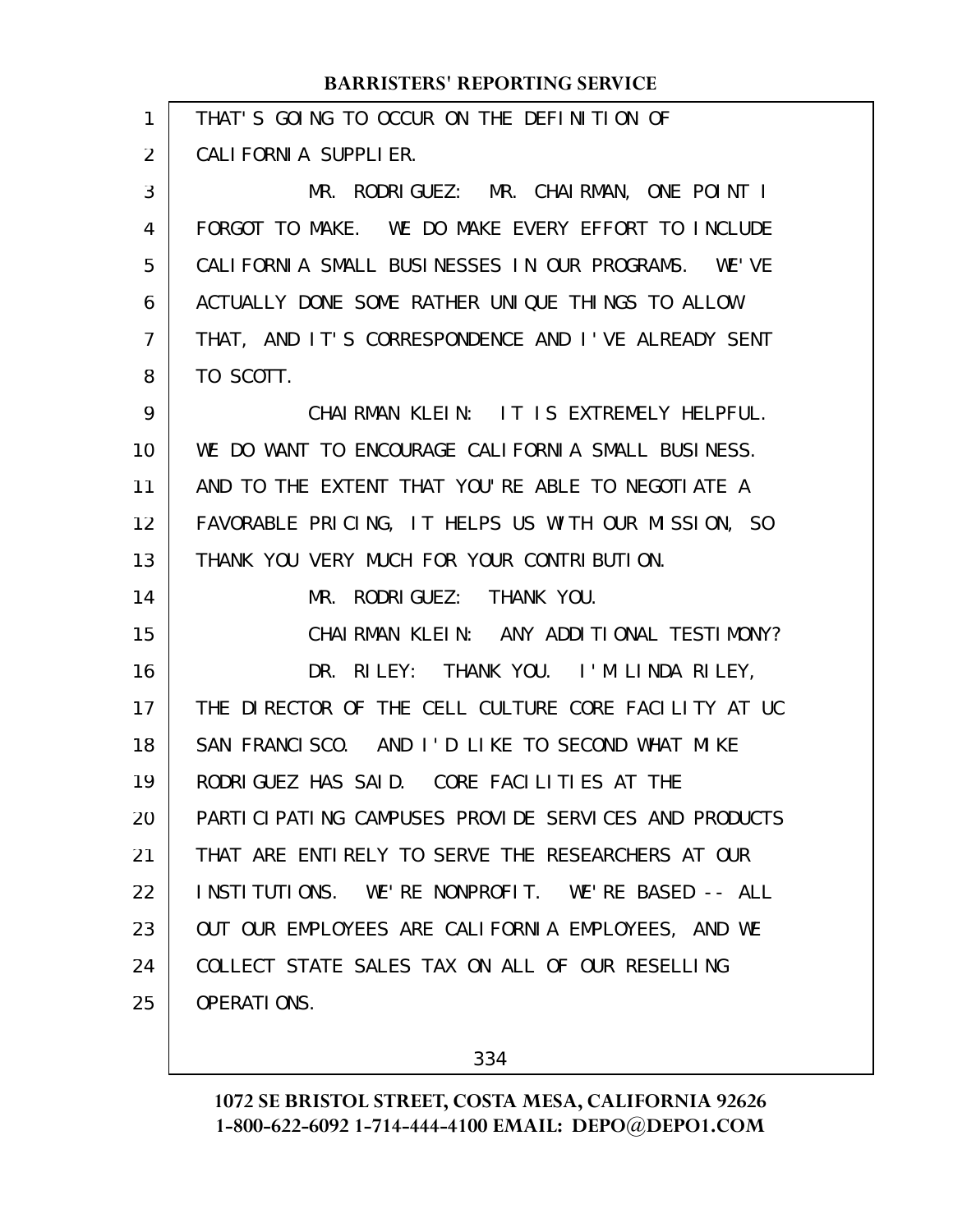| 1              | CHAIRMAN KLEIN: THANK YOU VERY MUCH.                  |
|----------------|-------------------------------------------------------|
| 2              | DR. RILEY: THANK YOU.                                 |
| 3              | CHAIRMAN KLEIN: ANY ADDITIONAL PUBLIC                 |
| 4              | COMMENT? ALL RIGHT. SO AS WAS DISCUSSED               |
| 5              | IMMEDIATELY AFTER THE EXECUTIVE SESSION, WE'RE GOING  |
| 6              | TO BE WORKING WITH YOU AND WITH MR. MULLIN'S OFFICE.  |
| $\overline{7}$ | WE DEEPLY APPRECIATE HIS LEADERSHIP AS ALWAYS. WE     |
| 8              | HOPE WE CAN REALLY SATISFY HIS NEEDS AND THE          |
| 9              | LEGI SLATIVE OVERSIGHT NEEDS SO THAT WE CAN COME TO A |
| 10             | DEFINITION THAT POTENTIALLY DOESN'T REQUIRE           |
| 11             | LEGISLATION, BUT, OF COURSE, THAT IS MR. MULLIN'S     |
| 12             | DECISION AS WE GO FORWARD.                            |
| 13             | IN TERMS OF THE AGENDA, I WOULD LIKE TO               |
| 14             | SAY THAT WE HAVE TRIED TO WORK IN REAL-TIME WITH THE  |
| 15             | PRIORITIES OF MEMBERS AS WHERE THEY HAD UNIQUE        |
| 16             | CONTRIBUTIONS TO MAKE AS THEY HAVE HAD TO LEAVE FOR   |
| 17             | OTHER APPOINTMENTS, AND I APPRECIATE THE PATIENCE OF  |
| 18             | THE AUDIENCE IN WORKING WITH THAT REAL-TIME           |
| 19             | ADJUSTMENT OF THE SCHEDULE.                           |
| 20             | MR. PRESIDENT, DR. TROUNSON, ARE THERE ANY            |
| 21             | ADDITIONAL ITEMS THAT WE NEED TO FOCUS ON OTHER THAN  |
| 22             | THE REPORT I TEM AT THE END?                          |
| 23             | DR. TROUNSON: NO. I WOULD LIKE -- IF                  |
| 24             | IT'S POSSIBLE TO REPORT ON THE GIFTS TO CIRM, IT      |
| 25             | WOULDN'T TAKE VERY LONG.                              |
|                |                                                       |

335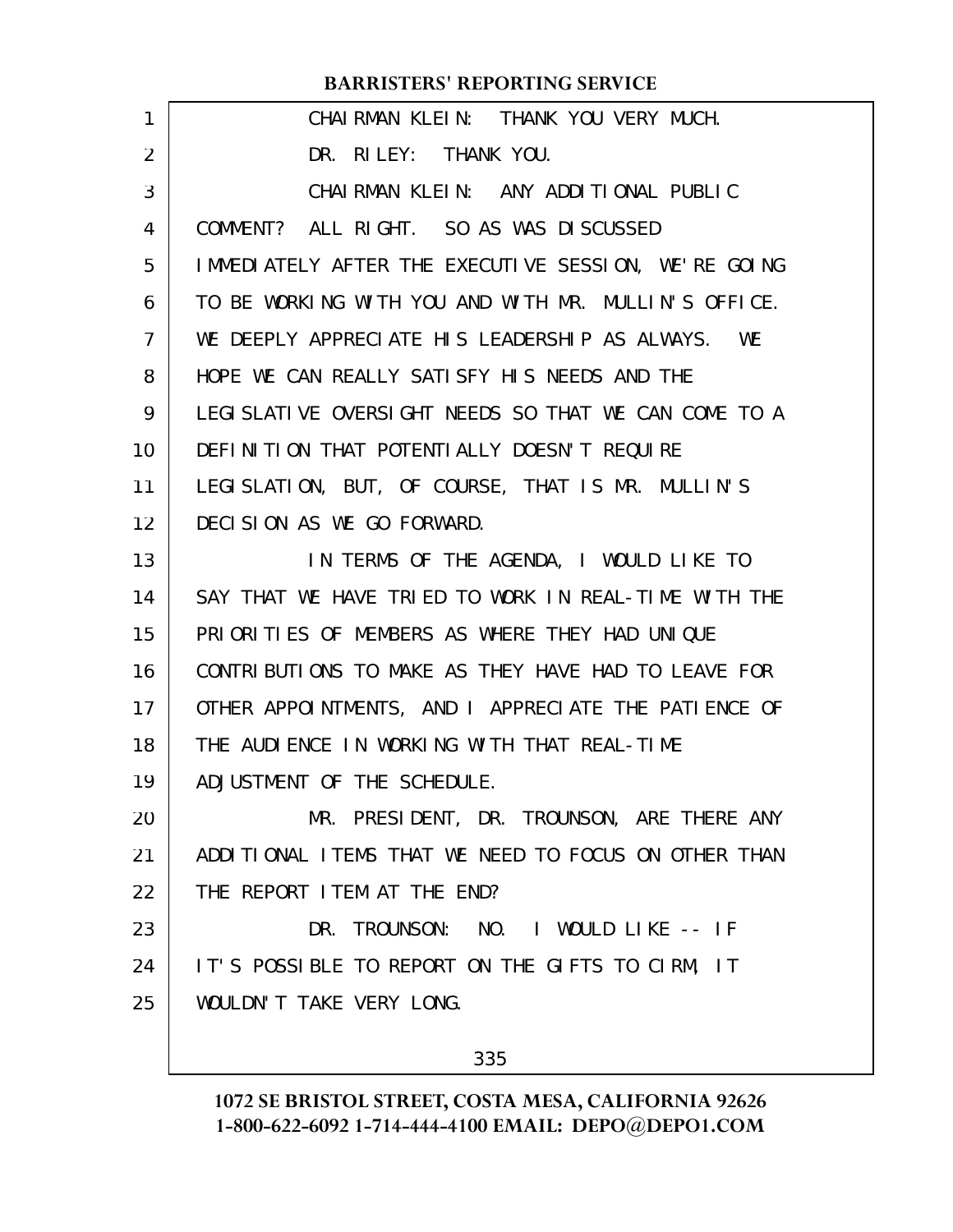| 1              | CHAIRMAN KLEIN: ABSOLUTELY.                           |
|----------------|-------------------------------------------------------|
| 2              | MS. FERGUSON: I'M BACK. ANYWAY, THIS IS               |
| 3              | A DONATION REPORT FOR THE FISCAL YEAR JULY 2007 TO    |
| 4              | JUNE 2008. TO DATE WE HAVE RECEIVED \$1,841.24, AND   |
| 5              | EVERYTHING COUNTS. THESE PEOPLE THAT ARE LISTED       |
| 6              | HERE ARE VERY GENEROUS. I CAN TELL YOU THAT           |
| $\overline{7}$ | MR. ARNOLD STARK SENDS US A \$20 CHECK EVERY TWO OR   |
| 8              | THREE MONTHS. AND I THINK THAT'S JUST WONDERFUL.      |
| 9              | AND I'M JUST GOING TO GO QUICKLY THROUGH THE NAMES:   |
| 10             | ARNOLD STARK FOR \$80; BONNIE STEIN, \$1,000; UNITED  |
| 11             | WAY OF SAN DIEGO COUNTY, \$121.24; SUSAN ZEMANEK,     |
| 12             | \$300, AGAIN, AN INDIVIDUAL WHO SUBMITS A HUNDRED     |
| 13             | DOLLARS EVERY TWO OR THREE MONTHS WHEN IT'S           |
| 14             | AFFORDABLE; CHERIE KAGAN, \$350, AND THAT WAS MADE ON |
| 15             | BEHALF OF ALL THE INDIVIDUALS LISTED THERE: MARLENE   |
| 16             | KAGAN, DAVID KAGAN AND CAROL KIRK, RACHAEL KAGAN,     |
| 17             | RENE KAGAN, JOSEPH VAN CAMPEN, SUSAN AND JOHN VAN     |
| 18             | CAMPEN, ERIN VAN CAMPEN, DANIEL KAGAN, MOLLY          |
| 19             | ALDERSON, ARIEL PECK, TATIANA PECK, DONALD KAGAN AND  |
| 20             | PATRICIA MAIRENA, MARCO TORRES, AND MAXWELL KAGAN.    |
| 21             | AND I THINK THAT WE ALL SHOULD APPRECIATE             |
| 22             | EVERYTHING THAT WE RECEIVE. IT IS OBVIOUSLY FROM      |
| 23             | THE HEART.                                            |
| 24             | CHAIRMAN KLEIN: ABSOLUTELY.                           |
| 25             | (APPLAUSE.)                                           |
|                | 336                                                   |
|                |                                                       |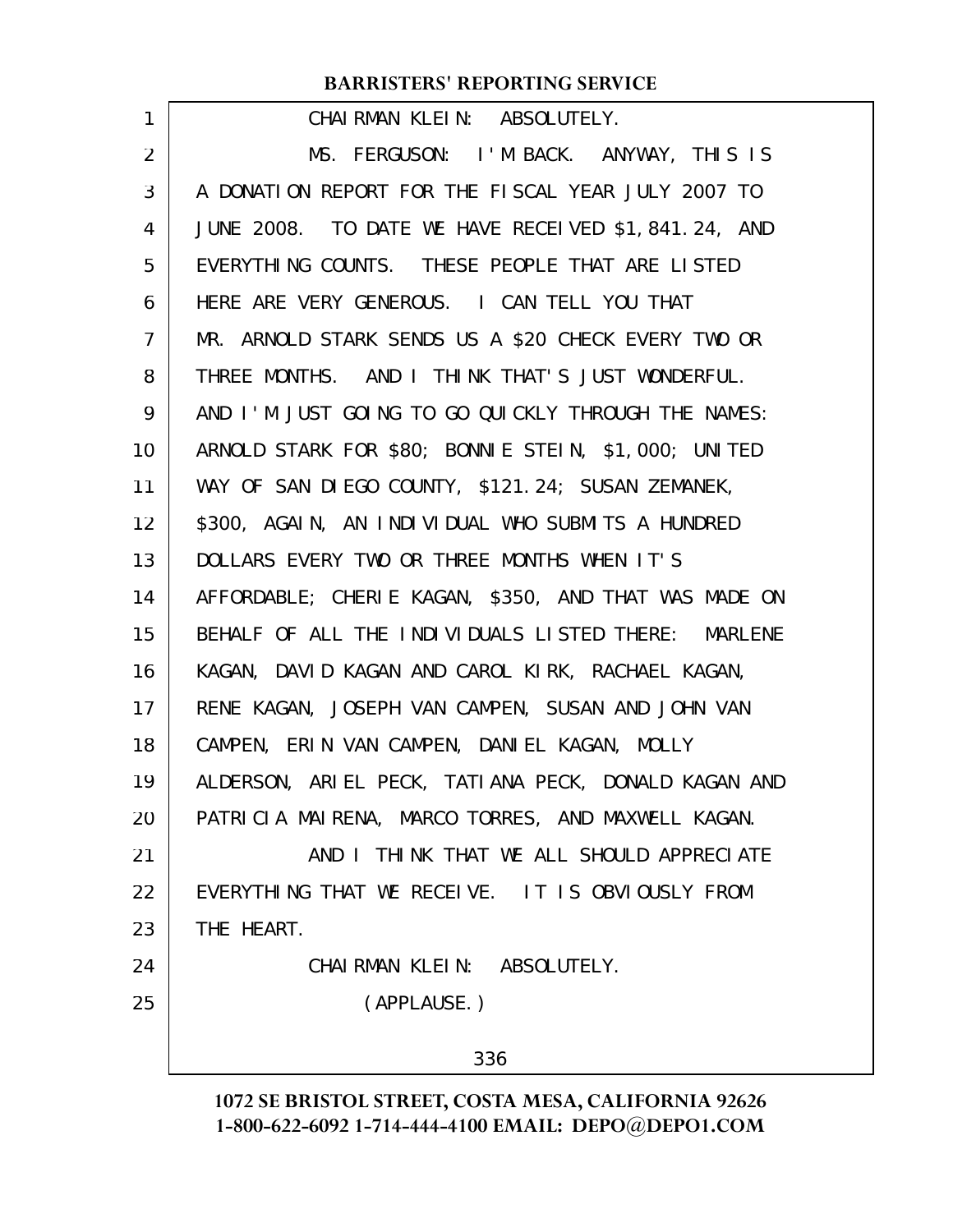| CHAIRMAN KLEIN: IF, PERHAPS, WE COULD                |
|------------------------------------------------------|
| SEND ALL OF THESE INDIVIDUALS AND INDIVIDUALS WHO    |
| HAVE MADE IMPORTANT, ALTHOUGH NOT LARGE,             |
| CONTRIBUTIONS IN THE PAST, PERHAPS A COPY OF A       |
| PICTURE OF ALL THE STAFF WITH A THANK-YOU NOTE THAT  |
| MAYBE, DR. TROUNSON, YOU AND I COULD SIGN. IT'S      |
| VERY MUCH APPRECIATED WHEN PEOPLE OF LIMITED MEANS   |
| REACH OUT TO TRY AND SYMBOLICALLY CONVEY THE         |
| IMPORTANCE OF THIS INSTITUTION TO THEIR FUTURES.     |
| THANK YOU, MARGARET.                                 |
| MS. FERGUSON: THANK YOU.                             |
| CHAIRMAN KLEIN: OKAY. HAVE WE -- LET ME              |
| CHECK WITH ALL OF OUR COUNSEL. MR. HARRISON, I KNOW  |
| WE'VE CHECKED, DOUBLE-CHECKED, TRIPLE-CHECKED ALL OF |
| THESE RESULTS. ARE YOU SATISFIED WITH ALL THE ITEMS  |
| ON THE AGENDAS?                                      |
| MR. HARRISON: YES. WE'VE COMPLETED                   |
| EVERYTHING.                                          |
| CHAI RMAN KLEIN: OKAY. SCOTT TOCHER?                 |
| MR. TOCHER: YES.                                     |
| CHAIRMAN KLEIN: TAMAR PACHTER?                       |
| MS. PACHTER: CERTAINLY.                              |
| CHAIRMAN KLEIN: OKAY. I THANK YOU ALL.               |
| I THANK THE REMARKABLE CONTRIBUTIONS OF THIS BOARD,  |
| THE HEROIC CONTRIBUTIONS OF THE STAFF, AND I THANK   |
| 337                                                  |
|                                                      |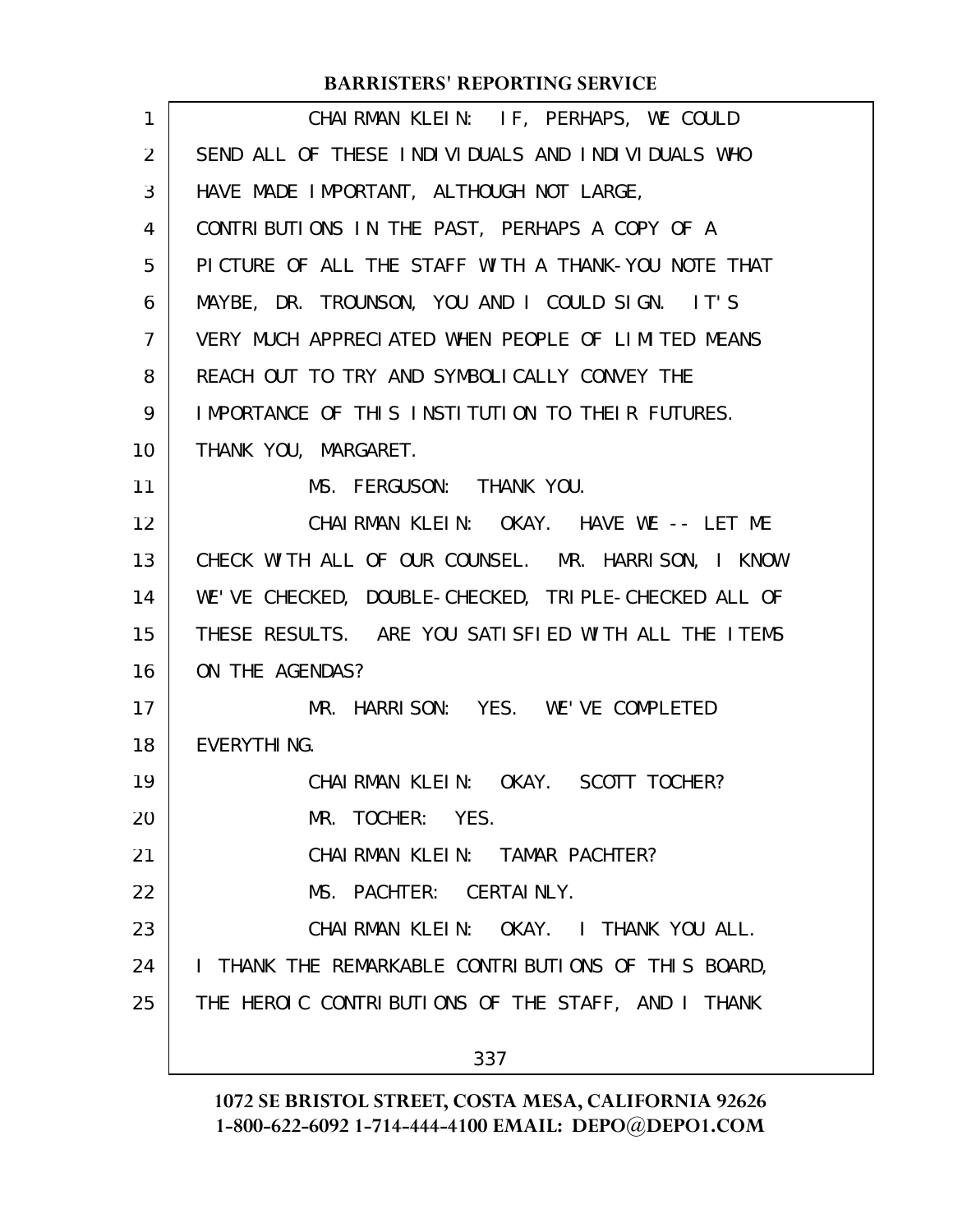# THE AUDIENCE FOR THEIR PATIENCE, COMMITMENT, AND SUPPORT, AND THE EDUCATION THEY CONSTANTLY GIVE US THROUGH THE PUBLIC INPUT PROCESS. THE MEETING STANDS ADJOURNED. THANK YOU. (APPLAUSE.) (THE MEETING WAS THEN ADJOURNED AT 3:40 P.M.) **BARRISTERS' REPORTING SERVICE**

**1072 SE BRISTOL STREET, COSTA MESA, CALIFORNIA 92626 1-800-622-6092 1-714-444-4100 EMAIL: DEPO@DEPO1.COM**